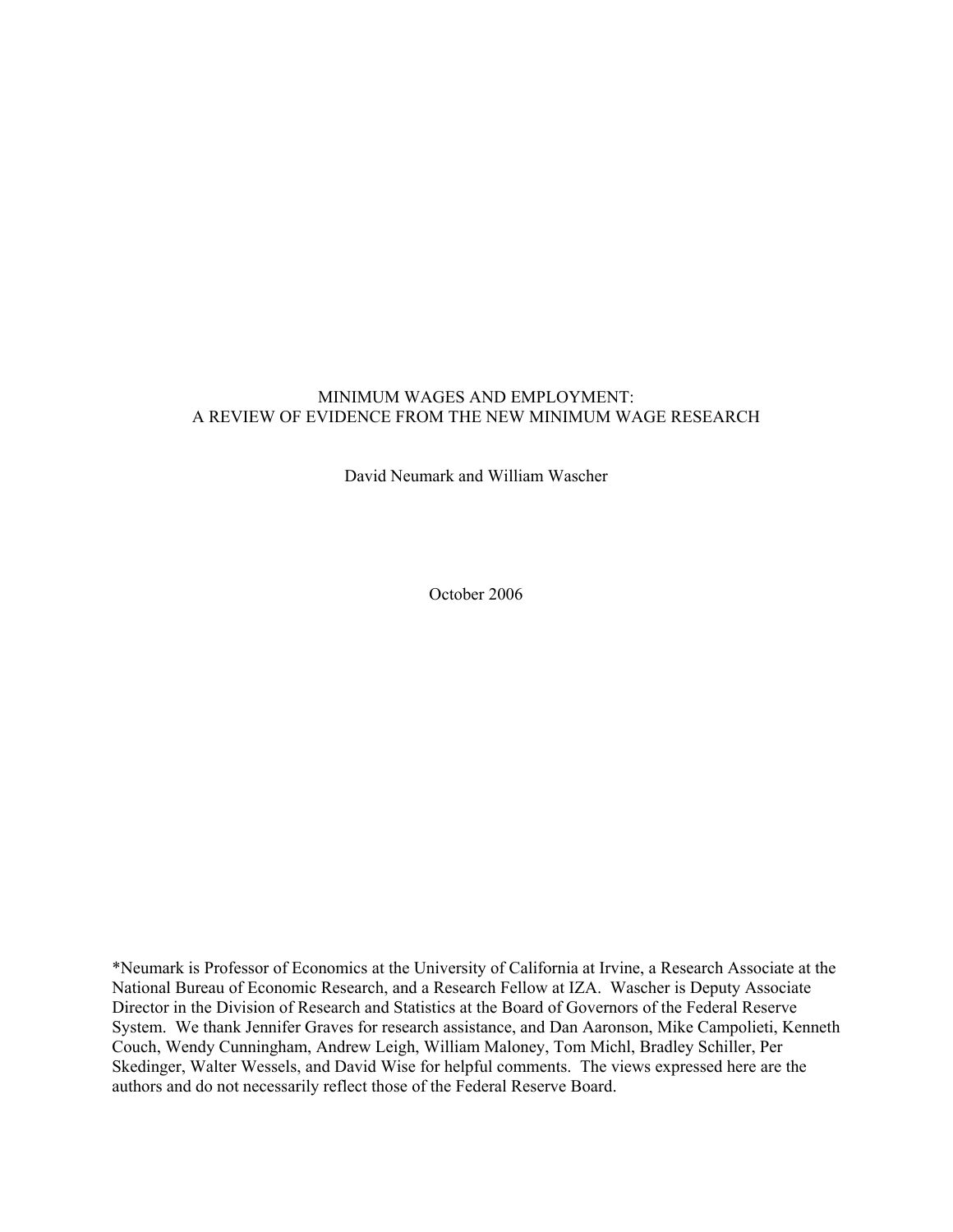### I. Introduction

 For much of the past century, the minimum wage has been a controversial subject among policymakers and economists. From even before its inception as a major element of the 1938 Fair Labor Standards Act (1938), the minimum wage was a politically contentious issue, with early attempts by the states to establish a wage floor declared unconstitutional by the Supreme Court and President Franklin Roosevelt's first attempt to legislate a federal minimum wage in 1933 similarly struck down. Eventually, however, Roosevelt prevailed and Congress passed the FLSA, setting the minimum wage at 25 cents per hour.

 For economists, the new minimum wage represented a means of testing alternative models of the labor market. Indeed, during much of the following three decades, a fierce debate raged between economists who claimed that the labor market was best characterized as a competitive market (the "marginalists") and those who claimed that it was not (the "institutionalists"), in which the implications of the minimum wage were a central focus (Leonard, 2000). During the same period, other economists were beginning to accumulate research on the effects of the minimum wage, with much of this research suggesting that increases in the wage floor were having adverse effects on the employment opportunities of low-skilled workers (Goldfarb, 1974).

Despite the unsettled debate within the economics profession, the Congress expanded coverage of the minimum wage significantly during the 1960s and 1970s, and by 1975, more than 90 percent of the workforce was effectively covered by the federal minimum wage, up from 63 percent in 1961 (Brown, 1999). Similarly, Congress steadily increased the minimum wage over this period from \$1.00 per hour in 1960 to \$2.30 by 1979, with the 1977 FLSA amendments further raising the minimum to \$3.35 by 1981. However, these changes were enacted in an environment of considerable discord among policymakers about the appropriateness of raising the minimum wage, and the ongoing political debate about the costs and benefits of a wage floor led the Congress in 1977 to create the Minimum Wage Study Commission to "help it resolve the many controversial issues that have surrounded the federal minimum wage and

- 1 -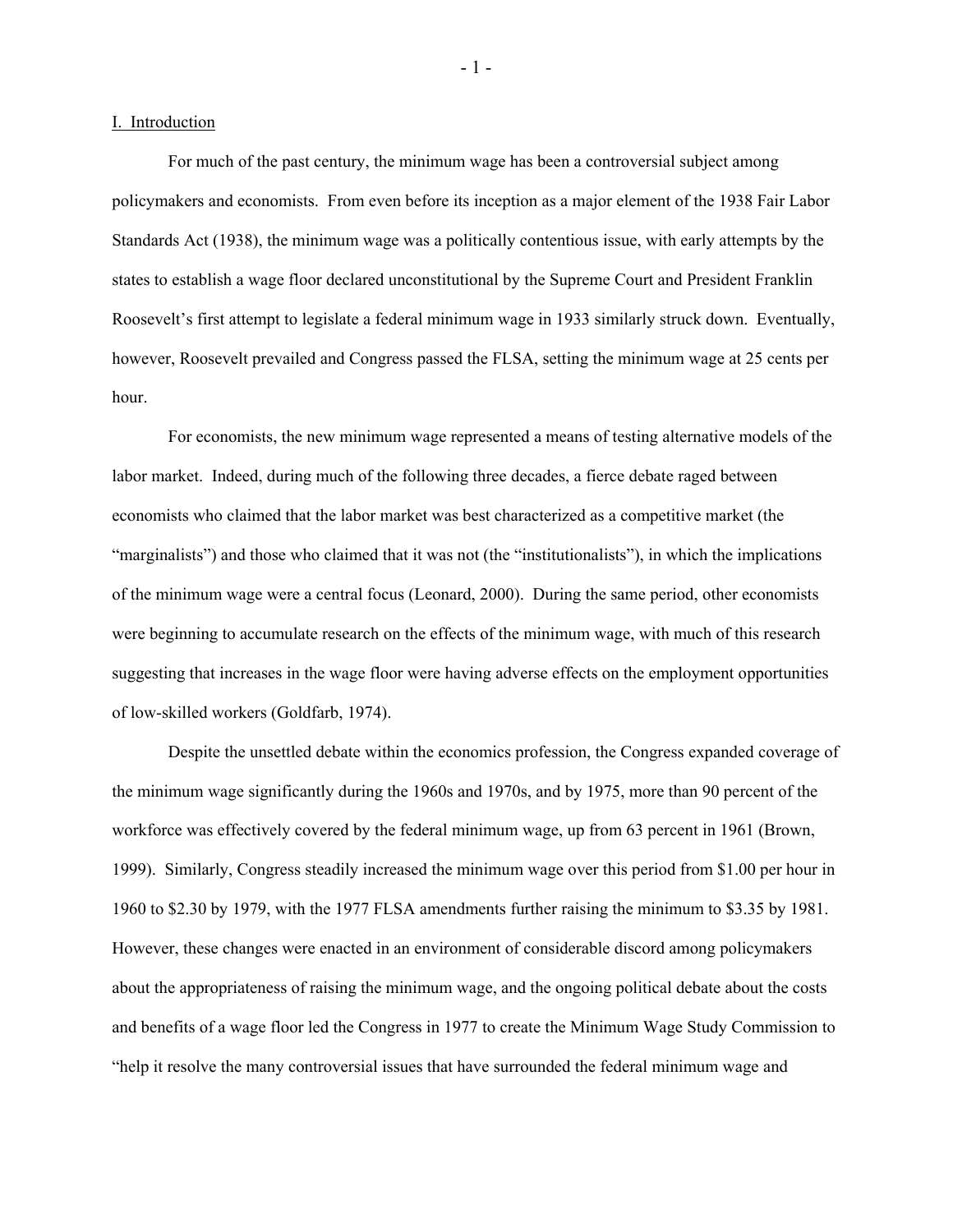overtime requirement since their origin in the Fair Labor Standards Act of 1938" (Minimum Wage Study Commission, vol. 1, p. xiii).

In May 1981 the Commission published its report, calling it "the most exhaustive inquiry ever undertaken into the issues surrounding the Act since its inception" (Minimum Wage Study Commission, vol. 1, Letter of Transmittal). Although not its only focus, the report included a lengthy chapter summarizing the existing research on the employment effects of the minimum wage. This chapter was based on a review of the literature by Charles Brown, Curtis Gilroy, and Andrew Kohen (BGK), three of the senior economists on the Commission staff. These authors subsequently published a revised version of their review in the June 1982 issue of the *Journal of Economic Literature*, in which they summarized the existing research as suggesting that "time-series studies typically find that a 10 percent increase in the minimum wage reduces teenage employment by one to three percent" (p. 524). This range subsequently came to be thought of as the "consensus view" of economists on the employment effects of the minimum wage.

Given this apparent consensus, economic research on the effects of the minimum wage came virtually to a halt following the report of the Minimum Wage Study Commission and the publication of BGK's survey. However, by the end of the 1980s interest in this topic began to return. Two related circumstances, in particular, seem to have stimulated renewed attention to the effects of the minimum wage at that time. First, the absence of any increase in the federal minimum wage from January 1981 until April 1990 resulted in more than a 30 percent decline in its value in real terms and led to a growing political debate toward the end of the 1980s about the merits of raising the nominal minimum. Second, legislators in an increasing number of states began to raise state-specific minimum wages above the federal level in response to the lack of action by the Congress. These state-specific increases added to political debates about the merits of a mandated wage floor. Moreover, these developments also increased the statistical variation in the policy variables traditionally used in minimum wage research, offering a means of reexamining the evidence on which the existing consensus had been based.

- 2 -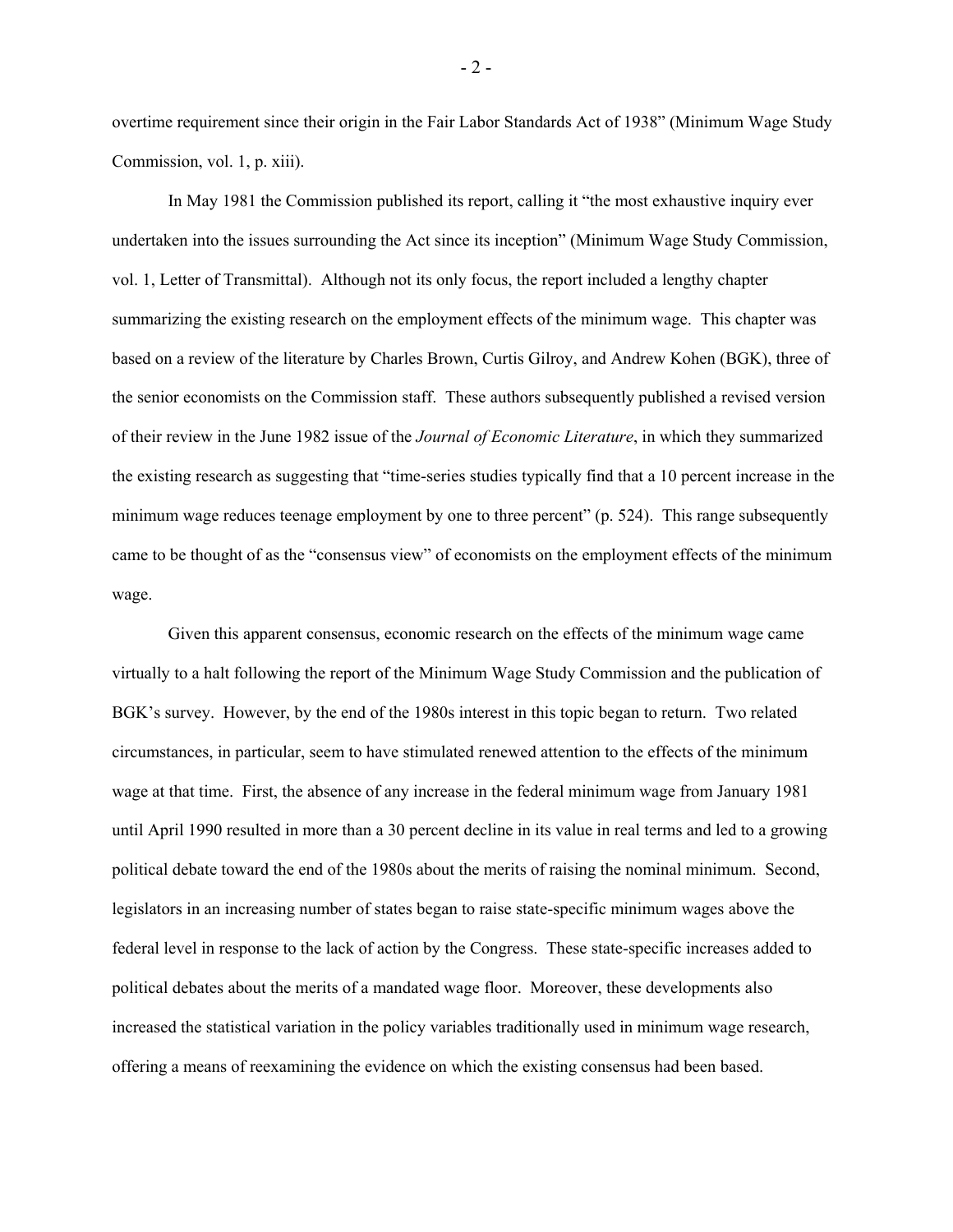As a result of both the renewed prominence of the minimum wage in public policy debates and the additional evidence that could potentially be used to study the economic effects of wage floors, researchers in the early 1990s began to reexamine the effects of the minimum wage on employment. One line of this research simply extended the earlier studies by adding more-recent time-series data to the sample period, employing, in some cases, new techniques developed by time-series econometricians to take account of criticisms leveled at the specifications used in the earlier literature. However, a second, and arguably more important, line of research attempted to exploit state-level variation in both minimum wages and in economic conditions as a way of estimating the employment effects of the minimum wage. Indeed, despite improvements to the specifications of time-series models, the dearth of variation in the federal minimum wage and the use of aggregate U.S. data to look for its effects continued to be viewed as shortcomings of the existing body of research on the economics of the minimum wage (e.g., Kennan, 1995), while other economists raised concerns about the lack of a well-defined counterfactual in the aggregate time-series studies, the potential endogeneity of changes in the federal minimum wage with respect to aggregate labor market conditions, and the difficulty in choosing an appropriate set of control variables in such studies (Card and Krueger, 1995a). Moreover, even aside from the problems with the aggregate time-series studies discussed in the existing literature, the proliferation of state minimum wages set above the federal minimum wage was rendering the aggregate time-series approach increasingly obsolete, both from the perspective of correctly measuring the effective minimum wage and from the perspective of the relevant question facing policymakers, which had shifted toward the advisability of raising minimum wages at the state (or even local) level. This is even more true currently, when a record number of states have minimum wages above the federal level, and these state minimum wages cover a large share of the population.

 We focus our attention on this more-recent literature, which has become known as "the new minimum wage research." Because the earlier literature on the employment effects of the minimum wage was carefully and extensively summarized by BGK, it seems unnecessary to repeat that review in this paper. In contrast, there is no comprehensive review of the extensive literature that has developed over

- 3 -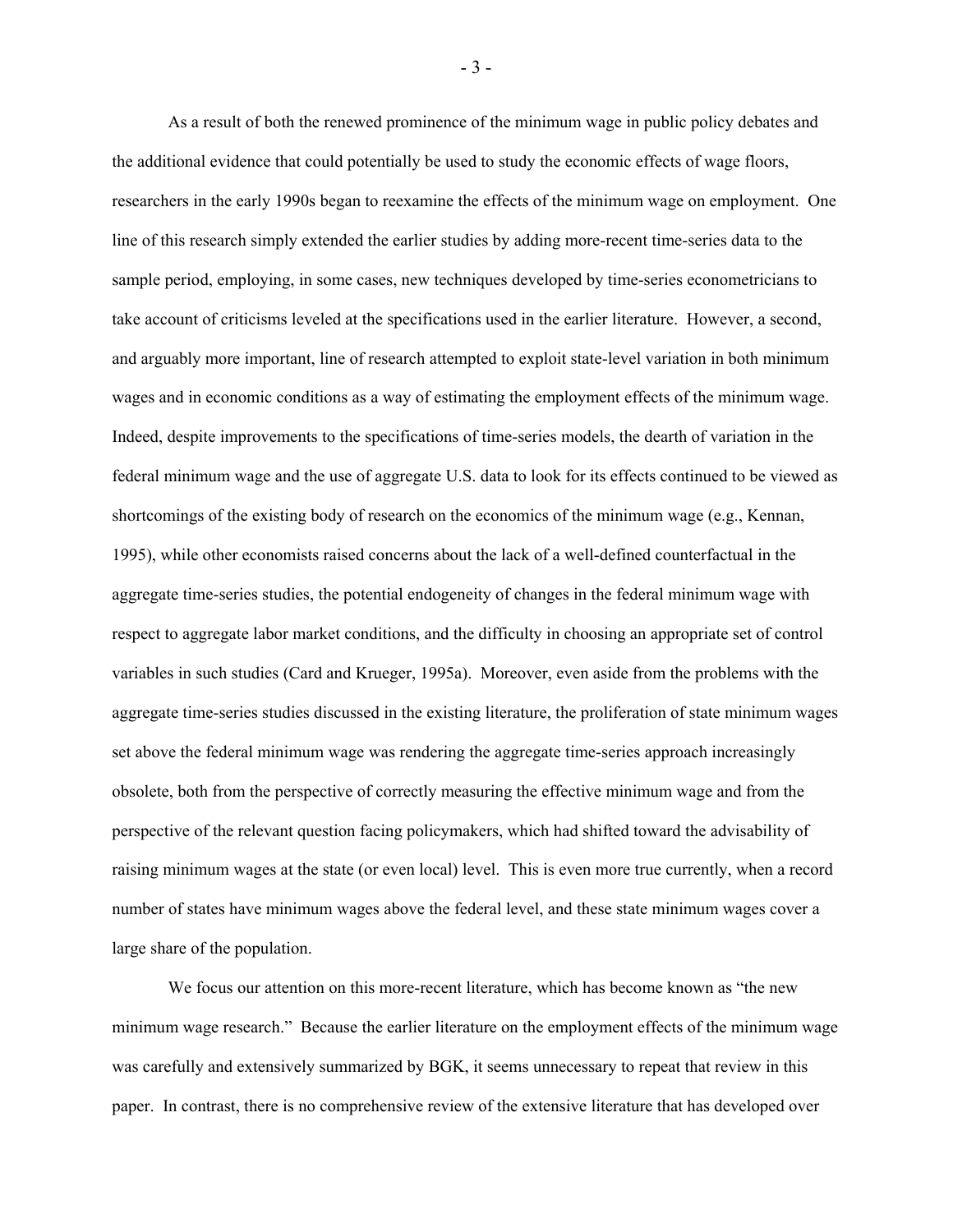the past fifteen years, which, as documented in Tables 1-5, now comprises (to the best of our knowledge) more than 90 studies covering [1](#page-4-0)5 countries.<sup>1</sup> We thus begin our review with the set of four papers that comprised the initial round of the new minimum wage research on the employment effects of the minimum wage. We follow that review with a discussion of the major conceptual and empirical issues that arose out of that initial research, and extend our summary of the U.S. literature with a report on research that examines more recent increases in minimum wage laws or otherwise extends the literature. We then complete our review with a discussion of the empirical research on the employment effects of the minimum wage in other countries, an area of inquiry that has also grown markedly over the past decade.

 Our intent in reviewing this literature is three-fold. First, much of the political debate surrounding proposed changes in the minimum wage revolves around the potential effects of an increase in the wage floor on employment. Although we do not view that focus as entirely appropriate, the fact that the "jobs" question takes on such importance suggests that the answers ought to be based on a comprehensive survey of the literature, recognizing that minimum wage effects may differ across different segments of the population and in different economic circumstances and contexts. In this regard, where possible, we attempt to draw some general conclusions about the effects of the minimum wage on employment that are relevant to policymakers, pointing out, in particular, the predictions of the empirical research for when, how, and for whom raising the minimum wage will have consequences.

 Second, we hope that our review will help the reader to assess the reasonableness of alternative models of the labor market. In particular, much of the recent empirical research has been characterized as rejecting the competitive model of the labor market in favor of the monopsony model (or vice versa). As we will note throughout the paper, economic theory often fails to make an unambiguous prediction about the direction or magnitude of the employment effects of minimum wages. Even in the neoclassical model, the effect of the minimum wage on any given set of workers will depend on, among other things,

 $\overline{a}$ 

- 4 -

<span id="page-4-0"></span><sup>&</sup>lt;sup>1</sup> There are, however, papers offering critical summaries of some of the first wave of this literature. See, for example, Card and Krueger (1995), Kennan (1995), and Brown (1999).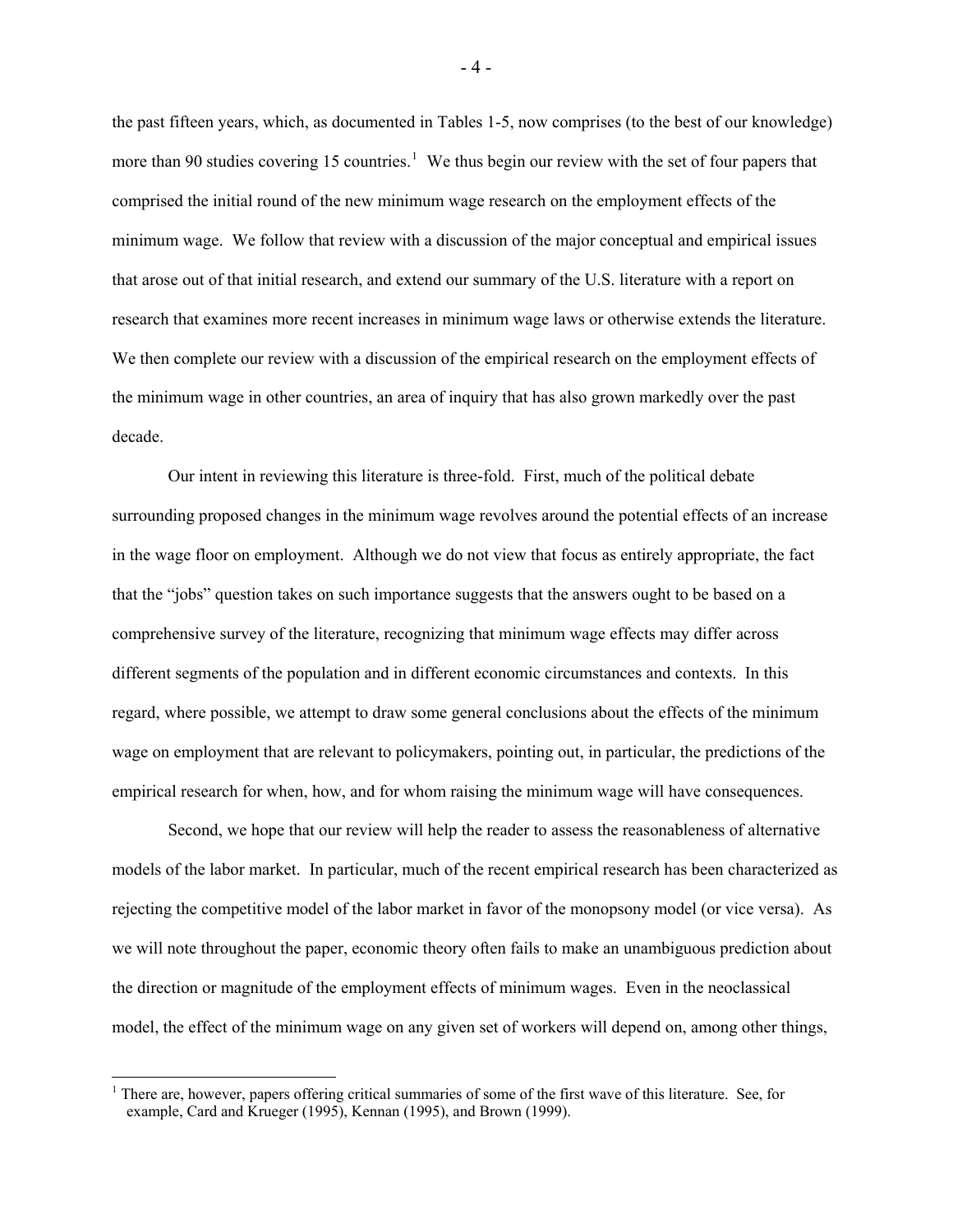<span id="page-5-0"></span>the elasticities of substitution across different types of workers and cross-elasticities of demand across different types of goods. However, there are empirical tendencies that will tend to match up better with one model or the other, and we try to provide a sense of what these tendencies are.

 Third, economists or policymakers perusing the existing literature might have a very hard time deciding what the evidence on minimum wages now says. Over 100 studies have been published on the effects of minimum wage increases on employment since the 1990s. And, of course, there are many discordant results. Finally, the findings from the newer research on minimum wages are summarized differently in different places. In some cases, the new research is described as failing to find evidence of disemployment effects. For example, Bazen (2000) states that "(t)he latest studies of the experience of the USA and the UK in general find no evidence of negative effects on youth employment" (p. 64). Somewhat more cautiously, Flinn (2006) writes that "these recent studies have been particularly useful in indicating that the "textbook" competitive model of the labor market ... may have serious deficiencies in accounting for minimum wage effects on labor market outcomes ..." (pp. 1013-4). In contrast, others summarize the findings as more ambiguous, suggesting that *no* conclusions can be drawn, and that positive effects may be as likely as negative effects. Lemos (2004), for example, asserts that "there is no consensus on the direction and size of the effect on employment" (p. 219), while Stewart (2002) notes that some studies find employment effects to be "absent or positive" and that others find "significant negative effects" (p. 585). $^2$  $^2$  In contrast, much of our own work tends to find negative employment effects for the lowest-skilled groups. Given the differences in the conclusions one might draw depending on what one reads, and the difficulties of wading through the mass of recent studies, we thought it would be useful to try to present a comprehensive review of the more-recent minimum wage literature that both

 $\overline{a}$ 

- 5 -

 $2$  In our view, groups advocating for minimum wage increases have—perhaps not surprisingly—made stronger statements. For example, Chapman, in Economic Policy Institute report, asserts that "[T]here is no valid, research-based rationale for believing that state minimum wages cause measurable job losses" (p. 2). This claim appears to be based on a highly selective reading of the minimum wage literature based mainly on the New Jersey-Pennsylvania fast-food study (Card and Krueger, 1994). However, the literature on minimum wage effects in the United States is far broader than this one study, and clearly much of it does point to disemployment effects. Moreover, as discussed later, evidence on employment effects from a single sector is not necessarily informative about the employment effects of minimum wages more generally. Of course, advocacy groups opposing minimum wage increases also cite the research literature selectively, although we have not come across the same kind of misleading summary statements about the literature as a whole.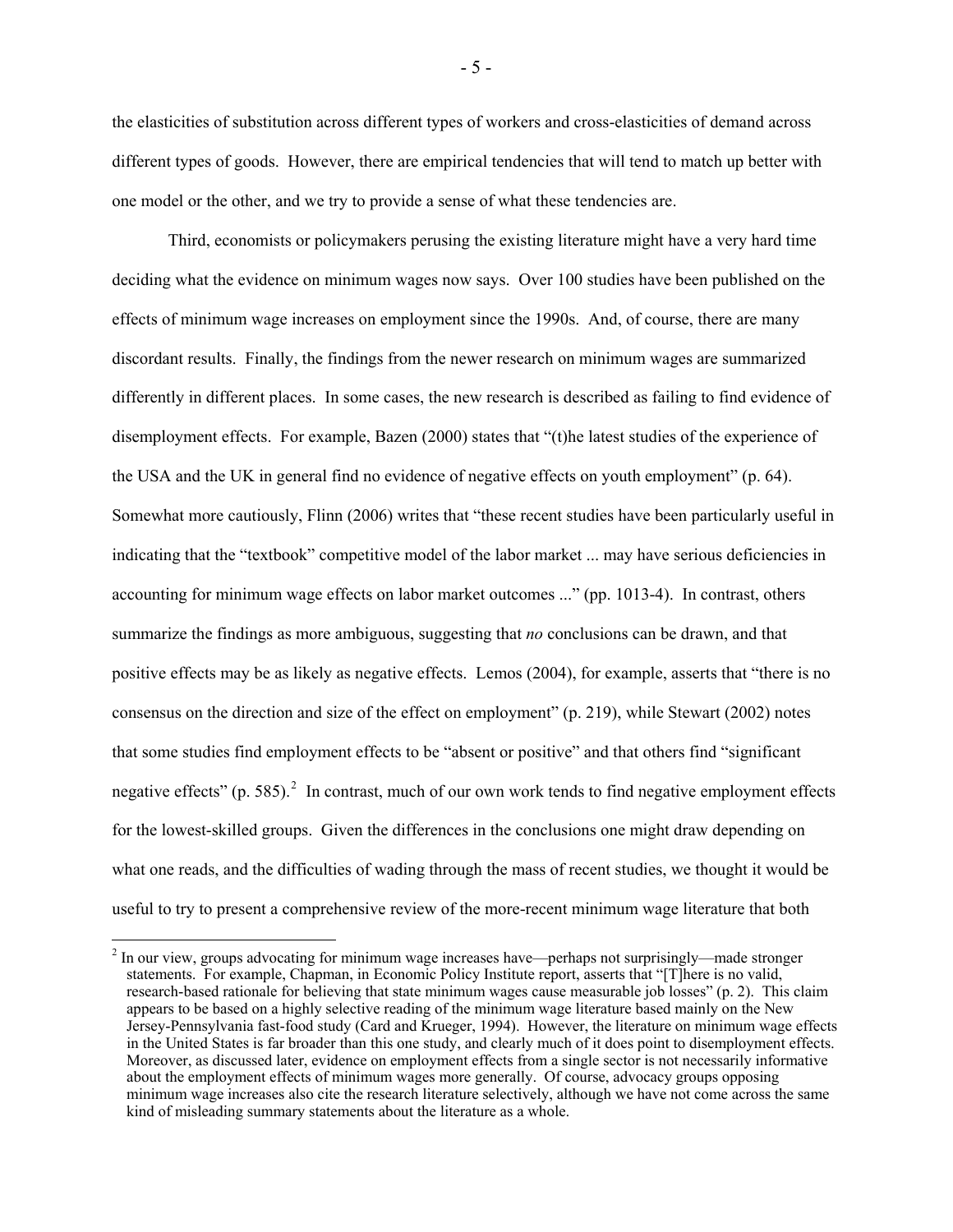<span id="page-6-0"></span>provides an accurate accounting of the range of estimates in existing studies, and also attempts to assess these studies to see whether more firm conclusions can be drawn.

 In putting together this review, we have intentionally foregone a formal meta-analysis in favor of a traditional "narrative" review that attempts to provide a sense of the quality of the research and tries to highlight and synthesize the findings that we regard as more credible. Given the many different types of employment effects estimated in the literature, and the considerable variation in approaches and the variation in quality of the research, lumping the studies into one meta-analysis does not seem the best way to make sense of the literature. And meta-analysis is even less useful when the underlying theory does not provide uniform predictions about the effects of the minimum wage in every study. Thus, while we recognize that a narrative review introduces an element of subjectivity into the discussion, we felt that it would be more useful to present our arguments and assessments of the evidence, and invite readers to form their own opinions based on them. To assist in digesting what is a very lengthy review of the evidence, we have collected nearly all of the studies we summarize into a set of five tables covering different types of studies, including a brief summary of the minimum wage change studied, the methods and data used, the results, and what we regard as important criticisms.

## II. Origins of the New Minimum Wage Research

The origins of the "new minimum wage research" date to November 1991, when the ILR-Cornell Institute for Labor Market Polices and Princeton University's Industrial Relations Section sponsored the "New Minimum Wage Research Conference," at which a new and innovative set of studies on the economic effects of the minimum wage were presented and discussed.<sup>[3](#page-6-0)</sup> Subsequently, these papers, along with an additional paper contributed by David Card after the conference, were published together in a symposium in the October 1992 issue of the *Industrial and Labor Relations Review.*

Even fifteen years later, the papers included in this symposium represent well both the range of analyses that have characterized the new minimum wage research and the mix of empirical estimates generated by this research. In particular, the studies in the symposium included the use of both state and

<sup>&</sup>lt;sup>3</sup> The conference was organized by Ronald Ehrenberg and Alan Krueger.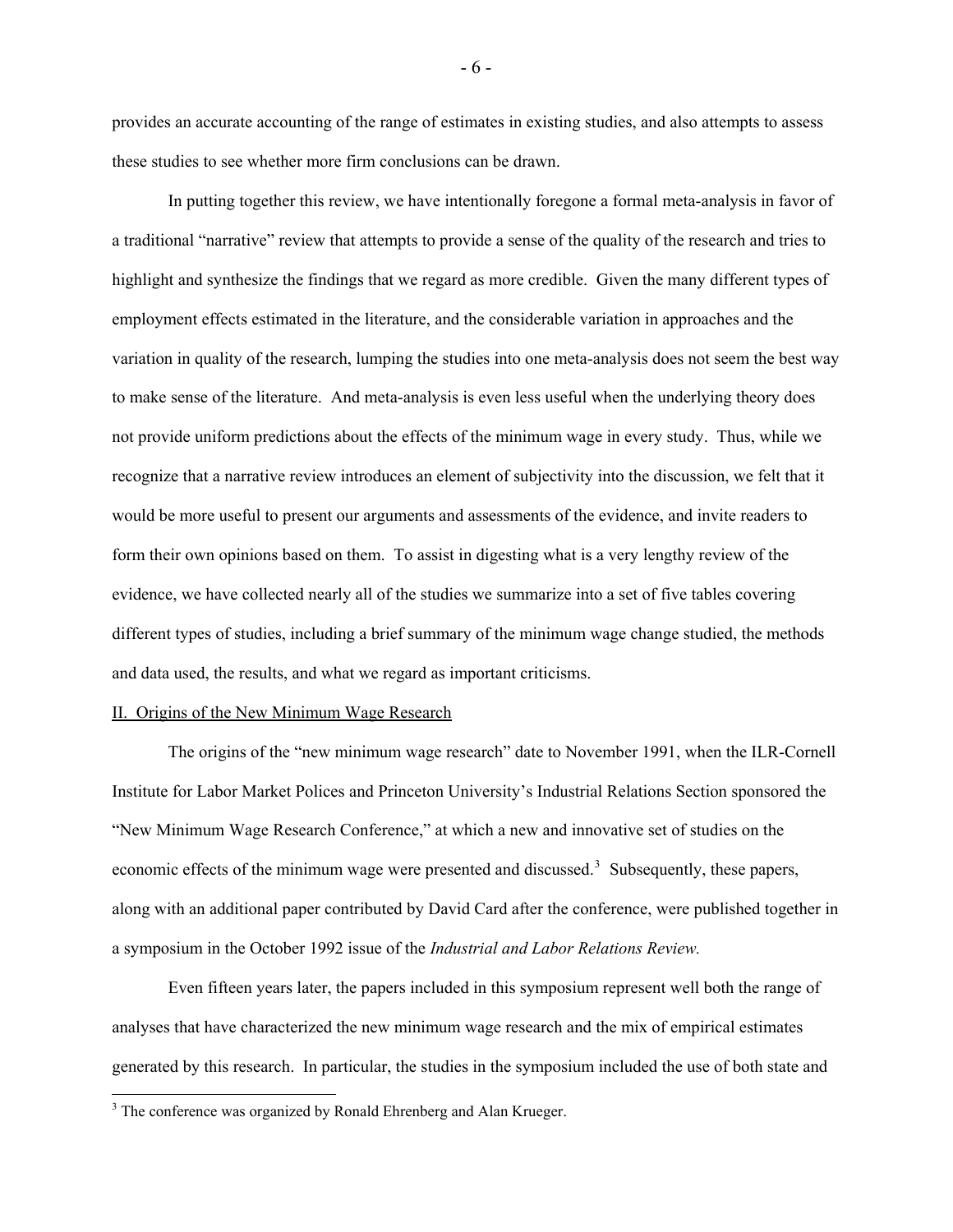<span id="page-7-0"></span>time-series variation over relatively long sample periods (Neumark and Wascher, 1992), the use of regional variation in employment and wages surrounding a particular increase in the federal minimum wage (Card, 1992a), an analysis of an increase in a particular state's minimum wage (Card, 1992b), and a survey of fast-food restaurants before and after an increase in the minimum wage (Katz and Krueger, 1992).<sup>[4](#page-7-0)</sup> The findings from this research ranged from disemployment effects similar to those comprising the earlier consensus (Neumark and Wascher) to no effect on employment (Card, 1992a) to a positive effect of the minimum wage on employment (Card, 1992b; Katz and Krueger). Given the relative newness of the methods employed in the papers, all of these researchers were appropriately cautious about interpreting their results. But Ron Ehrenberg correctly predicted that these papers would be "cited often in future policy debates over minimum wage legislation" (Ehrenberg, 1992; p. 5).

III. Findings on Employment Effects on Less-Skilled U.S. Workers from the First Wave of the New Minimum Wage Research

We begin our review by summarizing the initial studies included in the ILRR symposium and a related series of follow-on studies that appeared soon afterwards and that employed methods similar to this initial round of studies. To help set the stage for our subsequent discussion of this literature, we find it useful to separate these papers into two broad categories: (1) panel data studies that employed statespecific data over time for the United States as a whole, and (2) case studies that focused on the effects of minimum wage changes in specific states.

# *Panel Data Studies*

 $\overline{a}$ 

In response to the increasing willingness of state legislatures to raise state-specific minimum wages above the federal wage floor, two papers in the ILRR symposium—as well as a number of subsequent studies—attempted to exploit both time and state variation in minimum wages to identify the effects of the minimum wage on employment. In a broad sense, this approach applies the traditional empirical specification used in the earlier time-series literature:

- 7 -

<sup>&</sup>lt;sup>4</sup> The symposium also included a paper by Bruce Smith and Wayne Vavrichek (1992). However, this paper focused on the wage mobility of minimum wage workers rather than on employment effects and so is not included in this review.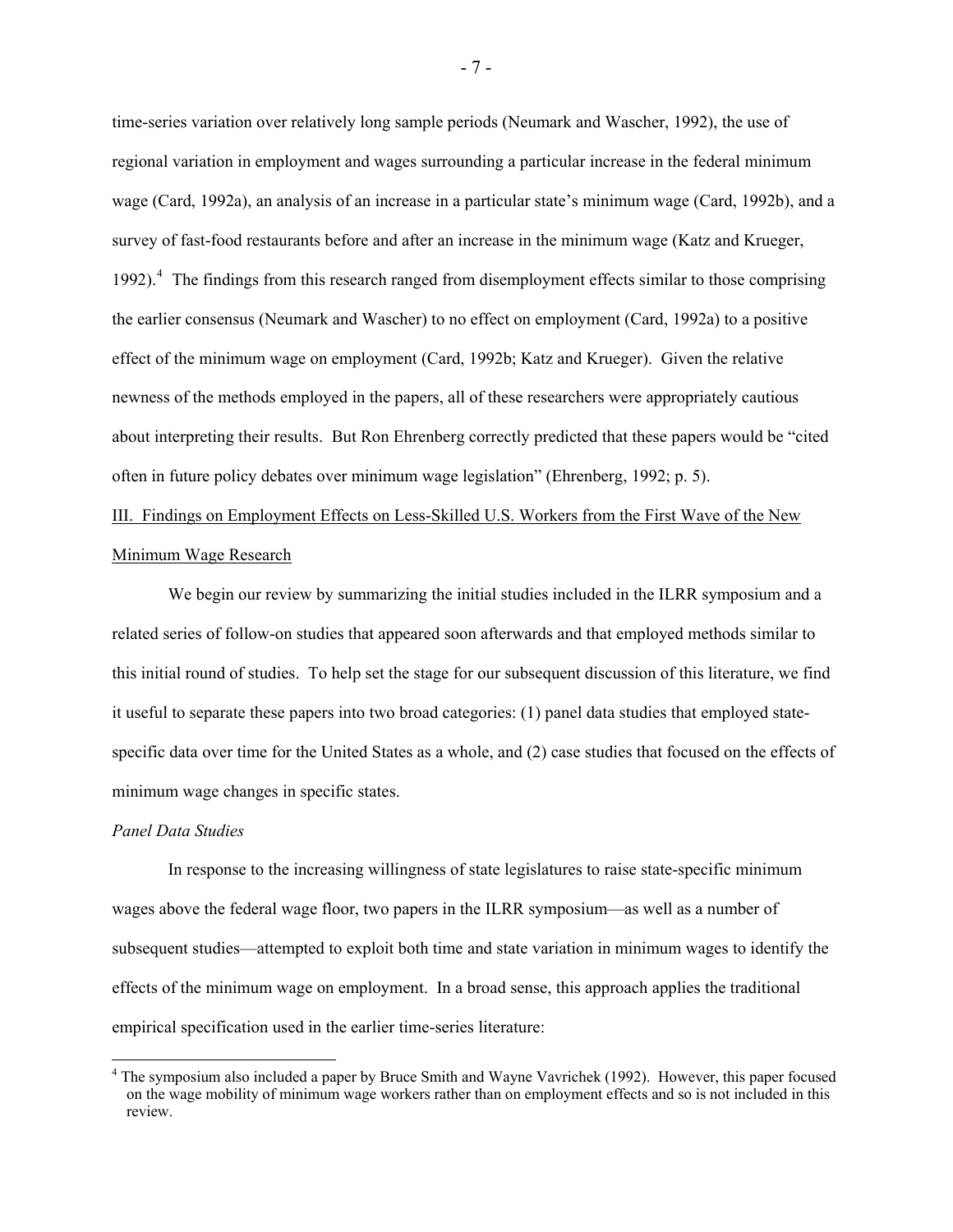$$
(1) \t Y_{it} = \alpha M W_{it} + R_{it} \beta + \varepsilon_{it}
$$

to a dataset consisting of state-year observations on an outcome variable (*Y*) such as employment, hours, or wages; a minimum wage variable (*MW*); and a vector of control variables (*R*) that may include state (*i*) and time (*t*) effects. The exact specification of the minimum wage variable varies across studies, as does the set of control variables included in the model and the method of estimation, issues to which we will return later. However, as long as changes in the minimum wage are viewed as exogenous to the model, *α* can be interpreted as the effect of the minimum wage on the outcome variable. This model is typically estimated using data for workers in demographic groups or industries for which the minimum wage is more likely to be binding. In addition, this framework has sometimes been applied to time-series/crosssection or longitudinal data on individuals.

The first paper we consider is David Card's (1992a) study of the employment effects of the April 1990 increase in the federal minimum wage. Card recognized that differences in the distribution of wages across states (in part due to differences in state minimum wage laws) meant that the effects of the federal increase should be more apparent in low-wage states than in high-wage states. Taking advantage of this variation, Card first regressed the change in the mean log wage of teenagers between the final three quarters of 1989 and the final three quarters of 1990 on the fraction of teenagers in each state who earned between \$3.35 per hour and \$3.79 per hour in 1989 and thus were more likely to be directly affected by the federal minimum wage increase in 1990. The results indicated that mean teen wages rose more in states where a greater fraction of teenagers were affected by the minimum wage increase, with the size of the wage increases similar to what would be expected if the affected workers' wages moved up to the new minimum wage of \$3.80 per hour; moreover, these results were robust to the inclusion of a control for overall labor market conditions. In contrast, when Card regressed the change in state employmentpopulation ratios on the "fraction affected" variable (and a control for aggregate labor market conditions), the results indicated no effect of the 1990 minimum wage increase on teen employment.

- 8 -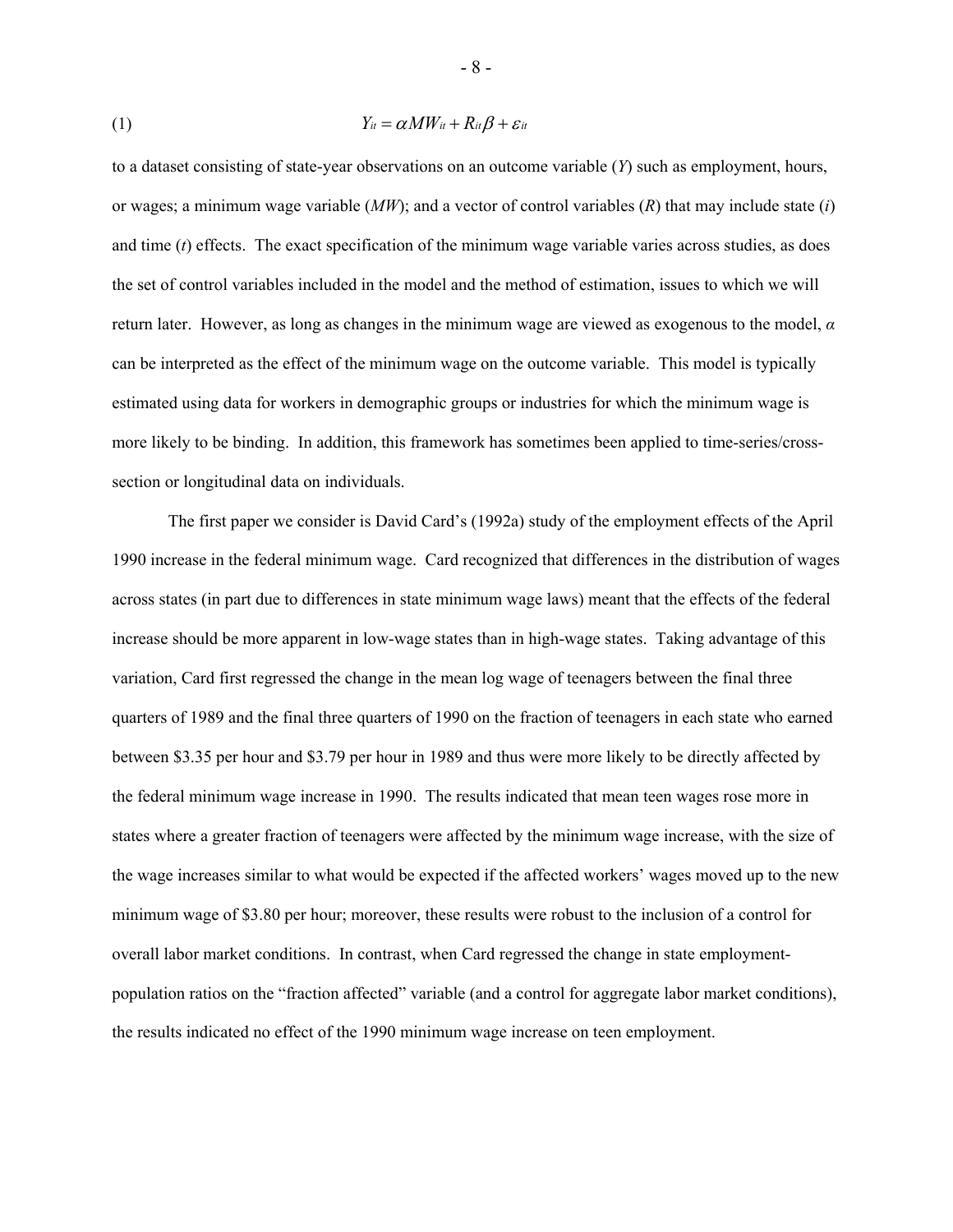<span id="page-9-0"></span>The second such paper in the ILRR symposium is Neumark and Wascher (1992), in which we used specification (1) to estimate the effects of changes in the minimum wage on the employment-topopulation ratio of teenagers (16-19 year olds) and the broader youth population (16-24), using a relatively long sample period. Specifically, we used an annual panel of state-specific observations from 1973 to 1989 for large states and from 1977 to 1989 for smaller states.<sup>[5](#page-9-0)</sup> The minimum wage variable used in this study was similar to the Kaitz index that had populated the earlier time-series literature, except that it incorporated state-specific minimum wages when they were above the federal level. In particular, we constructed a coverage-adjusted minimum wage for each state-year observation as the higher of the federal or state minimum wage level, multiplied by federal coverage for the state, and divided by the average wage in the state. In addition to state and year effects, the control variables included the unemployment rate for men aged 25-64, the proportion of the population in the relevant age group, and, in some specifications, a school enrollment rate for the age group.

In contrast to Card's paper, the results in our paper generally supported the earlier consensus that increases in the minimum wage reduce employment among youths. In particular, we concluded that the employment elasticities with respect to the minimum wage ranged from about −0.1 to −0.2 for teenagers and from −0.15 to −0.2 for the youth population as a whole. In addition, we found that the presence of a youth subminimum in particular states tended to reduce the impact of the minimum wage in those states. *The Case Study Approach* 

 The other major line of inquiry that emerged as part of the new minimum wage research consisted of studies that focused on particular states. Two papers in the ILRR symposium took this approach: Lawrence Katz and Alan Krueger's study of the effects of the 1991 increase in the federal minimum wage on fast-food restaurants in Texas, and David Card's study of the 1989 increase in California's minimum wage. More broadly, the details of the empirical approach in this subset of the literature have varied, with some studies focused on specific increases in the federal minimum wage and others focused on minimum

 $\overline{a}$ 

- 9 -

 $<sup>5</sup>$  Because of data limitations in the CPS prior to 1979, the data refer to May of each year. In addition, the different</sup> time periods across states reflect the fact that the CPS state identifiers did not have distinct codes for smaller states prior to 1977.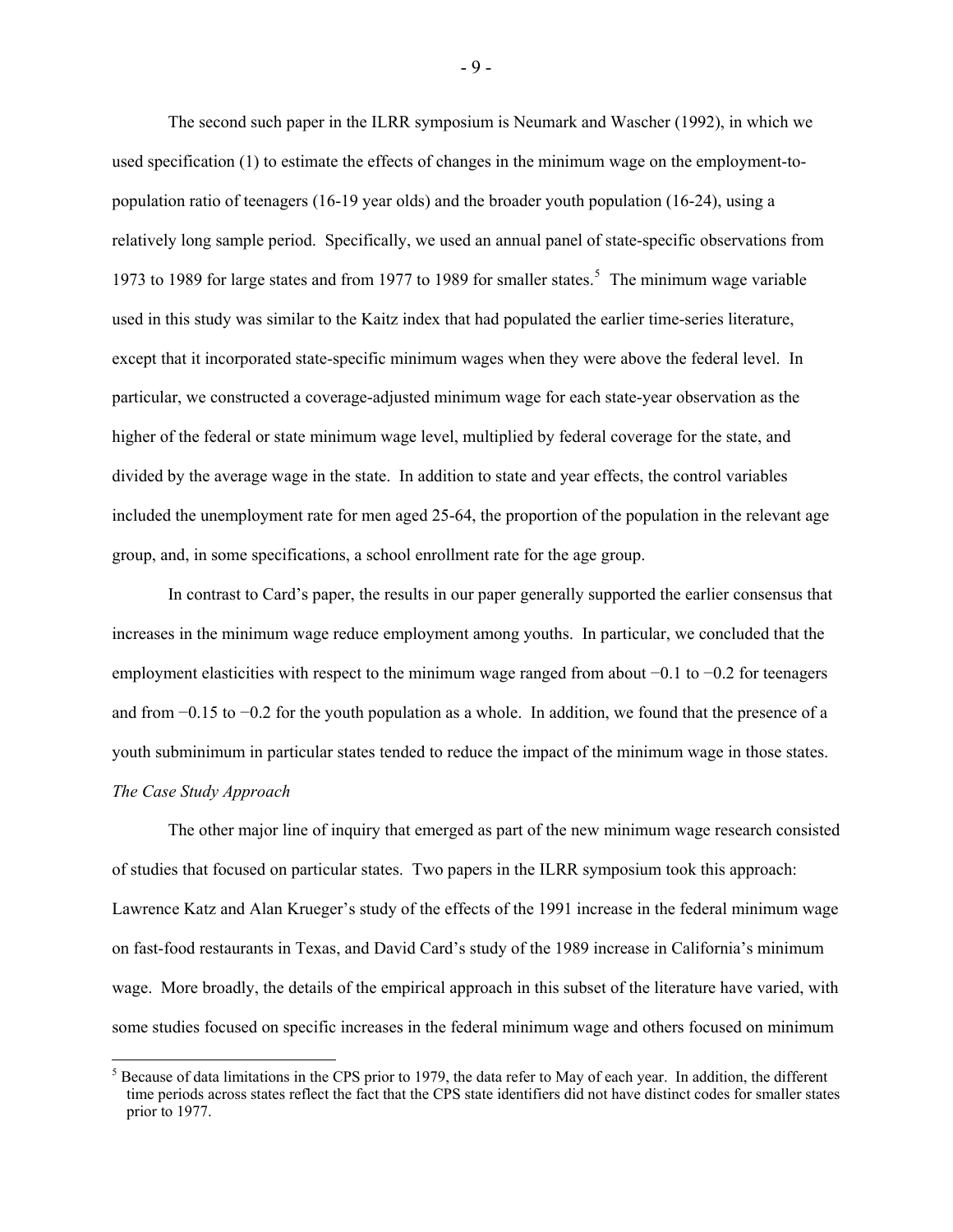wage increases in particular state, and some studies using published data and others based on data collected by the authors. However, a unifying theme of this aspect of the literature was the authors' view that limiting the analysis to a particular state afforded the opportunity to devise a "natural experiment" for studying the minimum wage increase because of the availability of valid control groups with which to compare the group directly affected by the minimum wage increase being studied. Although we disagree with that motivation—we would instead argue that these studies are similar in principle to the panel data studies discussed above and differ primarily in the construction of the control group rather than in the overall experimental design—this strand of the literature has received considerable attention both within the economics profession and in the public discussion about the merits of raising the minimum wage.

 We start by summarizing Katz and Krueger's (1992) study of the effects of the 1991 increase in the federal minimum wage on employment in the fast-food industry in Texas. These authors conducted telephone surveys of fast-food establishments in both December 1990 and August 1991 and asked the manager or assistant manager of each restaurant a series of questions about wages and employment. Exactly 100 restaurants provided sufficient information for the employment analysis—the number of fulltime employees, the number of part-time employees, and the average starting wage for non-management employees. Katz and Krueger then defined the effective change in the minimum wage at each restaurant as the log difference between the firm's average starting wage in December 1990 and the new federal minimum wage of \$4.25 per hour in April 1991. In this setup, the difference in employment changes between restaurants initially paying relatively higher wages and those paying relatively lower wages provides the identification used to measure the effect of the minimum wage on employment. Estimating a regression that includes controls for city size, chain, and whether or not the restaurant was company owned (as opposed to a franchise), Katz and Krueger found a positive and statistically significant effect of the minimum wage on employment, with the estimated elasticities ranging from 1.70 to 2.65. They noted that "a model in which the employers of low-wage workers are assumed to have market power and act as monopsonistic buyers of labor is potentially consistent with [their] findings" (p. 17), although they also write that "a potential problem with this monopsony interpretation of our employment findings is that a

- 10 -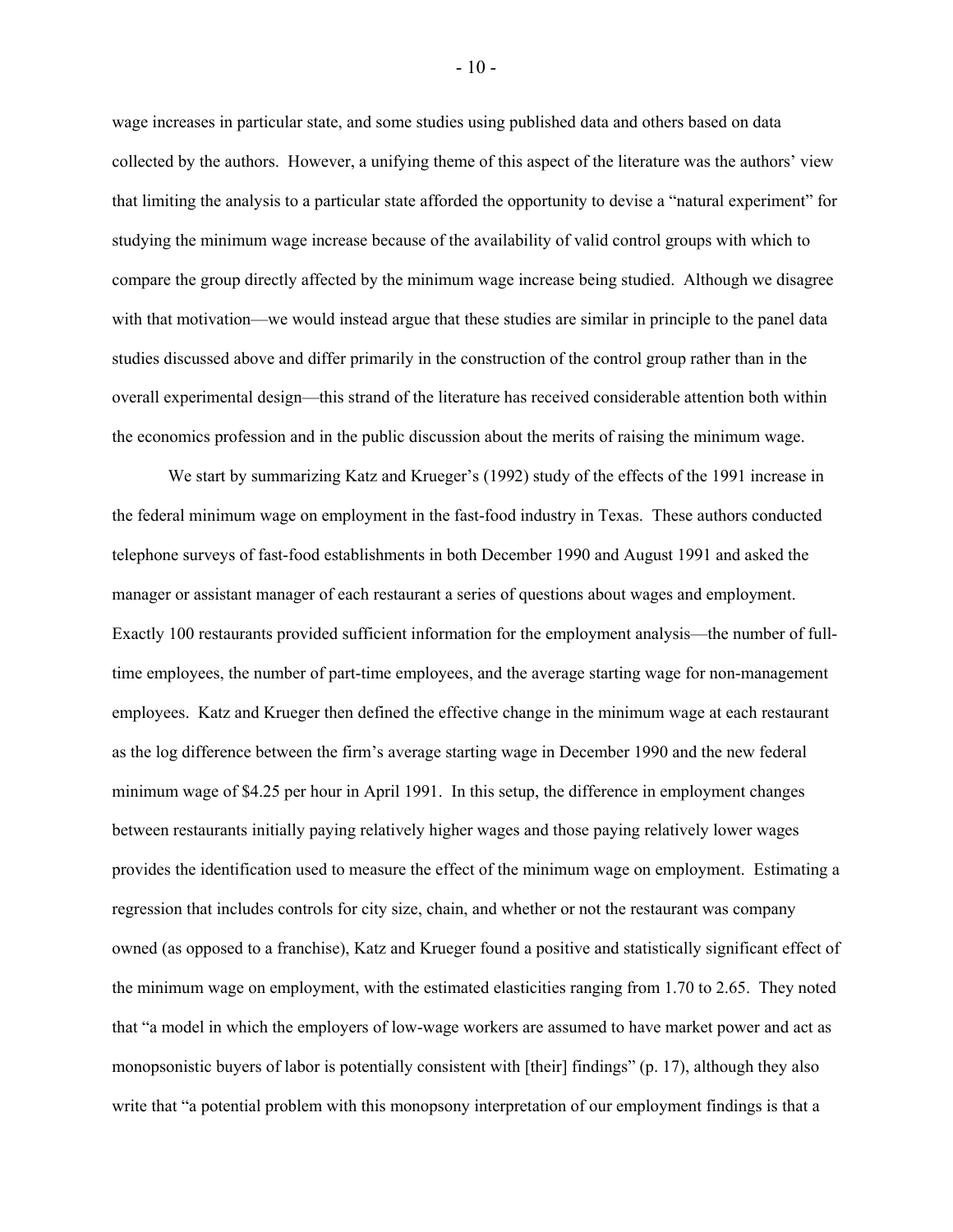large degree of monopsony power seems somewhat implausible in the high-turnover labor market of the fast-food industry" (p. 18).

 Card (1992b) took a different approach, using data from the CPS to assess the effects on lowskilled employment of California's increase in the minimum wage to \$4.25 per hour in July 1988. In particular, Card compared employment changes from 1987 to 1989 in California with employment changes in a group of comparison locations in which the minimum wage did not change. The comparison sample included Arizona, Florida, Georgia, New Mexico, and Dallas-Fort Worth, which were chosen because they had similar labor force participation rates, employment-to-population ratios, and unemployment rates to California in 1987. Using a difference-in-difference estimator, Card found that teen employment in California increased more rapidly than teen employment in the set of control areas and that this difference was statistically significant; the implied elasticity from the estimates is about 0.15. Card also finds a relative increase in employment in the retail trade industry in California between 1987 and 1989, and although he does find a small relative decline in the eating and drinking industry in California, he interprets it as more likely stemming from differences in longer-run trends than to the effect of the minimum wage increase. As did Katz and Krueger, Card raises the possibility that these results might indicate the presence of monopsony power in the low-wage labor market.

 Given these provocative findings and renewed interest in using the natural experiment approach to studying the effects of policy changes, similar studies of the minimum wage quickly followed. For example, Spriggs and Klein (1994) took an approach similar to that of Katz and Krueger and conducted telephone surveys of fast-food restaurants in Jackson, Mississippi and Greensboro, North Carolina roughly one month before and one month after the April 1, 1991 increase in the federal minimum wage. More specifically, they asked respondents for information on employment levels, starting and average wages, prices, turnover rates, and their use of the subminimum wage. Defining the wage gap as the average wage increase needed to raise the wages of workers earning below \$4.25 per hour in March to the new minimum wage in April, estimates of the employment response were negative but not statistically significant. Defining the minimum wage variable as the implicit change in the overall average wage

- 11 -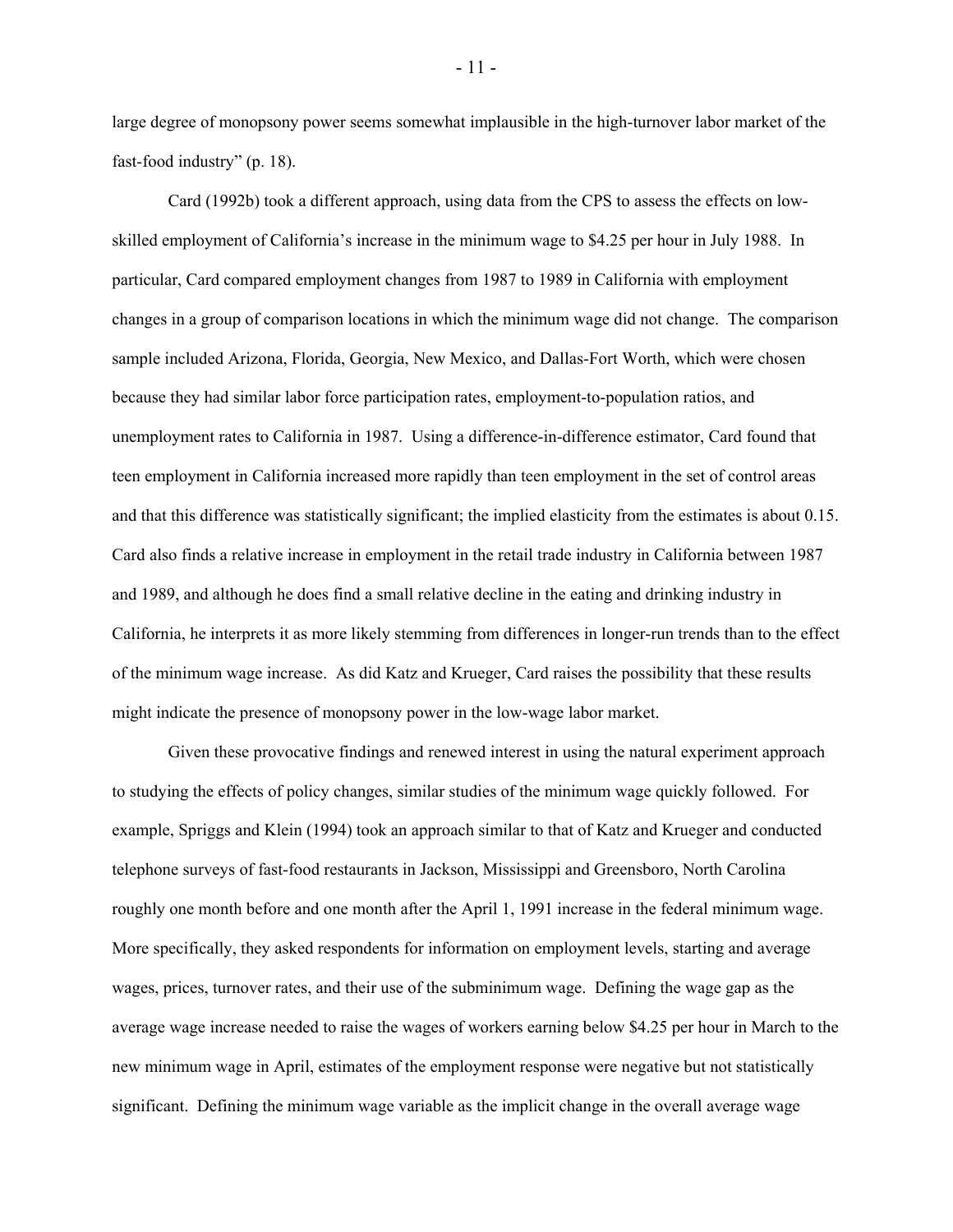<span id="page-12-0"></span>associated with boosting the wage of those initially paid below \$4.25 per hour, the estimated employment effects were positive, although, again, the coefficient was not statistically significant. The authors interpreted these results, which were similar to those found by Katz and Krueger, as inconsistent with the conventional view of minimum wage effects.<sup>[6](#page-12-0)</sup>

 Of course, by far the best known and most influential study of a specific minimum wage increase is Card and Krueger's (1994) investigation of the effects of the 1992 increase in New Jersey's minimum wage. These authors followed Katz and Krueger's approach and conducted surveys of fast-food restaurants in February 1992, roughly two months before the April 1992 increase in the New Jersey minimum wage to \$5.15 per hour, and then again in November of that year, about seven months after the minimum wage increase. For stores in New Jersey, they constructed a wage gap variable equivalent to that used by Katz and Krueger in their study of fast-food restaurants in Texas. But they also attempted to improve on the identification in this earlier research by including in the sample a control group of restaurants in eastern Pennsylvania, where the minimum wage did not change. This allowed them to test for the effect of the increase in New Jersey's minimum wage using three statistical experiments: a comparison of employment changes between New Jersey restaurants initially paying different starting wages; a comparison of employment changes between stores located in New Jersey and stores located in Pennsylvania; and a comparison that makes use of both types of information.

Their results consistently implied that the increase in New Jersey's minimum wage raised employment (as measured by full-time equivalents, or FTEs) in that state.<sup>[7](#page-12-0)</sup> For example, stores that initially paid low starting wages showed significantly more employment growth between February and November than did stores that paid higher starting wages. Similarly, employment in the New Jersey sample rose over this period, while employment in the Pennsylvania sample fell. Putting this information

 $6$  The authors also concluded that employers did not change their employment policies or practices. The summary statistics they report indicate that 9 percent changed either the timing or amount of the first wage increase granted to new employees, 2 percent reduced the number of employees per shift or changed the number of shifts per day, and 2 percent reduced fringe benefits. However, none of these effects were statistically significant. 7

 $T$  Full-time equivalent employment is calculated as the number of full-time employees plus one-half the number of part-time employees.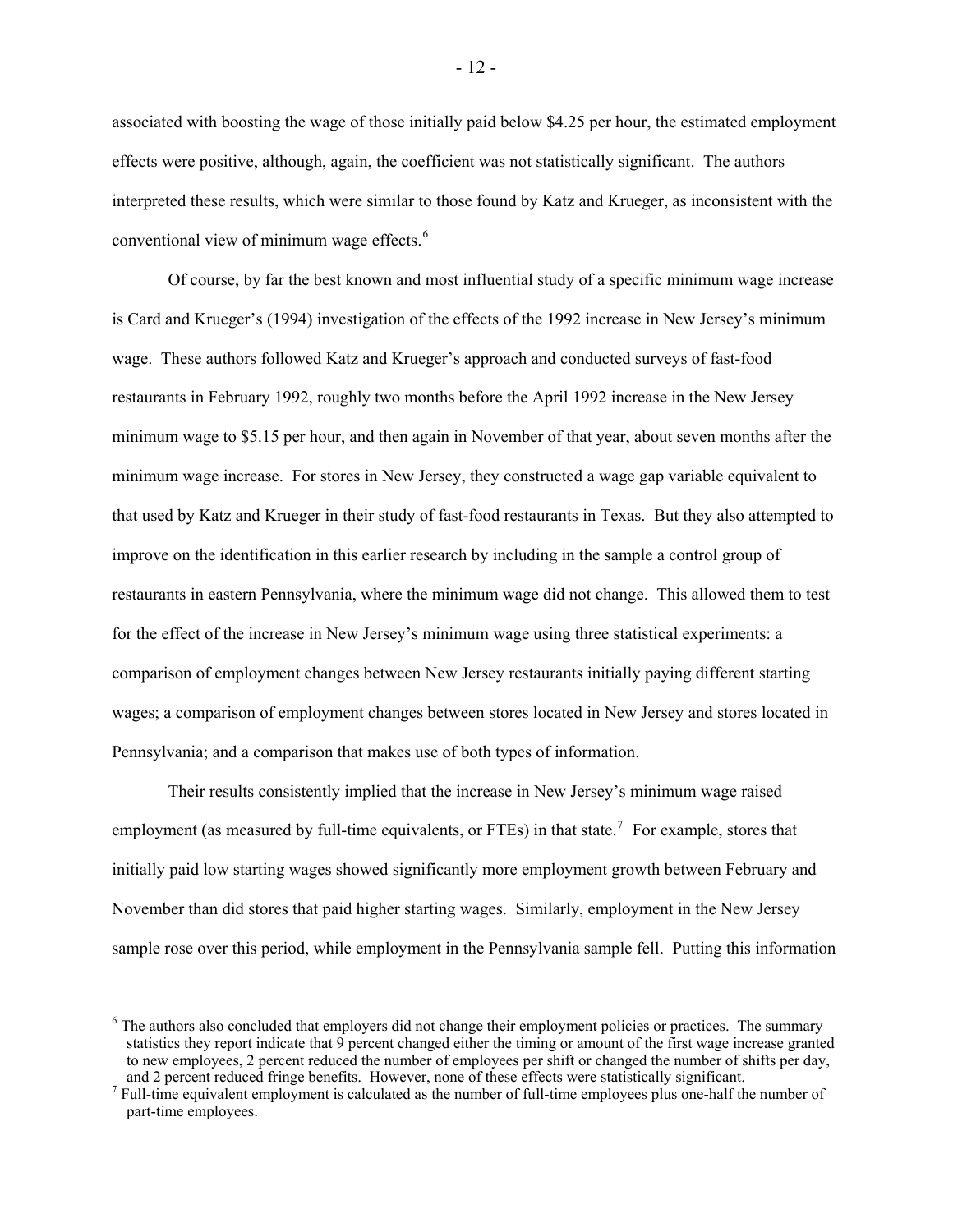<span id="page-13-0"></span>together, Card and Krueger constructed a wage gap measure equal to the difference between the initial starting wage and \$5.25 per hour for stores in New Jersey and zero for stores in Pennsylvania. Again, the results showed a positive and statistically significant effect of the minimum wage increase on employment growth, with an estimated elasticity of 0.73. Various specification tests resulted in a wider range of estimates (both in magnitude and statistical significance), but none that were negative. They interpreted their empirical results as "inconsistent with the predictions of a conventional competitive model of the fast-food industry" (p. 790). $8$ 

#### IV. Issues Raised in Subsequent Research

 $\overline{a}$ 

 The divergent findings of this initial round of research stimulated a number of additional lines of inquiry based on these methods. In particular, the differences between the conclusions in our paper and those reported by Card and others involved in the symposium suggested that some important questions had remained unanswered. Thus, much of the ensuing empirical literature attempted to uncover some of the reasons for the contrasting results reported in the first wave of the new minimum wage research, with an eye toward developing a more consistent view of the effects of minimum wages on employment. More specifically, this literature focused heavily on issues related to the appropriate specification of the underlying model, measurement of the appropriate variables, and the relevance of the comparison groups used in the studies. We next summarize some of the key issues discussed in these follow-on papers. *The Appropriate Measure of the Minimum Wage* 

In their comment on our original paper, Card et al. (1994) raised important questions about the appropriate measure of the minimum wage. As indicated earlier, we had followed the earlier literature in using a variant of the Kaitz index that included state minimum wages as our measure of the effective minimum wage, while Card (1992a) had used the percentage of teenagers earnings between the old and new minimum wage just prior to the implementation of the new minimum (the "fraction affected" variable). Card et al. argued against our (and others') use of the Kaitz index for two reasons. First, they

- 13 -

 $8$  Because they find no evidence that prices fell in response to the minimum wage increase, they also note that their results are inconsistent with monopsony or equilibrium search models.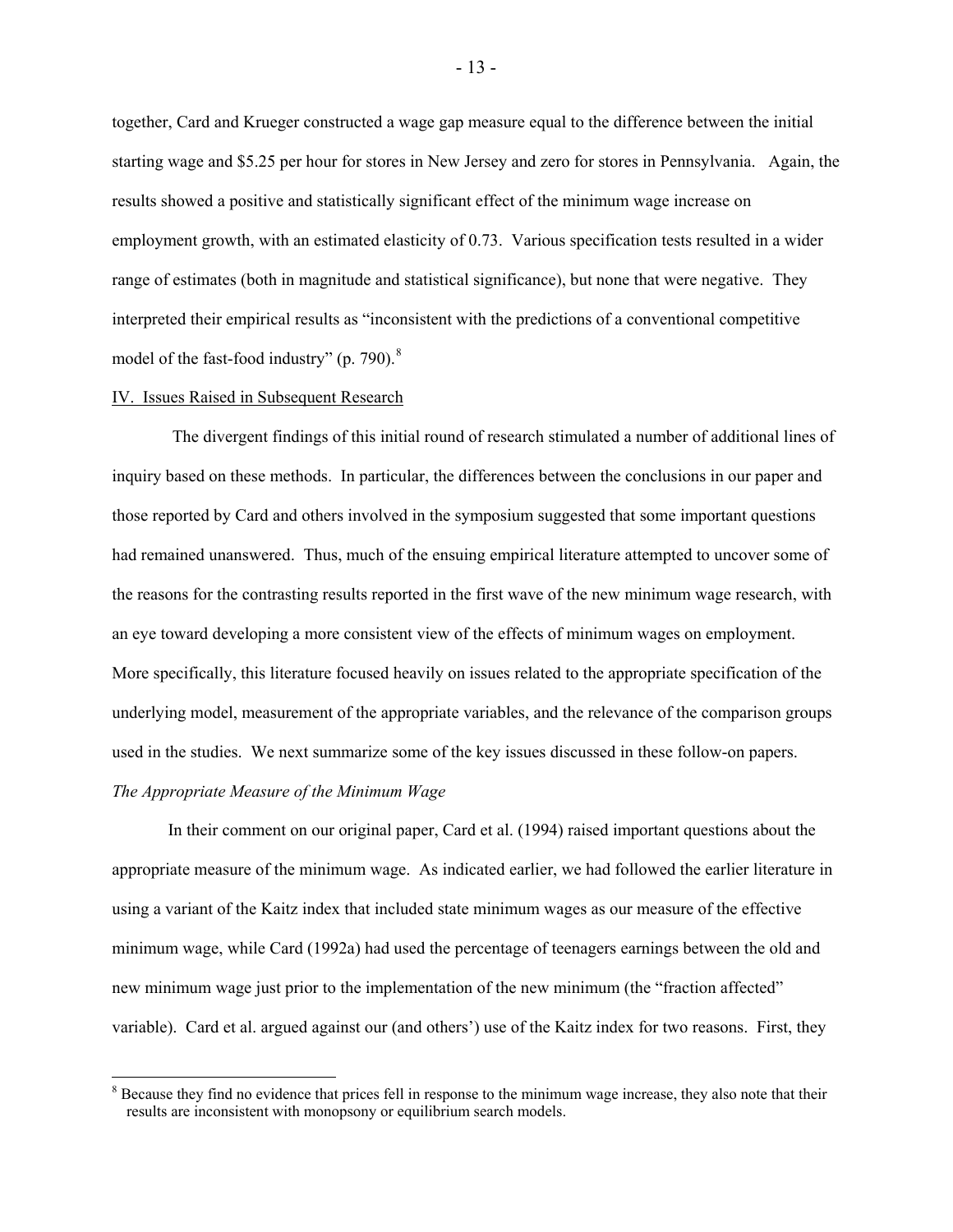<span id="page-14-0"></span>asserted that if the minimum wage is intended to be a measure of the relative price of teen labor, the Kaitz index should be positively correlated with teen wages. They then showed that this correlation is negative because the denominator of the index (the average wage of adults in the state) is positively correlated with teen wages (presumably due to general changes in wage levels associated with inflation, productivity growth, or changes in economic activity). Second, they noted that measuring coverage of teenagers is difficult and imprecise, especially at the state level. Instead, they seem to prefer to use the nominal minimum wage in their regressions, which they showed is positively correlated with both teen wages and employment.

The concern about measuring the coverage of state minimum wages is difficult to address given the lack of available data, but it also seems less important, especially in the context of the recent literature.<sup>[9](#page-14-0)</sup> We showed in our reply (Neumark and Wascher, 1994) that the employment elasticity with respect to changes in federal coverage was not significantly different from the employment elasticity with respect to changes in the level of the minimum wage for our relatively long sample period. Moreover, at the federal level there have not been any major changes to coverage since the early 1970s, and the combined coverage of federal and state laws has been persistently high for some time. Thus, for studies that begin in the late 1970s or later, which comprise the majority of the new minimum wage literature, changes in coverage are not likely to offer much in the way of identification, suggesting that it may be reasonable to ignore coverage altogether. Indeed, much of the literature in the past decade or so has followed this approach.  $10$ 

<sup>9</sup> Schiller (1994a) attempted to measure state coverage in 1980 by classifying state minimum wage laws into those that exempted youths, those that exempted students, those that exempted both students and youths, and those with no broad exemptions. In a cross-state regression of youth employment rates on state-specific minimum wage levels and coverage dummies (and other controls) in 1980, Schiller finds that youth employment rates are

<sup>&</sup>lt;sup>10</sup> On the other hand, Schiller (1994b) argues that even at the federal level, coverage of teenagers is "far lower and less uniform than commonly assumed" (p. 132) and that the increase in the small business exemption (and its extension to construction, laundry, and dry cleaning businesses) that coincided with the April 1990 increase in the federal minimum may have mitigated the effects of the 1990-91 minimum wage increases on teenage employment. More generally, he speculates that the failure of the minimum wage literature to adequately account for teenage employment in the uncovered sector has resulted in an underestimate of the disemployment effects of the minimum wage.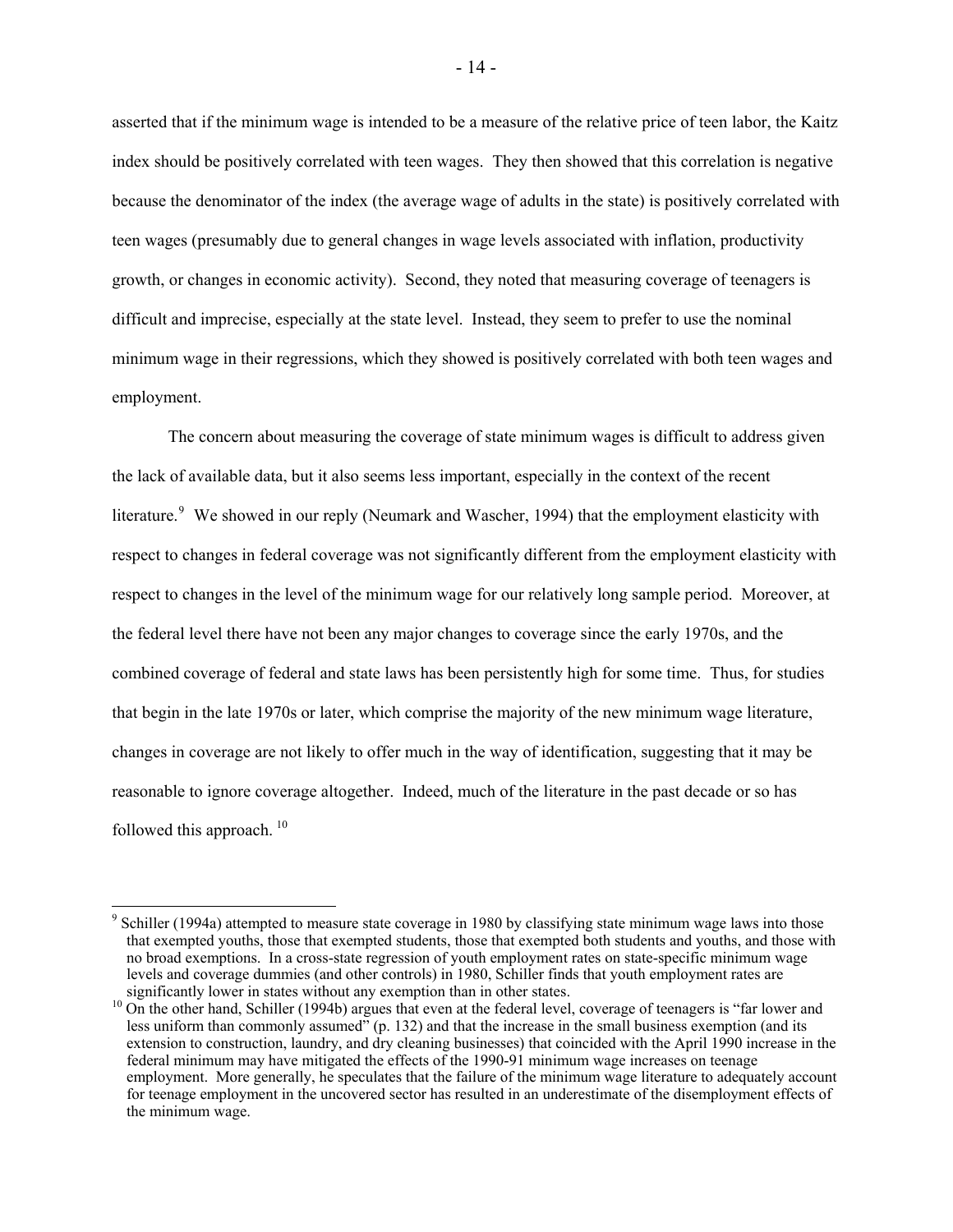<span id="page-15-0"></span>In contrast, their argument against the relative nature of the Kaitz index seems misguided to us. First, it is not the case that the Kaitz index should always be positively correlated with teen wages. As we showed in our reply, the Kaitz index should be (and is) positively correlated with changes in the relative teen wage, indicating that the Kaitz index is correctly classifying an increase in the nominal minimum wage as an increase in the relative price of teen labor. Moreover, in the absence of an increase in the nominal minimum wage, the negative correlation described by Card, Katz, and Krueger is, in fact, correctly picking up an erosion in the effective minimum wage associated with an increase in the general wage level; in particular, nominal wage increases will tend to reduce the proportion of the labor force whose wages are directly determined by the minimum wage and thus the "bite" of the minimum wage. In addition, the use of a relative minimum wage measure provides a means of comparing the nominal value of the minimum wage with the market-determined wage for above-minimum wage workers who may be substitutes for minimum wage workers in the production function. Because the principal response to a minimum wage is thought to be a substitution away from lower-skilled minimum wage workers toward higher-skilled, higher-wage workers, it seems particularly important to include a relative minimum wage variable to capture this effect.<sup>[11](#page-15-0)</sup> Finally, in the absence of state-level data on prices, using the average wage in the denominator provides a way to measure differences in the real minimum wage in different parts of the country.

The fraction affected variable used by Card (1992a), which is defined as the proportion of the teen population earning between the previous year's and current year's minimum wage, does adequately capture regional variation that is of use in identifying the effect of a minimum wage increase. However, that variable is not well equipped to capture the effects on employment associated with a gradual erosion of the real minimum wage. In this sense, such a variable is a reasonable proxy for effective changes in the minimum wage in studies of specific minimum wage increases, such as the 1990 federal increase

 $\overline{a}$ 

- 15 -

 $11$  See Grant and Hamermesh (1981).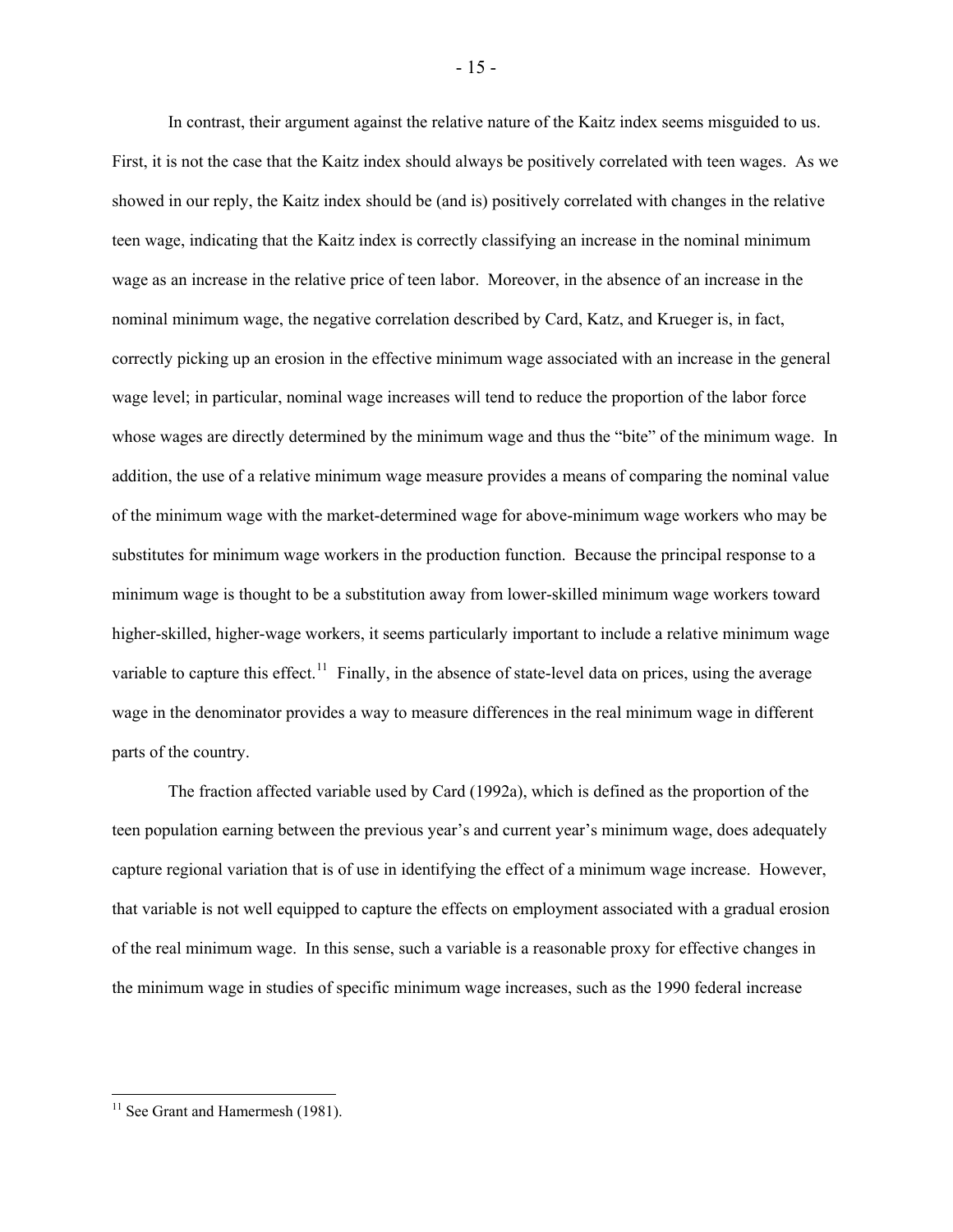<span id="page-16-0"></span>studied by Card. However, it is less informative in studies that use longer time periods because it excludes the variation in real minimum wages that results from inflation and other aggregate factors.<sup>[12](#page-16-0)</sup>

Although it seems important to specify the minimum wage variable in real or relative terms in studies that use longer samples, a valid question that arises from the discussion of the appropriate choice of the minimum wage variable is whether the constraint embedded in the relative minimum wage variable—that changes in the adult wage should have the same size, but opposite-signed, effect on employment as changes in the nominal minimum wage<sup>[13](#page-16-0)</sup>—is appropriate. From the standpoint of the effect of the minimum wage itself, this seems like a reasonable constraint—there is probably no reason to expect a decline in the relative value of the minimum wage to have a different effect on employment than would an increase in the relative minimum wage (although with the opposite sign). However, as Card and Krueger (1995a) pointed out, a theoretical specification of the labor demand function for youths would include prices of other factor inputs (including the adult wage) as well as the price of output. And, in this context, implementing the standard homogeneity assumption would lead to a model that includes both the relative minimum wage and the real adult wage (and perhaps the real interest rate or relative energy costs as well). In Neumark and Wascher (1994), we showed that, with the data we used in our original paper, we could not reject the constraint implicit in specifications that included only the relative minimum wage and thus that the exclusion of the average adult wage as a separate variable in the equations did not bias the results.

 $12$  Wessels (2006) argues that the fraction-affected specification used by Card (1992a) is an inappropriate measure of the minimum wage because it ignores some of the cross-state variation in the effective size of federal minimum wage increases. In particular, if the distribution of wages differs across states, two states could have a different sized increase in the minimum wage but a similar fraction of workers affected by the change in the minimum. To address this concern, he includes a control for the relative size of the low-wage population (the proportion paid between the minimum wage and 20 percent more than the minimum wage) along with the magnitude of each minimum wage increase and finds that employment fell relatively more in states with larger effective minimum wage increases in both 1990-91 and 1996-97 (although the results for the latter period are not significant). However, by focusing on the minimum wage increase and not the fraction near the minimum, this approach may also fail to fully capture the increased cost of low-wage labor generated by a minimum wage increase. That is, a

given minimum wage increase should have greater impact when there are more affected workers.<br><sup>13</sup> This constraint is imposed in a log specification. In levels, the constraint is simply that the two variables enter only as a ratio.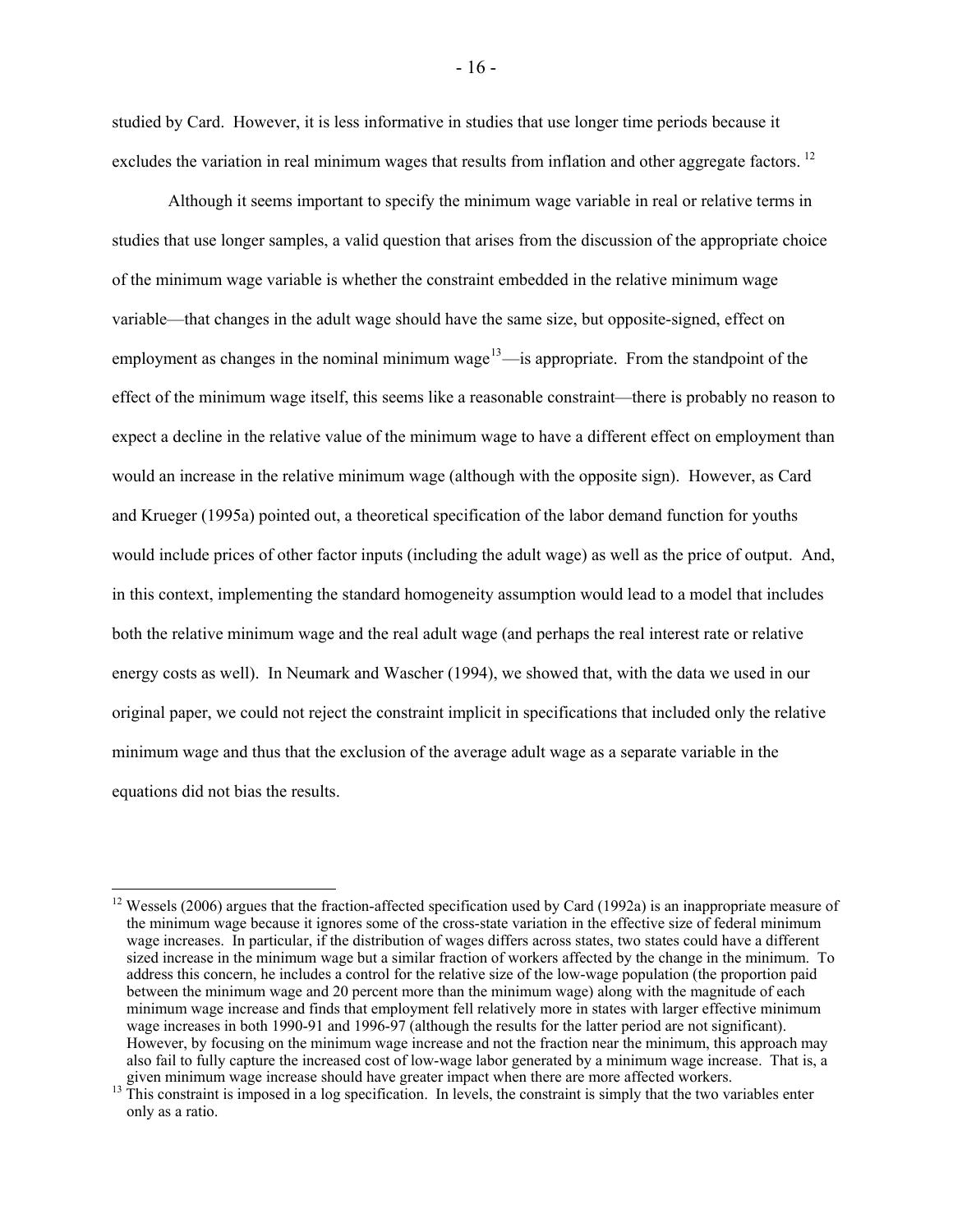Nevertheless, subsequent research has frequently relaxed this constraint. For example,

<span id="page-17-0"></span>Burkhauser et al. (2000a, 2000b) rewrite the relative minimum wage effect in an equation for log employment rates as:

$$
\beta \ln MW / W = \beta_1 \ln MW + \beta_2 \ln W
$$

where W is the average wage for adults and  $\beta_1$  is interpreted as the minimum wage elasticity. <sup>[14](#page-17-0)</sup> For the reasons noted above, we are uncomfortable with including the wage variables in nominal terms in studies that use longer sample periods, both because such a specification would seem to violate standard homogeneity assumptions and because it does not allow for the possibility that an erosion in the real value of the minimum wage will reduce its effect on employment.<sup>[15](#page-17-0)</sup> In contrast, Keil et al. (2001) rewrite the relative minimum wage effect as:

$$
\beta \ln MW / W = \beta_1 \ln MW / W + \beta_2 \ln W / P,
$$

which seems more natural to us. Again, the authors interpret  $\beta_1$  as the minimum wage elasticity and generally report negative estimates of that coefficient.

Finally, a couple of studies have attempted to reduce the parameterization of the minimum wage effects even further by allowing the effects to be freely estimated for each change in the minimum wage. For example, Deere et al. (1995) introduce indicator variables for each level of the federal minimum wage in their sample period (1985-92), while Burkhauser et al. (2000a) extend this approach to also include a separate dummy variable for every value of a state minimum wage that exceeded the federal level. Strictly interpreted, the results in both studies tend to show that increases in the minimum wage significantly reduced teenage employment rates. In general, however, these specifications seem problematic because the coefficients on the indicator variables may be capturing other influences as well. *Lagged Effects of the Minimum Wage* 

<sup>&</sup>lt;sup>14</sup> We should note that, in an appendix table, Burkhauser et al. (2000b) do report estimates of minimum wage effects using a specification that includes the minimum wage and adult wage in real terms. The estimated elasticities in these specifications are smaller in this specification (−0.25 vs. −0.30 in the equation for teenagers), albeit still statistically significant.

<sup>&</sup>lt;sup>15</sup> The inclusion of state and year effects in the model would mitigate this concern to some extent (although not completely in the case of monthly data). However, as we will discuss later, a central argument in the Burkhauser et al. study is that year effects should not be included in the employment equation.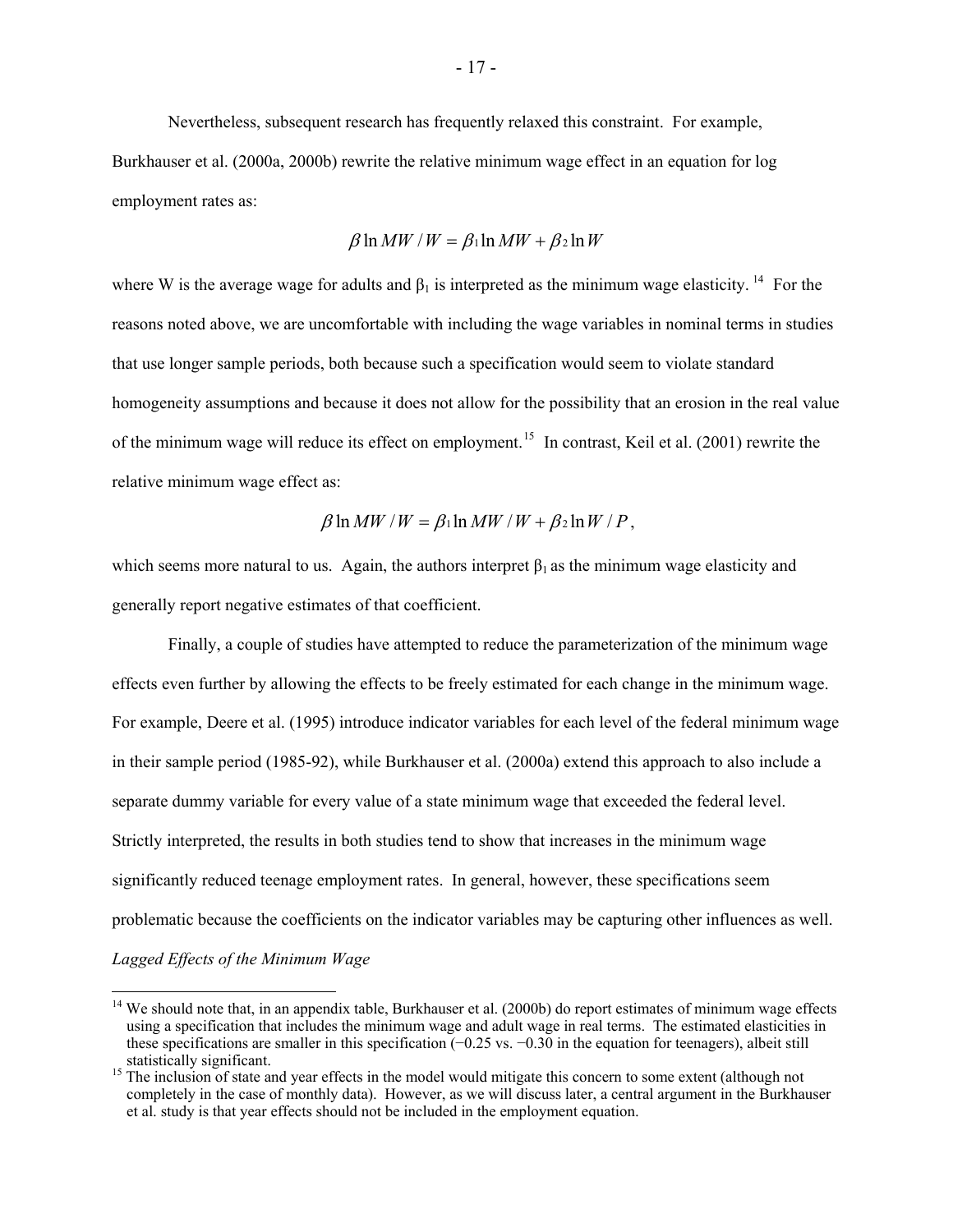The new minimum wage literature also resurrected questions about the how long it should take for minimum wages to have their full effect on employment. Many economists believed that any effects from changes in the minimum wage should be felt relatively quickly. For example, Brown et al. (1982) argued that, from a theoretical standpoint, "lagged adjustments to minimum wage increases are probably less plausible than in most other contexts where such lags are routinely assumed" (p. 496), and they offered two reasons for this view. First, minimum wage workers tend to have high turnover rates, suggesting that the desired adjustments in employment levels could be accomplished quite quickly through normal turnover. Second, increases in minimum wages are typically announced several months in advance of when they became effective, so that employers would be well prepared to adjust quickly when (or even before) the new law took effect. Card and Krueger (1995a) also argue that the industries that typically employ minimum wage workers (e.g., the fast-food industry) can "easily vary their staffing levels by cutting back on off-peak or store hours, and by allowing longer queues" (p. 67), so that any disemployment effects from the minimum wage should be evident shortly after the minimum wage is raised.

 However, these considerations do not negate the possibility that the full adjustment to a higher minimum wage may take some time. Although factors such as hiring, firing, or training costs may be less important for workers with normally high quit rates, Hamermesh (1995) points out that firms may adjust nonlabor inputs (e.g., capital) slowly, which will tend to slow the adjustment of other inputs (including labor) as well. In this sense, the omission of lagged effects from the model may inappropriately exclude the possibility of a longer-run substitution between labor and capital, as well as the potential for scale effects associated with changes in expansion plans and establishment births and deaths.

As a result, the presence of lagged effects seems to us to be primarily an empirical question. In their survey of the earlier literature, Brown et al. (1982) found little difference in the overall estimated employment elasticities between time-series studies that included lagged minimum wage variables and those that did not. However, the potential for lagged effects did seem to matter in interpreting the results from the papers in the 1992 ILRR symposium. For example, in Neumark and Wascher (1992), we found

- 18 -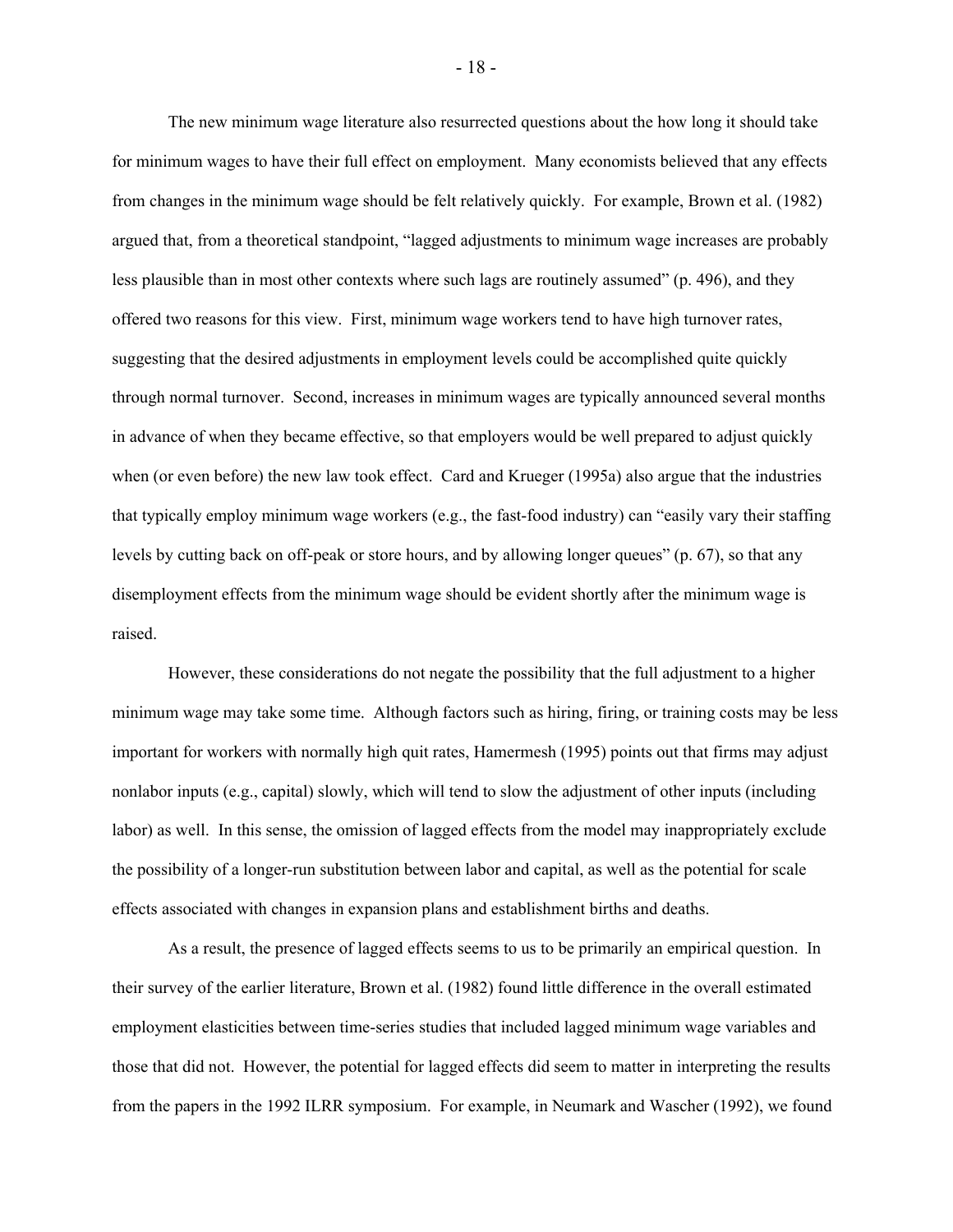<span id="page-19-0"></span>statistically significant employment effects from lagged values of the minimum wage with our time-series panel of state-level data. Moreover, we hypothesized that the discrepancy between our results and those reported in Card's (1992a) study of the 1991 federal increase was due to the importance of allowing for the possibility of a lag in the effects of the minimum wage. We noted, in particular, that using our sample, a one-year first-difference estimator equivalent to that used by Card (1992a) produced minimum wage effects close to zero, similar to what was reported in his paper. In contrast, adding a lagged minimum wage effect to the model resulted in a negative and statistically significant employment effect in both the levels and first-differenced versions of the basic model.<sup>[16](#page-19-0)</sup>

Baker et al. (1999) take this analysis a step further in a study of the effects of the minimum wage on employment in Canada.<sup>[17](#page-19-0)</sup> The authors begin by replicating some of the U.S. panel data estimates for teenagers with Canadian data.<sup>[18](#page-19-0)</sup> They report that first-difference estimates of minimum wage effects in Canada are positive, whereas longer differences (from using the within-group estimate over a longer period) and specifications with lags of the minimum wage tend to show negative employment effects that are statistically significant—similar to what we found for the United States. For example, in their preferred specification, the first-difference elasticity is 0.07, while the within-group elasticity is −0.27. With lagged minimum wages, the estimates are more similar  $(-0.23$  and  $-0.47$ , respectively).

Baker et al. then investigate more formally how the elasticity of employment with respect to the minimum wage differs depending on whether one looks at high-frequency or low-frequency variation in the data, explaining how the alternative differencing operators, as well as the inclusion of lagged minimum wages, can be interpreted as applying different filters to the data, with the longer differences or

 $^{16}$  In response to our finding, Card et al. (1994) re-estimated Card's specification using a two-year difference (from 1989 to 1991) rather than a one-year difference and still found positive effects of the 1991 minimum wage increase on employment. As we showed in our reply, however, estimating a two-year difference is not the same as including a lagged minimum wage variable in the model because the two-year difference still omits a lagged

<sup>&</sup>lt;sup>17</sup> Although we assess most of the international evidence later in the paper, we include several papers from Canada  $\frac{1}{2}$ in this and the subsequent section, both because of its relevance for the discussion of the U.S. results and because of the similarity of U.S. and Canadian labor markets.

 $\frac{18}{18}$  As the authors explain, data from Canada offer the possibility of using approaches similar to the panel data studies across states and years in the United States because the minimum wage varies across provinces. However, an important advantage of the Canadian setting is the far greater frequency (at least until recently in the United States) of minimum wage changes.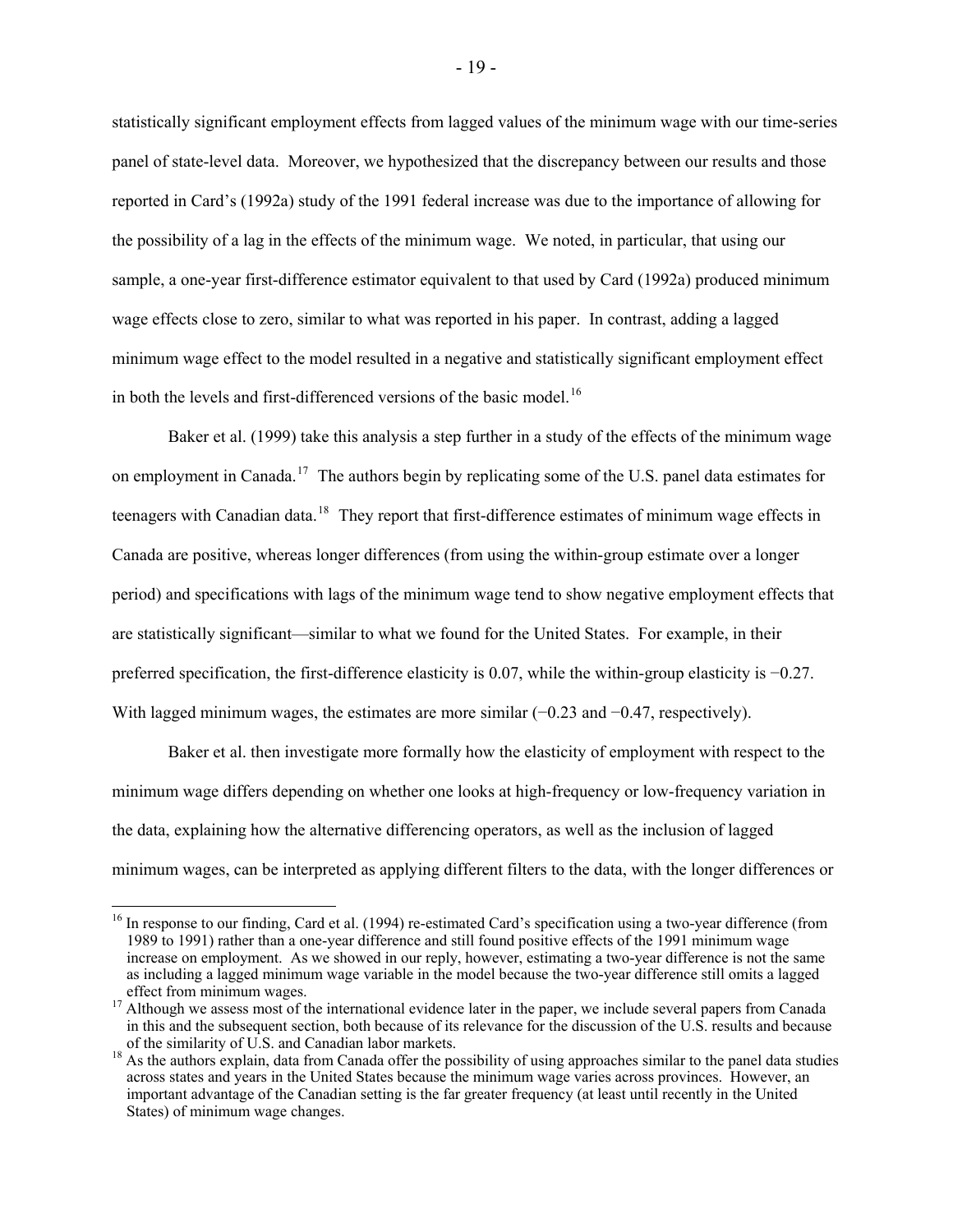<span id="page-20-0"></span>inclusion of lags amounting to filters that emphasize more of the low-frequency variation in the data. After filtering the variables to separate their high-frequency and low-frequency movements, the authors estimate the minimum wage elasticities separately at high and low frequencies.<sup>[19](#page-20-0)</sup> The results show a positive effect of the minimum wage on employment at high frequencies and a negative effect of the minimum wage on employment at low frequencies. Overall, the authors report an employment elasticity of −0.25 in Canada, noting that "this result is driven by low-frequency variation in the data" (p. 345). In addition, although they do not analyze U.S. data directly, they use the U.S. literature to demonstrate through equations that relate estimated coefficients for alternative estimators to the implied elasticities at different frequencies—that their conclusions explain the different findings for the United States equally well.

Note that the importance of these findings are not so much to establish a particular answer (emphasizing high vs. low frequency) as "correct," but rather to use this perspective to better understand why the estimates in the U.S. literature vary with the length of differences and the inclusion of lags. Nevertheless, the results indicate that the disemployment effects of minimum wages show up as longerrun responses to more evolutionary changes in the level of the minimum wage, rather than as a short-term response to a particular change in the minimum wage. Consistent with our earlier discussion, the authors suggest that this longer-run response can be understood in the context of capital adjustment and interfirm (rather than intrafirm) adjustment rather than as labor adjustment per se, which should be relatively quick in the low-skill labor market. In any event, the Baker et al. analysis clearly suggests that claims of an absence of a minimum wage effect on employment should perhaps be discounted unless the evidence points to no effect at both high and low frequencies.

Although the issue of lagged minimum wage effects was not the primary focus of subsequent studies, later research using state panels of time-series observations have also tended to find evidence of lags in the effects of the minimum wage on employment. For example, Burkhauser et al. (2000a) re-

 $\overline{a}$ 

- 20 -

<sup>&</sup>lt;sup>19</sup> The simplest filter they use is MW<sub>it</sub> = ½(MW<sub>it</sub> – MW<sub>it-1</sub>) + ½(MW<sub>it</sub> + MW<sub>it-1</sub>), where the first term captures high frequency changes in the minimum wage variable and the second term captures low-frequency changes. They also employ a more precise finite Fourier transform with similar results.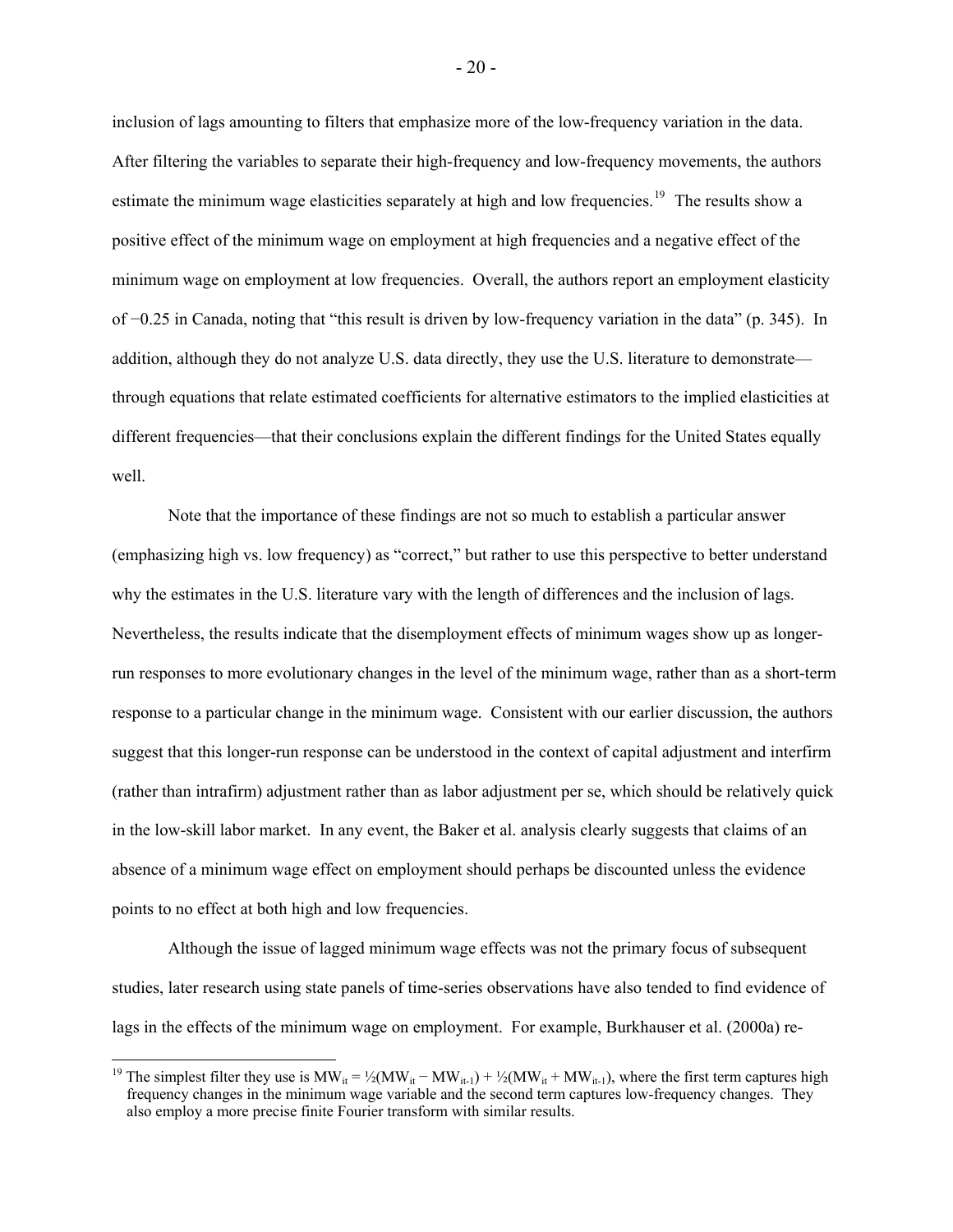<span id="page-21-0"></span>estimated their specifications including lags and found that the coefficient on the lagged minimum wage variable was statistically significant even in specifications in which the contemporaneous coefficient was not significant. Moreover, estimates of the elasticities including the lagged effects were considerably larger than those calculated from specifications that included only contemporaneous terms.<sup>[20](#page-21-0)</sup> Keil et al. (2001) also allow for the effects of minimum wage to show through with a lag, although they accomplish this by estimating a dynamic version of the employment equation that includes a lag of the dependent variable rather than by entering a lagged minimum wage term directly. In their preferred specification, which they estimate using a Factor-GLS procedure with instrumental variables, they report a short-run employment elasticity of −0.37 for youths and a long-run elasticity of −0.69.

Thus, the overall conclusion from the panel data literature on minimum wage effects seems to be that lags do matter. Firms evidently continue to adjust their employment levels well after an increase in the minimum wage, and thus studies that focus only on contemporaneous effects will miss some of this adjustment; as noted above, the existence of lags likely accounts for at least part of the variation in the results reported in the first wave of the new minimum wage research. More broadly, it seems to us that estimates of the elasticities relevant both to the testing of alternative theories of labor demand and to the public policy debate should always at least consider both contemporaneous and lagged responses to a change in the minimum wage.

### *Interactions between Employment and School Enrollment*

 $\overline{a}$ 

In their subsequent comment on our original ILRR paper, Card et al. (1994) also criticized both the inclusion of the school enrollment rate in the model and the specific measure of school enrollment that we used in the regressions. From a measurement standpoint, they pointed out that the measure of school enrollment we used included only individuals who were enrolled in school and not employed, which they argued would lead to a negative bias in the estimated employment effects from the specification we used. More broadly, they argued that it was inappropriate to include school enrollment in the employment

- 21 -

 $20$  Similarly, Partridge and Partridge (1999) found that the effects of minimum wages on employment occur with a lag, both in the retail sector and for employment more generally.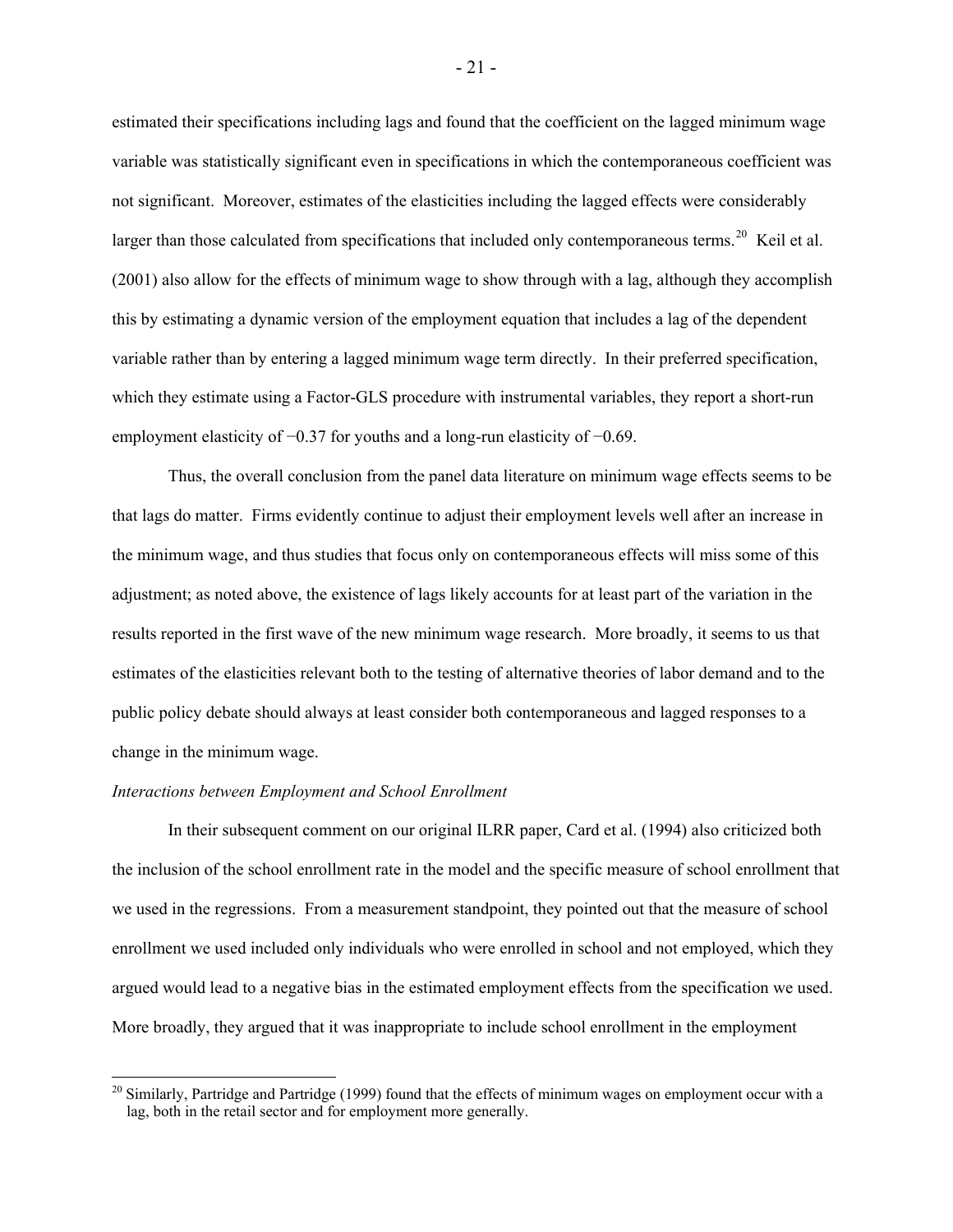<span id="page-22-0"></span>equation because that equation is essentially a labor demand function. Because a statistically significant disemployment effect for teenagers was only evident in our specifications that included the school enrollment rate, these questions about the correct specification of the basic model and about possible biases associated with the potential endogeneity of the enrollment rate led some to conclude that our results were consistent with no effect of the minimum wage on teen employment.

Turning first to the question of whether the enrollment rate should be in the regression at all, it is important to remember that the aggregate employment equation consists of observations for which the minimum wage is binding and observations for which it is not binding (or averages over such observations). Although employment for the first group is determined solely by the labor demand curve in the standard competitive model, employment for the second group of observations is determined by both demand and supply. As a result, the specification of a model for the employment of all teenagers should also include factors that reflect exogenous shifts in the labor supply curve, including exogenous changes in the school enrollment rate.

Regarding the measurement of school enrollment, we agree that the definition of schooling used in our original paper was too narrow. As it turned out, however, incorporating broader measures of enrollment that do not exclude employed teenagers led to only minor differences in the results. For example, in our reply to Card et al. (Neumark and Wascher, 1994), we re-estimated the model using an alternative measure of the enrollment rate that counts individuals as enrolled if they report schooling as their major activity. The resulting employment elasticity for teenagers fell to −0.11, toward the low end of the range we reported originally. However, using an even broader definition of enrollment that is calculated independently of employment, we found a statistically significant employment elasticity of  $-0.22$  (Neumark and Wascher, 1996a).<sup>[21](#page-22-0)</sup>

 $21$  This finding was in response to a comment on our paper by Evans and Turner (1995), who argued that using this broader definition of school enrollment caused the estimated employment elasticity for teenagers to become small and insignificant. However, this measure of enrollment is available only in the October CPS and Evans and Turners results were based on a specification that combined school enrollment data for October of each year with minimum wage information for May. The results reported in the text are from Neumark and Wascher (1996a), which uses October observations for all of the variables in the model.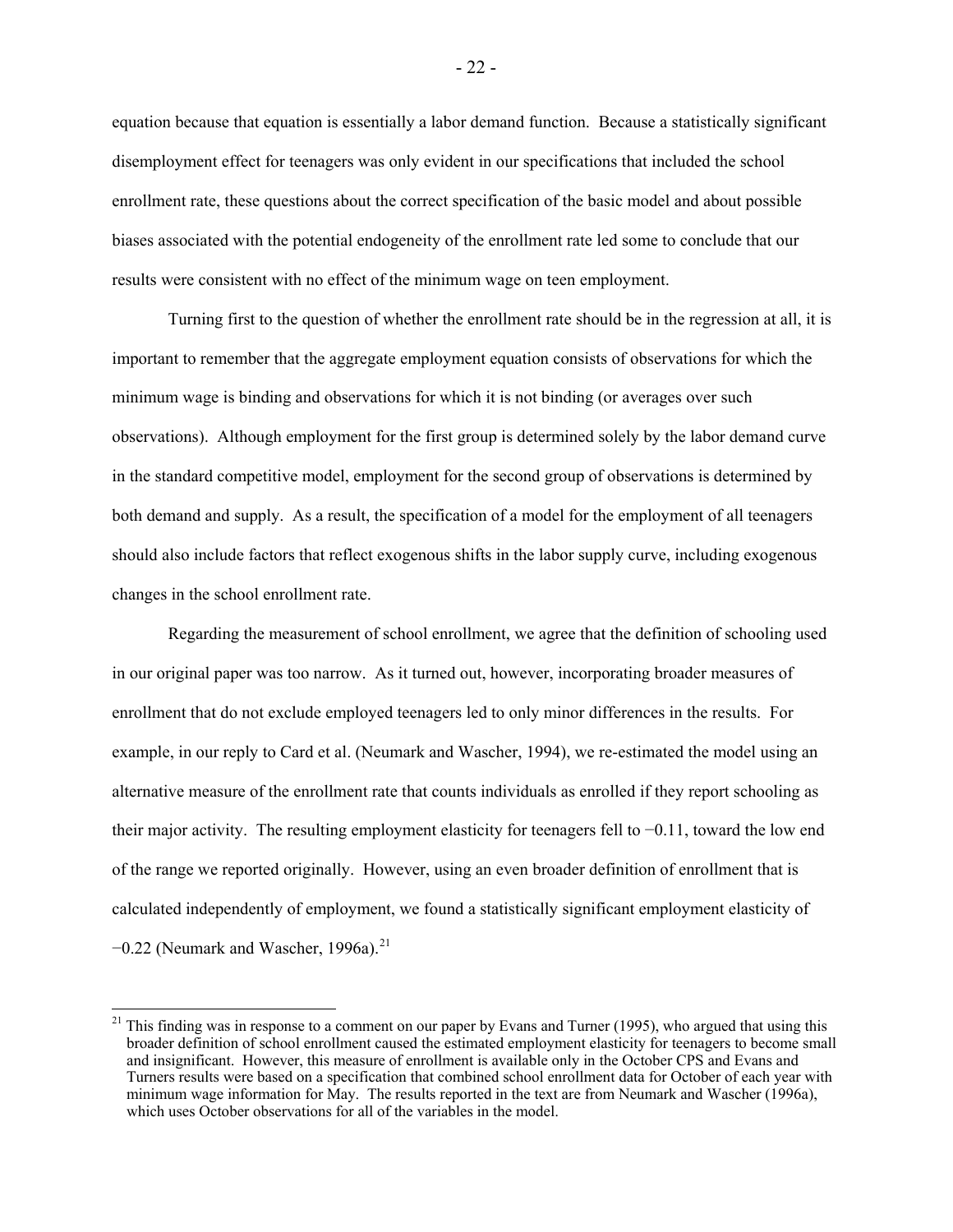<span id="page-23-0"></span>Despite our reanalysis, there is still a potential problem with including the school enrollment rate in the standard employment regression. Because the decision to enroll in school is likely not independent from the decision to work, the estimates from a version of equation (1) that includes the enrollment rate may be subject to endogeneity bias. In particular, changes in minimum wages may influence the choice between school enrollment and employment for some youths, which may, in turn, have implications for the opportunities available to other teenagers.

In other research, we approached this issue in two ways. First, in Neumark and Wascher (1994) we computed instrumental variable estimates of equation (1), using school expenditures, student-teacher ratios, and compulsory schooling laws as instruments. The resulting estimates, which should be largely free from endogeneity bias, showed employment elasticities for teenagers ranging from −0.14 to −0.39. Thus, although the point estimates of the effects were sensitive to which enrollment measure we used, in general the IV estimates supported the view that minimum wages reduced employment among teenagers.

Second, and more fundamentally, in Neumark and Wascher (1995a) we extended equation (1) to include enrollment as an activity that is potentially influenced by changes in the minimum wage. In particular, we respecified the model to relate four possible states of employment/enrollment status (*j*) to the minimum wage and other controls (*X*):

(2) 
$$
U_{kj} = \alpha_j MW + X\beta_j + \varepsilon_k, \qquad j = 1,...,4.
$$

The assumption that  $\varepsilon_k$  follows an extreme value distribution gives rise to a conditional logit model, with four mutually exclusive categories of activities: enrolled and employed, enrolled and not employed, not enrolled and employed, and not enrolled and not employed (or idle). $^{22}$  $^{22}$  $^{22}$ 

Estimating the model using state-year data from 1977-1989, we found that a higher minimum wage is associated with a net decline in employment, with the employment elasticity similar in size to our previous studies of employment alone. However, we also found that a higher minimum wage leads to a significant decline in the proportion of teenagers who are both in school and employed and a significant increase in the proportion of teenagers who are neither in school nor employed. Moreover, the

 $22$  This approach was based on an earlier time-series study by Wachter and Kim (1982).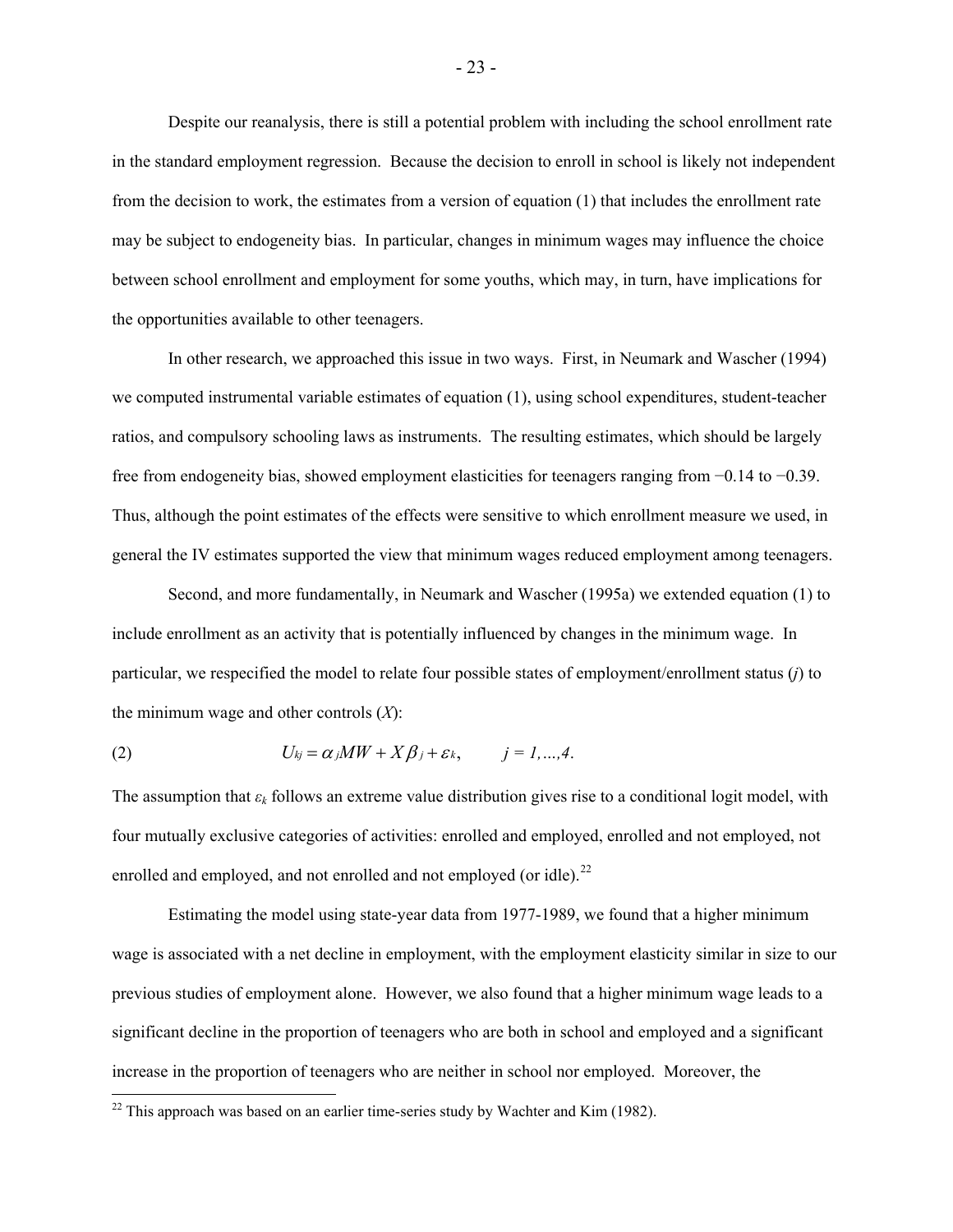<span id="page-24-0"></span>magnitudes of the estimates indicated that the effects of minimum wages on teenagers are more important and more complicated than is suggested by the employment elasticities alone.

We noted that the results were consistent with a hypothesis in which a higher minimum wage causes employers to substitute away from lower-skilled teenagers (who are less likely to be in school) toward higher-skilled teenagers (who are more likely to be in school), and that the resulting increase in the relative wages of higher-skilled teenagers induces some of them to leave school for employment. However, this hypothesis cannot be explicitly tested without information on the flows of teenagers across the different enrollment/employment states. Thus, in Neumark and Wascher (1995b and 1996b), we turned to individual panel-level data from matched CPS surveys.<sup>[23](#page-24-0)</sup> In particular, we applied the same basic modeling approach to the individual data as in the state-level analysis, but included in the model indicators for each individual's school/work activity in the previous year in order to calculate the effect of the minimum wage on transitions between the four distinct enrollment/employment states.

 Consistent with the above-mentioned hypothesis, the results suggested that the employment effects of the minimum wage fall largely on the least-skilled teenagers. In particular, we found that a higher minimum wage increases the probability that a teenager leaves school, presumably to look for a job. Moreover, the estimates indicated that increases in the minimum wage tend to raise the probability that non-enrolled teenage workers become both non-enrolled and non-employed and reduce the probability that already non-enrolled/non-employed teenagers find a job; these results were especially pronounced for blacks and Hispanics and for individuals who had a lower wage prior to the increase in the minimum wage. In sum, the evidence from this analysis suggested that the teenage employment elasticities typically reported in the literature likely understate the size of the disemployment effects on the lowest-skilled workers, instead capturing net employment changes among a broader group of teenagers that mask labor-labor substitution.

 $\overline{a}$ 

- 24 -

<sup>&</sup>lt;sup>23</sup> The sample design of the CPS permits a match of some individuals for the same month across two consecutive years. However, matches are not guaranteed, and for teenagers roughly 65 percent of the sample in each year could be matched to an observation in the following year.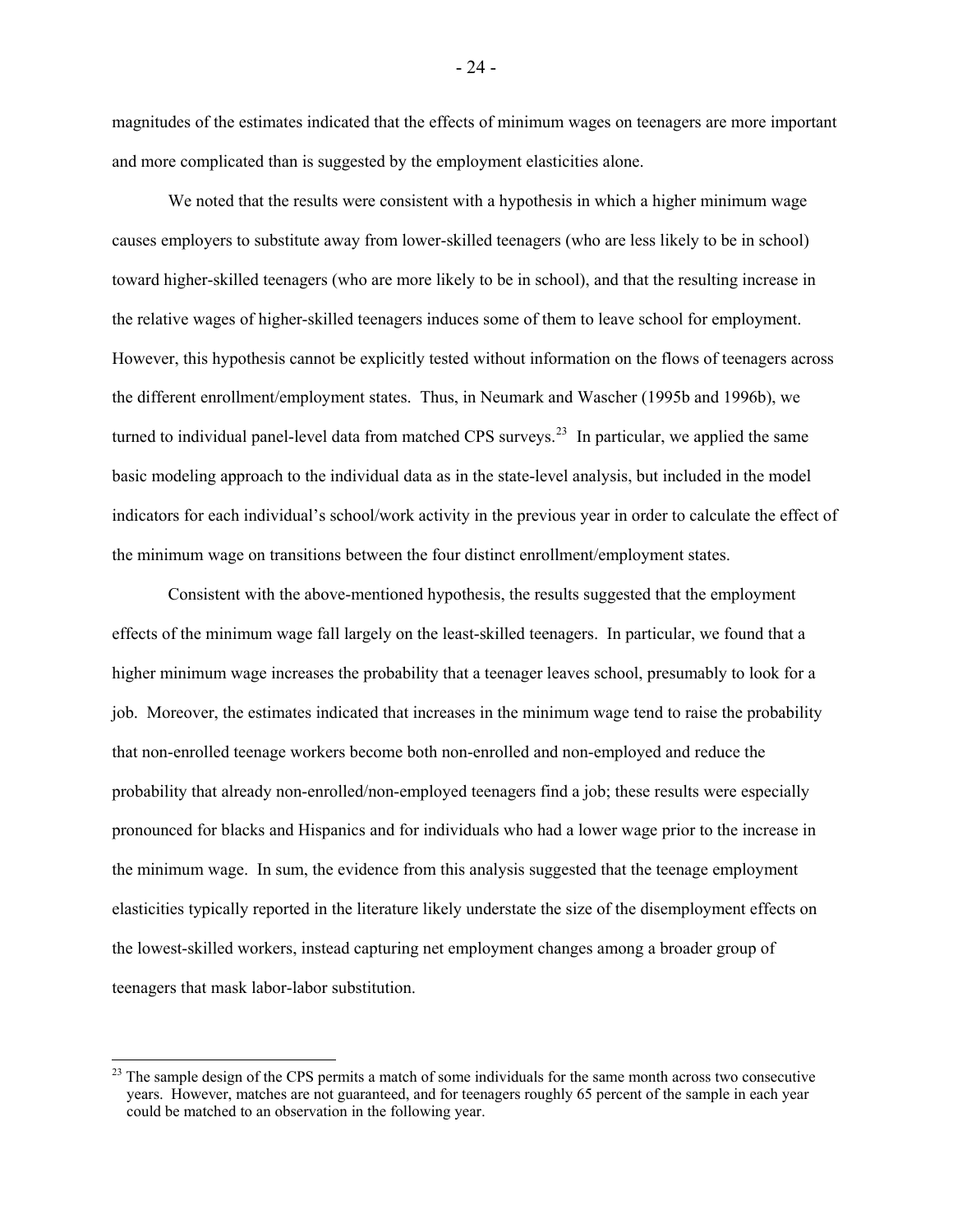As far as we can tell, only a handful of papers in recent years have focused on the joint effects of the minimum wage on teenage employment/enrollment outcomes. In Neumark and Wascher (2003), we updated our state-level analysis through 1998 and found positive and significant effects of the minimum wage on the proportions on teenagers employed but not enrolled and on the proportion of teenagers neither employed nor in school; these results are similar in nature to our earlier analysis, albeit a bit more muted. Turner and Demiralp (2001) use an approach similar to Neumark and Wascher (1995b) but focus, à la Card (1992a), on the early 1990s increases in the federal minimum wage. In particular, they examine employment-enrollment transitions between January-April 1991 and January-April 1992 in order to isolate the effects of the April 1991 increase in the federal minimum wage to \$4.25 per hour. Their results suggested that, overall, the higher minimum wage induced some teenagers to leave school for employment, but that teenagers initially neither employed nor in school also were more likely to find jobs. However, this result was driven entirely by movements among nonminority teenagers living outside of central cities. In contrast, Turner and Demiralp found that black and Hispanic teenagers were more likely to become idle following the minimum wage increase, especially if they lived in a central city. As in our earlier papers, this evidence points to labor-labor substitution as an important consequence of a higher minimum wage and suggests that the elasticities typically reported in the literature understate the effects of the minimum wage on the lowest-skilled subgroups. Finally, Campolieti et al. (2005a) examined longitudinal data for Canada from 1993 to 1999 using a similar approach. In contrast to the results for the United States, these authors found little evidence of an effect of the minimum wage on school enrollment. Instead, the net disemployment effect they report appears to reflect decreased employment opportunities for both the student and nonstudent populations in Canada.

# *Other Specification Issues Relevant to the State-Level Panel Data Approach*

 Researchers also raised several other concerns about model specification in reaction to the first rounds of the new minimum wage research. For example, in reviewing Card's (1992a) analysis of the 1991 federal minimum wage increase, Deere et al. (1995) highlighted the possibility that differences in underlying trends in employment growth across states might bias estimates of the effects in short state-

- 25 -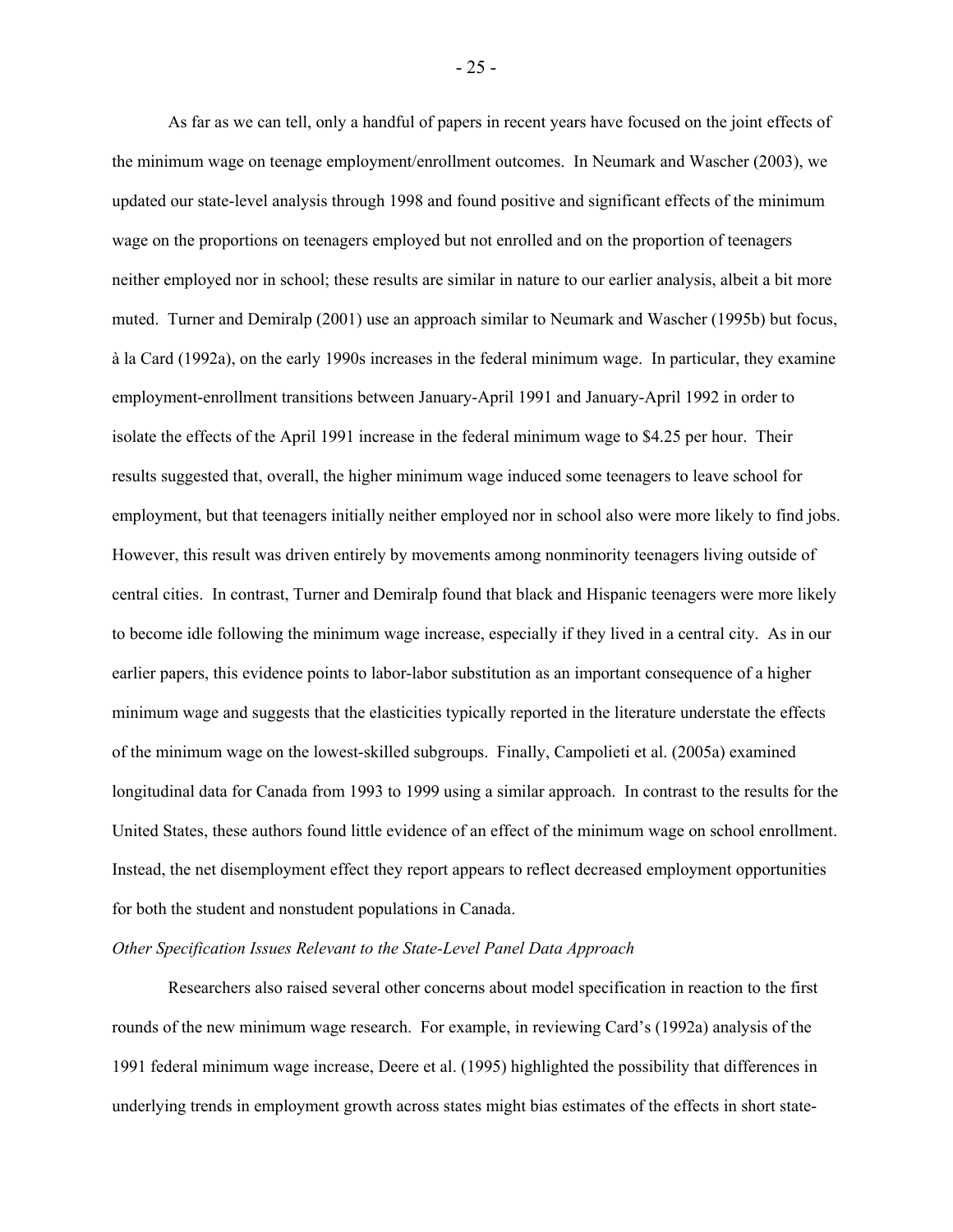year panels like that used by Card. In the case of the 1991 increase in the federal minimum wage, they noted that the low-wage states where Card's fraction affected variable suggested that the effects of the minimum wage increase should be most pronounced also tended to be states where trend employment growth was faster. In particular, they showed that rates of employment growth for well-educated adult men were also higher in low-wage states than in high-wage states between 1989 and 1992, and that controlling for the 1985-1992 trend in employment and for business cycle developments resulted in statistically significant negative effects of the 1990 and 1991 minimum wage increases on the employment rates of teenagers and high-school dropouts. The implied elasticities from these regressions were relatively large—ranging from −0.27 to −0.36 for teenage men and from −0.42 to −0.49 for teenage women. As noted above, the minimum wage effect is taken from year dummies for the 1990 and 1991 minimum wage increases and thus should be interpreted somewhat cautiously. More broadly, however, in a review of the natural experiment methodology, Meyer (1995) notes that "a[n] … underemphasized advantage of a long time series for outcome measures is that they may allow the researcher to examine if the treatment and control groups tend to move in parallel" (p. 158).

 In a different vein, Burkhauser et al. (2000a) pointed out that the tendency for researchers to include year effects in empirical specifications based on time series of state-level observations effectively eliminates the identification associated with the variation in the federal minimum wage. As a result, they assert that "the minimum wage effects can be identified only by using the relatively small number of observations in which the state minimum wage is higher than the federal minimum wage" (p. 655). They then show that equations estimated without year effects consistently produce negative and statistically significant coefficients on the minimum wage variable, while specifications that include year effects consistently produce small and insignificant coefficients. The one exception is when a lagged minimum wage variable is included, in which case the estimated minimum wage effect is statistically significant even with year effects included, although smaller in absolute value. The elasticities from the equations estimated without year effects range from −0.4 to −0.6 for teenagers, somewhat larger than the earlier consensus, while the elasticity in the specification that includes both year effects and the lagged minimum

- 26 -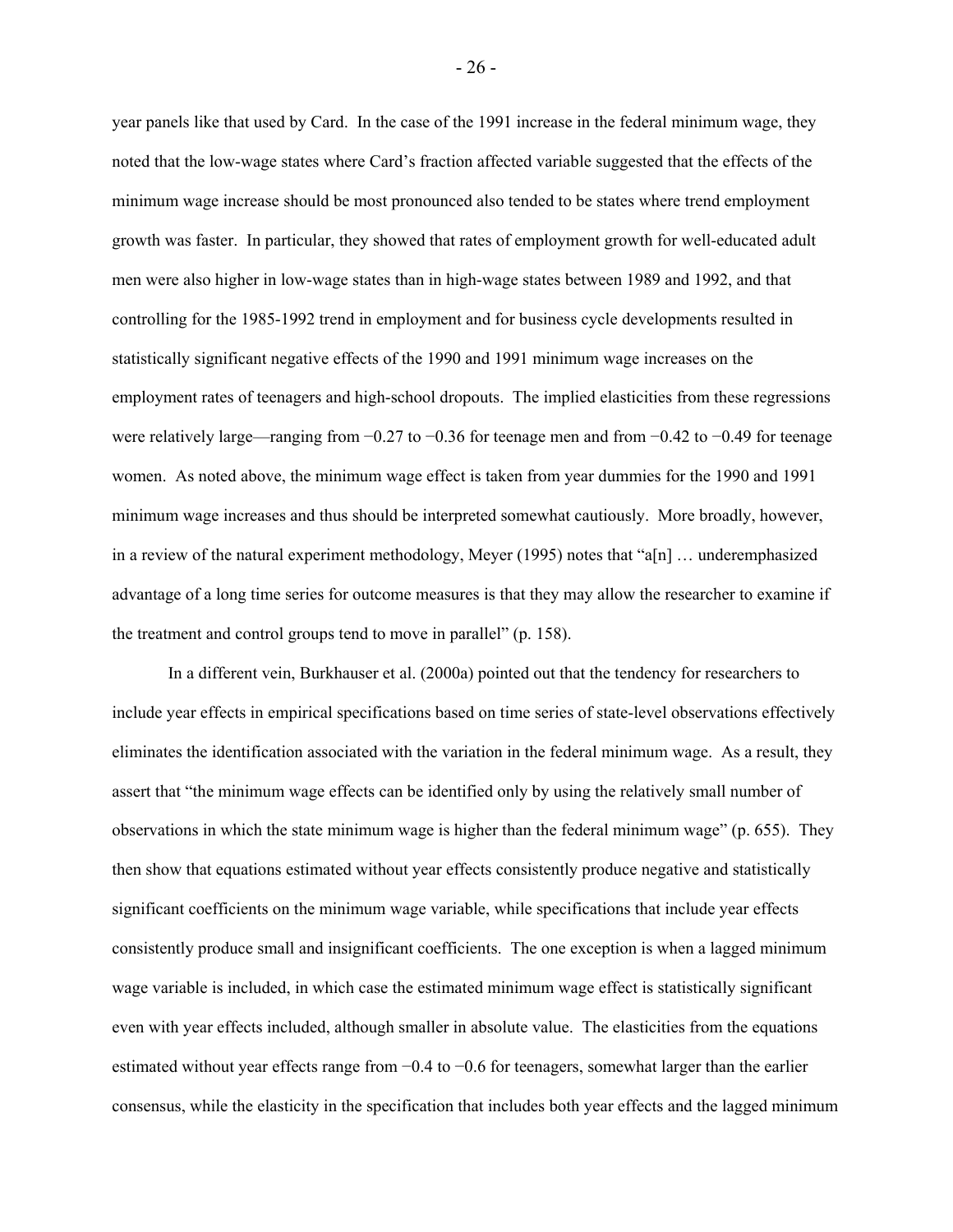<span id="page-27-0"></span>wage is −0.22<sup>[24](#page-27-0)</sup> In a broader sense, they interpret their results as suggesting that the exclusion of federal variation in the minimum wage in empirical analyses tends to lead to an understatement of the disemployment effects of the minimum wage.

 Burkhauser et al. raise an important question—how to balance the loss of identification associated with including year effects with the potential bias associated with omitted macroeconomic effects that would be captured by the year dummies. The authors recognize that the possibility of omitted macroeconomic or other aggregate effects is a potential criticism of their specification. But, in response, they note that the model already includes the unemployment rate and the average adult wage, which they believe should effectively capture the influences of the business cycle, inflation, and aggregate productivity growth. In addition, they report that when they add dummy variables corresponding to recessions to the specification, they find little difference in the estimated minimum wage elasticity.

 Our own approach has been to include year effects in specifications using time-series panels of state observations, for several reasons. First, including a relative minimum wage measure in the specification will permit some identification from variation in the federal minimum wage because of differential movements in state wages or prices. Second, we believe that it is difficult to include all relevant macroeconomic or other aggregate-level variables and thus perhaps are more concerned than Burkhauser et al. that elasticities estimated without year effects will suffer from omitted variable bias. Third, it is not as obvious to us that the diminution of federal variation in the minimum wage is as much of a problem today than it might have been a decade ago. Samples that include more recent data have significantly more variation in state minimum wages than did the samples that ended in the early 1990s, thus making the presence of federal variation relatively less important for identification of the minimum wage effect; indeed, with the additional variation in state minimum wages, even increases in the federal minimum will generate state variation in the effective minimum wage (the higher of the state and federal minimum wage levels for each state) typically used in minimum wage research. In addition, with the

 $\overline{a}$ 

- 27 -

 $24$  Burkhauser et al. (2000b) apply the same methodology to other demographic/education groups and find especially large negative effects for black youths and high-school dropouts aged 20-24.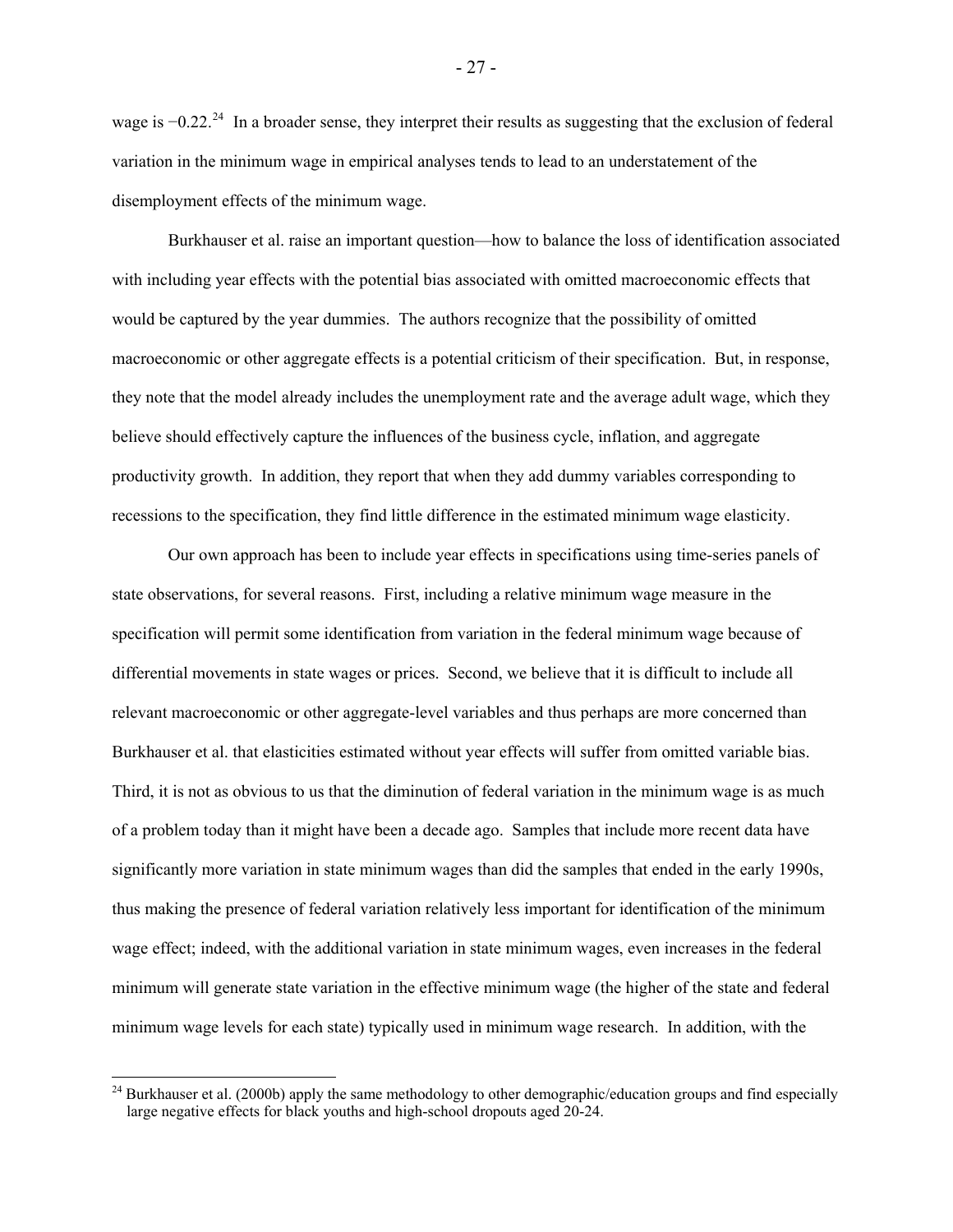policy question often focused on whether a particular state should raise the minimum wage, the greater reliance on state variation may, in many circumstances, be entirely appropriate.

 In this regard, a recent paper by Bazen and Gallo (2006) attempts to separate the employment effects of federal increases in the minimum wage from those enacted at the state level. Using the specification proposed by Burkhauser et al. (2000a), they first use quarterly state-level data from 1984- 1989, when the federal minimum wage was unchanged, and estimate the effect on teenage employment of changes in state-specific minimum wage increases over that period. The coefficient on the minimum wage in these specifications is close to zero and insignificant, whether or not year effects are included. They then re-estimate the model through 1992 and find a negative and statistically significant effect, with an elasticity of −0.42; as in Burkhauser et al., however, the negative effect is only evident in specifications that exclude year dummies. The authors perform a similar analysis for the 1992-96 period, when the federal minimum was again unchanged, and also find no negative effects of state minimum wage increases (although there were only four state increases during this period). Again, however, adding in observations through 1997 leads to an estimated negative effect in models that exclude year dummies (although the effect disappears when 1998 is added as well).

 The authors then specify a more general model that includes three separate minimum wage variables: the change in the federal minimum wage, the change in a state's effective minimum wage due to an increase in the federal minimum wage (if the state's minimum wage was originally higher than the federal level), and the change in a state's own minimum wage (provided that the change results in a state minimum wage level that exceeds the federal level). Consistent with their earlier results, for both time periods the only negative and significant increases are for the federal minimum wage increases. Although the coefficients on the state-specific increases are also negative in both periods, they are imprecisely estimated and thus usually indistinguishable from both zero and the coefficient on the federal minimum wage. The coefficient on the third component (the change in a state's effective minimum due to an increase in the federal wage floor) varies considerably across minimum wage increases (both in magnitude and sign), although it is never statistically significant. The authors interpret their results as

- 28 -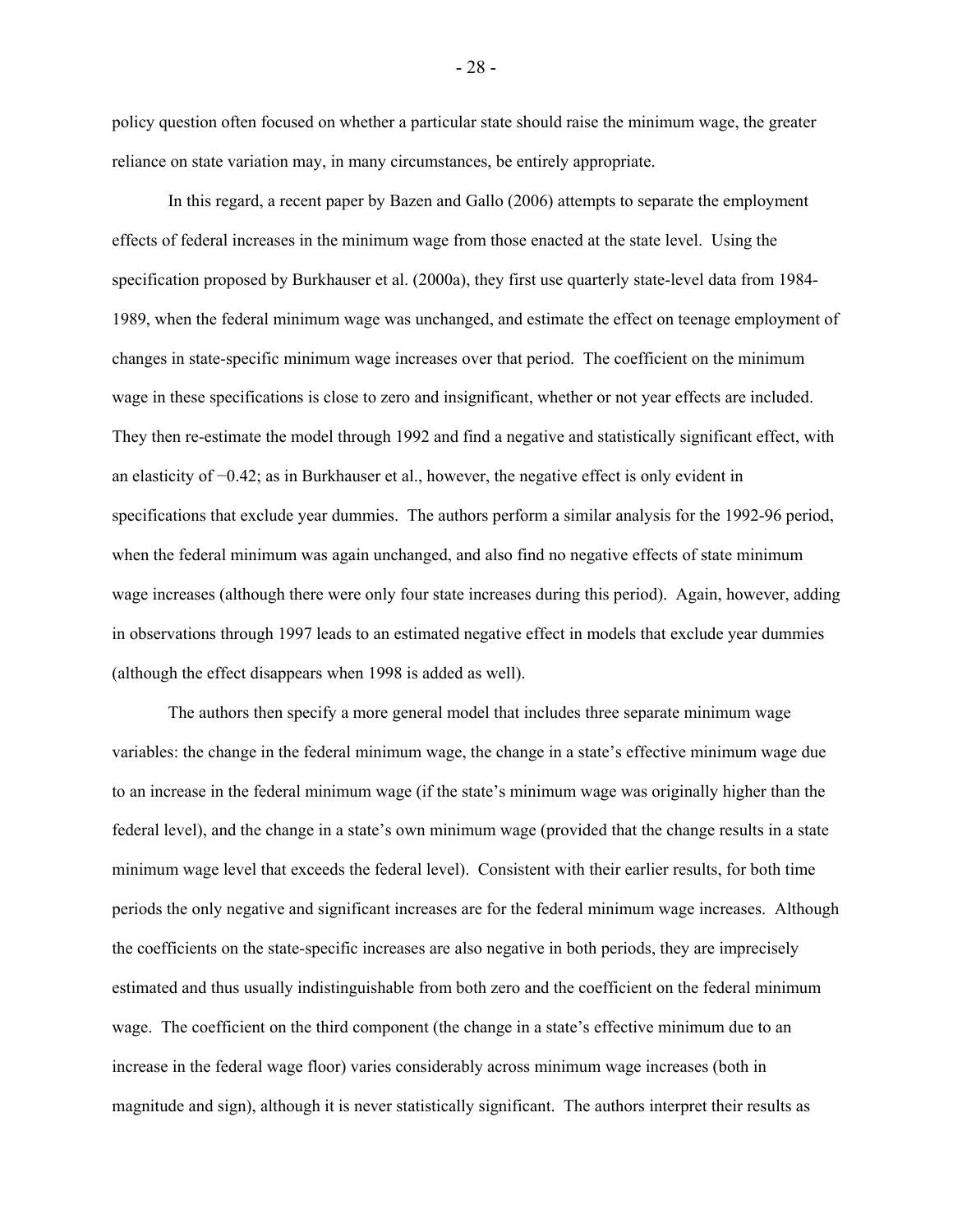suggesting that small state-level increases may not have significant disemployment effects, although they admit that their tests are relatively weak.

### *Reactions to the Initial Round of State Case Studies*

 The case studies that comprised the other strand of the new minimum wage literature were also quite controversial within the economics profession. Some labor economists embraced the studies as praiseworthy examples of the usefulness of the natural experiment approach to studying the economic effects of policy changes. For example, in a review piece on Card and Krueger's book *Myth and Measurement*, Richard Freeman (1995) wrote that "their analysis is a model of how to do empirical economics" (p. 831). Similarly, Paul Osterman (1995) asserted that Card and Krueger "make a powerful case that what they term 'natural experiments' are a more appropriate way to conduct policy analysis than cruder research based on time-series or broad cross-sections" (p. 839).

 However, other labor economists were more critical of these studies. In particular, Finis Welch (1995)—again referring to *Myth and Measurement*—states that: "I am convinced that the book's long-run impact will instead be to spur, by negative example, a much-needed consideration of standards we should institute for the collection, analysis, and release of primary data" (p. 842). Likewise, Hamermesh (1995) concludes that "even on its own grounds, CK's strongest evidence is fatally flawed" (p. 838).

 In general, the criticisms of the case study approach focused on four issues. The first is the question of adequacy of the control groups used in the studies, a concern emphasized by both Hamermesh and Welch. On its face, for example, it seems reasonable to question the use of Georgia, Florida, and Dallas/Ft. Worth as adequate control groups in Card's study of the California minimum wage increase, given that these places are far from California and likely influenced by very different demand conditions. But even for states with geographic proximity, using one state as a control may be problematic. For example, Deere et al. (1995) pointed out that teenage employment rates (as measured by the CPS) in New Jersey diverged significantly from those in Pennsylvania beginning in 1988, casting doubt on Card and Krueger's claim that Pennsylvania represents a sensible control group with which to compare New Jersey. More broadly, Hamermesh questioned the practicality of this entire approach for studying the effects of

- 29 -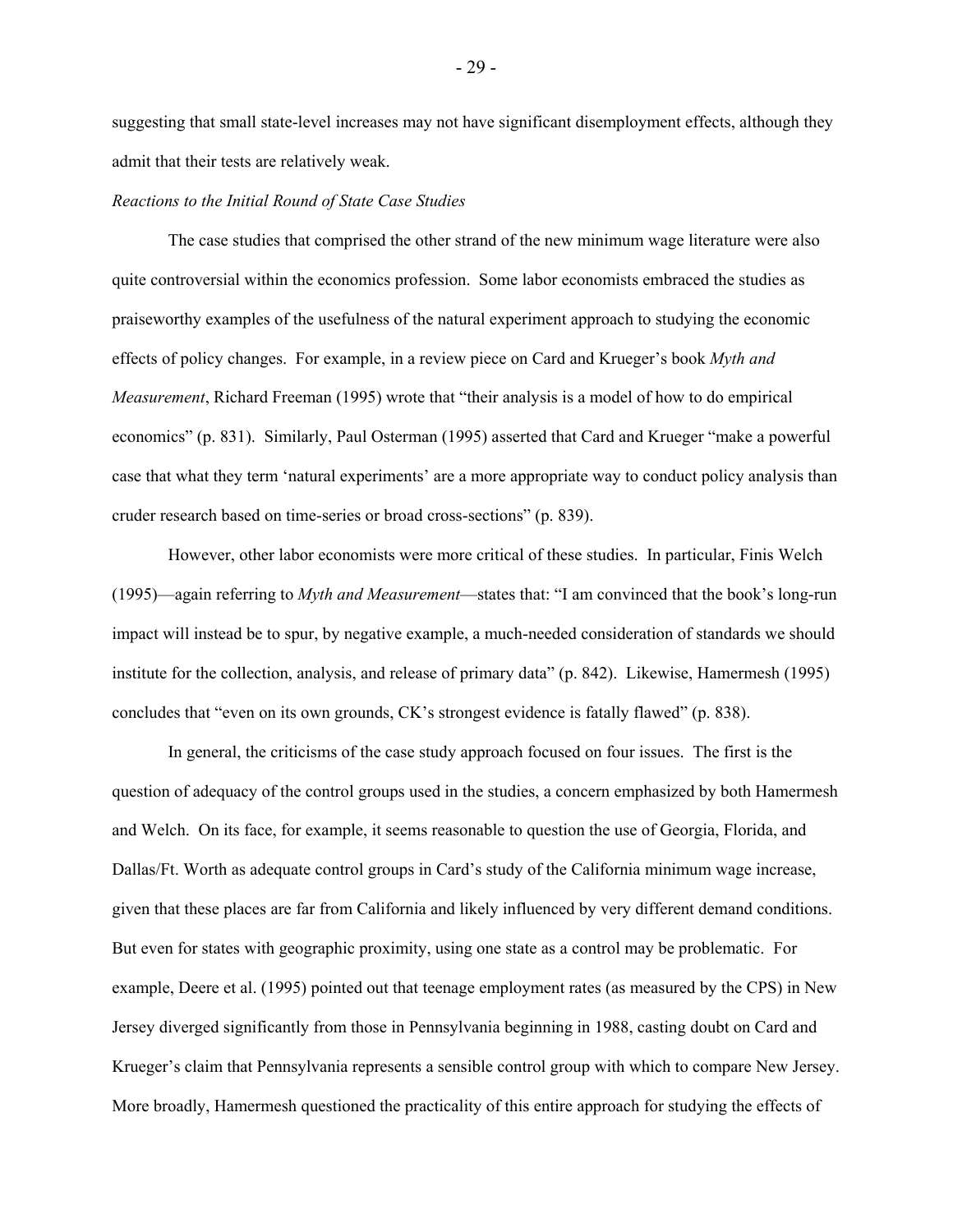minimum wages, noting that the variance in employment seems to be dominated by demand shocks, which suggests that "any changes in the relative demand shocks" affecting two geographic areas will easily "swamp the effect of a higher minimum wage" (p. 837).

 Hamermesh also questions whether the initial observation in each study was sufficiently prior to the effective date of the minimum wage change. He notes that for both Katz and Krueger's study of the effects in Texas of the federal minimum wage increase and Card and Krueger's study of the New Jersey minimum wage increase, the initial survey took place just a few months prior to the effective date of each minimum wage increase. Similarly, Card's study of California uses data for 1987, only six months prior to the minimum wage increase in July 1988. In each case, the law that led to the increase in the minimum wage was either already enacted or under discussion at the time of the initial observation, raising the possibility that some employers had already begun to adjust to the higher minimum wage. If so, the difference-in-difference estimates would tend to understate any employment effects.

 A third, and related, criticism relates to our earlier discussion of the possibility that the effects of the minimum wage on employment occur with a lag. That is, not only may the initial observation be too close to the minimum wage change, but the post-treatment observation may be too close as well. In all three studies mentioned in the preceding paragraph, the second data point comes less than a year after the relevant minimum wage increase. As we noted earlier in this review, there is substantial empirical evidence that the disemployment effect of an increase in the minimum wage may occur with a lag one year or more, suggesting that these case studies may understate the full effect of a minimum wage hike. For the same reason, both Brown and Freeman, in their reviews of *Myth and Measurement*, speculate that these studies are more appropriate for examining the short-run effects of minimum wage changes than for estimating their long-run effects, a point made more significant by the findings of Baker et al. (1999).

 Fourth, some observers have questioned the reliability of the data used in these case studies. This obviously is less of a concern for Card (1992b), who used publicly available data from the Current Population Survey. But Katz and Krueger (1992), Spriggs and Klein (1994), and Card and Krueger (1994) all conducted their own telephone surveys of fast-food restaurants, which were not subject to the

- 30 -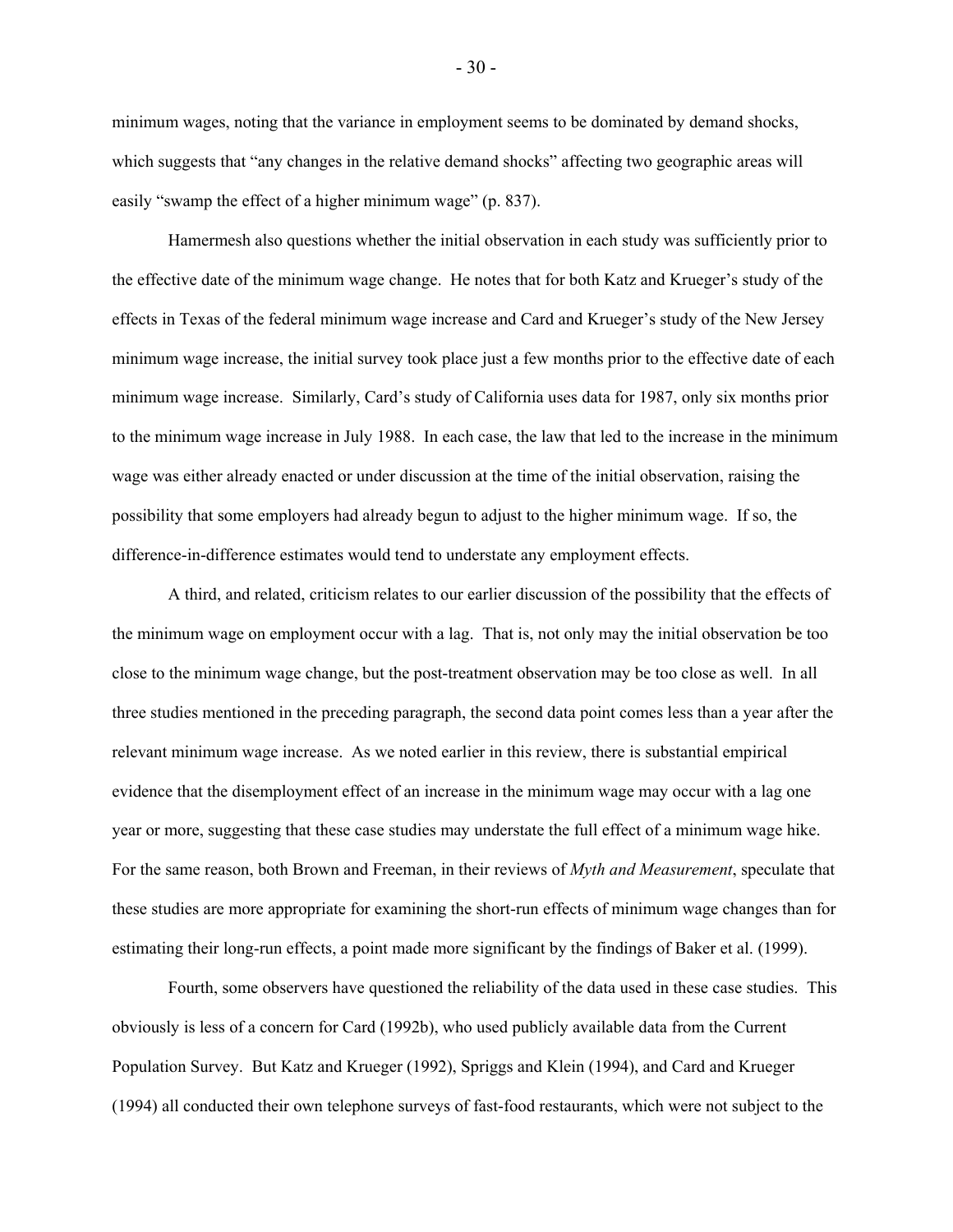same rigorous standards as those used to develop the surveys used in government statistical programs. Indeed, Welch (1995) notes that these authors provide little documentation about the survey methodology or data collection process, and he expresses significant doubts about the quality of the data, noting in particular some puzzling features of the sample collected by Card and Krueger (1994). Likewise, in Neumark and Wascher (2000), we document what seems to us to be an unusually high degree of volatility in the employment changes measured with Card and Krueger's data.

 In light of these concerns, a number of researchers subsequently reexamined the results reported in the initial round of state-specific studies. Among the first of these reassessments was a paper by Taeil Kim and Lowell Taylor (1995), which revisited Card's study of the effects of California's 1988 minimum wage increase on employment in the low-wage retail sector. Using data for the retail trade sector as a whole, Kim and Taylor first replicated Card's finding that employment growth in California around the time of the minimum wage increase was not statistically different from retail employment growth for the United States as a whole. However, they also pointed out that the volume of retail sales in California rose much more rapidly during that period than in the United States, raising questions about the validity of this experiment. In response, Kim and Taylor turned to more detailed industry data within the retail sector and examined whether differences across industries in wage growth in California relative to that for the United States as a whole were negatively correlated with differences across industries in California-U.S. employment growth in various years. The results showed a statistically significant and negative correlation for the changes from March 1988 to March 1989, the period that included the minimum wage increase, but not for the changes in earlier years. The authors argued that because the relative wage changes over the 1988-89 period were more likely to be driven by the exogenous minimum wage increase in California in July 1988, the coefficient on the wage variable can be interpreted as a labor demand elasticity, which they estimated to −0.9. The authors conduct a similar analysis that relates county-level

- 31 -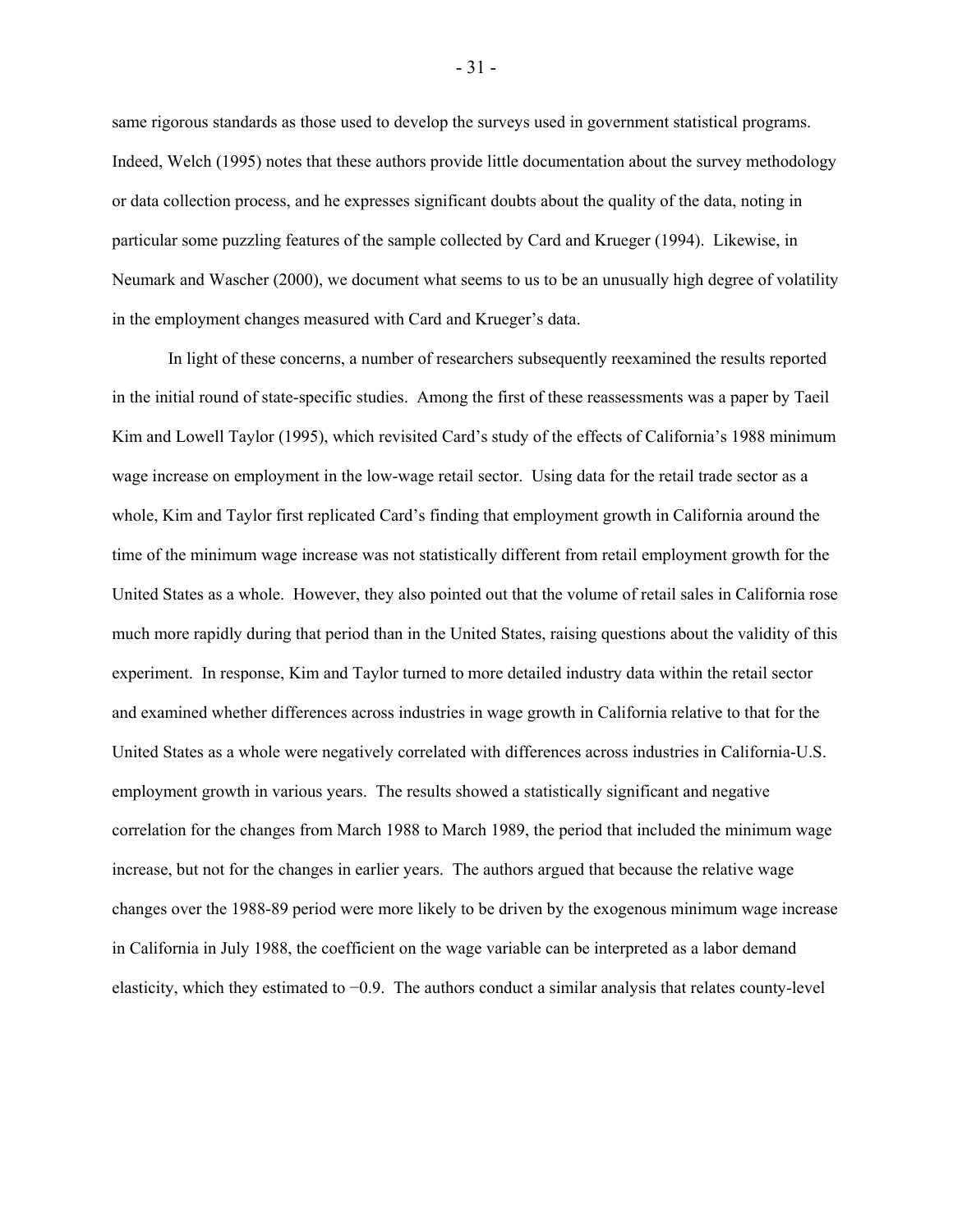<span id="page-32-0"></span>employment growth to county-level wage growth and again find a negative and statistically significant coefficient on wage changes only for the 1988-89 period, with an estimated demand elasticity of −0.7.<sup>[25](#page-32-0)</sup>

 As Card and Krueger (1995)—and later Kennan (1995)—pointed out, the main shortcoming of the Kim and Taylor analysis is the absence of a direct wage measure in the County Business Pattern data they used. In particular, wage rates have to be computed by dividing total payrolls for the first quarter of each year by total employment for a single pay period in March, which may induce measurement errors associated with differences in the timing of the numerator and denominator and with variations in the average number of hours included in the pay period.<sup>[26](#page-32-0)</sup> Kim and Taylor were well aware of this data problem, but they argued that any associated biases were likely to be relatively unimportant; as evidence, they noted that, as expected, there is no indication of a negative correlation in years in which the minimum wage was constant, and that IV estimates that use lagged wages and average firm size in the industry produce similar results. Card and Krueger address the first point by showing that there is a negative correlation as well in the 1989-90 change (although in our view, this could also be viewed as evidence of a lagged effect from the 1988 increase in the minimum wage). In addition, they point out that the significant negative coefficient in the IV estimates relies on the inclusion of average firm size as an instrument, which they argue is inappropriate.

 In Neumark and Wascher (2000), we revisited Card and Krueger's analysis of the effects of New Jersey's increase in the minimum wage. In particular, we collected administrative payroll records from a sample of similar fast-food establishments with which to compare the properties of the survey data. As suggested above, Card and Krueger's survey data exhibited considerably more variability in employment change than did the payroll data, with the pattern of variability indicative of severe measurement error. The Card-Krueger data were elicited from a survey that asked managers or assistant managers "How

 $\overline{a}$ 

- 32 -

 $25$  As the authors point out, because they use the change in average wages as the explanatory variable in their

specification, the comparable elasticity of employment with respect to the minimum wage is considerably smaller.<br><sup>26</sup> Although not especially relevant to the criticisms of the data discussed here, there seems to be some co this literature about the reference period for employment. Kim and Taylor claim that it is employment during the last week of the quarter, while Card and Krueger (and Kennan) claim that it refers to employment as of March 31. In fact, the employment figures are supposed to include all employees who are on an establishment's payroll at any time during the pay period that includes March 12.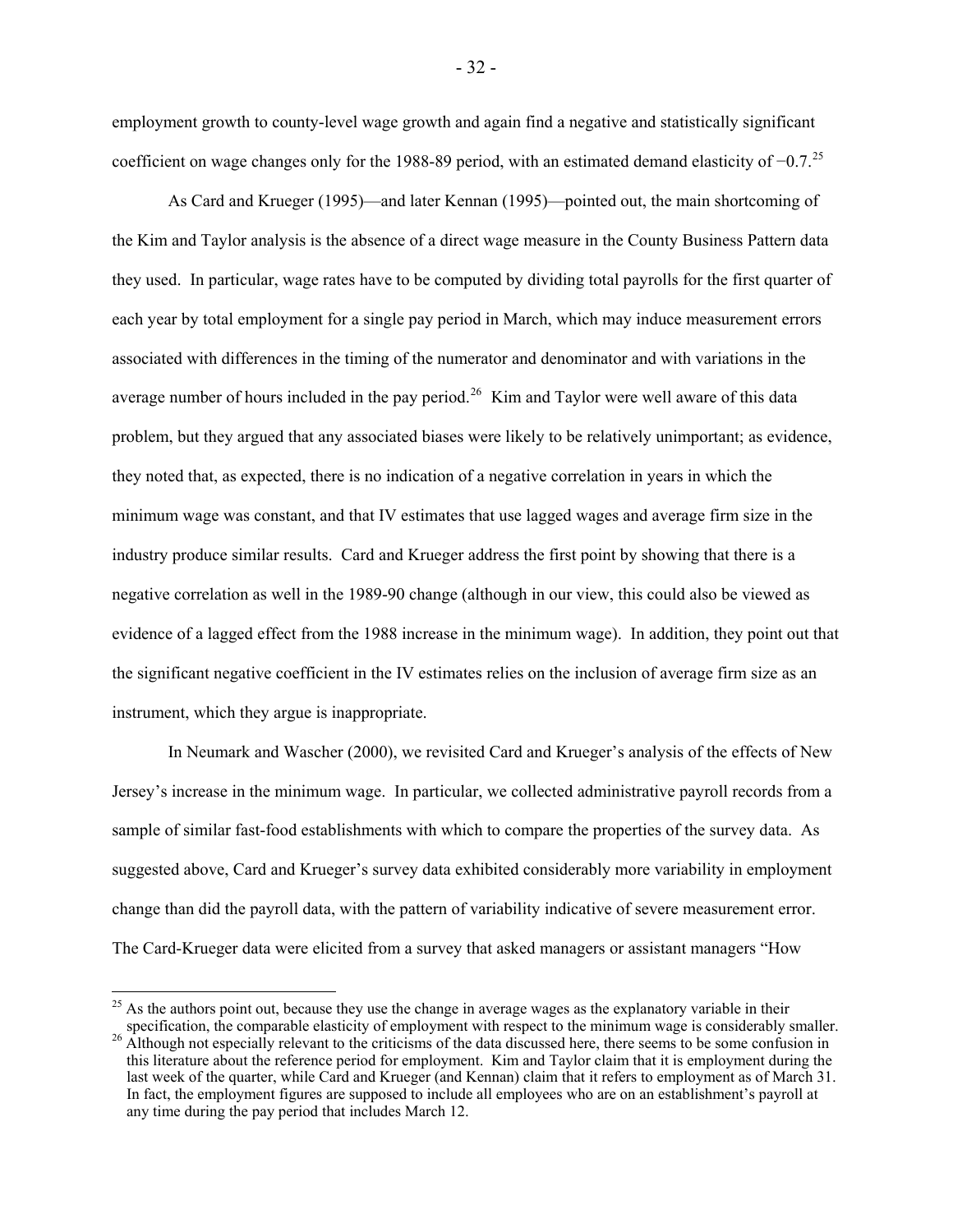many full-time and part-time workers are employed in your restaurant, excluding managers and assistant managers?" This question is highly ambiguous, as it could refer to the current shift, the day, or perhaps the payroll period. In contrast, the payroll data referred unambiguously to the payroll period. Reflecting this problem, the data collected by Card and Krueger indicated far greater variability across the two observations than did the payroll data, with changes that were sometimes implausible and suggested that, indeed, one measurement might sometimes be employment on a shift, with the subsequent measurement employment in a payroll period.

We then replicated Card and Krueger's difference-in-differences test after replacing their surveybased data with observations based on the payroll records. In contrast to Card and Kruegers' results, the results from our replication indicated that the minimum wage increase in New Jersey led to a decline in employment (FTEs) in the New Jersey sample of restaurants relative to that in Pennsylvania sample. The elasticities from our direct replication analysis were a little larger than −0.2, while additional sensitivity analyses suggested a range of elasticities from −0.1 to −0.25, with many (but not all) of the estimates statistically significant at conventional levels.

 In their reply, Card and Krueger (2000) presented several additional analyses of the effects of New Jersey's minimum wage increase using both their original data and our payroll records. In addition, they report results from a separate longitudinal sample of fast-food restaurants obtained from BLS records. In contrast both to their original study and to our replication, their reanalysis generally finds small and statistically insignificant effects of the increase in New Jersey's minimum wage on employment, and they conclude that "The increase in New Jersey's minimum wage probably had no effect on total employment in New Jersey's fast-food industry, and possibly had a small positive effect" (p. 1419). Our own conclusion from this array of statistical results is that:

the data presented in CK's Reply … raise some questions about the validity of the assumptions needed to interpret the difference-in-differences estimates as a natural experiment. Nonetheless, even under the premise that the geographic proximity of the samples renders all other things equal, we believe that, in the final analysis, the payroll data raise serious doubts about the conclusions CK drew from their data, and provide a reasonable basis for concluding that New Jersey's minimum-wage increase reduced fast-food employment in these chains in New Jersey relative to the Pennsylvania control group. Combined with the new evidence from the ES-202

- 33 -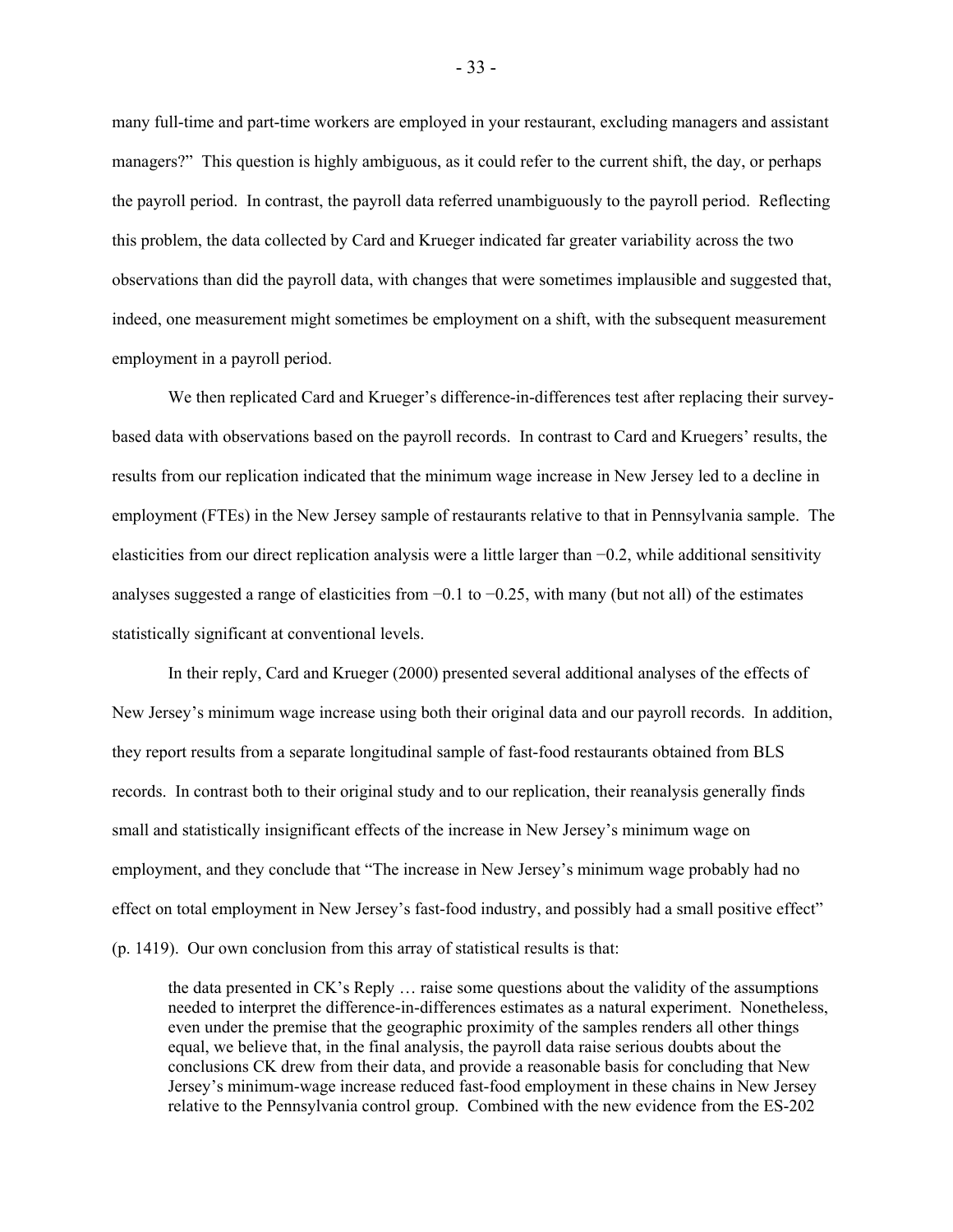<span id="page-34-0"></span>data that CK present in their Reply, we think we can be more decisive in concluding that New Jersey's minimum-wage increase did not raise fast-food employment in that state (p. 1391).

 In this regard, it is also worth noting that the neoclassical model of the labor market does not predict that employment in every sub-sector of the economy will decline in response to a minimum wage increase, and thus the absence of an employment decline for a narrow sample of establishments should not be viewed as a contradiction of that model. As Welch (1995) emphasizes, the effect on employment for any particular subgroup depends on relative factor intensities. For example, if fast-food restaurant chains are less intensive in low-wage labor than are their competitors (e.g., sandwich shops or other small privately-owned restaurants), the effect of the higher wage floor on prices at the low-wage intensive establishments could induce greater consumer demand for fast-food output—and thus an increase in fastfood employment.

## *Hours vs. Employment Effects*

 $\overline{a}$ 

Some authors have pointed out that the basic predictions of the various theoretical models of the minimum wage refer to labor input rather than to employment per se and suggest that one potential reason for a small employment effect is that employers can also adjust the number of hours worked by their employees.<sup>[27](#page-34-0)</sup> Michl (1996, 2000) speculated that the difference between the results we and Card and Krueger report with respect to New Jersey's minimum increase reflects the fact that Card and Krueger essentially measure employment, while we measure total hours.<sup>[28](#page-34-0)</sup> To test this hypothesis, he compares the changes in employment and total hours in a subset of 52 observations from our payroll dataset in which the respondent reported both total hours and employment. For this subset of observations, the difference-in-differences estimates indicate a negative effect of the minimum wage increase on both total and average hours and a small positive effect on employment, although only the coefficient on average hours per worker is statistically significant. Michl also examines the ratio of full-time workers to total

<sup>&</sup>lt;sup>27</sup> As Couch and Wittenburg (2001) note, the use of employment rather than total hours could either understate or overstate the effect of the minimum wage of labor input, depending on whether employers increase average hours per worker to partially offset the reduction in employment or reduce both employment and average hours.<br><sup>28</sup> As noted above, Card and Krueger attempt to transform their data into full-time equivalent employment by

weighting the number of part-time workers by one half. However, this is obviously an imperfect measure of total hours.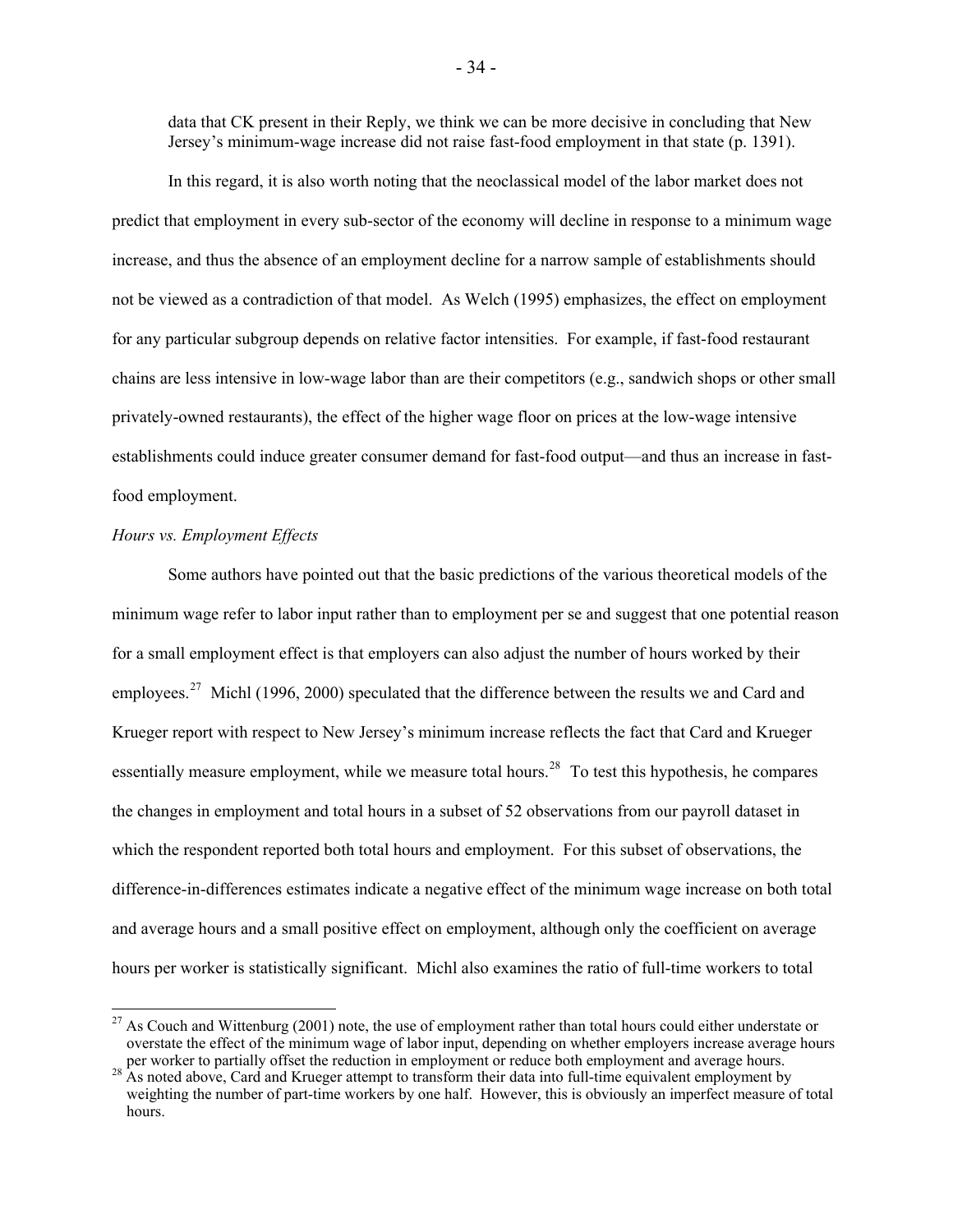<span id="page-35-0"></span>employment in Card and Krueger's data, which should be positively correlated with average hours. In this case, the results are suggestive of a positive effect of the minimum wage on the fraction of workers who work a full-time schedule. However, Michl effectively dismisses this result as irrelevant on the grounds that most fast-food workers are part-time employees and that reductions in their average hours worked could more than offset the larger number of full-time employees.

Both we and Card and Krueger (2000) also considered the possibility that the difference in our results might be associated with changes in average hours. For example, we reported both that Card and Krueger's data showed a shift toward full-time workers in response to New Jersey's minimum wage increase and that the 52-restaurant subset of the payroll data showed a positive effect on employment and a negative effect on total hours, effectively the results cited by Michl.<sup>[29](#page-35-0)</sup> However, because of the small number of restaurants reporting both employment and hours, both we and Card and Krueger cautioned against making much out of the estimates from the subsample. Moreover, we are less inclined to ignore the above-mentioned increase in the ratio of full-time workers to part-time workers in New Jersey as evidence against the hypothesis that this difference in data definitions (employment vs. total hours) was the primary source of difference in the results. In any case, it seems to us that the effect of minimum wages on total hours is likely most relevant both for testing the validity of the competitive model of labor demand and for the policy question of how minimum wages affect opportunities for work.

The effect of the minimum wage on hours has also been examined using longer sample periods for the United States as a whole. In particular, both Zavodny (2000) and Couch and Wittenburg (2001) investigate the effects of minimum wage changes on average hours in the state-level panel data framework described earlier. Zavodny uses the standard specification described in equation (1) above and includes both state and year effects in her analysis, which uses data from 1979-1993. When the minimum wage variable is specified in relative terms, her results show a negative effect of the minimum wage on teen employment, with an elasticity of −0.12, similar to that reported in Neumark and Wascher (1992). However, using the real minimum wage, she finds a small and insignificant effect of the

 $29$  The latter finding was also reported by Card and Krueger (2000).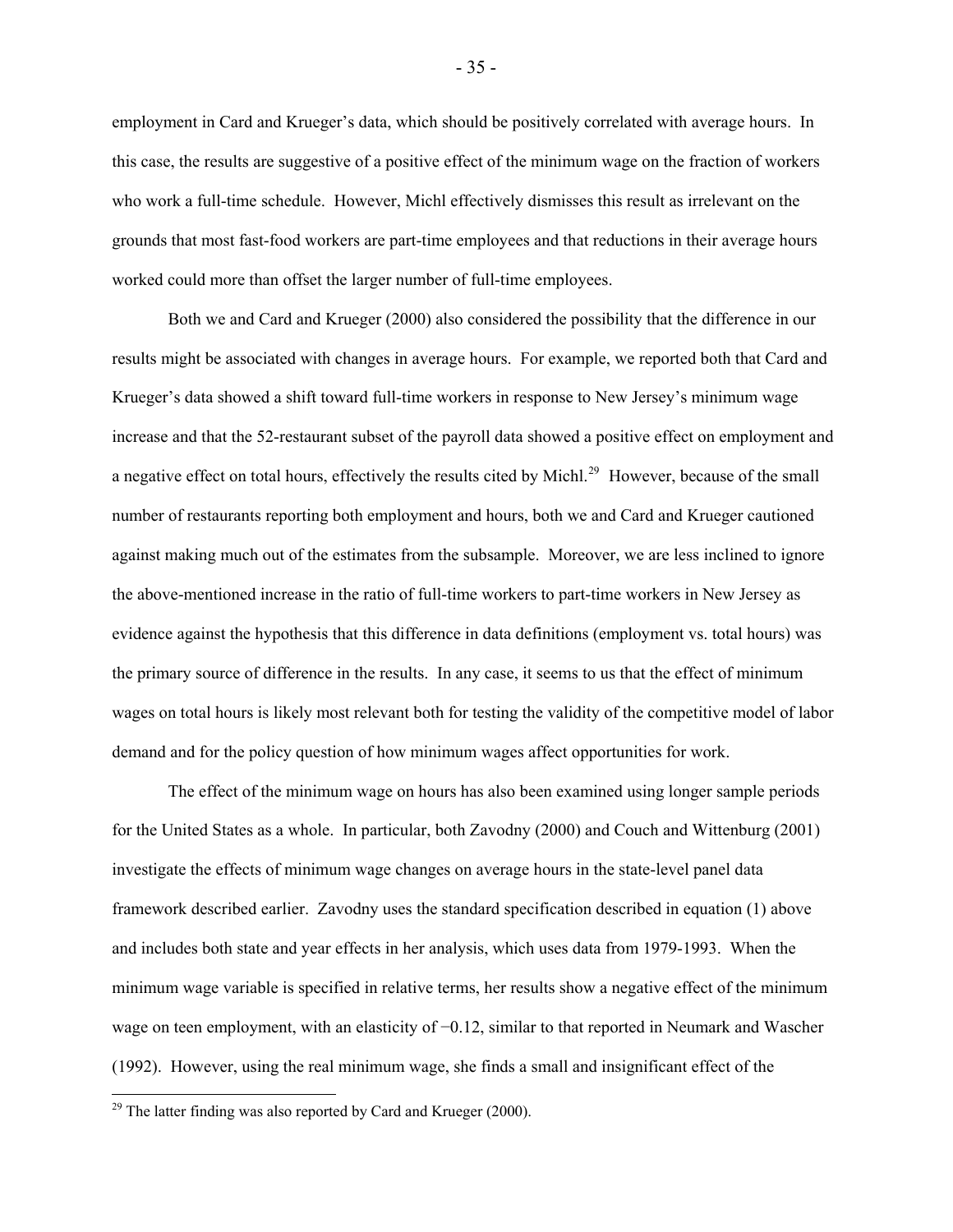minimum wage on employment. Moreover, the estimated effects of the minimum wage on average hours per worker (conditional on employment) are either positive (with the real minimum wage) or close to zero (with the relative minimum wage), suggesting that firms did not adjust average hours of teenagers downward in response to the higher minimum wage. The effect on total hours worked (e.g., unconditioned on employment) for all teenagers is 0.24 (and statistically significant) using the real minimum wage and −0.11 using the relative minimum wage.

Zavodny augments these state-level results with an analysis of matched CPS individual-level data from 1979-80 to 1992-93. In this analysis, she identifies affected teenagers as those with an initial wage between the old and new minimum wage (in real terms), and calculates the implicit wage gap as the amount needed to raise their wage to the new minimum (with the gap for those with higher wages set to zero). Zavodny then regresses year t+1 employment status and weekly hours on the wage gap variable and other controls to estimate the effect of the minimum wage. In this case, the results indicate that an increase in the minimum wage reduces the probability that an affected worker will remain employed. However, for those that do keep their jobs, the effect of the minimum wage is to increase their average hours. On balance, the results suggest that total hours of initially employed teenagers do not fall in response to an increase in the minimum wage, a result that is confirmed by a positive and statistically insignificant effect of the minimum wage on hours using the entire sample (so that the hours effect is not conditional on employment). Zavodny cautions that these estimates do not incorporate the effects of the minimum wage on transitions from nonemployment to employment. Similarly, they do not capture whether the minimum wage affects the likelihood that those who make this transition work part-time or full-time.

 In sharp contrast to Zavodny, Couch and Wittenburg (2001) find that minimum wages reduce both employment and total hours worked by teenagers. These authors follow the model put forth by Burkhauser et al. (2000a), using monthly data from January 1979 through December 1992 and excluding time dummies from the analysis. The estimated elasticity for hours ranges from −0.48 to −0.77 depending on the exact specification used. Moreover, the estimated elasticities are 25 percent to 30

- 36 -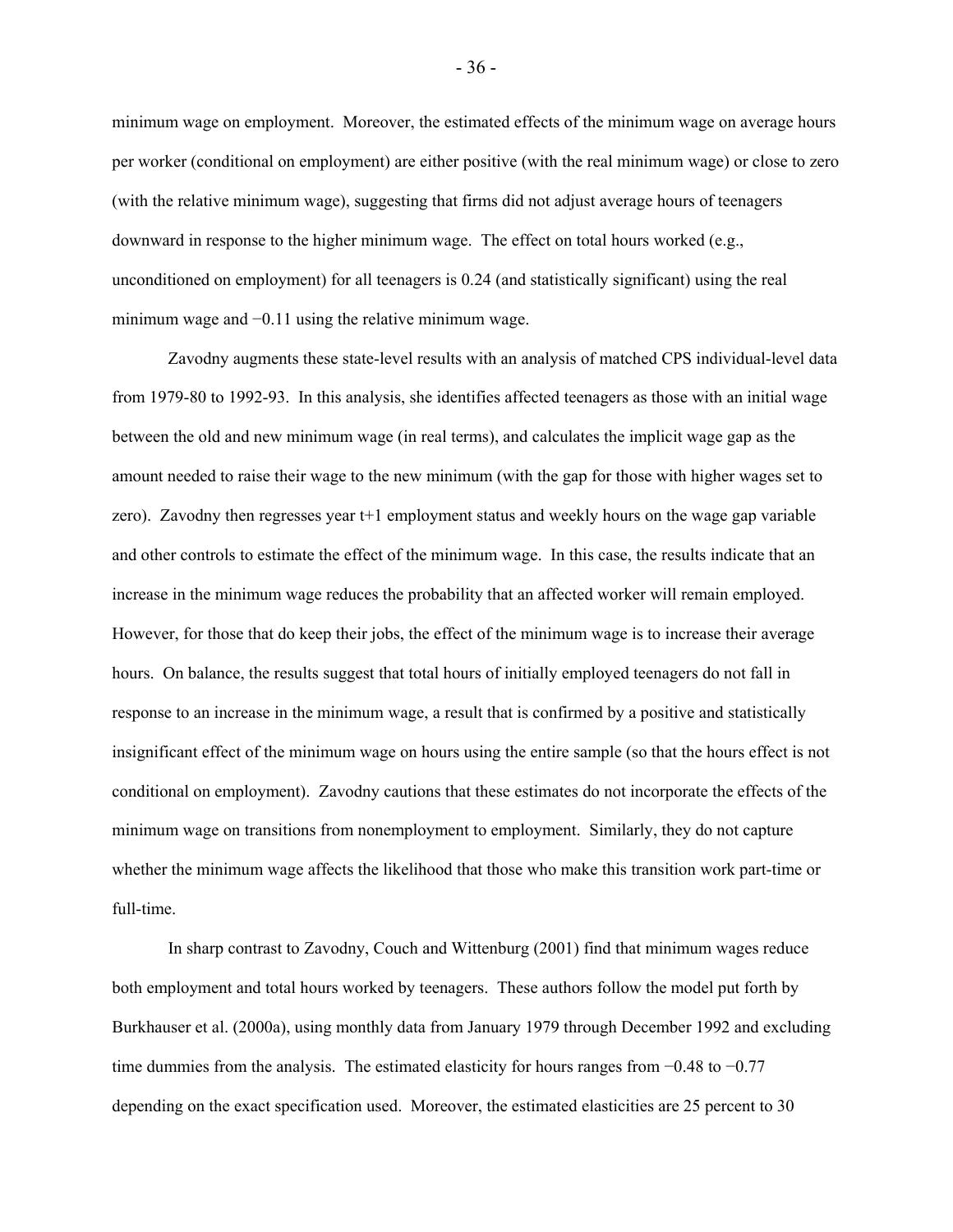percent larger than those estimated for employment based on identical specifications. The authors interpret these results as suggesting that employers respond to a minimum wage increase by reducing both teen employment and average hours of those teenagers who remain employed. As we cautioned earlier, we are reluctant to place too much weight on estimates from specifications that exclude time effects. Nevertheless, the difference in the results reported by Zavodny and by Couch and Wittenburg indicates that the question of how employers adjust average hours in response to a minimum wage increase is not yet resolved.

#### V. More Recent Evidence on Employment Effects on Less-Skilled U.S. Workers

 Most of the papers discussed thus far include minimum wage increases up to and including the 1990 and 1991 increases in the federal minimum wage and a selected number of state minimum wage increases that were enacted in the late 1980s or early 1990s. With the federal minimum wage boosted again in 1996 and 1997 and with a number of other states raising their minimum wages above the federal level, studying the effects of minimum wages on employment has continued to be an active area of research. In addition, much of the recent literature on minimum wage effects has continued to look for ways to more effectively identify the economic consequences of minimum wage changes. In some cases, this research has attempted to sharpen the focus on those individuals most likely to be affected by a change in the minimum wage, while another segment has examined new approaches for estimating minimum wage effects.

In this section, we review the literature that has moved beyond the issues that arose out of the first round of the new minimum wage research; because this research has not been discussed much elsewhere, we also provide somewhat more detail on the procedures and results for these studies than we did for those discussed in the previous section.

# *Studies Limited to the Most Recent (1996 and 1997) Federal Minimum Wage Increases*

We begin this section with a summary of research that has focused on the most recent federal minimum wage increases in 1996 and 1997. Some of this literature has been produced by researchers at advocacy organizations and often concludes that these minimum wage increases did not reduce

- 37 -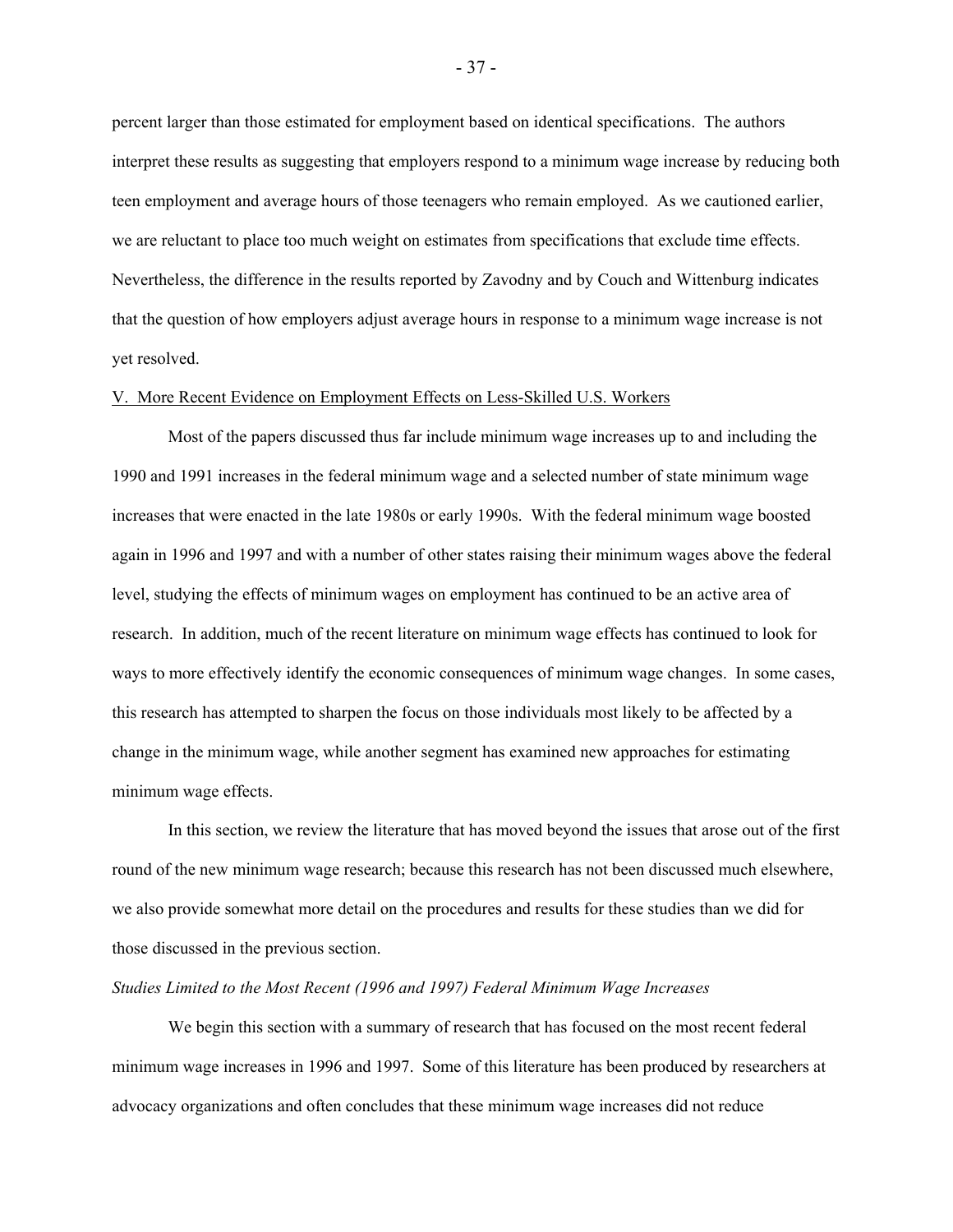<span id="page-38-0"></span>employment. A recent study by Bernstein and Schmitt (2000) provides a typical example.<sup>[30](#page-38-0)</sup> These authors compute changes in the average employment rates for teenagers and adults with less than a high school education over three overlapping periods: 1995-1996, 1995-1997, and 1995-1998. Following Card (1992a), they then regress these changes on the fraction of each group affected by the two federal minimum wage increases.<sup>[31](#page-38-0)</sup> The increasingly longer differences are intended to capture more of the effects of the two federal increases, which took place in 1996 and 1997. Bernstein and Schmitt also report results beginning in 1994, arguing that these estimates should be free of any effects of future anticipated minimum wage increases.

For teenagers, a negative and significant disemployment effect is only evident for the 1995-1996 period, which provides an estimate of the contemporaneous effect of the first minimum wage increase. When the sample period is extended to 1997 or 1998, or when it is extended back to 1994 (or both), the estimates are mostly negative, but not significant. Nevertheless, some of the estimated elasticities are quite large. For example, the estimated elasticity for teenagers is −1 (and statistically significant) for the 1995-1996 period, and for the others it ranges from −0.1 to −0.4; these estimates fall by about half when the sample begins in 1994. [32](#page-38-0) As noted above, this study also examines evidence on adults aged 20-54 with less than a high school education. Here, although the estimates for the 1995-1996 change are positive, those computed through 1997 or 1998 are negative, small (in terms of the elasticity), and

<sup>&</sup>lt;sup>30</sup> These researchers are from the Economic Policy Institute, which supports minimum wage increases. Despite the potential lack of objectivity from such organizations (including, as well, those opposing minimum wage increases), we discuss their research because it has sometimes been influential in the policy debate. For example, a different EPI study by Bernstein and Schmitt (1998), which is discussed below, is cited indirectly in the 1999 Economic Report of the President (p. 112), and such studies are frequently cited in Congressional hearings and in hearings in state legislatures (see, e.g., Sabia, 2006). For papers that are either circulating or published based on work that appeared earlier under the cover of advocacy organizations, we refer to the former, as these are the versions that either underwent or are likely to undergo peer review.

<sup>&</sup>lt;sup>31</sup> Although not specified, we assume that this fraction is computed from the 1995 wage distribution and is measured as the fraction of workers below the new minimum wage.

 $32$  These results are consistent with those reported by Wessels (2006). In particular, Wessels regresses the log change in teenage employment in each state from the twelve-month period just prior to the October 1996 increase to the twelve-month period immediately following the September 1997 increase on the fraction of workers in each state that were affected by these increases. The results indicate that states with a greater fraction of affected workers had relatively larger employment declines. Although Wessels does not report minimum wage elasticities or estimates for wages that could be used to compute such elasticities, the estimated coefficient on the fraction affected variable is −0.30 (significant at the ten-percent level), somewhat larger than that reported by Bernstein and Schmitt.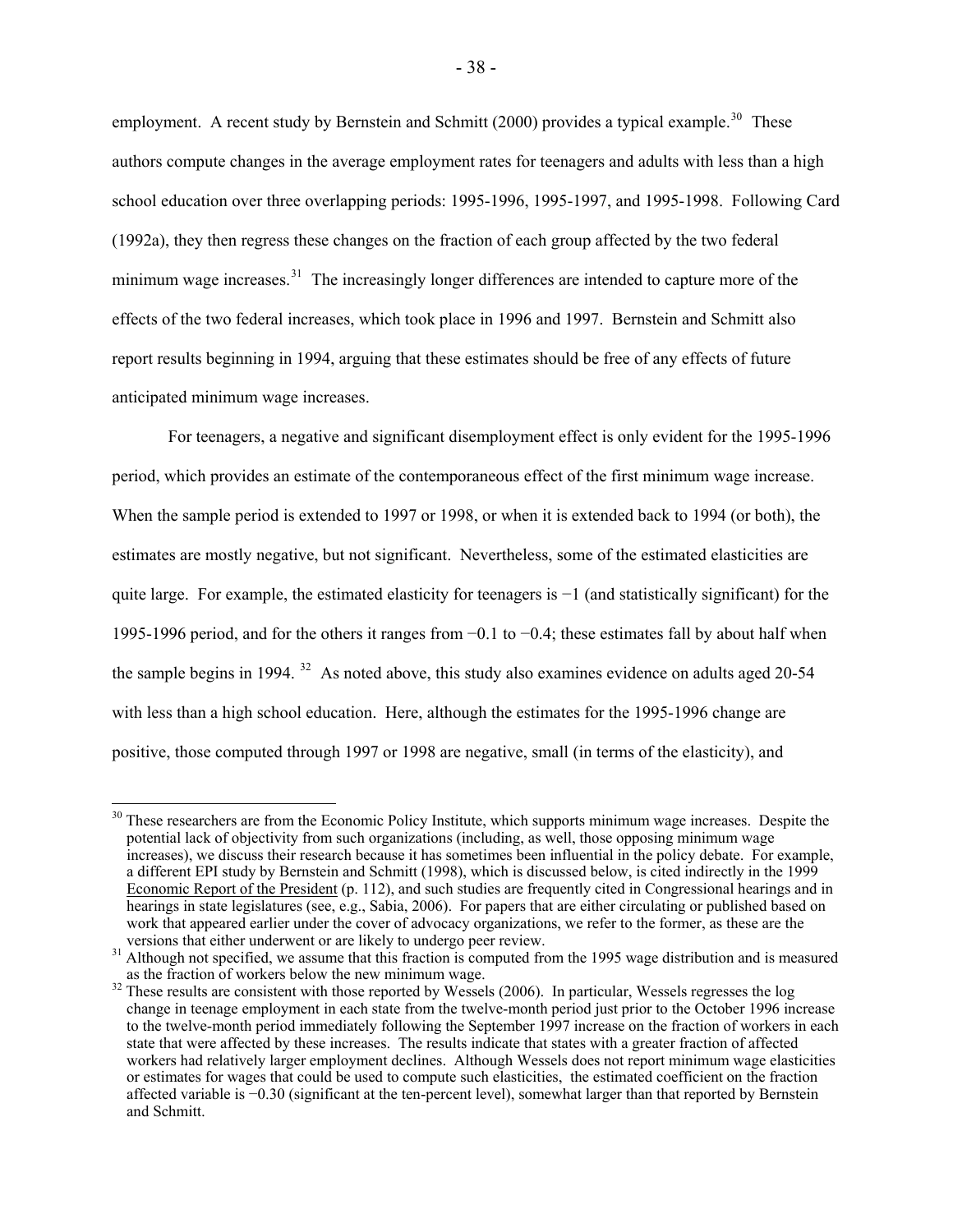insignificant. The authors also present results for different periods—e.g., beginning in 1996—and find further non-robustness, with strong negative employment effects for low-skilled adults but the opposite for teens. One contributing factor to the lack of robustness of the results may be that limiting the sample to this period results in a sample that is too small to reliably detect employment effects of minimum wages.

 In an earlier paper, Bernstein and Schmitt (1998) also report results from two other analyses. The first is a difference-in-differences analysis of changes in employment rates for various groups of teens and young adult high school dropouts relative to changes from the period prior to the minimum wage increase; this study also controls for aggregate employment changes by including employment rates for men and women aged 25-54 (separately) in the regression. However, the analysis does not account for state-level variation in minimum wages. This is a problem because many states had higher minimums prior to the 1996 and 1997 federal increases, so that the federal increases induced different minimum wage changes in different states (see Neumark, 2001). Moreover, while the estimates across many groups are centered on zero, the point estimates are often extremely large. For example, the minimum wage increases are estimated to have induced a 4.8 percentage point drop in the employment rate for black men and a 7.8 percentage point increase for Hispanic women. Although these estimates are not statistically significant, they imply huge elasticities and make us reluctant to put a great deal of store in these estimates, especially given the problem of omitted variation in state minimum wages.

Bernstein and Schmitt also present results from an analysis covering a longer period (1991-1997). This specification, which follows Deere et al. (1995), regresses age-sex-specific employment changes on an aggregate employment measure and dummy variables for federal minimum wage increases. These models reveal disemployment effects for teenage males that are statistically significant in some specifications, but the estimated employment effects are positive and not significant for teenage females and teenage blacks. Again, paralleling the earlier estimates, some of the implied elasticities are fairly large. For example, for teenage males, the regression estimates for the 1996-1997 federal minimum wage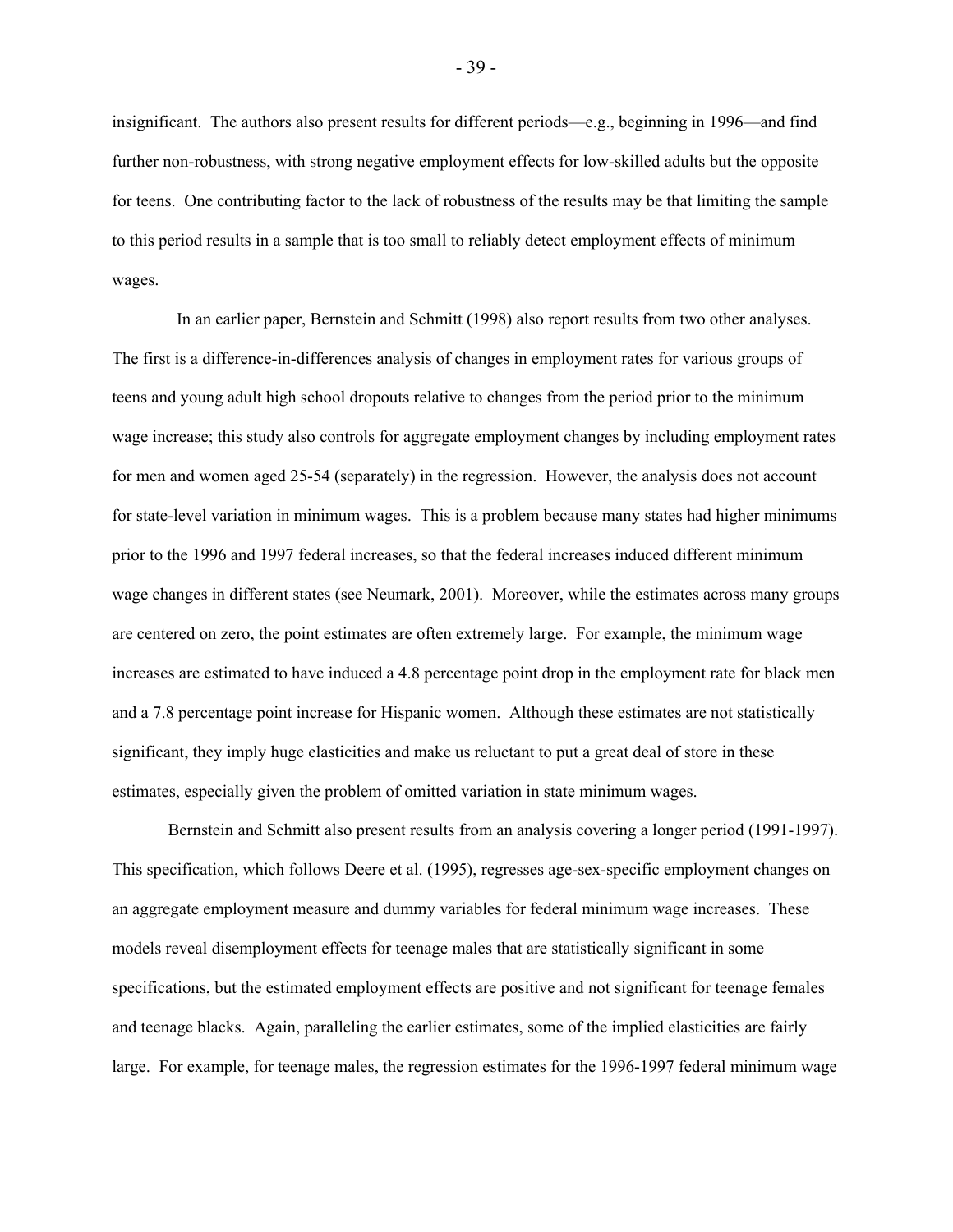<span id="page-40-0"></span>increases imply an elasticity of approximately  $-0.45^{33}$  $-0.45^{33}$  $-0.45^{33}$  For the first-year increase, the implied elasticity is about  $-0.61<sup>34</sup>$  $-0.61<sup>34</sup>$  $-0.61<sup>34</sup>$  For females, the estimated positive employment effect is nearly twice as large (in absolute value).<sup>[35](#page-40-0)</sup> Again, this approach does not use information on state minimum wages, and the large estimates (both positive and negative) are troublesome. Moreover, these results are largely inconsistent with those reported in Deere et al. (1995), who found negative and significant effects for teenage males, teenage females, and teenage blacks (although those estimates were also quite large). Given this, it is not entirely clear what to conclude, other than that tests of the effects of isolated minimum wage increases may not be very reliable.

A related paper is Neumark's (2001) "pre-specified research design" study of the effects of the federal increases in 1996 and 1997. This study resulted from an effort by David Levine, as editor of *Industrial Relations*, to get various researchers who had studied minimum wages to pre-specify a research design for studying this federal minimum wage increase. The journal would review the design and accept it (with revisions) or not, after which the authors, when the data were released, would simply follow their "recipe" and report the results. The motivation for this project was to try to cut through an apparent relationship between who had written previous minimum wage studies and the answers they found (or "author effects"). As documented in Table 1 of the paper, perhaps the most pronounced tendency was for research by us to find negative employment effects (although not always) and for research by David Card and Alan Krueger to find positive (or zero) effects. Such a pattern could be an indication that prior biases had affected the reported results, an issue discussed in greater detail below. Although the journal's project would have been more valuable had more researchers involved in the minimum wage debate decided to participate, only one pre-specified research design was submitted and published.<sup>[36](#page-40-0), [37](#page-40-0)</sup>

 $\overline{a}$ 

- 40 -

 $33$  This is computed from the summed effects in Table 7, column 1 (which are individually insignificant although their joint significance is not reported), and the approximate 44% employment rate for teenage males reported in

 $34$  This calculation instead uses the estimate in Table 6, column 1.

 $35$  It is unclear why the authors do not report results for teenagers as a whole using this approach, as they did for their other analyses.

 $36$  Despite his submission of a paper, Neumark expressed initial reservations about the usefulness of this approach because it requires throwing away lots of information on previous minimum wage increases (2001, p. 124), paralleling some of the concerns we have about the Bernstein and Schmitt studies.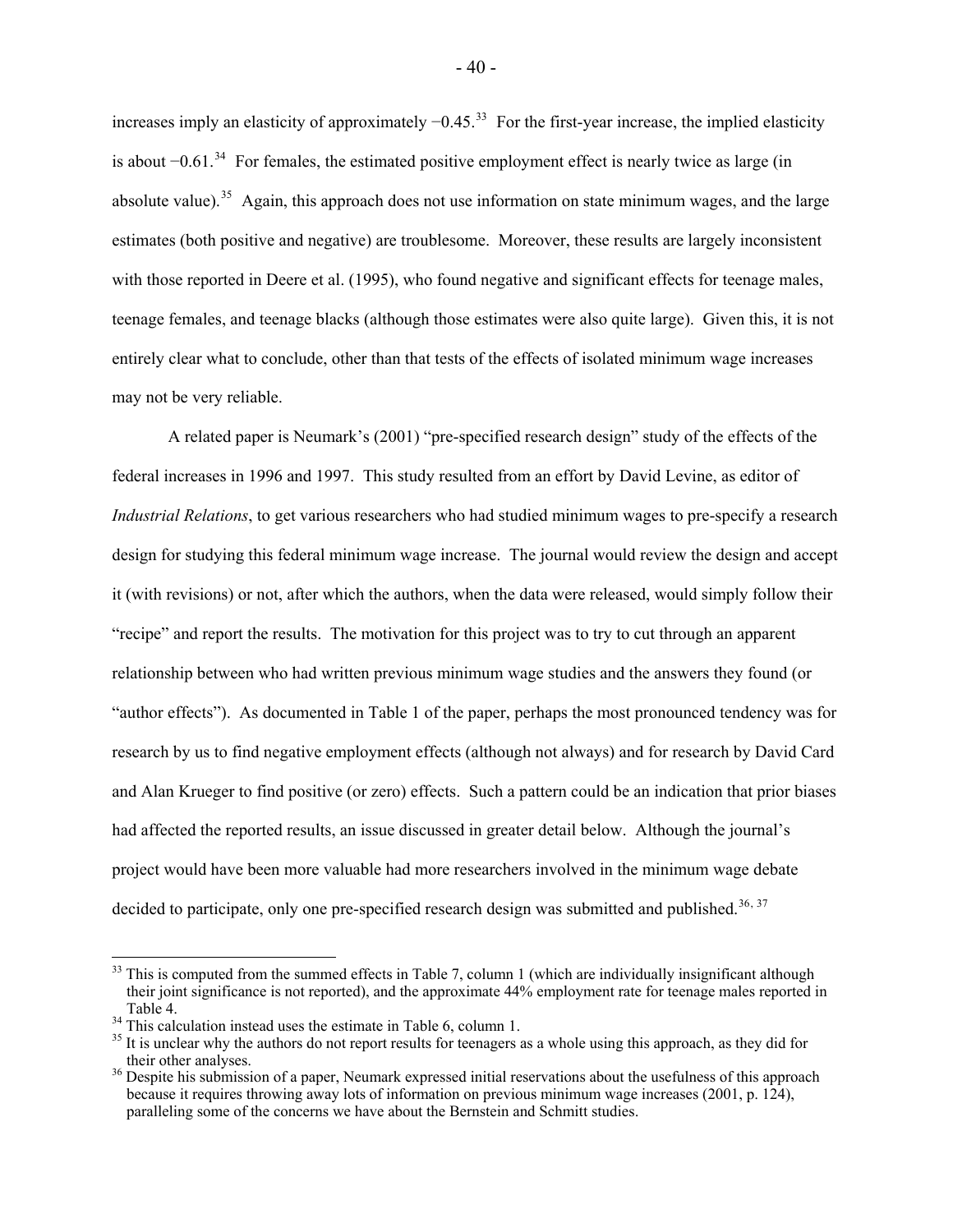In this analysis, standard panel data models are estimated with two different minimum wage variables—the minimum wage relative to the average wage in the state, and the fraction below variable described earlier. These variables are entered both contemporaneously and lagged, and the models include state and year fixed effects and a control for the employment rate of adults with more than a highschool education. The dataset spans the period from October 1995 to December 1998, roughly one year before the first to one year after the second of the federal minimum wage increases in October 1996 and September 1997. The minimum wage variables account for the variation in state minimum wages, so that the identifying information is the state-specific change in the effective minimum wage associated with the federal increases. Even so, a general lack of variation during this period makes it far from ideal for studying the effects of minimum wages.

The estimates of the employment effects for teenagers are generally imprecise, but near zero. For example, in a specification that includes current and lagged relative minimum wages, the estimated elasticity is 0.06. For young adults (aged 16-24) the estimates are frequently negative, although they are again insignificant. In this case, the estimates are sometimes larger in absolute value, with elasticities of approximately −0.15. However, similar to what Bernstein and Schmitt found, the results are not particularly robust for either teenagers or 16-24 year olds as a whole. For example, for 16-24 year olds, the estimates change sign when the data are restricted to observations from the CPS Outgoing Rotation Group (ORG) files. In contrast, evidence of disemployment effects is stronger when the sample is restricted to the less-skilled workers in these age groups. For non-enrolled 16-24 year-olds with no more than a high school education, the estimated elasticities are around −0.3, and for non-enrolled 20-24 yearolds with no more than a high school education the elasticities are around −0.15; these estimates are often significant, but not always. Negative employment effects for these groups are also evident in

 $37$  A recent paper for Canada (Campolieti et al., 2006) has a similar flavor. These authors did not pre-commit to a research design before obtaining and studying data on minimum wage increases in Canada, and hence avoided discarding much useful data. Instead, they simply apply the specifications proposed in the Neumark (2001) paper, as well as other modifications proposed by others, to the Canadian data, in this manner avoiding specification search that could introduce biases. They find quite uniform evidence of disemployment effects of minimum wages from standard reduced-form specifications, with elasticities ranging from about −.14 to −.44, and centered on about −.3.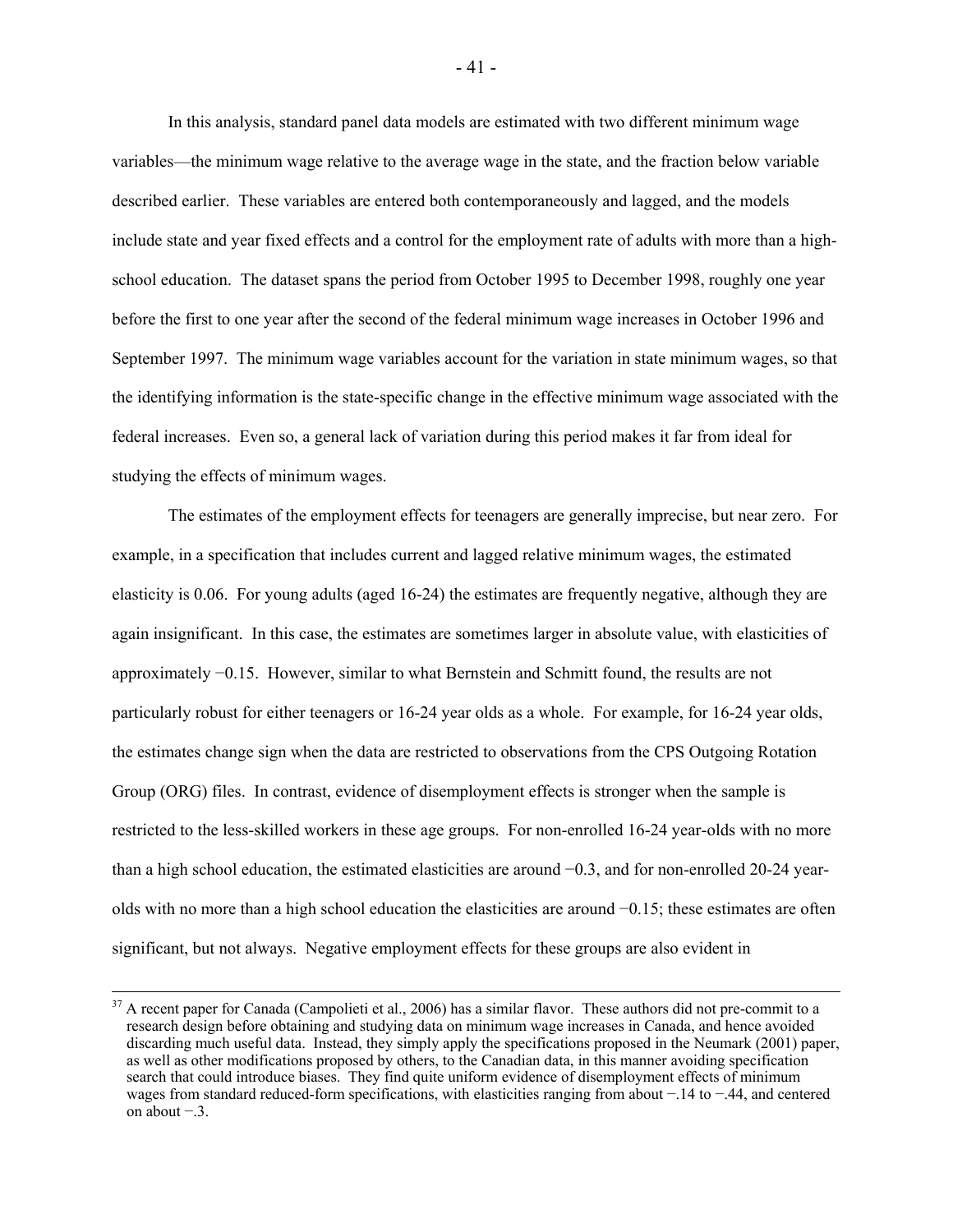specifications that use the "fraction below" minimum wage variable, and they are often statistically significant as well. The point estimates in these specifications are somewhat variable, but for the main ones, the elasticities range from −0.11 to −0.21. Thus, we read the evidence in this paper as pointing to disemployment effects of minimum wage for young, unskilled workers, with the exception of teenagers; the absence of disemployment effects for teenagers parallels some of the research we discussed earlier, which suggested that the absence of an overall effect (or a relatively weak effect) may nonetheless mask compositional shifts.

Finally, although Burkhauser et al. (2000a) focus most of their attention on the 1979-1992 period used in the first round of the new minimum wage research, they also present results using an extended sample period that includes the federal minimum wage increases in 1996 and 1997. In their baseline model, which includes the nominal minimum wage and nominal adult wage separately, they continue to find a negative effect of the minimum wage on teenage employment when year effects are excluded, although the elasticities are smaller than for the 1979-1992 period; moreover, the estimated elasticity is close to zero when year dummies are included in the specification. To isolate the effects of the 1996 and 1997 increases, they also include a specification that uses indicator variables to identify the effects of each of these minimum wage increases. In these specifications, the estimated elasticities are −.27 for the 1996 minimum wage increase and −.17 or the 1997 increase (in specifications excluding year dummies), roughly half the size of the estimated elasticities for the 1990 and 1991 minimum wage hikes. As noted in the previous section, though, we have reservations about estimates based on this type of specification. *Studies Focused on Recent State Minimum Wage Increases* 

The last decade has witnessed an unprecedented number of states raising their minimum wages, generating substantial variation in state minimum wages. Although the federal minimum wage has remained at \$5.15 per hour since 1997, as of August 2006, eighteen states and the District of Columbia had minimum wages that exceeded the federal wage floor, and more than a half dozen other states are currently considering increases or will implement them in 2007. Moreover, state minimum wages have recently been raised above the federal level in some large states (such as Wisconsin, Florida, Illinois, and

- 42 -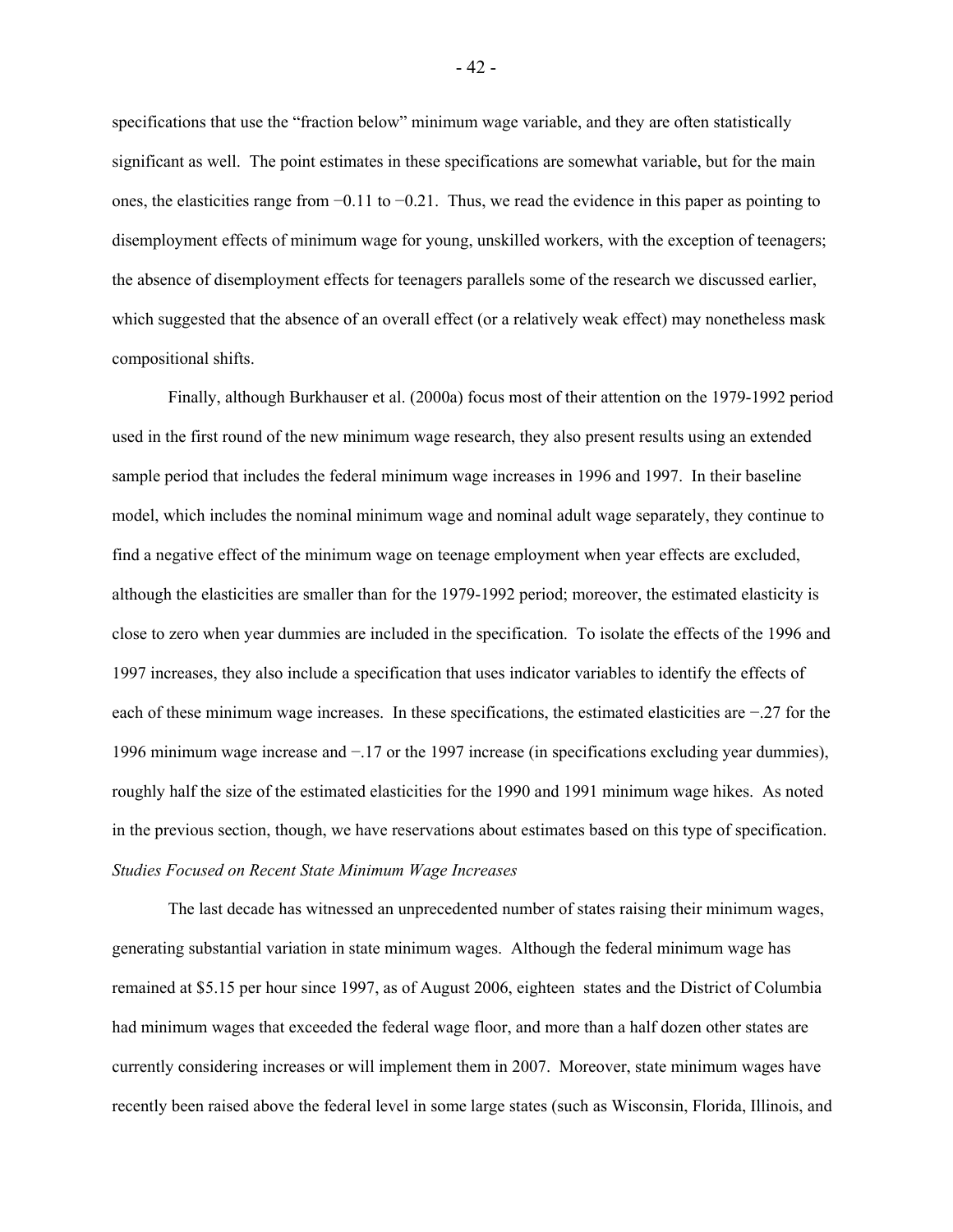<span id="page-43-0"></span>New York), whereas—with the exception of California—the states with high minimum wages had previously often been relatively small.<sup>[38](#page-43-0)</sup> As a result, the share of the population aged 16-64 residing in states with a minimum wage higher than the federal level rose from 15.6 percent in 1998 to 38.4 percent in 2005, and will climb above 50 percent with additional minimum wages set to take effect by January 2007 (based on CPS data).<sup>[39](#page-43-0)</sup> Finally, many state minimum wages are currently quite high, including six states and the District of Columbia with minimum wages of at least \$7. From a research perspective, this proliferation of and variation in state minimum wages provides an unparalleled opportunity.

Advocacy groups have circulated a few papers that examine the employment effects of some of these recent state increases in minimum wages. For example, another Economic Policy Institute study, by Chapman (2004), estimates a cross-section regression of state-level employment growth between 2000 and 2003 on the share of each state's workforce earning between 100 percent and 120 percent of the state minimum wage in 2003.<sup>[40](#page-43-0)</sup> Although the results suggest no relationship, it is unclear from the study why the proportion of the workforce earning near the minimum wage in 2003 would be expected to affect aggregate employment growth from an earlier year to 2003. For example, if the overall gains in employment disproportionately reflected growth in low-wage employment, or if the rise in employment was due in part to an increase in labor supply among less-skilled workers, we would expect a positive relationship between the low-wage share in 2003 and employment growth from 2000 to 2003. Moreover, most economists have focused on the effects of the minimum wage on the employment opportunities of the low-skilled workers who are most affected by minimum wages, rather than on its effects on aggregate employment. On the other hand, as Chapman points out, some organizations opposing minimum wages, such as the Employment Policies Institute, have suggested a link between minimum wages and state unemployment rates. $41$ 

 $\overline{a}$ 

- 43 -

<sup>&</sup>lt;sup>38</sup> For details on state minimum wages, see http://www.epinet.org/issueguides/minwage/table5.pdf.<br><sup>39</sup> In addition, although we ignore them here, living wages, which typically set a higher minimum wage for a subset of workers in an area, have spread to scores of cities, while city-wide minimum wages have recently been enacted in Madison, San Francisco, and Santa Fe. For an up-to-date review of living wages and research on their effects, see Adams and Neumark (2005).<br><sup>40</sup> This paper also discusses trends in specific states; we focus only on the regression analysis.<br><sup>41</sup> See, e.g., www.epionline.org/oped\_detail.cfm?oid=18.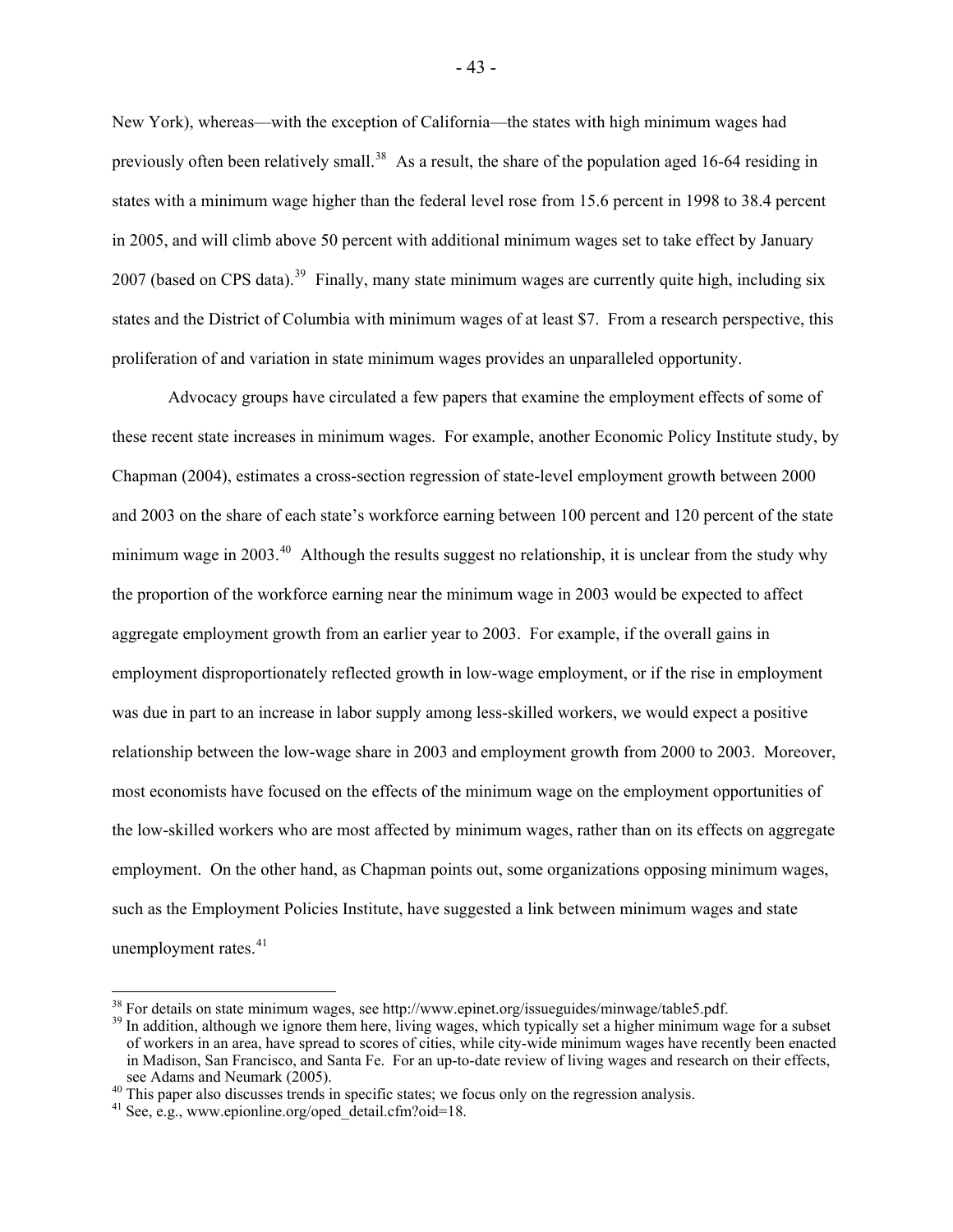<span id="page-44-0"></span>Separately, a study of state minimum wages by the Fiscal Policy Institute (2004)—another group advocating minimum wage increases—shows that employment rose faster between 1998 and 2001 in states with a minimum wage higher than the federal level than in states where the federal minimum was binding. For overall employment, the authors report that the states with a relatively high minimum wage (11 states plus the District of Columbia) had faster employment growth from 1998 to 2001 than the other states and about the same employment growth from 2001 to 2004. In retail trade, employment also rose more in the high minimum wage states, but this difference was most evident in the latter period. This study also examines growth in employment at small businesses (fewer than 50 employees) and at small retail businesses. This analysis, which can only be done with County Business Patterns data through 2001, showed greater employment growth in the high minimum wage states both at small businesses and among small retail businesses.

However, this study suffers from two serious shortcomings. First, it makes no effort to exploit differences in the timing of state minimum wage increases. Although many of these states raised their minimum wage in 1999 or later, so that the minimum wage variable captures increases in the effective wage floor in a general sense, differentiating the timing of those increases would improve the identification of the estimates. Second, the analysis does not control for other factors that might have influenced employment growth. In this sense, a better strategy might have been to compare the difference between retail employment growth and overall employment growth in the two sets of states, on the assumption that minimum wage effects would be more evident in the retail sector, while other statespecific factors had a similar effect on both aggregate and retail employment. Thus, we are skeptical that much can be learned from this study despite the authors' claims of relatively large positive effects.<sup>[42](#page-44-0)</sup>

 $42$  An updated version of this study was released in 2006 and included data through January 2006 for the analysis of total and retail employment. However, even though five additional large states had increased their minimum wages by 2004 (Florida, Minnesota, New Jersey, New York, and Wisconsin), the "treatment group" of states is still the 11 states that had raised their minimum by 2003. We therefore focus on the earlier study.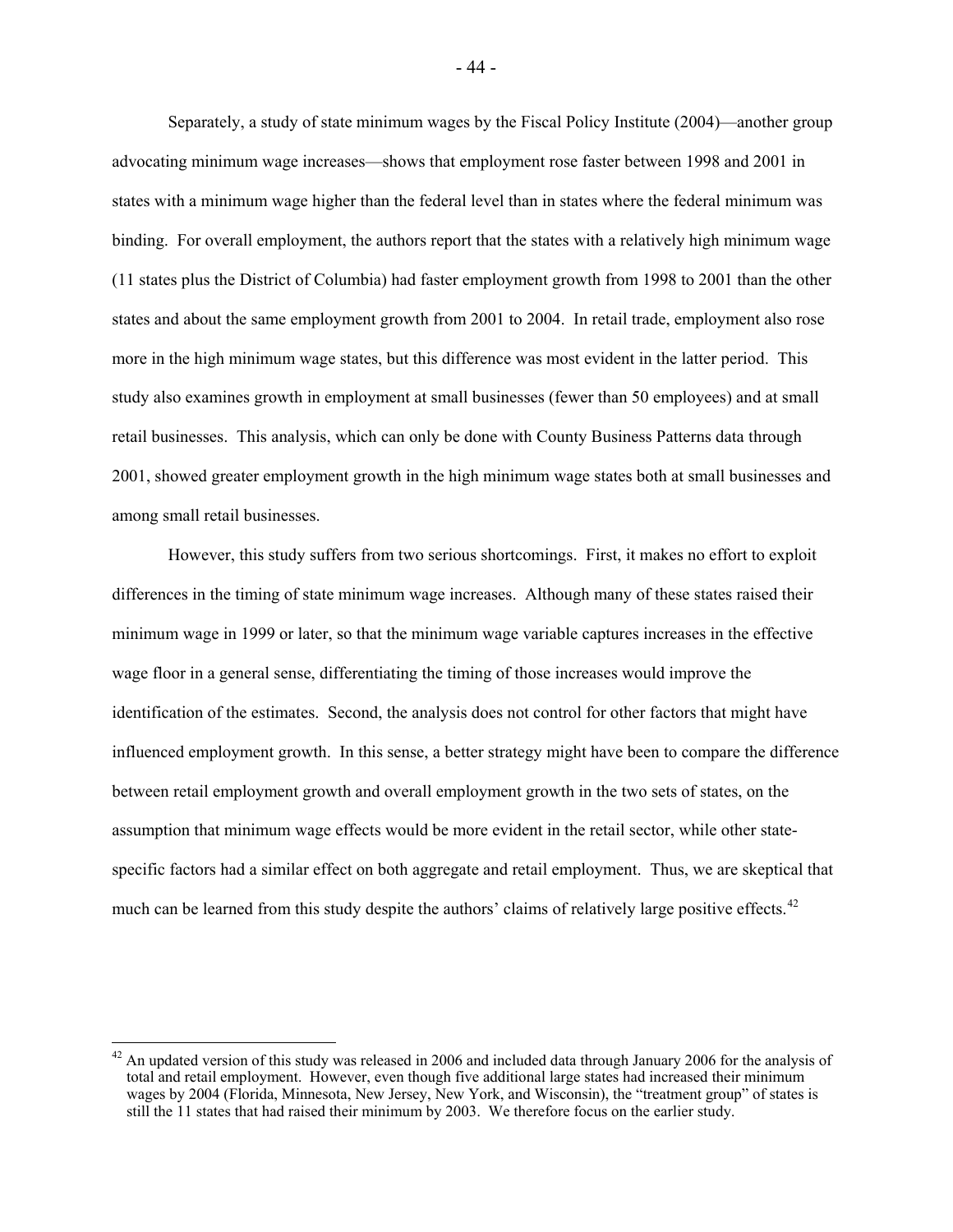<span id="page-45-0"></span>Another example is a recent study by Sabia (2006), which was circulated by the Employment Policies Institute (which opposes minimum wages).<sup>[43](#page-45-0)</sup> The main advantage of this study relative to that of the Fiscal Policy Institute is that it controls for other potential influences on employment, including the demographic characteristics of states' populations, aggregate state-level economic activity, and other factors. This study also uses a longer sample period (1979-2004). More specifically, Sabia uses a relatively standard panel data analysis along the lines of Burkhauser et al. (2000a and 2000b). Following the specifications in these papers, he includes contemporaneous and lagged values of the minimum wage variable, which is the log of the higher of the federal or state minimum wage. Sabia focuses on employment in retail trade and at small businesses, and aggregates the data to the state-by-month cell for each of these sectors.

For overall employment (as a share of the population) in retail, the results indicate statistically significant employment declines, with estimated elasticities of about −0.10. Sabia reports a larger range, up to −0.3, but this larger elasticity only results when the year effects are omitted. For overall employment in small businesses (defined as firms with 100 or fewer employees), the evidence also consistently points to significant negative effects of minimum wages, and in this case the results are less sensitive to whether year effects are included; the elasticities range from  $-0.08$  to  $-0.12$ .

In addition to reporting results for total employment in these sectors, Sabia also presents results for teen employment in retail trade and in small businesses as a share of the teen population, arguing that the use of overall employment in these sectors may understate the effects of the minimum wage on low-skilled labor.<sup>[44](#page-45-0)</sup> This is a reasonable criticism, although one reason for focusing on low-wage sectors to begin with is that conventional theory predicts that employment in such sectors will decline in response to

 $\overline{a}$ 

- 45 -

 $43$  Reflecting the contentious debate between those partisan "think tanks" that support minimum wage increases and those that oppose minimum wage increases, Sabia's study is presented as a rebuttal of the Fiscal Policy Institute study. However, because it presents a more serious empirical analysis than many such analyses, we discuss it in

<sup>44</sup> Sabia also present some results for overall teen employment. However, these findings are very similar to those in Burkhauser et al. (2000a and 2000b) and thus are not discussed here.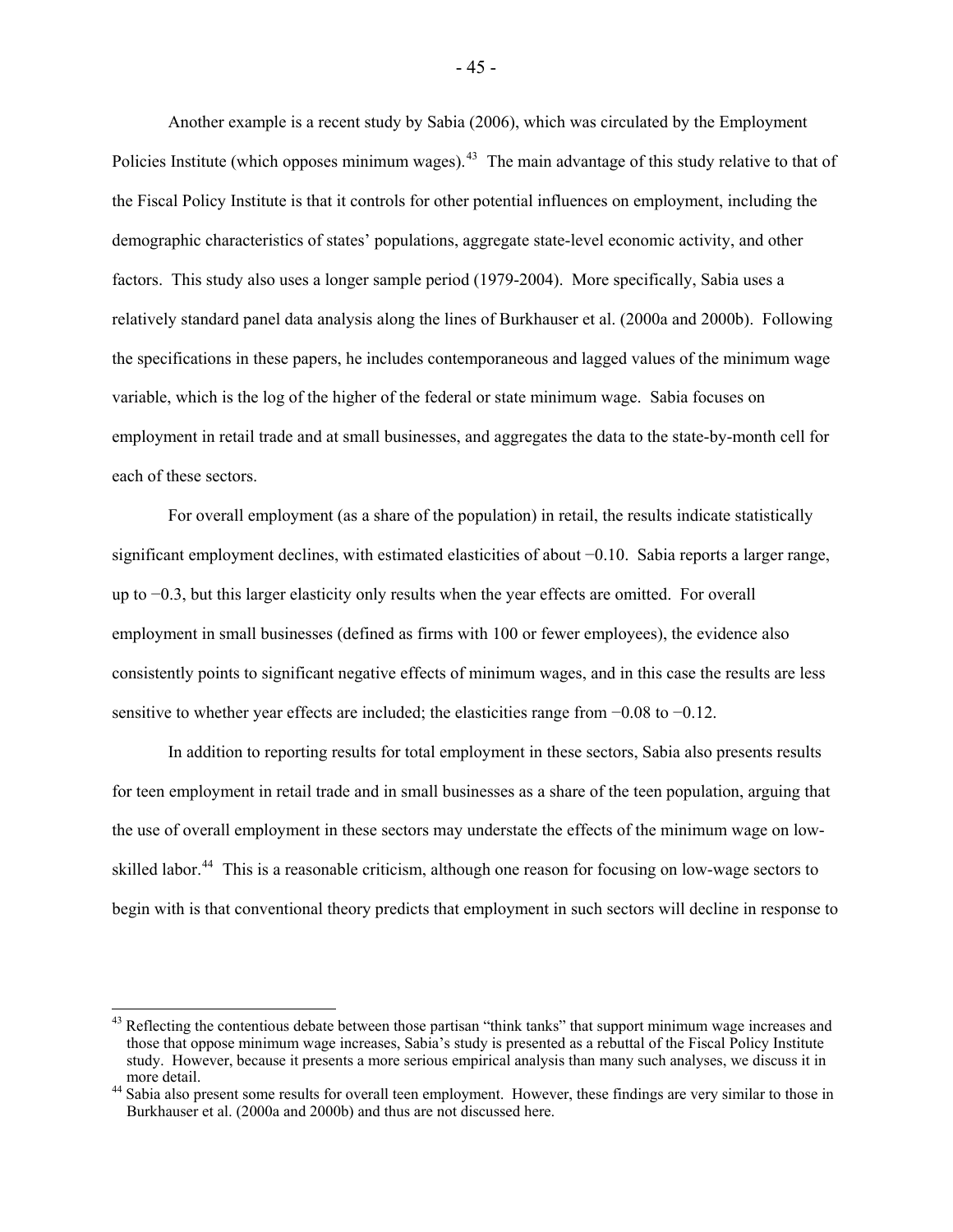<span id="page-46-0"></span>a minimum wage increase (keeping in mind the reservations we noted above about focusing on too narrow a sector).

The estimated disemployment effects for teens in retail trade are large and statistically significant, with elasticities in the range of  $-0.27$  to  $-0.43$ . The elasticities for hours worked by teenagers in this sector are a bit above the upper end of this range, and lower when computed only for working teenagers. For teen employment and hours in small business, the elasticities are uniformly negative and about twice as large. However, it is not entirely clear what to make of the findings that the minimum wage reduces the share of teens employed in retail businesses or small businesses. These results neither imply employment declines in the retail sector (as firms could substitute towards other workers), nor employment declines for teenagers overall (as teens could shift to other sectors), although it seems unlikely that either of these other channels could fully absorb the teens "displaced" from the retail and small business sectors. As a result, Sabia's estimated effects of minimum wages on overall employment in the retail and small business sector seem more relevant to the traditional policy question.<sup>[45](#page-46-0)</sup>

## *Additional Case Studies*

 $\overline{a}$ 

A couple of additional studies have adopted the case study approach pioneered by Card, Krueger, and others. Orazem and Mattila (2002) examined the effects of a series of minimum wage increases that took place in Iowa beginning in 1990.<sup>[46](#page-46-0)</sup> The authors begin with a county-level analysis of low-wage industries in the state using data from the QCEW program, the same dataset used by Kim and Taylor in their study of California's minimum wage increase. However, in order to circumvent the lack of hourly wage information in this dataset, the authors supplement these data with information on average hourly

- 46 -

<sup>&</sup>lt;sup>45</sup> Of course, we are sometimes more interested in whether minimum wages reduce employment of the least-skilled workers. However, in this case, we might learn more about the implications of an increase in the minimum wage on their employment prospects by focusing on their overall employment rates. Indeed, there is no reason to necessarily expect that teenagers in these sectors will be more adversely affected by minimum wage increases than teenagers in other sectors, because the production technology that leads to the greater use of teen labor in

these sectors may also entail few substitution possibilities.<br><sup>46</sup> Iowa first established a minimum wage of \$3.85 per hour in January 1990 and subsequently raised the minimum to \$4.25 in January 1991 and to \$4.65 in January 1992. The federal minimum in this period went from \$3.35 to \$3.80 in April of 1990 and to \$4.25 in April of 1991.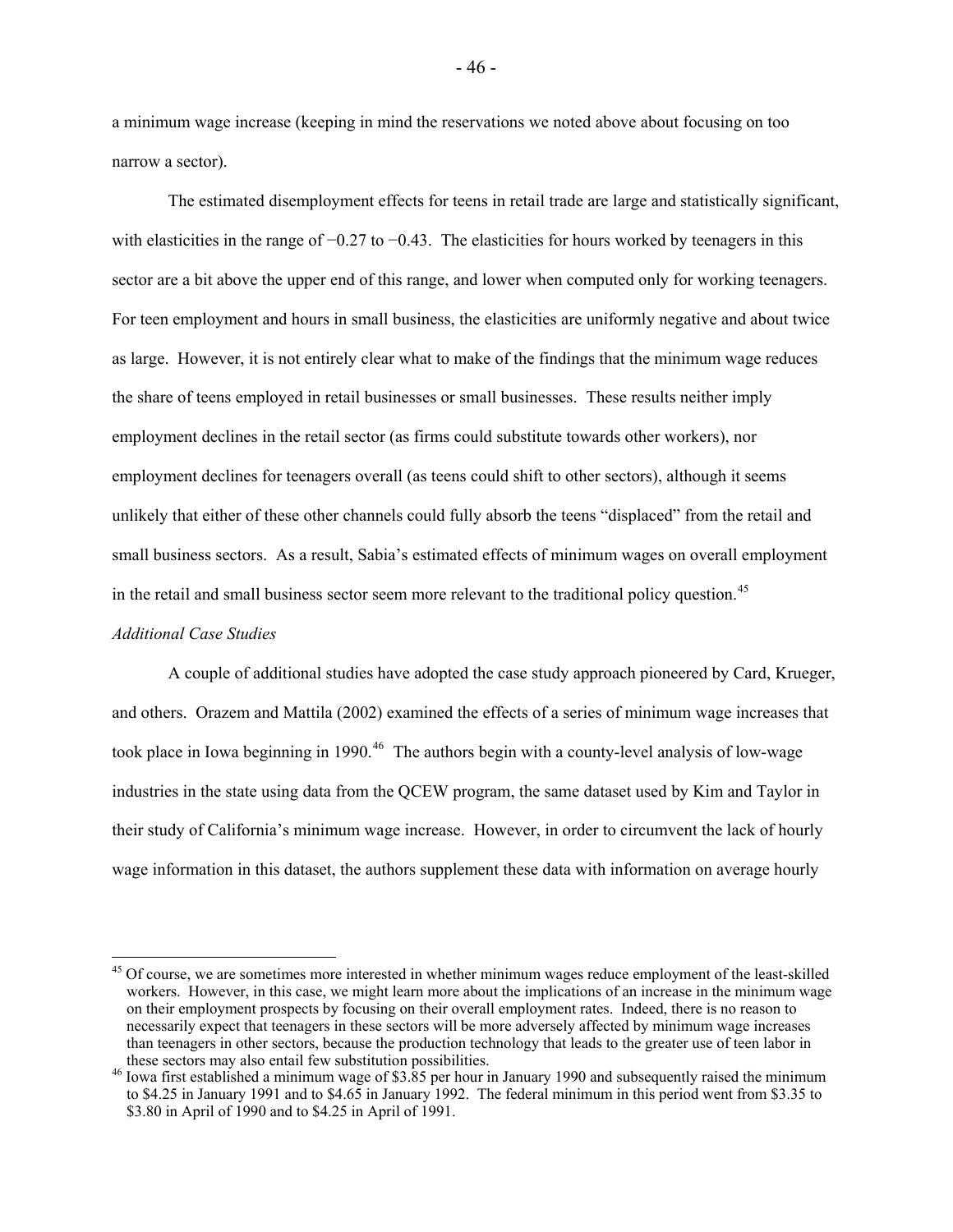<span id="page-47-0"></span>earnings by industry from the BLS's Current Employment Survey.<sup>[47](#page-47-0)</sup> The minimum wage variable is the level of the minimum wage relative to the lagged average wage for each county-industry cell; the authors also include controls for changes in national employment and wages, county per capita income, the proportion of firms in each cell that are covered by the Fair Labor Standards Act, and whether a county is urban or rural. The results indicate a negative effect of the minimum wage on employment, with an estimated elasticity of between −0.06 and −0.12. The estimates are mostly statistically significant, with the larger estimates evident for four-quarter changes in employment (as opposed to one-quarter changes).

Recognizing that these estimates combine the effects on both workers directly affected by the minimum wage increases and other employees, the authors supplement these results by collecting the unemployment insurance tax filings for a subset of the firms. These records include quarterly information on employment and earnings for individual employees, which were then merged with driver license records to obtain the gender and age of each worker. Using this information, Orazem and Mattila estimate predicted wages by age and sex and, using the demographic profile of the workforce for each firm, calculate the predicted proportion of workers at each firm who were initially paid less than the new minimum wage. The authors then regress this percentage on the level of the minimum wage relative to the predicted average wage of the subminimum wage group to obtain an estimate of the employment elasticity for affected workers. They emphasize that because they do not use actual wage data in this regression, the minimum wage effect is effectively identified by changes in the demographic makeup of each firm's employees. In particular, a shift away from employees in traditionally low-wage demographic groups (e.g. teenagers) would be evidence of a negative employment effect from the minimum wage.

Indeed, the estimates show exactly this result. For changes measured over four-quarter periods, the estimated employment elasticities range from −0.22 to −0.54 when no industry controls are included and from −0.31 to −0.85 when such controls are included; moreover, the estimates are statistically

 $\overline{a}$ 

- 47 -

 $47$  These data, as well as the unemployment insurance tax forms that are the basis for the QCEW data, are collected by state employment agencies—in this case, the Iowa Department of Workforce Development.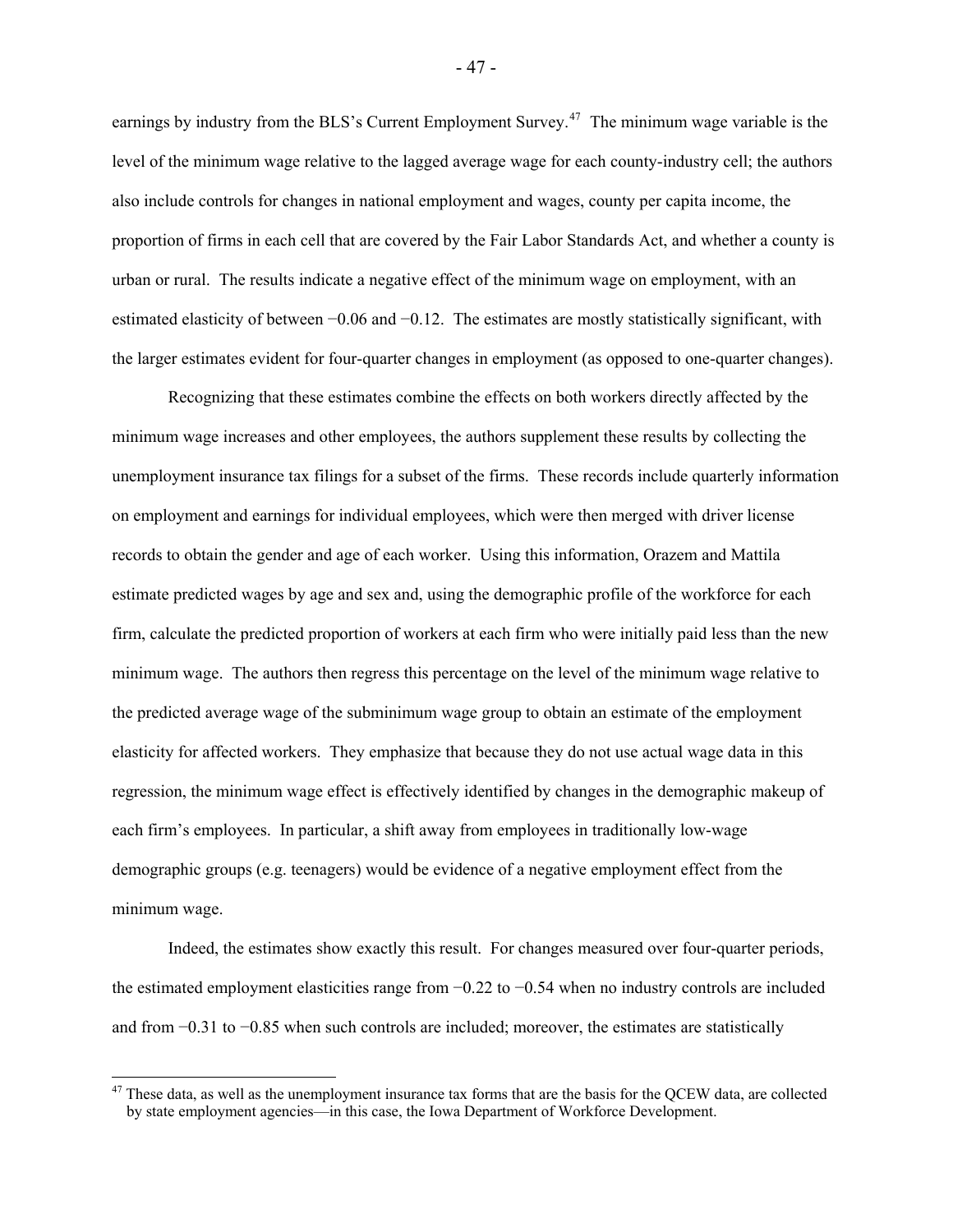<span id="page-48-0"></span>significant in all cases. As the authors note, the larger elasticities relative to their county-level analysis likely reflect their efforts to identify those individuals most likely affected by the minimum wage increases, an issue to which we return below. However, the size of the elasticities is somewhat surprising given that the demographic characteristics used to identify the minimum wage effects (age and sex) are the same groups on which previous studies have focused.

Singell and Terborg (2006) examine the effects of minimum wages on the eating and drinking sector, and the hotel and lodging industry in Oregon and Washington. In particular, they use data from 1994-2001, a period that includes three increases in the minimum wage in Oregon (in 1997, 1998, and 1999) and three increases in the minimum wage in Washington (in 1999, 2000, and 2001). Thus, this sample provides two different "experiments" for evaluating the effects of minimum wage increases in distinct labor markets that, according to the authors, faced similar economic conditions.

Singell and Terborg first use BLS wage survey data to explore the extent to which minimum wages are binding in these two sectors. For eating and drinking sector, the  $10<sup>th</sup>$  percentile of the wage distribution tracks the minimum wage in each state quite closely, with the exception of 1997 and 1998, when the minimum wage was only \$4.90 in Washington; even so, the  $10<sup>th</sup>$  percentile clearly increases to the later minimum wages of \$6.50 (in 2000) and \$6.72 (in 2001). This pattern holds for three of the four jobs in this sector—hosts and hostesses, waiters and waitresses, and fast food cooks—but is less evident for restaurant cooks, whose wages tend to be somewhat higher. Indeed, for the first three jobs, even the median wage rates seem to move closely with changes in the minimum wage. Wages are higher in the hotel and lodging sector, and a systematic pattern relating minimum wages to the  $10<sup>th</sup>$  percentile of the wage distribution is harder to discern; the one exception is for maids and housekeeping, which is the lowest-wage category.<sup>[48](#page-48-0)</sup> These wage distributions suggest that minimum wages are binding in the eating and drinking sector, but less so in the hotel and lodging sector.

The authors next turn to the monthly BLS employment data for these two sectors. They regress the change in employment on a minimum wage variable, controls for which state the observation comes

<sup>&</sup>lt;sup>48</sup> The other two jobs surveyed are desk clerks and managers.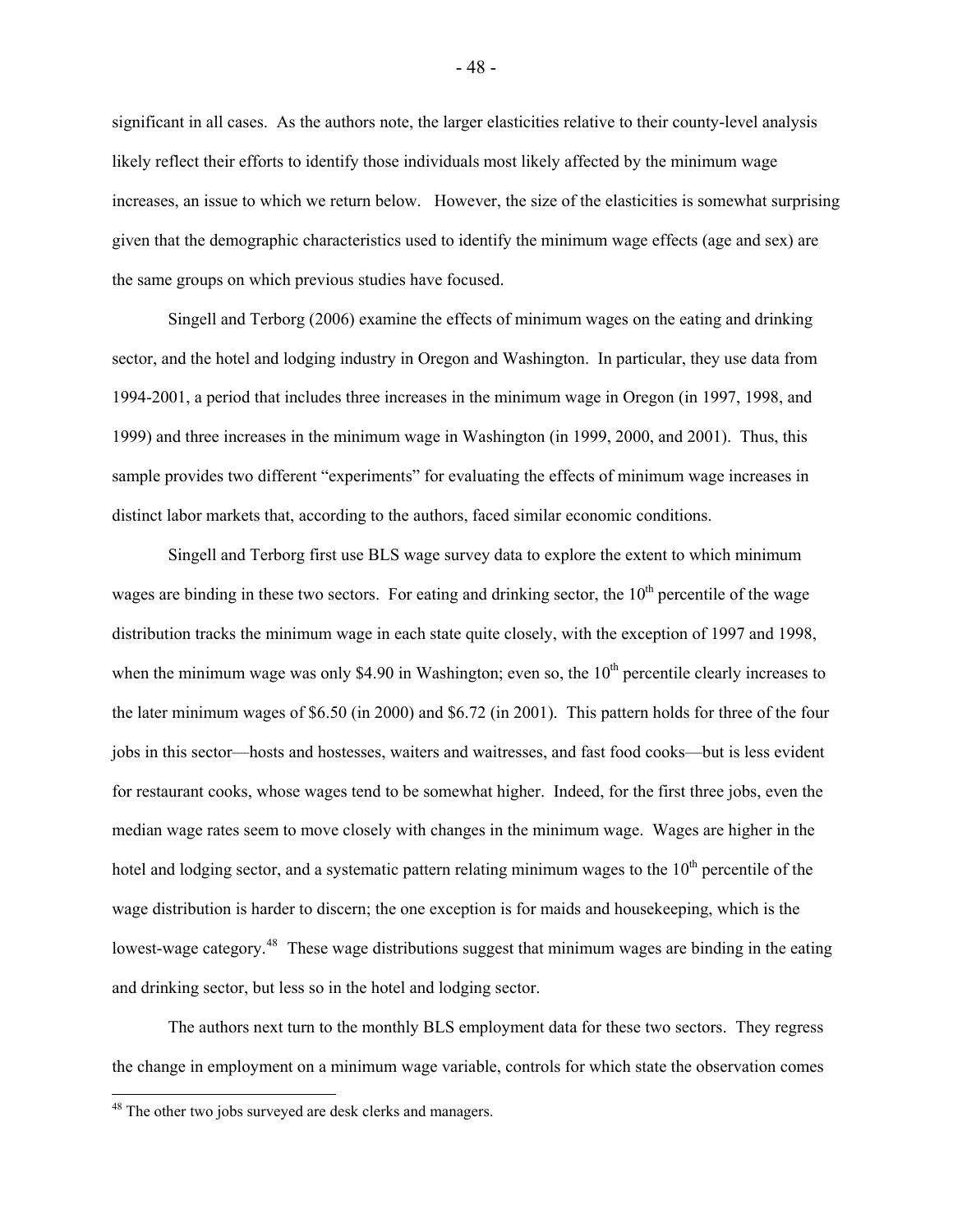from, population and per capita income growth, calendar month dummies and interactions between these and a dummy variable for Oregon (to allow for different seasonal patterns in each state), and a cubic time trend. They identify the minimum wage effect from the annual first difference in the log of the real minimum wage, and in some specifications include the lag of this variable as well. The authors also do a good deal to establish the robustness of their results. The results for the eating and drinking sector consistently indicate that the minimum wage increases reduced employment. The estimates are statistically significant whether or not lagged effects are included, although they are stronger in the latter case. For the specification that includes both contemporaneous and lagged effects, the employment elasticity is −0.2.

In contrast, the estimates for hotel and lodging are positive and significant, with elasticities of about 0.15. The authors speculate that the absence of negative effects for this sector may be because minimum wages are considerably less binding, although of course that fact does not explain a positive employment effect. They also suggest that voters may pass minimum wage legislation when "times are good"—the endogeneity problem we discussed earlier—but offer no explanation as to why this endogeneity would be particularly relevant with regard to economic conditions in the hotel and lodging sector, nor any evidence that the timing of minimum wage increases fits this explanation. One avenue worth exploring is whether tourism spending changed differently in the two states over this period; we would imagine that hotel and lodging employment is much more sensitive to this than is eating and drinking employment. In any event, their analysis suggests that minimum wage effects may vary substantially across industries.

Finally, Singell and Terborg report on an analysis of the number of help-wanted ads for the different types of jobs in these two industries. The help-wanted data are a valuable addition to the study because the BLS employment data do not provide the breakdown into the specific jobs for which the wage results were reported. By classifying the help-wanted data by the jobs for which wage distributions are reported, it is possible to focus on those jobs for which minimum wages were binding (most importantly, maids and housekeepers in the hotel and lodging industry).

- 49 -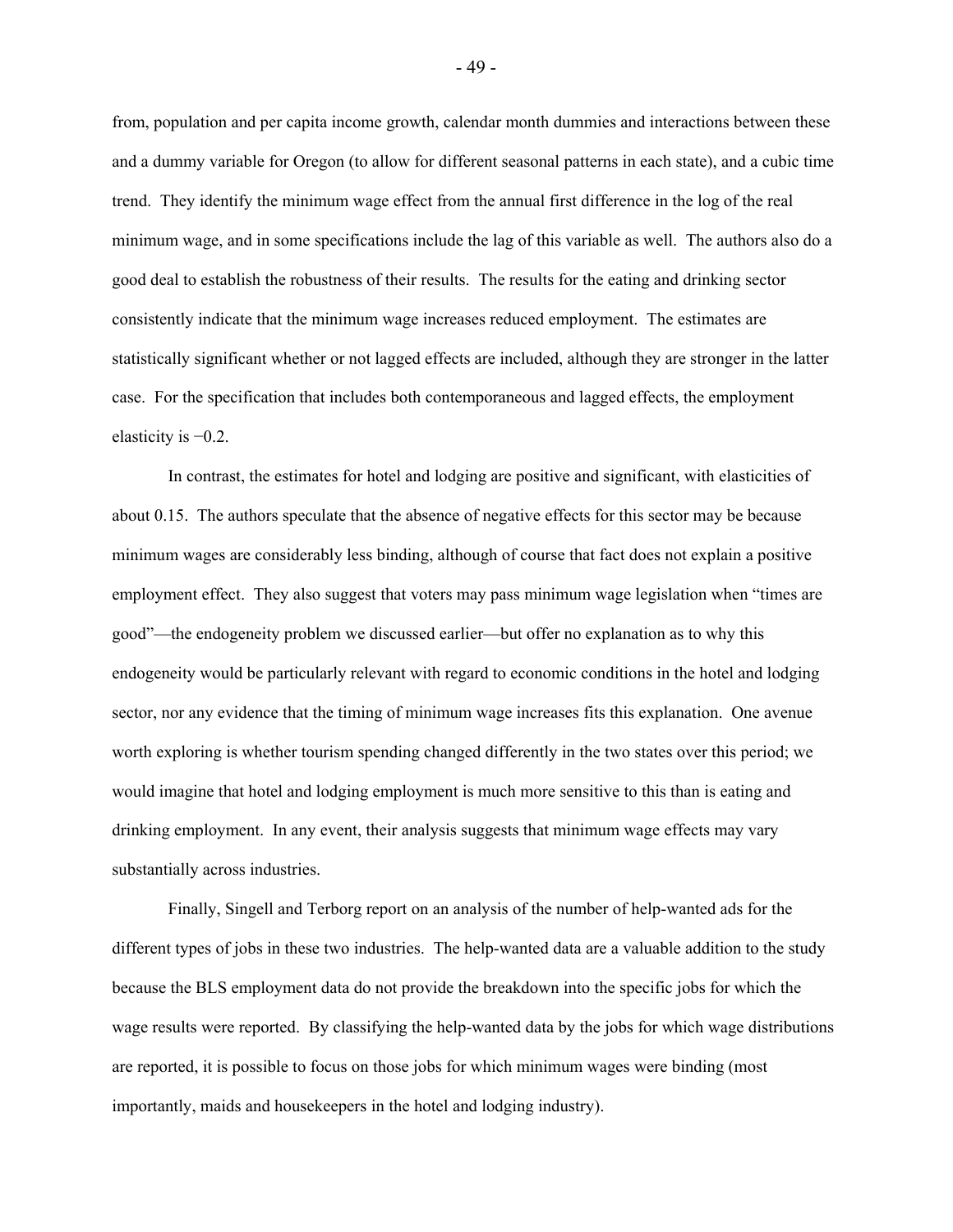<span id="page-50-0"></span>The dependent variable in the want-ad regressions is the ratio of want-ads to industry employment, because a given *level* of want-ads generates a particular *flow* of applicants. That is, the level of want-ads and changes in employment should be affected in the same way by minimum wages. However, by the same logic, it seems that the form of the minimum wage variable should be the same as in the employment analysis, although the authors also switch to a levels specification for the minimum wage variable. Their rationale for this specification is that, in equilibrium, different levels of want-ads will be needed to maintain the desired level and quality of employment; for example, if the desired level of employment is lower with a higher minimum wage, then fewer want-ads will be needed to maintain that level.[49](#page-50-0) Nonetheless, given that the want-ad regressions are interpreted as complementary evidence, it would have been useful to see the results for the same specifications used in the analysis of employment, perhaps coupled with some more-detailed, independent analysis of how minimum wages affect want-ads.

The want-ad regressions are presented for five jobs in eating and drinking—wait staff, buss staff, dishwasher staff, hosts, and cooks—and one job in hotels and lodging—housekeepers.<sup>[50](#page-50-0)</sup> In five out of six cases—*including* housekeepers—the estimated effect of the minimum wage on the number of want-ads is negative and significant, with a 10 percent increase in the minimum reducing the number of ads by 10 to 47 percent (the number of monthly ads ranges from about two to 48, depending on the period and job). Among the restaurant jobs, the only insignificant result is for cooks, which is the highest paying job in the eating and drinking industry and thus less likely to be affected by minimum wage changes. Thus, the general conclusion from this study is that the minimum wage increases in Oregon and Washington had an

 $\overline{a}$ 

- 50 -

<sup>&</sup>lt;sup>49</sup> Personal communication with Larry Singell, July 6, 2006.

<sup>&</sup>lt;sup>50</sup> Of course, these jobs are not necessary specific to an industry. For example, we presume that a want-ad may be advertising for waitpersons in a hotel restaurant.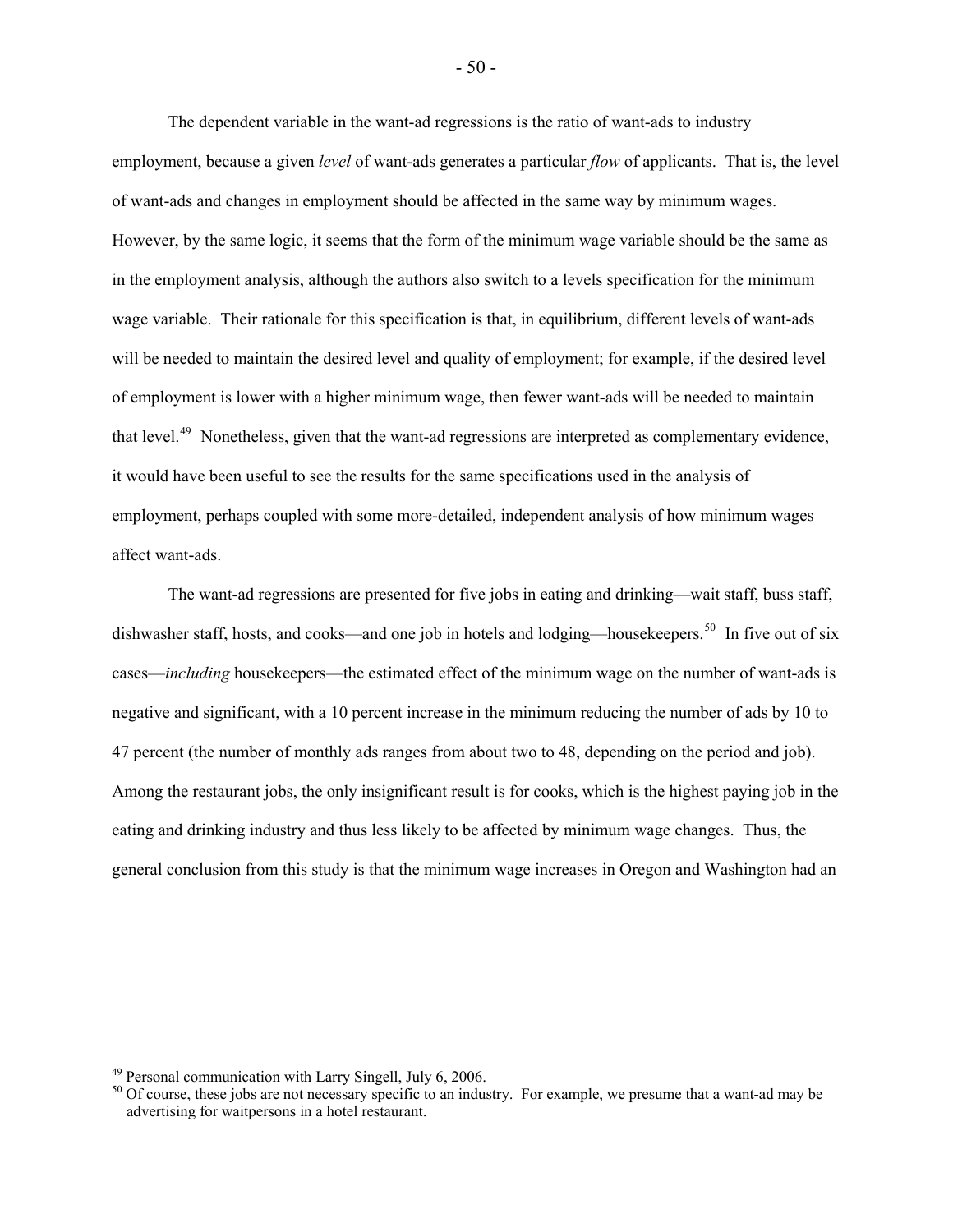<span id="page-51-0"></span>adverse effect on employment in the low-wage eating and drinking sector and on low-wage workers in the somewhat higher-wage hotel and lodging sector.<sup>[51](#page-51-0)</sup>

### *Revisiting Aggregate Time-Series Estimates of the Effects of the Federal Minimum Wage*

 Although most of the "new minimum wage research" has moved away from aggregate timeseries studies of the effects of the federal minimum wage, there is a small body of time-series research over the past fifteen years that warrants a brief summary. This segment of the literature has its genesis with Wellington (1991), who updated the basic time-series specification in Brown et al. (1983):

$$
(2) \t\t\t\t E_t = \alpha M W_t + R_t \beta + \varepsilon_t.
$$

 $\overline{a}$ 

In this specification, *E* represents the employment-to-population ratio for a particular demographic group (16-19 or 20-24 year olds), *MW* is the minimum wage variable, and *R* is a set of control variables that includes a cyclical control, supply side variables, linear and quadratic time trends, and seasonal dummies.<sup>[52](#page-51-0)</sup> The minimum wage variable is typically the Kaitz index, which was the most widely used measure in the earlier time-series literature. Brown et al. estimated the model with quarterly data from 1954 to 1979, while Wellington extended the data through 1986. Using the longer sample period, Wellington's results showed employment elasticities ranging from −.05 to −.09 for teenagers and from zero to −.02 for 20-24 year olds, estimates that fall below the lower end of the range found in the BGK survey. In addition, only a minority of the estimates for teenagers—and none of the estimates for young adults—were statistically significant at conventional levels.

 Subsequent studies also found that estimating a standard time-series model with a dataset that included more recent observations produced a smaller elasticity of teen employment with respect to the minimum wage. For example, Card and Krueger (1995a) estimated variants of the Solon model using

 $51$  In a similar vein, Skedinger (2006) uses firm-level survey data to study the effects of minimum wage changes on hotel and restaurant workers in Sweden. The evidence indicates that minimum wage increases led to higher separations of affected workers aged 20 and over, but there is only weak evidence of an effect on teenagers. There is also evidence paralleling the results on separations that minimum wage decreases raise the job accession rate of affected workers, although this evidence is not as robust as the evidence on separations. The context of this study is also quite different from the U.S. case studies, as the minimum wages used in the analysis consist of an extensive set of wage floors that vary by job, age, tenure, and location, and that are negotiated via centralized bargaining. Thus, the implications of the results for more traditional uniform minimum wage floors are no

<sup>&</sup>lt;sup>52</sup> More precisely, Wellington updated the specification suggested by Solon (1985), which also includes interactions between the quarterly seasonal dummies and a linear and quadratic trend, along with a standard AR(1) correction.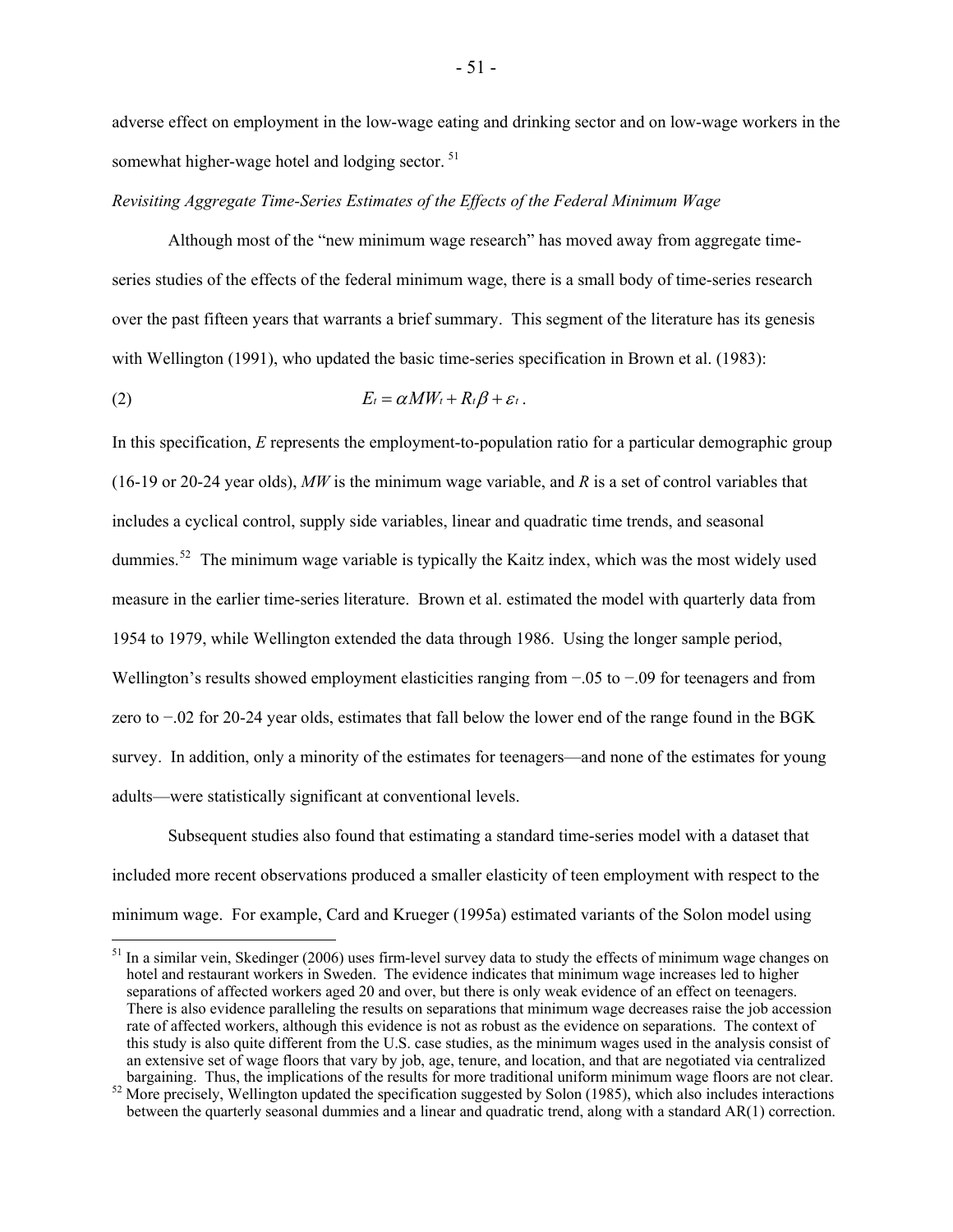<span id="page-52-0"></span>data through 1993 and reported elasticities for the Kaitz index that center on about −0.07 and that are generally not statistically significant.<sup>[53](#page-52-0)</sup> Likewise, Bernstein and Schmitt (2000) report results from timeseries analyses that extend the data through 2000:Q1. These results provide additional evidence of a downward "drift" in the disemployment effect of the minimum wage, with estimates for the full sample period indicating an elasticity of −.061 and a t-statistic (1.63) just below the ten-percent level of significance. These authors also report estimates that augment the earlier modeling by differencing the data to account for nonstationarity and treating the seasonality differently than simply seasonal dummy variables; in addition, they report results using annual data. The elasticities from these alternative analyses range from −.001 to −.052, with four of the five estimates reported nowhere near statistically significant.

The likely reasons for a decline over time in the estimated minimum wage effect from such models have been the subject of some debate. Card and Krueger (1995b) argued that this decline suggests that the published time-series studies reflected "publication bias." Using meta-analysis techniques, Card and Krueger found that the reported t-ratios in such studies were clustered around two, and that estimated effects declined (toward zero) over time. Because smaller estimated effects would become significant as the sample size grew longer, Card and Krueger argued that the declining estimates constituted evidence that researchers were more likely to choose and report specifications that produced statistically significant estimates that corresponded to their theoretical priors, and that reviewers and editors were more likely to publish such studies, concluding that the earlier literature was "biased in the direction of finding statistically significant results" (p. 194).

However, in Neumark and Wascher (1998), we showed that successive estimates from a benchmark specification that is arguably uncontaminated by publication bias produce a pattern of results not materially different from those generated by the studies included in Card and Krueger's meta-

 $\overline{a}$ 

- 52 -

<sup>&</sup>lt;sup>53</sup> However, Bazen and Marimoutou (2002) note that Wellington and Card and Krueger enter some variables in levels that BGK and Solon entered in logs. When they estimate the same specification as Solon with data through 1993, they find an elasticity of −.083 that is significant at the five-percent level, although this estimate is still below those based on data through 1979.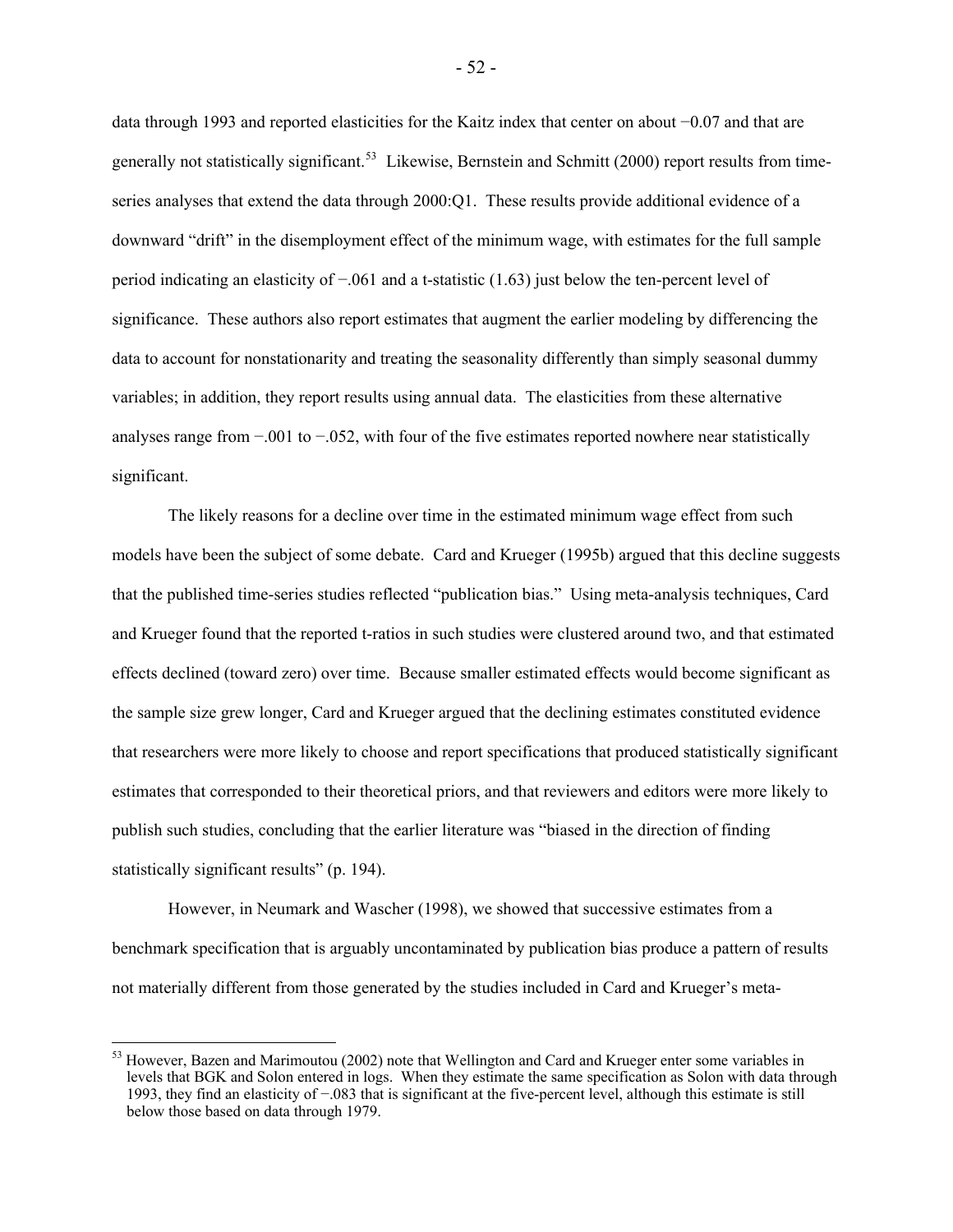analysis. This finding points to parameter instability rather than publication bias as a likely reason for the decline in the estimated effects of minimum wages. We offered two possible reasons for the decline in the coefficient on the Kaitz index. First, if changes in coverage, which dominate movements in the Kaitz index early in the sample period, have a larger effect on employment than changes in the relative value of the minimum wage, the fact that coverage has been essentially unchanged since the early 1970s would lead to a lower estimated effect over time. Second, given the widening in the wage distribution during the 1980s, the Kaitz index, which uses the average wage in the denominator, may overstate the decline in the bite of the minimum wage that took place during the 1980s (if the close substitutes for minimum wage workers earn below-median wages), leading to a growing downward bias in estimates of the minimum wage effect on employment. One other possibility, which we highlighted earlier, is that mismeasurement of the minimum wage variable in such studies has increased over time because of the proliferation of state minimum wages.

 We should also note, however, that some of the most recent studies in this genre find no evidence of a declining minimum wage effect in the aggregate time-series data. In particular, Williams and Mills (2001) argue that previous time-series studies of the effects of the minimum wage on employment did not adequately account for serial correlation and nonstationarity in the data. As evidence, they revisit the Card and Krueger time-series analysis of minimum wage effects and note that, using the standard specifications, the estimated minimum wage effects are quite sensitive to the method used to estimate the  $AR(1)$  error process and that the  $AR(1)$  coefficient rises to close to unity as the sample length is increased, suggesting the possibility of a unit root in the error term. They then use Augmented Dickey-Fuller procedures to test for the presence of unit roots in the data and find that the teenage employmentpopulation ratio is I(0) but that the Kaitz index is I(1), suggesting that the estimates from the standard specifications are not consistent.

 To address this issue, Williams and Mills estimated a vector autoregression model with separate equations for employment, the change in the Kaitz index, and each of the control variables (transformed as needed to ensure stationarity). The results indicate that changes in the minimum wage "Granger

- 53 -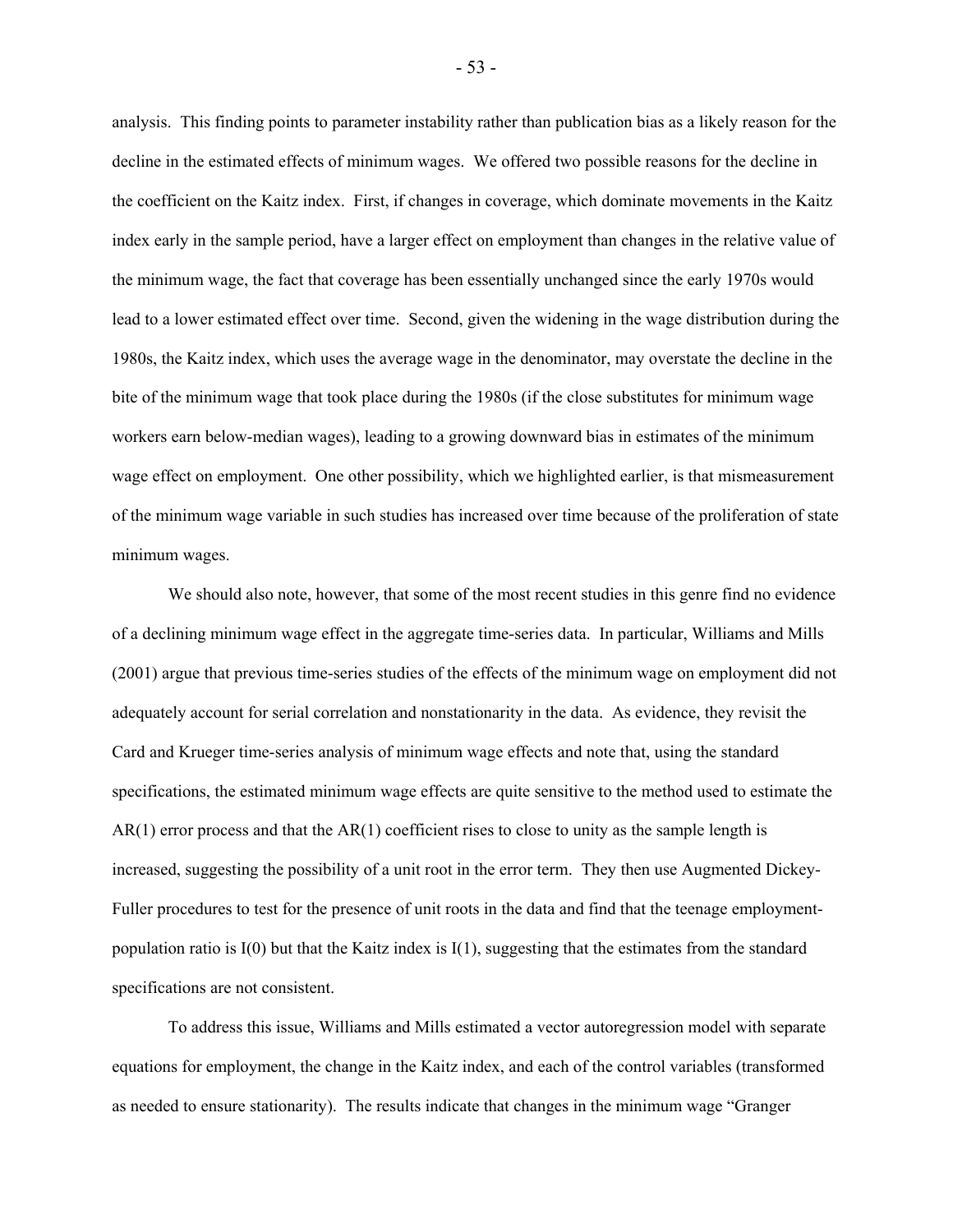<span id="page-54-0"></span>cause" teenage employment and can account for between 7 and 10 percent of the variation in teen employment rates over the 1954-93 sample period. In addition, impulse response functions from the VAR suggest that raising the minimum wage has an immediate negative effect on employment and that the employment elasticity rises to roughly −0.4 over a two-year period.

Finally, Bazen and Marimoutou (2002) present what we believe is the most recent time-series study of minimum wage effects in the United States. They also argue that the specifications used in the earlier time-series literature were dynamically misspecified, but they address this issue in a different manner than did Williams and Mills. In particular, they extend the standard Solon model by implementing an approach that specifies stochastic structures for the trend, seasonal, and cyclical components rather than the deterministic components used in past time-series models, but that nests those models as well.<sup>[54](#page-54-0)</sup> In addition, they include the minimum wage and average manufacturing earnings in the model along with the Kaitz index to relax the constraint imposed in the Kaitz index that the effects of changes in the minimum wage and the average wage should be equal but of opposite sign. In general, the data reject the deterministic specification in favor of the stochastic specification: the estimates indicate that many of the unobserved components have stochastic elements (a key exception is the cyclical component) and that the stochastic model exhibits greater parameter stability and better forecasting performance than does the Solon model.<sup>[55](#page-54-0)</sup> In addition, although the coefficient on the Kaitz index is not statistically significant, the coefficients on both the minimum wage and average manufacturing wage are significant, and the restriction that the minimum wage and average wage enter with equal but oppositesigned effects is rejected. They also find that the effect of the minimum wage on employment has been fairly constant over time and, extending the sample through the second quarter of 1999, report statistically significant negative effects of the minimum wage on teenage employment, with an elasticity of −.12 in the short-run and −.27 in the long-run.

 $\overline{a}$ 

- 54 -

<sup>&</sup>lt;sup>54</sup> Bernstein and Schmitt (2000) also report estimates from this "structural" time-series approach, although they give no details.

<sup>&</sup>lt;sup>55</sup> The authors show that the forecast performance of the other models, estimated through 1979, deteriorates badly.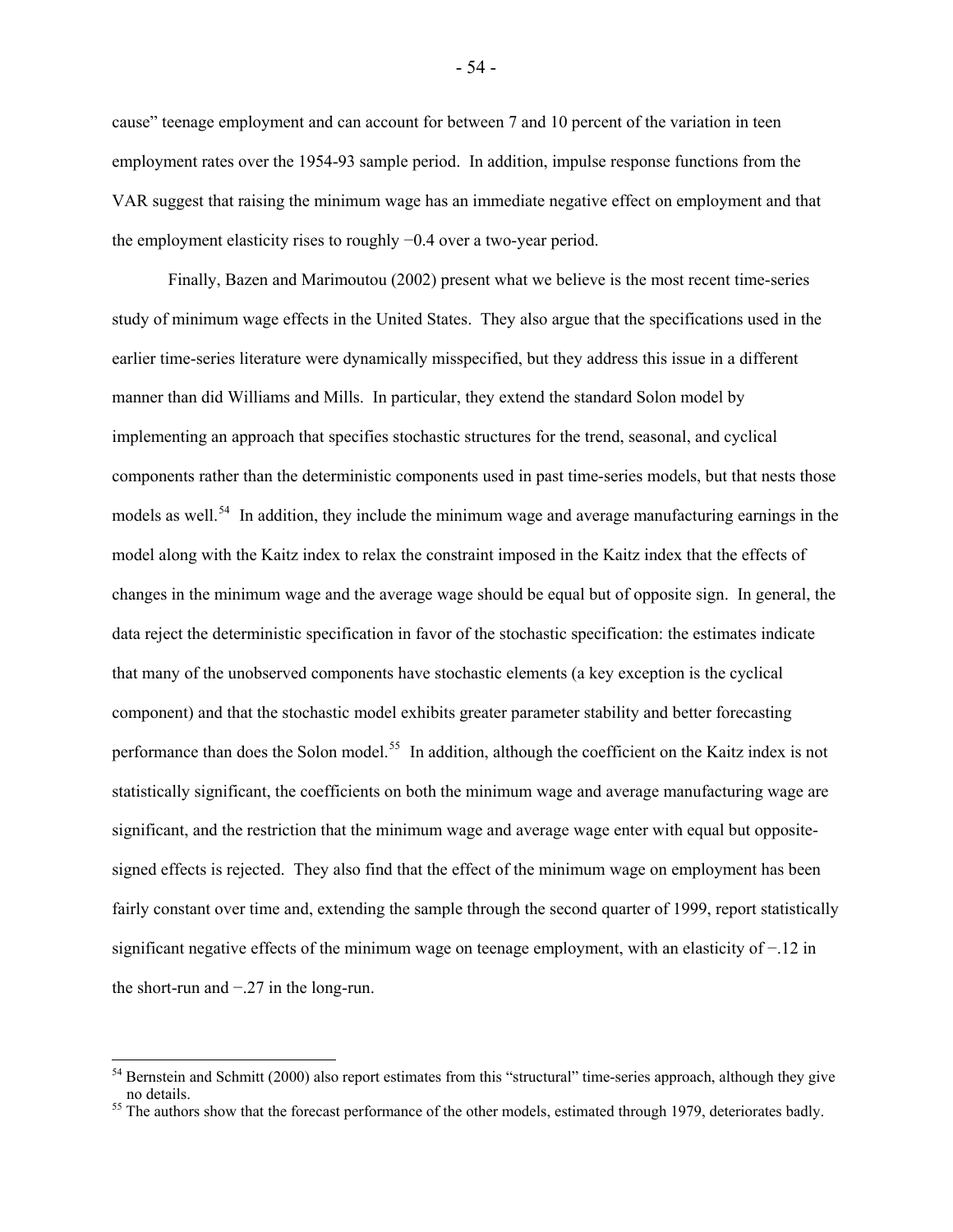<span id="page-55-0"></span>We are not time-series econometricians, and thus we leave it to those with more expertise to fully assess the contributions of Williams and Mills and Bazen and Marimoutou to the time-series literature on minimum wage effects. And, we reiterate our earlier concern that time-series studies are less relevant to the present context given the proliferation of state minimum wages. Nonetheless, these papers pose a clear challenge to claims that the time-series evidence for the United States does not show a detectable adverse effect of minimum wages on teenage employment.<sup>[56](#page-55-0)</sup>

# *Efforts to Identify the Effects of the Minimum Wage on the Lowest-Wage Workers*

 $\overline{a}$ 

 Much of the literature discussed thus far has focused on the effects of the minimum wage on the aggregate employment rates of teenagers. As noted earlier, the choice of teenagers in these studies reflects the fact that they make up a disproportionate share of the minimum wage workforce, so that the effects of minimum wages are more likely to be evident for this group than for other broad demographic groups. However, from a policy perspective, the effect of a minimum wage increase on teenagers is arguably of less interest than the effect on low-wage adult workers, both because teenagers are less likely than adults to be permanently low-wage workers and because many teenagers are secondary earners from non-poor families. Moreover, even among teenagers many workers earn significantly more than the minimum wage, and because the proportion not directly influenced by a change in the minimum wage can be substantial, it is often quite difficult to distinguish minimum wage effects from the myriad of other factors influencing the supply of and demand for teenage labor, as well as from noise in the data.

- 55 -

<sup>&</sup>lt;sup>56</sup> Two papers (Wolfson and Belman, 2001 and 2004) study time-series data at the industry level. We focus on the most recent paper. These studies are included in the table along with other time-series studies because the authors present their results as a general test for disemployment effects. We have two major criticisms of this work. First, as noted earlier, we do not know how to interpret evidence on minimum wages for narrow industries—the same issue we discussed earlier with respect to studying minimum wages for the fast-food industry only. Conventional theory does not predict that employment should fall in every industry in response to a minimum wage increase. Second, the authors report that there was no stronger evidence of disemployment effects for the subset of industries for which the minimum wage has a larger effect on average industry wages, which they suggest further undermines the view that minimum wage increases reduce employment. However, industries where wages increase the most may be those where it was least possible to substitute away from the low-wage labor whose price was increased, so that average wages went up relatively more because of the legislated minimum wage hikes. Alternatively, they may be industries in which there was rather strong substitution toward more-skilled labor, as opposed to other inputs, also raising average wages. In either case, the authors' test would not be informative.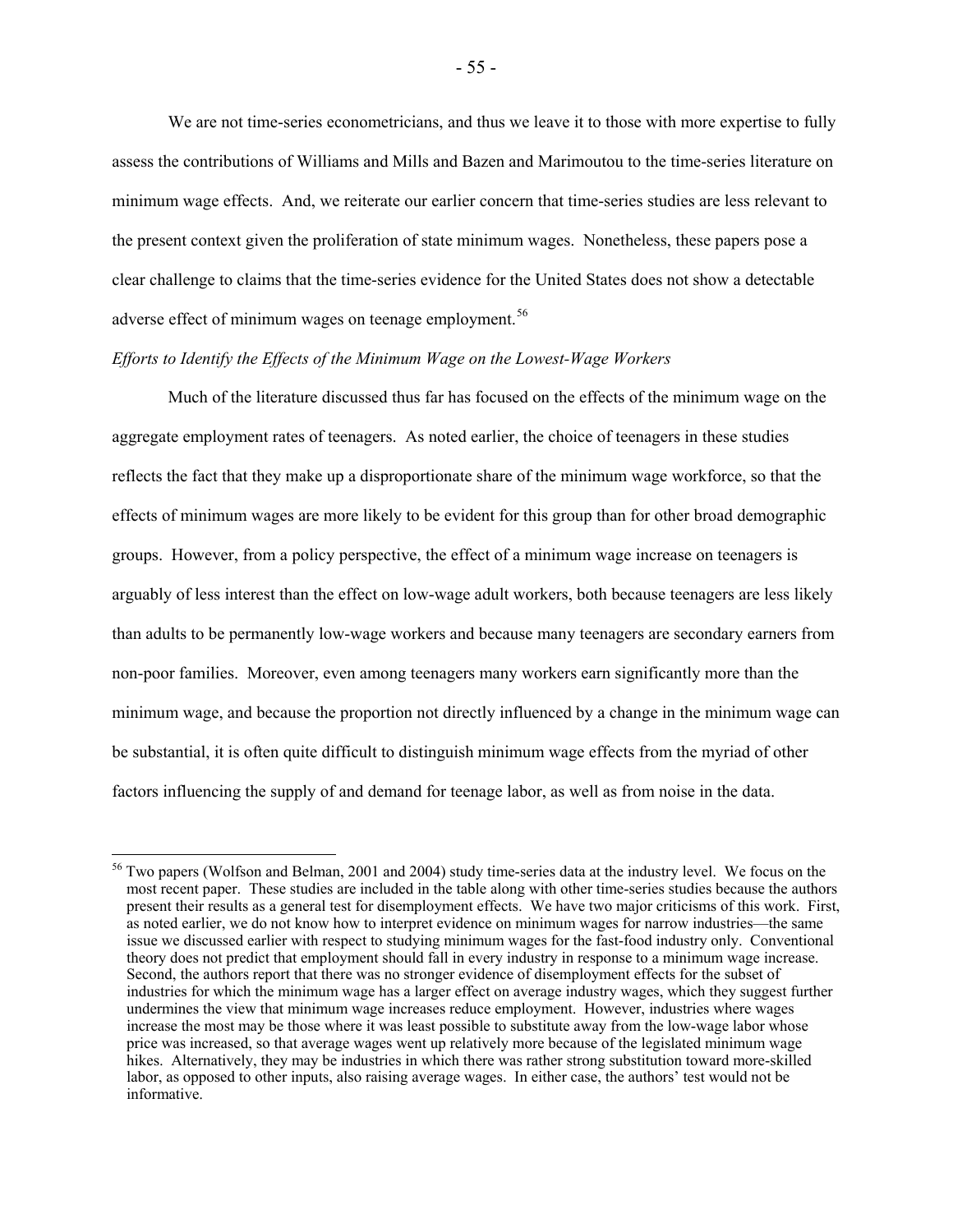<span id="page-56-0"></span>For the same reason, the reported elasticities from studies of aggregate groups will tend to understate both the effects of the minimum wage on the minimum wage workforce and the elasticity of demand for such workers. For example, one can think of the minimum wage elasticity for the teenage group as a whole as a weighted average of the effect on workers directly affected by a change in the minimum wage and the effect on workers currently earning above the minimum wage. If we assume that the latter elasticity is zero, then the minimum wage elasticity for affected workers  $(e^A)$  can be written as  $e^A = e / p^A$ , where *e* is the estimated elasticity for the group as a whole and  $p^A$  is the proportion of the group directly affected by the change in the minimum wage. Moreover, it is incorrect to interpret the minimum wage effect as a demand elasticity in these studies because the size of the average wage increase associated with a minimum wage increase will typically be less than the minimum wage increase itself because some affected workers are already earning more than the old minimum wage (but less than the new minimum wage). In this case, the demand elasticity can be written as:

$$
e^A = (e/p^A) \cdot (\Delta M W / \Delta W^A),
$$

where  $\Delta W^4$  is the average wage change of those workers whose wages were directly affected by the change in the minimum wage.

As indicated by our summary thus far, one approach researchers have used to estimate minimum wage elasticities for individuals most likely to be affected by the minimum wage has been to try to narrow down the sample to groups more likely to work at minimum wage jobs.<sup>[57](#page-56-0)</sup> However, even samples of narrow demographic groups or specific low-wage industries will include both minimum wage workers and higher-wage workers. Thus, some researchers have taken an alternative approach to estimating elasticities for minimum wage workers by attempting to identify observations for which the minimum wage increase is binding. At the aggregate level, in Neumark and Wascher (2002) we attempted to classify state-year observations (in a probability sense) into one of three categories: observations for which the minimum wage was binding, so that teenage employment was determined by the labor demand

 $57$  In addition to the research reviewed earlier, see also Pabilonia (2002), who focuses on the effects of minimum wages on employment of 14-16 year olds.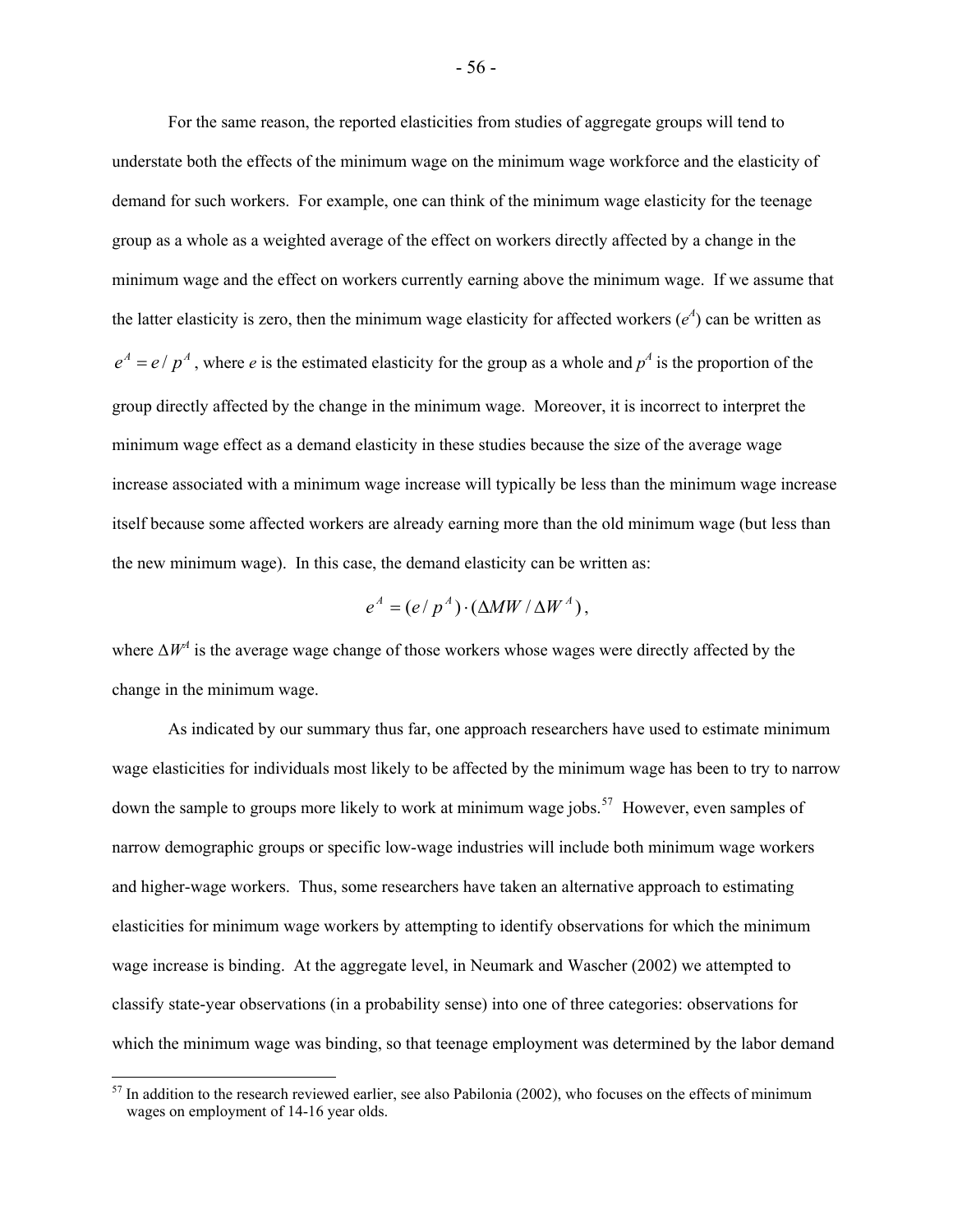<span id="page-57-0"></span>curve; observations for which the minimum wage was not binding, so that teenage employment was determined by both supply and demand; and observations for which the monopsony model was relevant, so that employment was determined by movements along the supply curve. To do this, we estimated a switching regression model with the switch points defined as the intersection of the labor demand and labor supply curves (to differentiate the binding and nonbinding regimes) and the point at which the labor demand curve intersects the marginal cost of labor curve (to differentiate a monopsony regime). As might be expected, this approach yields few observations in the monopsony regime. However, there are a substantial number of observations in the nonbinding regime, allowing us to estimate minimum wage effects for those observations for which the minimum wage is more likely to be binding. The model is estimated using employment data on 16-24 year olds and points to negative and significant effects of the minimum wage for observations in the binding regime. In particular, the estimated elasticities in the binding regime range from about −0.2 to −0.33, somewhat larger then the estimates from reduced-form models of youth employment. Perhaps more importantly, the results suggest that minimum wage effects from single-equation reduced-form regressions will be sensitive to the sample used for the estimation.

Other researchers have turned to cross-sections or panels of individual-level data to identify individuals likely to be directly affected by changes in the minimum wage. One of the first papers in the new minimum wage literature to take this approach was Currie and Fallick (1996), who used longitudinal data from the NLSY to study the employment effects of the increases in the federal minimum wage in 1980 and 1981.[58](#page-57-0) In particular, these authors calculate a "wage gap" for each employed individual as the difference between the individual's wage in year t-1 and the minimum wage in year t for workers whose wage in year t-1 was between the old and new minimum wage, and zero otherwise. They then use a fixed-effects linear probability model to compare subsequent employment rates for individuals who were directly affected by the increases in the nominal minimum wage with individuals who were not directly affected by those increases. The results show clear signs of a negative and statistically significant disemployment effect even after controlling for other unobservable individual differences. Their

 $\overline{a}$ 

- 57 -

 $58$  An earlier paper by Linneman (1982) also used this general approach.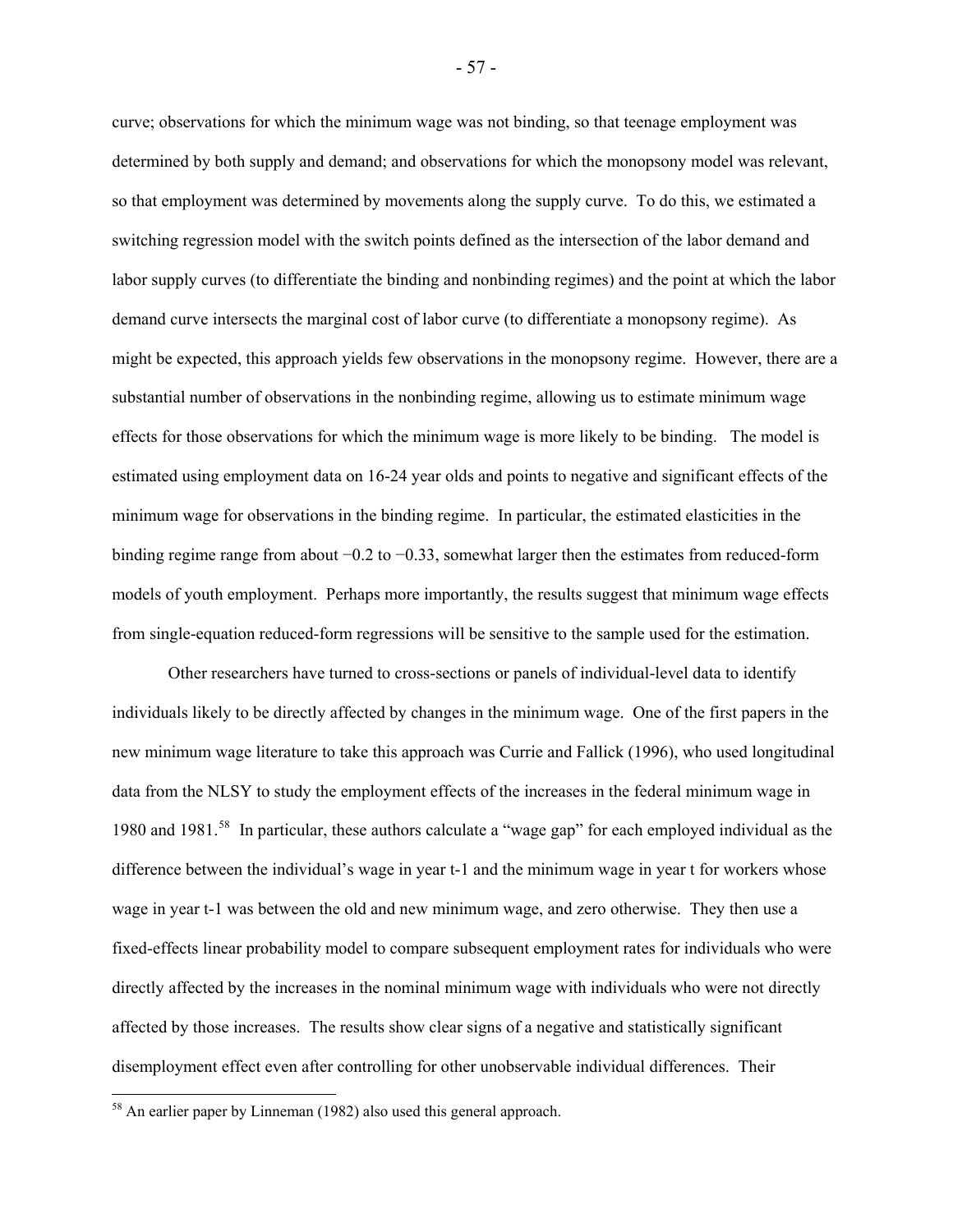<span id="page-58-0"></span>preferred estimate suggests that individuals directly affected by the minimum wage increases in 1980 and 1981 were 3 percent less likely than other workers to be employed one year later. Given that the minimum wage rose about 15 percent over those two years, this estimate is consistent with an employment elasticity of about −0.2, although it does not take into account the possible decline in employment probabilities in year *t* for individuals who were not employed prior to the minimum wage hikes.<sup>[59](#page-58-0)</sup>

Card and Krueger (1995a) criticize this study on a number of grounds. One of their primary concerns seems to be Currie and Fallick's estimate of a large negative minimum wage effect for workers classified as not covered by the minimum wage. However, Currie and Fallick clearly believe that their attempt to identify uncovered workers was unsuccessful because the wage distribution for "uncovered" workers also exhibits a large spike at the nominal minimum wage in both 1980 and 1981.<sup>[60](#page-58-0)</sup> Another concern, which seems more relevant to us, is Currie and Fallick's use of above-minimum wage workers as the control group in their study.

In a series of papers, Abowd et al. (1999, 2000a, 2000b) attempt to improve on this approach by respecifying the variable in real terms and attempting to identify individuals who were "freed" by a decline in the real minimum wage as well as those who were newly bound by a nominal increase in the wage floor. In particular, when the nominal minimum wage rises, they count an observation as "affected" if the individual's real wage in year *t* is between the real value of the minimum wage in year *t* and the real value of the minimum wage in year  $t+1$ . This variable is conceptually similar to the minimum wage variables used by Currie and Fallick (as well as Cards' "fraction affected" variable) except that it is expressed in real terms. In contrast, when the nominal minimum wage is unchanged between year *t* and year  $t+1$ , they count an observation as "affected" if the individual's real wage in year  $t+1$  is above the

<sup>&</sup>lt;sup>59</sup> The authors report that they attempted to identify nonemployed workers likely to be affected by the minimum wage by imputing their wage rates from a hedonic regression of wages on a set of observed demographic variables. Although they found sizable negative employment effects for this group, they expressed skepticism

<sup>&</sup>lt;sup>60</sup> Currie and Fallick identify uncovered workers as those with a wage between the old and new minimum wage but  $\frac{1}{2}$ who work in a sector in which coverage by the federal minimum wage is low.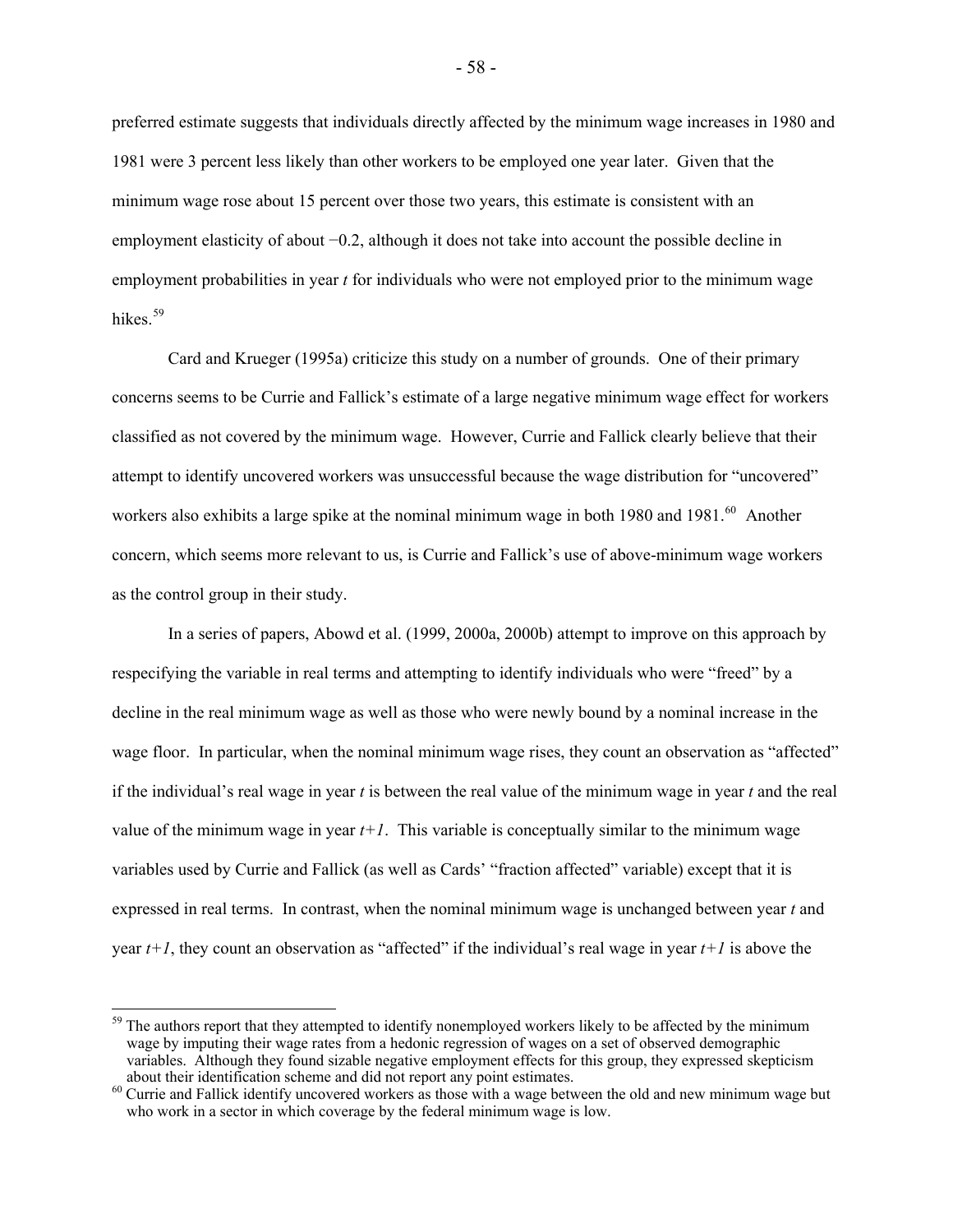<span id="page-59-0"></span>real value of the minimum wage in year *t+1* but below the real value of the minimum wage in year *t*. This concept captures individuals who are no longer bound by the erosion of the minimum wage in real terms.

Using longitudinal data for both France and the United States, Abowd et al. use this minimum wage measure to examine transitions into and out of employment. For the United States, which exhibits both increases and decreases in the real minimum wage, their results are mixed.<sup>[61](#page-59-0)</sup> Abowd et al. (1999, 2000a) use data from the 1980s, and find that the gradual decline in the real value of the minimum wage raised transition rates from non-employment to employment, which is consistent with negative elasticity of employment with respect to increases in the minimum wage. However, Abowd et al. (2000b) use data from 1981-1991, thus including both decreases and increases in the real value of the federal minimum wage, and found little evidence of statistically significant effects of the minimum wage on either exit rates from or entry rates into employment.

In Neumark et al. (2004), we use individual-level matched observations from the Current Population Survey ORG files for the years 1979-1997 and extend the analysis to include state-specific increases in minimum wages. Our approach is similar to that used by Currie and Fallick, as well as by Abowd et al., but is more general in that it estimates the effects of minimum wages at various points throughout the wage distribution. However, our incorporation of state changes in minimum wages allows us to address a criticism of the difference-in-differences studies that use higher-wage workers as a control group (e.g., Currie and Fallick; Abowd et al.)—that the experience and behavior of higher-wage workers may not provide a good counterfactual for what would happen to low-wage workers absent the minimum wage. In particular, analyses that condition on initial employment—which is needed to classify workers based on their initial wage—identify the effect of minimum wages on the probability of a transition from employment to non-employment, not on the probability of employment overall. If lower-wage workers are less stable, and regardless of the minimum wage are more likely to leave employment, then comparisons to higher-wage workers may not be picking up minimum wage effects.

<sup>&</sup>lt;sup>61</sup> The results for France are discussed in Section VI.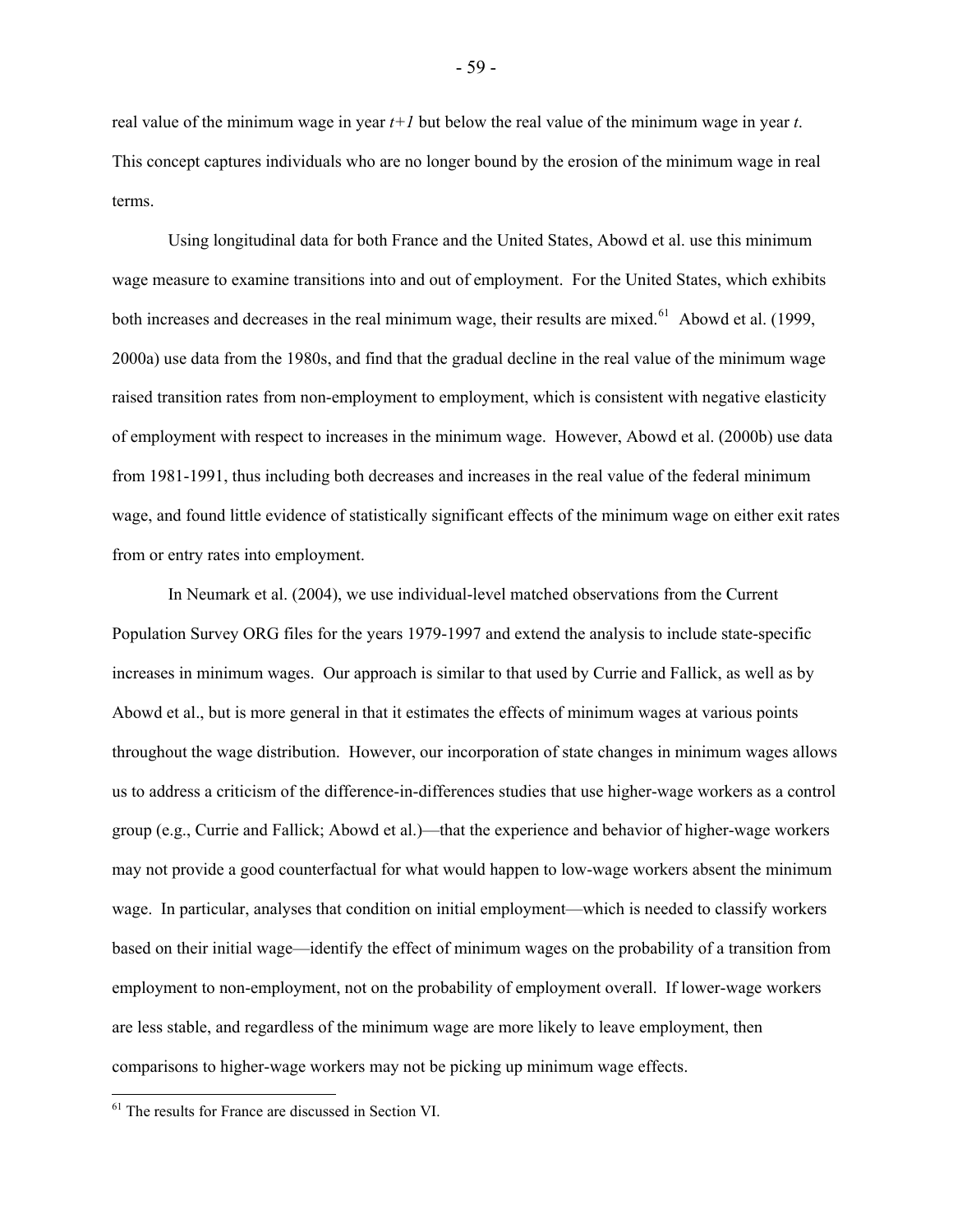<span id="page-60-0"></span>In particular, we specify a model that interacts the change in the effective minimum wage for each state-month observation with a set of indicator variables that describe where each individual's wage stands in relation to the minimum wage so that the minimum wage effect can differ across the wage distribution. The model also includes interactions that capture differential changes in the dependent variable at different points in the wage distribution that are unrelated to minimum wage changes, as well as a set of demographic and skill-type variables and state-year interactions; in this sense, the minimum wage effects are identified from differential changes in the effective minimum wage for workers at similar points in the wage distribution. In addition, we adapt the econometric procedure to capture any lagged effects of changes in the minimum wage and estimate the equation for wages, employment, hours (conditional on employment), and weekly labor income.<sup>[62](#page-60-0)</sup> As in Currie and Fallick, we restrict the analysis to individuals employed in year t because we do not have an initial wage for those initially nonemployed. The model is estimated for several outcome variables—wages, employment, hours (conditional on employment), and weekly labor income.

Not surprisingly, the results indicate that workers whose wage is initially close to the minimum wage are most likely to be affected by changes in the wage floor. Wages rise for those who remain employed, but employment and hours decline, resulting in a net negative overall effect of the minimum wage on labor income among these individuals. For workers initially earning the minimum wage or slightly more, the estimated employment elasticities range from about −0.07 to −0.15 and are often statistically significant. The effect on hours is even more noticeable at the low end of the wage distribution, suggesting that employers also respond to minimum wages by shortening the workweeks of their lowest-paid employees. Our results, which are based on samples that include both teenagers and adults (but are similar for adults only), are consistent with the findings for teenagers reported by Couch and Wittenburg (2001) discussed above and contrary to those reported by Zavodny (2000).

 $\overline{a}$ 

- 60 -

 $62$  Including lagged effects complicates the estimation procedure because each individual is observed for only two years in the CPS.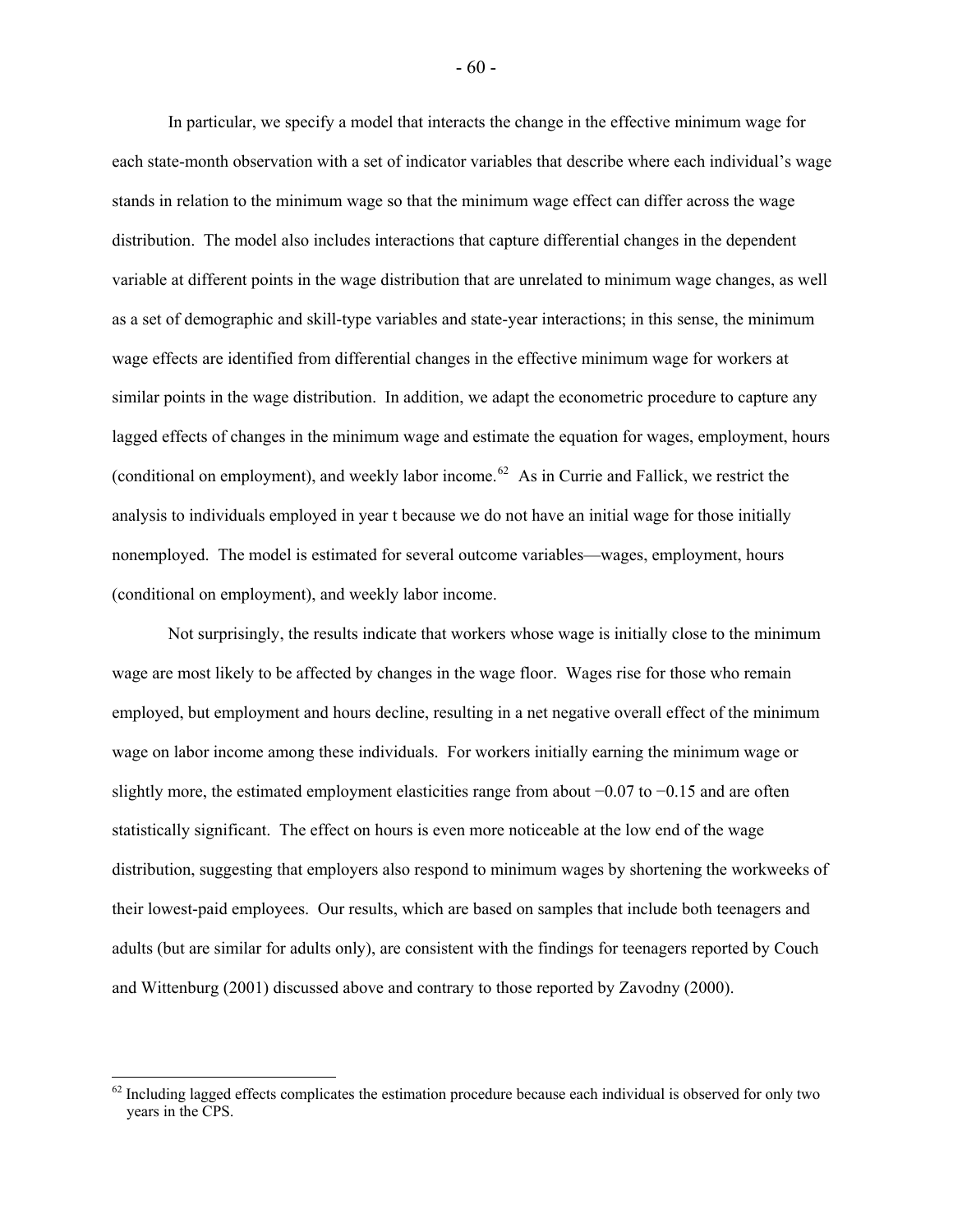There has also been research along these lines using Canadian data. For example, Yuen (2003) looks for evidence of minimum wage effects using the Canadian Labor Market Activity Survey, which contains weekly longitudinal labor market data. However, since many important variables, such as consumer price index and provincial unemployment rates are recorded less frequently, Yuen creates a quarterly panel, and records individuals' employment status as of mid-quarter. He excludes individuals from the Yukon or Northwest Territories due to missing control variables. Yuen estimates employment effects for 16-24 year-olds over the period 1988-1990. As Baker et al. noted, provincial variation in the minimum wage in Canada is extensive. Reflecting this, in the three-year period Yuen studies, there were 19 minimum wage changes.

The paper focuses on the definition of a control group for estimating minimum wage effects to try to address some of the ambiguity regarding estimated employment effects in the recent literature. Yuen estimates models for the employment effects of minimum wages in two ways—first, by using high-wage workers from the same province as well as all workers in provinces without minimum wage changes as a control group, and then again using only low-wage workers from other provinces with no minimum wage change as a control group. In the second method, workers in a province where there is no change in the minimum wage are considered a low-wage control if their wage rate falls between the minimum wage of their province and \$0.25 above.

Like the papers just discussed, Yuen limits his sample to those who are initially employed and therefore only addresses a possible transition from employment to non-employment. The author identifies and uses "at-risk" individuals whose wage is between the old and new minimum wage. Dummy variables are also included for province, quarter, and year. He finds that estimates using the control group that includes high-wage workers are consistent with previous work, finding large significant negative employment effects for the "at-risk" group. Employment elasticities can be calculated as

- 61 -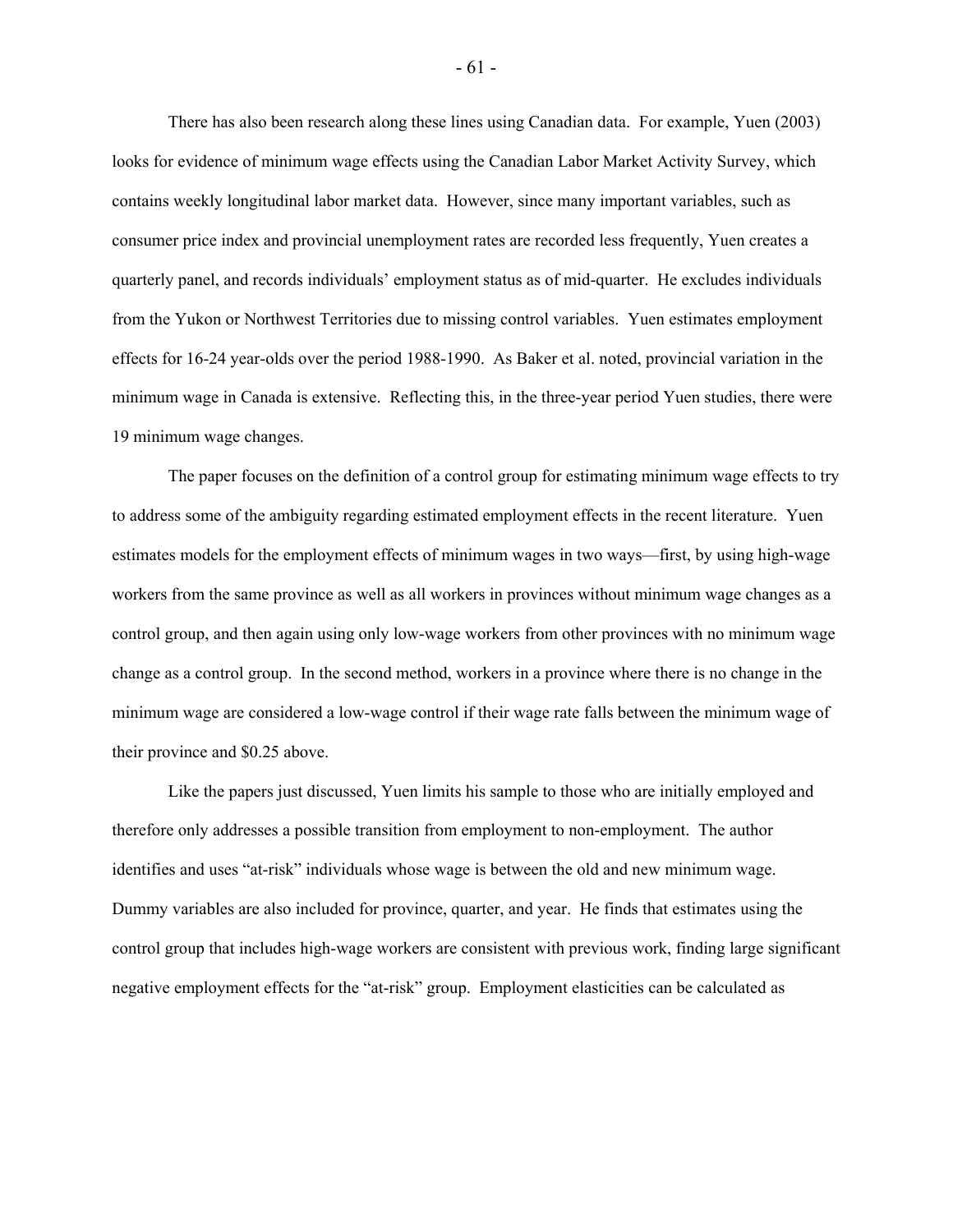<span id="page-62-0"></span>roughly −0.75 to −0.84 for teens and −1.23 to −1.77 for young adults.<sup>[63](#page-62-0)</sup> These are large elasticities, but they are based on a very narrow group of workers, and hence are not necessarily inconsistent with overall estimated elasticities for teens or young adults that are smaller in absolute value. Estimates using only the low-wage control group, however, lead to employment effects that are insignificant and near zero for both teens and young adults. These finding contrast with those in Neumark et al. (2004), which also uses workers in other areas (in this case states) but in the same position in the wage distribution as controls.

However, Yuen illustrates that low-wage workers are not a homogenous group by breaking the low-wage group into two subgroups: "transitory" low-wage workers, who worked fewer than three quarters at low wages over the study period; and "permanent" low wage workers, who had three or more quarters of low-wage employment over the study. The author motivates this distinction by arguing that "transitory" low-wage workers more likely consist of those whose marginal productivity is higher than their current wage—for example, a student with a summer job. Yuen reports estimates with implied elasticities of employment of 1.18 (significant) for "transitory" low-wage working teens and 0.31 (insignificant) for "transitory" low-wage working young adults. For "permanent" teen workers (which is a bit of a misnomer, since no teenager can accumulate a long history of minimum wage work) the elasticity of employment is approximately −0.86 (significant), and for "permanent" young adults the estimated elasticity is −1.15 (significant). Furthermore, for the permanent low-wage workers, the estimates are not sensitive to the choice of control group. Yuen concludes that "when the treatment group is defined appropriately, the standard 'textbook prediction' of a negative employment effect can still be retrieved" (p.671). It is not immediately obvious that the "textbook prediction" should apply to what Yuen classifies as permanent low-wage workers, but not transitory ones. His argument, however, is that it is more likely that permanent low-wage workers are the intended beneficiaries of minimum wage laws,

 $\overline{a}$ 

- 62 -

 $63$  The authors provide an average minimum wage increase (8.4%), which is used to calculate the elasticities. This average is calculated as the average percentage increase across all 19 provinces weighted by the number of at-risk individuals at the time of each provincial increase.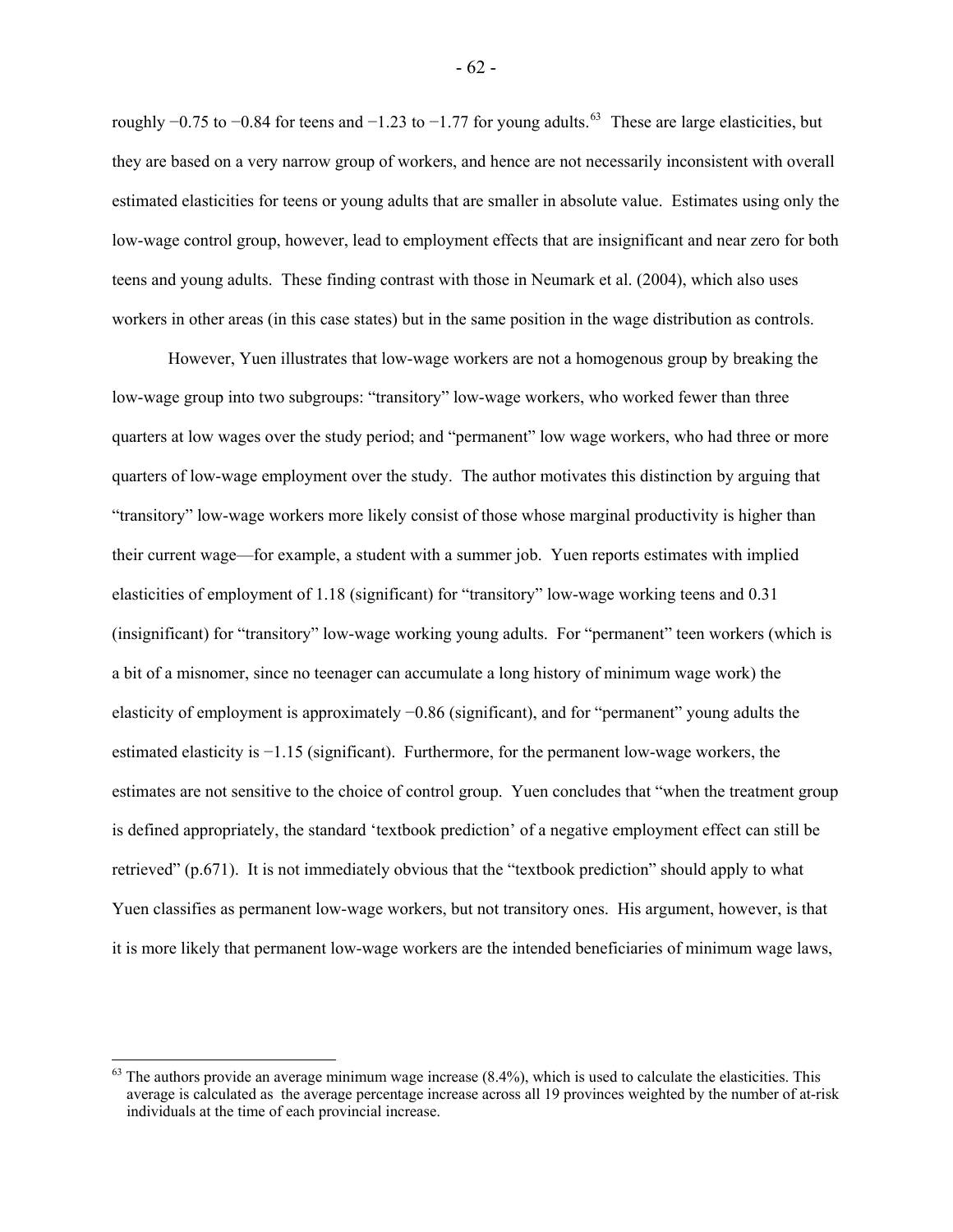<span id="page-63-0"></span>and in that sense the negative employment results for the permanent low-wage workers are potentially significant from a policy perspective.  $64$ 

Campolieti et al. (2005b) apply a similar methodology to a different data set for the period 1993- 1999 and find results more consistent with negative employment effects. In particular, these authors use longitudinal data from the Canadian Survey of Labour and Income Dynamics to examine the effect of provincial changes in minimum wage on the transitions from employment to nonemployment among lowwage youths. As in Yuen (2003) and the earlier U.S. studies, the paper defines an "at risk" group as consisting of those youths who resided in a province in which the minimum wage changes between year t-1 and year t and whose initial wage was between the old and new minimum wage. They then compare transition probabilities for these individuals with a control group consisting of young workers who resided in provinces in which the minimum wage did not change during that year. The study presents estimates from comparisons with a variety of control groups, ranging from workers with a wage between the minimum wage and 25 cents above the minimum to all workers in the control set of province-year observations. In addition, they present evidence from both the standard "affected" indicator minimum wage variable and the "wage gap" variable used in previous analyses, as well as a variant that attempts to control for within-group heterogeneity by including as an addition control variable, the gap between an individual's wage and the upper bound of the control group wage for individuals in the control group.

Similar to Yuen, Campolieti et al. find large negative effects from the minimum wage (ranging from elasticities of −1.61 to −1.24) when they use all youth workers from other provinces as the control group. However, they also report significant negative effects using low-wage control groups (MW+0.25 to MW+0.75), with elasticities ranging from −0.83 to −1.68. Converting these to an overall employment elasticity for youths by adjusting for the relative sizes of the "at risk" group and low-wage control groups yields elasticity estimates between −0.33 and −0.54. The authors speculate that their finding of

 $\overline{a}$ 

- 63 -

<sup>&</sup>lt;sup>64</sup> Moreover, the different results for more permanent low-wage workers, if they hold for the United States, could help explain the adverse effects of minimum wages on low-income families reported in Neumark et al. (2005), since it seems likely that more permanent low-wage workers are likely to be in low-income families.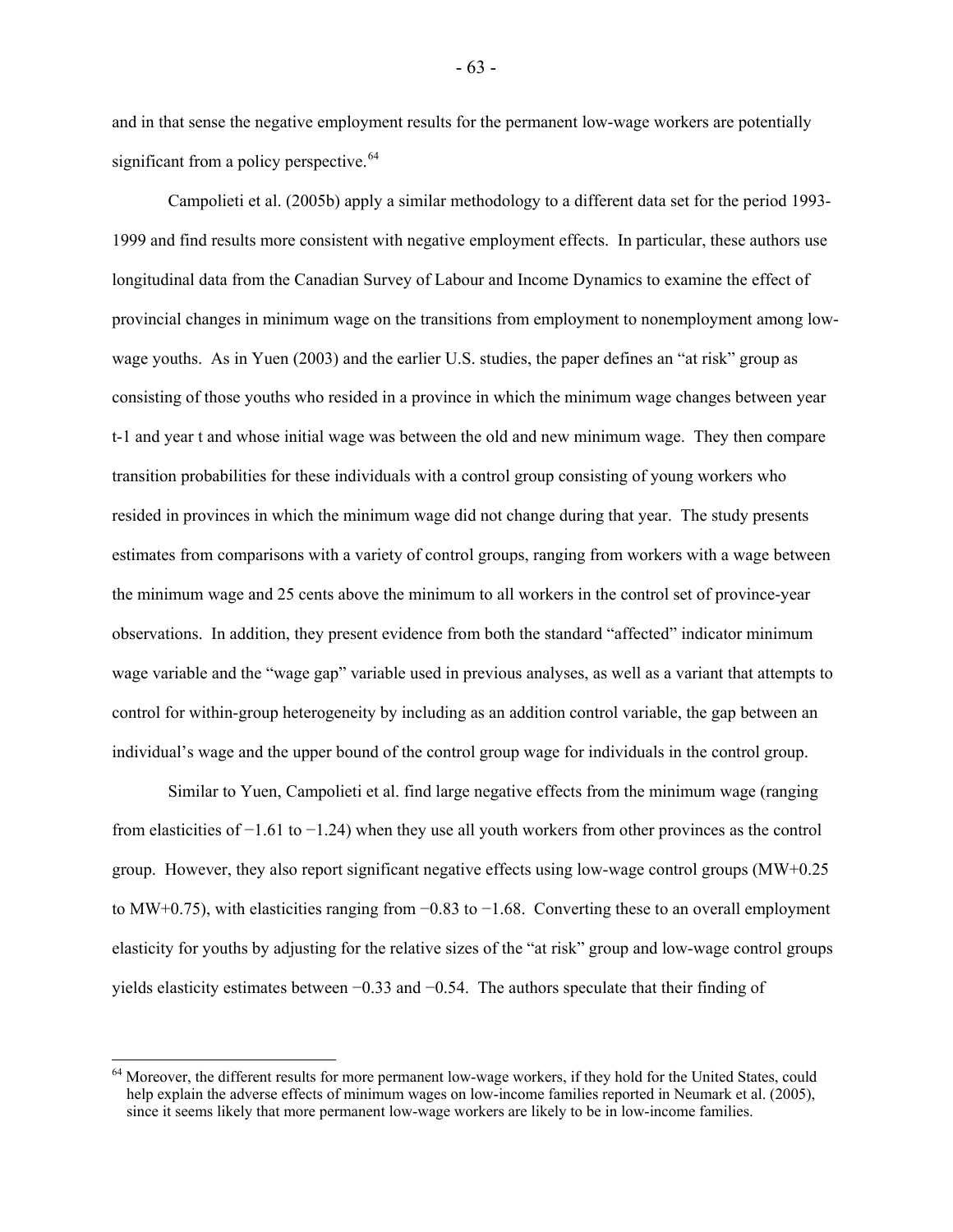<span id="page-64-0"></span>significant disemployment effects reflects the greater bite of the minimum wage in the 1990s than in Yuen's sample, although they present no direct evidence in support of this potential nonlinearity.

The question of the impact of the minimum wage on the least-skilled is sometimes framed in terms of "labor-labor" substitution—the hypothesis that a rise in the minimum wage prompts employers to hire a more-skilled workforce and hence impacts the least-skilled more adversely than might be indicated by a standard employment study. Connolly (2005) focuses on this issue directly.<sup>[65](#page-64-0)</sup> Using SIPP data, she finds that the probability that a minimum wage worker (defined as below 130 percent of the minimum prior to an increase) has less than a high school degree increases in states where the minimum wage increases, but is unchanged in states without increases. She concludes that "the low-educated minimum wage workers benefit proportionally more than the high-educated" (p. 17) But when the minimum wage increases, there is likely to be reduced demand for less-skilled workers, and increased demand for more-skilled workers. In this case, the relative reduction in the share of minimum wage workers with higher education does not necessarily mean they are being displaced, but instead that they are now earning higher wages, as demand for more-skilled workers increase and their wages are bid up. Indeed her difference-in-difference estimates (Tables 6 and 7) are consistent with this. For males, minimum wage increases are associated with a higher rate of transition out of minimum wage jobs and into higher-wage jobs for those with more education, while transitions from above-minimum wage jobs into minimum wage jobs occur at a higher rate for those with less education. For females, the differences are much smaller or non-existent, implying that the qualitative results for males hold for the whole sample. Thus, her findings could arise simply from increased demand for more-educated workers in above minimum wage jobs.<sup>[66](#page-64-0)</sup>

 $\overline{a}$ 

- 64 -

<sup>&</sup>lt;sup>65</sup> Lang and Kahn (1998) study the effect of the minimum wage on the distribution of employment between teenagers/students and adults working at the minimum wage. Their model predicts shifts in employment toward the more-skilled. They find some evidence that employment shifts towards teenagers and students, who may well

<sup>&</sup>lt;sup>66</sup> The analysis is also potentially flawed because it focuses only on out-of-school individuals, and as noted earlier there are important flows of teenagers between schooling and employment induced by minimum wage increases.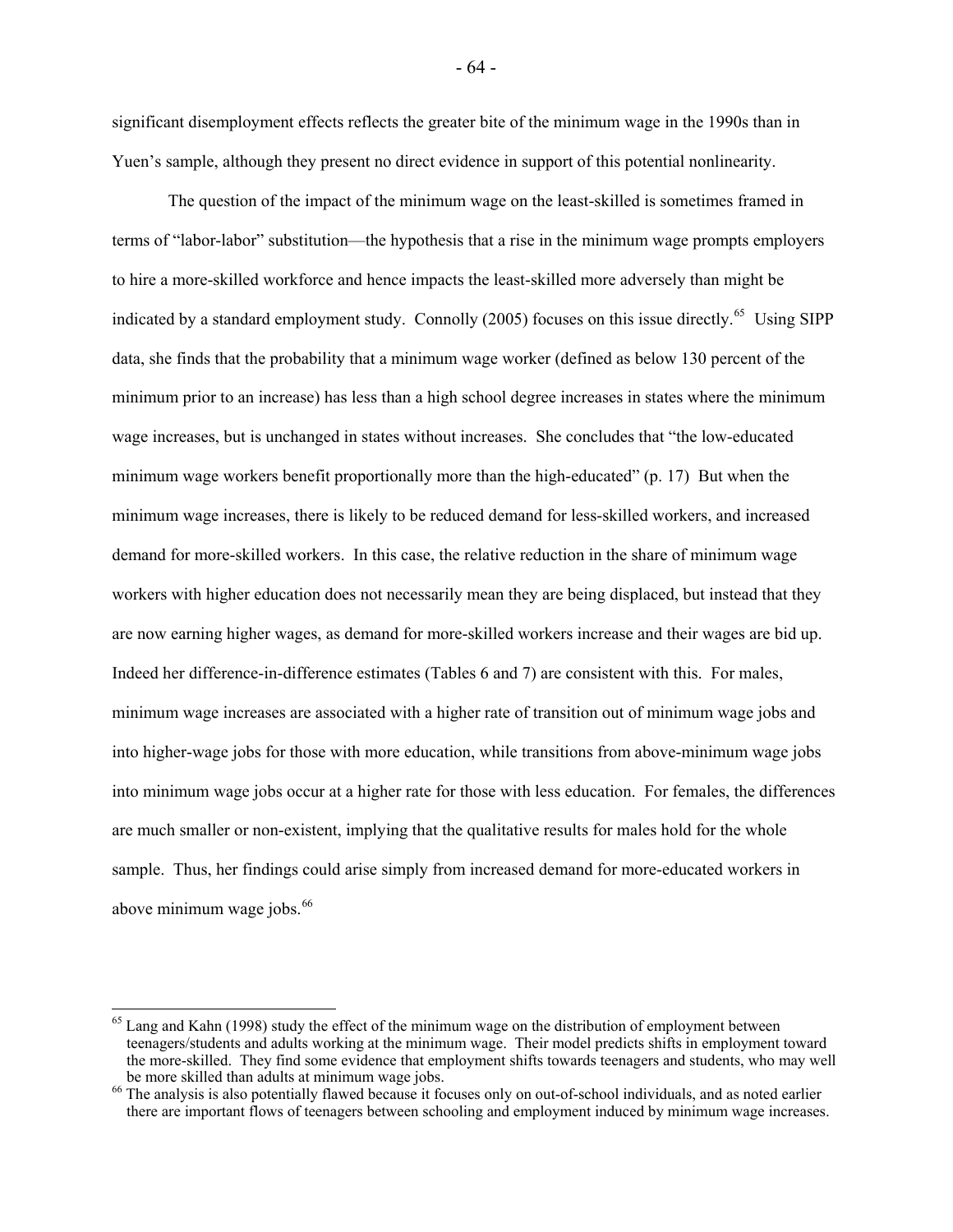## <span id="page-65-0"></span>*Other Issues and Approaches*

We close by highlighting a few new avenues for research on the employment effects of minimum wages. First, relatively recent changes in the low-wage labor market may have complicated the analysis of the minimum wage. In particular, the expansion of the earned-income tax credit during the 1990s provided many workers from low-income families with additional monetary incentives to work, while the welfare reforms enacted in the mid-1990s included a number of work-requirement provisions. Because these developments often coincided with minimum wage increases, disentangling their effects can be difficult. Moreover, such policy-related changes in the low-wage work environment may have changed the way in which minimum wages influence employment of low-wage workers with particular characteristics. That is, there may be important policy interactions between minimum wages and other policies affecting the low-wage labor market. We view this as a promising research agenda that has, as of yet, received little attention.<sup>[67](#page-65-0)</sup>

 Second, there is a budding literature on the effects of minimum wages in structural equilibrium search models; prominent examples include van den Berg and Ridder (1998), Flinn (2006), and Ahn et al. (2005).[68](#page-65-0) These types of studies can provide answers about both employment effects and welfare effects, although the answers are highly dependent on the underlying assumptions. For example, the Flinn paper yields very different results depending on whether the "contact rate" (i.e., the arrival rate of contacts to job searchers) is endogenous or not. When it is exogenous, employment (of 16-24 year-olds) is increasing in the minimum wage up to about \$8 (in data from the period when the federal minimum went from \$4.25 to \$5.15), and minimum wages increase welfare. But when the contact rate is treated as endogenous, the minimum wage reduces employment sharply, even at a minimum wage of \$5, and

 $\overline{a}$ 

- 65 -

Also, although not the focus of her paper, Connolly also reports results that she claims are consistent with minimum wages increasing employment. In particular, she reports that there was a larger increase in minimum wage employment following a minimum wage increase in affected states than in control states. But if the minimum wage increases, more workers are "caught" below the new minimum wage (or in her case, the new minimum wage plus 30 percent). This says nothing about what happens to overall employment. Nor does the result that among high school dropouts minimum wage employment increased more in states raising the minimum than did minimum wage employment among more-educated groups imply that the less-educated gained. More of the less-educated are caught by any increase in the minimum.

 $67$  See Neumark and Wascher (in progress).

<sup>68</sup> Arcidiacono and Ahn (2004) present a simplified discussion of such a model.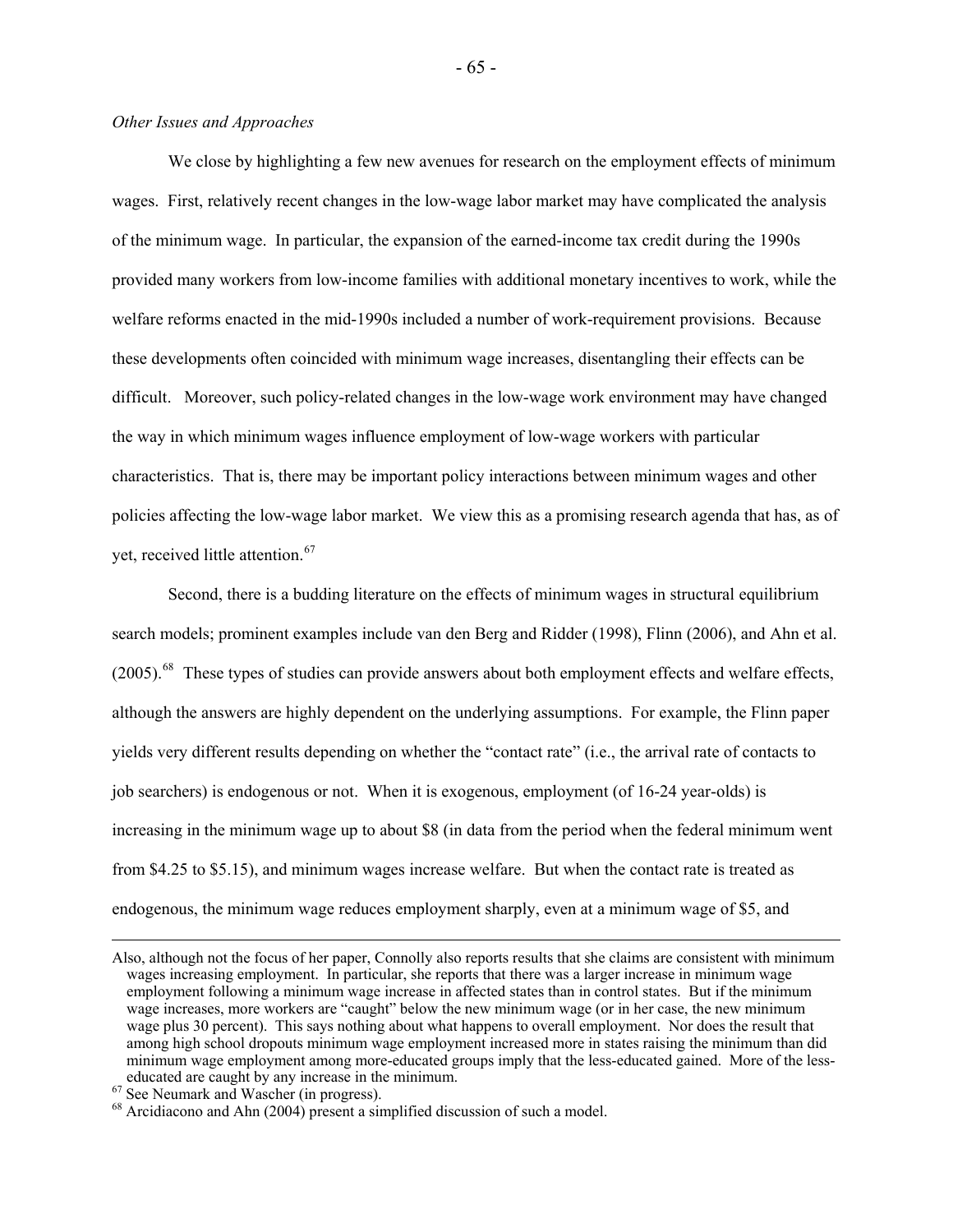welfare is decreasing in the minimum wage for a minimum above \$3.33. Furthermore, the data have difficultly distinguishing between these two cases.

 As should be obvious by now, we do not focus on this literature in our review. Rather, we focus on research that, as Flinn accurately states it, pursues "the more limited objective of carefully describing the observed effects of recent minimum wage changes using quasi-experimental methods" (2006, p. 1013). We do this in part because most of the debate about minimum wages focuses on the latter types of studies, and it is a sufficiently daunting challenge to summarize and synthesize this literature, and in part because we find the results from this approach more defensible, while recognizing the limitations of what this approach can tell us. We also feel that, given the types of results described above, the search approach to minimum wages is as yet highly dependent on unsettled theoretical questions regarding model specification, and we do not know how to discern the validity of alternative estimates. Finally, to be honest, we know our comparative advantage and disadvantage. Clearly researchers better versed in these methods can provide a much more informative discussion of the alternative types of results one gets from these models, the key assumptions underlying the results, and the evidence—to the extent that it exists—on their validity.

 We are struck, however, by the extent to which at least some of this work appears to be primarily motivated by a sense that the new minimum wage research establishes positive employment effects of minimum wages and that this evidence seriously undermines the standard competitive model (which is not based on an equilibrium search framework). For example, Flinn describes the recent evidence as "indicating that the "textbook" competitive model of the labor market, which has been used as an interpretive framework for the bulk of the empirical work performed using aggregated time series data, may have serious deficiencies in accounting for minimum wage effects on labor market outcomes when confronted with disaggregated information" (2006, pp. 1013-4). Based on the evidence reviewed thus far (and the international evidence that follows), we are much less convinced that the textbook model cannot account for the existing findings, although the equilibrium search approach may still turn out to provide valuable insights and a better accounting of the evidence.

- 66 -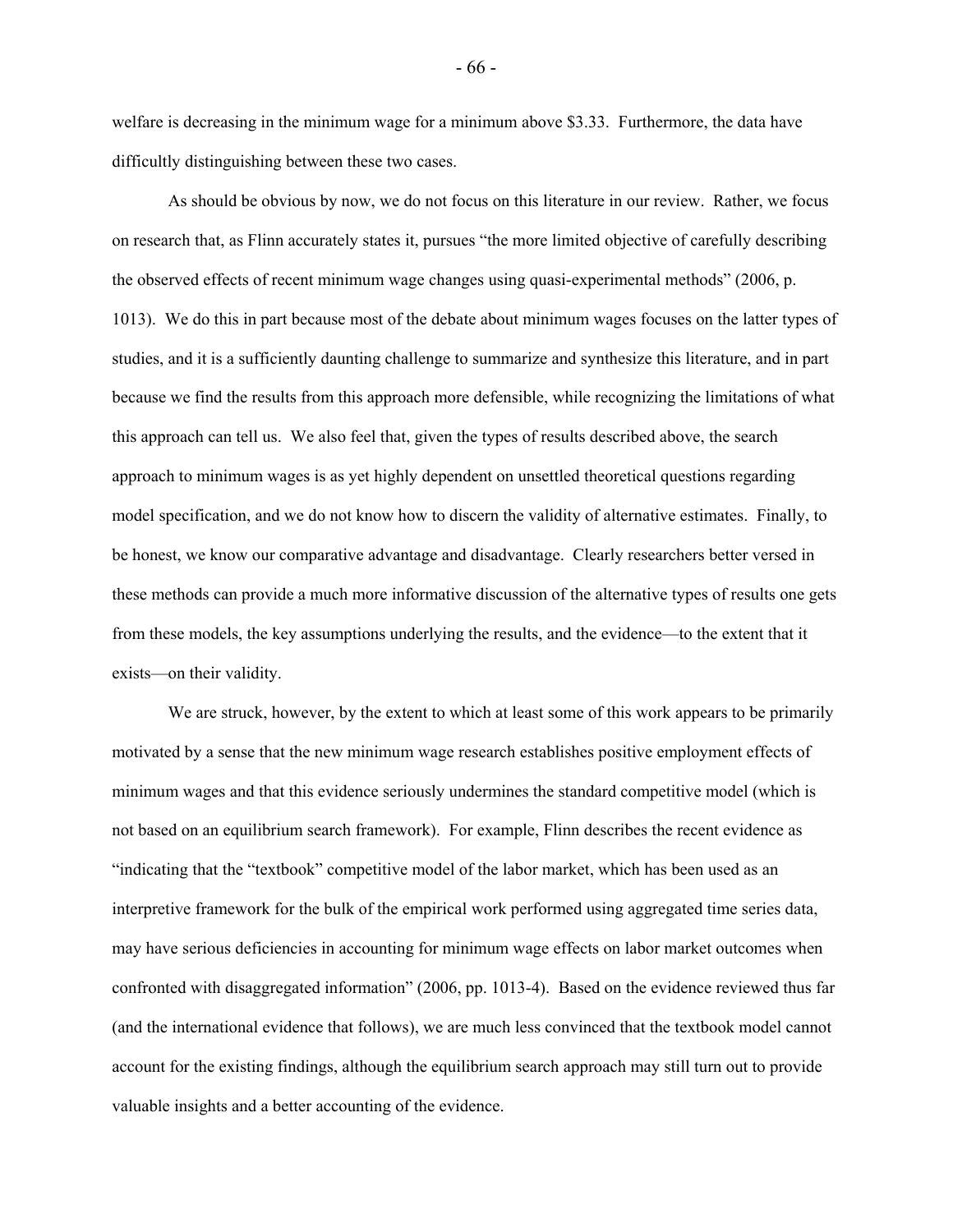<span id="page-67-0"></span>Third, some very recent research has focused on testing for monopsony via evidence on prices, which is an indirect approach to exploring whether minimum wages could lead to employment increases. In particular, Aaronson et al. (2005) and Aaronson and French (forthcoming) consider such evidence for the restaurant industry, for which some evidence suggesting positive employment effects has prompted some researchers to suggest monopsony explanations. Aaronson et al. (2005) present evidence that minimum wage increases lead to price increases. In the standard competitive model, minimum wage increases cause prices to rise and employment to fall. The authors consider alternative monopsony models as well as efficiency wage models that have a similar flavor (e.g., Rebitzer and Taylor, 1995), and show that these models generally imply that prices either fall or do not change in response to a minimum wage increase, if employment rises. One exception is in monopsony models where there is a good deal of firm exit in response to a minimum wage increase, in which case prices and employment can rise. However, they discount this possibility based on what they claim are small observed exit rates in this sector, although they do not present direct evidence on exit or on how much would be needed to overturn their result  $69$ 

Based on their findings, Aaronson and French (forthcoming) calculate employment effects in the restaurant industry via a calibrated competitive model of the labor market. They find that with their calibrated substitution elasticities, the benchmark competitive model that is consistent with the price increases found in the earlier paper predicts an employment elasticity for low-skilled workers with respect to the minimum wage of around −0.35. They then augment the model so that employers have some monopsony power in the labor market, but—based on the earlier paper on price responses—few employers increase employment in response to the minimum wage. This results in only slightly smaller employment elasticities. Together, they suggest that their results provide evidence against the view that

 $\overline{a}$ 

- 67 -

 $69$  Another exception, which they do not address, is Wessels (1997), who presents a model of monopsony in the restaurant industry based on the notion that with tipped workers, tip income is inversely related to the number of servers, so that base wages have to be raised for all workers when employment increases. This model implies that a minimum wage increase for tipped workers will raise their employment over some range, but because average wage costs also increase, cause prices to rise as well. Although Wessels does not analyze price effects directly, he does find that the ratio of employment to sales in the restaurant industry (which he views as a proxy for total hours of servers) is positively related to statespecific tipped minimum wage for relatively low levels of the minimum wage.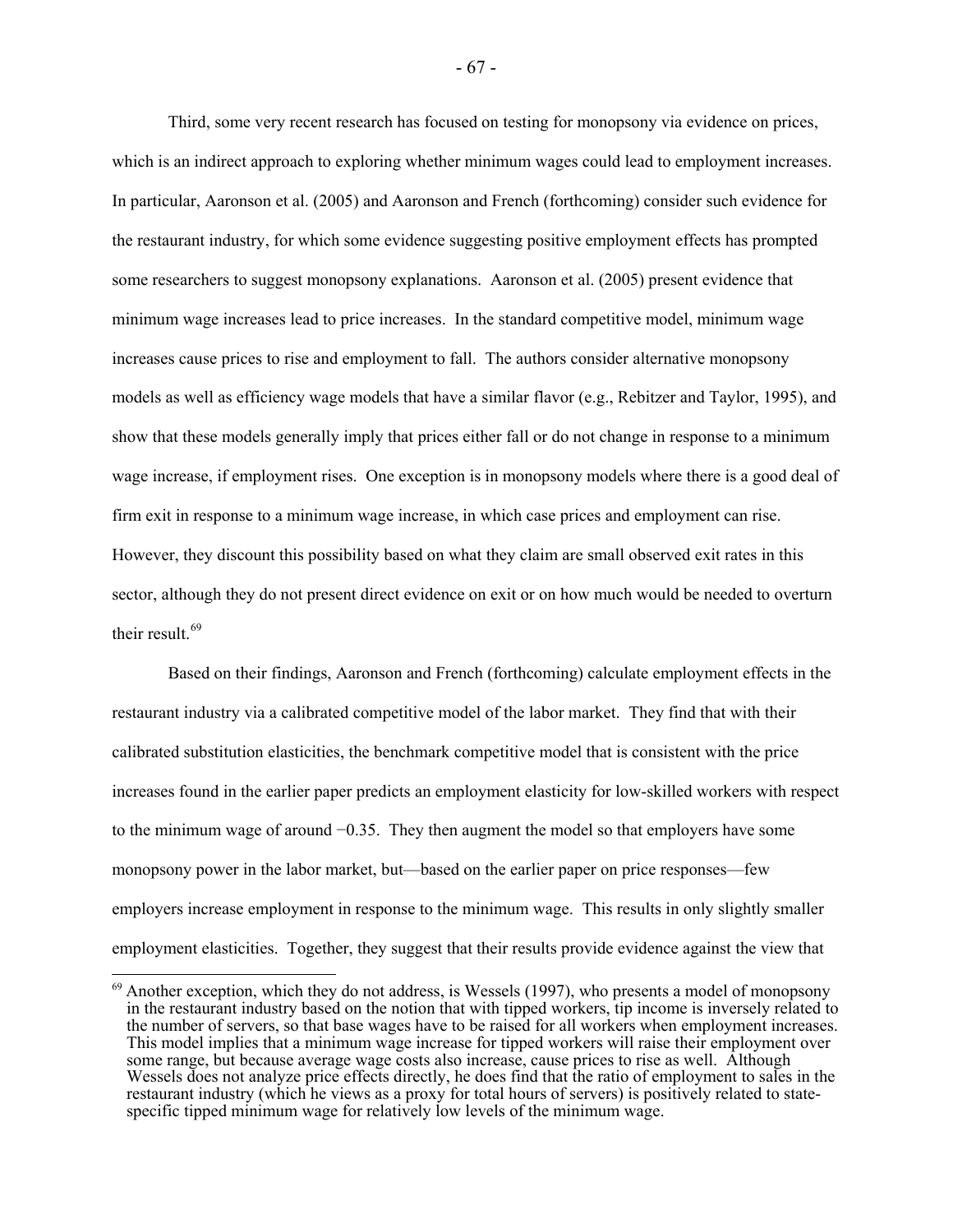<span id="page-68-0"></span>monopsony power can explain findings of employment effects near zero in studies of the restaurant industry. This, in turn, either casts further doubt on such findings, or, if such findings are correct, suggests that the model is incorrect.

Of course, the standard monopsony model implies that if the minimum wage is set high enough we will see higher prices and reduced employment, just like in the competitive model. In this case, however, the monopsony model cannot be used to explain apparent evidence of zero or positive employment effects of minimum wages, so those arguing for a monopsony-based explanation must implicitly believe that the minimum wage is in the range where employment will increase, in which case prices should not rise. Aaronson et al. therefore regard their results for prices as rejecting arguments that monopsony power in the restaurant industry can explain zero or positive effects of minimum wages on employment. Of course, as the earlier discussion suggest, the evidence for the restaurant industry is, on balance, more consistent with negative effects of minimum wages on employment.

### VI. International Evidence

The international evidence on minimum wages is large and growing, and covers industrialized and developing countries. We cannot cover the international evidence as extensively as we do the evidence for the United States, if for no other reason than that some of the studies are written in languages other than English.[70](#page-68-0) Our review of the international evidence may therefore provide a less reliable description of the "distribution" of estimated employment effects of minimum wages across studies. In this section, we begin with a review of the evidence for the industrialized countries, and then turn to studies of developing countries.<sup>[71](#page-68-0)</sup> As we have already discussed the available evidence for Canada and Sweden, we do not repeat that material here, although we do include the findings in the summary table.

# *Industrialized Countries*

 $70$  The language barrier is not necessarily innocuous. For example, in our study of minimum wage effects in the OECD countries (Neumark and Wascher, 2004, discussed below), we find that three of the four countries with institutional settings most likely to lead to negative effects of minimum wages on employment are Englishspeaking countries (the United States, the United Kingdom, and Canada), and that the two other English-speaking countries (Australia and New Zealand) are in the set of countries with institutions that are also relatively conducive to disemployment effects.<br><sup>71</sup> There is also some emerging work on the effects of the minimum wage in transition economies (e.g., Eriksson and

Pytlikova, 2004), which we do not cover in this survey.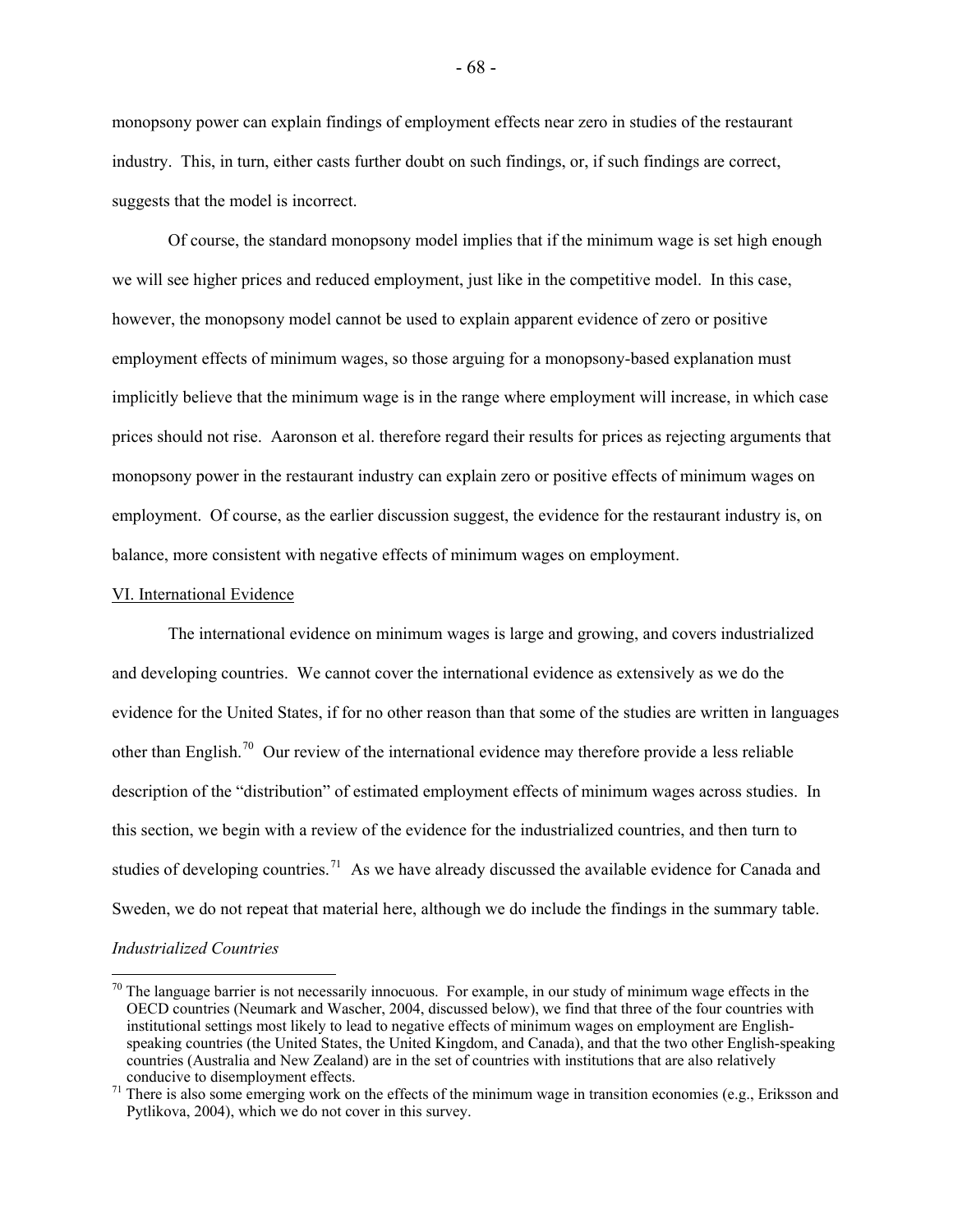# <span id="page-69-0"></span>**Panel Studies**

 Two studies estimate minimum wage effects using data from a panel of industrialized countries, essentially paralleling the state-level panel data studies for the United States. The first such study is a report written by economists at the Organization for Economic Co-operation and Development (OECD, 1998), who motivate their use of international comparisons to study the employment effects of minimum wages by noting that national wage floors vary considerably more across countries than across time within a country.<sup>[72](#page-69-0)</sup> The study begins by summarizing minimum wage setting and levels in OECD countries that have a national minimum wage.<sup>[73](#page-69-0)</sup> The authors then construct a measure of the relative minimum wage by dividing the nominal minimum wage by median earnings of full-time workers.<sup>[74](#page-69-0)</sup> This ratio, which varied in 1997 from 0.36 in Spain to 0.69 in France, is used as the minimum wage variable in a set of pooled regressions using data for seven or nine countries from 19[75](#page-69-0) to 1996.<sup>75</sup> In particular, the authors regress the employment-population ratio on the relative minimum wage; a business cycle control (either the prime-age male unemployment rate or the output gap); institutional factors such as union density, the unemployment benefit replacement rate, and the payroll tax rate; and fixed country and year effects. The authors' preferred specifications, which also control for country-specific serial correlation and heteroscedasticity, generally show negative and statistically significant disemployment effects for teenagers, and negative but only marginally significant or insignificant effects for 20-24 year-olds. The estimated employment elasticities for teenagers range from −0.07 to −0.41, with the larger estimates evident in the sample that excludes Portugal and Spain. For 20-24 year-olds, the elasticities range from −0.03 to −0.10, with only the latter estimate statistically significant at conventional levels. The study also reports results for adults showing no effect of the minimum wage on their employment.

 $72$  See also Hamermesh (2002).

 $^{74}$  For a few countries, median earnings are not available<br> $^{75}$  The countries included in the regression are Belgium, Canada, France, Greece, Japan, the Netherlands, Portugal, Spain, and the United States. A lack of data for Portugal and Spain limited some of the analyses to the other seven countries.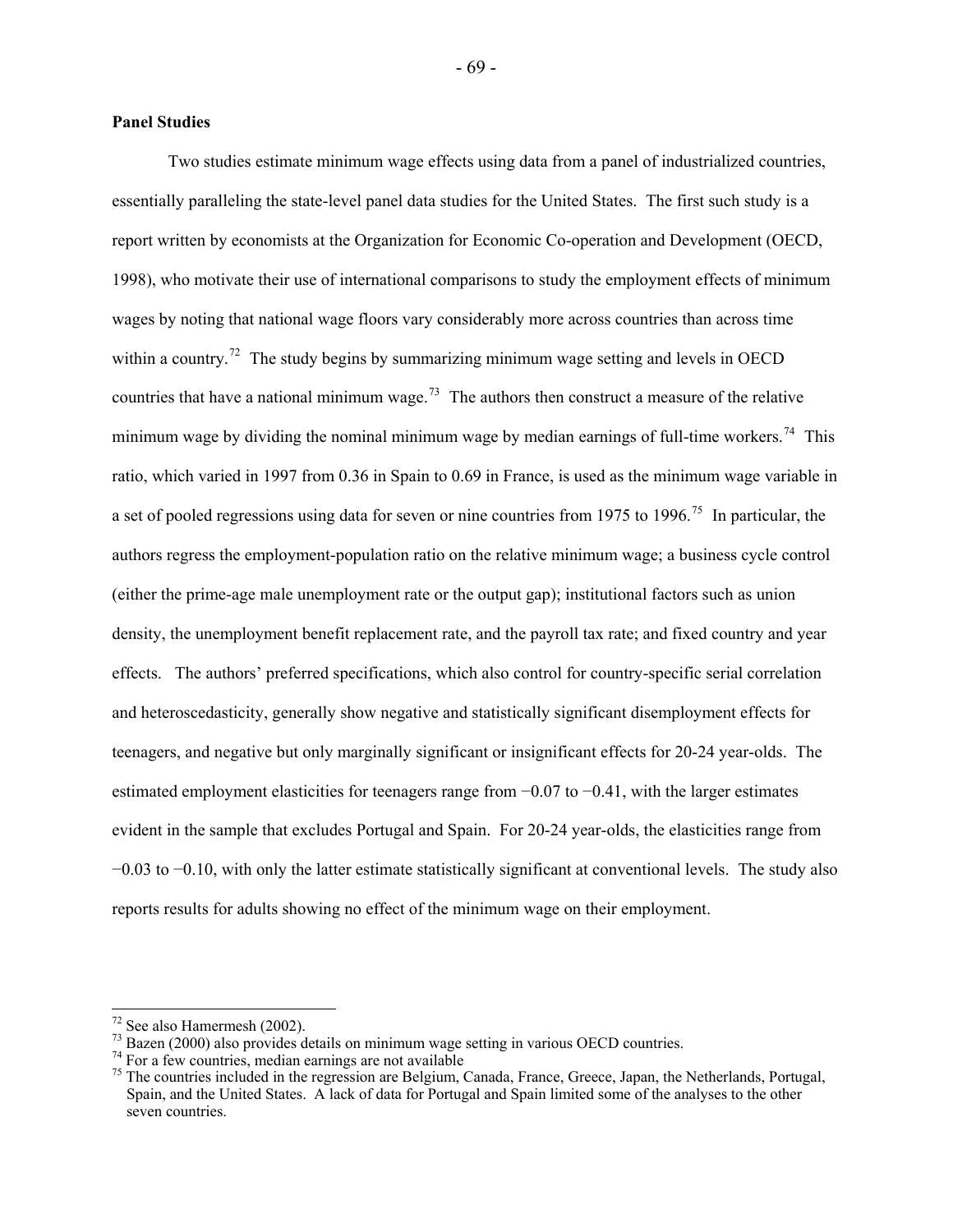Although the OECD study includes a few variables to account for institutional differences across countries, critics of the cross-country approach stress the difficulty of distinguishing the impact of minimum wages from other labor market policies and institutions and stress the importance of considering how the latter may influence the impact of the minimum wage. In a general sense, a large literature has explored the variation across the industrialized countries in other labor market policies and institutions, with Scarpetta (1996) and Nickell and Layard (1999), among others, presenting cross-country evidence on the effects of a variety of labor market institutions on employment and unemployment, and Blanchard and Wolfers (2000) and Belot and Van Ours (2001) emphasizing potential interactions between institutions and economic shocks, and between different types of labor market institutions. From a theoretical standpoint, Coe and Snower (1997) develop a model in which various labor market policies—including the minimum wage—can have complementary effects on labor market outcomes.

To address these criticisms, we studied the effects of minimum wages across a larger number (seventeen) of the OECD countries (Neumark and Wascher, 2004), taking account of variation in a variety of labor market policies and institutions. The inclusion of additional countries in the analysis increases the variation in the minimum wage variable; for example, in the last year of data for each country the relative minimum wage ranges from 0.32 to 0.71, and changes within countries over the sample period range from −0.18 to 0.08, with five countries exhibiting declines of 0.1 or greater. But it also increases the variation in the institutional variables included in the model, thus increasing identification along that dimension as well.

The study begins with the standard panel data specification for the employment model, including a one-year lag of the minimum wage relative to the average wage, aggregate labor market and demographic controls, fixed country and year effects, and country-specific time trends. However, we also estimate a dynamic specification that includes a lagged employment rate. The models are estimated for teenagers (aged 15-19) and youths (aged 15-24), with data extending from the mid-1970's through about

- 70 -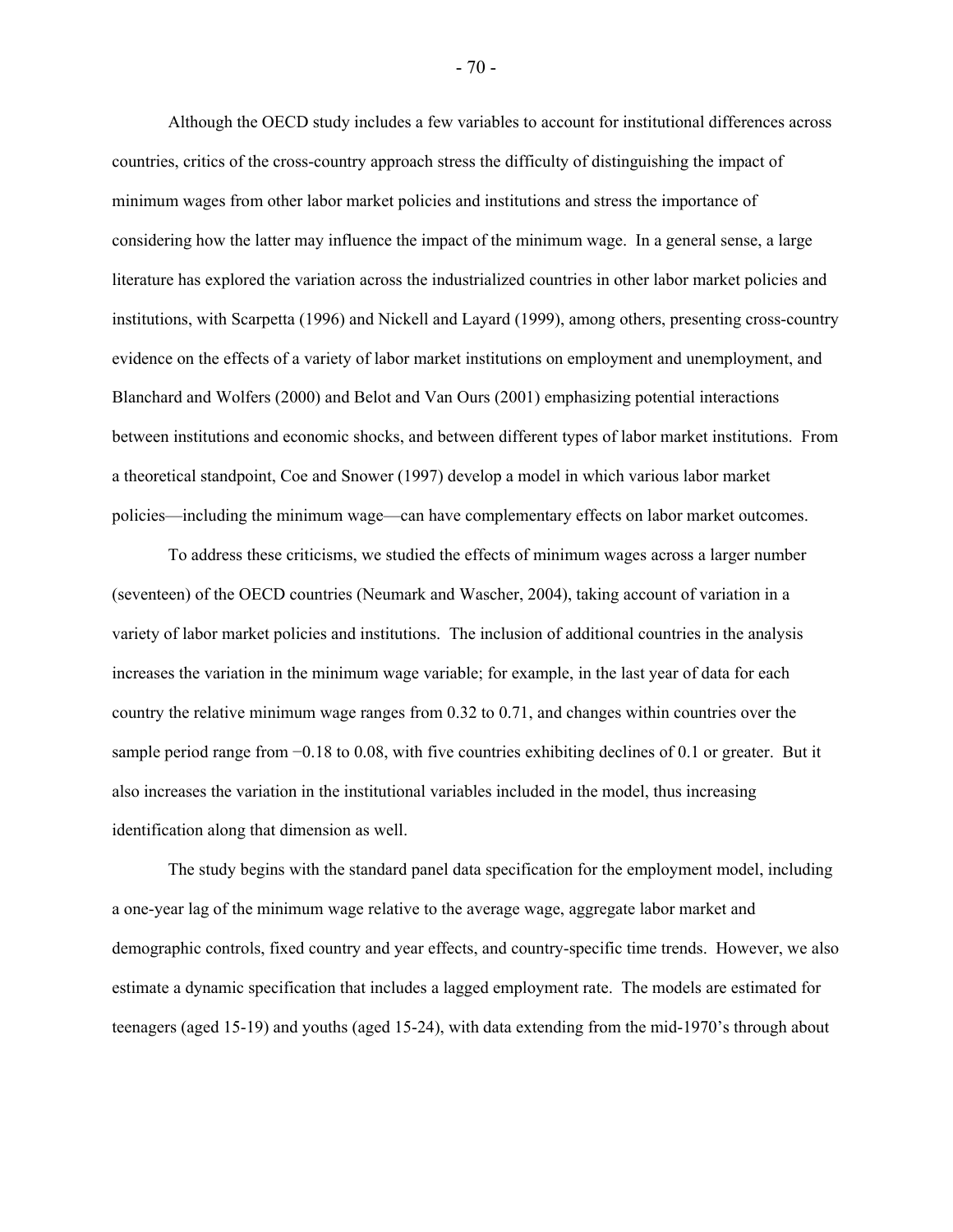<span id="page-71-0"></span>2000.[76](#page-71-0) The results consistently point to negative effects of the minimum wage on employment. For the standard model, the estimated short-run elasticities range from −0.18 to −0.24 for teenagers and from −0.13 to −0.16 for youths, with all of these estimates statistically significant. The estimated long-run elasticities from the dynamic specification are somewhat larger: roughly −0.40 for teenagers and −0.23 for youths.

 The models are then augmented to control for institutional differences in other characteristics of minimum wage policies in each country, as well as for cross-country differences in other labor market policies. Following the theoretical argument of Coe and Snower, we also include interactions of the minimum wage with indicators for these institutional and policy differences. With regard to minimum wage systems, the strongest evidence is that the negative effect of the minimum wage on teenage or youth employment appears only in countries without a youth subminimum, consistent with the possibility that a higher minimum wage might actually induce substitution toward young workers in such cases. There is also evidence, although somewhat weaker, that minimum wages do not result in employment losses in countries in which minimum wages are set by some type of national collective bargaining process. This evidence is consistent with the argument that collective bargaining takes more explicit account of (and hence avoids) potential disemployment effects in setting minimum wages.

We also interact the minimum wage variable with country-specific measures of the rigidity of labor standards (e.g., legislated working time rules, worker representation rights, and restrictions on the use of contract workers), the strength of employment protection regulations, the use of active labor market policies by the government, union density, and the generosity of unemployment insurance. In accordance with expectations, minimum wages have more adverse effects when labor standards are more restrictive, presumably because in the presence of rigidities more adjustment comes through employment (although the differences are typically not significant). Conversely, there is quite strong evidence that

 $76$  The precise years as well as the age ranges vary slightly across countries.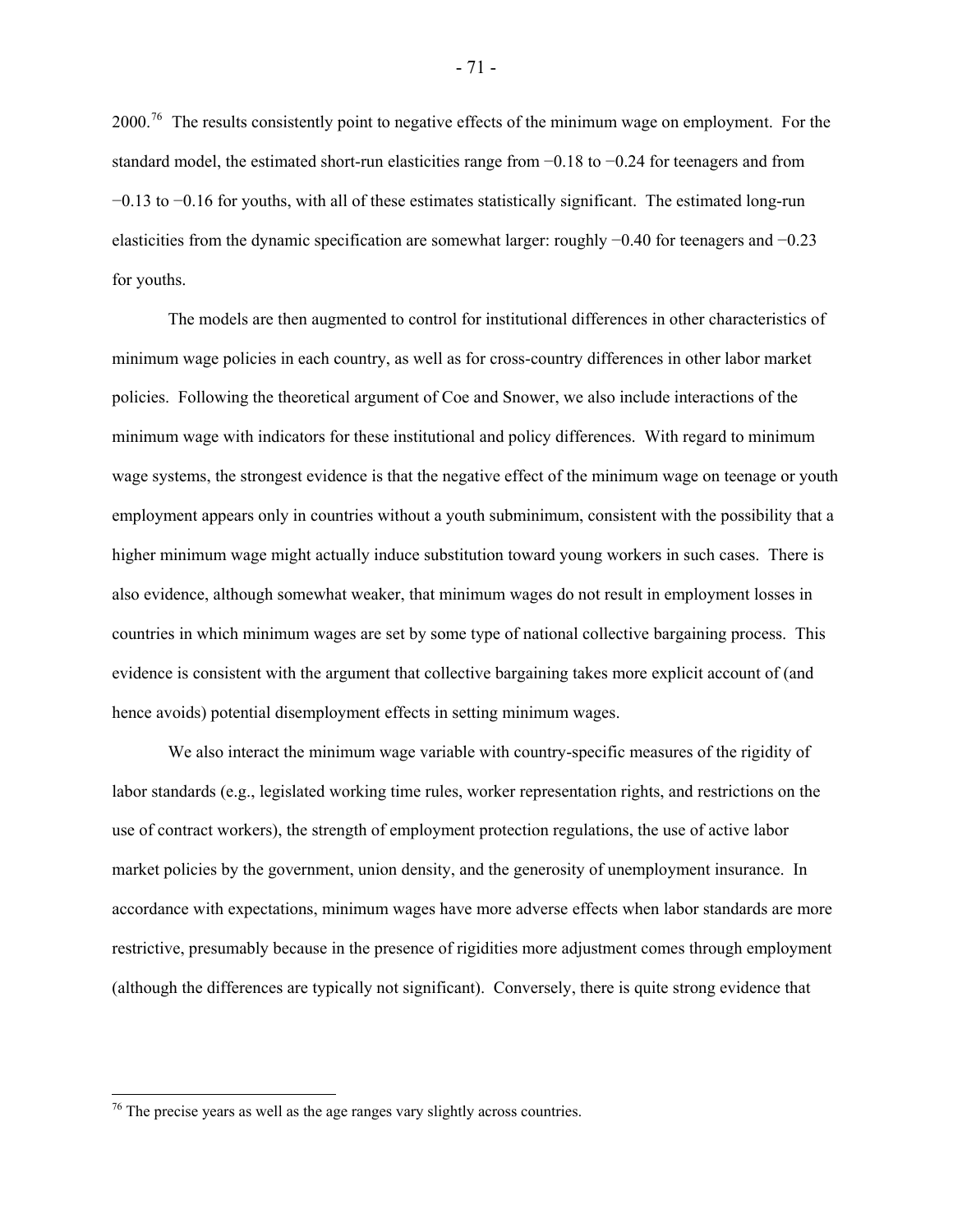<span id="page-72-0"></span>when employment protection is high, the disemployment effects of minimum wages are muted.<sup>[77](#page-72-0)</sup> The same is true when active labor market policies are more prevalent, presumably because some of those who would otherwise be considered non-employed are instead participating in these programs. Finally, minimum wages are estimated to have more adverse employment effects when union density is high, possibly reflecting greater power of incumbent workers (Coe and Snower, 1997); in contrast, Dolado et al. (1996) suggest that sources of wage compression—such as unions—can make the minimum wage less relevant because they reduce the share of workers at or near the minimum.<sup>[78](#page-72-0)</sup>

Finally, we use these characteristics of labor market policies to classify countries along two dimensions: high versus low labor standards, and high versus low employment protection or active labor market policies. For example, the United States, the United Kingdom, Japan, and Canada fall into the quadrant with low standards and low protection, while Germany, Italy, Sweden, Spain, and France fall into the quadrant where both are high. The estimates implied by the interactive specifications and by models fit for the separate sets of countries indicate that negative employment effects are the strongest for the least regulated economies, although the disemployment effects also show up to some extent in countries with high labor standards but low employment protection/active labor market policies. For the other countries in the sample, the estimated effects are zero or positive. These results clearly indicate that the effects of minimum wages can vary considerably depending on the presence of other labor market institutions, and they suggest—perhaps not surprisingly—that the neoclassical prediction about disemployment effects of minimum wages holds most strongly for the economies in which labor markets are less regulated.

## **Studies of Individual Industrialized Countries**

 $\overline{a}$ 

 Although the country panel studies yield some interesting findings, it is difficult to effectively capture the institutional and policy environment of any particular country with a few regressors and their

- 72 -

 $^{77}$  Dolado et al. (1996) also discuss some of these issues, pointing out, for example, that with higher firing costs, adjustments of employment to minimum wages may be smaller or slower.

 $^{78}$  Of course, a "fraction below" the minimum measure would capture this phenomenon, so in this case the findings for the interactive effects may depend on the specification of the minimum wage variable, an issue we have not explored.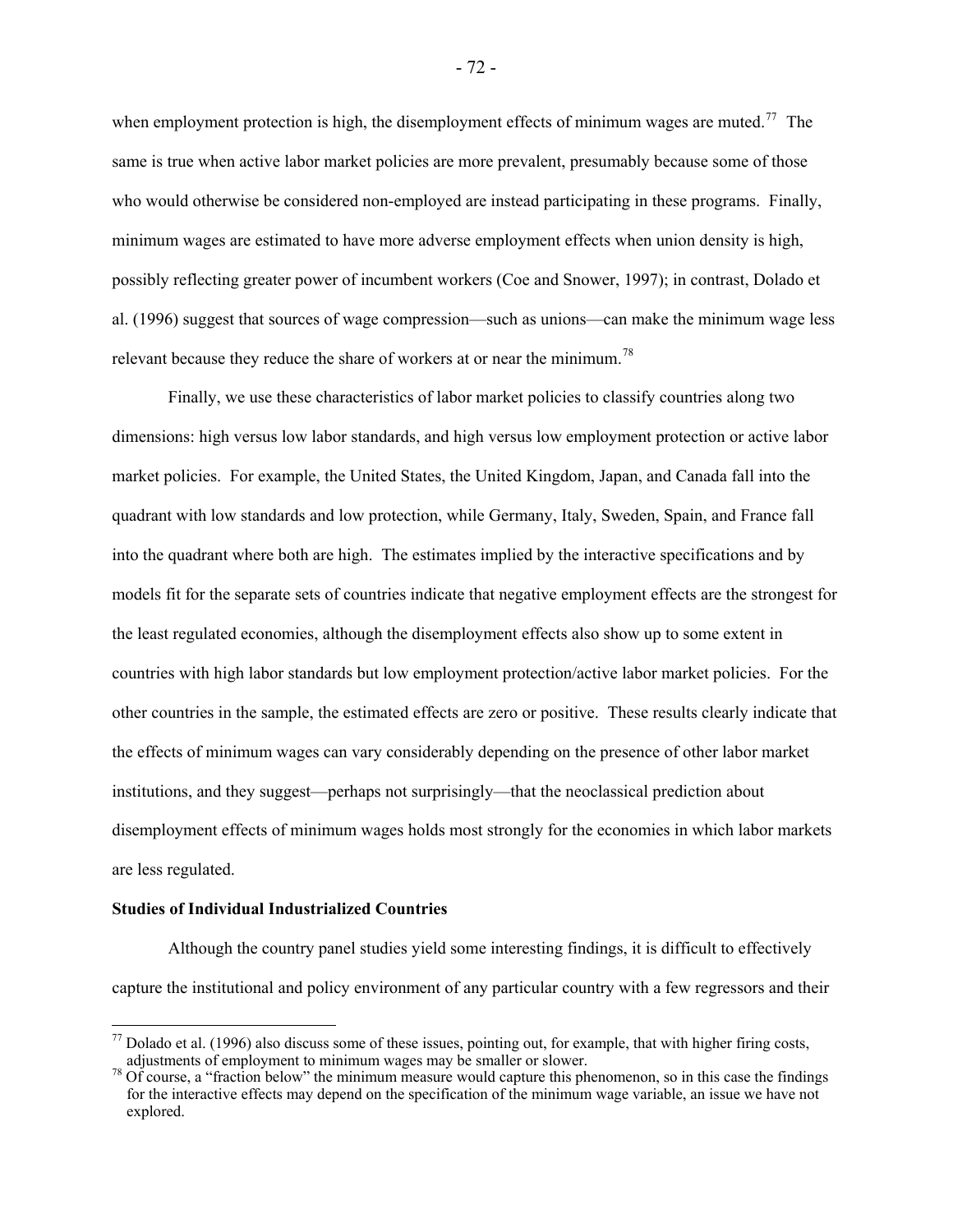<span id="page-73-0"></span>interactions, making these studies less informative about the effects of the minimum wage on employment in a given country. To provide this evidence, which is of greater relevance to policymakers, researchers have conducted studies of minimum wage effects for a number of specific European countries. Because most European countries have a uniform minimum wage that varies only over time, the challenge is to identify an appropriate control group, similar to the issues that confronted U.S. researchers prior to the proliferation of state-specific minimum wages. However, there a few countries in which the minimum wage varies by age or industry.

Many of the first-generation country-specific studies are reviewed and discussed in Dolado et al. (1996), so we do not repeat that material here. Instead, we focus on the more recent evidence of minimum wage effects in Europe, including new evidence that Dolado et al. report.<sup>[79](#page-73-0)</sup> We review most extensively the evidence for the United Kingdom, for which there has been a large number of interesting studies. Some of the U.K. studies found no negative effects of minimum wages or even positive effects, and these results seem to have played an important role in undermining the earlier consensus among economists that minimum wages reduced employment. Moreover, the authors of these papers have been influential in promoting monopsony explanations of their findings (see especially Manning, 2003)—not in the context of the company town of labor economics textbooks, but in dynamic monopsony models along the lines of those developed by Burdett and Mortensen (1998).

 United Kingdom. The United Kingdom experienced two policy changes that provide potentially useful variation for identifying the effects of minimum wages. Prior to the early 1990's the United Kingdom had a system of Wages Councils, which consisted of equal numbers of employer and worker representatives as well as independent members appointed by the government, and which set minimum wages in low-wage sectors. However, the Wages Councils were abolished in 1993, and from 1993 to 1998 there was no minimum wage in the U.K. Subsequently, in 1999, a national minimum wage was introduced.

 $\overline{a}$ 

- 73 -

 $79$  The paper appears to present analyses for a number of countries each conducted by a subset of the paper's eight authors.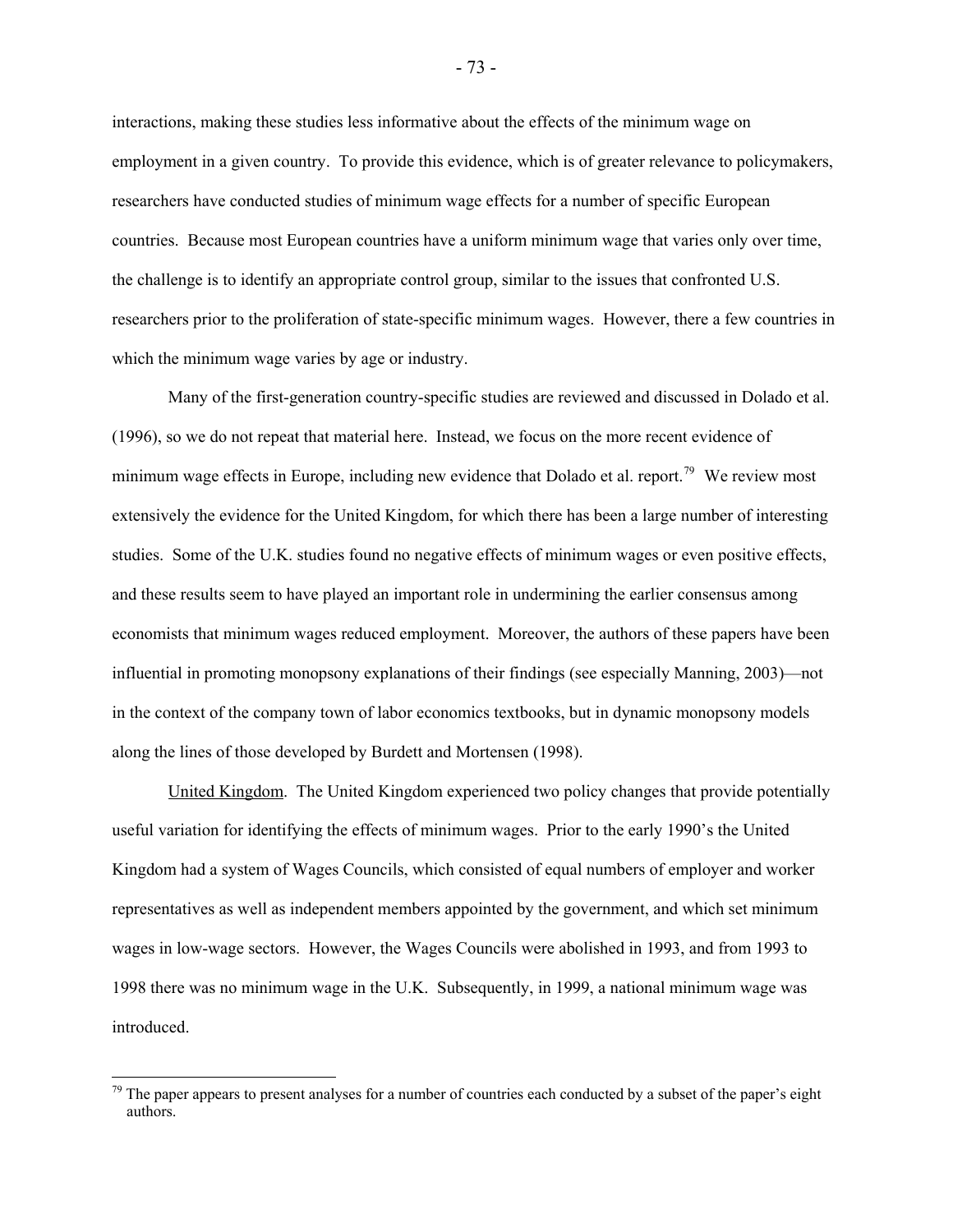<span id="page-74-0"></span>In their 1994 paper and a later paper co-authored with Richard Dickens (Dickens et al., 1999), Stephen Machin and Alan Manning study the period from 1979-1992, during which minimum wages declined relative to average wages in the eighteen industries covered by the Wages Councils.<sup>[80](#page-74-0)</sup> These authors first establish that minimum wages were binding by verifying that an increase in the minimum wage in each Council-year observation raised wages at the bottom of that sector's wage distribution. This result is particularly important because the authors include all workers in an industry in their study rather than just teenagers or young adults. In addition, earlier research had raised questions about the Wages Councils' ability to enforce minimum wage rates, which these results appear to put to rest. The papers then report one-year first difference regressions of the change in log employment on the change in the log of the minimum wage relative to the average wage in each sector. For the low-wage sector as a whole, these models consistently yield positive estimated employment effects, which are in some cases statistically significant, and often quite large, with elasticities as high as 0.43. Moreover, the estimates remain positive when lags are included.

There are legitimate questions about the source of minimum wage variation in these data. Committees of workers and owners may set minimum wages in such a way that boosts the pay of lowwage workers when conditions in the industry are (or are projected to be) good and not when conditions are bad, which would impart a positive bias to estimates of the employment effects. On the other hand, the authors' minimum wage variable is a relative wage measure, so the story would have to be more complicated than just raising the minimum wage in response to a general increase in demand. Of course the potential problem of the endogeneity of minimum wage increases is not unique to this study, and is one that we regard as an important unanswered question more generally. However, we suspect that this problem is more likely to be arise in the context of the U.K. Wages Councils than in cases where minimum wages are enacted by legislatures (for which there often seems to be more regard for political than economic timing).

 $\overline{a}$ 

- 74 -

<sup>&</sup>lt;sup>80</sup> The empirical analyses in these two papers are very similar, and the qualitative conclusions are the same. Our discussion focuses on the more recent paper, which is based on a slightly longer time period and, in some specifications, includes lags.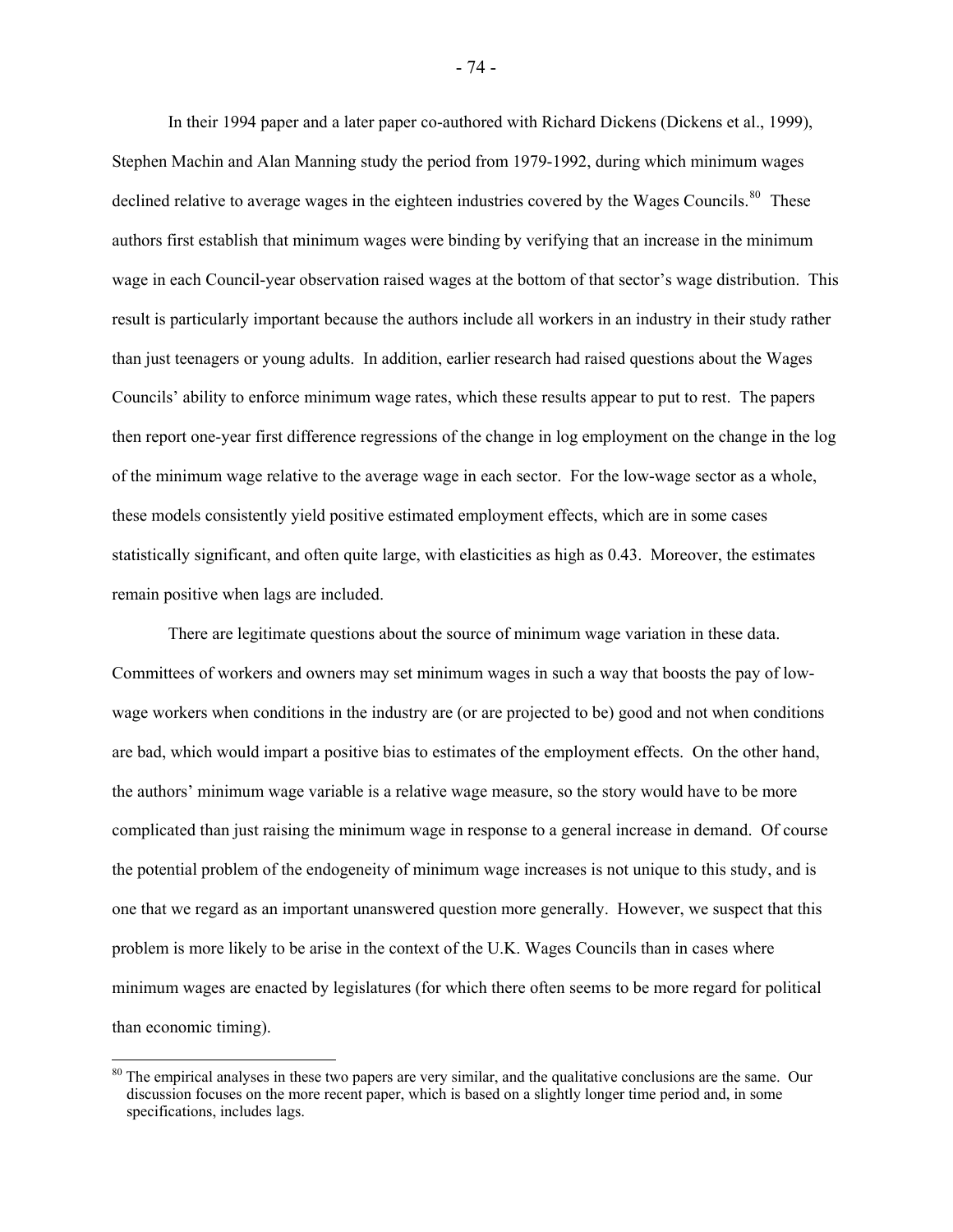<span id="page-75-0"></span>The Dickens et al. paper acknowledges the endogeneity problem. The authors cite discussions with independent members of Wages Councils (although in a footnote they only mention one) as indicating that "the method of minimum-wage fixing was generally rather crude, using only recent pay settlements and inflation figures and making no attempt to forecast future market conditions" (p. 8). That anecdote provides some reassurance, although more systematic evidence on what influenced the minimum pay rates set by Wages Councils—admittedly, no simple task—would be preferable. In any event, while the potential for endogeneity bias in these studies is of some concern, it does not follow that such a bias would be large enough to overturn Machin and Manning's finding that the minimum wages set by Wages Councils in the United Kingdom had positive employment effects. At the same time, one should be cautious in presuming that these results carry over to the effects of legislated minimum wage changes, especially when they are nationwide.

Although Dickens et al. are inclined towards a monopsony interpretation of their findings, presumably based on their significant positive estimates, the specifications that show the largest positive effects are also arguably the least defensible. In particular, many of the specifications estimated by the authors include a control for sales in the industry covered by the Wages Council. However, conditioning the results on sales is problematic because the main channel through which the minimum wage is thought to influence employment is by raising labor costs and prices, which reduces product and labor demand. The authors do instrument for sales with lags in order to remove the contemporaneous endogeneity between sales and employment.<sup>[81](#page-75-0)</sup> However, their reduced-form estimates, which are generally smaller and not statistically significant, strike us as more meaningful.

Moreover, even taking their positive estimates at face value, it is not apparent to us that the evidence favors the monopsony model. As we have documented, a number of papers that report zero or

 $81$  We are skeptical of this approach in dynamic panel data models because the identifying assumptions are conditional on the exclusion of lagged values from the equation of interest, yet theory provides little guidance in specifying the appropriate lag length of the underlying model. The same issue arises when they instrument for minimum wages with lags. They note that there is reason—as discussed above—to believe that minimum wages are driven by past minimum wages. However, that does not imply that lagged minimum wages can be excluded from the employment equation.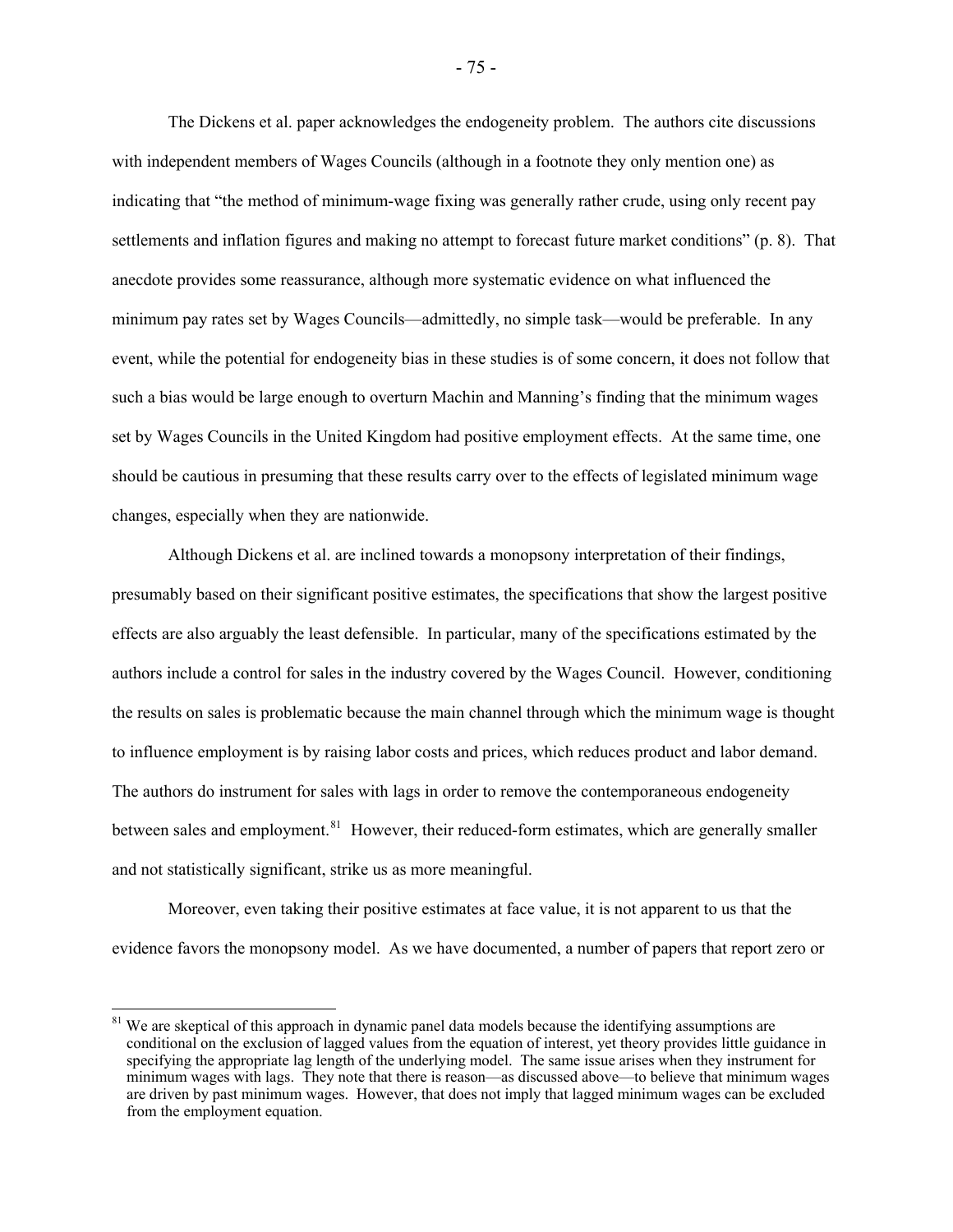<span id="page-76-0"></span>positive effects of minimum wages appeal to monopsony in a general way. However, putting aside questions about the empirical methods used in some of these papers, non-negative estimates can arise by statistical chance, and even in a competitive setting, an increase in the minimum wage can raise employment in a specific industry. As a result, we think that more convincing evidence in favor of the monopsony model requires the researcher to tie more explicitly the variation in minimum wage effects to monopsony power—i.e., to show that the positive effects predicted over some range of the minimum wage actually arise over that range—or to provide additional evidence that confirms or contradicts other explicit predictions of the monopsony model (as, for example, in Aaronson and French, forthcoming). Dickens et al. take a small step in this direction. They develop a stylized theoretical model that predicts, as does the textbook monopsony model, that below some level a higher minimum wage will increase employment, while above this level a higher minimum wage will reduce employment. They then report evidence that the positive effects of the minimum wage on employment are stronger at low values of the minimum wage, while the effect of the minimum wage on employment is essentially zero at higher levels of the minimum. However, this is not really what the model predicts, and so, in the end, the correspondence between the empirical findings in the paper and the theoretical implications of the monopsony model is not particularly compelling. Regardless, we think this is at least a step in what we consider a useful direction of inquiry. $82$ 

 Moving chronologically through the changes in minimum wage policy in the United Kingdom, Dolado et al. (1996) present evidence stemming from the abolition of the Wages Councils in 1993. The authors find that eliminating the minimum wage did not result in sharp declines in wages in these sectors, or (in the retail sector, which they examine more closely) to the disappearance of a spike in the wage distribution at the minimum wage, although the spike became less pronounced. As the authors point out, however, employers may have been reluctant to cut nominal wages for their current employees, and

 $\overline{a}$ 

- 76 -

 $82$  As noted above, we presented some related evidence in Neumark and Wascher (2002) suggesting that some stateyear observations could be characterized as being on the upward-sloping portion of the labor supply curve, but that the monopsony model, in general, does not fit the data significantly better than a competitive model.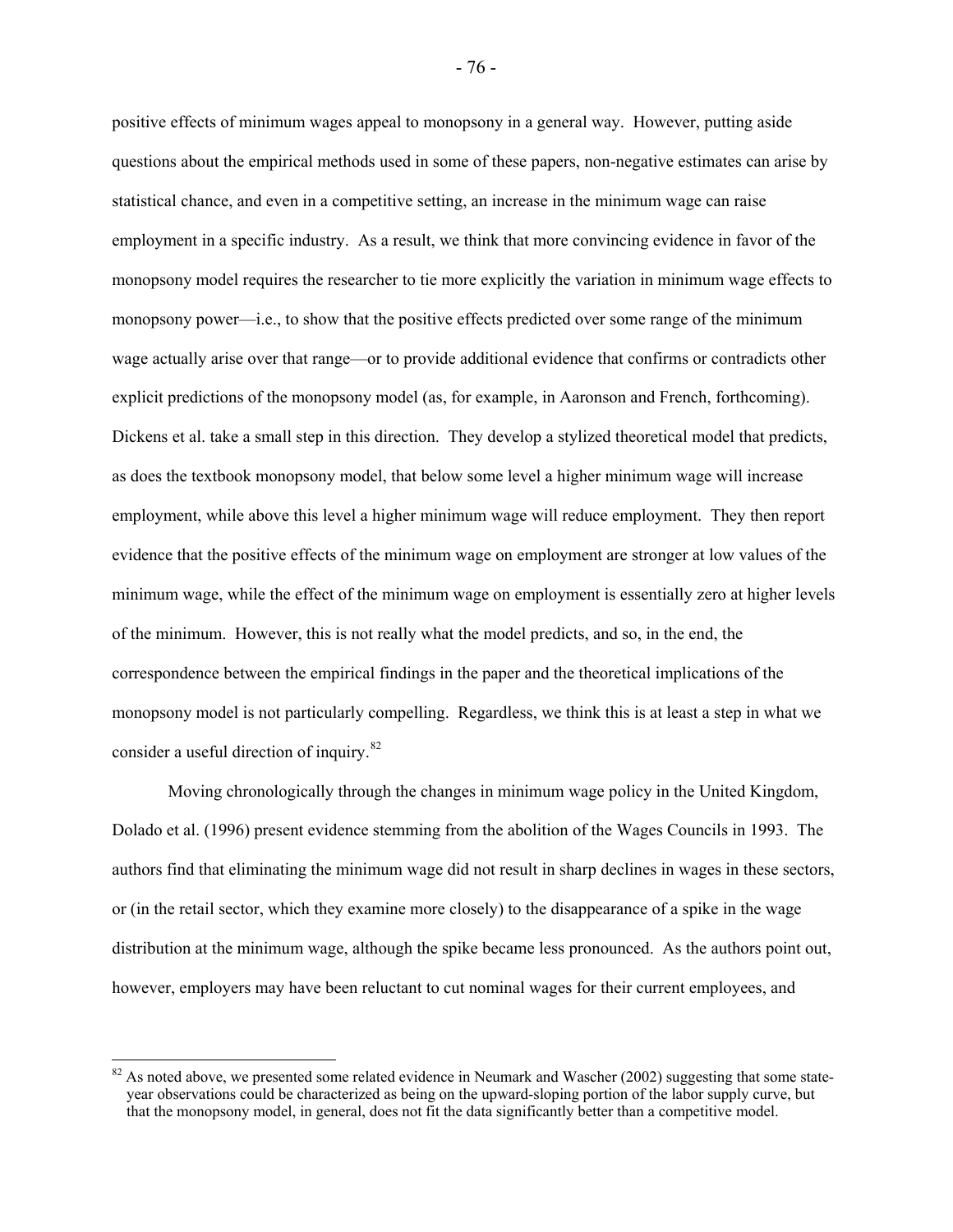relative wage concerns may have limited the willingness of employers to bring in new workers at wage rates below the minimums previously set by the Wages Councils.

Turning to employment effects, the authors present data on the share of total employment accounted for by the Wages Councils industries before and after the abolition of the Councils and compare hiring rates and exit rates in industries covered by Wages Councils with the equivalent rates in industries not covered by the Councils. Using data three quarters prior to the abolition of the Wages Councils and two quarters afterwards, they conclude that "There is no noticeable change in the behaviour of the Wages Council sector relative to the rest of the economy" (1996, p. 355). However, we do not read the evidence this way. Using average employment totals for the three quarters before and two quarters after the abolition of the Wages Councils, it is clear that employment grew more rapidly in the Wages Councils industries following the elimination of the minimum wage; employment in this sector grew by 1.29 percent, while falling trivially (by 0.04 percent) in the non-Wages Councils sector (Table 10). Moreover, a similar conclusion is evident from the data on hiring and exit rates. The average hiring rate in the Wages Council sector during the three quarters preceding abolition exceeded the hiring rate in other industries by 2.69 percentage points, while the average exit rate in the Wages Councils sector exceeded the exit rate in the other sectors by 2.58 percentage points; that is, hiring and turnover were both higher by roughly the same amount—not surprising for low-wage industries. But in the post-Councils period, the difference between hiring rates in the two sectors rose sharply to 3.67 percentage points, while the difference in exit rates rose only negligibly to 2.88 percentage points (Table 11). Because the difference in hiring rates increased by more than the difference in exit rates, a simple difference-in-difference estimate suggests that the abolition of the Wages Councils led to a relative increase in employment in the Wages Council sector, consistent with disemployment effects of minimum wages (as well as the employment data by industry).

Finally, a number of recent studies have examined the effects of minimum wages using the variation associated with the introduction of a national minimum wage in April 1999. Machin et al. (2003) focus on the low-wage residential care home (nursing home) sector in the period from nine months

- 77 -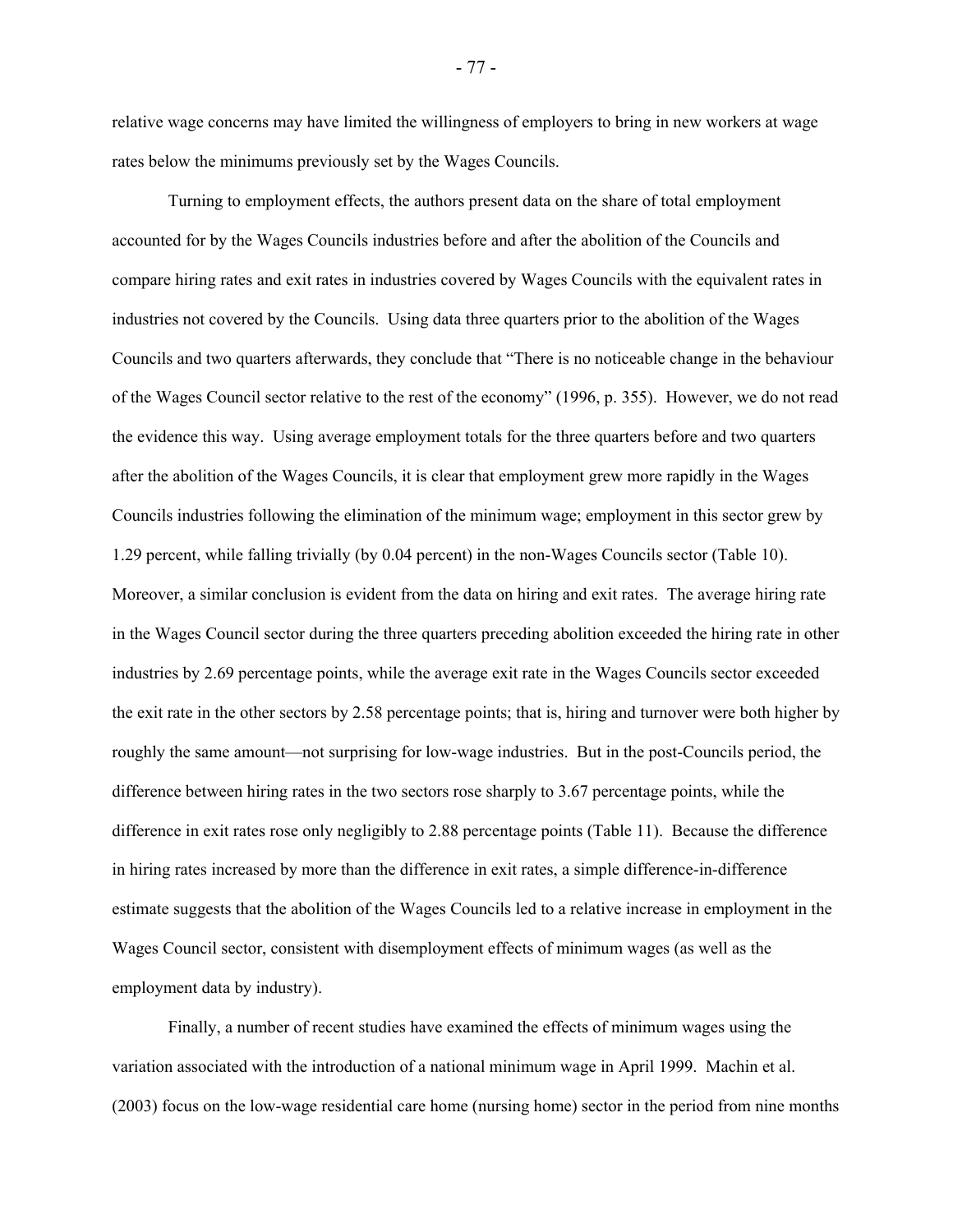<span id="page-78-0"></span>before to nine months after the minimum wage was implemented. Although not central to their paper, the authors first describe the behavior of aggregate employment in this sector, which trended up rather strongly from 1994 through 1999 and then flattened out; this pattern is evident in the data even after controlling for the aggregate unemployment rate and despite the fact that demand, in the form of the number of people aged 75 and over, likely kept rising.<sup>[83](#page-78-0)</sup> Although suggestive of a negative effect of the minimum wage on employment, this simple analysis ignores other changes that may have influenced the nursing home sector during this time period and does not establish that employment fell at the establishments that were more strongly impacted by the minimum wage.

To study the latter question, the authors conducted a survey of nursing homes and collected data on employment, hours, and wages at each establishment. The authors then measure the extent to which the minimum wage was binding at each establishment by calculating both the share of workers initially paid less than the minimum and the average wage gap (hours weighted). Although the response rate to the survey was low (20 percent), the data suggest that the introduction of the minimum wage boosted wages in this sector. In addition, the evidence on employment and hours points to adverse effects of the minimum wage on both. The estimated employment effects are mostly statistically significant and range from  $-0.08$  to  $-0.39$ .<sup>[84](#page-78-0)</sup> Reiterating the point we made about other studies of specific industries, these estimates are not necessarily informative about the overall employment effects of minimum wages on low-skill individuals. However, they do seem to establish that conventional effects of minimum wages can be found in the low-wage sector in the United Kingdom. Exactly why these findings differ from those reported in the studies of the Wages Councils is unclear, although the focus of this study on a single sector limits its comparability to the earlier research. Arguably, though, this is a better research design for

 $\overline{a}$ 

- 78 -

 $83$  They do not report the aggregate regression with this control as well, which we suspect would suggest even more of a downturn.

<sup>&</sup>lt;sup>84</sup> The authors also speculate that the effects might be larger over the longer term. In this context, they report evidence suggesting that the minimum wage boosted closures, although these estimates were not statistically significant. Machin and Wilson (2004) extend this analysis to include the 2001 increase in the minimum wage and report similar results for both employment and closures.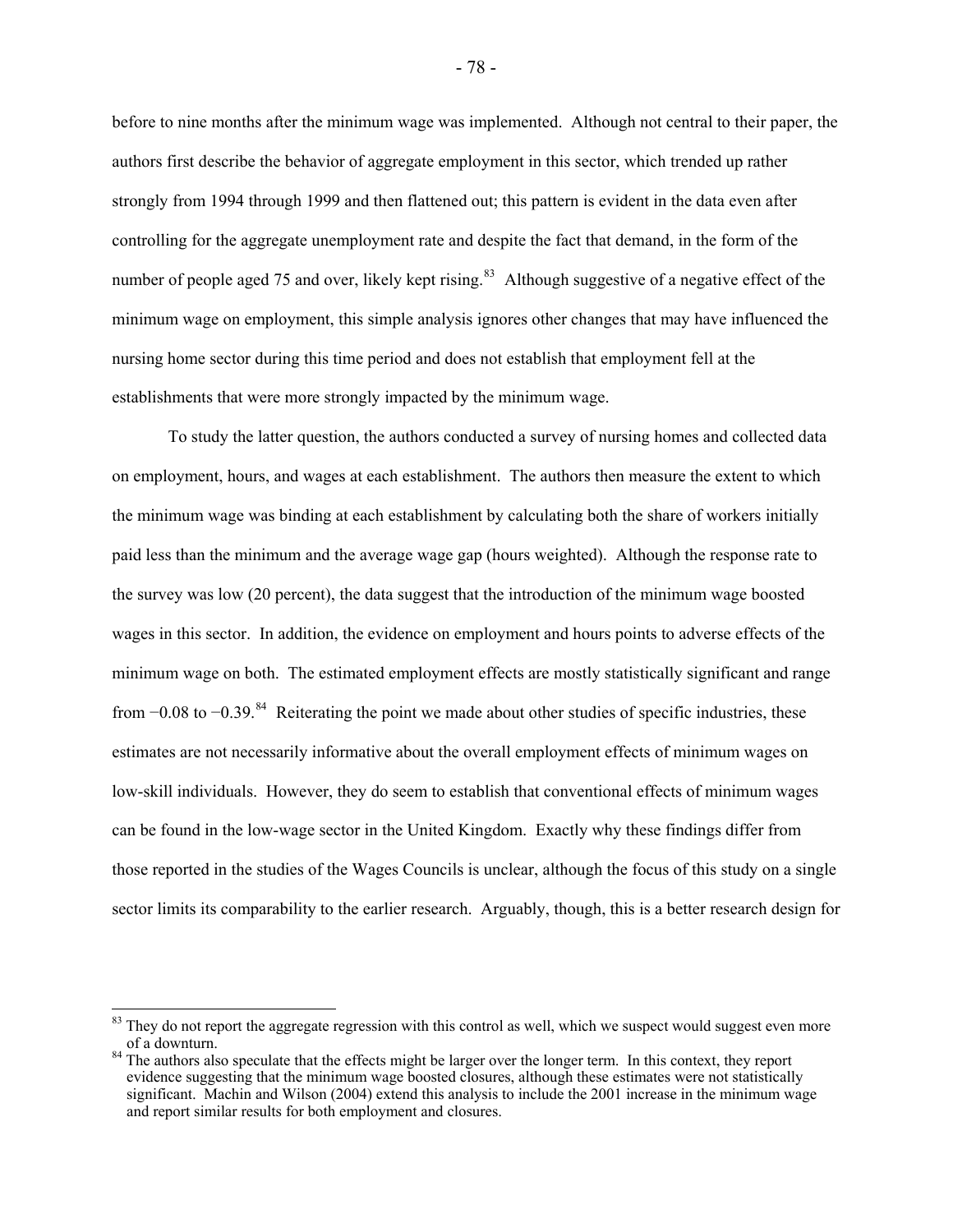<span id="page-79-0"></span>a policy change that the authors describe as a "very good testing ground for evaluating the economic effects of minimum wages" (p. 155).

In a series of papers, Stewart (2002, 2004a, and 2004b) and Stewart and Swaffield (2006) provide a broader investigation of the effects of introducing the national minimum wage in the United Kingdom. For example, Stewart (2002) follows the approach taken by Card (1992a) to test whether employment changes differed across 140 geographic areas in which the introduction of the national minimum wage had a varying impact on wages. He first uses information from the New Earnings Survey to document that wages at the bottom of the wage distribution increased more following the introduction of the minimum wage in areas that had a larger share of workers paid below the new minimum.<sup>[85](#page-79-0)</sup> Stewart then uses a "fraction affected" variable to test for the presence of employment effects. He also presents results from a difference-in-difference estimator that compares employment changes in high wage areas with employment changes in low wage areas.

For workers covered by the minimum wage (ages 18 and over), Stewart's estimates of the effect of the minimum wage on employment are generally negative, but not statistically significant. However, his point estimates are suggestive of potentially sizable effects. For example, the estimate in the first row of Table 3 indicates that the difference-in-difference employment effect between high- and low-impact areas is a 0.02 reduction in the employment rate, while the wage estimates indicate that wages at the  $5<sup>th</sup>$ and  $10<sup>th</sup>$  percentile rose about five percent following the introduction of the minimum wage. If we treat this wage increase as the effective increase in the minimum, then the implied elasticity is −0.4.[86](#page-79-0) The fact that an estimate this large is not detectable as statistically significant suggests that the data Stewart uses, coupled with his research design, is uninformative.

 $\overline{a}$ 

- 79 -

<sup>&</sup>lt;sup>85</sup> Because there are relatively small samples of workers in some areas, this finding might also reflect regression to the mean. This possibility could have been explored by examining evidence on wage declines among the highest wage areas, or by showing that the same result at the lower end of the wage distribution did not emerge in years prior to the imposition of the national minimum wage. For example, Machin et al. (2003) do the latter exercise for nursing home workers, and find some relationship, albeit a weaker one, in the period prior to the national

<sup>&</sup>lt;sup>86</sup> Stewart also reports estimates for youths, and finds either weak positive or weak negative effects. But the 1999 legislation included a youth subminimum, which may have induced substitution towards young workers.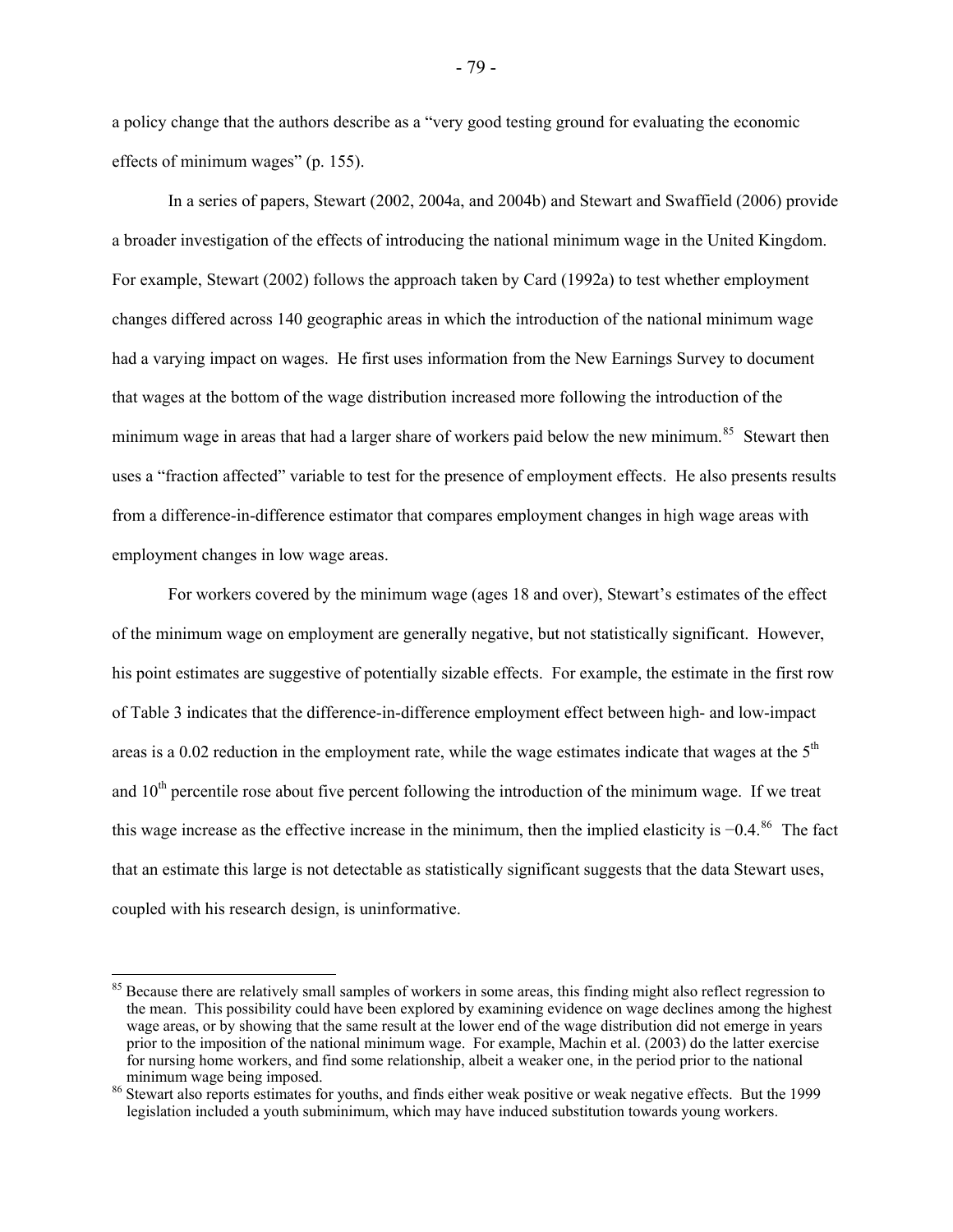<span id="page-80-0"></span>Stewart also estimates employment models for a variety of low-wage groups of workers (women, those with less tenure, less-skilled occupations, etc.), to see if the impact of the minimum wage is more apparent for workers more likely to be affected by it. In general, the estimated effects are smaller, more often positive than negative, and never significant. However, the samples are considerably smaller for these subgroups, and the paper does not present any evidence on the effects of the new minimum on wages for these groups. Finally, most of the employment models are estimated only over the one-year window surrounding the introduction of the new minimum wage, which may not be long enough to observe an effect on employment.<sup>[87](#page-80-0)</sup> This short-term focus is not different from many other studies, but given the evidence for lagged effects in other studies, it would have been preferable for the employment analysis to cover a period at least as long as the wage analysis, if not longer.

Stewart (2004a) looks at the effects for workers in different parts of the wage distribution prior to the minimum wage's introduction, building on the framework used in Abowd et al. (1999), Neumark et al. (2004), and Yuen (2003). In particular, he uses a standard difference-in-differences approach, comparing the change in the probability of a transition from employment to non-employment for those initially paid less than the new minimum wage with the change in transition probabilities for workers who were initially paid just above the new minimum wage; the analysis of multiple periods is needed because lower-wage workers may generally have higher transitions to non-employment for reasons unrelated to the minimum wage. One potential drawback to this identification strategy is the possibility that aggregate influences on transition probabilities may differ across the groups. However, because the minimum wage variation is national, there is no way to control for these with year effects, in contrast to what one can do when there is regional minimum wage variation.

The empirical analysis uses three different data sources. Stewart first establishes, using the same empirical framework, that the introduction of the minimum wage boosted wages of those whose wages were initially below the minimum. Turning to the results for employment, he consistently finds small and

 $\overline{a}$ 

- 80 -

 $87$  The exception is the analysis of data from the New Earnings Survey (NES), for which the analysis focuses only on employment changes among those individuals who were initially employed.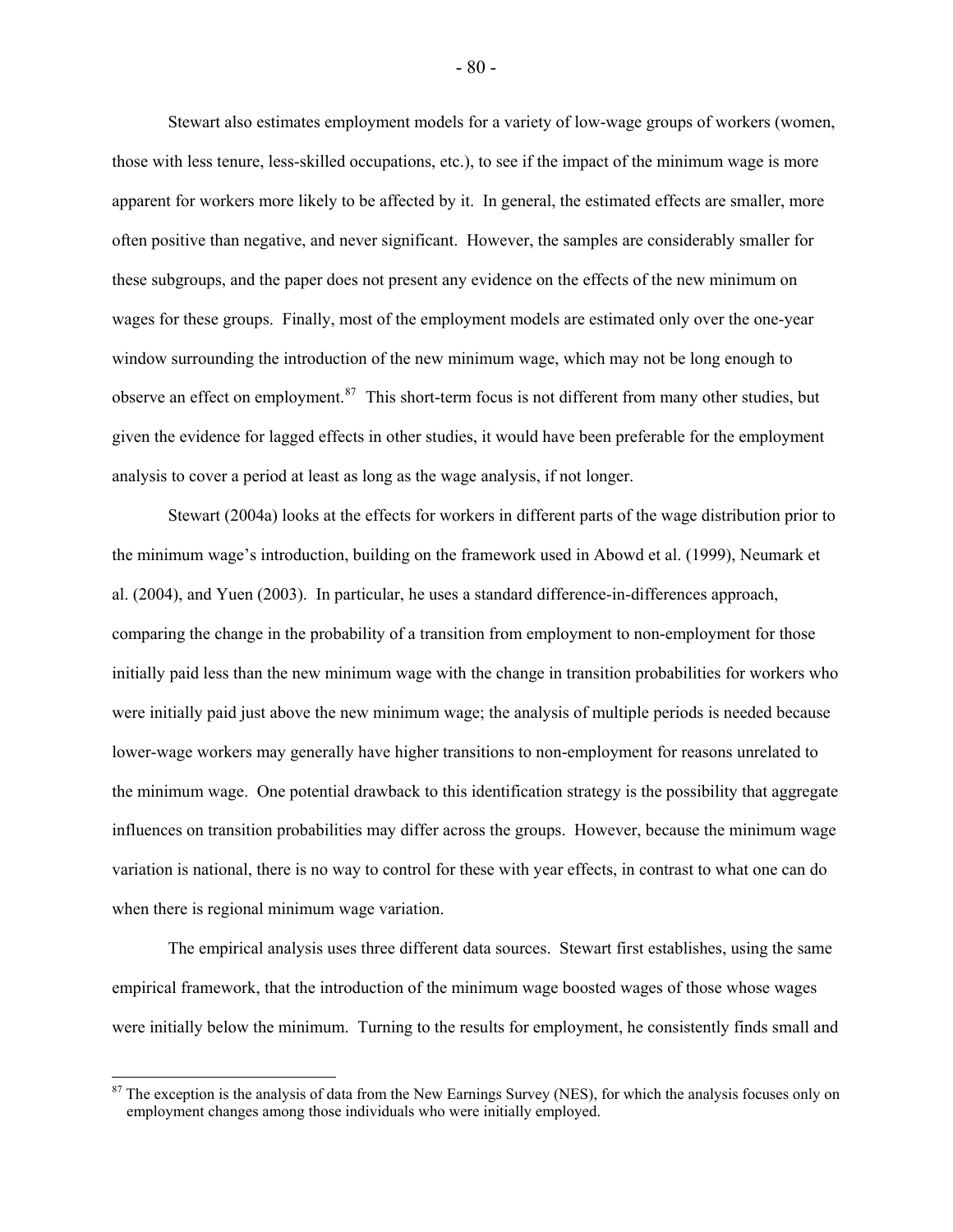<span id="page-81-0"></span>insignificant effects that are generally positive for men and more mixed for women, and he presents a variety of robustness checks that yield the same answer. However, Stewart does not consider the possibility that minimum wage effects on employment may occur with a lag. Of the three data sets, one (the NES) ends in the same month as the imposition of the minimum, one extends eight months beyond this month, and the third extends eleven months beyond it, raising questions about whether the sample period is too short to adequately pick up the full impact of the minimum wage.<sup>[88](#page-81-0)</sup> Of course, as we emphasized earlier, the papers that use this approach fail to provide evidence on the effects of minimum wages on transitions *into* employment, and hence on the overall employment effects of the minimum wage.

Stewart and Swaffield (2006) extend the analysis to an investigation of the effects of the minimum wage on hours worked by workers who remained employed, appealing both to the U.S. studies suggesting that the minimum wage reduced hours worked and to reports by the Low Pay Commission that many U.K. employers responded to the introduction of the minimum wage by reducing hours. This paper uses the same empirical framework as in Stewart (2004a), but includes a lagged effect of the minimum wage on hours. The estimates show a small and insignificant contemporaneous effect of the minimum wage on hours, paralleling the employment results in the earlier papers. However, the evidence also suggests that the longer-run effects of the minimum wage are more adverse. In particular, the lagged effect on hours is always negative, larger in absolute value, and generally, although not always, statistically significant. Summarizing the results, Stewart and Swaffield conclude that the minimum wage led to reductions of one to two hours per week for affected workers.<sup>[89](#page-81-0)</sup> However, the evidence of lagged minimum wage effects on hours raises the question of whether there might also be lagged effects on

 $\overline{a}$ <sup>88</sup> In a brief note, Stewart (2004b) extends this analysis to include the 2000 and 2001 increases in the minimum wage. However, this analysis also focuses only on the short-run effects of minimum wages. This paper also attempts to account for the possibility that macroeconomic influences may had different effects on the transition rates of affected and non-affected workers. However, the identification strategy used for this purpose requires rather strong assumptions, and, of course, this is not the only source of potential differences in changes for higher-

<sup>&</sup>lt;sup>89</sup> The authors do not report the mean level of hours in their sample, but if we assume that the average workweek is 30 hours, then the decline in hours is on the order of three to seven percent. Using our earlier calculation that places the effective minimum wage increase at about five percent, we get implied elasticities ranging from about  $-0.6$  to roughly  $-1.4$ .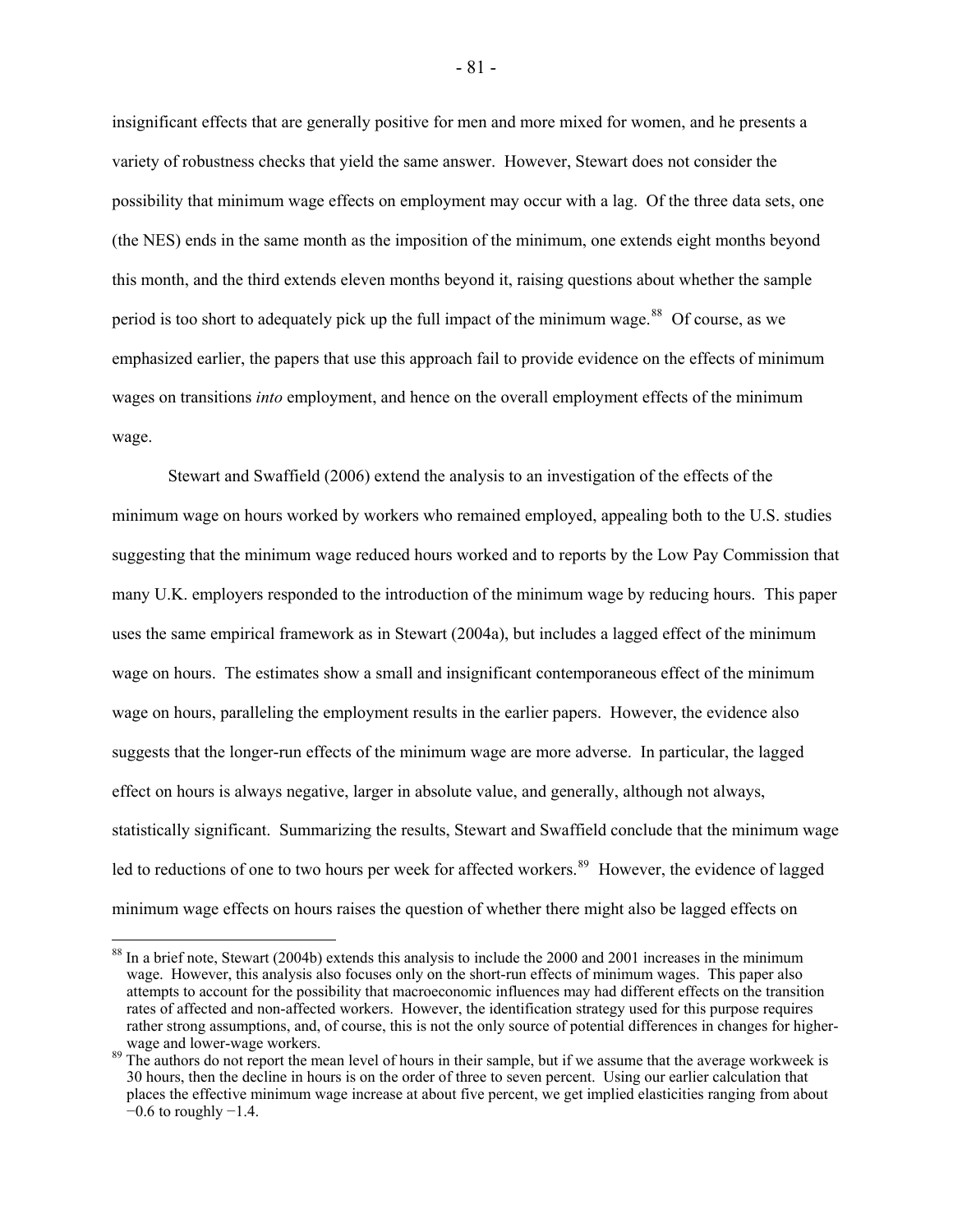employment, and, in this regard, it is surprising that this paper did not consider this possibility, especially given that the contemporaneous effects on hours were similar to what Stewart's earlier papers showed for employment.

Connolly and Gregory (2002) also study the effects of the introduction of the national minimum wage on hours, although they limit their analysis to women. The authors employ a very similar empirical approach to Stewart (and Swaffield) and use many of the same datasets (although they include a slightly longer time frame). Their results are mixed. The difference-in-differences estimates using the British Household Panel Survey (BHPS) are positive but not statistically significant. In contrast, the estimates based on the NES show essentially no effect in the year in which the minimum wage introduced, but negative effects two and three years after the minimum wage was introduced; these results more closely resemble those reported by Stewart and Swaffield. The source of the differences between the estimates from the two datasets is not readily apparent, as the second-year NES estimates should roughly correspond to the BHPS estimates. However, the authors note that the NES has the advantage of much larger sample size (60,000 women per year versus 3,000 in the BHPS).

Aside from the United States, the effect of minimum wages on employment has probably been studied more extensively in the United Kingdom than in any other country. The research for the United Kingdom is particularly significant, in our view, because it seems to be widely cited as providing evidence that an increase in the minimum wage either has no effect on, or raises, employment. What conclusions do we take away from our review of the evidence for the United Kingdom? There is clearly a lot of variation in the estimated effects across studies, and, in general, the evidence for significant disemployment effects appears to be weaker for the United Kingdom than for the United States. However, we see two reasons to be cautious about concluding that minimum wages have not had adverse consequences for employment in the United Kingdom, especially with regard to the national minimum. First, the evidence based solely on the Wages Councils era, which tends to indicate zero or positive effects, would seem to be of only limited relevance to the current policy environment, both because of the potential endogeneity bias in those estimates and because of the focus of this research on narrow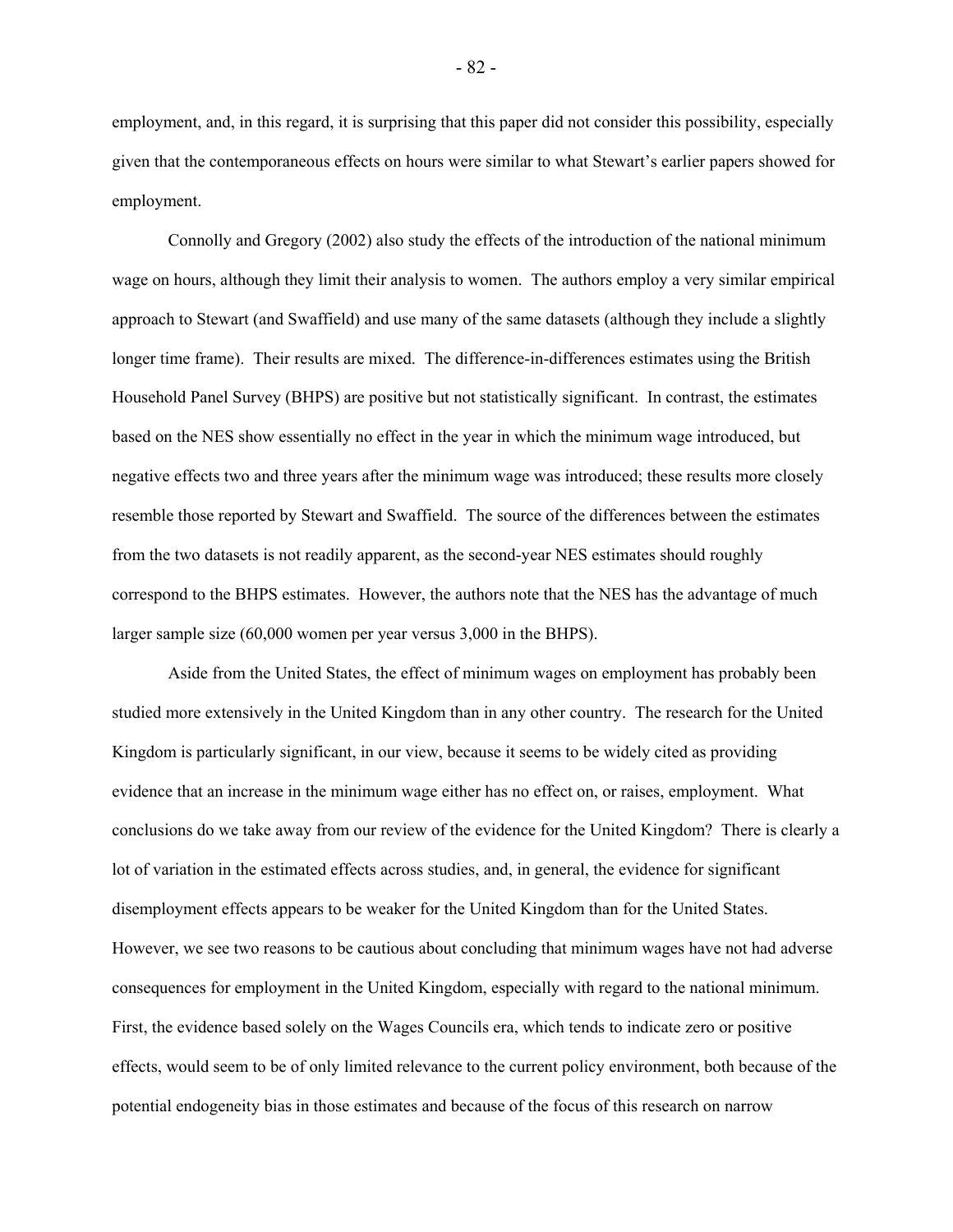<span id="page-83-0"></span>industries. And even then, the evidence from the abolition of the Wages Councils is more consistent with disemployment effects. Second, most of the existing research on the United Kingdom has been limited to estimating short-run effects, and, in our view, the question of the longer-run influences of the national minimum wage on employment has yet to be adequately addressed; indeed, the research tends to find negative effects on hours (of the employed) when lagged effects are allowed. Thus, we do not think one can yet state definitively that the evidence for the United Kingdom points unambiguously in one direction or the other, and we would regard it as incorrect to point to the evidence from the United Kingdom as making a strong case that the minimum wage does *not* reduce labor demand.

Australia. Although Australia's labor market is similar in many respects to labor markets in the United States, the United Kingdom, and Canada, it has a relatively complicated set of rules and institutions governing wage setting. Prior to 2005, federal minimum wages were set by the Australian Industrial Relations Commission (AIRC), consisting of employer, union, and government representatives who determined minimum wage rates based on economic conditions.<sup>[90](#page-83-0)</sup> In particular, the minimum wage set in any given industry consisted of a national statutory minimum wage applicable to all industries and an additional amount that was dependent on worker productivity. In addition, state governments were permitted to, and often did, set their own minimum wages, although these typically did not apply to all workers. Leigh (2003) studies a series of statutory minimum wage increases enacted by the state government in Western Australia between 1994 and 2001. This minimum wage covered workers not covered by the federal minimum wage or other wage agreements or industrial commission awards. The level of the minimum wage in Western Australia was initially below the national minimum, but gradually caught up to it over this period. While the setting is complicated, Leigh argues that the minimum wage increases in Western Australia provide exogenous variation that can be used to assess the effects of the minimum wage on employment. Indeed, his discussion of the economic and political conditions surrounding these minimum wage increases is a nice example of the type of consideration that should be

 $\overline{a}$ 

- 83 -

<sup>&</sup>lt;sup>90</sup> In 2005, the wage-setting functions of the AIRC were replaced by the Australian Fair Pay Commission, which sets a single federal minimum wage for all adult workers.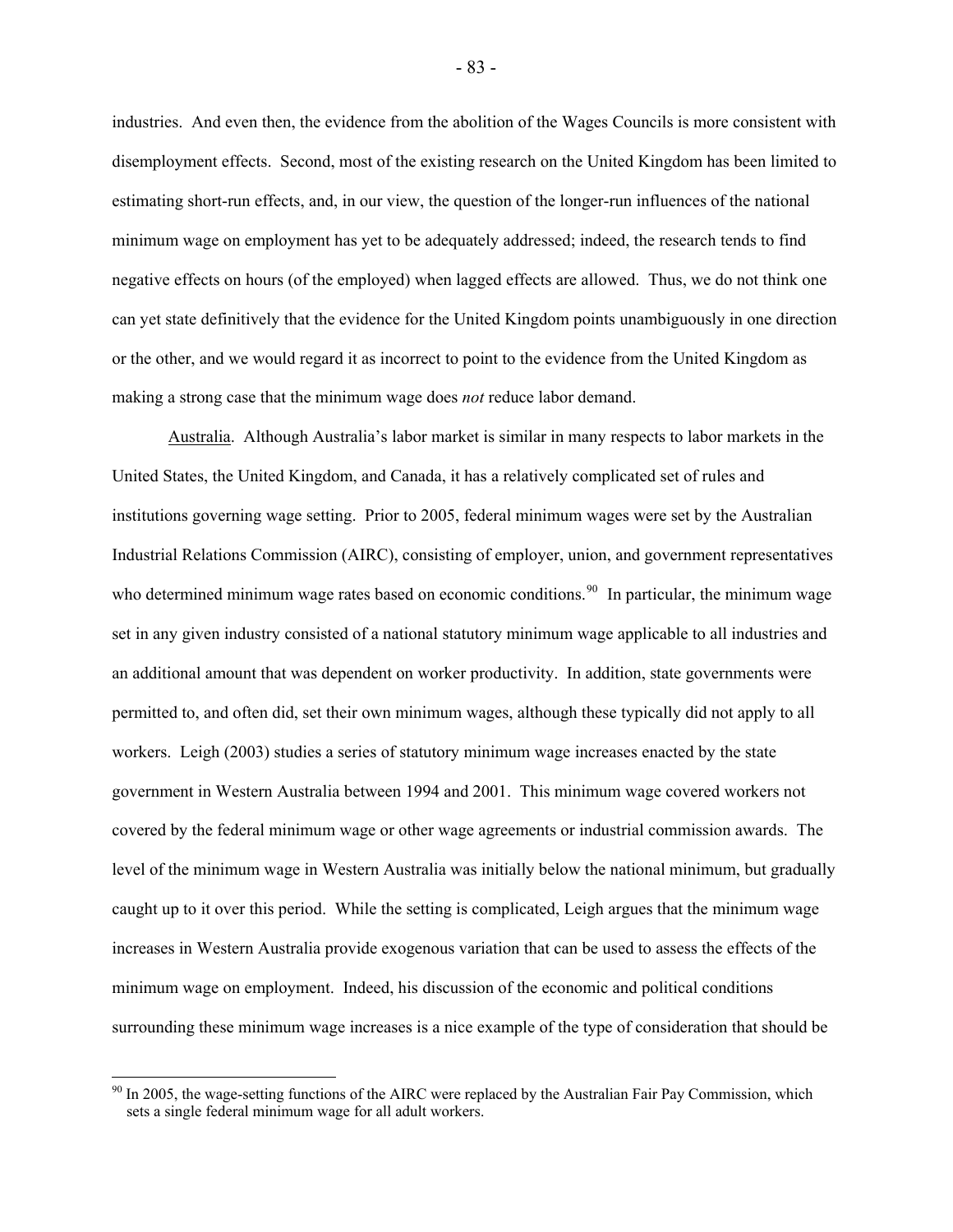<span id="page-84-0"></span>given to the potential endogeneity of such increases, absent a more complete solution to the endogeneity problem.

Leigh reports a variety of estimates. He first constructs short (seven-month) first differences for total employment for the periods surrounding each of six minimum wage increases in Western Australia and compares these changes to similarly-constructed employment changes outside of Western Australia. The difference-in-differences estimates are mostly negative, with elasticities ranging from 0.014 to  $-0.805$ ; in addition, the four largest estimates (ranging from  $-.381$  to  $-.805$ ) are statistically significant.<sup>[91](#page-84-0)</sup> Leigh also estimates a pooled model that combines these observations and finds an overall employment elasticity of −0.29, which is again statistically significant. He also estimates models that disaggregate by age and sex, to try to isolate those more bound by the minimum wage. When he disaggregates by age, the estimated elasticity is −1.01 for 15-24 year-olds and ranges from −.032 to −.141 for the other age groups; however, the estimated effect is significant only for 15-24 year-olds. In addition, the estimated elasticity is larger for young women  $(-1.426)$  than for young men  $(-0.681)$ , although both are statistically significant. The estimated elasticity for 25-34 year-old men is also sizable (−0.238) and significant, while the estimates for older ages are generally not significant or positive. The elasticities that Leigh reports for aggregate employment are quite large relative to those found for other industrialized countries, especially given his estimate that only about four percent of workers were affected by these changes in the minimum wage. Unfortunately, he does not offer a potential explanation for the size of his estimates, and in the absence of such an explanation, the magnitudes of these estimates, at least, might be regarded skeptically.

A report by Harding and Harding (2004) estimates the effects of states' increase of their minimum wage in 2003, based on surveys of employers with minimum wage workers who report their change in employment in a relatively short period following the minimum wage increases, as well as the counterfactual regarding how much employment would have changed absent the increases. They arrive at

 $\overline{a}$ 

- 84 -

<sup>&</sup>lt;sup>91</sup> There have been a series of papers fixing problems in the original paper (Leigh, 2004a), criticizing his work (Watson, 2004), and responding to that criticism (Leigh, 2004b). The paper by Watson speculates about potential problems with the study, but he does not present any evidence, and Leigh's reply suggests that Watson's criticisms have little merit. Here, we present the corrected estimates in Leigh (2004a).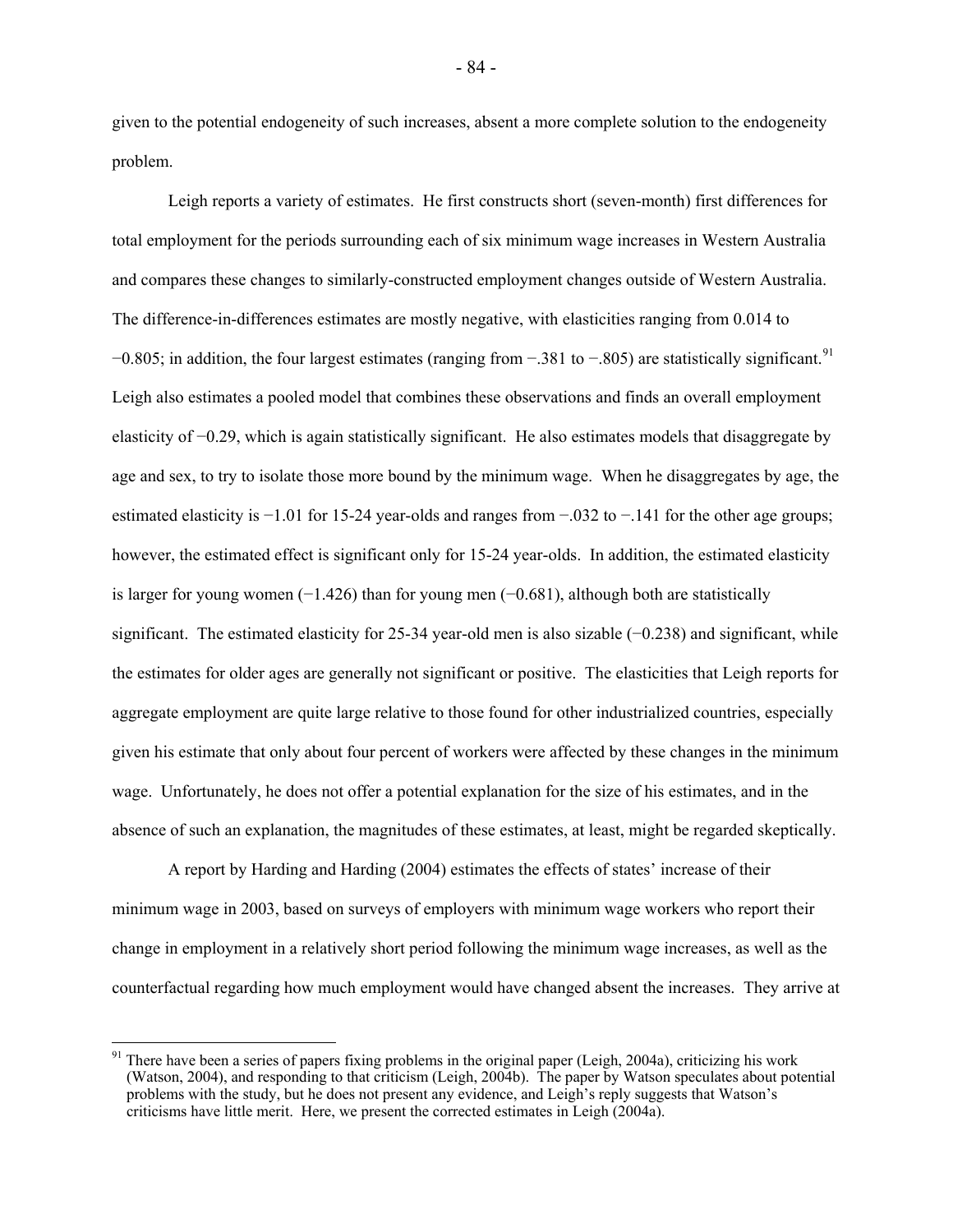<span id="page-85-0"></span>a short-run elasticity for minimum wage workers of −0.2. However, it is unclear whether we should view employers' responses regarding the employment change due to minimum wage increases as reliable.<sup>[92](#page-85-0)</sup>

New Zealand. New Zealand, like Australia, has a relatively complicated history of minimum wages interacting with industry specific mandated wage floors ("awards"). Prior to 1991, workers in many industries were covered by Arbitration Court awards, which fixed a minimum wage for the industry that applied to all workers, whether unionized or not. In 1983, a national minimum wage was enacted for workers aged 20 and over. Initially, given the industry awards, the minimum may not have been relevant for many workers. However, Chapple (1997) cites evidence suggesting that by 1985 the minimum wage was high enough to be binding in a number of industries. In 1991, the industry awards system was eliminated, leaving New Zealand with only the national minimum wage. In March 1994 a subminimum wage for teenagers was introduced, initially at 60 percent of the adult minimum. Finally, in March 2001, the minimum wage for 18-19 year-olds was raised to the adult minimum in one step, and the minimum wage for 16-17 year-olds was raised to 80 percent of the adult minimum wage in two steps.

Maloney (1995) reports estimates from relatively standard time-series specifications for teens and young adults. He uses time-series data from the quarterly Household Labour Force Survey, a CPS-style dataset, for the period 1985 through 1993. This short sample period is necessitated by the differences in minimum wage setting in earlier years, although it may limit the confidence with which we can infer the effects of minimum wages, even aside from the usual problems of time-series analysis of this question.

 $\overline{a}$ 

- 85 -

 $92$  Two other papers for Australia report evidence on minimum wage effects, although both have rather serious limitations and thus warrant only a brief mention. Mangan and Johnston (1999) present panel data evidence across states as well as evidence from individual-level census data, on the effects of minimum wages on 15-19 year-olds. The first analysis leads to negative but insignificant estimates of employment effects of minimum wages, while the second analysis indicates that the minimum wage reduces the probability that of employment, with estimates that are generally significant. However, this study is quite sketchy on the details, with little or no detail provided on the source of the minimum wage variation, such as the relationship between minimum wage and industrial commission awards, the source of cross-state variation, and the teen minimum ("junior award wage") relative to the minimum wage for other workers. In addition, a study by Junankar et al. (2000) estimates separate time-series regressions on quarterly data for a ten-year period covering 1987-1997, using teen minimum wages relative to average weekly earnings for the industry. The specifications should include minimum wages for non-teenagers as well, since it is the spread between the various minimum wages that may drive teen employment (the same comment applies to the first paper). The authors report negative effects of minimum wages on total hours worked by some groups of teenagers in retail, but little other evidence of either positive or negative employment effects. However, the elasticities they report are sometimes extraordinarily large, exceeding 5 or even 10 in absolute value for the retail sector.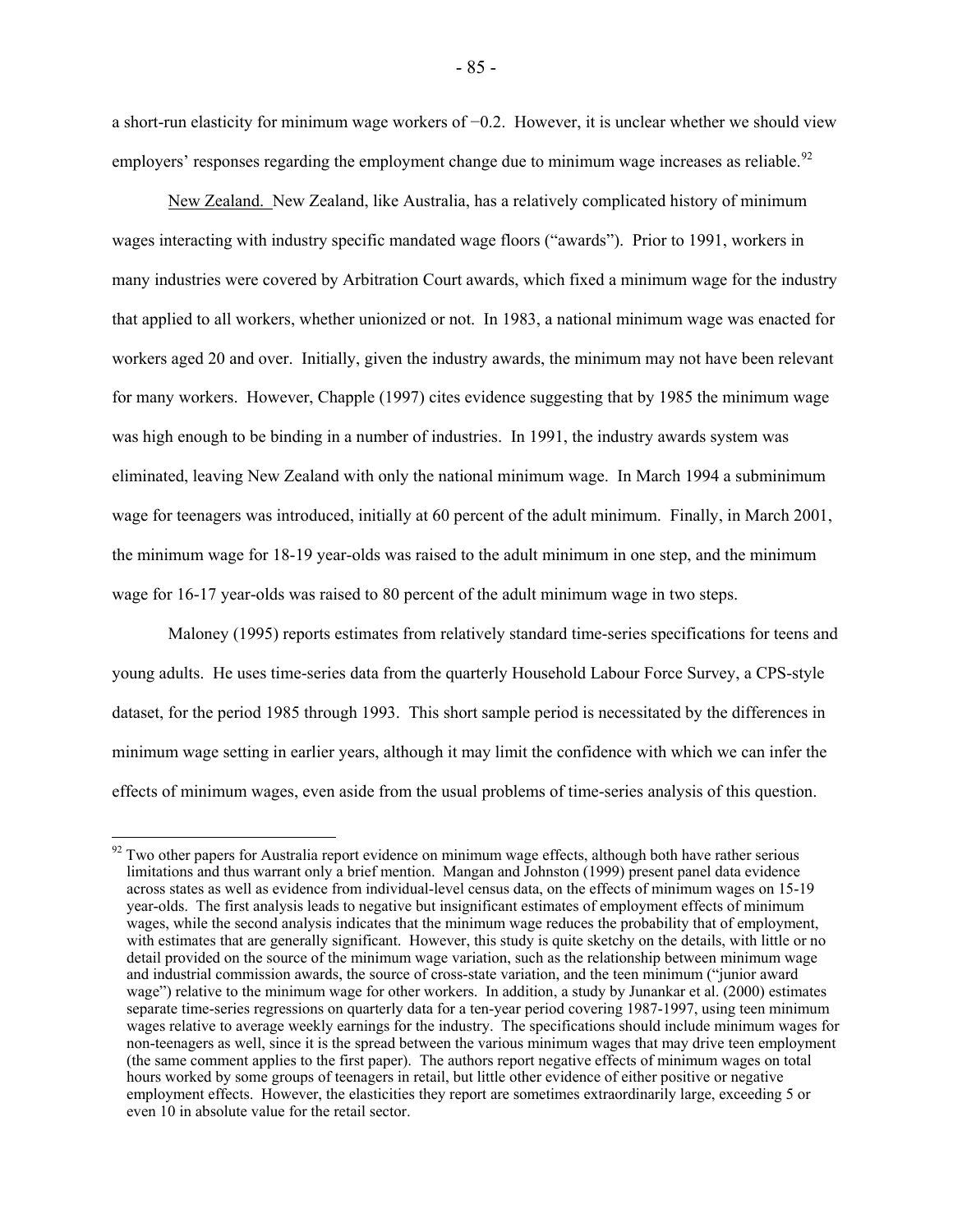Because the minimum wage in effect in this period only covered workers aged 20 and over, it provides an opportunity to test whether the minimum wage induced employers to substitute away from young adults and towards teenagers. Indeed, Maloney finds evidence of a significant negative effect of the minimum wage on employment of young adults, with an elasticity of −0.35, and a significant positive effect on teens, with an elasticity of 0.69. Weighted by the employment rates of the two groups, these elasticities imply that the employment declines among young adults were closely balanced by the employment gains among teens, suggesting that workers in these age groups are close substitutes. Furthermore, when Maloney restricts the sample to less-educated young adults, he finds a much larger disemployment elasticity (−0.57) than for young adults as a whole, suggesting that the adverse employment effect of the minimum wage falls mainly on them (although he never presents comparable results for the moreeducated young adults).

Although these results are quite consistent with expectations from the standard competitive model, results in a subsequent paper (Maloney, 1997) are somewhat less so. In this paper, Maloney extends the dataset to 1996, enabling him to examine the effects of the introduction of the subminimum wage for teenagers in March 1994, which he does by adding to the teen equation a dummy variable for the introduction of the teenage minimum wage. His specifications yield similar evidence of negative minimum wage effects for young adults, but somewhat weaker evidence of a positive effect of the adult minimum wage on teen employment. From a variety of specifications, he reports estimated elasticities for young adults ranging from −0.1 to −0.4, with the smaller (absolute value) estimates not significant. For teens, the estimated effects of the adult minimum range from −0.1 to 0.4, and are never significant.

Finally, the estimated coefficient on the introduction of the teen minimum in the equation for teen employment is near zero and insignificant, in contrast to the negative effect we might expect. Maloney speculates that this may be because the teen minimum was non-binding, although he does not present any evidence to support this claim. He also suggests that the teen minimum may not have been in effect long enough. Given that his data extend nine quarters beyond its introduction, this argument does not seem very compelling, although evidence differentiating shorter- and longer-run effects of the teen minimum

- 86 -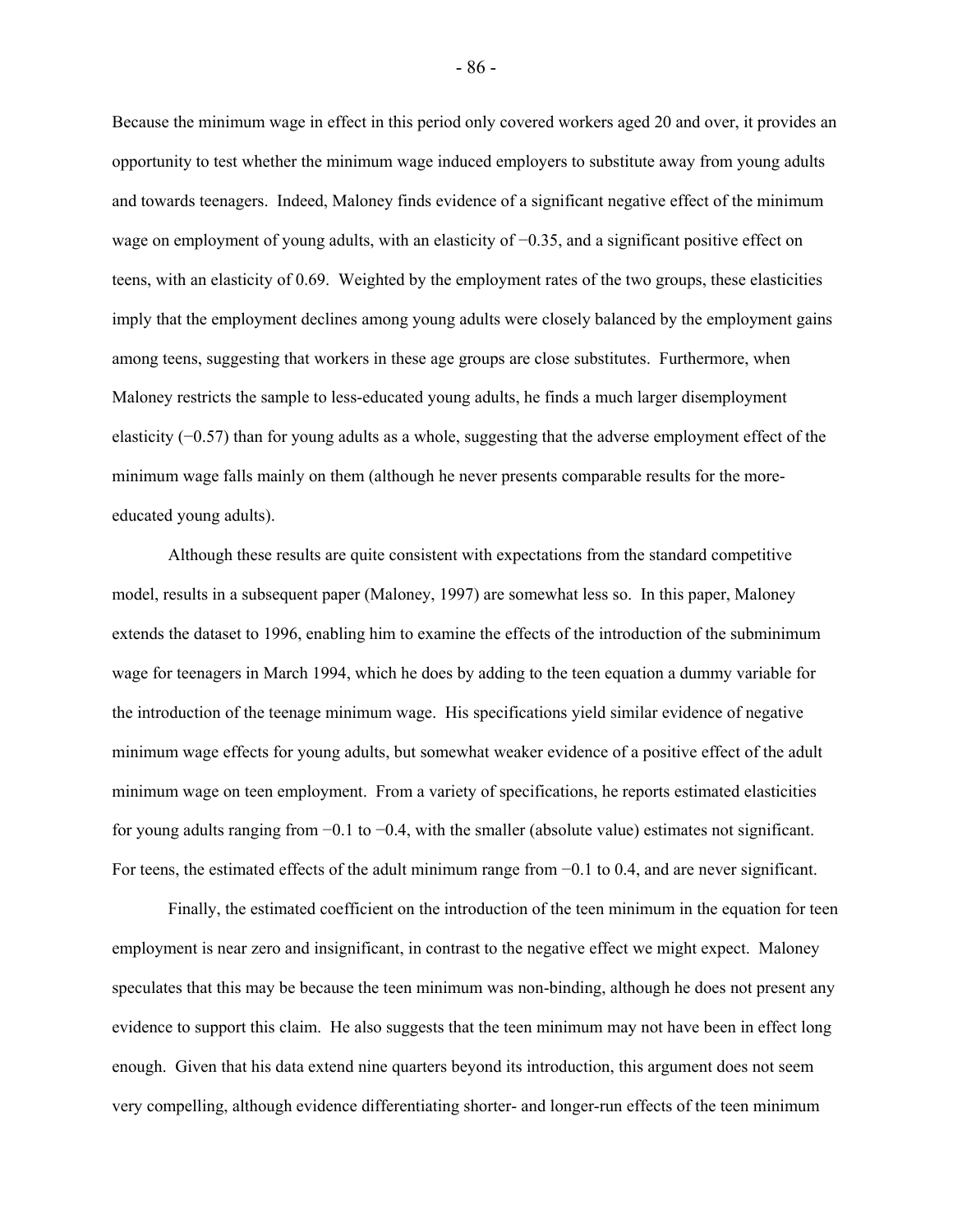<span id="page-87-0"></span>might have made this case more strongly. Finally, given the evidence from Maloney's first paper, one might have expected the introduction of the teen minimum to have had a positive effect on young adult employment, given the compression in the wage differential between young adults and teenagers. But Maloney inexplicably omits this variable from his young adult employment regression, and given that he uses a systems estimator, the bias from this omission would also affect estimates of the teen employment regression. With a positive correlation between the errors of the two equations, the bias in the estimated coefficient of the teen minimum wage variable in the teen employment equation is positive, which could potentially explain the absence of a negative estimate for this coefficient.<sup>[93](#page-87-0)</sup> It also is not clear why Maloney does not use the value of the teen minimum wage, paralleling the treatment of the adult minimum wage, rather than just a dummy variable for its introduction.

Chapple (1997) revisits Maloney's time-series analysis, using somewhat different specifications. For some reason he focuses only on young adults, ignoring both the question of how the adult minimum affected teen employment before the teen minimum was introduced, and how the introduction of the teen minimum itself affected teen and young adult employment. He generally confirms Maloney's results for young adults, obtaining time-series estimates of elasticities ranging from −0.17 to −0.34, again with the smaller estimates insignificant. He offers some reasons why the specifications with the smaller estimates should be preferred, although we do not find these particularly compelling. Regardless, the time-series estimates are all negative, and the lower estimates—even if insignificant for the relatively short timeseries available—are in the consensus range from the earlier U.S. literature.

Chapple then estimates panel data models across industries for the period 1980-1997, using the national minimum wage divided by industry price deflators. Unfortunately, because the minimum wage varies nominally only at the national level, he chooses to omit the year fixed effects and instead includes aggregate controls (for the inflation rate, GDP, and the exchange rate). We have already raised concerns about the reliability of specifications that omit year effects and identify the effects of minimum wages

 $\overline{a}$ 

- 87 -

 $93$  When the teen minimum is implemented, the residual in the young adult equation is too high. Given the positive error correlation, this is transmitted to the residual in the teen equation, which is therefore positively correlated with the dummy variable for the teen minimum wage.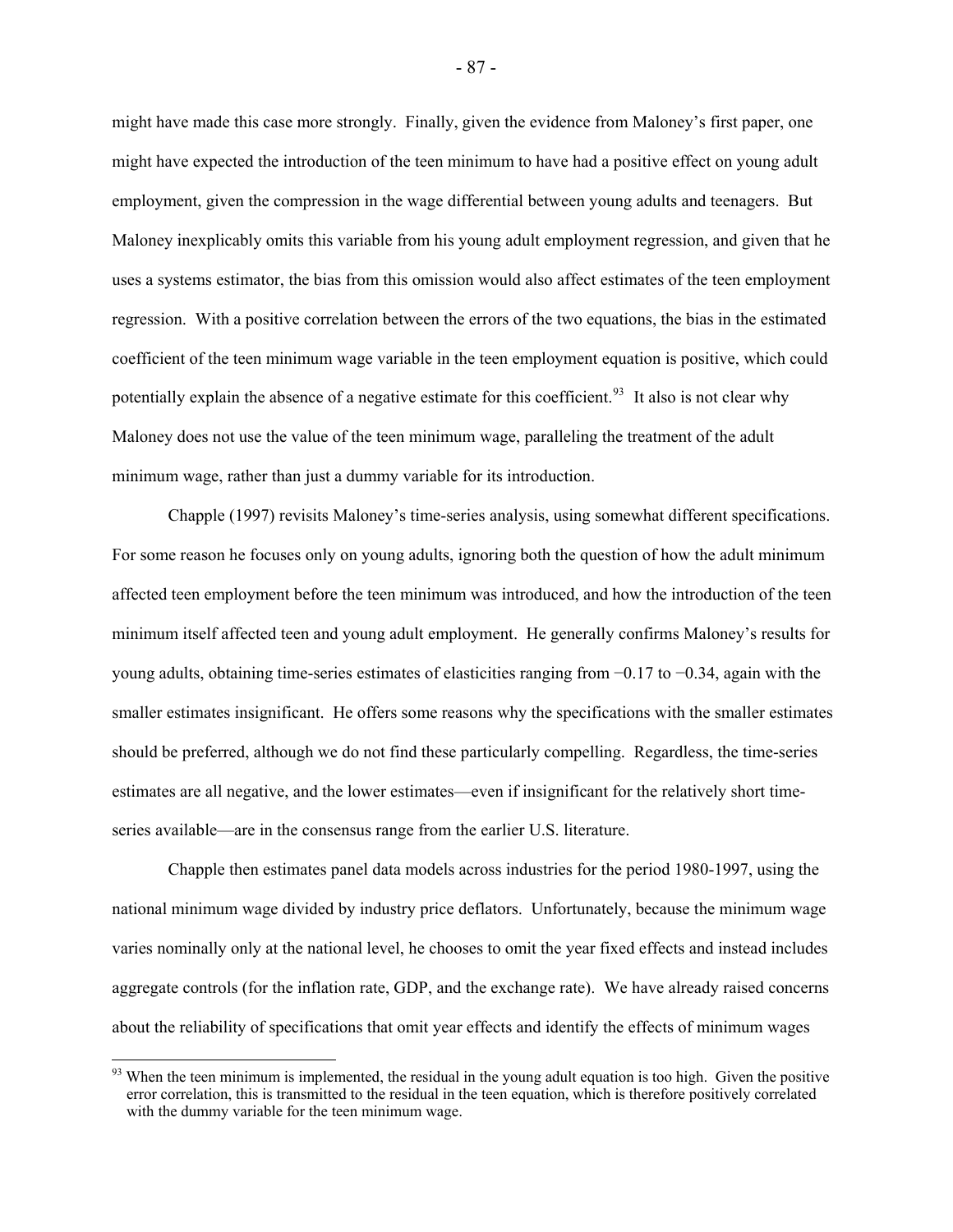from aggregate minimum wage changes. Finally, in the context of research on Puerto Rico, discussed below, Krueger (1995) points out that cross-industry estimates are reliant on the assumption that the elasticity of labor demand is the same across industries. Otherwise, it is possible that minimum-wageinduced employment losses in a low-wage industry with less elastic labor demand could be of similar magnitude to employment declines in a higher-wage industry with more elastic labor demand, leading to the erroneous conclusion that there is no effect of the minimum wage on employment.

Regardless of these problems, the estimates indicate significant negative employment effects, with elasticities of −0.06 to −0.10, which seem rather large given that these are for the entire industry rather than for just unskilled workers. The estimates become a bit smaller and insignificant, although still negative, in specifications that include the (log) minimum wage and price index separately, rather than in ratio form. As it turns out, though, in this case the estimated coefficients of the minimum wage and the price deflator are both negative, rather than the equal and opposite-signed effects we might expect if the minimum wage and an average wage were entered into the equation. In addition, the estimates are extremely sensitive to splitting the sample into two periods. For example, for the latter half of the sample, the elasticity of industry employment to the minimum wage is −0.48 in one specification and 0.66 in another. Finally, Chapple also estimates time-series models industry by industry. In these specifications, the elasticities are roughly centered on zero; but with only 10 degrees of freedom per industry, we do not regard these as meaningful.

All told, the time-series evidence parallels Maloney's, as Chapple acknowledges, and the industry-level estimates are not robust, although in the basic pooled model he does obtain negative estimates. Given the potential problems with the industry analysis, we view this set of papers as pointing more in the direction of negative employment effects of minimum wages in New Zealand.

A more recent paper by Hyslop and Stillman (2004) challenges this conclusion. These authors study the effects of large increases in teen minimum wages beginning in 2001—a 69 percent increase in the minimum wage for 18-19 year-olds in 2001 and 19 percent increases for 16-17 year-olds in both 2001 and 2002 (the adult minimum wage increased by two and four percent, respectively, in these two years).

- 88 -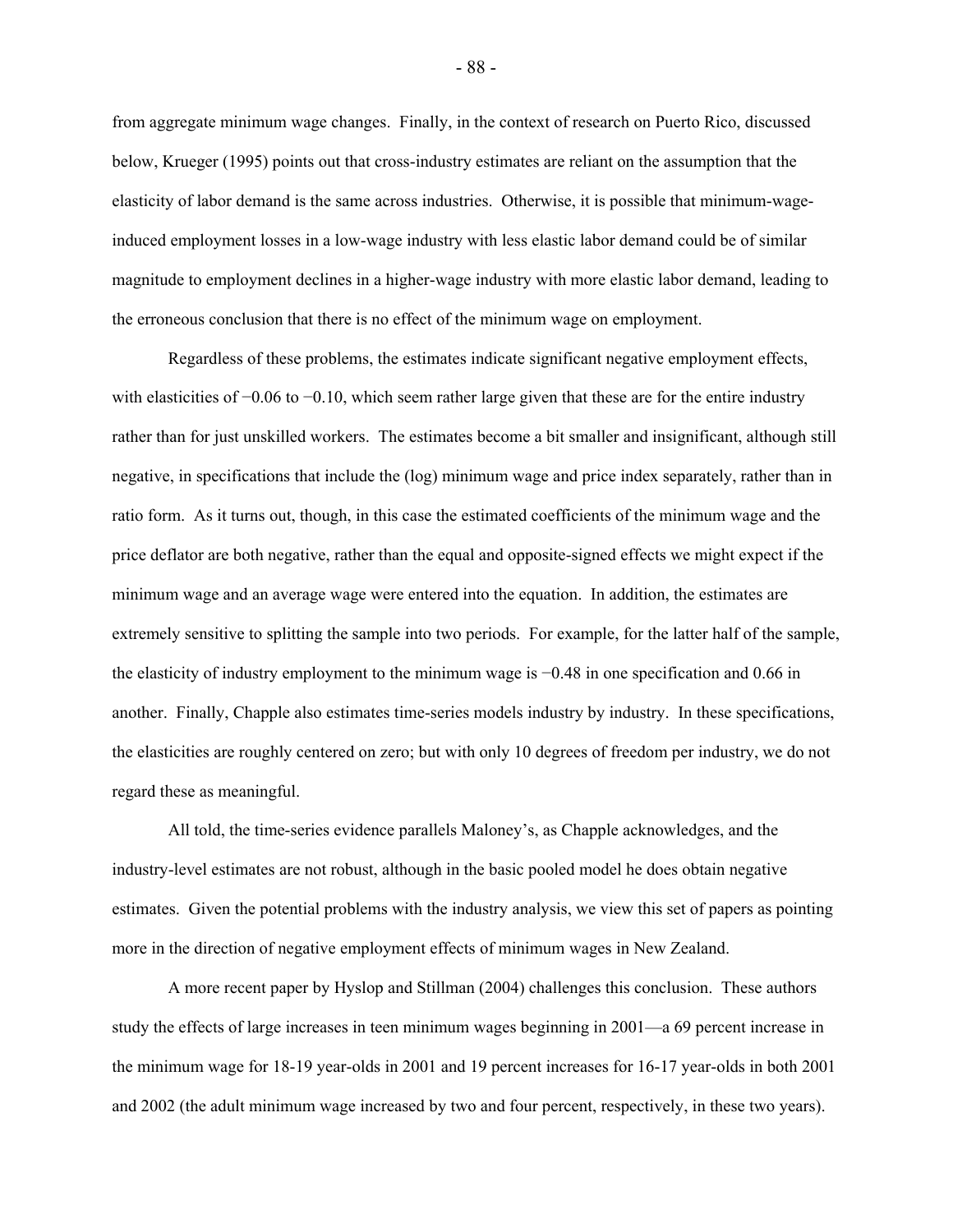<span id="page-89-0"></span>They also use the Household Labour Force survey, with data covering the 1997-2003 period, and conclude that the minimum wage had no effect or a positive effect on teen employment.

They begin their analysis by computing, for 16-17, 18-19, and 20-25 year-olds, the change in the average level of employment from 1997-2001:Q1 to 2001:Q2-2003:Q3. The simple difference-indifferences one can compute from these averages indicates that employment of the two younger groups rose slightly relative to employment of 20-25 year-olds, in contrast to what one would expect if the minimum wage reduces employment.<sup>[94](#page-89-0)</sup> However, it is not clear why one would necessarily want to average over these relatively long periods. First, the minimum wage increase took place in March 2001, but was announced nearly a year in advance. Thus, at a minimum, one might want to cut off the "pre" period somewhat earlier. Second, if disemployment effects occur with a lag, a comparison based on data further beyond the implementation date might be more informative.

The authors do provide a figure (Figure 4) that provides quarter-by-quarter employment rates for each age group. They describe this figure as providing little "to suggest that employment … by teenage workers was affected by the minimum wage increases" (p. 15). However, although short-terms responses may be misleading, this figure shows that in the first quarter of 2001, when the minimum wage jumped sharply for 18-19 year olds, employment for this age group fell while employment of the other two groups rose. Similarly, in the first quarter of 2002, when the minimum wage jumped for 16-17 year-olds, their employment fell, employment of 18-19 year-olds rose, and employment of 20-25 year-olds was little changed. The dynamics may tell a different story, but the short-term differences are suggestive of some disemployment effect.

Finally, Hyslop and Stillman present regression estimates in which they allow separate employment changes for each of the three age groups in 2001, 2002, and 2003. Although the estimated coefficients for 16-17 and 18-19 year-olds are positive in almost every case, the estimated changes for 20- 21 year-olds are almost always larger, and sometimes considerably so. For example, in 2001, the

 $\overline{a}$ 

- 89 -

<sup>&</sup>lt;sup>94</sup> They also report results for hours conditional on working, as well as for other outcomes less related to employment.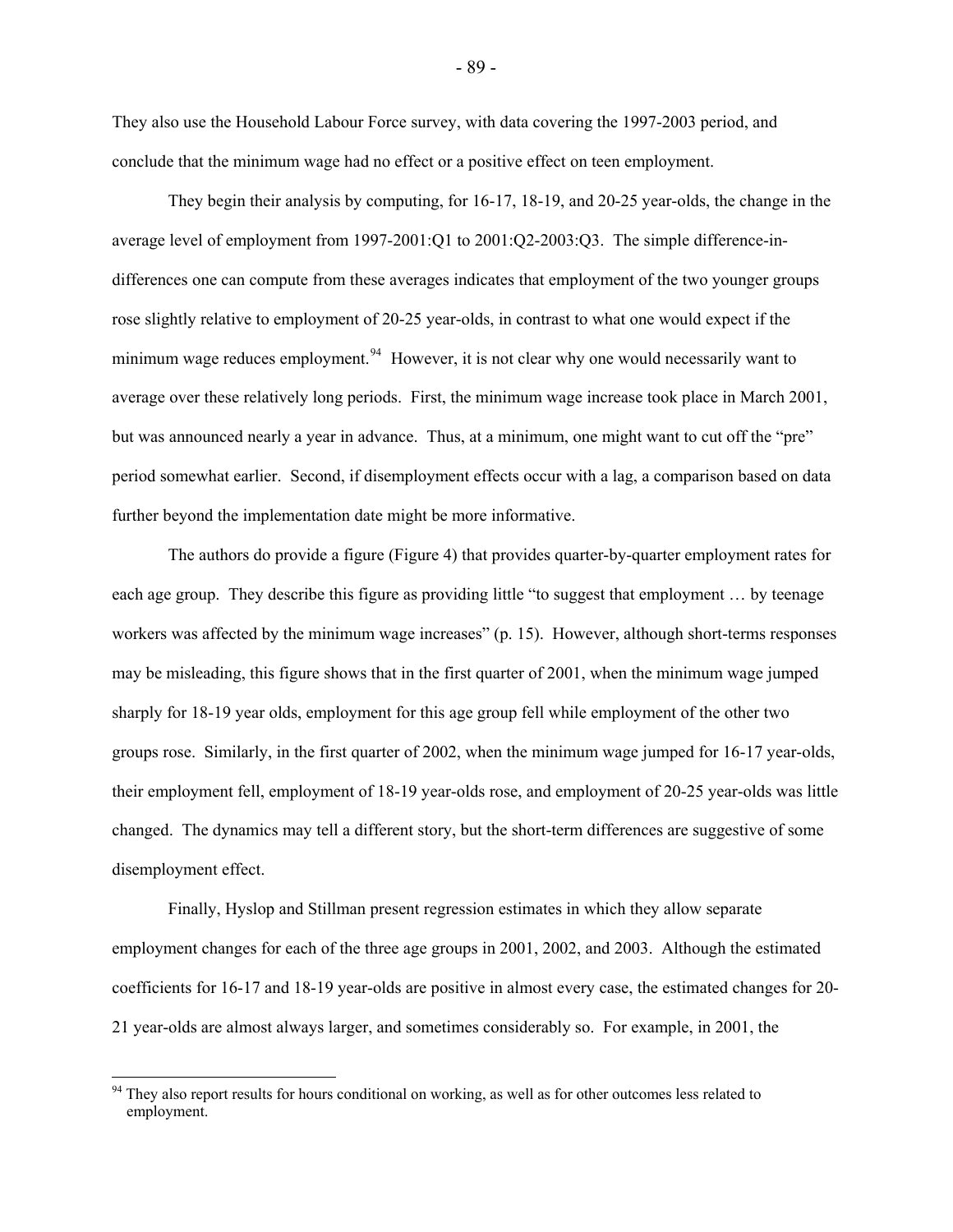regression estimates indicate that employment rose (net of the controls) by 0.042 for 20-21 year-olds, 0.007 for 18-19 year-olds, and 0.022 for 16-17 year-olds. That is, employment of 18-19 year-olds—for whom the minimum wage increase was by far the largest—fell relative to both groups, and employment of 16-17 year-olds, who experienced the second-largest minimum wage increase, fell relative to 20-21 year-olds. Thus, if overall employment of young workers (aged 16-21) rose for reasons unrelated to the minimum wage (the type of thing researchers allow for in a triple-differenced estimate), these results are perfectly consistent with what the standard model would predict. Of course, part of the increase in employment for 20-21 year-olds may have reflected substitution by employers toward them, but that effect is also predicted by the competitive model. Thus, in the end, we view the evidence for New Zealand as more consistent with negative employment effects of minimum wages.

 France. The minimum wage in France is set by the federal government and is generally increased each year in line with prices and average wages for blue-collar workers. The level of the minimum wage tends to be high relative to the average wage in France and is often blamed for the high level of youth unemployment in that country. Dolado et al. present evidence from two analyses. First, they compare wage and employment changes over two periods—1981-1985 (when minimum wages rose sharply) and 1985-1989 (when it did not). In particular, they estimate the changes over these periods in hourly wages and employment and unemployment rates for 48 age-sex-education groups, and then regress these changes (by sex) on the proportion of each group at or below the minimum wage. Contrary to expectations, they find little evidence that the minimum wage increases in 1981-1985 raised the wages of low-wage workers or that wage increases for low-wage workers were held down by the absence of an increase in the relative minimum wage in the second half of the 1980s. Despite this outcome, they then estimate similar regressions for the change in employment. Perhaps surprisingly given the wage results, the results suggest that the unemployment rate rose more for groups with a greater proportion of workers paid at or below the SMIC in the early period (when the relative minimum wage was rising) and fell more for these groups in the later period (when the relative minimum wage did not change); the patterns of change in employment rates are less convincing, but go in the same direction. As the authors note,

- 90 -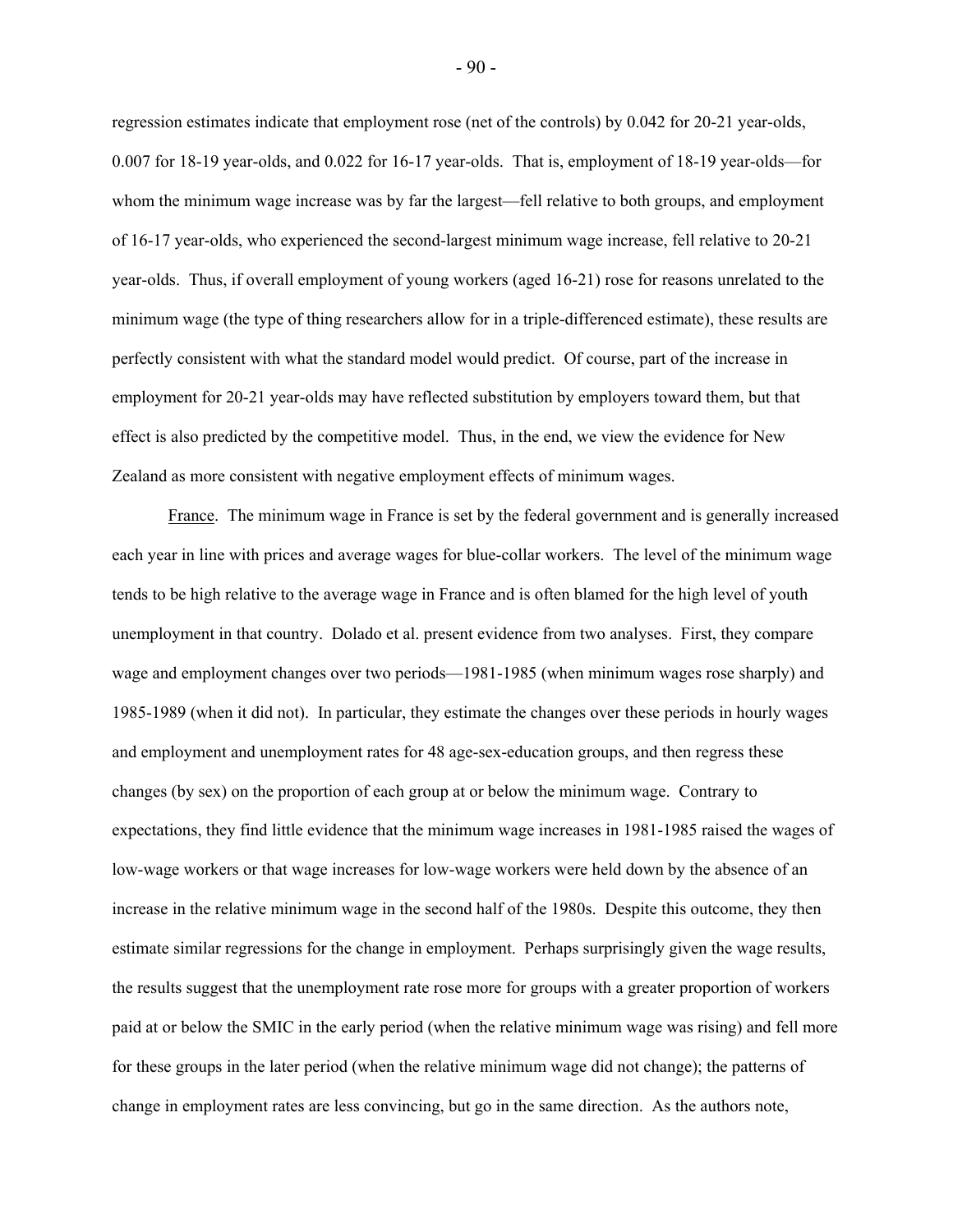<span id="page-91-0"></span>however, the two periods are less comparable than one would like, in that the first—when the minimum wage rose more quickly—included a recession, while the second—when the relative minimum wage was about unchanged—was characterized by an economic recovery. This lack of comparability makes it difficult to distinguish minimum wage effects from the differential impact of the business cycle on the employment and unemployment rates of different skill groups.

The authors then take a different approach and focus on regional differences in employment change from 1967-1992.<sup>[95](#page-91-0)</sup> Their rationale is that in the earlier part of this period the national minimum wage rose sharply, but because initial wage levels were very different across regions, the impact of the national minimum wage increase should have been greater in the lower-wage areas. The authors find a positive relationship between regional wage growth and the level of the initial wage during the period in which the relative minimum wage was rising, consistent with the rise in the SMIC boosting wages more in low-wage regions. However, a regression of the change in employment on the initial wage yields a negative estimate, in contrast to what would be expected if the minimum wage reduced employment more in low-wage areas. Although the authors seem to find this evidence more compelling, there are problems with this analysis. First, they do not control for differences in aggregate economic conditions across regions. If wages in the initially low-wage regions were held down at the beginning of the sample by cyclically weak labor market conditions, these areas would also have tended to exhibit initially low employment rates. In this case, a regression of the change in employment on the initial wage could yield a negative coefficient simply because labor demand returned to normal in subsequent years. Second, this part of the analysis does not focus on low-skill workers along any particular dimension, and as for the United States, the effects of the minimum wage may be difficult to detect with respect to aggregate employment.

 In contrast, Bazen and Skourias (1997) study the effects of the 1981-1984 increases in the French minimum wage on youth employment (15-24 year-olds). In particular, they split their sample into 32 sectors, and calculate the ratio of youth employment to total employment in each sector and the

 $95$  This analysis is also reported in Machin and Manning (1997), who are co-authors of the Dolado et al. paper.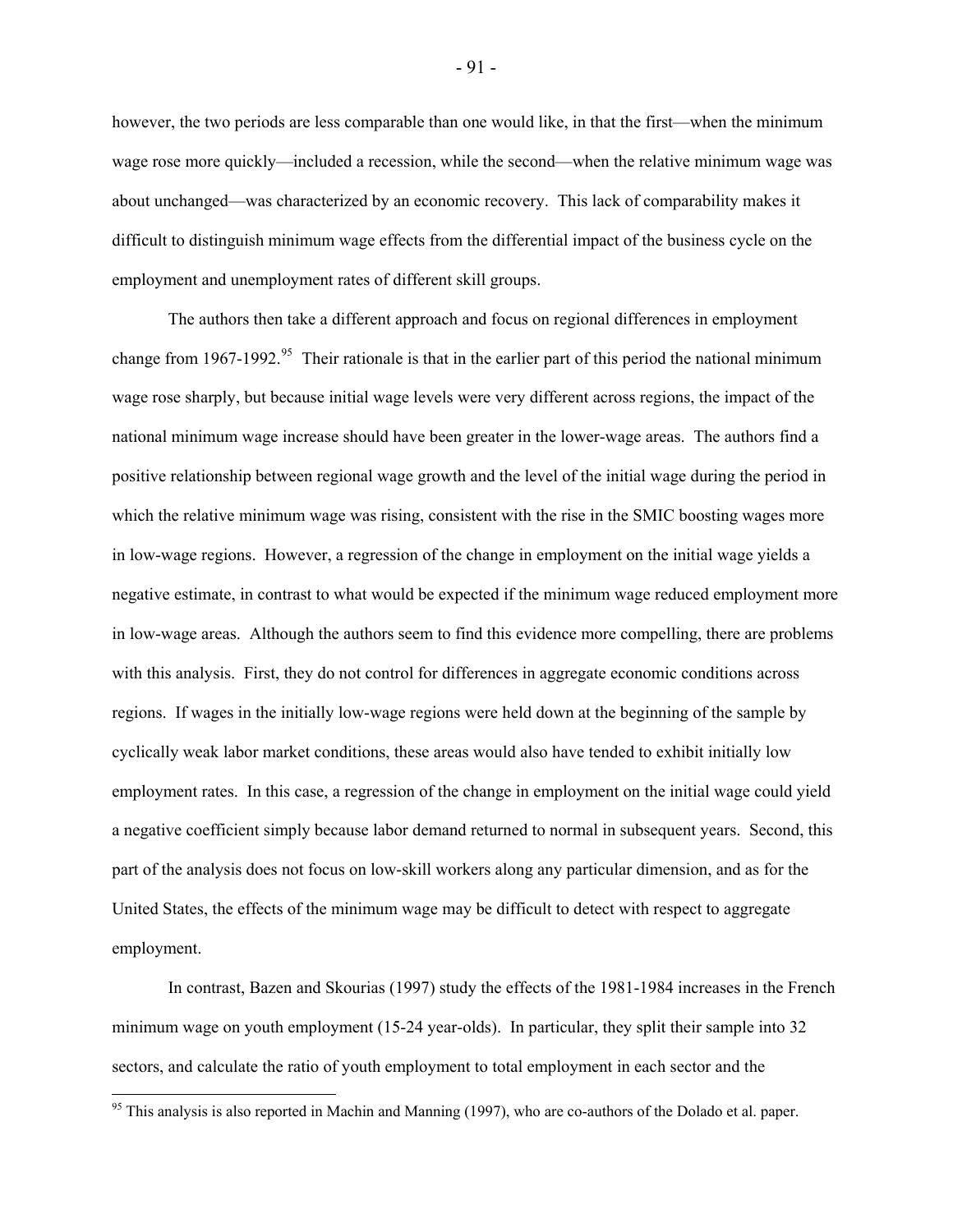proportion of workers in the sector who were below the new level of the minimum wage set in June 1981. Using a difference-in-differences approach, they find that, conditional on overall employment growth in the sector, the share of youth employment fell in relative terms in the sectors for which the minimum wage increase was more binding. The estimates are negative and statistically significant for the firstdifferences estimates (for October 1980 to October 1981 and March 1981 to March 1982) and become somewhat larger when a longer difference is used.

We have two concerns about their specification. First, the authors estimate an equation for the change in the youth employment share, using as a control the percentage change in total sector employment. Since the percentage change is sensitive to the base, and employment levels can differ sharply across sectors, it would have been preferable to define the dependent and independent variables consistently. Second, their longer-differenced specifications regress changes in youth employment from March 1980 to March 1984 on the proportion of workers directly affected by the June 1981 increase in the minimum wage, whereas it would seem more natural to use a measure of workers affected by the entire set of minimum wage increases from 1980 to 1984 (17 percent of which occurred, in relative terms, prior to June 1981). Otherwise, sectors that adjusted employment more slowly to the increase in 1980 and early 1981 would have had more minimum wage workers in June 1981, and possibly sharper employment declines subsequently, even if their employment declines over this period were no larger than those with fewer minimum wage workers prior to entire set of increases.

The final set of studies we consider are those by Abowd et al. (1999, 2000a, 2000b), whose results for the United States were summarized in the previous section. As we described earlier, these authors use individual-level panel data and test for disemployment effects among initially-employed workers who are "caught" by an increase in the minimum wage. For France, which generally had a rising nominal minimum wage over the period they study (1982-89), they consistently find considerably higher transitions to non-employment for workers newly bound by the minimum wage than for workers with marginally higher wages, especially among those just above age 24 who were not protected by employment promotion contracts. For example, for men aged 25-29 caught by the minimum, the

- 92 -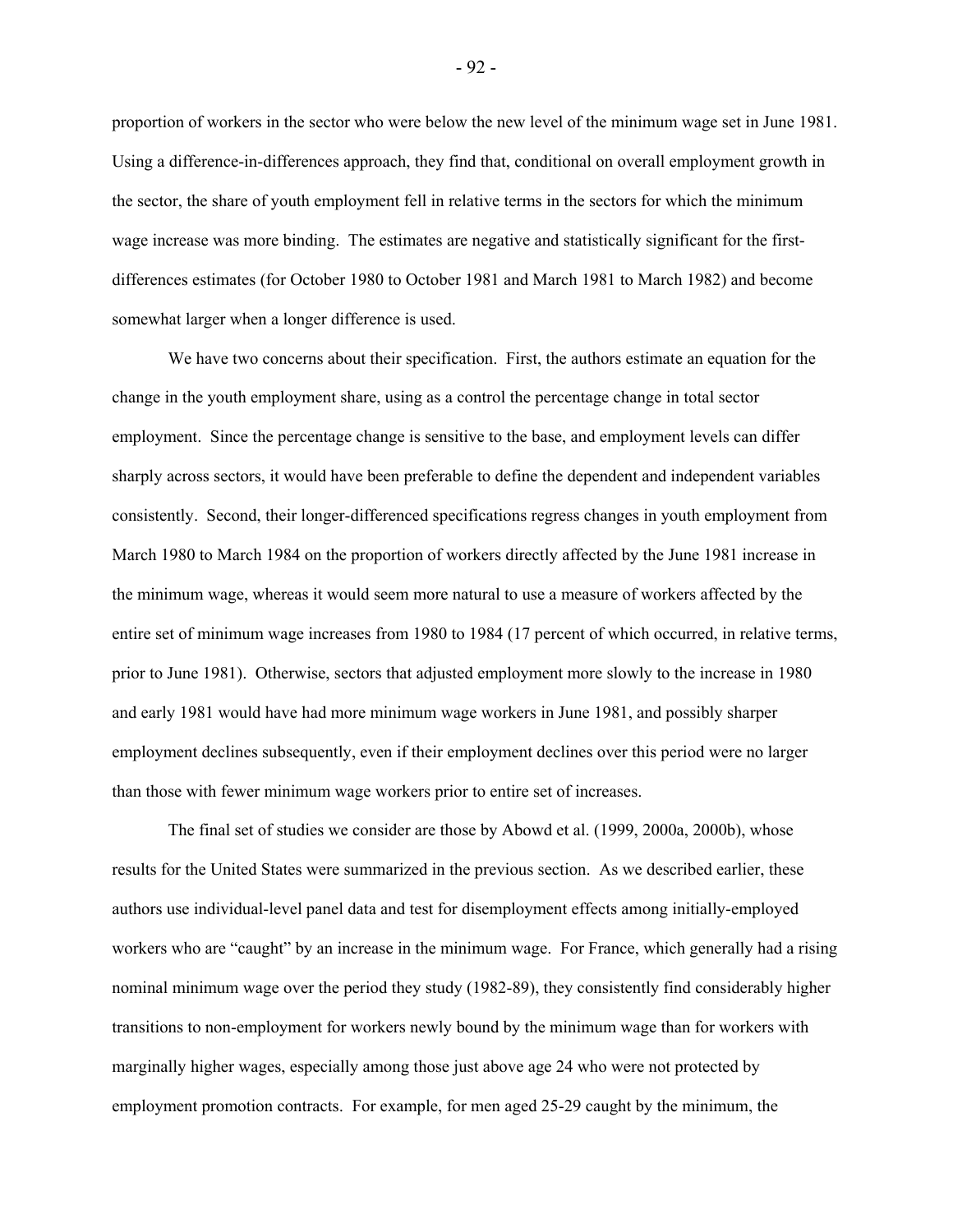<span id="page-93-0"></span>elasticity of employment with respect to the minimum wage is −4.6, relative to similar men just above the minimum. For women the results are weaker and not significant, but the elasticity is still large at −1.38. For those aged 20-24, the elasticities are smaller and not significant, and the elasticities are smaller still, and insignificant, for males and females aged 16-19. The elasticities for those above 25 are large, but as the authors point out, these are elasticities that apply to a very small share of the population in the age group. Thus, echoing issues we raised earlier, the "answer" about the effects of minimum wages is quite different when one focuses on directly-affected workers rather than on a broader group.

The evidence for France regarding overall employment effects of minimum wages on young, less-skilled workers is mixed. Our paper on European and other OECD countries, discussed above, suggests that France may have a combination of labor market institutions that make it less likely that minimum wages will have detectable disemployment effects on young workers, and the results in the Abowd et al. paper, on those under age 25, appear to confirm this. At the same, however, the results reported by Abowd et al, point to disemployment effects of the minimum wage among low-skilled workers less protected by these institutions, and the evidence from France, on balance, is consistent with disemployment effects. [96](#page-93-0)

The Netherlands. The minimum wage is also set by statute in the Netherlands. However, this country represents an interesting case because the government instituted reductions in the youth subminimum wage in 1981 and 1983 and a reduction in the nominal adult minimum wage in 1984. Dolado et al. (1996) study the effects of the declines in youth subminimums, which, for example, fell from 77.5 percent to 61.5 percent of the adult minimum wage for 20 year-olds and from 47.5 percent to 34.5 percent of the adult minimum wage for 16 year-olds).<sup>[97](#page-93-0)</sup> The authors first verify that relative wages of young workers declined following this change, indicating that the youth subminimum wages were a

 $96$  Kramarz and Philippon (2001) extend this analysis to study the effects of the combination of minimum wages and other labor costs, with a focus on payroll taxes and exemptions. Laroque and Salanié (2002) present estimates of a relatively simple structural model intended to capture the effects of the minimum wage and the welfare system on the employment of married women in France, based in part on the Meyer-Wise approach to estimating the employment effects of minimum wages (discussed below).

 $\frac{97}{2}$  One problem they note, which also applies to Spain and Brazil (discussed below), is that in the Netherlands the minimum wage also influences benefit levels—in this case unemployment benefits—making it more difficult to separately identify the effects of legislated minimum wage changes.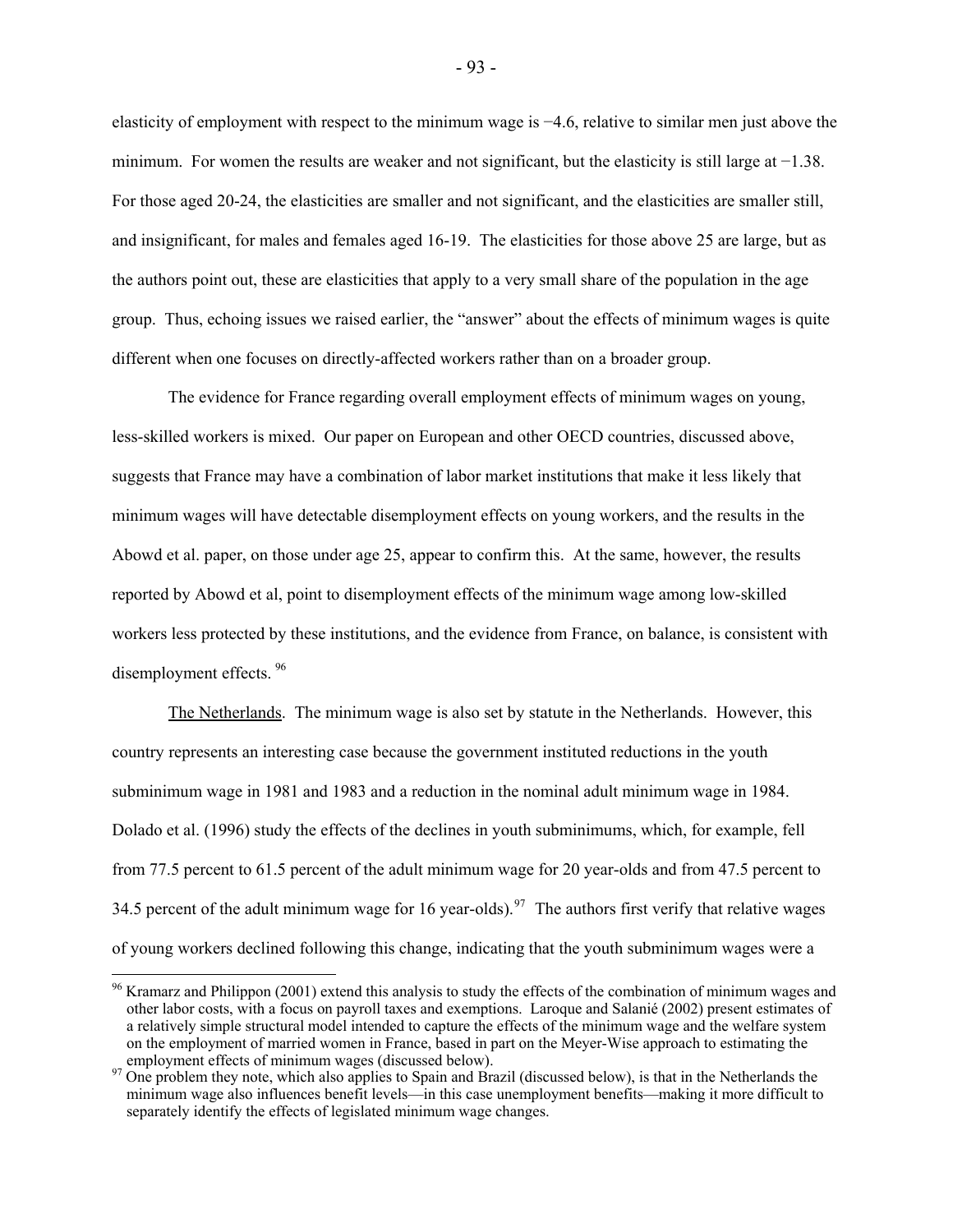<span id="page-94-0"></span>binding constraint on the wages of these workers. They then note that the ratio of youth employment to total employment fell by 3 percentage points from 1979 to 1985, contrary to what would be expected from an exogenous reduction in wages for younger workers. However, they also recognize that the severe recession in the Netherlands at that time may have adversely affected youth employment disproportionately, making it difficult to distinguish the effects of the minimum wage reduction from cyclical influences. As a result, the authors examine changes in the shares of youth employment in four low-skilled occupations relative to changes in the shares of youth employment in somewhat higher-skilled occupations. Among the low-skilled occupations, the youth share of total employment fell by two percentage points in one, remained constant in one, and rose by two and four percentage points in the other two. They summarize by suggesting that the evidence from the Netherlands about adverse employment effects of the minimum wage is "scarcely compelling." However, in all four industries the youth share in employment rose both relative to the overall youth share of employment (which fell by three percentage points over the period) and relative to the youth share of employment in the higherskilled occupations, consistent with the response we would expect if minimum wages reduce employment among less-skilled workers.<sup>[98](#page-94-0)</sup>

Spain. The final country for which Dolado et al. (1996) present evidence is Spain. The national minimum wage in Spain is also set by statute, but is determined the Council of Ministers after consultation with trade unions and employer organizations. As in the United States, the ratio of the national minimum wage to the average wage has gradually declined over time, limiting the extent to which the time variation can be used to identify the effects of minimum wages on employment. In an attempt to increase the exploitable variation in the data, the authors use a panel-data approach to investigate the effects of minimum wage changes on six low-wage sectors. In particular, they regress

<sup>&</sup>lt;sup>98</sup> There are also some papers studying the effects of the minimum wage on employment in the Netherlands using either structural search models (Koning et al., 1994) or the Meyer and Wise (1983) approach of inferring minimum wage effects from "missing" workers in the wage distribution (van Soest, 1994). The Meyer-Wise approach has seldom been used in recent research on minimum wages and hence is not covered in this review. One exception is a paper by Dickens et al. (1998), who present evidence using this method for the United Kingdom and find that the employment estimates resulting from this approach are quite sensitive to assumptions about the distribution of wages and the wage above which the minimum has no effect.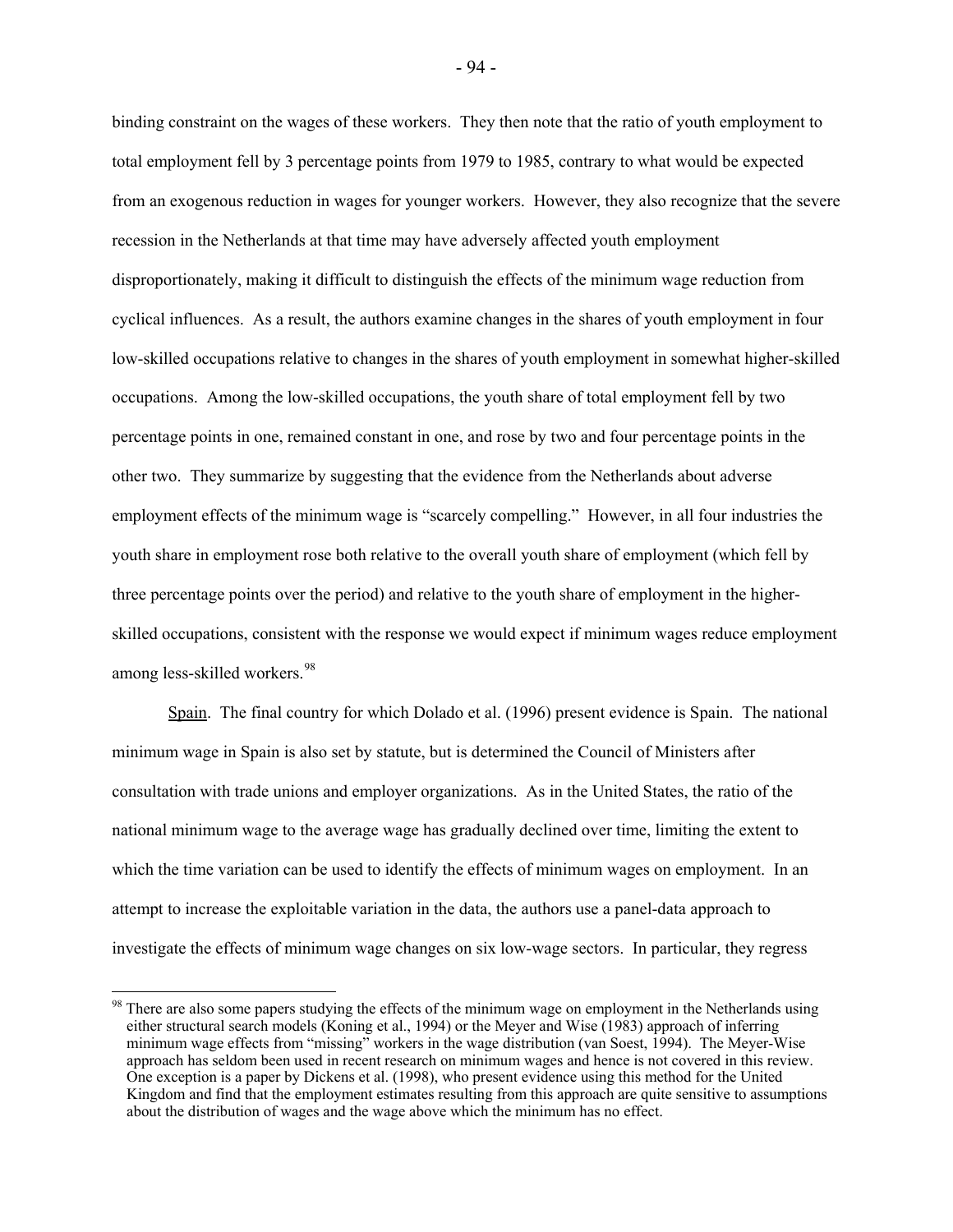<span id="page-95-0"></span>sector-specific changes in employment and youth employment (16-19 year-olds) on changes in the relative minimum wage, cyclical controls, and fixed sector effects.<sup>[99](#page-95-0)</sup> The results show a positive and statistically significant elasticity of 0.08 for total employment, but a negative elasticity of −0.154 for youths (significant at the ten-percent level). They also find stronger disemployment effects for 16-19 year-olds in the set of industries for which the minimum wage is most binding.

Dolado et al. also report on what is likely a cleaner experiment—an 83 percent increase in 1990 in the minimum wage for 16 year-olds; there was also a more modest increase of 15 percent for 17-yearolds. In this case, they use regional data and regress region-specific changes in youth employment between 1990 and 1994 on the fraction of workers in each region that were low paid prior to the implementation of the higher minimum wage. The results provide strong evidence that employers substituted away from 16-19 year-old workers after the increase in the minimum wage for 16-17 yearolds. The same relationship does not appear for 20-24 year-olds (indeed it is positive), which suggests that the results reflect the change in the minimum wage, rather than other changes in labor demand. The authors conclude from their study that minimum wage increases in Spain reduced youth employment.<sup>[100](#page-95-0)</sup>

Portugal. A similar "quasi experiment" took place in Portugal in January 1987. In this case, the government eliminated the 75 percent subminimum wage for 18-19 year-old workers, making them eligible instead for the adult minimum wage. In effect, this legislative change resulted in a 49.3 percent increase in the nominal minimum wage for this age group, as compared with a minimum wage increase of only 12 percent for workers aged 20 and over. Pereira (2003) uses this event to study the effects of the

<sup>&</sup>lt;sup>99</sup> The authors exclude fixed year effects from their panel data specifications, which hampers comparability with other studies that typically include such effects to sweep out the effects of aggregate changes. They report that they could not reject the exclusion of these year effects, but with small samples (168 in the pooled analysis, and 28 in the analysis of each industry), the statistical power of these tests may be weak. Unfortunately, it is not possible to determine the effect on the results of omitting fixed year effects from the information provided in the paper.<br><sup>100</sup> At the same time, they interpret the evidence of positive effects on aggregate employment as consistent with a

<sup>&</sup>quot;monopsony effect" (p. 352). However, we question whether the apparent positive effect of minimum wages on overall employment should be taken seriously. Few economists would expect any detectable effect of minimum wages on aggregate employment in modern industrialized economies. And even if we were inclined to the monopsony view in which positive effects are possible, we would presumably expect such effects to show up most strongly for workers directly affected by the minimum wage. In contrast, the evidence for Spain points to negative employment effects for the most affected workers.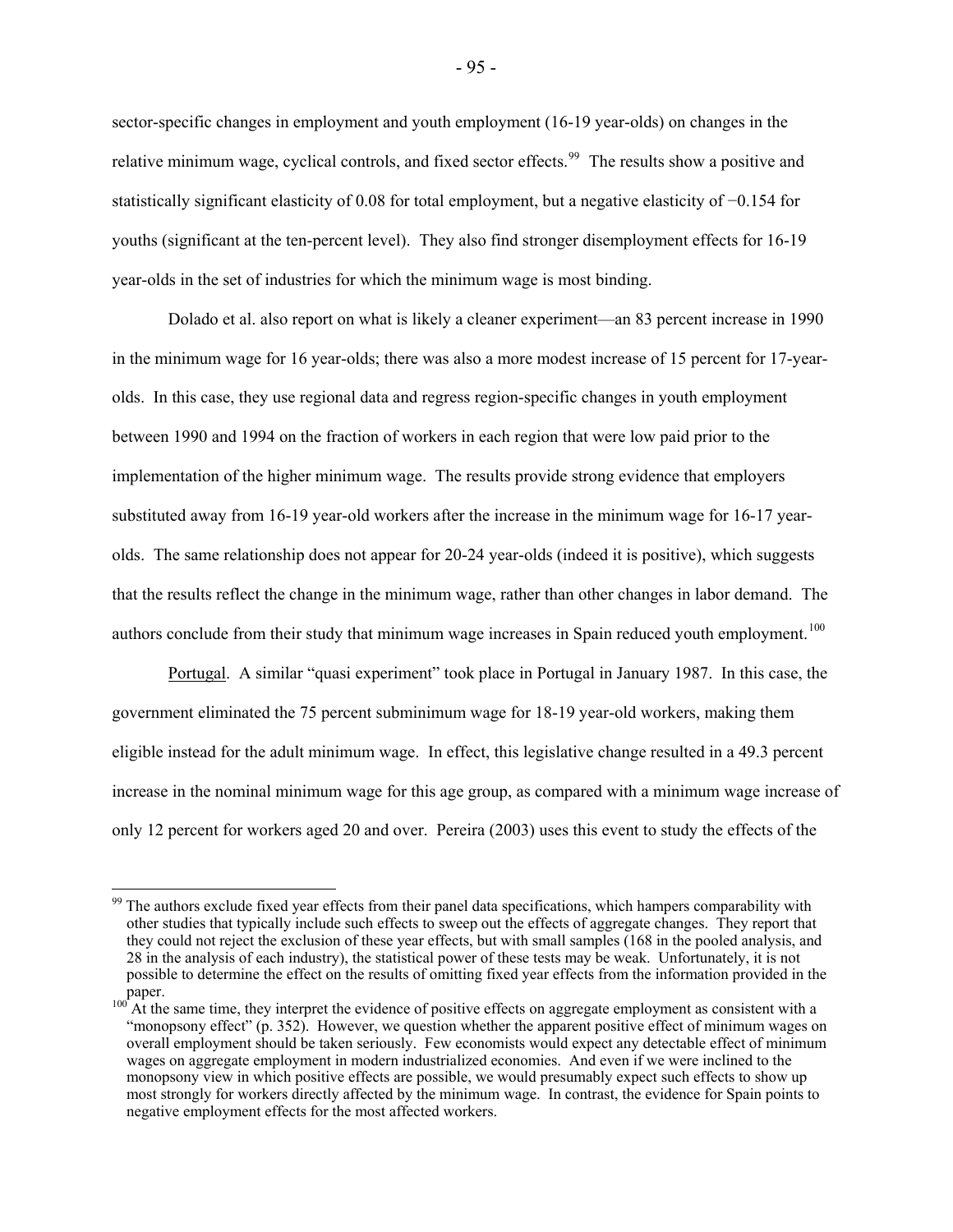<span id="page-96-0"></span>minimum wage on teenage employment in Portugal in 1987.<sup>[101](#page-96-0)</sup> In particular, she uses a firm-level panel dataset for the period 1986-1989, with observations pertaining to March of each year. From this dataset, Pereira extracts firm-specific information on employment, hours, and wages for three age groups: 18-19 year-olds, 20-25 year-olds, and 30-35 year-olds. She then uses two related research designs to test for the effects of minimum wages on employment. First, she compares changes in employment (and wages) across the three age groups for intervals of one, two, and three years after the minimum wage increase. Second, she estimates models that separate out the differences in changes in employment by age for firms whose average wage for teenagers in March 1986 was between the old and the new minimum; this approach identifies the minimum wage effect from those firms that were most likely to be directly affected by the minimum wage increase. All of the models include controls for initial firm size, industry, and region. $102$ 

Pereira seems able to rule out any anticipatory effects, arguing that news of this impending change in the minimum wage first surfaced in August of 1986, well after the March 1986 measurement of initial employment levels (and wages). In addition, she finds that the minimum wage increase pushed up wages of teenagers in both absolute and relative terms, and that the spike at the subminimum prior to the increase disappeared soon after the minimum wage increase for teenagers took effect.

The evidence indicates that teen employment fell relative to employment for 30-35 year-olds, with the difference statistically significant, and an implied elasticity from her preferred estimates ranging from −0.2 to −0.4. In contrast, employment of 20-25 year-olds increased relative to the older group, consistent with substitution away from teenagers and toward this group. This substitution is exactly what would be expected if the minimum wage increased the price of teen workers relative to their close substitutes. In addition, the estimates imply that overall youth employment (ages 18-25) declined slightly. The evidence is particularly strong for the specifications that identify the minimum wage effects

 $101$  The subminimum wage was also increased for 17 year-olds, from 50 percent to 75 percent of the adult minimum wage. However, Pereira focuses only on 18-19 year-olds because there are few workers in this age range and few firms employing them in her data. One year later, the subminimum for workers aged 16 and under was increased

<sup>&</sup>lt;sup>102</sup> Note that Krueger's question about the role of variation in labor demand elasticities applies here as well.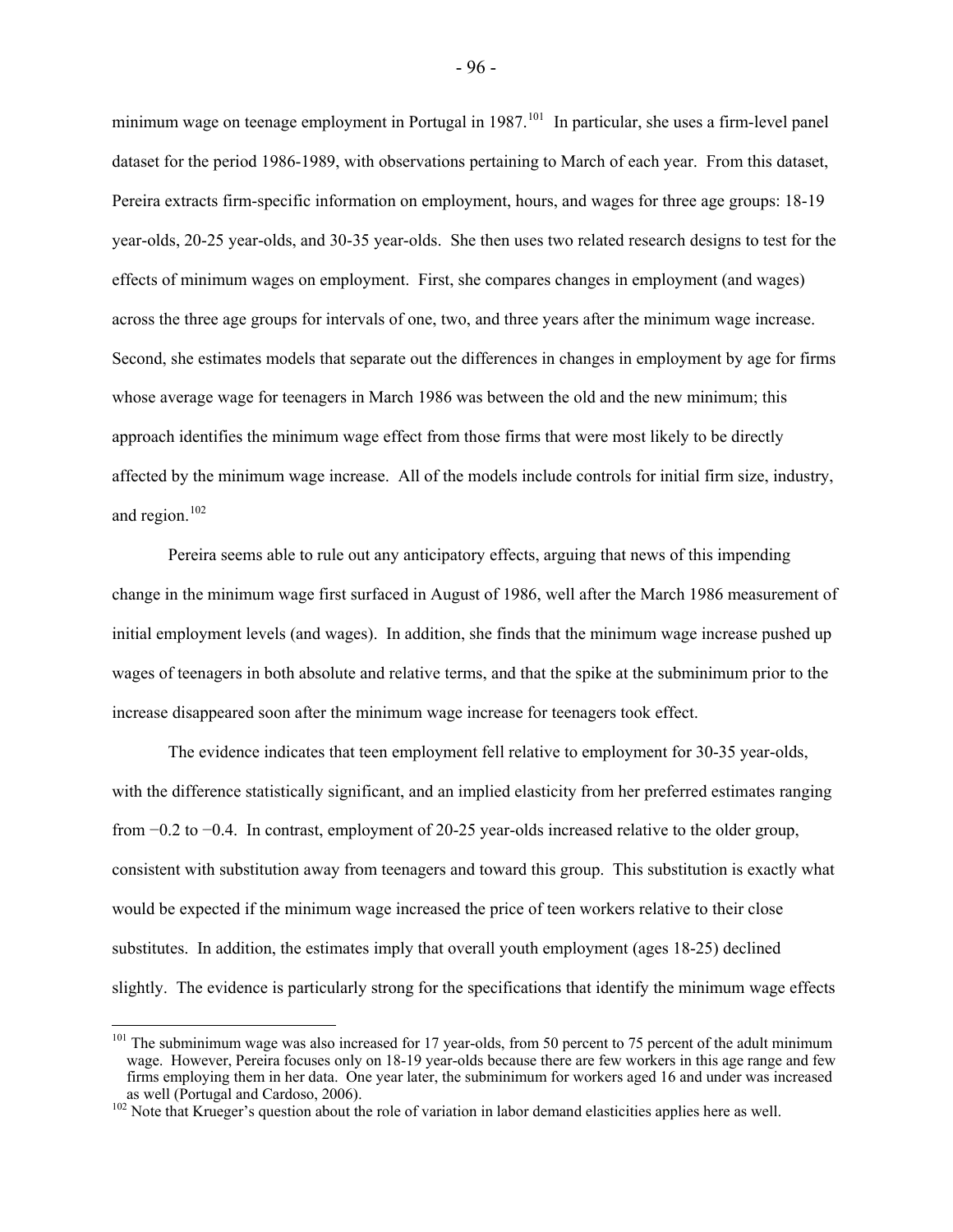<span id="page-97-0"></span>from the most-affected firms. In addition, the evidence indicates that the effects are stronger one or two years after the minimum wage increase than in the first year of the increase, consistent with other evidence on lagged effects. Pereira also estimates similar models for total hours and finds even larger effects, suggesting that employers reduced the average workweeks of their teenage employees as well.

Curiously, Portugal and Cardoso (2006) study the same minimum wage change but reach a different conclusion. Using the same data set, although sometimes a different sample, their aggregate employment figures (i.e., without any regression controls) indicate faster employment growth for teenagers relative to older groups of workers, except for the comparison with those in their early 20's in the year encompassing the minimum wage increase.<sup>[103](#page-97-0)</sup> Unfortunately, they do not adequately reconcile the differences. Although they claim that Pereira's sample is nonrandom and "severely biased with respect to the actual trend in employment for the affected group of workers" (p. 995), they offer no explanation or evidence regarding this claim. Moreover, they note that even when they tried to replicate Pereira's sample, they found opposite results from hers, which suggests that the use of different samples is not the explanation for the difference in results. A potential difference they do not explore is the inclusion of control variables in Pereira's analysis. Thus, in the end, we are left with an incomplete analysis that does not establish which results are correct. At this point, however, the evidence on employment effects from this particular episode in Portugal has to be viewed as inconclusive.<sup>[104](#page-97-0)</sup>

Greece. The only evidence we have uncovered for Greece comes from a time-series study that uses annual data from 1974-2001 (Karageorgiou, 2004). This paper focuses on teens (ages 15-19) and young adults (ages 20-24). Greece had different minimum wages for these groups, but although their levels were different, their relative movements were quite similar over much of the period, with the exception of an increase in the teen minimum relative to the young adult minimum in the early 1980s.

 $\overline{a}$ 

- 97 -

<sup>&</sup>lt;sup>103</sup> They also present employment figures from another household level dataset, but report only that employment of teenagers grew (and unemployment fell) from 1986 to 1989 rather than the difference in employment growth between teenagers and older workers. Given that this period was characterized by an economic expansion, these calculations are not especially informative.<br><sup>104</sup> Portugal and Cardoso then move on to the more ambitious aspect of their research, which is to examine how the

underlying flows of worker separations and accessions and firm entry and exit responded to the minimum wage increase. Their main results are that the minimum wage appeared to lead to a reduction in the share of teens separating from their jobs, but also a reduction in the share of teens among newly-hired workers.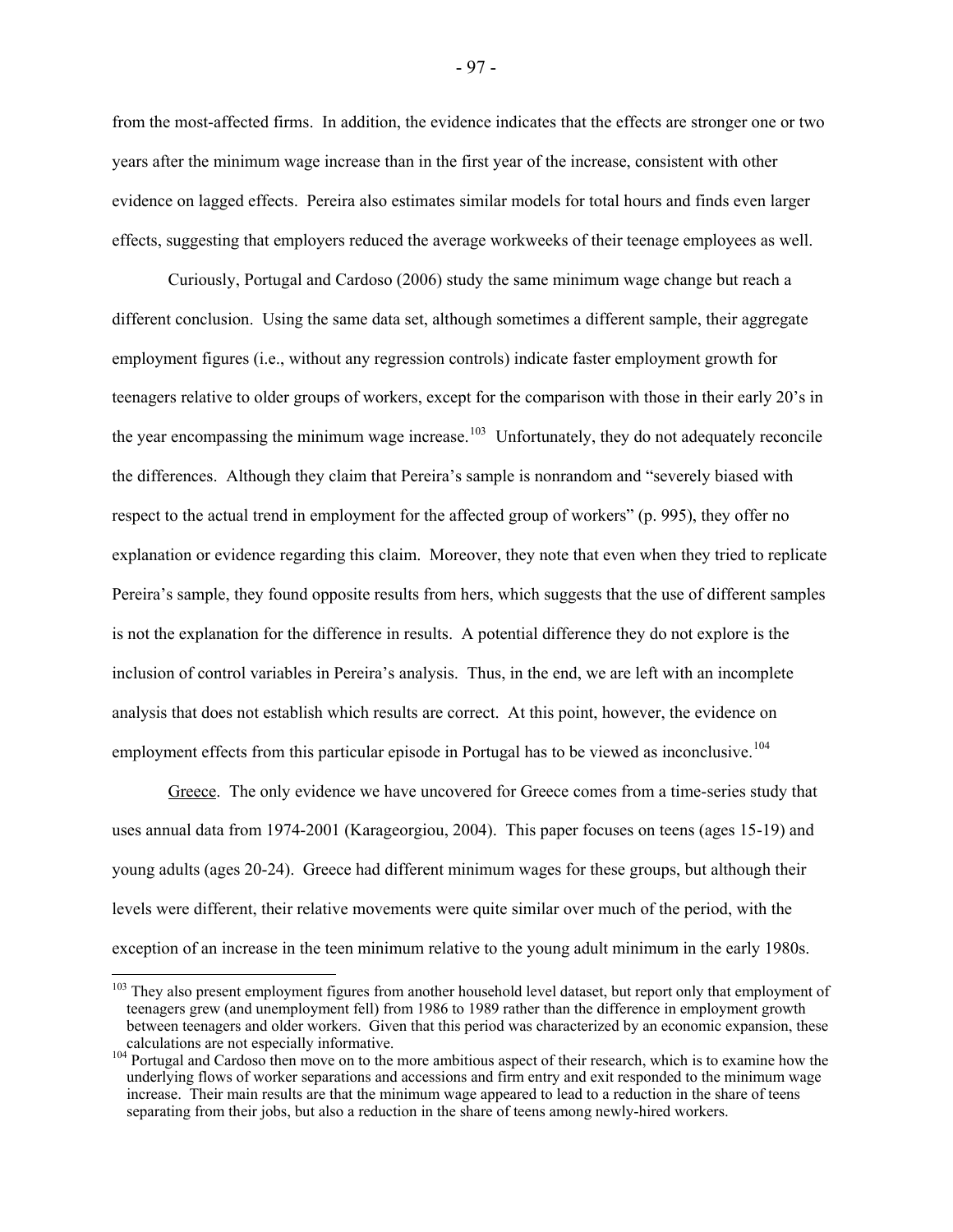Estimating separate models for these two age groups, and paying attention to the specification issues raised in Williams and Mills (2001), Karageorgiou finds evidence of negative employment effects of the minimum wage for young adults, with elasticities (from the log specification) ranging from −0.05 to −0.12, although never significant. For teens, in contrast, the estimates are large and positive, with elasticities ranging from 0.22 to 0.63, with the larger estimates significant.

There are a few reasons to be skeptical of the results. First, minimum wages in Greece vary by age, education, tenure, occupation, and marital status. As a result, it is not clear that we necessarily want to focus solely on young or unskilled workers—in contrast to the more common case where there is a single wage floor that is presumably most binding on the least skilled. Second, there is relatively little real variation in minimum wages, especially after the late 1990s, because the minimum wage was indexed to inflation. Third, for young adults the estimated effect of the aggregate unemployment rate on young adult employment is positive and significant, which is suggestive of model misspecification. Third, the author does not really try to explain the extraordinarily large positive minimum wage effects for teenagers. Although he suggests that part of the explanation may be that teens and youths are very close substitutes, so that a higher minimum wage causes strong substitution toward teenagers, this would seem to require large negative effects for young adults as well. Moreover, testing this hypothesis requires estimates of how teen (and young adult) employment responds to the minimum wages for both groups, which the author does not provide since the employment equation for each group contains only that group's minimum wage relative to an adult average; as noted above, there seems to be little variation in the two groups' relative minimum wages, so it may not be possible to test this conjecture. Finally, there are some institutional details left unexplained, such as "incentives to employers who particularly employ teenage trainee workers in certain periods of the year" (p. 61). These problems, coupled with the difficulty of interpreting the evidence in the case where many other workers are also bound by minimum wages, leads us to regard the evidence from Greece as inconclusive one way or the other.

*Developing Countries*

- 98 -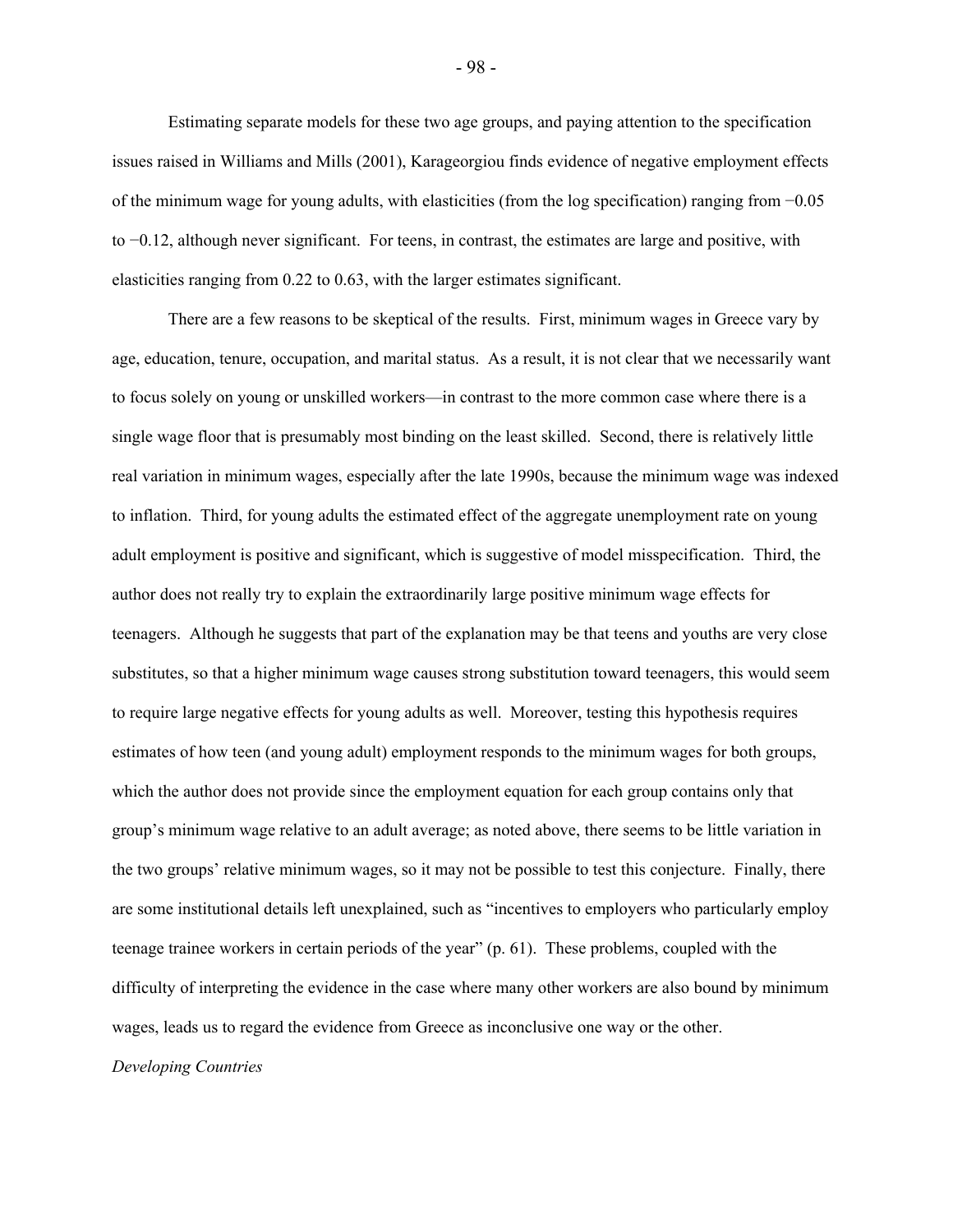<span id="page-99-0"></span>The analysis of minimum wage effects in developing countries is complicated by a number of factors. First, there is often a large informal sector in which minimum wages (and other labor laws) do not apply or are not enforced, and to which there can be substantial spillovers from the formal sector. Second, even in the formal sector, there are serious concerns about the enforcement of and compliance with minimum wage laws. Third, for some countries, confounding factors such as anti-sweatshop campaigns have also created upward pressure on wages of low-skilled workers. Fourth, in some cases minimum wage increases have occurred in the context of high inflation, in which case legislated minimum wage increases may convey little more than extraordinarily short-term changes in relative prices of different kinds of labor. And fifth, in some countries the minimum wage also directly influences the value of other government benefits. Because of these complications, the results from developing countries are more difficult to interpret and are less likely to be applicable to other countries. In addition, after reviewing the literature, it seemed to use that many of the complexities involved in thinking about the evidence for each country were better left to scholars of those particular countries' economies.<sup>[105](#page-99-0)</sup> We therefore provide a much briefer overview of this evidence, more as a guide to the literature than as a critical review.

## **Latin America and the Caribbean**

 $\overline{a}$ 

Brazil. The effects of minimum wages in Brazil have attracted interest for a number of reasons, including this country's long reliance on the minimum wage, the extreme inequality in the country, the role of the minimum wage in coordinating centralized wage bargaining as part of the anti-inflationary efforts in the 1980's and early 1990's, and recent efforts to increase the minimum wage substantially. Although minimum wages were originally set at the regional level, the government switched to a national minimum wage in 1984. Since then, there have been periods in which the nominal minimum wage has increased sharply, periods in which it was frozen, and periods in which it has been indexed to inflation. In general, however, the real value of the minimum wage has tended to decline over time. In addition,

- 99 -

 $105$  A significant portion of this literature is also written in languages other than English.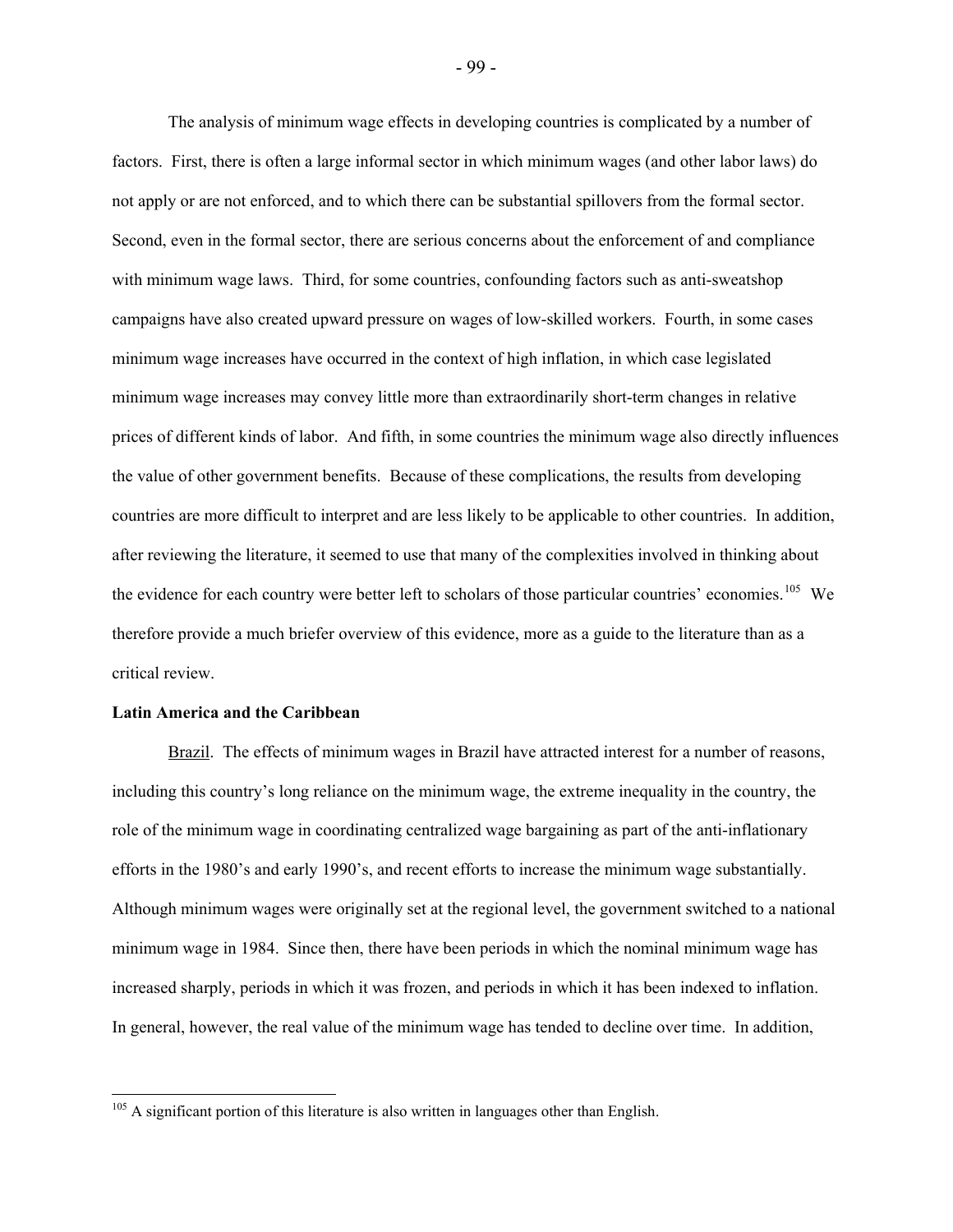<span id="page-100-0"></span>although all workers are legally covered by the minimum wage in Brazil, there is a sizable informal sector for which compliance is relatively low.

Fajnzylber (2001) takes an indirect approach to estimating the employment effects of the minimum wage in Brazil. Using matched data from the Brazilian Monthly Employment Survey—a CPStype data set—for the period 1982-1997, he applies the same methods as in Neumark et al. (2004) to estimate minimum wage effects at different points of the wage distribution. However, he only estimates the effect of the minimum wage on income, and then backs out the employment effects by comparing the estimated effects on income for a sample working at both observations and a sample that also includes those not working. Given that he still has to condition on initial employment to use this strategy, it is not clear why he did not estimate employment effects directly. Nonetheless, his indirect approach implies that for formal sector workers earning below or very near the minimum, the employment elasticity is around −0.10 in the first year, and −0.05 to −0.08 after allowing for lagged effects, with the moderation attributable, he argues, to some giveback in the wage effects. For the informal sector, the implied employment elasticities for those below or near the minimum range from −0.25 to −0.35 in the short-run and from −0.05 to −0.15 in the longer-run. He suggests that the stronger effects for the informal sector may reflect individuals leaving informal sector employment to queue for formal sector jobs, although there is some question as to whether this is a real phenomenon that can account for the differences. In addition, the implied disemployment effects are stronger for women and teenagers.<sup>[106](#page-100-0)</sup>

Sara Lemos has written a sequence of closely-related papers that use the same dataset as Fajnzylber, but with observations that extend through 2000. Lemos (2004) considers a variety of measures of the minimum wage, and presents strong evidence that increases in the minimum wage generally compressed wages over the 1982-2000 period. The increases generated by the minimum wage were largest at the bottom of the wage distribution, but the data also suggests that a rise in the minimum wage led to increases for wages up to about the median wage. Part of the effects higher up in the wage distribution may be attributable to the hyper-inflationary period when wages were often set at "multiples"

<sup>&</sup>lt;sup>106</sup> These estimates do not take account of possible hours effects, however.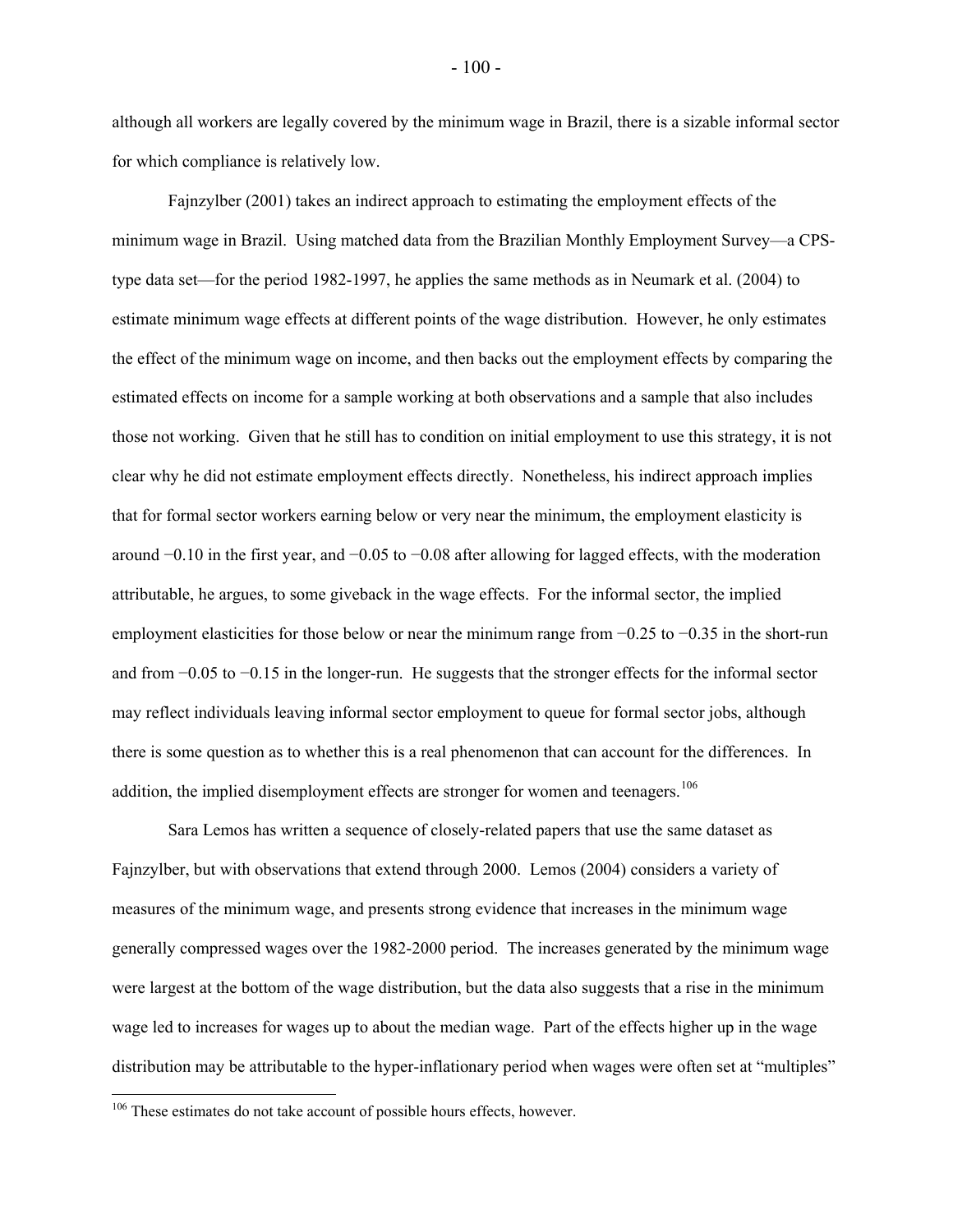of the minimum wage (e.g., Fajnzylber, 2001). As evidence, similar regressions for the post-hyperinflation period do not find effects of the minimum wage above the  $30<sup>th</sup>$  percentile (Neumark et al. 2006). Evidence of a spike at the minimum in the informal sector is also suggestive of these "numeraire" effects.

Based on these results, Lemos then estimates the effects of the minimum wage on employment and hours from a cross-section time-series panel of regional data. She uses a standard panel specification that includes region and time fixed effects, as well as lagged employment terms to capture shorter-run and longer-run effects in some specifications. Because the nominal minimum wage is uniform across the country, the regional variation comes either from differences in regional price indexes (when the real minimum wage is used) or from differences across regions in the share of workers at or below the minimum. Nevertheless, wage and price levels vary substantially across regions, and so the "bite" of the national minimum wage may vary considerably by location. The estimates of the employment and hours effects are sometimes positive and sometimes negative, but rarely statistically significant. In addition, many of the estimated elasticities are near zero, although there are some outliers (both positive and negative).

Lemos does not address the question of why she obtains much smaller employment effects than Fajnzylber. His estimates, however, make clear that the (implied) employment effects are concentrated in the lower part of the wage distribution. Given these prior results, it is not entirely clear why Lemos focuses on overall employment effects rather than effects on those most likely to bear any employment impact. Some of her results discussed below try to get closer to lower-skill groups, but none build on Fajnzylber's work by focusing on those with wages near the minimum. More attention to this issue would clarify the extent to which her results differ because they are more aggregate, or because of her use of alternative minimum wage measures, a longer sample period, and other differences in her analyses.

In two subsequent studies, Lemos considers whether the evidence of negative employment effects is more compelling for labor markets in which we might expect them to be stronger. In Lemos (forthcoming), for example, she estimates minimum wage effects separately for the private and public sectors. In particular, she speculates that public sector labor demand is more inelastic than in the private

- 101 -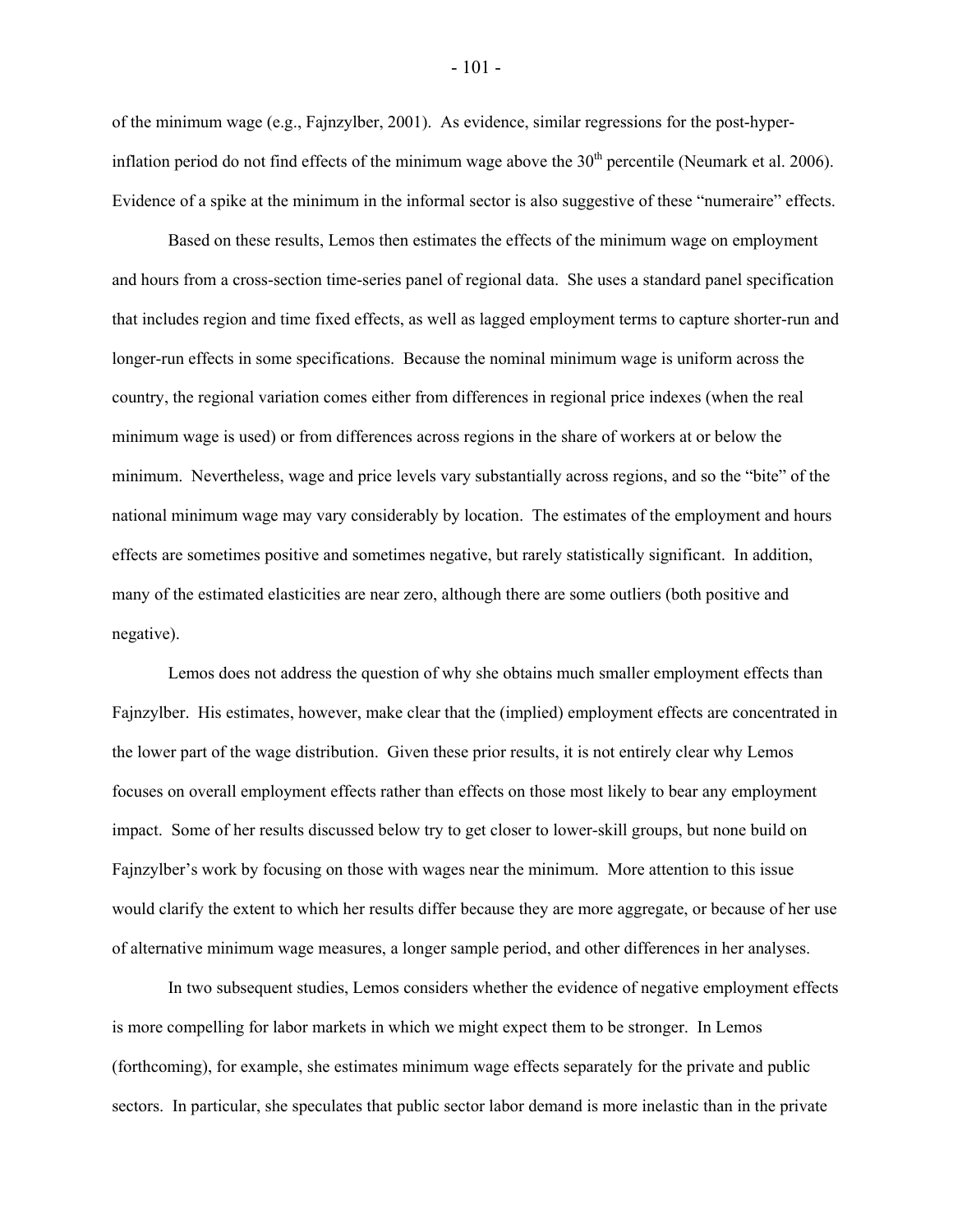sector—either because the state can raise revenues to cover higher costs, or because of the necessity of providing public services. Lemos finds that the wage effects in the two sectors are roughly comparable. Her evidence on employment and hours effects suggests no impact or a slight (and insignificant) positive impact in the private sector (with long-run elasticities of zero to 0.011). For the public sector, she finds a weak positive effect on employment but a stronger (although still insignificant) negative effect on hours, resulting in an overall long-run elasticity of total hours of −0.07.

Lemos (2006) examines the formal and informal sectors separately to see whether the minimum wage causes wages to rise and employment to decline in the formal sector (where the minimum wage should be more binding), but wages to fall and employment to rise in the informal sector (where compliance is lower), as would be predicted by the standard two-sector model of the minimum wage. In contrast to the predictions of this model, she finds that the minimum wage compresses the wage distribution in both sectors (although the positive effects of minimum wages on wages in the informal sector reach higher up into the wage distribution), and no significant evidence of either positive or negative effects of the minimum wage on employment or hours in either sector; and in all cases the estimates are small.

Echoing concerns raised in Neumark et al. (2006) about the extent to which employers would respond to an increase in the nominal minimum wage in an environment of hyperinflation, Lemos (2006) also reports evidence on the effects of the minimum wage in high versus low inflation periods. In the low inflation periods, when minimum wage increases are more likely to be perceived as longer-lasting increases in the cost of low-wage labor, the estimated effect of the minimum wage on employment in the formal sector is more negative, although still not statistically significant. Lemos also restricts the sample to less-educated (four years of schooling or less) workers to see if the adverse effects of the minimum wage show through more clearly for workers whose wages are most likely to be boosted by an increase. The estimated disemployment effects in the formal sector are larger for this subsample, although once again the estimates are insignificant.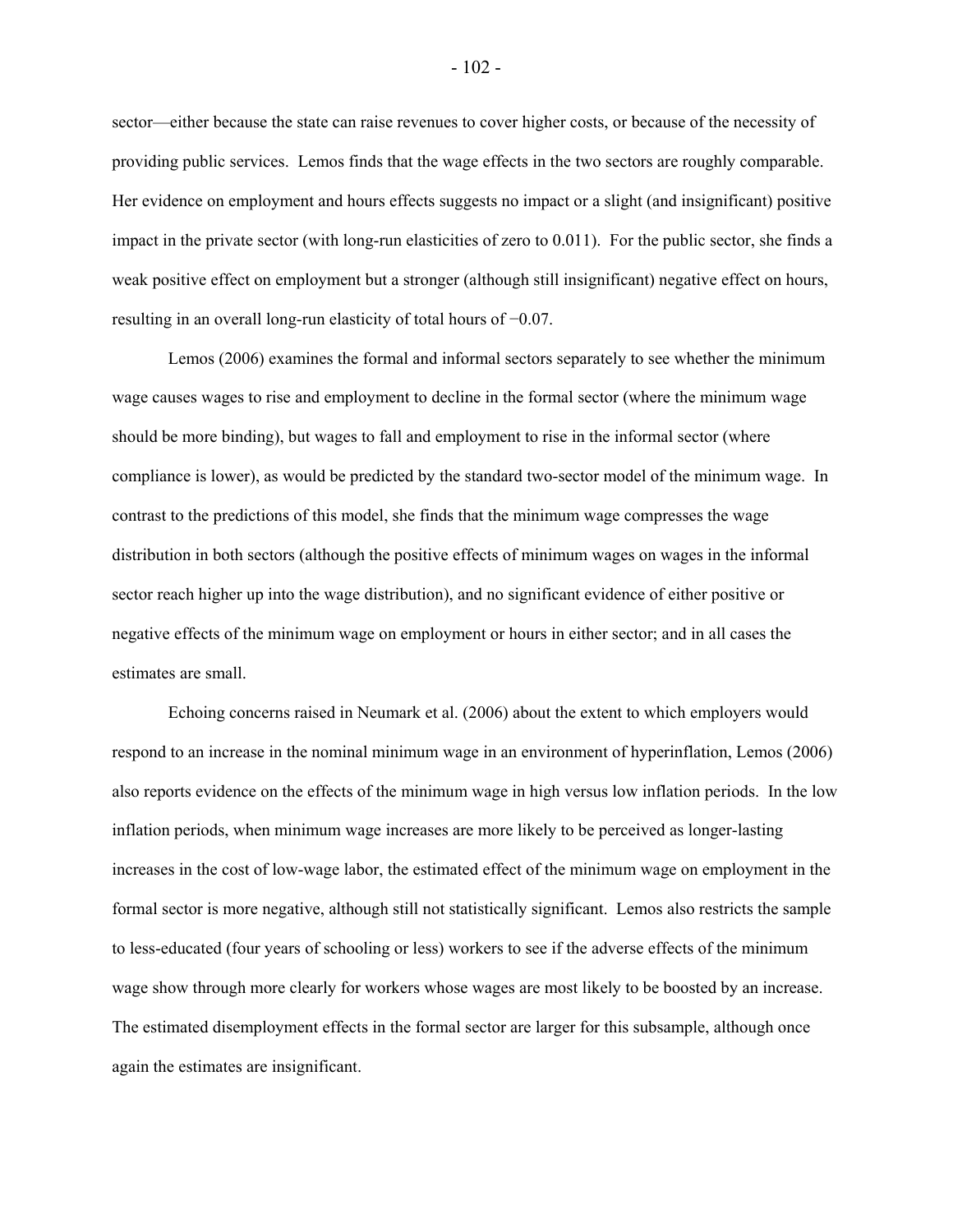<span id="page-103-0"></span>Finally, Lemos (2005) extends her analysis of aggregate employment effects to attempt to account for the endogeneity of minimum wage changes, noting that if minimum wages are increased in times of stronger economic growth, the estimated coefficients on the minimum wage variable will be biased upward. Lemos uses a variety of political measures as instruments for minimum wages, which she argues meet the standard criteria for validity. She then compares IV and OLS estimates for a number of different estimation approaches and disaggregations of the sample (e.g., looking at teenagers or those with less education). We read her evidence as suggesting that the estimated disemployment effects tend to be somewhat more negative when the political instruments are used, although the standard errors increase enough that these estimates are never significant (Table 3).

We have some doubts about the validity of these instruments, which, as Lemos notes, need to affect minimum wages but not be correlated with the error term in the employment equation. A natural source of such a correlation, however, is the influence of these political variables on other labor market policies that may have differential effects on employment across the regions of Brazil.<sup>[107](#page-103-0)</sup> Thus, while Lemos concludes that there is no evidence to support the hypothesis that endogeneity of the minimum wage biases the estimated employment effect upward, we view the evidence as less informative.

Neumark et al. (2006) focus on the distributional effects of minimum wages in Brazil, but they also report some employment effects for the 1996-2001 period, following the end of the hyper-inflation. Using the same dataset as Lemos, they first estimate an employment effect for household heads, yielding a significant elasticity of −0.07 when lags of the minimum wage are included. In contrast, the estimates imply positive effects of the minimum wage on employment and hours of other family members, which may reflect labor supply increases for these individuals (who are more likely to work in the informal sector) in response to the employment declines for household heads (who are more likely to work in the formal sector).

<sup>&</sup>lt;sup>107</sup> Of course, one could also argue that other studies of minimum wages omit variation in other labor market policies, and that the problem in this paper is no different than in most others.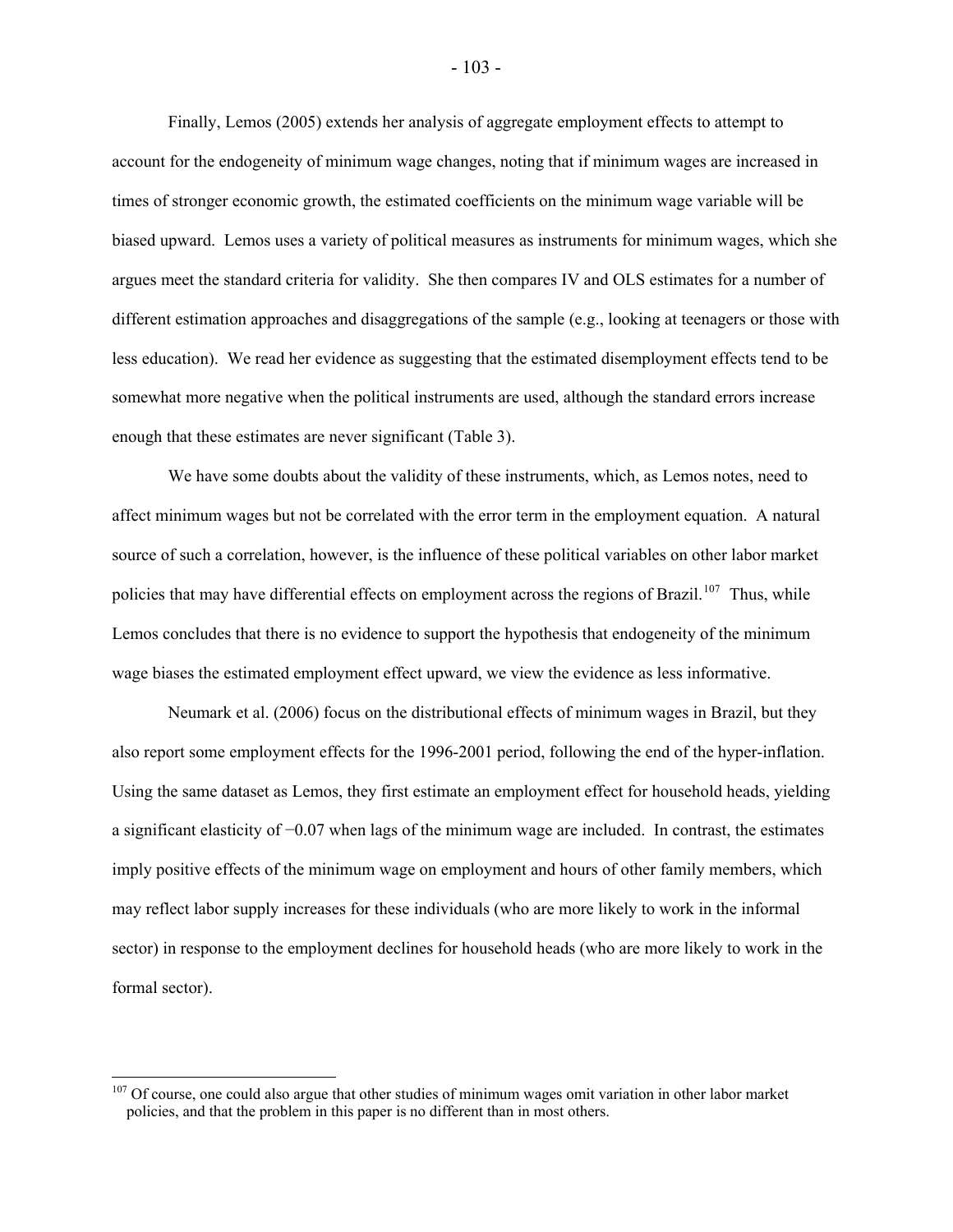<span id="page-104-0"></span>Overall, our sense is that the evidence for Brazil suggests that the effects of the minimum wage on employment are small in the aggregate. However, the evidence sometimes points to disemployment effects where we are more likely to find them—in low-inflation environments, and for less-skilled individuals and particularly lower-wage individuals.<sup>[108](#page-104-0)</sup>

Mexico and Colombia. These countries provide an interesting contrast in minimum wage policy, with the minimum wage in Mexico falling sharply in real terms between 1981 and 1987, and the minimum wage in Colombia increasing sharply over this period. As a result, the relative value of the minimum wage was quite low in Mexico at the end of that decade and relatively high in Colombia. Bell (1997) exploits this divergence in minimum wage policy to examine whether the employment effects of the minimum wage show through more clearly in the country where the minimum wage is higher. She first presents standard time-series regressions using annual manufacturing data for Mexico and Colombia over a relatively long sample period. For Mexico, she finds a small positive minimum wage elasticity  $(0.17)$  for wages and a small negative elasticity  $(-0.18)$  for employment; neither estimate is statistically significant. For Colombia, the estimated effects of the minimum wage are larger and statistically significant in both the wage and employment equations, with elasticities of 0.44 for wages and −0.34 for employment.

She then turns to firm-level panel datasets that allow her to focus on the 1980s period, when the divergence between the minimum wage changes in the two countries was especially large. For Mexico, specifications that include firm fixed effects yield elasticities of employment ranging from −0.03 to 0.03 for unskilled workers and −0.01 to 0.05 for skilled workers, with all of the estimated minimum wage effects insignificant. Similar models estimated for Colombia generate different results, with statistically significant elasticities ranging from −0.15 to −0.33 for unskilled and −0.03 to −0.24 for skilled workers. Bell attributes the differing results between Mexico and Colombia to the minimum wage being binding on

<sup>&</sup>lt;sup>108</sup> An earlier review of minimum wage effects on employment in Brazil (Carneiro, 2001), which covers many unpublished papers circulating in Brazil (and written in Portuguese), argues that the evidence tends to point to disemployment effects.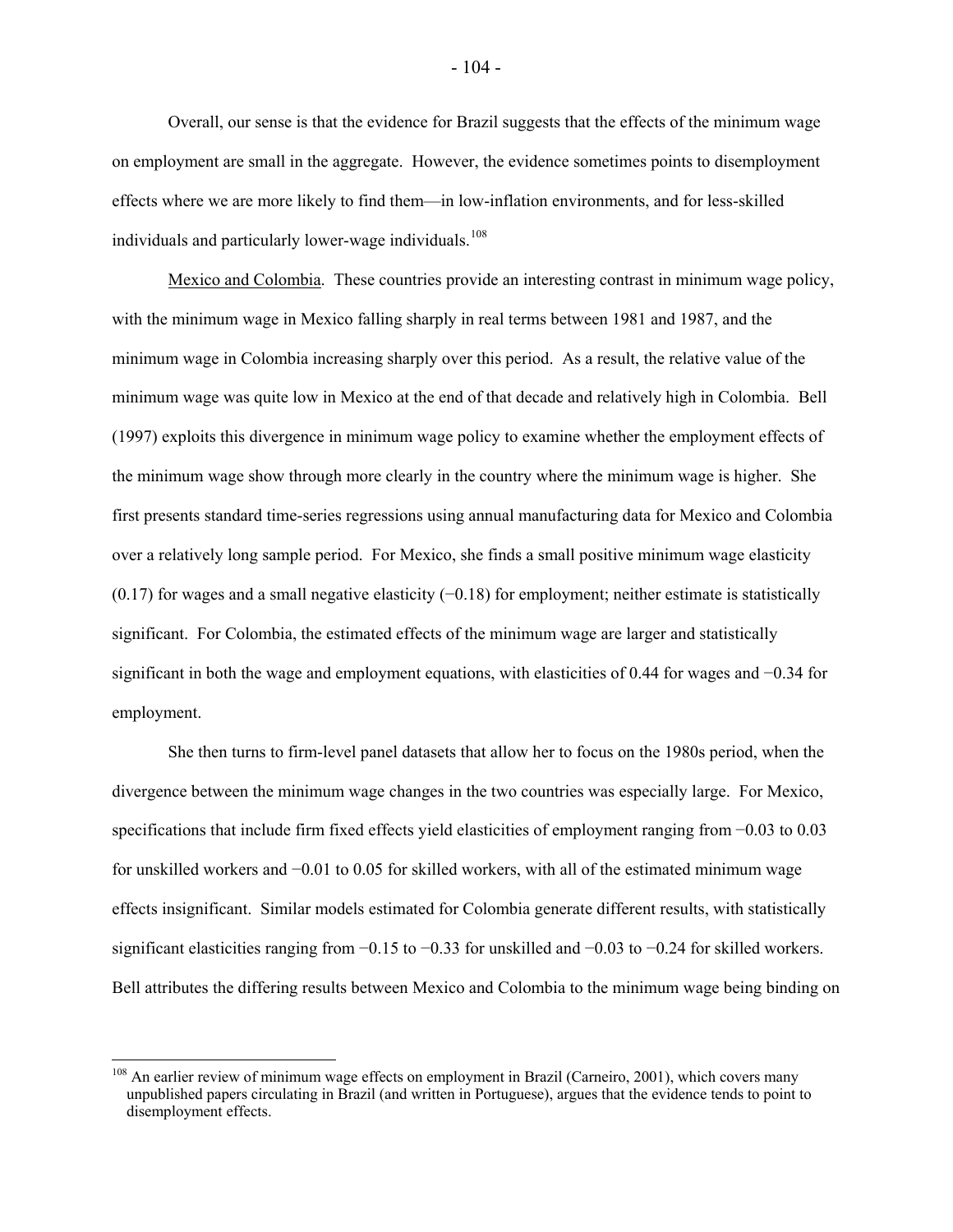<span id="page-105-0"></span>firms in Colombia but not in Mexico, as suggested by distributions of average firm-level wages in both countries.

In contrast, Feliciano (1998) studies minimum wage effects for Mexico using data on all workers rather than just manufacturing workers. Her study uses data from the 1970, 1980, and 1990 Mexican Census of Population coupled with other sources. As a result, her sample period includes the 1980s when, as noted above, the minimum wage in Mexico declined sharply. But minimum wages also fell noticeably over the longer period she studies and became more uniform across states and regions within states as well.<sup>[109](#page-105-0)</sup> Feliciano uses a standard panel data specification with a relative minimum wage variable, controls for the business cycle, and state and year fixed effects; the model is estimate at the state level, using the average minimum wage for regions within a state in cases when there was minimum wage variation within states.<sup>[110](#page-105-0)</sup> She finds no minimum wage effects for males, with estimated elasticities typically close to and centered on zero, and generally insignificant. The one exception is for males aged 55 to 64, for which she find a small but significant positive effect, which she suggests could reflect substitution towards these worker rather than direct effects of the minimum wage. For females, however, there is consistent evidence of disemployment effects for all age groups, with elasticities ranging from −0.41 to −0.76. Feliciano speculates that the differences between her results and Bell's arise because Bell focuses only on the manufacturing sector. She presumably could have checked this with her data, but did not. Nonetheless, this study seems to provide reliable evidence that the reductions in the minimum wage in Mexico increased employment of women and had little impact on men, consistent with overall disemployment effects.

In a related paper, Maloney and Nuñez Mendez (2004) examine the impact of minimum wages on wage distributions in 1998 for eight Latin American countries (Argentina, Bolivia, Brazil, Chile,

<sup>&</sup>lt;sup>109</sup> The number of geographic areas with a separately-determined minimum wage declined from 111 in 1970 to two in 1990.<br><sup>110</sup> She also presents estimates from a specification that instruments for the relative minimum wage variable with a

real minimum wage variable (i.e., divided by a price index rather than an average wage measure) to correct for the possible endogeneity from unmeasured factors that positively affect both the average wage and employment. However, her IV estimates are almost always more strongly negative, contrary to expectations. The discussion therefore focuses on the OLS estimates.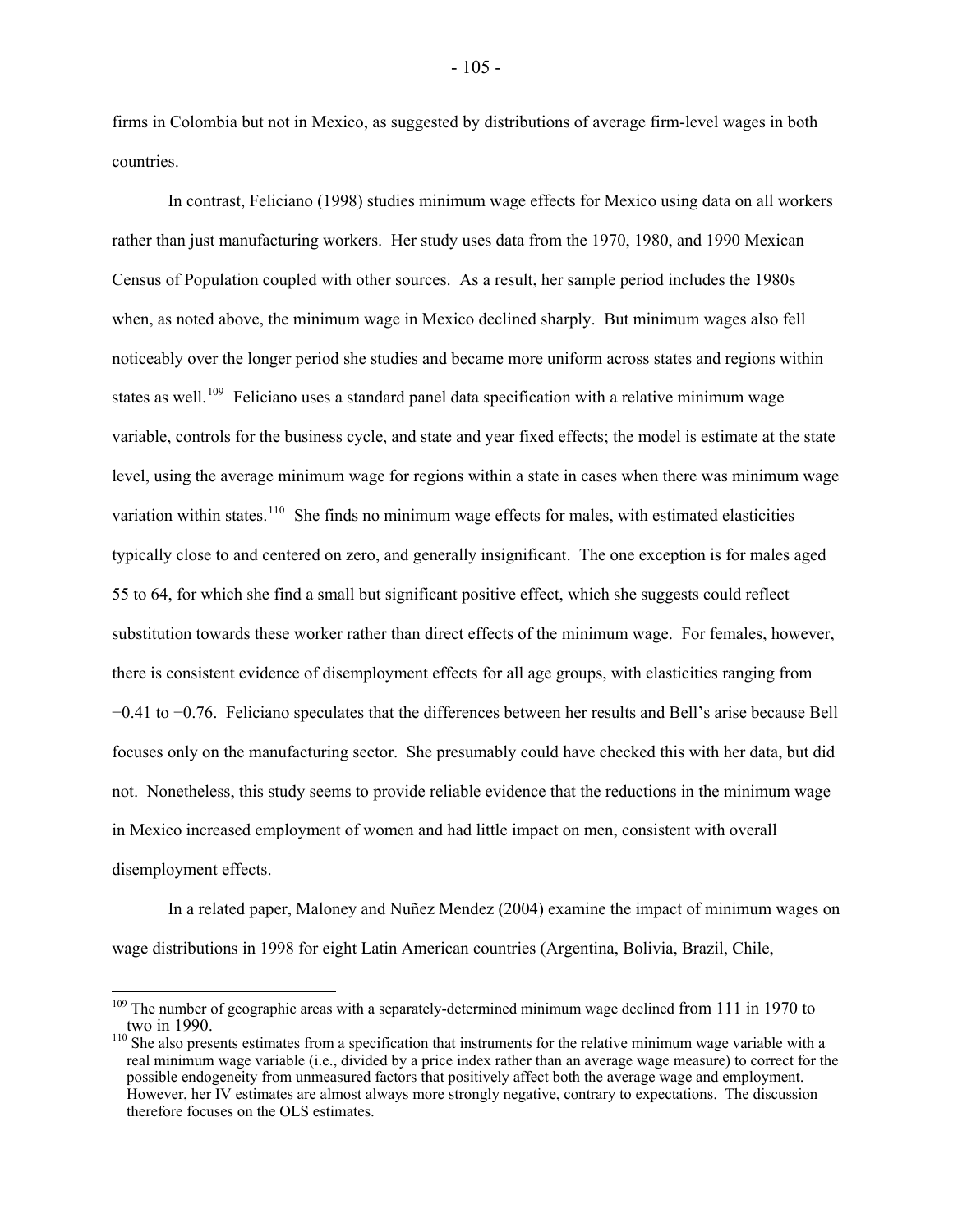Colombia, Honduras, Mexico, and Uruguay). Because the data reveal an especially pronounced impact of the minimum wage on the wage distribution in Colombia, paralleling Bell's findings, they narrow their focus to study the employment effects of minimum wages in that country. Using a rotating household panel dataset with matched individual data across two quarters, they estimate the effects of two minimum wage increases during the 1997-1999 period covered by their data. Their sample consists only of men working 30 to 50 hours per week; it would be desirable to see evidence for other groups as well. As in much of the existing research using individual longitudinal data, they calculate transition rates from employment to non-employment for individuals who were employed as of the first observation and estimate how the minimum wage increases affected these transition probabilities. In this particular study, the authors use the self-employed as a control group because they are not subject to the minimum wage. Because of the minimum wage is often used as a numeraire for other wages (as discussed in the context of Brazil), the specification also controls for each individual's initial position in the wage distribution, and separate estimates of the minimum wage effects on employment are reported at various wage levels (as in Neumark et al., 2004). The models also include individual characteristics, quarterly and regional dummy variables, and, in some specifications, lagged values of the minimum wage changes.

The estimated employment effects reported by the authors are large, negative, and statistically significant. In addition, these negative effects are evident in some of the higher locations in the wage distribution, suggesting that the function of the minimum wage also causes employment losses, although it is difficult to understand why this wage rigidity would persist. The lagged effects are also negative and significant, suggesting a period of adjustment. The authors repeat the analysis excluding the dummies for location in the wage distribution to get average effects and calculate an elasticity of employment with respect to the minimum of −0.15. Overall, this research appears to confirm Bell's previous finding that minimum wages have negative consequences for employment in Colombia, albeit for a select group of workers.

Chile. Montenegro and Pagés (2004) estimate effects of job security provisions and minimum wages on the relative employment of different groups, using a time-series of cross-sectional data sets for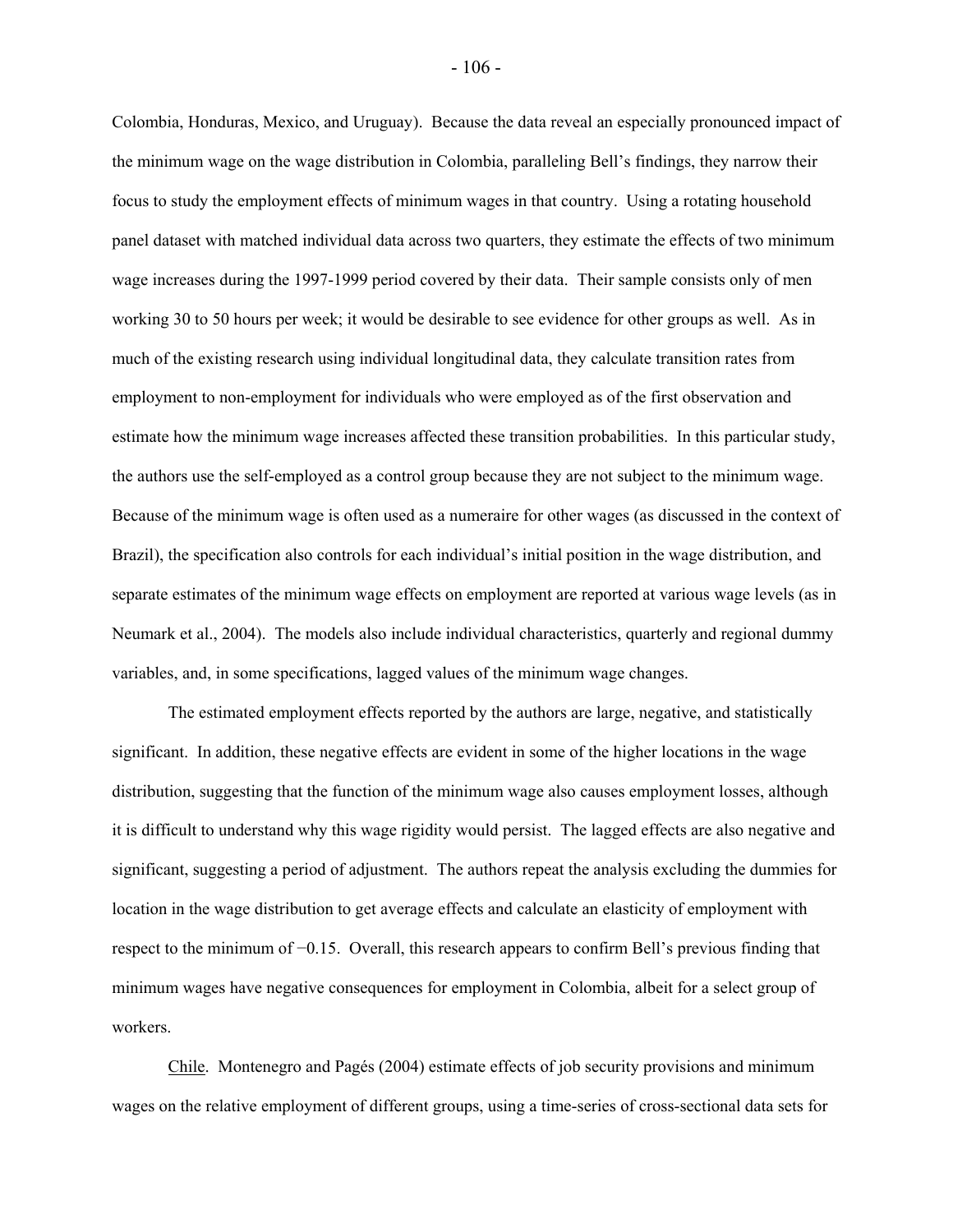<span id="page-107-0"></span>Santiago from 1960-1998. They estimate a model for employment at the individual level and include a set of variables to capture age, skill level, and sex, as well as these variables interacted with real minimum wage indexes (differentiating the minimum for those under age 18 and those aged 18 and over). Because the minimum wage varies by age, it is possible, in principle, to include year effects and still estimate an overall minimum wage effect on the level of employment. However, they indicate that the coefficient on the minimum wage variable was not robust in this specification, so they instead included only the interaction terms and the year dummy variables, and thus estimate relative employment effects.<sup>[111](#page-107-0)</sup> Of course this research design does not control for possible differences in trends for different demographic and skill groups.

For the most part, the authors' estimates are consistent with the competitive model, with the evidence indicating that a higher minimum wage reduces the employment of young workers and unskilled workers relative to that for older male skilled workers, with the disemployment effects particularly strong for workers who are both young and unskilled. Curiously, though, even though women earn lower wages, minimum wages appear to increase their employment relative to that for older males.

Costa Rica. As pointed out by Gindling and Terrell (2004), Costa Rica provides fertile ground for studying minimum wages in a developing country context. In the period they study, the country moved from a system of over 500 minimum wages based on occupation and skill categories to a system of only 19 different levels. This sharp consolidation of the number of separate minimum wages generated a great deal of exogenous variation in minimum wages by occupation and skill category. Gindling and Terrell exploit this variation to study the effects of minimum wage changes on employment and hours, using individual-level data covering 1988-2000.

Specifically, they create a pooled time-series cross-sectional data set on about 10,000 individuals per year, and estimate models for employment in the covered sector and hours worked by workers in each sector (as well as for wages and earnings). The models include the real value of the minimum wage

<sup>&</sup>lt;sup>111</sup> At the end of their paper, they attempt to estimate overall employment effects on older skilled male workers and to use these estimates to back out total effects on each age-sex-skill group. However, we do not see how this approach circumvents the problem just discussed.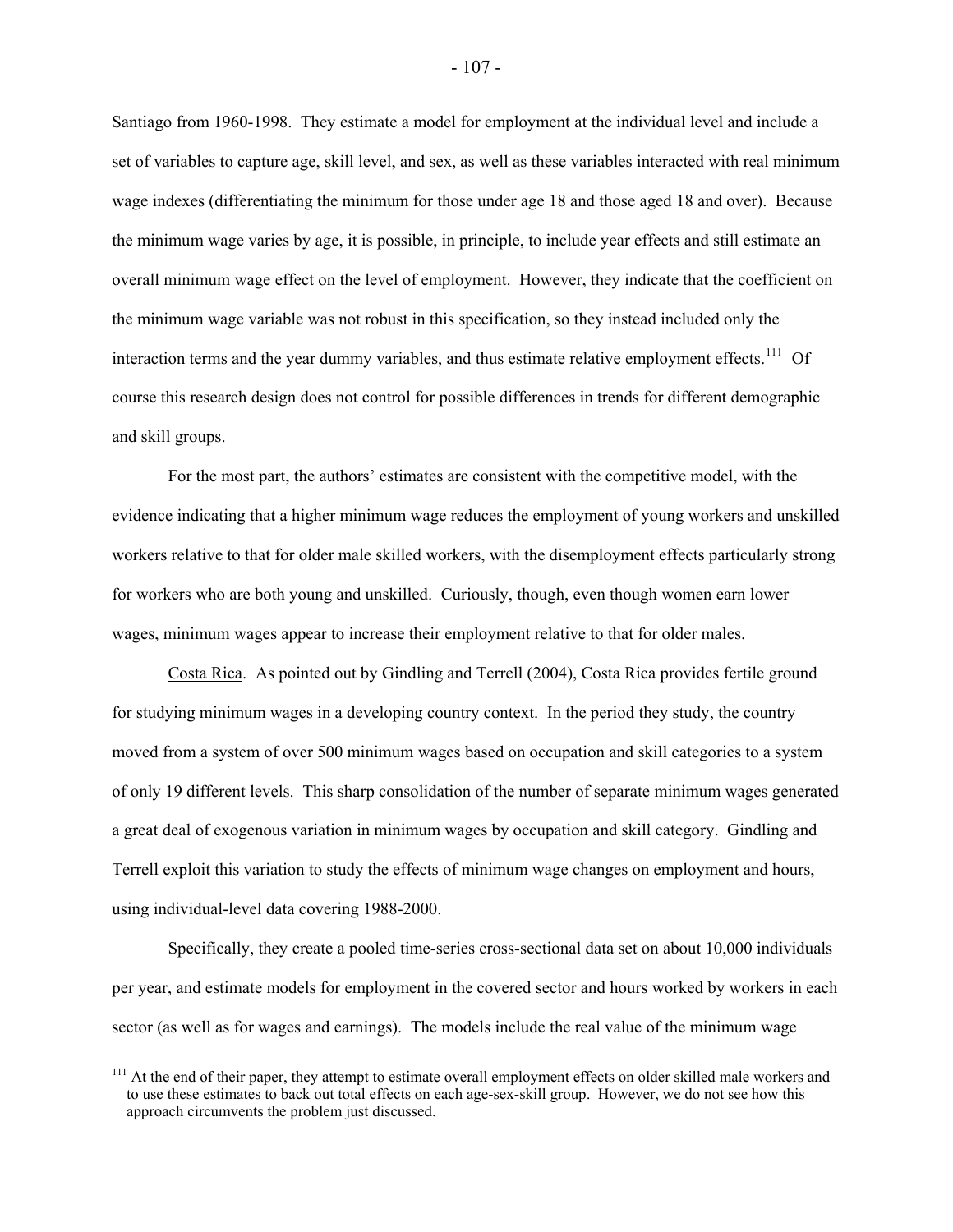applicable to each individual, a set of human capital controls, and dummy variables for year and for each occupation-skill category that was used in the determination of minimum wages in 1988. Because of the need for information on occupation, the sample for the employment analysis is restricted to those who have worked before.

The analysis first establishes that minimum wages affect wages, via inspection of histograms and estimates of similar regression models for wages. The estimates from the employment and hours regressions indicate significant negative effects in the covered sector. The employment elasticity is −0.11, and the hours elasticity is −0.06, with the effects concentrated toward the bottom deciles of the skill distribution. There is also a reduction in uncovered sector hours, although this estimate, unlike the others, is not significant. While the employment elasticity is of a similar magnitude to those estimated for teenagers in the United States, the implied employment effects are much bigger because far more workers are affected by the minimum wage in Costa Rica. Given the significant variation in minimum wages in Costa Rica and the authors' ability to assign minimum wages to individuals, we regard this as one of the more convincing developing country studies.

Trinidad and Tobago. Strobl and Walsh (2003) examine the effects of the introduction of a national minimum wage in April of 1998 in Trinidad and Tobago. They use a rotational household survey administered quarterly, which lets them construct short panels on individuals. Because their dataset is limited to the 1996-1998 period, they can estimate only relatively short-run effects (at most 8 months) of the minimum wage's introduction. Given the problem of large informal sectors in developing countries (and likely low enforcement), Strobl and Walsh focus mainly on compliance, and more tangentially on employment. Their evidence suggests substantial non-compliance, but also that the minimum wage is binding on some workers, and led to wage increases in large firms.

Strobl and Walsh estimate employment effects by asking whether workers initially employed below the new minimum wage were less likely to be employed after its introduction. They find that, for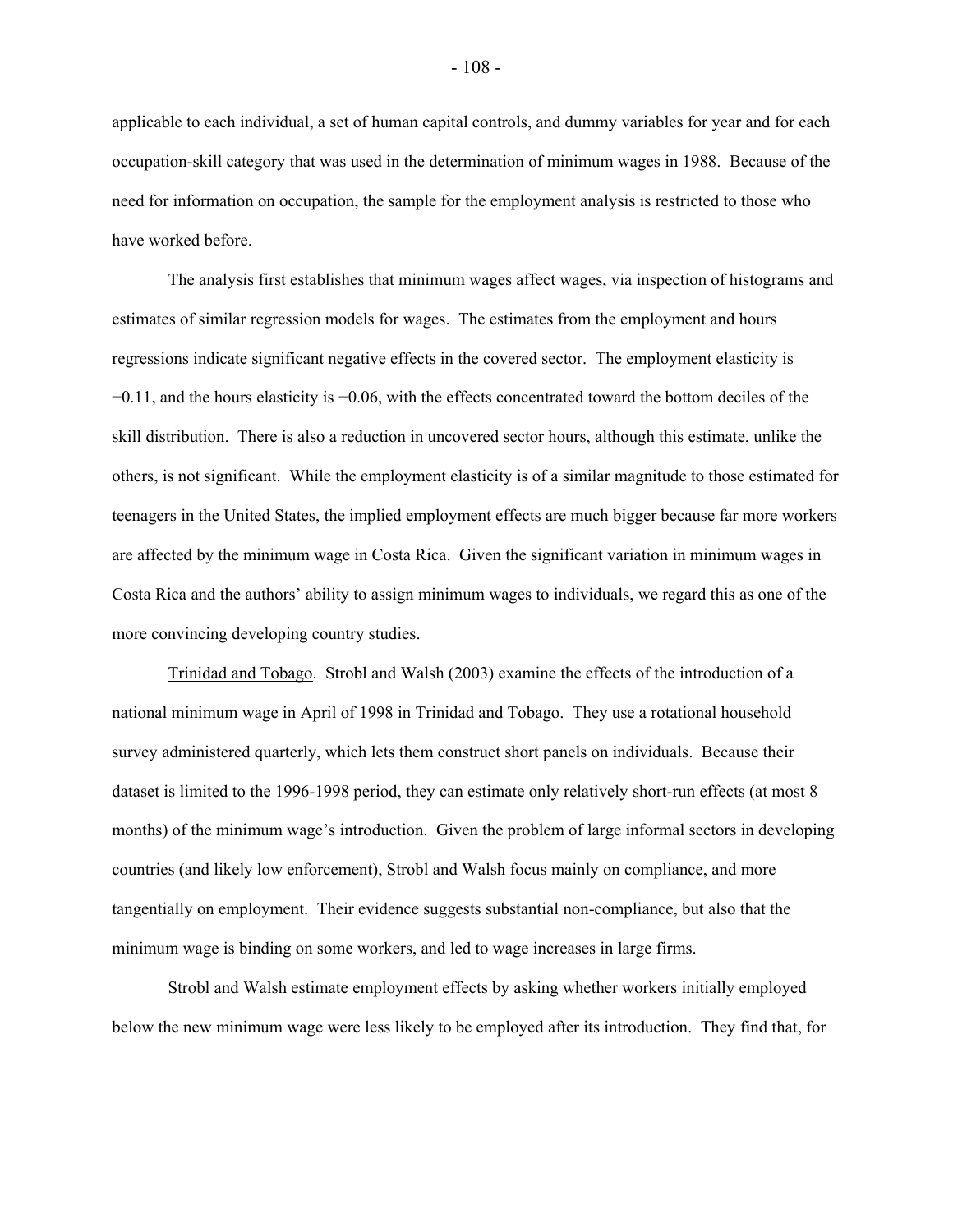<span id="page-109-0"></span>males, being "caught" by the minimum wage increases the probability of job loss by  $0.09$ .<sup>[112](#page-109-0)</sup> Additionally, the larger the gap between the individual's initial wage and the minimum wage, the higher the probability of job loss. In contrast, the estimated effects for females are close to zero and insignificant (0.023 for being caught by the minimum), although large firms were more likely to lay off females than small firms in response to the minimum wage. The introduction of a new minimum wage in Trinidad and Tobago provides a nice—although rare—instance in which to study minimum wage effects, paralleling that for the United Kingdom. However, a valid control group is still necessary to control for aggregate trends. In the probit for job loss, the authors use all workers whose initial wage was above the new minimum wage as the control group. However, it might have been preferable to use a narrower group of workers who are relatively low wage but not bound by the minimum, although even in this case, aggregate trends that differ by skill level can invalidate estimated effects of introducing a national minimum wage.

Puerto Rico. Although a U.S. territory, Puerto Rico shares some similarities with the countries covered in this section because of its low wage levels. In 1938, when the FLSA was passed, the federal minimum applied as in the mainland. Recognizing that market wages were considerably lower in Puerto Rico than in the rest of the United States, the Congress passed subsequent amendments that allowed industry committees (including representatives from employers, labor, and the public) to set lower minimum wages and to leave some important industries (like trade and services) uncovered. However, in 1974, the Congress reversed itself and enacted automatic increases to make the minimum uniform across industries, bring it to mainland levels, and extend coverage as in the mainland; these objectives were accomplished by 1983. As a result, with average wages in Puerto Rico about half the average for the remainder of the United States, the minimum wage now has much more "bite" in Puerto Rico than in the United States. As shown by Castillo-Freeman and Freeman (1992), wage distributions using Puerto Rican Census data on workers working over 20 hours per week clearly show the sharp impact of the federal minimum wage on wages in Puerto Rico.

 $112$  Given that there was no minimum wage initially, there is no meaningful way to convert this into an elasticity.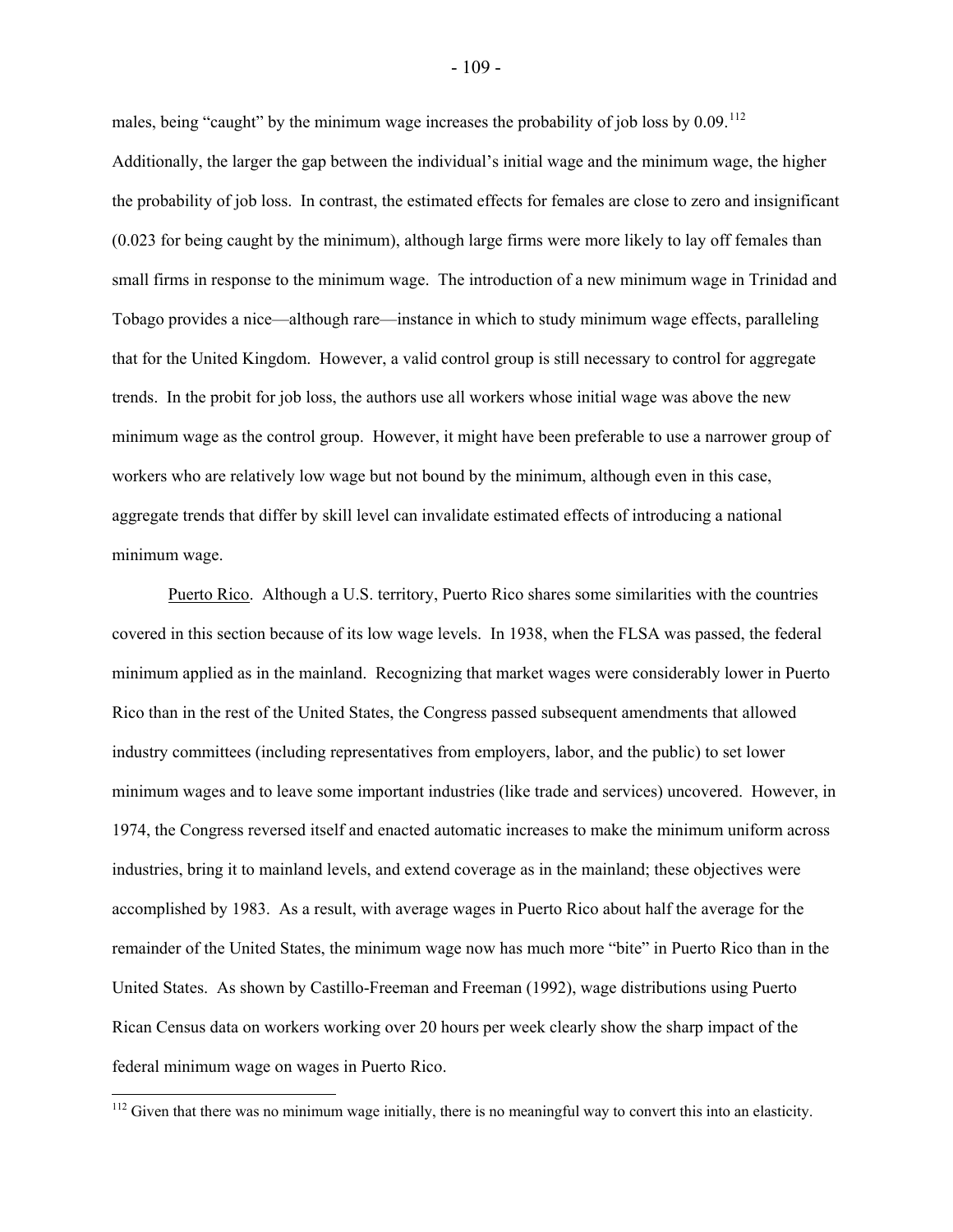<span id="page-110-0"></span>The authors use this variation to study the effects of the U.S. federal minimum wage in Puerto Rico. In particular, they estimate time-series regressions for the log of the employment-to-population ratio for the period 1956-1987. Using two different measures of the ratio of the minimum wage to the average wage, they estimate minimum wage elasticities for aggregate employment of −0.11 and −0.15, both of which are statistically significant. In addition to this aggregate time-series approach, they implement a cross-section time-series analysis for 37 manufacturing industries in order to exploit the variation in minimum wages by industry, estimating a model that includes fixed year and industry effects. For the entire sample period, they report a statistically significant employment elasticity of  $-0.54$ .<sup>[113](#page-110-0)</sup> They then estimate the model separately for the 1956-1973 and 1974-1987 subperiods. The estimated elasticities are 0.20 and −0.91 respectively, indicating that all of the effect occurred after Congress mandated that the minimum wage in Puerto be realigned with the U.S. federal minimum. The contrast between the pre- and post-1974 estimates may also suggest that the industry committees that set minimum wages in Puerto Rico prior to 1974 took local labor market conditions into account in deciding on the appropriate levels of the minimum.

Krueger (1995) reexamined the evidence for Puerto Rico using the same data as in the original study. His findings generally indicate that the conclusions reached by Castillo-Freeman and Freeman are quite fragile, with different answers (especially for the cross-industry analysis) emerging from specifications that differ in terms of weighting or functional form. Krueger also suggests, as noted earlier, that labor demand elasticities could vary across industries in such a way as to generate spurious disemployment effects, although the force of this argument would be stronger were it accompanied by evidence that this is responsible for the results that Castillo-Freeman and Freeman report. Nevertheless, we are left with somewhat inconclusive evidence for Puerto Rico.

## **Indonesia**

<sup>&</sup>lt;sup>113</sup> Note that these cross-industry elasticities should be larger than those from the time-series analysis, as employment may shift among industries with less of a change in overall employment.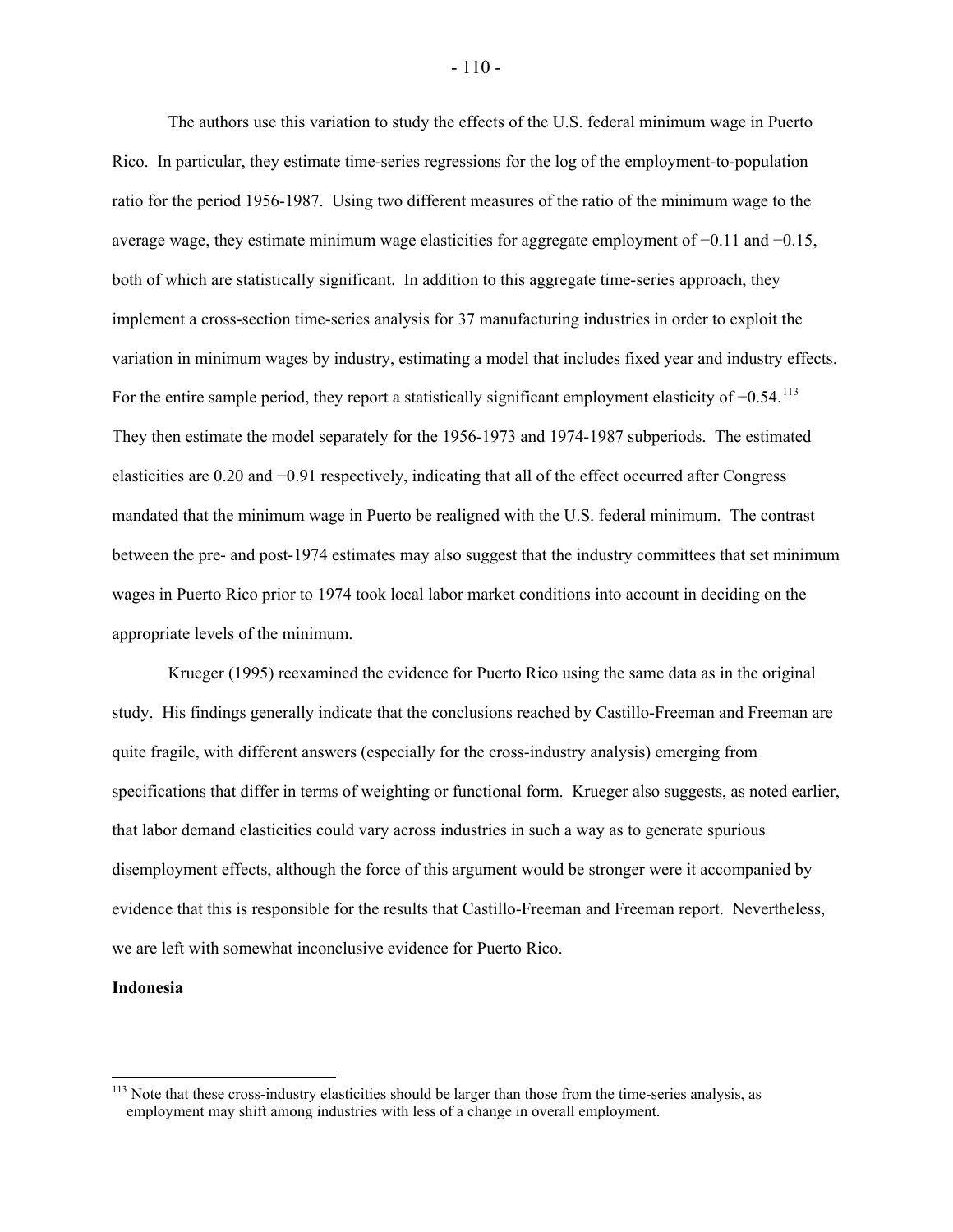<span id="page-111-0"></span>In the early 1990s, international pressure led Indonesia to increase minimum wages sharply, and they tripled in nominal terms (and doubled in real terms) over the first half of the decade. Two papers (Rama, 2001; and Suryahadi et al., 2003) exploit this sudden and arguably exogenous increase to study the effects of minimum wages in a developing country context, and other papers followed.

Rama (2001) exploits province-level differences in minimum wage increases in the early 1990s that stemmed from the fact that minimum wages varied considerably across provinces prior to 1989, but converged during the early 1990s in response to legislation passed in 1989.<sup>[114](#page-111-0)</sup> In particular, he uses data for the years 1988 to 1994 to estimate a standard panel data regression of the urban employment rate on a minimum wage variable, province and year fixed effects, and other controls. The minimum wage variable is measured in a variety of ways, although most of the specifications use the ratio of the minimum to measures of average or aggregate wages or labor productivity. The estimated elasticity of aggregate urban employment with respect to the minimum wage is small, ranging from zero to −0.04. The range is larger for 15-24 year-olds, extending from 0.02 to −0.25. However, the estimates are all insignificant. Rama also presents results disaggregated by firm size, on the idea that small firms (without providing a definition of the size cutoff) would be expected to conform more to the competitive model, while larger firms could exhibit monopsony power. His evidence is consistent with positive (but insignificant) elasticities for large manufacturing firms, and negative, much larger, and sometimes significant elasticities (ranging from  $-0.77$  to  $-1.30$ ) for small firms.

 Suryahadi et al. (2003) extend this analysis through 2000. They also present results for various subgroups of workers among the urban, formal-sector workforce, including men and women, adults and youths, more- and less-educated workers, full-time and part-time workers, and white-collar and blue-collar workers.<sup>[115](#page-111-0)</sup> The estimates in this paper provide stronger evidence of disemployment effects than does Rama's analysis, and evidence from wage distributions suggests that the larger negative employment

 $114$  There is some question as to how much real variation in minimum wages across provinces was generated by this change, given that—as Rama notes, "minimum wages were not enforced in practice" (p. 866).<br><sup>115</sup> In some specifications they include the share of workers earning above the minimum wage as a measure of

compliance. This is potentially problematic because it is endogenous with respect to employment. However, the authors also report results without this control variable (in Table 3), and we emphasize those for comparability.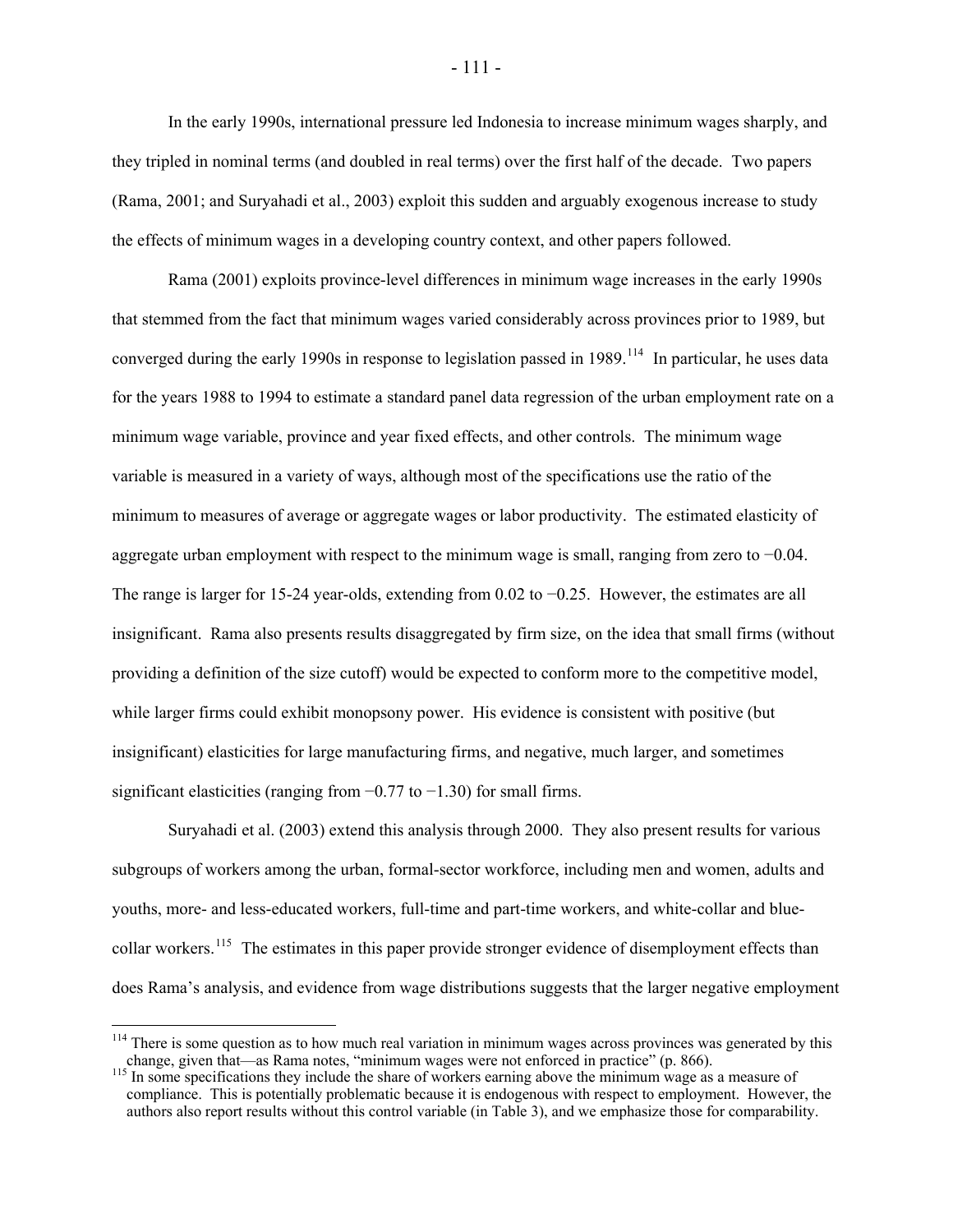<span id="page-112-0"></span>effects occur among individuals more likely to be bound by the minimum wage. In particular, for overall employment, the authors estimate a significant negative employment elasticity of −0.06. For females, the estimated elasticity is −0.16, and for less-educated workers −0.09; in both cases these estimates are significant. The point estimates are negative, but insignificant and generally smaller for males, adults, youths, those with more education, blue-collar workers, and both full-time and part-time workers.<sup>[116](#page-112-0)</sup> The one exception to the evidence of negative employment effects is for white-collar workers, for whom the authors find a large positive elasticity. They interpret this result as evidence that employers substitute away from blue-collar labor in response to minimum wage increases. Regardless of whether this interpretation is correct, white-collar wages are much higher and are not directly influenced by the minimum wage. $117$ 

Other studies for Indonesia attempt use more compelling information to identify the effects of minimum wages. Harrison and Scorse (2005), for example, analyze both the effects of increases in the minimum wage and the effects of the U.S.-driven anti-sweatshop campaigns on wages and employment in Indonesia, using firm-level data from the Annual Manufacturing Survey of Indonesia over the years 1990- 1996. In contrast to the above studies, they exploit variation in minimum wages by districts within provinces.<sup>[118](#page-112-0)</sup> In addition, the authors are able to separate the effects of the minimum wage from those stemming from anti-sweatshop activism by recognizing that the latter effects should be limited to the textiles, apparel, and footwear industries that were the target of this activism and that these industries are located in a narrower geographic area.

 $116$  The estimated disemployment effects are considerably larger and significant for youths and both part-time and full-time workers when the compliance measure is included.

 $117$  Islam and Nazara (2000) also revisit Rama's evidence using data through 1998. Their reporting of results is rather unclear, but it appears that they find negative and significant employment effects for overall formal employment in models that include region and period dummy variables, but positive effects if the region and period dummy variables are dropped. They describe the negative estimates, therefore, as "model-specific." However, as this review makes clear, it is very standard to include some version of region and period effects, and it is well-understood that models without these effects may be misspecified. The case for including these effects in Indonesia is particularly strong, as economic conditions differ considerably across regions and the East Asian

 $\frac{118}{118}$  Rama (2001) acknowledges this variation, but claims that "minimum wage variance across districts within the same province was low" (p. 866).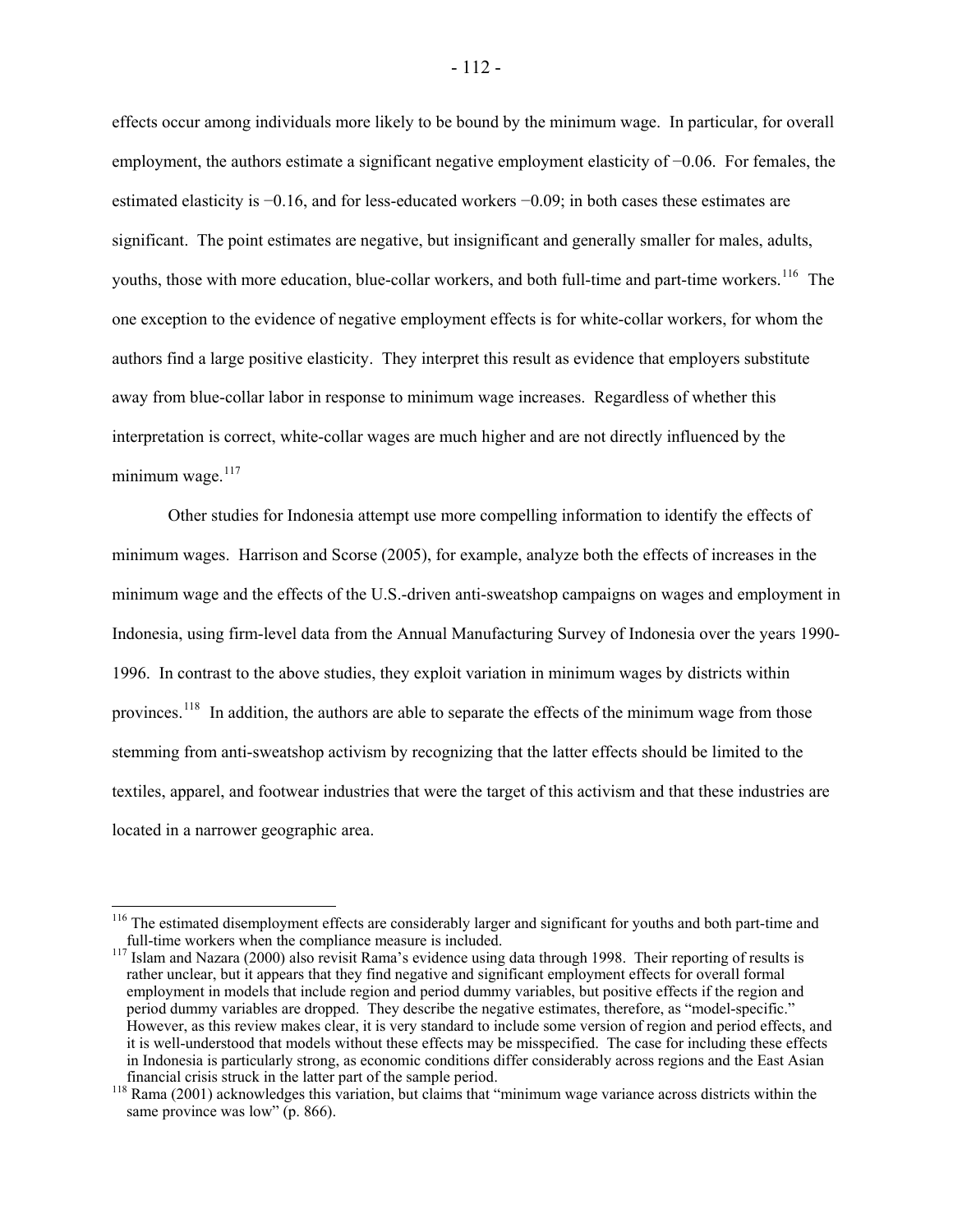Using long-difference regressions for the change in log employment from 1990 to 1996, the authors report estimates of the elasticity of employment with respect to the minimum wage ranging from −0.118 to −0.184; the estimates are generally statistically significant and robust to a variety of specifications changes. Only in small firms were the estimated effects insignificant (and smaller), which the authors suggest may be the result of lower compliance among small firms. Using annual differences instead, they find smaller elasticities of −0.05. They also examine the effects of the minimum wage on firm closings and find weak evidence that the minimum wage increased the probability of exit, although they note that the effect of the minimum wage on exit rates could be larger over a longer time period.

Finally, Alatas and Cameron (2003) also try to use a sharper identification strategy. They focus on manufacturing firms in Greater Jakarta, which includes the province of Jakarta and three districts of the province of West Java; this three-district area is known as Botabek. Although Jakarta and Botabek are adjacent and both urban, the provincial minimum wage was considerably higher in Jakarta than in West Java, resulting in a 36 percent differential in the legal minimum wage between Jakarta and Botabek in 1990. Recognizing this discrepancy, the provincial government of West Java subsequently legislated separate minimum wages for Botabek and the rest of West Java, resulting in a convergence of minimum wages in Jakarta and Botabek by 1994. Alatas and Cameron also provide evidence that, in these provinces, improved enforcement throughout the 1990s coupled with the large minimum wage changes led to detectable shifts in the wage distributions.

Using a panel of all Indonesian manufacturing firms with 20 or more employees, the authors implement a matched difference-in-differences approach to estimate employment effects for production workers, who are typically less skilled, identifying the minimum wage effect from changes in otherwise similar firms in Botabek relative to Jakarta. The authors estimate the model separately for small (20-150 workers) domestic, large domestic, and large foreign firms because they believe that different cost structures across these categories may result in different minimum wage effects. For large firms, all of the estimates are insignificant. The point estimate for large foreign firms is negative, while the evidence for large domestic firms is inconclusive, with some negative and some positive estimates. For small

- 113 -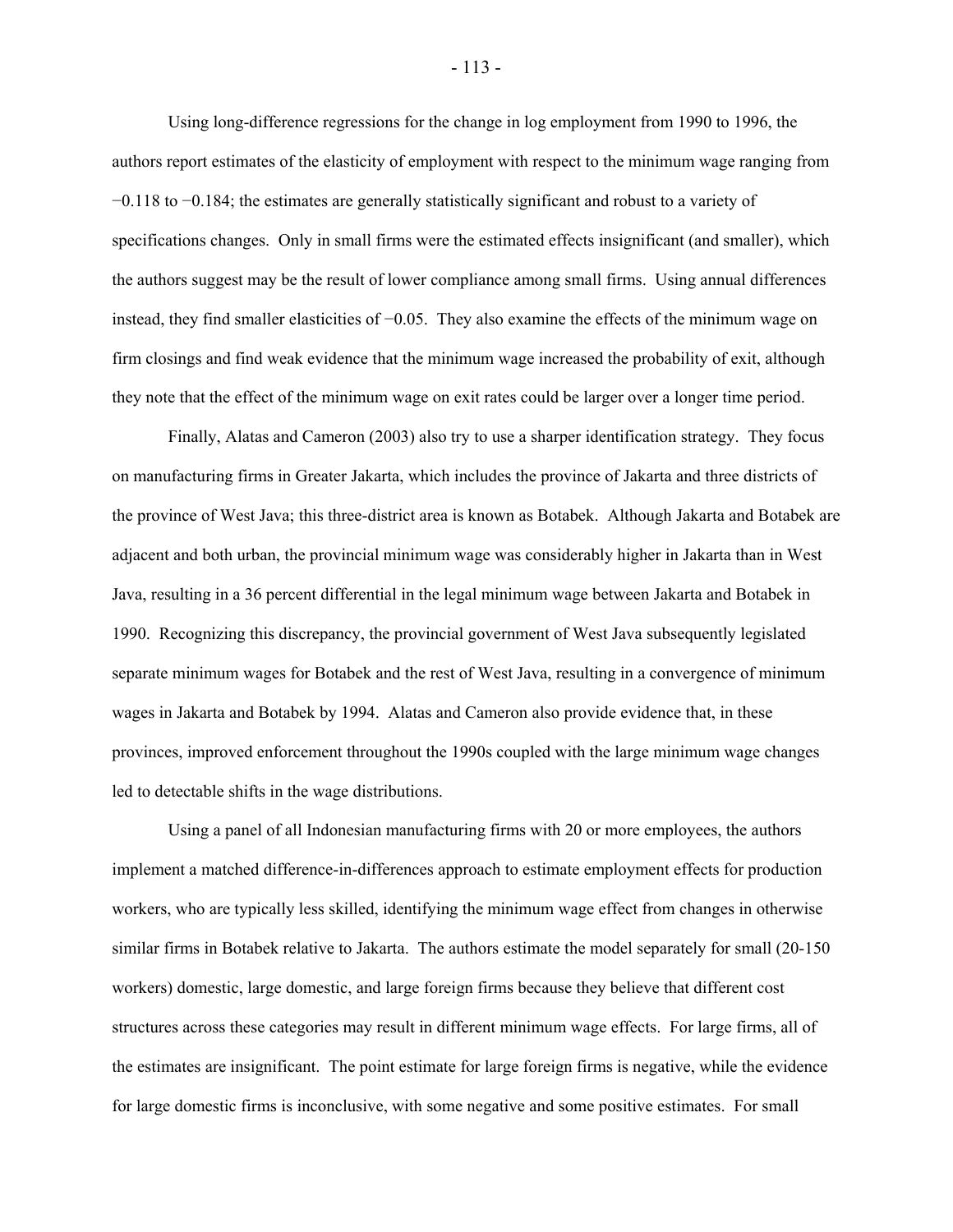firms, the estimated employment effects is negative overall, indicating significantly faster employment growth in Jakarta in this period, but it becomes insignificant when the control group is narrowed to a small strip just along the border (to hold economic conditions more similar) or when a higher-wage control group from Botabek is used. The authors conclude that the disemployment effects of the minimum wage increases in Indonesia were, overall, not very large. Other evidence reported in the paper suggests that minimum wages did not increase exit rates.

 Overall, the evidence for Indonesia is mixed, with the results dependent upon research design and firm size. As a result, we do not think one can draw firm conclusions, although the Harrison and Scorse study seems to us to provide the most compelling evidence, both because of its careful research design and because the data cover a wider swath of employment. Either way, the changes and availability of data in Indonesia suggest that further research on the effects of the minimum wage in this country could be especially informative in a developing country context.

## VII. Conclusions and Discussion

 What is likely most striking to the reader who has managed to wade through our lengthy review is the wide range of estimates of the effects of the minimum wage on employment, especially when compared to the review by Brown et al. in 1982. For example, few of the studies in BGK's survey were outside of the consensus range of −0.1 to −0.3 for the elasticity of teenage employment with respect to the minimum wage. In contrast, even limiting the sample of studies to those focused on the effects of the minimum wage of teenagers in the United States, the range of studies comprising the new minimum wage research extends from well below −1 to well above zero. This wider range for the United States undoubtedly reflects both the new sources of variation used to identify minimum wage effects—notably increased state-level variation in minimum wages—and the new approaches and methods used to perform the relevant hypothesis tests. And, the range would be considerably wider if we were to include estimates for narrower subsets of workers and industries or estimates from other countries.

 This wide range of estimates makes it difficult for us to draw broad generalizations about the implications of the new minimum wage research. Clearly, no consensus now exists about the overall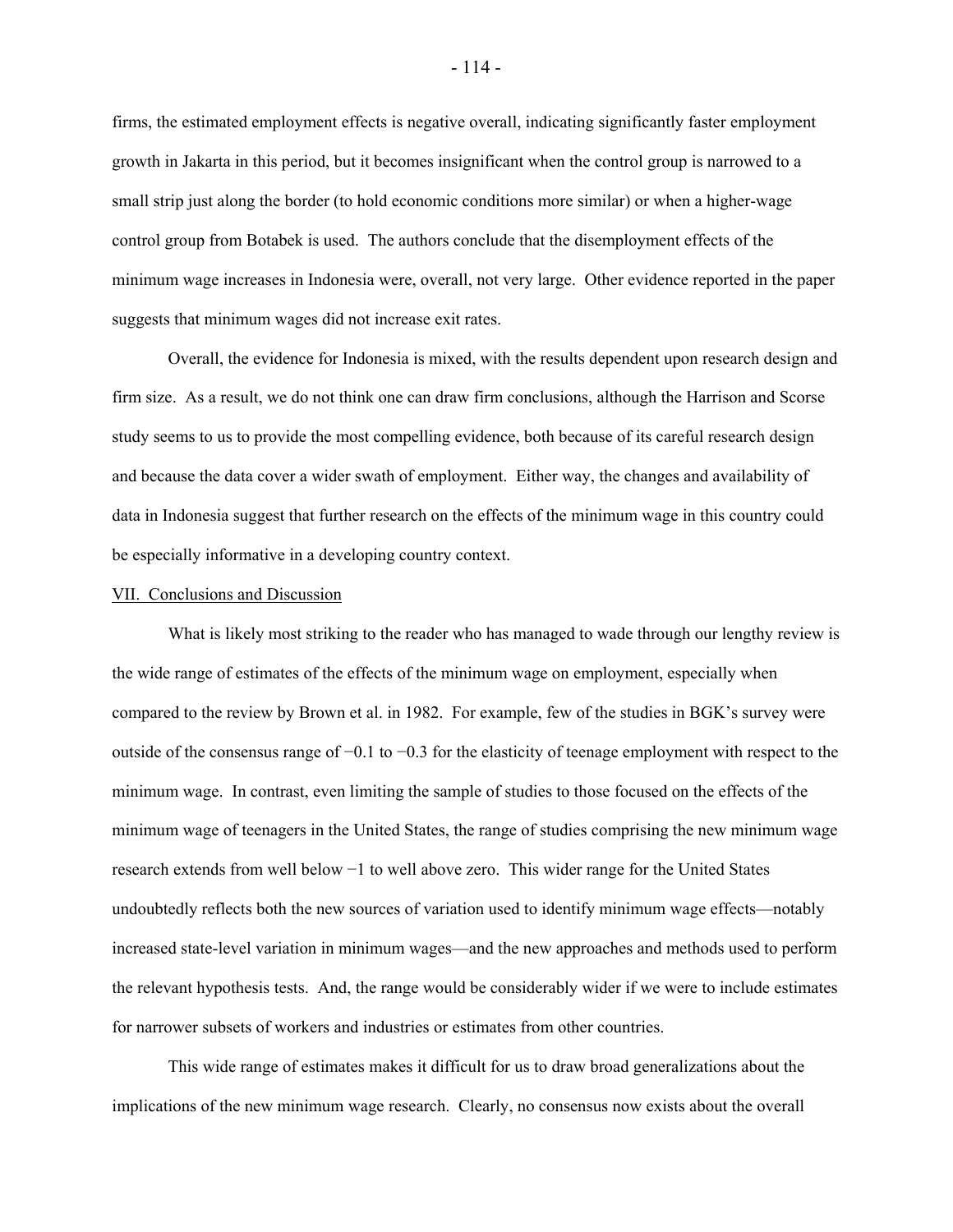effects on low-wage employment of an increase in the minimum wage. However, the oft-stated assertion that this recent research fails to support the traditional view that the minimum wage reduces the employment of low-wage workers is clearly incorrect. The studies surveyed in this paper lead to 91 entries in our summary tables (in some cases covering more than one paper). Of these, by our reckoning nearly two-thirds give a relatively consistent (although by no means always statistically significant) indication of negative employment effects of minimum wages—where we sometimes focus on results for the least-skilled—and fewer than 10 give a relatively consistent indication of positive employment effects. In addition, we have highlighted in the tables 20 studies that we view as providing more credible evidence, and 16 (80 percent) of these point to negative employment effects. Correspondingly, we have indicated in our narrative review that, in our view, many of the studies that find zero or positive effects suffer from various shortcomings.

Moreover, as the summary table suggests, the evidence tends to point to disemployment effects of minimum wages for many other countries as well, either based on a single study or two, or what we view as the more compelling evidence when there are many studies. There are, of course, important exceptions—cases where a convincing study fails to find disemployment effects even when other studies for the same country find such evidence.

Finally, two potentially more important conclusions emerge from our review. First, we see very few—if any—cases where a study provides convincing evidence of positive employment effects of minimum wages, especially from studies that focus on broader groups (rather than a narrow industry) for which the competitive model predicts disemployment effects. Second, and related, when researchers focus on the least-skilled groups most likely to be adversely affected by minimum wages, we regard the evidence as relatively overwhelming that there are stronger disemployment effects for these groups, even if they are not always statistically significant (which we would not expect).

Some broader themes that emerge from our review also help to highlight some of the important considerations that economists and policymakers should keep in mind when assessing the empirical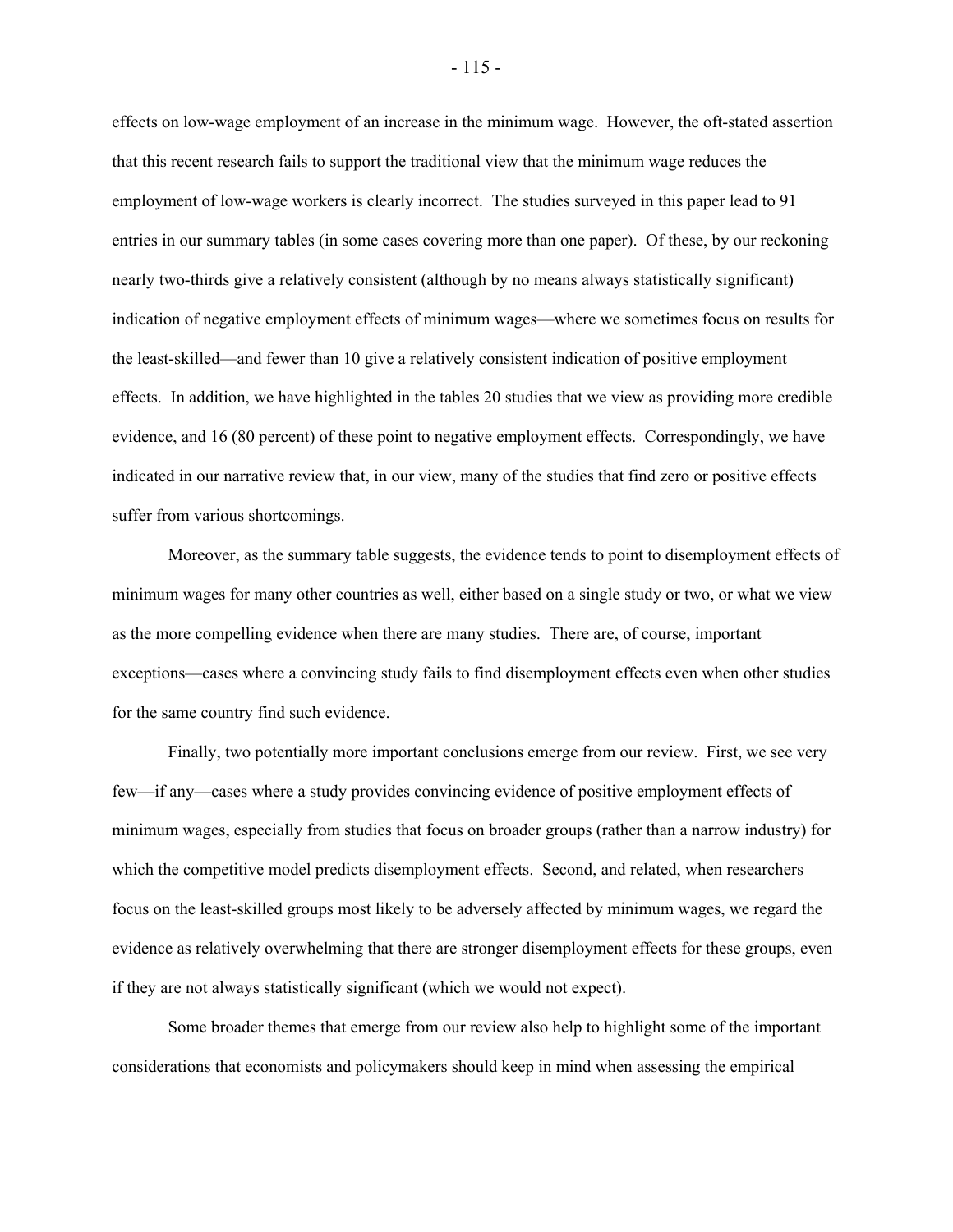evidence from studies of the disemployment effects of minimum wages that—if recent experience is any guide—are likely to continue to be produced.

First, longer panel studies that incorporate both state and time variation in minimum wages tend, on the whole, to find negative and statistically significant employment effects from minimum wage increases. In contrast, the majority of the U.S. studies that have found zero or positive effects of the minimum wage on low-skill employment were either short panel data studies or case studies of a specific change in the minimum wage in a particular state. This raises the question, highlighted in the reviews of *Myth and Measurement* by both Brown (1995) and Hamermesh (1995), of whether the latter analyses encompass too short of a time period with which to capture the full effects of minimum wage changes. Indeed, when they are considered, the inclusion of lagged effects seems to help in reconciling alternative estimates of minimum wage effects, and, in our view, the need to allow for sufficient time to observe the consequences of a minimum wage change is an important lesson for researchers and policymakers.

 Second, the concerns raised in the literature about the case study approach seem especially problematic. Even aside from the question of whether the authors' own surveys provide accurate estimates of employment and other indicators, the doubts expressed about the adequacy of the "natural experiments" used in the case study approach, along with the fact that the standard competitive model provides little guidance as to the expected sign of the employment effects of the minimum wage in the narrow industries usually considered in these studies, makes the results from them difficult to interpret. As a result, it is not clear to us that these studies have much to say about the adequacy of the neoclassical model or about the broader implications of changes in either the federal minimum wage or state minimum wages.

 Third, even aside from the estimates of the effects on the minimum wage on low-wage workers as a whole, there seems to be substantial evidence of labor-labor substitution within low-skill groups. Although the choice of the aggregate teenage employment rate as the dependent variable in much of this literature largely reflects the fact that a sizable portion of this group consists of low-wage workers, not all teenagers are low-wage workers and not all low-wage workers are teenagers, and, from a policy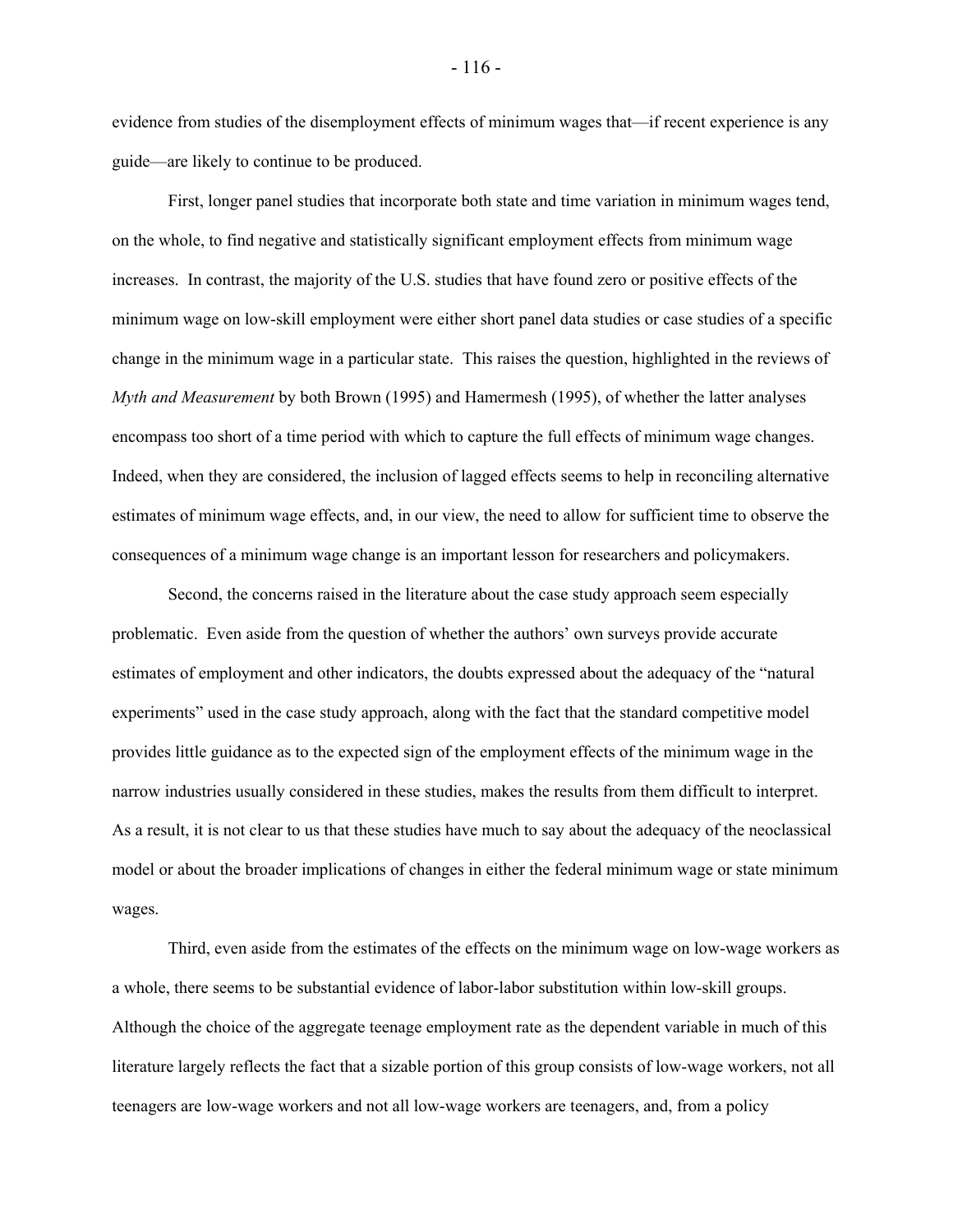standpoint, the effect of the minimum wage on teenage employment is probably of less interest than its effect on other less-skilled individuals. As a result, some of the more recent literature has attempted to identify these substitution effects more directly or has focused more specifically on those individuals whose wage and employment opportunities are most likely to be affected by the minimum wage, and the estimates from this line of research tend to support the notion that employers replace their lowest-skilled labor with close substitutes in response to an increase in the wage floor. Thus, minimum wages may harm the least-skilled workers more than is suggested by the net disemployment effects estimated in many studies.

 Finally, our review of the literature leads us to suggest a number of areas where additional research may prove to be especially fruitful. First, a question that is relevant to much of the literature is how to address the potential endogeneity of minimum wage policy to economic conditions and other policy choices. To date, most studies have largely ignored this issue, with the result that many of the estimates reported in the literature may be biased, to some degree. A principal difficulty is that in specifications that include cross-sectional fixed effects, the researcher needs a set of instrumental variables that vary over time. Second, it will be useful to bring more direct evidence to bear on whether the monopsony model or the competitive model better characterizes the low-wage labor market. The evidence presented in much of the existing research is indirect in nature, and given the ambiguous predictions of the competitive model in specific circumstances, more structural approaches to this question may ultimately prove more informative. Third, although much of the literature has focused on the employment effects of the minimum wage, the predictions of theory tend to be about overall labor input rather than employment per se. A few studies have attempted to disentangle the implications for aggregate hours from those for employment, and the differences in results reported in rather similar studies suggests that this remains an area for further research. Finally, given the variation of estimates across studies, a systematic assessment of the sources of differences in the estimates across studies using meta-analysis techniques focused on this question (rather than simply combining estimates across studies

- 117 -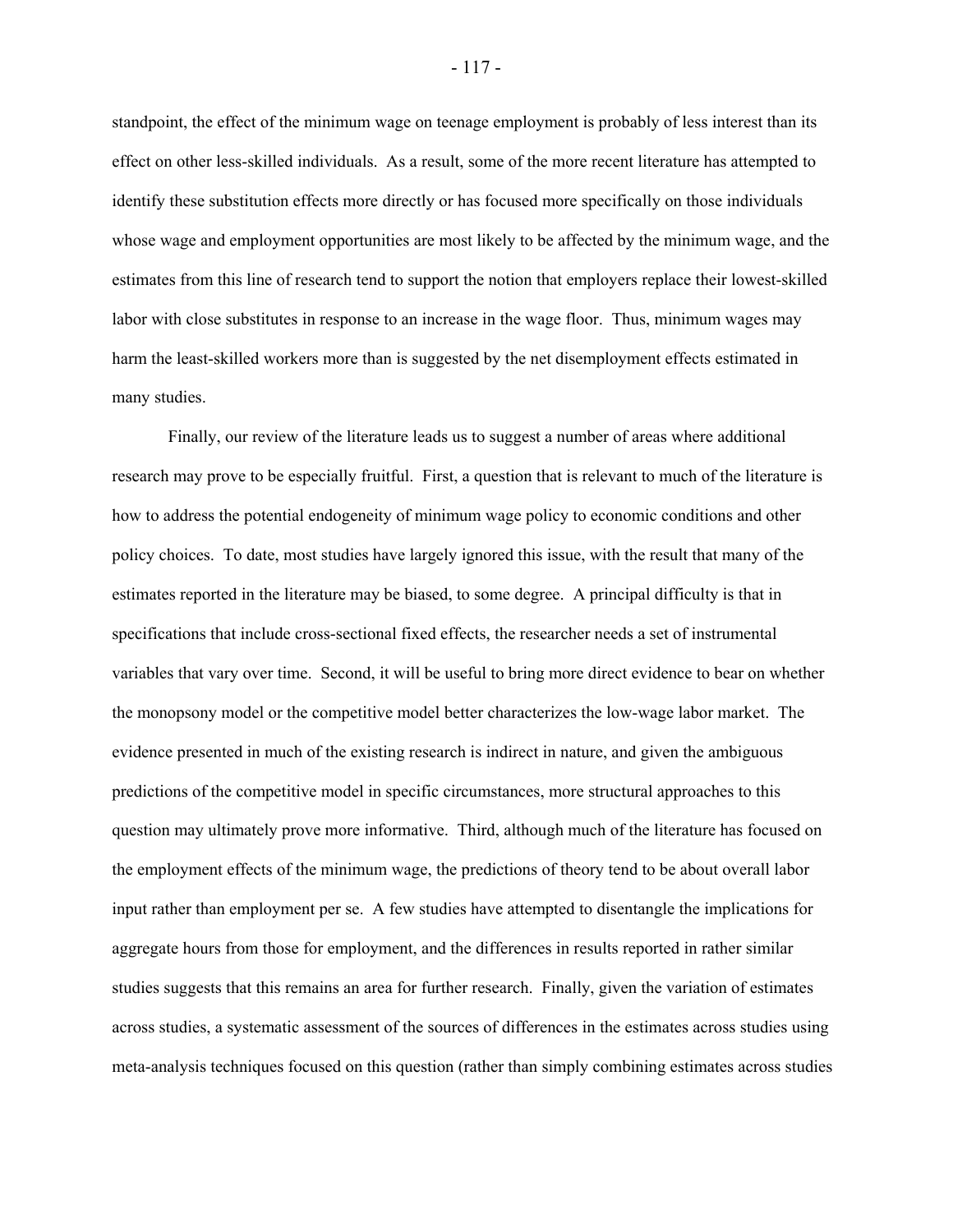to obtain one "meta" estimate) could provide complementary evidence to this survey and improve our understanding of how to interpret the literature.

In the end, our view is that the weight of the empirical evidence is generally consistent with the view of traditional economists that the low-wage labor market can be reasonably approximated by the neoclassical competitive model. As a result, we also believe that raising the minimum wage leads to economic distortions and often has unintended adverse consequences for the employment opportunities of low-skilled workers. Of course, as we have argued elsewhere, the effects of the minimum wage on employment represents only one piece of the analysis necessary to assess whether minimum wages are a useful policy tool for improving the economic position of those at the bottom of the income distribution which we believe is the ultimate goal of minimum wage policy. In particular, a more comprehensive review that includes the implications of the minimum wage for the levels and distributions of wages, employment, incomes, and human capital accumulation, as well as consideration of alternative policies, is ultimately needed to assess whether raising the minimum wage is good economic policy.

Of course, if minimum wages do not generate disemployment effects among low-skilled workers, it is far more likely that they have beneficial effects at the bottom of the income distribution. But given that the weight of the evidence points to disemployment effects, the wisdom of pursuing higher minimum wages hinges in potentially complex ways on the tradeoffs between the effects of minimum wages on different workers and other economic agents, and whether other policies present more favorable tradeoffs.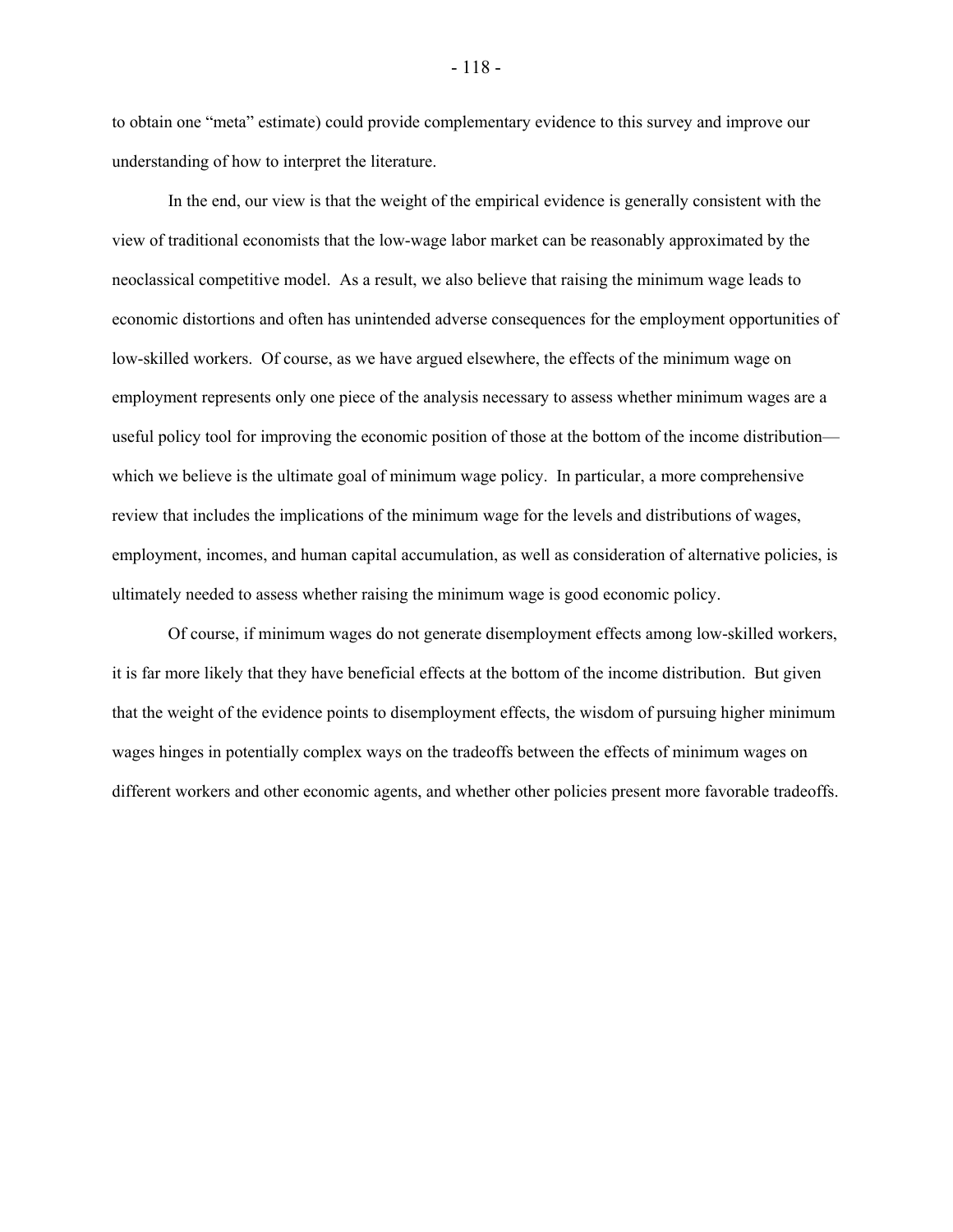## **References**

Aaronson, Daniel, Eric French, and James MacDonald. 2005. "The Minimum Wage, Restaurant Prices, and Labor Market Structure." Unpublished paper, Federal Reserve Bank of Chicago.

Aaronson, Daniel, and Eric French. "Product Market Evidence on the Employment Effects of the Minimum Wage." Forthcoming in *Journal of Labor Economics*.

Abowd, John M., Francis Kramarz, and David N. Margolis. 1999. "Minimum Wages and Employment in France and the United States." Working Paper 6996. National Bureau of Economic Research.

Abowd, John M., Francis Kramarz, Thomas Lemieux, and David N. Margolis. 2000a. "Minimum Wages and Youth Employment in France and the United States." In David Blanchflower and Richard Freeman, eds. *Youth Employment and Joblessness in Advanced Countries*. Pp. 427-72. Chicago: University of Chicago Press.

Abowd, John M., Francis Kramarz, David N. Margolis, and Thomas Phillipon. 2000b. "The Tail of Two Countries: Minimum Wages and Employment in France and the United States." Discussion Paper No. 203. Institute for the Study of Labor (IZA).

Adams, Scott, and David Neumark, 2005. "Living Wage Effects: New and Improved Evidence." *Economic Development Quarterly*. Vol. 19, No. 1 (February), pp. 80-102.

Ahn, Tom, Peter Arcidiacono, and Walter Wessels. 2005. "Minimum Wages and Positive Employment Effects in General Equilibrium." Unpublished paper, Duke University.

Alatas, V. and L. Cameron. 2003. "The Impact of Minimum Wages on Employment in a Low Income Country: Exploiting a Quasi-Natural Experiment." World Bank Policy Research Working Paper No. 2985.

Arcidiacono, Peter, and Tom Ahn. 2004. "Minimum Wages and Job Search: What Do Employment Effects Really Measure?" Employment Policies Institute.

Baker, Michael, Dwayne Benjamin, and Shuchita Stanger. 1999. "The Highs and Lows of the Minimum Wage Effect: A Time-Series Cross-Section Study of the Canadian Law." *Journal of Labor Economics*. Vol. 17, No. 2 (April), pp. 318-50.

Bazen, Stephen. 2000. "The Impact of the Regulation of Low Wages on Inequality and Labour-Market Adjustment: A Comparative Analysis." *Oxford Review of Economic Policy*, Vol. 16, No. 1 (Spring), pp. 57-69.

Bazen, Stephen, and Julie Le Gallo. 2006. "The Differential Impact of Federal and State Minimum Wages on Teenage Employment." Unpublished paper, University of Savoie.

Bazen, Stephen, and Velayoudom Marimoutou. 2002. "Looking for a Needle in a Haystack? A Reexamination of the Time Series Relationship between Teenage Employment and Minimum Wages in the United States." *Oxford Bulletin of Economics and Statistics*. Vol. 64, Supplement, pp. 699-725.

Bazen, Stephan, and Nicolas Skourias. 1997. "Is There a Negative Effect of Minimum Wages in France?" *European Economic Review*, Vol. 57, Nos. 3-5 (April), pp.723-732.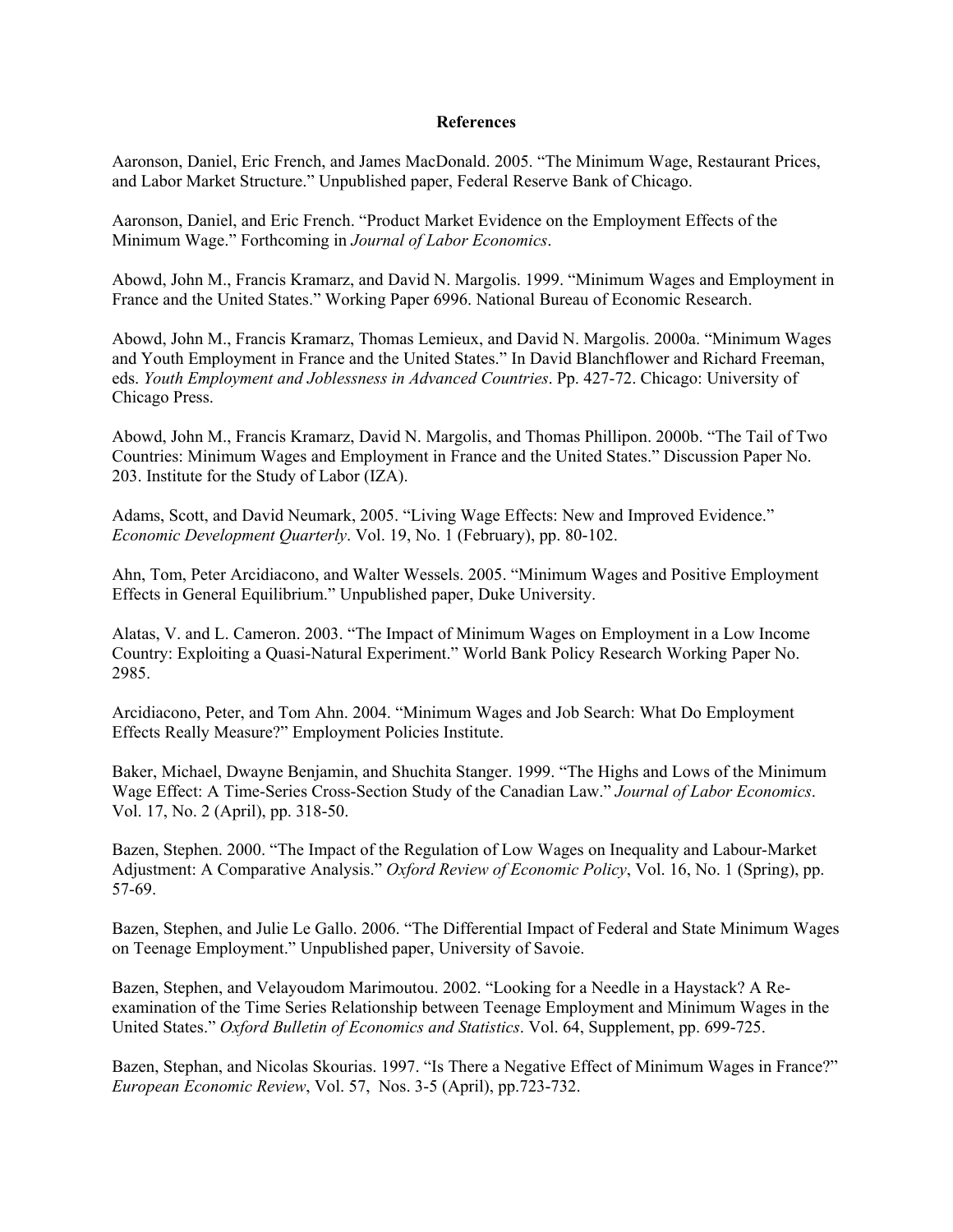Bell, Linda. 1997. "The Impact of Minimum Wages in Mexico and Colombia." *Journal of Labor Economics*, Vol. 15, No.3, Part 2 (July), pp. S102-S135.

Belot, Michele, and Jan C. Van Ours. 2001. "Unemployment and Labour Market Institutions: An Empirical Analysis." *Journal of Japanese and International Economies*." Vol. 15, No. 4, pp. 403-418.

Bernstein, Jared, and John Schmitt. 2000. "The Impact of the Minimum Wage: Policy Lifts Wages, Maintains Floor for Low-Wage Labor Market." Economic Policy Institute Briefing Paper.

Bernstein and Schmitt. 1998. Bernstein, Jared and John Schmitt. 1998. "Making Work Pay: The Impact of the 1996-97 Minimum Wage Increase." Economic Policy Institute, Washington, D.C.

Blanchard, Olivier, and Justin Wolfers. 2000. "The Role of Shocks and Institutions in the Rise of European Unemployment: The Aggregate Evidence." *Economic Journal*. Vol. 110 (March), pp. C1-C33.

Brown, Charles. 1995. "Myth and Measurement: The New Economics of the Minimum Wage: Comment." *Industrial and Labor Relations Review*. Vol. 48, No. 4 (July), pp. 828-30.

Brown, Charles. 1999. "Minimum Wages, Employment, and the Distribution of Income." In Orley Ashenfelter and David Card, eds. *Handbook of Labor Economics, Vol. 3*. pp. 2101-2163. New York: Elsevier.

Brown, Charles, Curtis Gilroy, and Andrew Kohen. 1982. "The Effect of the Minimum Wage on Employment and Unemployment." *Journal of Economic Literature*. Vol. 20, No. 2 (June), pp. 487-528.

Brown, Charles, Curtis Gilroy, and Andrew Kohen. 1983. "Time Series Evidence on the Effect of the Minimum Wage on Teenage Employment and Unemployment." *Journal of Human Resources*. Vol. 18, No. 1 (Winter), pp. 3-31.

Burdett, Kenneth, and Dale Mortensen. 1998. "Wage Differentials, Employer Size, and Unemployment." *International Economic Review*, Vol. 39, No. 2 (May), pp. 257-73.

Burkhauser, Richard V., Kenneth A. Couch, and David C. Wittenburg. 2000a. "A Reassessment of the New Economics of the Minimum Wage Literature with Monthly Data from the Current Population Survey." *Journal of Labor Economics*. Vol. 18, No. 4 (October), pp. 653-680.

Burkhauser, Richard V., Kenneth A. Couch, and David C. Wittenburg. 2000b. "Who Minimum Wage Increases Bite: An Analysis Using Monthly Data from the SIPP and the CPS." *Southern Economic Journal*. Vol. 67, No. 1 (January), pp. 16-40.

Campolieti, Michele, Tony Fang, and Morley Gunderson. 2005a. "How Minimum Wages Affect Schooling-Employment Outcomes in Canada, 1993-1999." *Journal of Labor Research*. Vol. 26, No. 3 (Summer), pp. 169-82.

Campolieti, Michele, Tony Fang, and Morley Gunderson. 2005b. "Minimum Wage Impacts on Youth Employment Transitions, 1993-1999." *Canadian Journal of Economics*. Vol. 38, No. 1 (February), pp. 81-104.

Campolieti, Michele, Morley Gunderson, and Chris Riddell. 2006. "Minimum Wage Impacts from a Prespecified Research Design: Canada 1981-1997." *Industrial Relations*, Vol. 45, No. 2 (April), pp. 195- 216.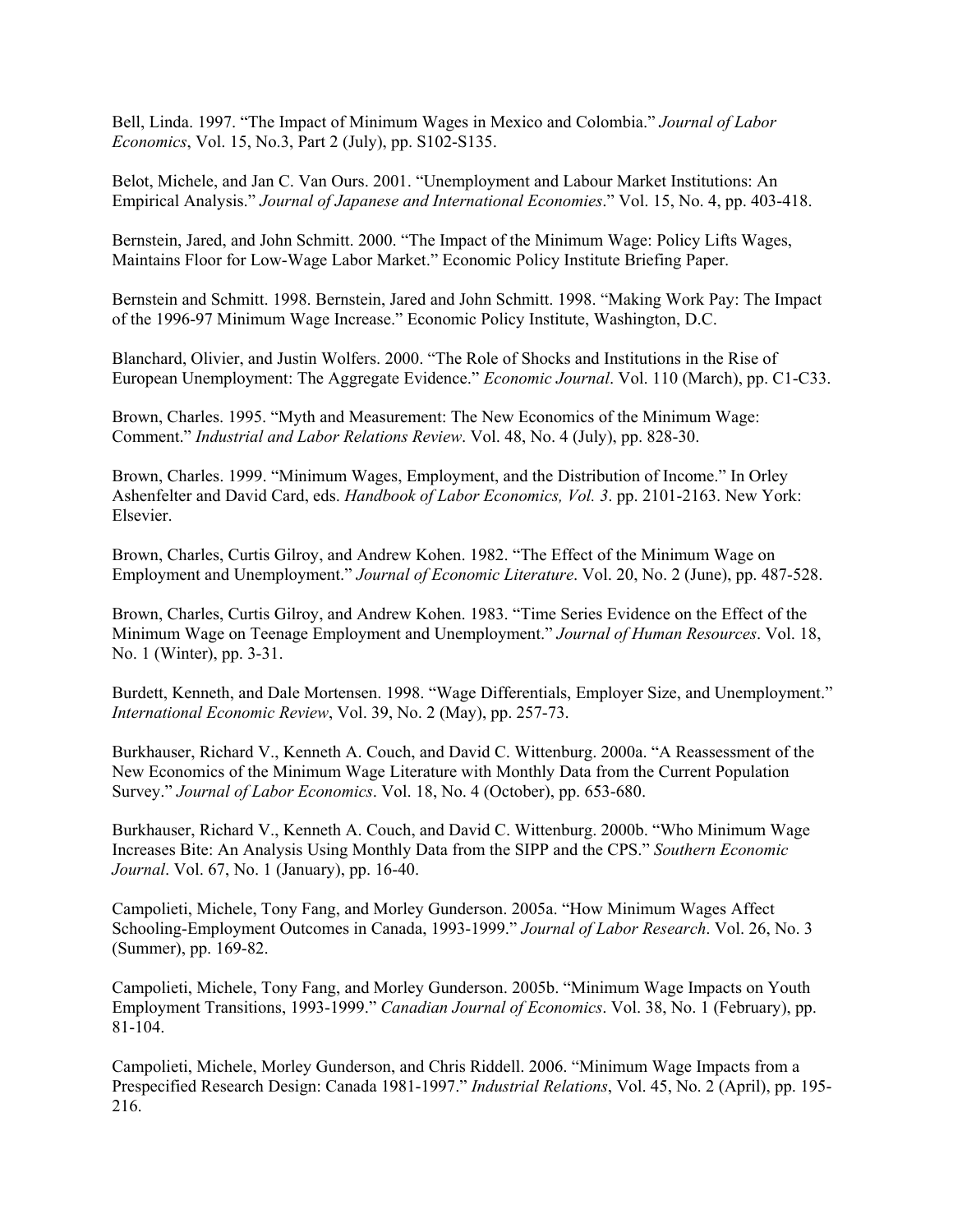Card, David. 1992a. "Using Regional Variation in Wages to Measure the Effects of the Federal Minimum Wage." *Industrial and Labor Relations Review*. Vol. 46, No. 1 (October), pp. 22-37.

Card, David. 1992b. "Do Minimum Wages Reduce Employment? A Case Study of California, 1987- 1989." *Industrial and Labor Relations Review*. Vol. 46, No. 1 (October), pp. 38-54.

Card, David, Lawrence F. Katz, and Alan B. Krueger. 1994. "Comment on David Neumark and William Wascher, 'Employment Effects of Minimum and Subminimum Wages: Panel Data on State Minimum Wage Laws." *Industrial and Labor Relations Review*. Vol. 47, No. 3 (April), pp. 487-96.

Card, David, and Alan B. Krueger. 1994. "Minimum Wages and Employment: A Case Study of the Fast-Food Industry in New Jersey and Pennsylvania." *American Economic Review*. Vol. 84, No. 5 (December), pp. 772-93.

Card, David, and Alan B. Krueger. 1995a. *Myth and Measurement: The New Economics of the Minimum Wage*. Princeton, NJ: Princeton University Press.

Card, David, and Alan B. Krueger. 1995b. "Time-Series Minimum Wage Studies: A Meta-analysis." *American Economic Review Papers and Proceedings*. Vol. 85, no. 2 (May), pp. 238-43.

Card, David, and Alan B. Krueger. 2000. "Minimum Wages and Employment: A Case Study of the Fast-Food Industry in New Jersey and Pennsylvania: Reply." *American Economic Review*. Vol. 90, No. 5 (December), pp. 1397-1420.

Carneiro, Francisco Galrão. 2001. "An Overview of the Effects of the Minimum Wage on the Brazilian Labor Market." Unpublished paper, Catholic University of Brasília.

Castillo-Freeman, Alida, and Richard B. Freeman. 1992. "When the Minimum Wage Really Bites: the effect of the US-Level Minimum on Puerto Rico." In George Borjas and Richard Freeman, eds. *Immigration and the Work Force: Economic Consequences for the United States and Source Areas*. pp. 177-211. Chicago: University of Chicago Press.

Chapman, Jeff. 2004. "Employment and the Minimum Wage: Evidence from Recent State Labor Market Trends." Economic Policy Institute Briefing Paper.

Chapple, Simon. 1997. "Do Minimum Wages Have an Adverse Impact on Employment? Evidence from New Zealand." *Labour Market Bulletin*, No. 2, pp. 25-50.

Coe, David T., and Dennis J. Snower. 1997. "Policy Complementarities: The Case for Fundamental Labor Market Reform." *IMF Staff Papers*, Vol. 44, No. 1 (March), pp. 1-35.

Connolly, Helen. "Are Low-educated Workers Disproportionately Affected by a Change in the Minimum Wage?" Unpublished paper, Northeastern University.

Connolly, Sara, and Mary Gregory. 2002. "The National Minimum Wage and Hours of Work: Implications for Low Paid Women." *Oxford Bulletin of Economics and Statistics*. Vol. 64, Supplement, pp. 607-31.

Couch, Kenneth A., and David C. Wittenburg. 2001. "The Response of Hours of Work to Increases in the Minimum Wage." *Southern Economic Journal*. Vol. 68, No. 1 (January), pp. 171-77.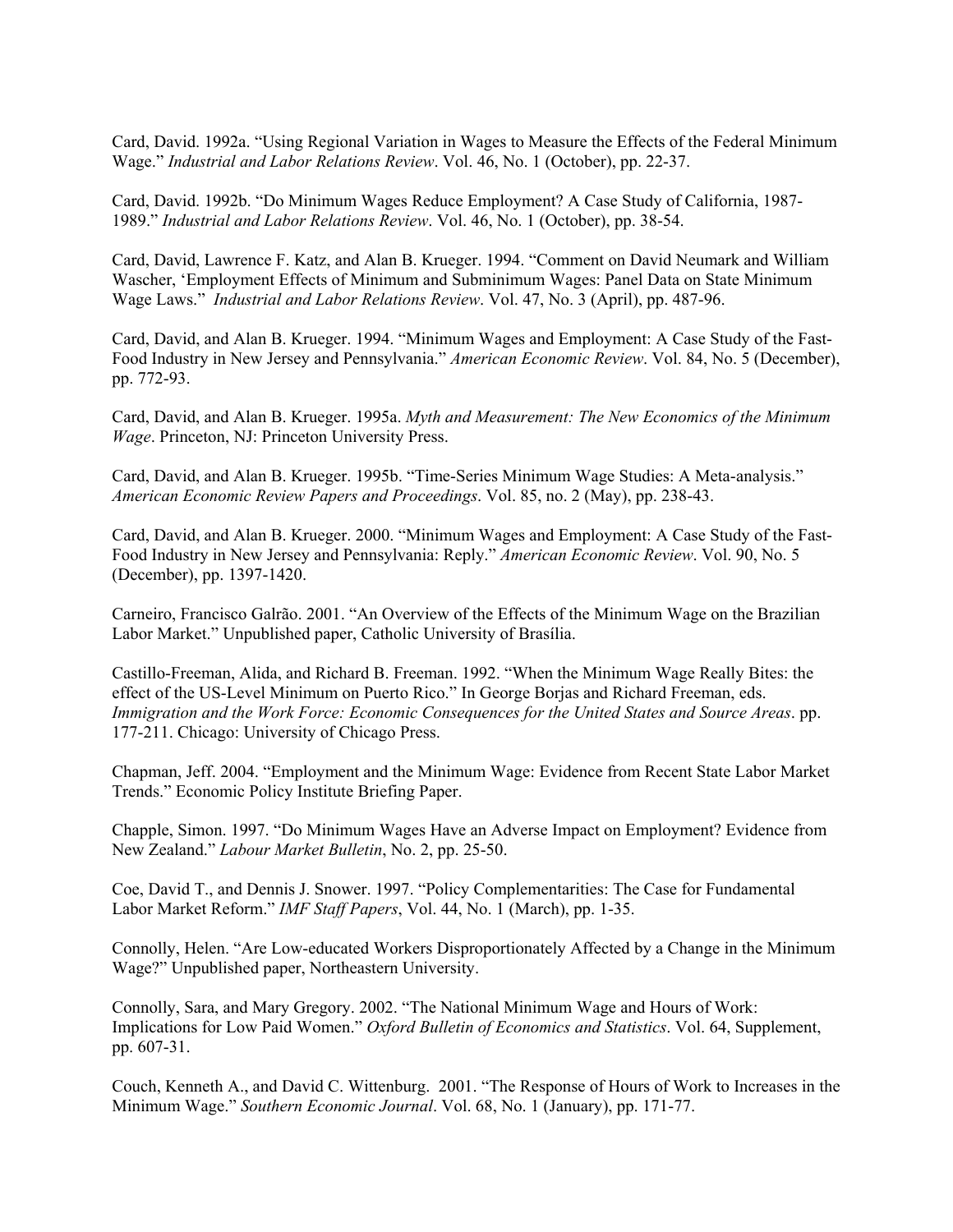Currie, Janet, and Bruce Fallick. 1996. "The Minimum Wage and the Employment of Youth: Evidence from the NLSY." *Journal of Human Resources*. Vol. 31, No. 2 (Spring), pp. 404-28.

Deere, Donald, Kevin M. Murphy, and Finis Welch. 1995. "Employment and the 1990-1991 Minimum-Wage Hike." *American Economic Review Papers and Proceedings*. Vol. 85, No. 2 (May), pp. 232-37.

Dickens, Richard, Stephen Machin, and Alan Manning. 1998. "Estimating the Effect of Minimum Wages on Employment from the Distribution of Wages: A Critical View." *Labour Economics*, Vol. 5, No. 2 (June), pp. 109-34.

Dickens, Richard, Stephen Machin, and Alan Manning. 1999. "The Effects of Minimum Wages on Employment: Theory and Evidence." *Journal of Labor Economics*, Vol. 17, No. 1 (January), pp. 1-22.

Dolado, Juan, Francis Kramarz, Stephen Machin, Alan Manning, David Margolis, Coen Teulings, Gilles Saint-Paul, and Michael Keen. 1996. "The Economic Impact of Minimum Wages in Europe." *Economic Policy*, Vol. 11, No. 23 (October), pp. 317-72.

Ehrenberg, Ronald. 1992. "New Minimum Wage Research: Symposium Introduction." *Industrial and Labor Relations Review*. Vol. 46, No. 1 (October), pp. 3-5.

Ericksson, Tor, and Mariola Pytlikova. 2004. "Firm-Level Consequences of Large Minimum-Wage Increases in the Czech and Slovak Republics." *Labour*, Vol. 18, No. 1 (March), pp. 75-103.

Evans, William N., and Mark Turner. 1995. "Minimum Wage Effects on Employment and School Enrollment: Comment." Unpublished manuscript. University of Maryland.

Fajnzylber, Pablo. 2001. "Minimum Wage Effects Throughout the Wage Distribution: Evidence from Brazil's Formal and Informal Sectors." Unpublished paper, Department of Economics and CEDEPLAR, Universidade Federal do Belo Horizonte.

Fiscal Policy Institute. 2004. *State Minimum Wages and Employment in Small Businesses*. New York: Fiscal Policy Institute.

Feliciano, Zadia M. 1998. "Does the Minimum Wage Affect Employment in Mexico?" *Eastern Economic Journal*, Vol. 24, No. 2, Spring, pp. 165-80.

Flinn, Christopher. 2006. "Minimum Wage Effects on Labor Market Outcomes under Search, Matching, and Endogenous Contact Rates." *Econometrica*, Vol. 74, No. 4, July, pp. 1013-1062.

Freeman, Richard B. 1995. "Myth and Measurement: The New Economics of the Minimum Wage: Comment." *Industrial and Labor Relations Review*. Vol. 48, No. 4 (July), pp. 830-34.

Gindling, T. H., and Katherine Terrell. 2004. "The Effects of Multiple Minimum Wages Throughout the Labor Market." Discussion Paper No. 1159, IZA, May.

Goldfarb, Robert S. 1974. "The Policy Content of Quantitative Minimum Wage Research." *Proceedings of the Industrial Relations Research Association*. Vol. 27, pp. 261-68.

Grant, James H., and Daniel S. Hamermesh, 1981. "Labor Market Competition Among Youths, White Women, and Others." *Review of Economics and Statistics*. Vol. 63, No. 3 (August), pp. 354-60.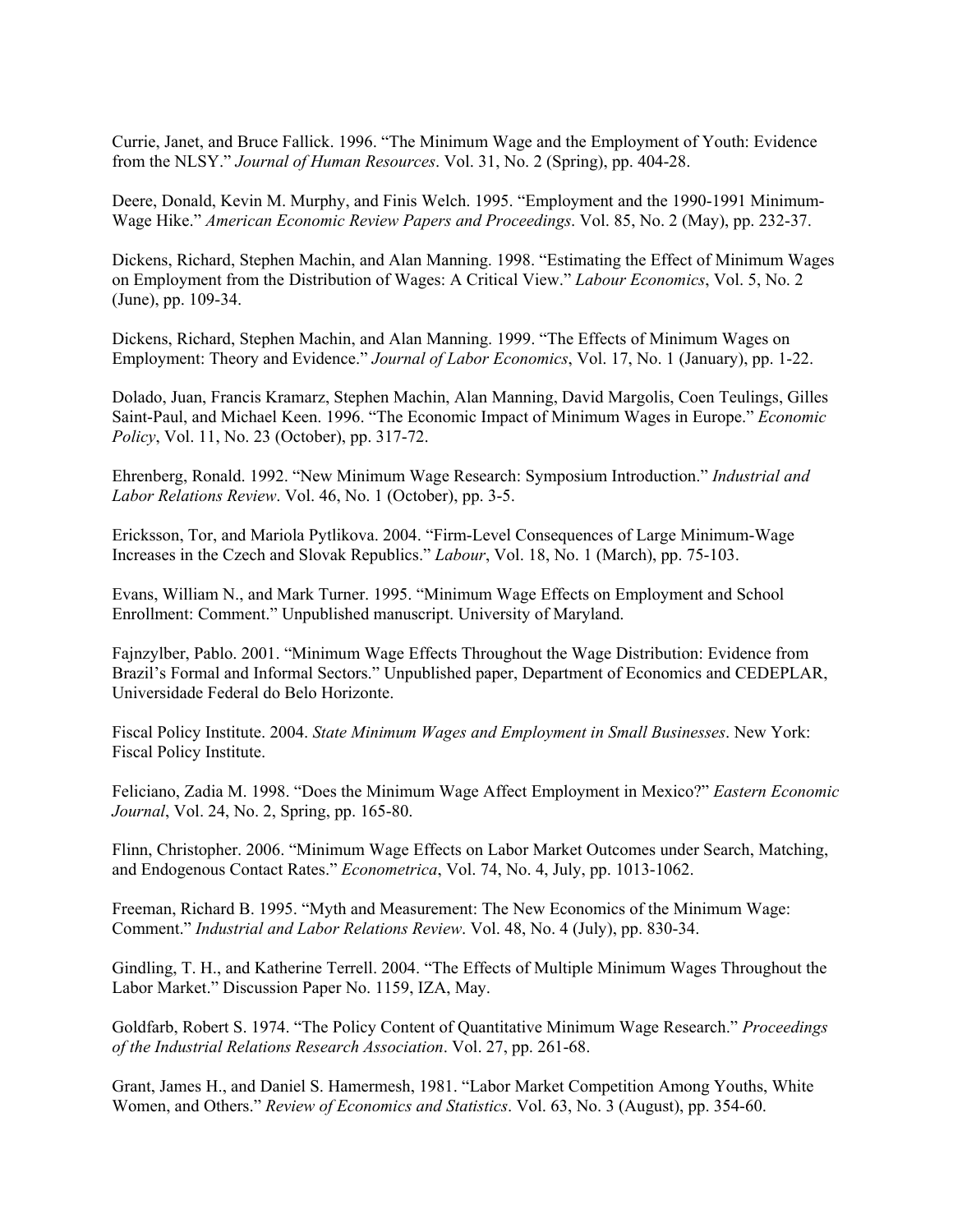Hamermesh, Daniel S. 1995. "Myth and Measurement: The New Economics of the Minimum Wage: Comment." *Industrial and Labor Relations Review*. Vol. 48, No. 4 (July), pp. 830-34.

Hamermesh, Daniel. 2002. "International Labor Economics." *Journal of Labor Economics*, Vol. 20, No. 4 (October), pp. 709-32.

Harding, Don, and Glenys Harding. 2004. *Minimum Wages in Australia: An Analysis of the Impact on Small and Medium Sized Businesses.* Turning Point Research Pty Ltd., Australia.

Harrison, Ann, and Jason Scorse. 2005. "Moving Up or Moving Out? Anti-Sweatshop Activists and Labor Market Outcomes." NBER Working paper No. 10492.

Hyslop, Dean, and Steven Stillman. 2004. "Youth Minimum Wage Reform and the Labour Market." IZA Discussion Paper No. 1091, March.

Islam, Iyanatul, and Suahasil Nazara. 2000. "Minimum Wage and the Welfare of Indonesian Workers." International Labor Organization, June.

Junankar, P. N., Matthew Waite, and Grant Belchamber. 2000. "The Youth Labour Market: Anecdotes, Fables and Evidence." *Economic and Labour Relations Review*, Vol. 11, Supplement, pp. S159-S186.

Karageorgiou, Lazaros. 2004. "The Impact of Minimum Wage on Youth and Teenage Employment in Greece." *Spoudai*, Vol. 54, No. 4 (October-December), pp. 39-67.

Katz, Lawrence F., and Alan B. Krueger. 1992. "The Effect of the Minimum Wage on the Fast Food Industry." *Industrial and Labor Relations Review*, Vol. 46, No. 1 (October), pp. 6-21.

Keil, Manfred, Donald Robertson, and James Symons. 2001. "Minimum Wages and Employment." CEPR Working Paper No. 497.

Kennan, John. 1995. "The Elusive Effects of Minimum Wages." *Journal of Economic Literature*. Vol. 33, No. 4 (December), pp. 1950-65.

Kim, Taeil, and Lowell J. Taylor. 1995. "The Employment Effect in Retail Trade of California's 1988 Minimum Wage Increase." *Journal of Business and Economic Statistics*, vol. 13, No. 2 (April), pp. 175- 82.

Koning, Pierre, Geert Ridder, and Gerard J. van den Berg 1995. "Structural and Frictional Unemployment in an Equilibrium Search Model with Heterogeneous Agents." *Journal of Applied Econometrics*. Vol. 10, Supplement (December), pp. S133-51.

Kramarz, Francis, and Thomas Philippon. 2001. "The Impact of Differential Payroll Tax Subsidies on Minimum Wage Employment." *Journal of Public Economics*, Vol. 82, No. 1 (October), pp. 115-46.

Krueger, Alan B. 1995. "The Effect of the Minimum Wage When It Really Bites: A Reexamination of the Evidence from Puerto Rico." In Solomon Polachek, ed. *Research in Labor Economics*. Vol. 14. pp. 1-22. Greenwich, Conn.: JAI Press.

Lang, Kevin, and Shulamit Kahn. 1998. "The Effect of Minimum Wage Laws on the Distribution of Employment: Theory and Evidence." *Journal of Public Economics*. Vol. 69, No. 1 (July), pp. 67-82.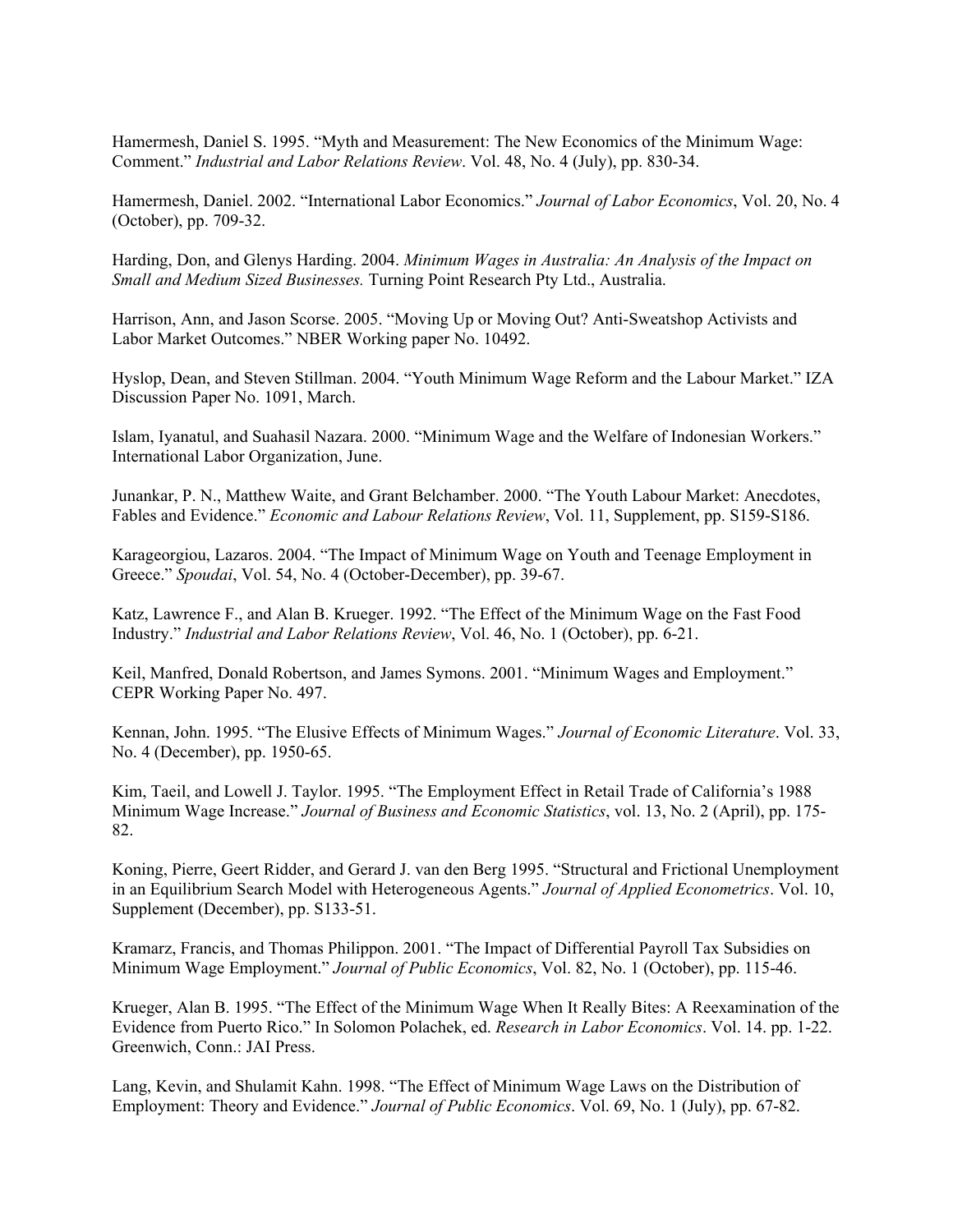Laroque, Guy, and Bernard Salanié. 2002. "Labour Market Institutions and Employment in France." *Journal of Applied Econometrics*, Vol. 17, No. 1 (January/February), pp. 25-48.

Leigh, Andrew. 2003. "Employment Effects of Minimum Wages: Evidence from a Quasi-Experiment." *The Australian Economic Review*, Vol. 36, No. 4 (December), pp. 361-73.

Leigh, Andrew. 2004a. "Employment Effects of Minimum Wages: Evidence from a Quasi-Experiment— Erratum." *The Australian Economic Review*, Vol. 37, No. 1 (March), pp. 102-5.

Leigh, Andrew. 2004b. "Minimum Wages and Employment: Reply." *The Australian Economic Review*, Vol. 37, No. 2 (June), pp. 173-9.

Lemos, Sara. 2004. "Minimum Wage Policy and Employment Effects: Evidence from Brazil." *Economia*. Vol. 5, No. 1 (Fall), pp. 219-66.

Lemos, Sara. 2005. "Political Variables as Instruments for the Minimum Wage." *Contributions to Economic Analysis & Policy*, Vol. 4, No. 1, Article 16.

Lemos, Sara. 2006. "Minimum Wage Effects in a Developing Country." University of Leicester Discussion Paper 01/06.

Lemos, Sara. "The Effects of the Minimum Wage in the Private and Public Sectors in Brazil." Forthcoming in *Journal of Development Studies*.

Leonard, Thomas C. 2000. "The Very Idea of Applying Economics: The Modern Minimum-Wage Controversy and Its Antecedents." *History of Political Economy*. Vol. 32, Supplement, pp. 117-144.

Linneman, Peter. 1982. "The Economic Impacts of Minimum Wage Laws: A New Look at an Old Question." *Journal of Political Economy*, Vol. 90, No. 3 (June), pp. 443-69.

Machin, Stephen, and Alan Manning. 1994. "Minimum Wages, Wage Dispersion and Employment: Evidence from the UK Wages Councils," *Industrial and Labor Relations Review*, Vol. 47, No. 2 (January), pp. 319-29.

Machin, Stephen, and Alan Manning. 1997. "Minimum Wages and Economic Outcomes in Europe." *European Economic Review*. Vol. 41, Nos. 3-5 (April), pp. 733-42.

Machin, Stephen, Alan Manning, and Lupin Rahman. 2003. "Where the Minimum Wage Bites Hard: Introduction of Minimum Wages to a Low Wage Sector." *Journal of the European Economic Association*, Vol. 1, No. 1 (March), pp. 154-80.

Machin, Stephen, and Joan Wilson. 2004. "Minimum Wages in a Low-Wage Labour Market: Care Homes in the UK." *Economic Journal*. Vol. 114 (March), pp. C102-09.

Maloney, Tim. 1995. "Does the Minimum Wage Affect Employment and Unemployment in New Zealand." *New Zealand Economic Papers*, Vol. 29, No. 1 (June), pp. 1-19.

Maloney, Tim. 1997. "The New Economics of the Minimum Wage? Evidence from New Zealand. *Agenda*, Vol. 4, No. 2 (June), pp. 185-96.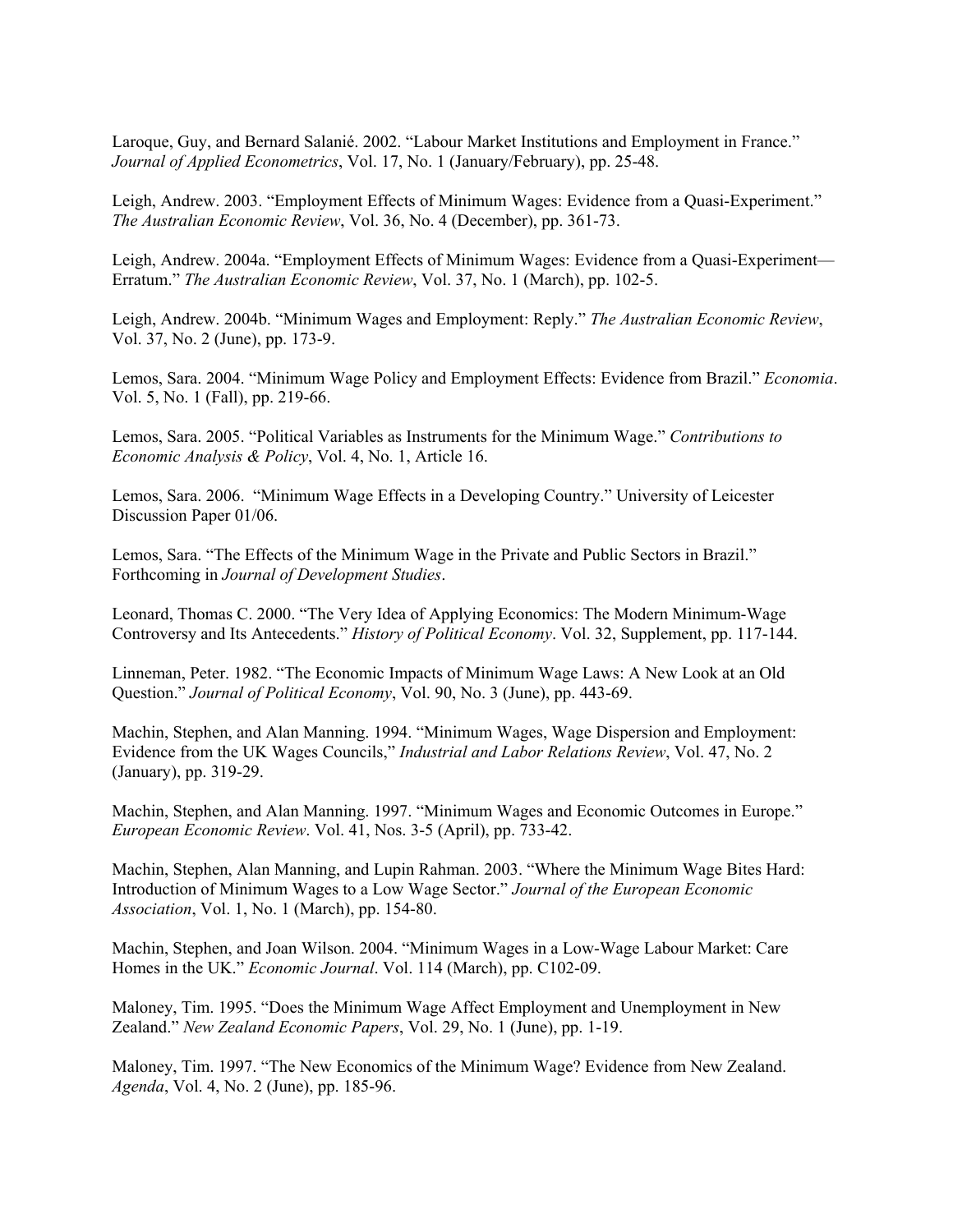Maloney, William F., and Jairo Nuñez Mendez. 2004. "Measuring the Impact of Minimum Wages: Evidence from Latin America." In James Heckman and Carmen Pagés, eds., *Law and Employment: Lessons from Latin America and the Caribbean*, pp. 109-30. Chicago: University of Chicago Press.

Mangan, John, and John Johnston. 1999. "Minimum Wages, Training Wages and Youth Employment." *International Journal of Social Economics*, Vol. 26, No. 1/2/3, January-March, pp. 415-429.

Manning, Alan. 2003. *Monopsony in Motion: Imperfect Competition in Labor Markets*. Princeton, NJ: Princeton University Press.

Meyer, Robert, and David Wise. 1983. "The Effects of the Minimum Wage on the Employment and Earnings of Youth." *Journal of Labor Economics*, Vol. 1, No. 1 (January), pp. 66-100.

Michl, Thomas R. 1996. "Review of *Myth and Measurement*." *Eastern Economic Journal*. Vol. 22, No. 2 (Spring), pp. 237-39.

Michl, Thomas R. 2000. "Can Rescheduling Explain the New Jersey Minimum Wage Studies?" *Eastern Economic Journal*, Vol. 26, No. 3, Summer, pp. 265-76.

Minimum Wage Study Commission. 1981. *Report of the Minimum Wage Study Commission, Vol. 1*. Washington, D.C.

Montenegro, Claudio E., and Carmen Pagés. 2004. "Who Benefits from Labor Market Regulations? Chile, 1960-1998. In James Heckman and Carmen Pagés, eds., *Law and Employment: Lessons from Latin America and the Caribbean*, pp. 401-34. Chicago: University of Chicago Press.

Neumark, David. 2001. "The Employment Effects of Minimum Wages: Evidence from a Prespecified Research Design." *Industrial Relations*, Vol. 40, No. 1, January, pp. 121-44.

Neumark, David, Wendy Cunningham, and Lucas Siga. 2006. "The Effects of the Minimum Wage in Brazil on the Distribution of Family Incomes: 1996-2001." *Journal of Development Economics*. Vol. 80, No. 1 (June), pp. 136-59.

Neumark, David, Mark Schweitzer, and William Wascher. 2004. "Minimum Wage Effects Throughout the Wage Distribution." *Journal of Human Resources*, Vol. 39, No. 2, pp. 425-50.

Neumark, David, Mark Schweitzer, and William Wascher. 2005. "The Effects of Minimum Wages on the Distribution of Family Incomes: A Non-parametric Analysis." *Journal of Human Resources*, Vol. 40, No. 4, pp. 867-917.

Neumark, David, and William Wascher. 1992. "Employment Effects of Minimum and Subminimum Wages: Panel Data on State Minimum Wage Laws." *Industrial and Labor Relations Review*. Vol. 46, No. 1 (October), pp. 55-81.

Neumark, David, and William Wascher. 1994. "Employment Effects of Minimum and Subminimum Wages: Reply to Card, Katz, and Krueger." *Industrial and Labor Relations Review*. Vol. 47, No. 3 (April), pp. 497-512.

Neumark, David, and William Wascher. 1995a. "Minimum Wage Effects on Employment and School Enrollment." *Journal of Business and Economics Statistics*. Vol. 13, No. 2 (April), pp. 199-206.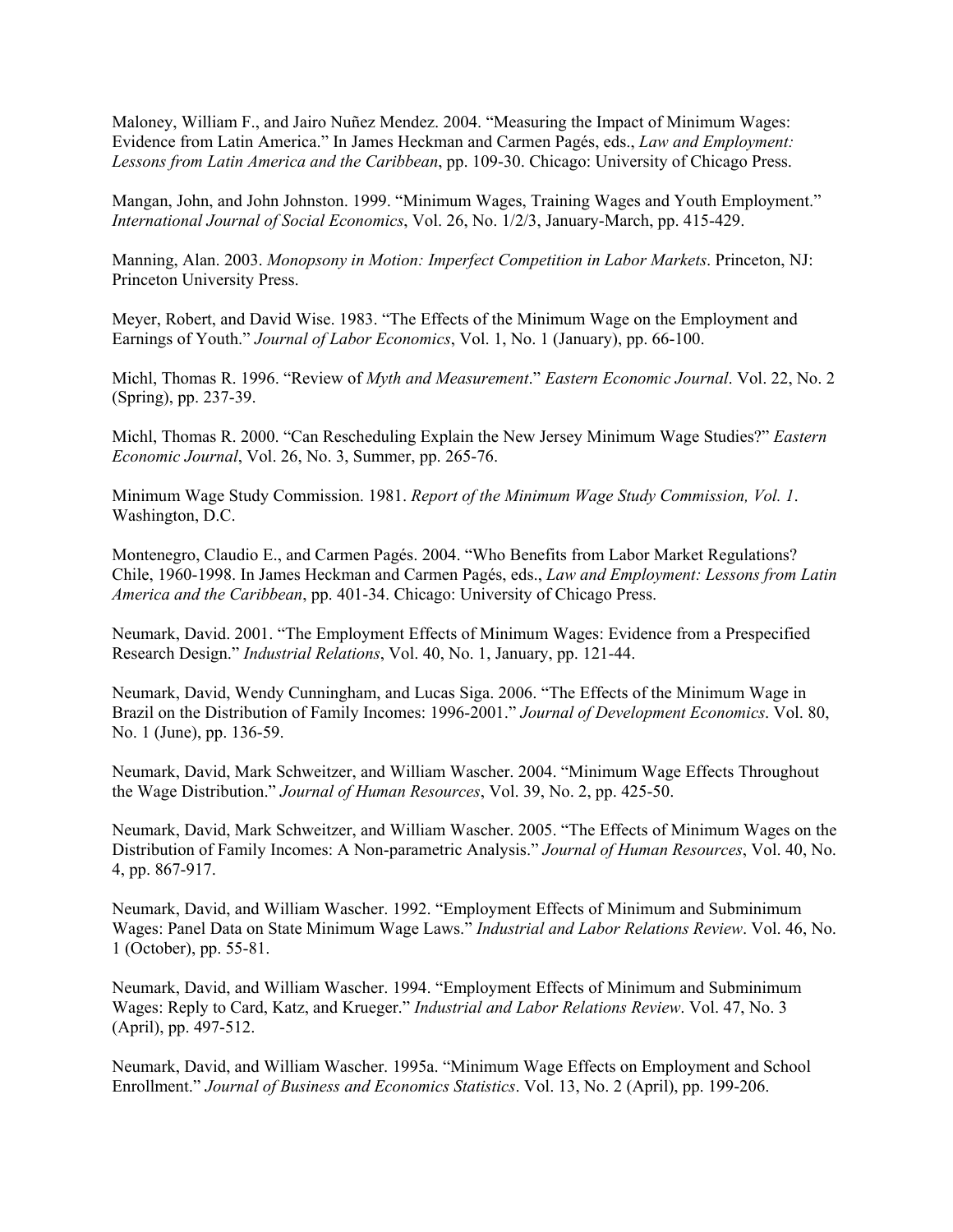Neumark, David, and William Wascher. 1995b. "Minimum Wage Effects on School and Work Transitions of Teenagers." *American Economic Review Papers and Proceedings*. Vol. 85, no. 2 (May), pp. 244-49.

Neumark, David, and William Wascher. 1996a. "Minimum Wage Effects on Employment and School Enrollment: Reply to Evans and Turner." FEDS Working Paper 1996-28. Board of Governors of the Federal Reserve System.

Neumark, David, and William Wascher. 1996b. "The Effects of Minimum Wages on Teenage Employment and Enrollment: Evidence from Matched CPS Surveys." In Solomon Polachek, ed. *Research in Labor Economics Vol. 15*. Greenwich, Conn.: JAI Press.

Neumark, David, and William Wascher. 1998. "Is the Time-Series Evidence on Minimum Wage Effects Contaminated by Publication Bias?." *Economic Inquiry*. Vol. 36, No. 3 (July), pp. 458-470.

Neumark, David, and William Wascher. 2000. "The Effect of New Jersey's Minimum Wage Increase on Fast-Food Employment: A Reevaluation Using Payroll Records." *American Economic Review*. Vol. 90, No. 5 (December), pp. 1362-96.

Neumark, David, and William Wascher. 2002. "State-Level Estimates of Minimum Wage Effects: New Evidence and Interpretations from Disequilibrium Models." *Journal of Human Resources*. Vol. 37, No. 1 (Winter), pp. 35-62.

Neumark, David, and William L. Wascher. 2003. "Minimum Wages and Skill Acquisition: Another Look at Schooling Effects." *Economics of Education Review*. Vol. 22, No. 1 (February), pp. 1-10.

Neumark, David, and William Wascher. 2004. "Minimum Wages, Labor Market Institutions, and Youth Employment: A Cross-National Analysis." *Industrial and Labor Relations Review*, Vol. 57, No. 2 (January), pp. 223-48.

Neumark, David, and William Wascher. "Minimum Wage Effects in the Post-Welfare Reform Era." In progress.

Nickell, Stephen J., and Richard Layard. 1999. "Labour Market Institutions and Economic Performance." In Orley Ashenfelter and David Card, eds. *Handbook of Labor Economics, Vol. 3*. pp. 3029-3084. New York: Elsevier.

Orazem, Peter F., and J. Peter Mattila. 2002. "Minimum Wage Effects on Hours, Employment, and Number of Firms: The Iowa Case." *Journal of Labor Research*. Vol. 23, No. 1 (Winter), pp. 3-23.

Organization for Economic Co-operation and Development. 1998. *Employment Outlook*. Paris: OECD.

Osterman, Paul. 1995. "Myth and Measurement: The New Economics of the Minimum Wage: Comment." *Industrial and Labor Relations Review*. Vol. 48, No. 4 (July), pp. 839-42.

Pabilonia, Sabrina Wulff. 2002. "The Effects of Federal and State Minimum Wages Upon Teen Employment and Earnings." Unpublished manuscript. Bureau of Labor Statistics.

Partridge, Mark D., and Jamie S. Partridge. 1999. "Do Minimum Wage Hikes Reduce Employment? State-Level Evidence from the Low-Wage Retail Sector." *Journal of Labor Research*. Vol. 20, No. 3 (Summer), pp. 393-413.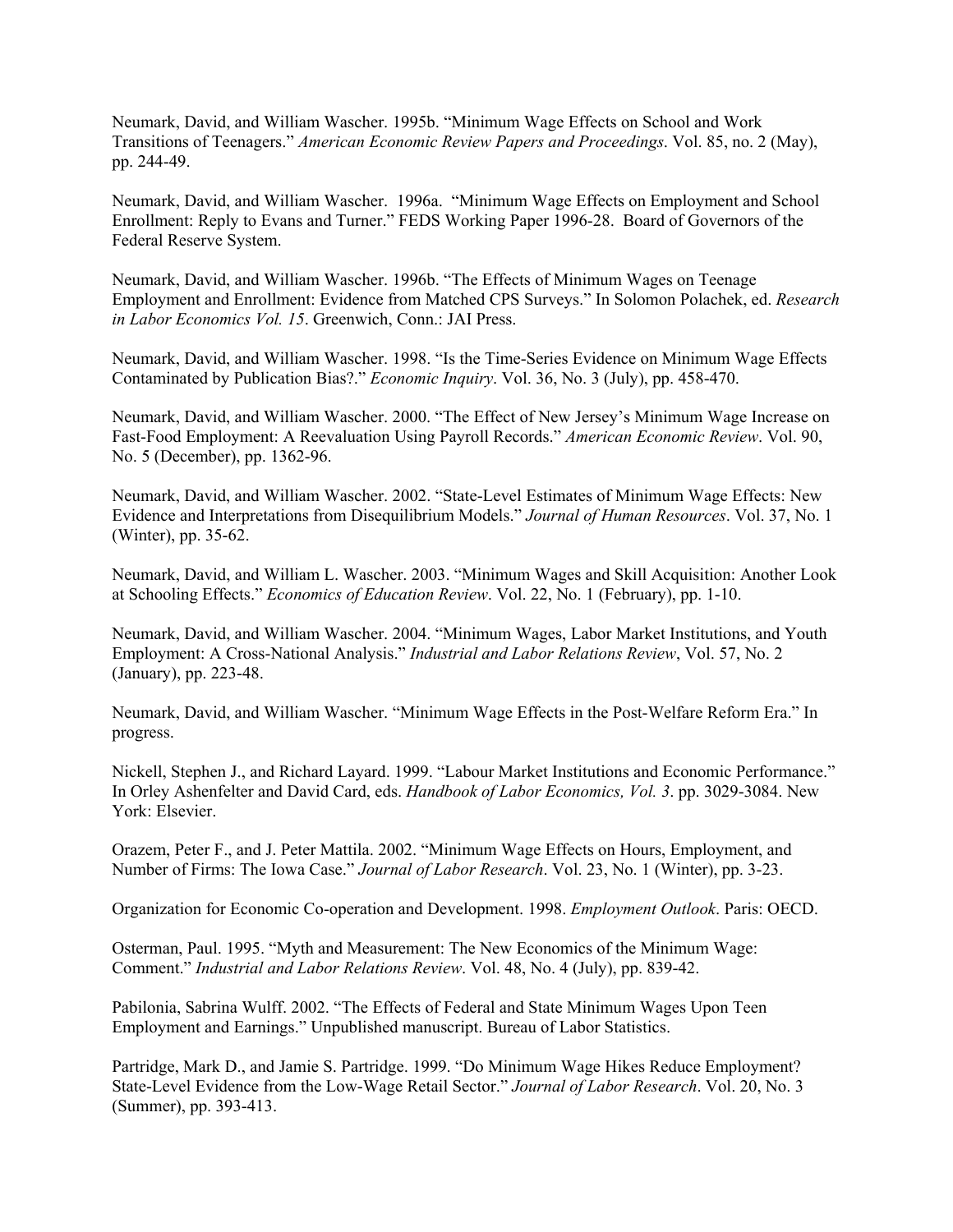Pereira, Sonia C. 2003. "The Impact of Minimum Wages on Youth Employment in Portugal." *European Economic Review*, Vol. 47, No. 2 (April) , pp. 229-44.

Portugal, Pedro, and Ana Rute Cardoso. 2006. "Disentangling the Minimum Wage Puzzle: An Analysis of Worker Accessions and Separations." *Journal of the European Economic Association*, Vol. 4, No. 5 (September), pp. 988-1013.

Rama, Martin. 2001. "The Consequences of Doubling the Minimum Wage: The Case of Indonesia." *Industrial and Labor Relations Review*, Vol. 54, No. 4 (July), pp. 864-81.

Rebitzer, James, and Lowell Taylor. 1995. "The Consequences of Minimum Wage Laws: Some New Theoretical Ideas." *Journal of Public Economics*, Vol. 56, No. 2, February, pp. 245-55.

Sabia, Joseph J. 2006. "The Effect of Minimum Wage Increases on Retail and Small Business Employment." Employment Policies Institute.

Scarpetta, Stephano. 1996. "Assessing the Role of Labour Market Policies and Institutional Settings on Unemployment: A Cross-Country Study." *OECD Economic Studies*. No. 26, pp. 43-98.

Schiller, Bradley R. 1994a. "State Minimum Wage Laws: Youth Coverage and Impact." *Journal of Labor Research*. Vol. 15, No. 4 (Fall), pp. 317-329.

Schiller, Bradley R. 1994b. "Below-Minimum-Workers: Implications for Minimum Wage Models." *Quarterly Review of Economics and Finance*. Vol. 34, No. 2 (Summer), pp. 131-43.

Singell, Larry D., and James R. Terborg. 2006. "Employment Effects of Two Northwest Minimum Wage Initiatives: Eating and Drinking and Hotel and Lodging." Unpublished paper, University of Oregon.

Skedinger, Per. 2006. "Minimum Wages and Employment in Swedish Hotels and Restaurants." *Labour Economics*, Vol. 13, No. 2 (April), pp. 259-90.

Smith, Ralph E., and Bruce Vavrichek. 1992. "The Wage Mobility of Minimum Wage Workers." *Industrial and Labor Relations Review*. Vol. 46, No. 1 (October), pp. 82-88.

Solon, Gary. 1985. "The Minimum Wage and Teenage Employment: The Role of Serial Correlation and Seasonality." *Journal of Human Resources*, Vol. 20, No. 2, Spring, pp. 292-97.

Spriggs, William E., and Bruce W. Klein. 1994. "Raising the Floor: The Effects of the Minimum Wage on Low-Wage Workers." Washington DC: Economic Policy Institute.

Stewart, Mark B. 2002. "Estimating the Impact of the Minimum Wage Using Geographical Wage Variation." *Oxford Bulletin of Economics & Statistics*, Vol. 64, Supplement, pp. 583-605.

Stewart, Mark B. 2004a. "The Impact of the Introduction of the U.K. Minimum Wage on the Employment Probabilities of Low-Wage Workers." *Journal of the European Economic Association*, Volume 2, No. 1 (March), pp. 67-97.

Stewart, Mark B. 2004b. "The Employment Effects of the National Minimum Wage." *The Economic Journal*, Vol. 114, No. 494 (March), pp. C110-116.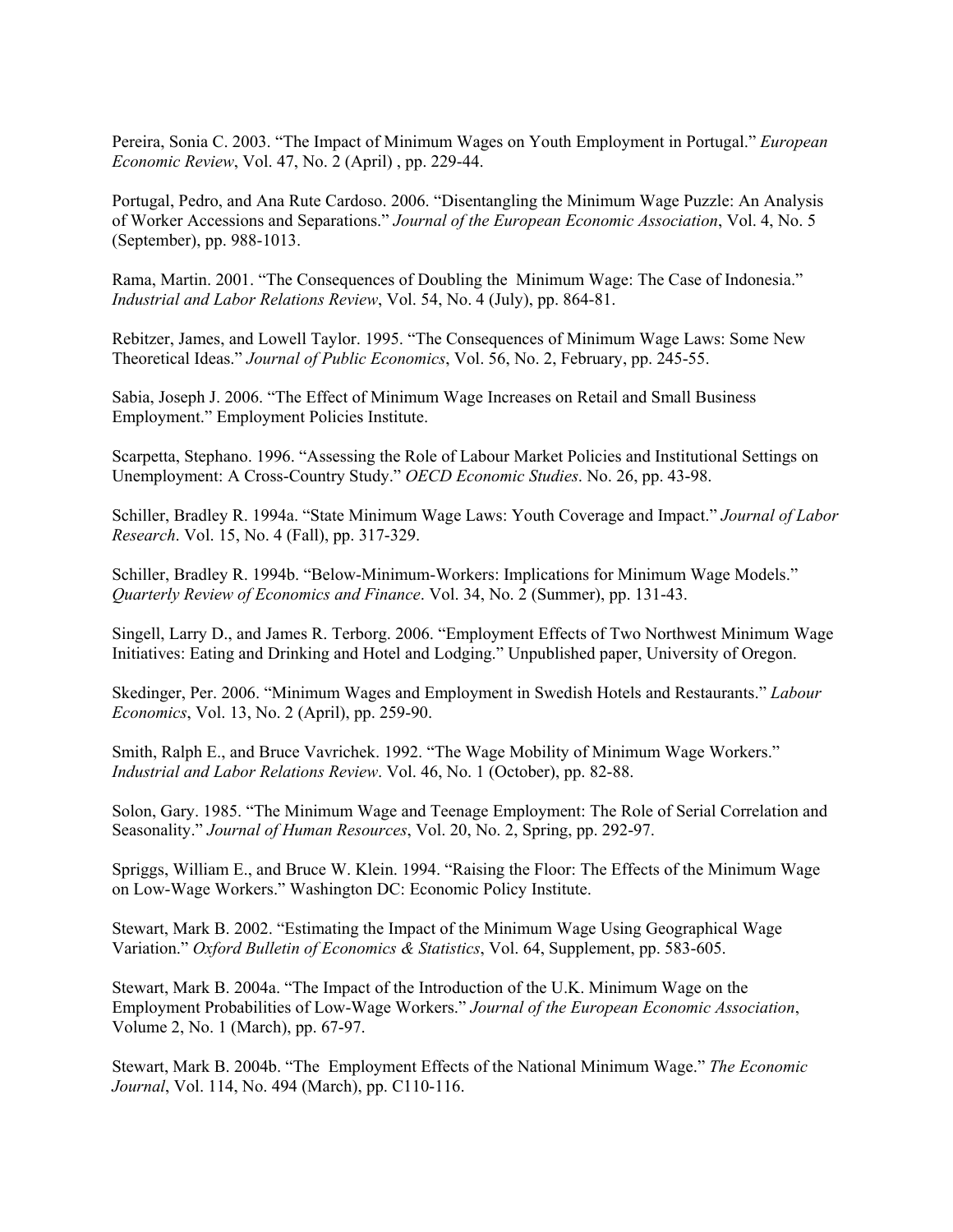Stewart, Mark B., and Joanna K. Swaffield. 2006. "The Other Margin: Do Minimum Wages Cause Working Hours Adjustments for Low-Wage Workers?" Unpublished paper, University of Warwick.

Strobl, Eric and Frank Walsh. 2003. "Minimum Wages and Compliance: The Case of Trinidad and Tobago." *Economic Development and Cultural Change*, Vol. 51, No. 2 (January), pp. 427-50.

Suryahadi, Asep, Wenefrida Widyanti, Daniel Perwira, and Sudarno Sumarto. 2003. "Minimum Wage Policy and Its Impact on Employment in the Urban Formal Sector." *Bulletin of Indonesian Economic Studies*, Vol. 39, No. 1 (April), pp. 29-50.

Turner, Mark D., and Berna Demiralp. 2001. "Do Higher Minimum Wages Harm Minority and Inner City Teens?" *Review of Black Political Economy*. Vol. 28, No. 4 (Spring), pp. 95-121.

van den Berg, Gerard J., and Geert Ridder. 1998. "An Empirical Equilibrium Search Model of the Labor Market." *Econometrica*, Vol. 66, No. 5 (September), pp. 1183-221.

van Soest, Arthur.1994. "Youth Minimum Wage Rates: The Dutch Experience." *International Journal of Manpower*. Vol. 15, Nos. 2-3, pp. 100-17.

Watson, Ian. 2004. "Minimum Wages and Employment: Comment." *The Australian Economic Review*, Vol. 37, No. 2 (June), pp. 166-72.

Wachter, Michael L., and Choong-Soo Kim. 1982. "Time-Series Changes in Youth Joblessness." In Richard Freeman and David Wise, eds. *The Youth Labor Market: Its Nature, Causes, and Consequences*. pp. 155-185. Chicago: University of Chicago Press.

Welch, Finis. 1995. "Myth and Measurement: The New Economics of the Minimum Wage: Comment." *Industrial and Labor Relations Review*. Vol. 48, No. 4 (July), pp. 842-48.

Wellington, Alison. 1991. "Effects of the Minimum Wage on the Employment Status of Youths: An Update." *Journal of Human Resources*. Vol. 26, No. 1 (Winter), pp. 27-46.

Wessels, Walter J. 1997. "Minimum Wages and Tipped Servers." *Economic Inquiry*. Vol. 35, No. 2 (April), pp. 334-49.

Wessels, Walter J. 2006. "A Reexamination of Card and Krueger's State-Level Study of the Minimum Wage." *Journal of Labor Research*. Unpublished paper. North Carolina State University.

Williams, Nicolas. 1993. "Regional Effects of the Minimum Wage on Teenage Employment." *Applied Economics*. Vol. 25, No. 12 (December), pp. 1517-28.

Williams, Nicolas, and Jeffrey A. Mills. 2001. "The Minimum Wage and Teenage Employment: Evidence from Time Series." *Applied Economics*. Vol. 33, No.3 (February), pp. 285-300.

Wolfson, Paul, and Dale Belman. 2001. "The Minimum Wage, Employment, and the *AS-IF* Methodology: A Forecasting Approach to Evaluating the Minimum Wage." *Empirical Economics*, Vol. 26, No. 3, August, pp. 487-514.

Wolfson, Paul, and Dale Belman. 2004. "The Minimum Wage: Consequences for Prices and Quantities in Low-Wage Labor Markets." *Journal of Business and Economics Statistics*. Vol. 22, No. 3 (July), pp. 296- 311.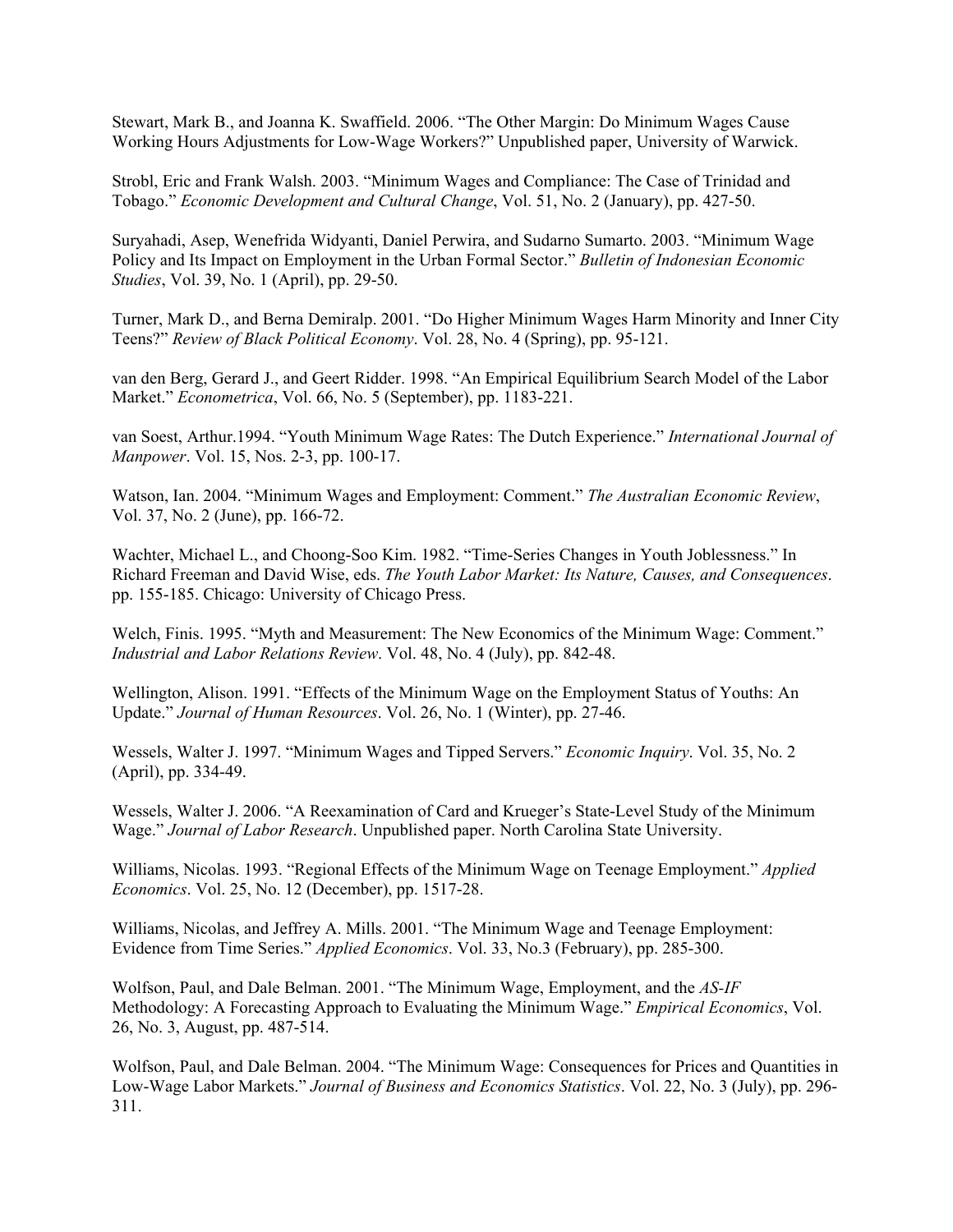Yuen, Terence. 2003. "The Effect of Minimum Wages on Youth Employment in Canada: A Panel Study." *Journal of Human Resources*, Vol. 38, No. 3 (Summer), pp. 647-72.

Zavodny, Madeline. 2000. "The Effect of the Minimum Wage on Employment and Hours." *Labour Economics*. Vol. 7, No. 6 (November), pp. 729-750.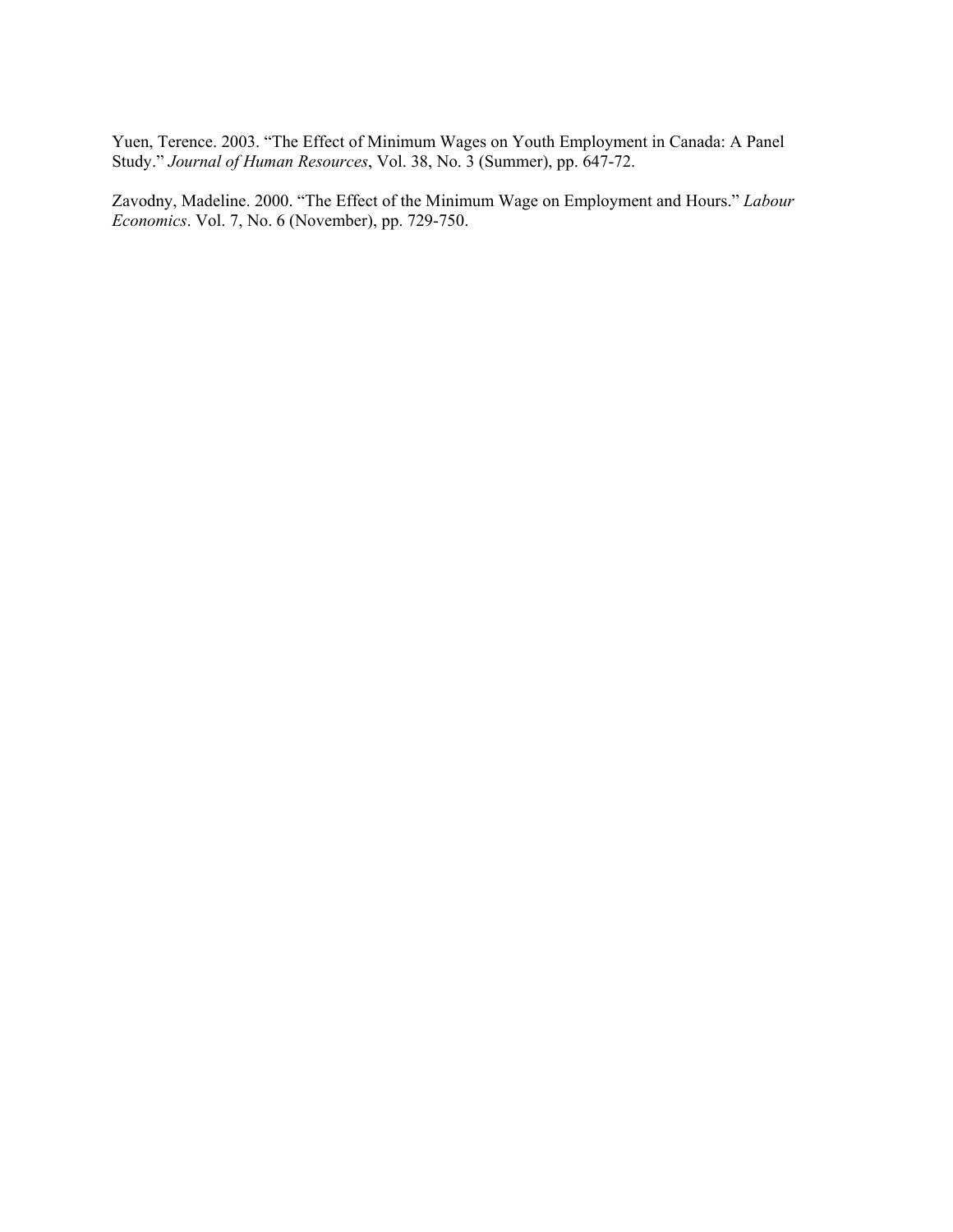| Study                              | Minimum wage<br>variation                             | Method                                                             | Group                                                                                                                          | Data                                | Estimated elasticities (or other<br>effects)                                                                               | Criticisms                                                                                                 |
|------------------------------------|-------------------------------------------------------|--------------------------------------------------------------------|--------------------------------------------------------------------------------------------------------------------------------|-------------------------------------|----------------------------------------------------------------------------------------------------------------------------|------------------------------------------------------------------------------------------------------------|
| Federal variation                  |                                                       |                                                                    |                                                                                                                                |                                     |                                                                                                                            |                                                                                                            |
| Card (1992a)                       | 1990 federal<br>minimum wage<br>increase              | Difference-in-<br>differences;<br>fraction affected                | Teenagers                                                                                                                      | CPS, 1989-1990                      | $-0.06$ to $+0.19$ ; not significant                                                                                       | No allowance for<br>lagged effects                                                                         |
| Deere, Murphy,<br>and Welch (1995) | 1990 and 1991<br>federal<br>minimum wage<br>increases | Differences-in-<br>differences                                     | Teens and adult high<br>school dropouts by sex<br>and race                                                                     | CPS, 1985-1992                      | Teens: $-.27$ to $-.56$<br>Adult high school dropouts: -.11<br>to $-.33$<br>Largest elasticities for blacks                | Indicator variables may<br>pick up other influences                                                        |
| Currie and Fallick<br>(1996)       | 1980-81<br>increases in<br>federal<br>minimum wage    | Wage gap                                                           | Workers with initial<br>wage between old and<br>new minimum                                                                    | NLS, 1979-1987                      | $-19$ to $-24$ ; significant                                                                                               | Control group includes<br>all workers above<br>minimum wage                                                |
| Bernstein and<br>Schmitt (1998)    | Federal                                               | Difference-in-<br>differences                                      | Teens and young adult<br>high school dropouts                                                                                  | CPS ORG's, 1995-<br>1998            | Many estimates, roughly<br>centered on zero; large positive<br>elasticities for minority females,<br>sometimes significant | Ignores state variation<br>in minimum wages                                                                |
| Bernstein and<br>Schmitt (1998)    | 1996 and 1997<br>federal<br>minimum wage<br>increases | Difference-in-<br>differences (Deere,<br>et al.,<br>specification) | Teens                                                                                                                          | CPS ORG's, 1993-<br>1998            | Male teens: $-.45$ to $-.61$ ;<br>estimates sometimes significant<br>Female teens: .32 to .86                              | Ignores state variation<br>in minimum wages;<br>differences from Deere,<br>et al., results not<br>explored |
| Abowd et al.<br>(1999)             | Change in real<br>federal<br>minimum wage             | Real wage gap                                                      | Low-wage workers<br>(ages $16-60$ ) freed by<br>decline in real<br>minimum wage<br>relative to those<br>marginally above       | Matched CPS, 1981-<br>82 to 1986-87 | Varies by age.<br>Male average: $-.42$<br>Female average: $-1.57$<br>(Conditional on employment in<br>$t+1)$               | No actual change in<br>minimum wage                                                                        |
| Abowd et al.<br>(2000a)            | Change in real<br>federal<br>minimum wage             | Real wage gap                                                      | Low-wage young<br>workers (ages $16-30$ )<br>freed by decline in real<br>minimum wage<br>relative to those<br>marginally above | Matched CPS, 1981-<br>82 to 1986-87 | Varies by age.<br>Male average: $-2.23$<br>Female average: $-1.87$<br>(Conditional on employment in<br>$t+1)$              | No actual change in<br>minimum wage                                                                        |

Table 1: Studies of General Minimum Wage Employment Effects in the United States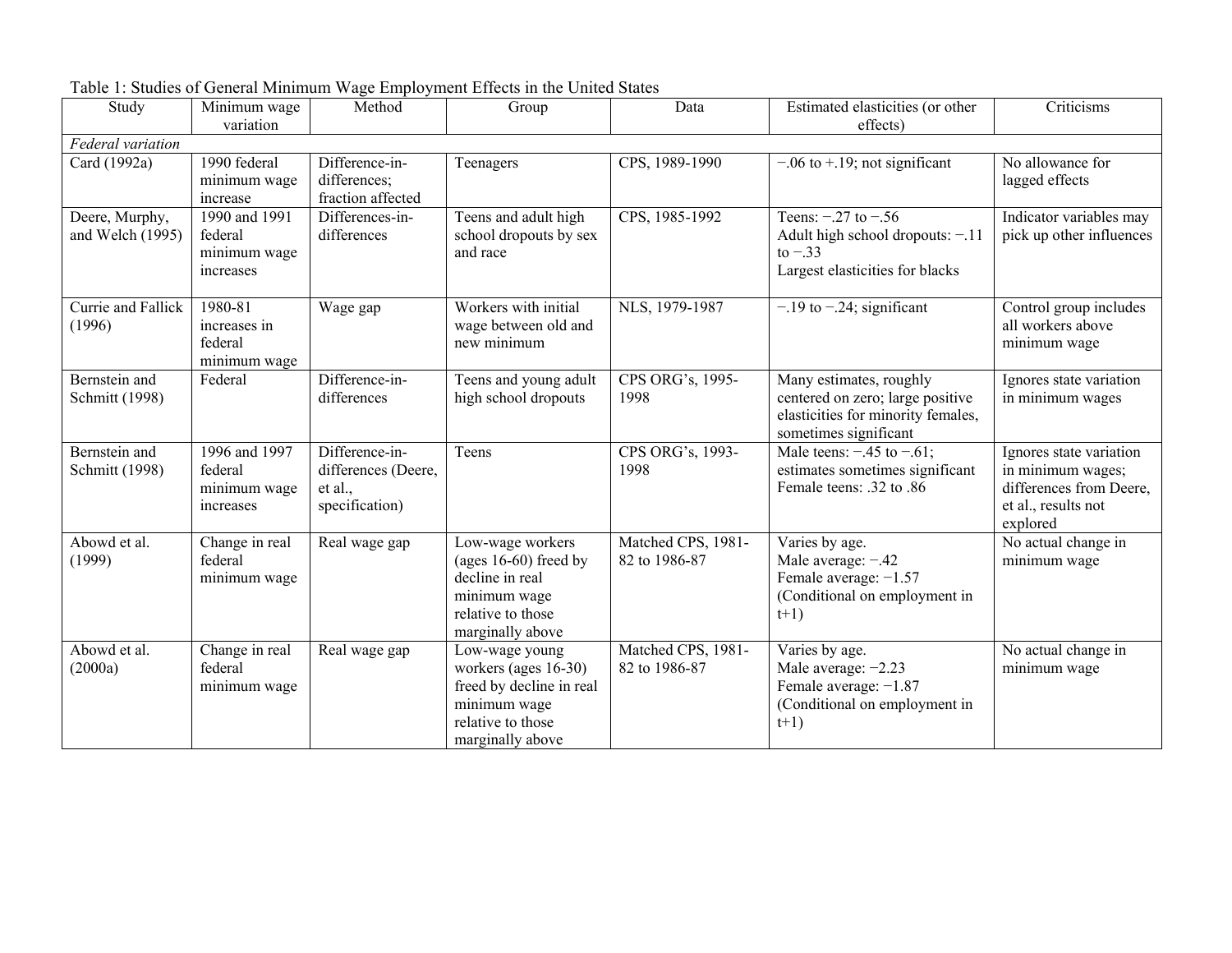| $\overline{\text{Study}}$                  | Minimum wage                                                                                      | Method                                                                                                | Group                                                                                                                                                                          | Data                                                                            | Estimated elasticities (or other                                                                                                                                                                                                                                                                                                                                                                                                          | Criticisms                                                                                                                                                                                                                                     |
|--------------------------------------------|---------------------------------------------------------------------------------------------------|-------------------------------------------------------------------------------------------------------|--------------------------------------------------------------------------------------------------------------------------------------------------------------------------------|---------------------------------------------------------------------------------|-------------------------------------------------------------------------------------------------------------------------------------------------------------------------------------------------------------------------------------------------------------------------------------------------------------------------------------------------------------------------------------------------------------------------------------------|------------------------------------------------------------------------------------------------------------------------------------------------------------------------------------------------------------------------------------------------|
|                                            | variation                                                                                         |                                                                                                       |                                                                                                                                                                                |                                                                                 | effects)                                                                                                                                                                                                                                                                                                                                                                                                                                  |                                                                                                                                                                                                                                                |
| <b>Neumark (2001)</b>                      | Cross-state<br>variation<br>generated by<br>1996 and 1997<br>federal<br>minimum wage<br>increases | Difference-in-<br>differences,<br>fraction affected<br>and relative<br>minimum wage<br>specifications | Teens, young adults<br>$(16-24)$ , non-enrolled<br>young adults and 20-24<br>year-olds with high<br>school education or<br>less, and with less than<br>a high school education | October-December<br>CPS files, 1995-1998                                        | <b>Teenagers: centered on zero</b><br>16-24 year-olds: $-.02$ to $-.22$ ;<br>insignificant<br>Non-enrolled, 16-24, high<br>school or less: $-0.11$ to $-0.53$ ;<br>significant<br>Non-enrolled, 20-24, high<br>school or less: $-0.09$ to $-0.15$ ;<br>sometimes significant<br>Non-enrolled, 16-24, less than<br>high school: $-.21$ ; significant<br>Non-enrolled, 20-24, less than<br>high school: $-.11$ to $-.12$ ;<br>insignificant | Limited period and<br>small number of<br>minimum wage<br>increases                                                                                                                                                                             |
| Chapman (2004)                             | Cross-state<br>variation in<br>share between<br>100 and 120%<br>of state<br>minimum in<br>2003    | Difference-in-<br>differences                                                                         | Total workforce                                                                                                                                                                | Payroll Survey                                                                  | N/A; estimated effect of $-.01$ ,<br>insignificant                                                                                                                                                                                                                                                                                                                                                                                        | Regression does not test<br>effect of minimum<br>wage on employment;<br>focuses on total<br>employment rather than<br>low-skilled group                                                                                                        |
| <b>Fiscal Policy</b><br>Institute $(2004)$ | State minimum<br>wage increases<br>after 1997                                                     | Simple<br>comparisons of<br>employment<br>growth                                                      | Overall employment,<br>and employment in<br>retail, in small<br>businesses, and in<br>small retail businesses                                                                  | Payroll Survey,<br><b>County Business</b><br>Patterns                           | N/A; higher growth for all four<br>measures in states that raised<br>their minimums, but not for<br>retail, small business, or small<br>retail employment growth<br>relative to total employment<br>growth, for which simple<br>difference-in-difference<br>estimates are centered on 0                                                                                                                                                   | Ignores variation in<br>timing of state<br>minimum wage<br>increases; no controls<br>for other factors<br>affecting employment<br>growth; simple<br>difference-in-difference<br>calculations undermine<br>most evidence of<br>positive effects |
| <b>Aggregate Time-Series Studies</b>       |                                                                                                   |                                                                                                       |                                                                                                                                                                                |                                                                                 |                                                                                                                                                                                                                                                                                                                                                                                                                                           |                                                                                                                                                                                                                                                |
| Wellington<br>(1991)                       | Federal                                                                                           | Kaitz Index                                                                                           | Teenagers and 20-24<br>year olds                                                                                                                                               | 1954-1986                                                                       | Teenagers: $-.052$ to $-.089$<br>20-24 year olds: $+.002$ to $-.017$                                                                                                                                                                                                                                                                                                                                                                      |                                                                                                                                                                                                                                                |
| Card and Krueger<br>(1995a)                | Federal                                                                                           | Kaitz Index                                                                                           | Teenagers                                                                                                                                                                      | 1954-1993                                                                       | $-.050$ to $-.087$ ; only a few<br>significant                                                                                                                                                                                                                                                                                                                                                                                            |                                                                                                                                                                                                                                                |
| Bernstein and<br>Schmitt (2000)            | Federal                                                                                           | Kaitz Index                                                                                           | Teenagers                                                                                                                                                                      | Data from Card and<br>Krueger (1995), 1954<br>-1993, updated<br>through 2001:Q1 | Teenagers: $-.001$ to $-.061$                                                                                                                                                                                                                                                                                                                                                                                                             |                                                                                                                                                                                                                                                |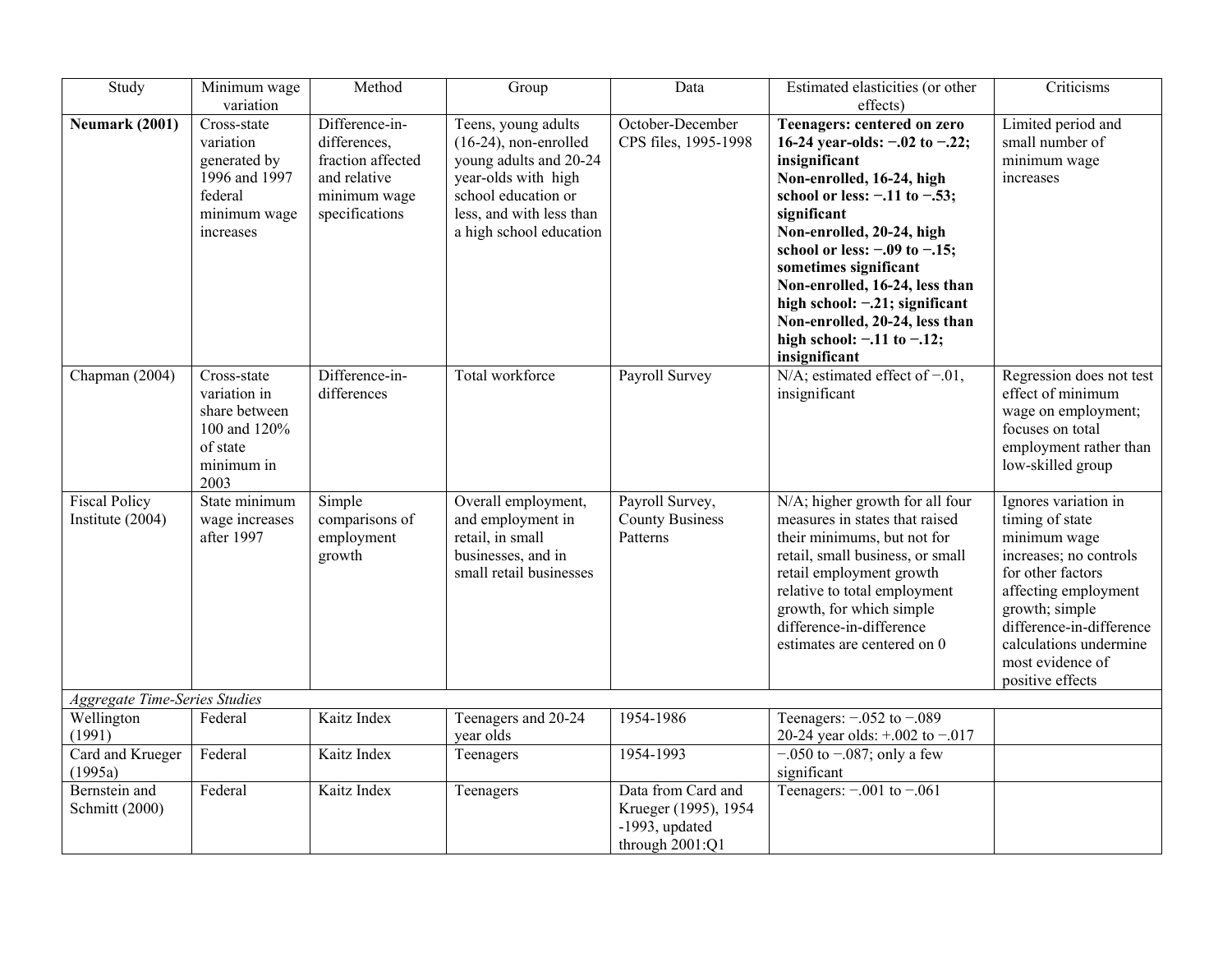| Study                                           | Minimum wage<br>variation | Method                                                                                                  | Group                            | Data                                                                            | Estimated elasticities (or other<br>effects)                                                                                                                                                              | Criticisms                                                                                                       |
|-------------------------------------------------|---------------------------|---------------------------------------------------------------------------------------------------------|----------------------------------|---------------------------------------------------------------------------------|-----------------------------------------------------------------------------------------------------------------------------------------------------------------------------------------------------------|------------------------------------------------------------------------------------------------------------------|
| Williams and<br>Mills (2001)                    | Federal                   | Kaitz Index,<br>relative minimum<br>wage, and real<br>minimum wage                                      | Teenagers                        | Data from Card and<br>Krueger (1995), 1954-<br>1993                             | Teenagers: $-0.3$ to $-0.5$ after two<br>vears                                                                                                                                                            |                                                                                                                  |
| <b>Bazen</b> and<br><b>Marimoutou</b><br>(2002) | Federal                   | Kaitz Index, and<br>separate minimum<br>wage and real<br>wage                                           | Teenagers                        | Data from Card and<br>Krueger (1995), 1954-<br>1993, updated through<br>1999:Q2 | Teenagers: -.11 (short-run),<br>$-0.266$ (long-run), significant,<br>and similar estimates for<br>subperiods                                                                                              |                                                                                                                  |
| <b>Aggregate Panel Data Studies</b>             |                           |                                                                                                         |                                  |                                                                                 |                                                                                                                                                                                                           |                                                                                                                  |
| Neumark and<br><b>Wascher</b> (1992)            | Federal and<br>state      | Panel data<br>analysis; Kaitz<br>Index                                                                  | Teenagers and young<br>adults    | CPS, 1973-1989                                                                  | Teenagers: $-1$ to $-2$<br>Young adults: $-.15$ to $-.2$                                                                                                                                                  | For teens, significant<br>negative effects only<br>when enrollment is<br>included. Enrollment<br>rate too narrow |
| Williams (1993)                                 | Federal and<br>state      | Panel data<br>analysis; Relative<br>minimum wage,<br>difference<br>coefficients in<br>different regions | Teenagers                        | CPS, 1977-89                                                                    | $+.09$ (New England) to $-.62$<br>(Pacific)                                                                                                                                                               |                                                                                                                  |
| Neumark and<br><b>Wascher (1994)</b>            | Federal and<br>state      | Panel data<br>analysis; Kaitz<br>Index; IV for<br>enrollment                                            | Teenagers and 16-24<br>year olds | CPS, 1973-1989                                                                  | Teenagers: $-17$ to $-25$<br>Youth: $-.12$ to $-.16$                                                                                                                                                      |                                                                                                                  |
| Evans and Turner<br>(1995)                      | Federal and<br>state      | Panel data<br>analysis; Kaitz<br>Index                                                                  | Teenagers and 16-24<br>year olds | CPS, 1978-1989                                                                  | Teens: $-0.09$<br>Youth: $-.04$<br>Not significant                                                                                                                                                        | Mixes October<br>employment data with<br>May minimum wage<br>data                                                |
| Neumark and<br>Wascher (1995a)                  | Federal and<br>state      | Conditional logit<br>analysis; Kaitz<br>Index                                                           | Teenagers                        | CPS, 1977-1989                                                                  | Non-employed and enrolled:<br>$-.13$<br>Employed and enrolled: -.40<br>Employed and not enrolled: +.28<br>Idle: $+.64$                                                                                    |                                                                                                                  |
| Neumark and<br>Wascher (1995b)                  | Federal and<br>state      | Multinomial logit<br>analysis; Relative<br>minimum wage                                                 | Teenagers                        | Matched CPS, 1979-<br>1992                                                      | Increase in probability that teens<br>leave school to work<br>Increase in probability that teens<br>leave school to become idle<br>Increase in probability that<br>employed low-wage teens<br>become idle |                                                                                                                  |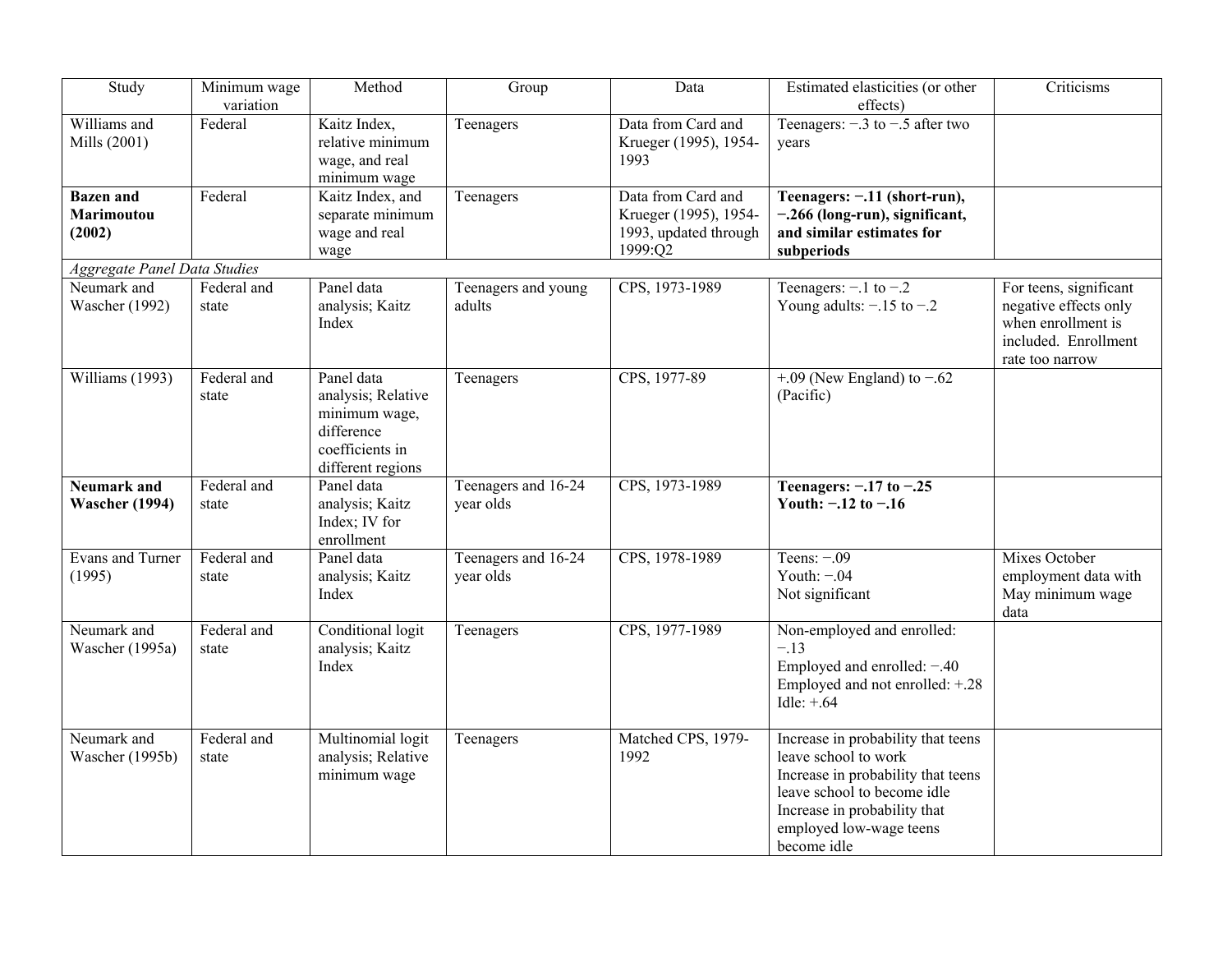| Study                                | Minimum wage<br>variation                               | Method                                                                                                          | Group                                                                                                              | Data                                                  | Estimated elasticities (or other<br>effects)                                                                                                                                               | Criticisms            |
|--------------------------------------|---------------------------------------------------------|-----------------------------------------------------------------------------------------------------------------|--------------------------------------------------------------------------------------------------------------------|-------------------------------------------------------|--------------------------------------------------------------------------------------------------------------------------------------------------------------------------------------------|-----------------------|
| Neumark and<br><b>Wascher</b> (1996) | Federal and<br>state                                    | Panel data<br>analysis; Kaitz<br>Index                                                                          | Teenagers and young<br>adults                                                                                      | October CPS, 1980-<br>1989                            | Teenagers: $-.22$<br>Young adults: $-.14;$<br>significant                                                                                                                                  |                       |
| Abowd et al.<br>(2000b)              | Change in real<br>federal and<br>state minimum<br>wages | Real wage gap                                                                                                   | Low-wage workers<br>affected by a change in<br>the real minimum wage<br>relative to those<br>marginally above them | Matched CPS, 1981-<br>82 to 1990-91                   | Many results reported for exit<br>and entry elasticities.<br>Generally small (of both signs)<br>and not significant                                                                        |                       |
| Burkhauser et al.<br>(2000a)         | Federal and<br>state                                    | Panel data<br>analysis; nominal<br>minimum wage<br>and indicator<br>variables                                   | Teenagers                                                                                                          | CPS, 1979-1997;<br>monthly data                       | 1979-1997: $-.2$ to $-.6$<br>1996-1997: $-.17$ to $-.27$<br>Estimates generally significant                                                                                                | Excludes year effects |
| Burkhauser et al.<br>(2000b)         | Federal and<br>state                                    | Panel data<br>analysis; nominal<br>minimum wage                                                                 | Teenagers and young<br>adults, by race and<br>educational attainment                                               | CPS, 1979-1997;<br>SIPP, 1990-1992;<br>monthly data   | Teens: $-3$ to $-6$<br>Youths: $-.20$ to $-.25$<br>Black youths: -.85<br>Nonblack youths: -.18<br>High school dropouts (20-24):<br>$-.85$<br>High school grads $(20-24)$ : -.16            | Excludes year effects |
| Zavodny (2000)                       | Federal and<br>state                                    | Panel data<br>analysis; real or<br>relative minimum<br>wage; wage gap                                           | Teenagers                                                                                                          | CPS, 1979-1993<br>Matched CPS, 1979-<br>80 to 1992-93 | Aggregate results<br>Employment: $-.02$ to $-.12$ ;<br>Total hours: $+.24$ to $-.11$<br>Individual results<br>Employment: $-.08$ to $-.10$<br>Total hours: positive but not<br>significant |                       |
| Couch and<br>Wittenburg<br>(2001)    | Federal and<br>state                                    | Panel data<br>analysis; nominal<br>minimum wage                                                                 | Teenagers                                                                                                          | CPS, 1979-1992                                        | Employment: $-.44$ to $-.58$<br>Total hours: $-.51$ to $-.59$<br>Estimates significant                                                                                                     | Excludes year effects |
| Turner and<br>Demiralp (2001)        | Federal<br>minimum wage<br>increase in<br>April 1991    | Multinomial logit<br>analysis; Relative<br>minimum wage;<br>indicator for<br>bound<br>observations;<br>wage gap | Teenagers by race and<br>location (city vs. non-<br>city)                                                          | CPS, Jan-Apr. 1991 to<br>Jan-Apr. 1992                | Increase in overall teen<br>employment. Sizable negative<br>effects for black and Hispanic<br>teens and for teens in a central<br>city                                                     |                       |
| Keil et al. (2001)                   | Federal and<br>state                                    | Panel data<br>analysis; relative<br>minimum wage;<br>dynamic model                                              | Aggregate and youth<br>employment (not<br>defined)                                                                 | CPS, 1977-1995                                        | Aggregate: $-.11$ (short-run);<br>$-.19$ (long-run)<br>Youths: $-0.37$ (short-run); $-0.69$<br>$(long-run)$                                                                                |                       |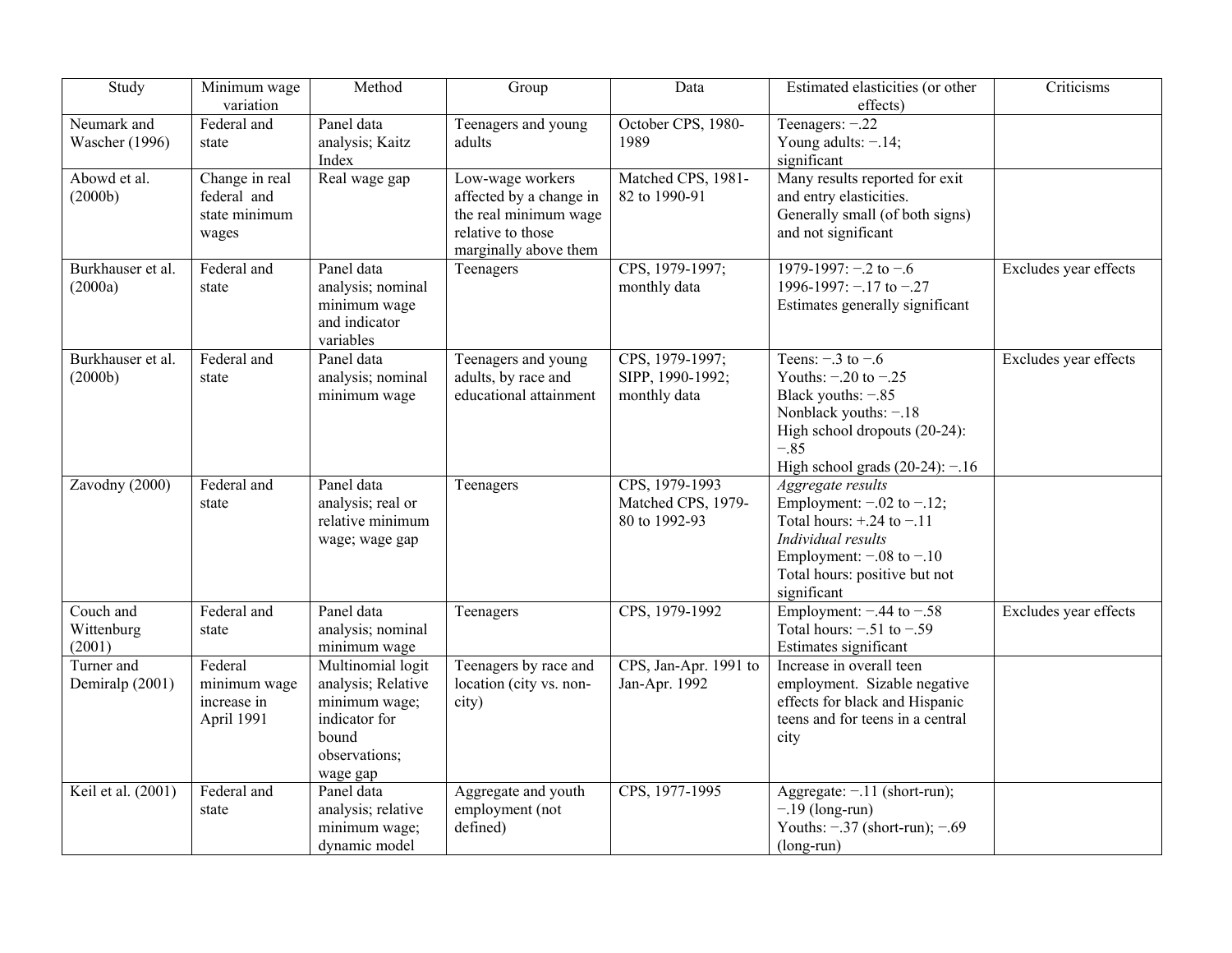| Study                                | Minimum wage<br>variation | Method                                                             | Group                                                      | Data                                | Estimated elasticities (or other<br>effects)                                                                                                                              | Criticisms                                                                                                          |
|--------------------------------------|---------------------------|--------------------------------------------------------------------|------------------------------------------------------------|-------------------------------------|---------------------------------------------------------------------------------------------------------------------------------------------------------------------------|---------------------------------------------------------------------------------------------------------------------|
| Pabilonia (2002)                     | State                     | Cross-section<br>probit analysis                                   | 14-16 year olds                                            | NLSY97; data for<br>1996            | Males: $-.6$<br>Females: $-1.3$<br>Some estimates significant                                                                                                             |                                                                                                                     |
| Neumark and<br>Wascher (2002)        | Federal and<br>state      | Switching<br>regressions with<br>state-year panel                  | 16-24 year olds in the<br>binding regime                   | CPS; 1973-1989                      | $-13$ to $-21$ ; significant                                                                                                                                              |                                                                                                                     |
| Neumark and<br><b>Wascher (2003)</b> | Federal and<br>state      | Conditional logit;<br>update of<br>Neumark and<br>Wascher (1995a)  | Teenagers                                                  | October CPS, 1980-<br>1998          | Non-employed and enrolled:<br>$-.11$<br>Employed and enrolled: $-.09$<br><b>Employed and not enrolled:</b><br>$+.41$<br>$I$ dle: $+.18$                                   |                                                                                                                     |
| Neumark et al.<br>(2004)             | Federal and<br>state      | Difference-in-<br>differences across<br>state-year<br>observations | Workers at different<br>points in the wage<br>distribution | Matched CPS, 1979-<br>80 to 1996-97 | Employment: $-.12$ to $-.17$ for<br>workers between 1 and 1.3<br>times the old minimum wage<br>Hours: $-3$ for workers<br>between 1 and 1.3 times the old<br>minimum wage |                                                                                                                     |
| Bazen and Le<br>Gallo (2006)         | Federal and<br>state      | Panel data<br>analysis; nominal<br>minimum wage                    | Teenagers                                                  | CPS; 1984-1992 and<br>1992-1998     | 0 to $-0.45$ ; significant effects<br>only evident for federal<br>minimum wage increases                                                                                  | Excludes year effects in<br>specifications showing<br>significant negative<br>effects. No test of<br>lagged effects |

The Bernstein and Schmitt papers also look at young adults aged 20-54 with less than a high school education, but the results are not reported here because they fail to find any effects of minimum wages on wages for this group. Results from studies we regard as more reliable tests of employment effects of minimum wages are highlighted.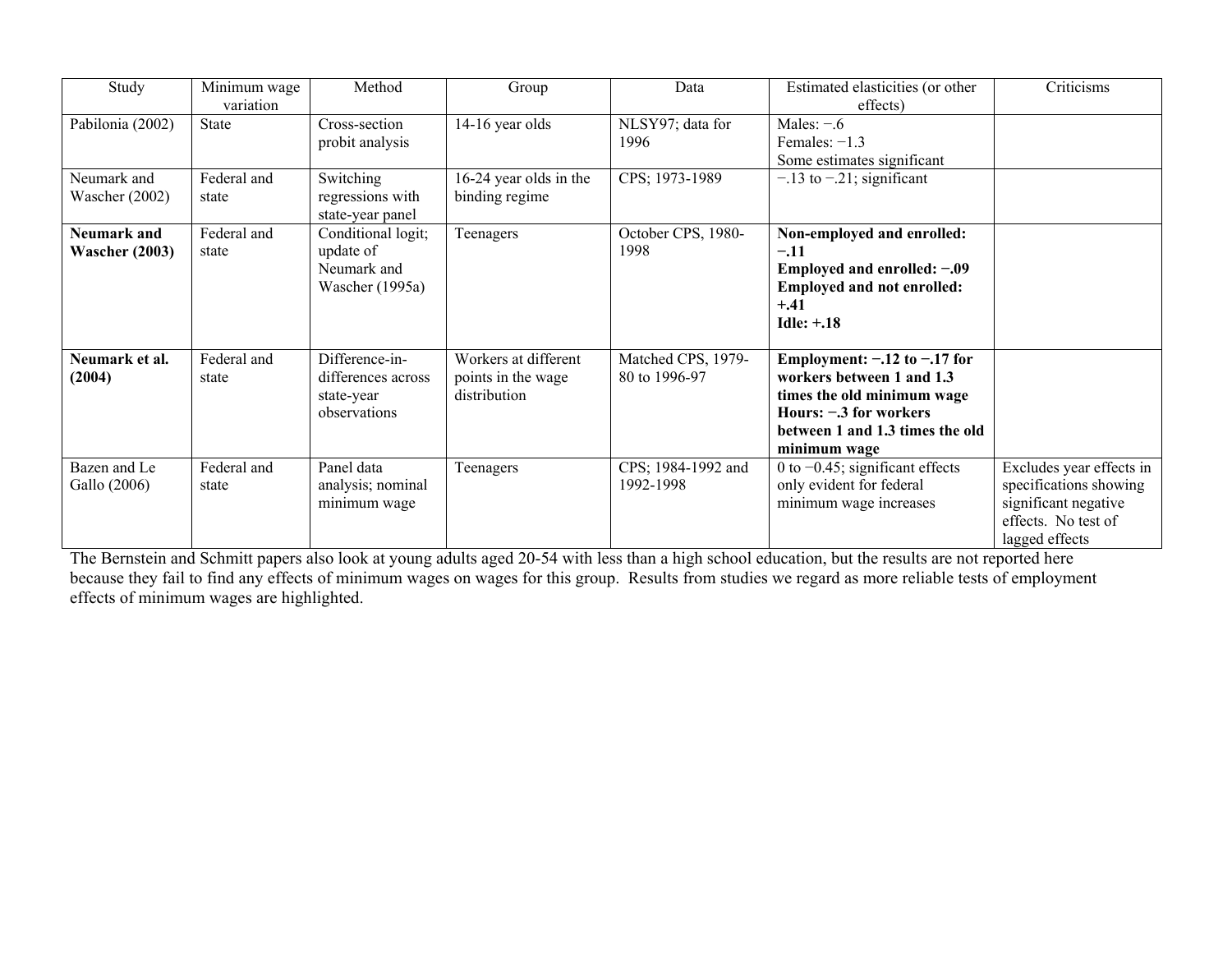| Study                                       | Minimum wage<br>variation                   | Method                                                      | Group                                                        | Data                                                                                         | Estimated elasticities (or other<br>effects)                                                         | Criticisms                                                                                         |
|---------------------------------------------|---------------------------------------------|-------------------------------------------------------------|--------------------------------------------------------------|----------------------------------------------------------------------------------------------|------------------------------------------------------------------------------------------------------|----------------------------------------------------------------------------------------------------|
| <b>Studies of Specific Sectors</b>          |                                             |                                                             |                                                              |                                                                                              |                                                                                                      |                                                                                                    |
| Katz and Krueger<br>(1992)                  | 1991 federal<br>minimum wage<br>increase    | Difference-<br>$in-$<br>differences.<br>Minimum<br>wage gap | Fast-food employment in<br>Texas                             | Survey of<br>restaurants in<br>Dec. 1990 and<br><b>July 1991</b>                             | $+1.7$ to $+2.65$ ; significant                                                                      | Potentially large amount of<br>measurement error                                                   |
| Card (1992b)                                | 1988 California<br>minimum wage<br>increase | Difference-<br>$in-$<br>differences                         | Teen employment and retail<br>trade employment               | <b>CPS</b>                                                                                   | Teens: $+15$ ; significant<br>Retail trade: $-.04$ ; not<br>significant                              | Questionable control<br>groups                                                                     |
| Spriggs and Klein<br>(1994)                 | 1991 federal<br>minimum wage<br>increase    | Difference-<br>in-<br>differences.<br>Minimum<br>wage gap   | Fast-food employment in<br>Mississippi and North<br>Carolina | Survey of<br>restaurants in<br>March 1991 and<br>April 1991                                  | Estimates centered on zero, not<br>significant                                                       | Potentially large amount of<br>measurement error; short<br>period over which to<br>observe effects |
| Card and Krueger<br>(1994)                  | 1992 New Jersey<br>minimum wage<br>increase | Difference-<br>$in-$<br>differences.<br>Minimum<br>wage gap | Fast-food employment in<br>New Jersey and<br>Pennsylvania    | Survey of<br>restaurants in Feb.<br>1992 and Nov.<br>1992                                    | FTEs: $+.63$ to $+.73$ ; some<br>estimates significant                                               | Potentially large amount of<br>measurement error                                                   |
| Kim and Taylor<br>(1995)                    | 1988 California<br>minimum wage<br>increase | Difference-<br>$in-$<br>differences                         | Retail trade employment                                      | <b>QCEW</b>                                                                                  | $-.4$ to $-.9$ ; some estimates<br>significant                                                       | No direct measure of hourly<br>wages                                                               |
| Partridge and<br>Partridge (1999)           | Federal and state                           | Panel data<br>analysis;<br>minimum<br>wage level            | Retail trade employment                                      | CPS and BLS<br>establishment<br>survey; 1984-<br>1989                                        | Retail: $-.08$ to $-.25$<br>Eating and drinking: $-.05$ to $-.2$<br>Other retail: $-0.09$ to $-0.26$ |                                                                                                    |
| <b>Neumark and</b><br><b>Wascher (2000)</b> | 1992 New Jersey<br>minimum wage<br>increase | Difference-<br>$in-$<br>differences.                        | Fast-food employment in<br>New Jersey and<br>Pennsylvania    | Payroll data<br>collected from<br>establishments                                             | FTEs: $-1$ to $-25$ ; some<br>estimates significant                                                  |                                                                                                    |
| Card and<br><b>Krueger (2000)</b>           | 1992 New Jersey<br>minimum wage<br>increase | Difference-<br>$in-$<br>differences.<br>Minimum<br>wage gap | Fast-food employment in<br>New Jersey and<br>Pennsylvania    | BLS<br>establishment-<br>level data                                                          | $\overline{\text{FTEs: +.005}}$ to +.15; not<br>significant                                          |                                                                                                    |
| Michl (2000)                                | 1992 New Jersey<br>minimum wage<br>increase | Difference-<br>$in-$<br>differences.                        | Fast-food employment in<br>New Jersey and<br>Pennsylvania    | Neumark-<br>Wascher payroll<br>data (subsample<br>of observations<br>reporting<br>employment | Employment: +0.044<br>Total hours: $-0.018$<br>Hours per worker: $-.062$                             | Small sample                                                                                       |

Table 2: Studies of Minimum Wage Employment Effects in Specific Sectors in the United States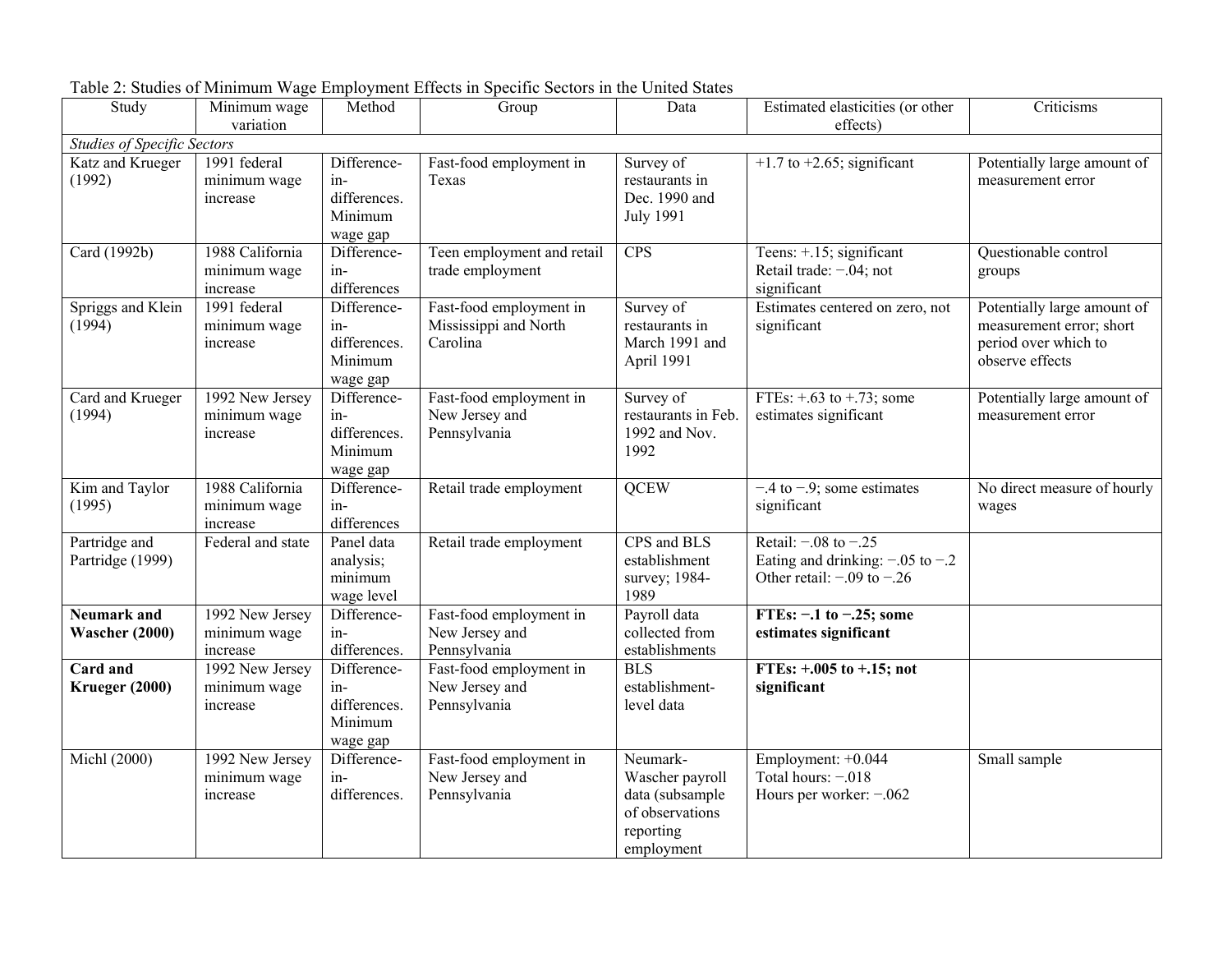| Study                 | Minimum wage               | Method               | Group                                 | Data                                 | Estimated elasticities (or other                               | Criticisms                                       |
|-----------------------|----------------------------|----------------------|---------------------------------------|--------------------------------------|----------------------------------------------------------------|--------------------------------------------------|
|                       | variation                  |                      |                                       |                                      | effects)                                                       |                                                  |
| Orazem and            | 1990-1992                  | Minimum              | Retail and non-professional           | QCEW;                                | County level                                                   |                                                  |
| Mattila (2002)        | increases in Iowa          | wage-gap             | services                              | Establishment UI                     | Employment: $-.06$ to $-.12$ ;                                 |                                                  |
|                       | minimum wage               |                      |                                       | records and                          | mostly significant<br>Firm level                               |                                                  |
|                       |                            |                      |                                       | author survey,<br>1989-1992          |                                                                |                                                  |
|                       |                            |                      |                                       |                                      | Employment: $-.22$ to $-.85$<br>Hours: $-1.01$ to $-1.50$      |                                                  |
|                       |                            |                      |                                       |                                      | All estimates significant                                      |                                                  |
| Sabia (2006)          | <b>State</b>               | Panel data           | Teen employment and hours             | CPS ORG's,                           | Share of 16-64 year-olds                                       | Focus on teen employment                         |
|                       |                            | analysis             | in retail and at small                | 1979-2004                            | employed in retail: $-.09$ to $-.29$                           | in low-wage sectors                              |
|                       |                            |                      | businesses (100 or fewer in           | (retail); March                      | Share of 16-64 year-olds                                       | generates ambiguous                              |
|                       |                            |                      | firm)                                 | CPS files, 1989-                     | employed in small businesses:                                  | results; declines imply                          |
|                       |                            |                      |                                       | 2004 (small                          | $-.08$ to $-.12$                                               | neither overall declines in                      |
|                       |                            |                      |                                       | businesses)                          | Share of teens employed in retail                              | these sectors, nor overall                       |
|                       |                            |                      |                                       |                                      | sector: $-.27$ to $-.43$                                       | decline in teen employment                       |
|                       |                            |                      |                                       |                                      | Average retail hours worked by                                 |                                                  |
|                       |                            |                      |                                       |                                      | teens: $-.53$                                                  |                                                  |
|                       |                            |                      |                                       |                                      | Average retail hours worked by                                 |                                                  |
|                       |                            |                      |                                       |                                      | employed teens: $-.05$ to $-.28$<br>Share of teens employed in |                                                  |
|                       |                            |                      |                                       |                                      | small businesses: $-.46$ to $-.89$                             |                                                  |
|                       |                            |                      |                                       |                                      | Average small business hours                                   |                                                  |
|                       |                            |                      |                                       |                                      | worked by teens: $-.48$ to $-.88$                              |                                                  |
|                       |                            |                      |                                       |                                      | Average small business hours                                   |                                                  |
|                       |                            |                      |                                       |                                      | worked by employed teens: -.54                                 |                                                  |
|                       |                            |                      |                                       |                                      | to $-.70$                                                      |                                                  |
|                       |                            |                      |                                       |                                      | Teen employment: $-.19$ to $-.33$                              |                                                  |
|                       |                            |                      |                                       |                                      | Average hours worked by teens:                                 |                                                  |
|                       |                            |                      |                                       |                                      | $-.37$ to $-.45$                                               |                                                  |
|                       |                            |                      |                                       |                                      | Average hours worked by                                        |                                                  |
|                       |                            |                      |                                       |                                      | employed teens: $-.01$ to $-.29$ ;                             |                                                  |
|                       |                            |                      |                                       |                                      | almost all estimates significant                               |                                                  |
| <b>Singell and</b>    | Oregon and                 | Difference-          | Eating and drinking                   | <b>BLS</b> monthly                   | <b>Eating and drinking</b>                                     | Hotel and lodging                                |
| <b>Terborg (2006)</b> | Washington<br>minimum wage | $in-$<br>differences | workers; hotel and lodging<br>workers | employment data,<br>1997-2001; help- | employment: $-.2$ ; significant<br><b>Hotel and lodging</b>    | employment could be<br>sensitive to variation in |
|                       | increases at               |                      |                                       | wanted ads, 1994-                    | employment: .15 to .16,                                        | tourism; want-ad                                 |
|                       | different times            |                      |                                       | 2001                                 | significant                                                    | specifications different                         |
|                       |                            |                      |                                       |                                      | Want-ads: negative and                                         | from industry employment                         |
|                       |                            |                      |                                       |                                      | significant for all restaurant                                 | specifications                                   |
|                       |                            |                      |                                       |                                      | jobs except cooks, and for                                     |                                                  |
|                       |                            |                      |                                       |                                      | hotel housekeepers                                             |                                                  |
|                       |                            |                      |                                       |                                      |                                                                |                                                  |
|                       |                            |                      |                                       |                                      |                                                                |                                                  |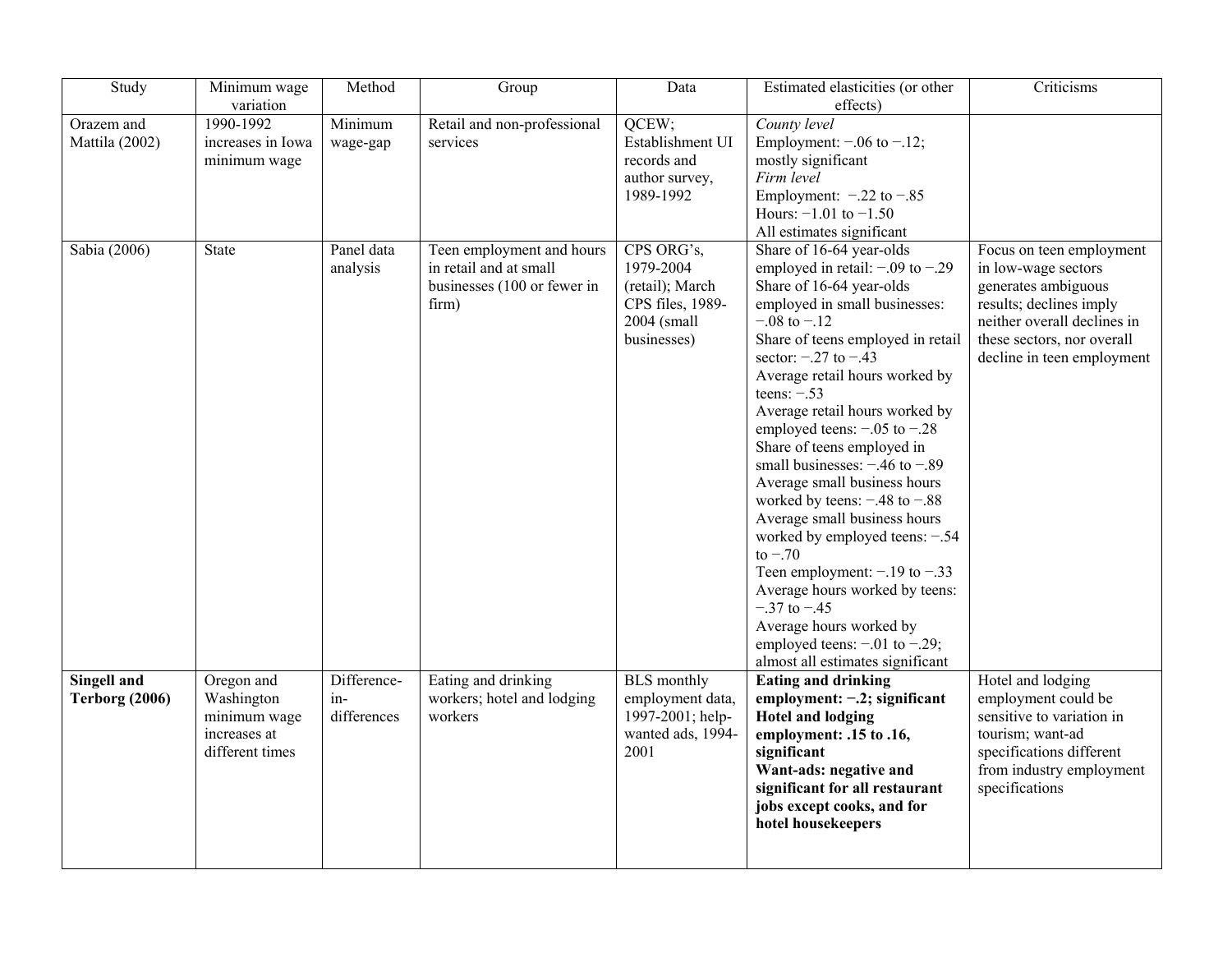| Study                             | Minimum wage | Method      | Group                                                                           | Data                                                    | Estimated elasticities (or other                                                                                                                                                                                                                                                                                                                                                    | Criticisms                                                                                                                                                                                                                                                                                                                                                                               |  |  |  |
|-----------------------------------|--------------|-------------|---------------------------------------------------------------------------------|---------------------------------------------------------|-------------------------------------------------------------------------------------------------------------------------------------------------------------------------------------------------------------------------------------------------------------------------------------------------------------------------------------------------------------------------------------|------------------------------------------------------------------------------------------------------------------------------------------------------------------------------------------------------------------------------------------------------------------------------------------------------------------------------------------------------------------------------------------|--|--|--|
|                                   | variation    |             |                                                                                 |                                                         | effects)                                                                                                                                                                                                                                                                                                                                                                            |                                                                                                                                                                                                                                                                                                                                                                                          |  |  |  |
| Time-series Studies of Industries |              |             |                                                                                 |                                                         |                                                                                                                                                                                                                                                                                                                                                                                     |                                                                                                                                                                                                                                                                                                                                                                                          |  |  |  |
| Wolfson and<br>Belman (2001)      | Federal      | Time-series | Low-wage industries and<br>industries employment large<br>share of young adults | BLS payroll<br>survey, various<br>years through<br>1997 | Preponderance of employment<br>elasticities are negative,<br>although more often than not<br>insignificant; including<br>minimum wage in time-series<br>models generally does not<br>improve one-step ahead<br>employment forecasts, even in<br>lower-wage industries or<br>industries with larger share of<br>young workers                                                        | Theory does not predict<br>employment declines in all<br>industries, or even all low-<br>wage industries. Unclear<br>why one-step ahead<br>forecasts provide right<br>criterion.                                                                                                                                                                                                         |  |  |  |
| Wolfson and<br>Belman (2004)      | Federal      | Time-series | Low-wage industries and<br>industries employment large<br>share of young adults | BLS payroll<br>survey, various<br>years through<br>1997 | Employment elasticities vary<br>across industries, with many<br>insignificant; of significant<br>estimates of effects of legislated<br>increases, most are negative;<br>effects of real declines in<br>minimum are of unexpected sign<br>in one-half of cases; no more<br>evidence of disemployment<br>effects in industries where<br>minimum wages increased<br>average wages more | Theory does not predict<br>employment declines in all<br>industries, or even all low-<br>wage industries. Industries<br>with larger wage increases<br>may be those with less<br>ability to substitute away<br>from low-wage labor, or<br>greater ability to substitute<br>towards more-skilled labor,<br>and in either case<br>disemployment effects<br>would be smaller, not<br>larger. |  |  |  |

Results from studies we regard as more reliable tests of employment effects of minimum wages within a sector are highlighted.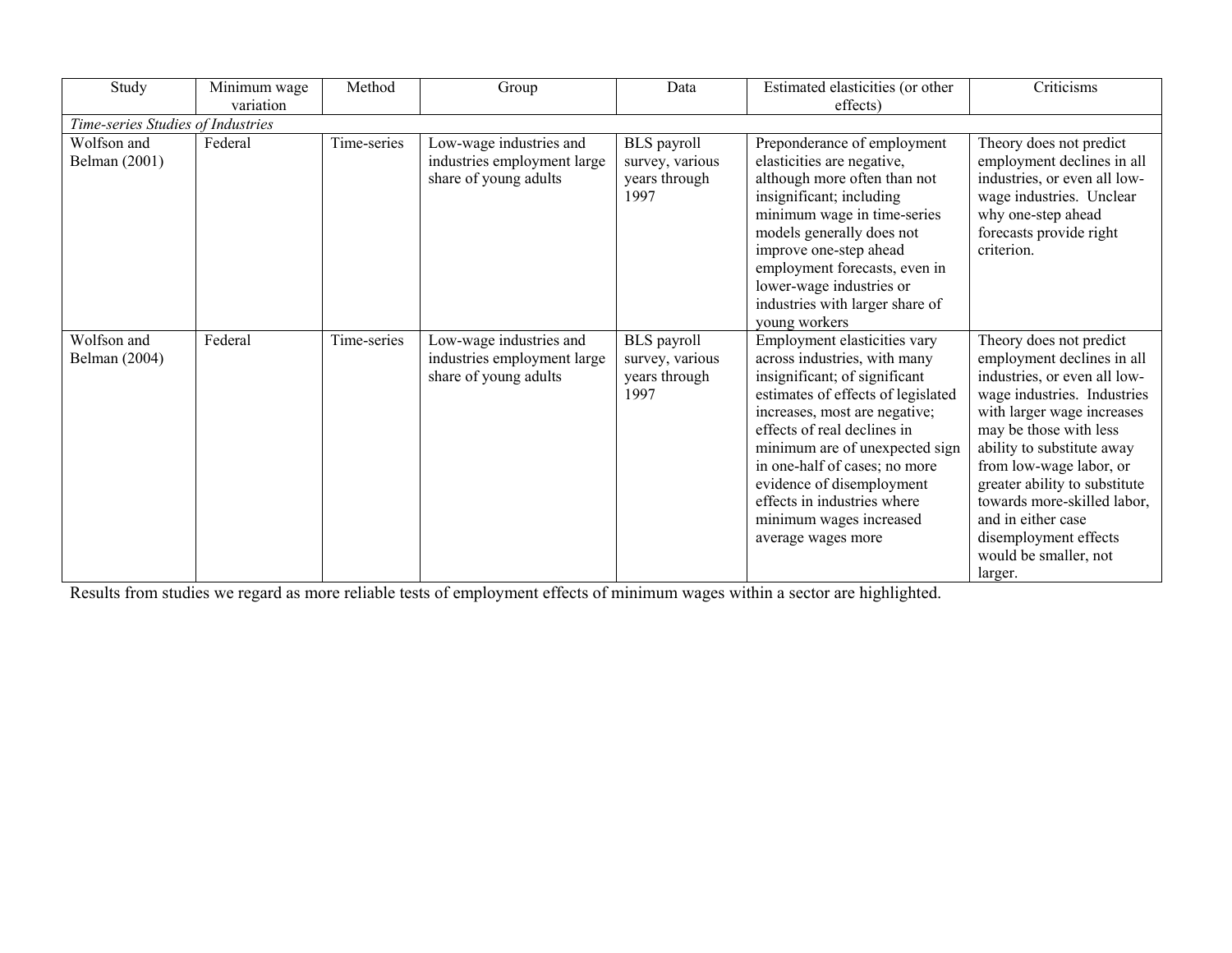| Study                   | Minimum wage<br>variation       | Method                               | Group                                                                           | Data            | Results                                                                                                                                                                                                                                                                                                                                                                                                                                                                                               | Criticisms                                                                 |
|-------------------------|---------------------------------|--------------------------------------|---------------------------------------------------------------------------------|-----------------|-------------------------------------------------------------------------------------------------------------------------------------------------------------------------------------------------------------------------------------------------------------------------------------------------------------------------------------------------------------------------------------------------------------------------------------------------------------------------------------------------------|----------------------------------------------------------------------------|
| Lang and Kahn<br>(1998) | State and federal               | Difference-<br>$in-$<br>differences  | Workers in food service<br>occupations in eating and<br>drinking establishments | CPS, 1988-1992  | Shift in employment from adults<br>to teenagers and students                                                                                                                                                                                                                                                                                                                                                                                                                                          |                                                                            |
| Connolly (2005)         | State minimum<br>wage increases | Differences-<br>$in-$<br>differences | High school dropouts and<br>high school graduates                               | SIPP, 1986-1996 | Increase in minimum raises<br>share of minimum wage workers<br>with less than high school<br>degree, interpreted as<br>substitution toward less-<br>educated workers; but results for<br>transitions indicate that<br>minimum wage increases<br>associated with relatively more<br>transitions from minimum wage<br>jobs to higher wage jobs for<br>male high school graduates<br>versus high school dropouts, and<br>relatively fewer transitions from<br>higher wage jobs into minimum<br>wage jobs | Results do not establish<br>substitution towards less-<br>educated workers |

Table 3: Studies of Minimum Wage Effects on the Distribution of Employment in the United States

Results from studies we regard as more reliable tests of employment effects of minimum wages for subset of workers are highlighted.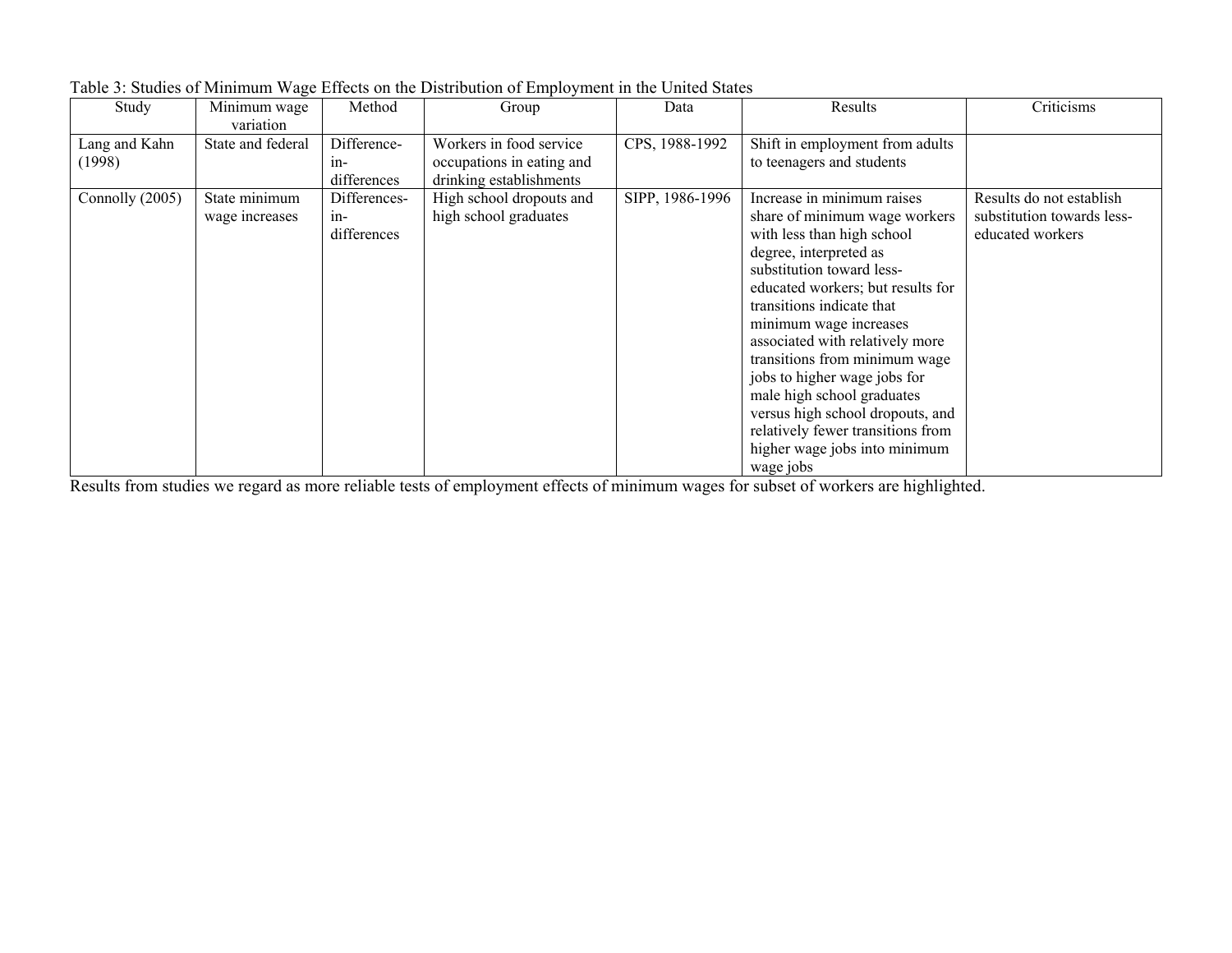| Study                                                      | Minimum wage                                           | Method                        | Group                                                               | Data                                                                                  | Estimated elasticities (or other                                                                                                                                                                                                                                                                                                                                                         | Criticisms                                                                                                                                                         |
|------------------------------------------------------------|--------------------------------------------------------|-------------------------------|---------------------------------------------------------------------|---------------------------------------------------------------------------------------|------------------------------------------------------------------------------------------------------------------------------------------------------------------------------------------------------------------------------------------------------------------------------------------------------------------------------------------------------------------------------------------|--------------------------------------------------------------------------------------------------------------------------------------------------------------------|
|                                                            | variation                                              |                               |                                                                     |                                                                                       | effects)                                                                                                                                                                                                                                                                                                                                                                                 |                                                                                                                                                                    |
| <b>Panel Studies</b>                                       |                                                        |                               |                                                                     |                                                                                       |                                                                                                                                                                                                                                                                                                                                                                                          |                                                                                                                                                                    |
| OECD (1998)                                                | Time-series<br>variation across<br>countries           | Panel data<br>analysis        | Teens (15-19),<br>young adults<br>$(20-24)$ , and<br>adults (25-54) | National sources                                                                      | Teens: $-.07$ to $-.41$<br>20-24: $-.03$ to $-.10$<br>25-54: $.0 \text{ to } +.01$<br>Estimates for teens mostly<br>significant                                                                                                                                                                                                                                                          |                                                                                                                                                                    |
| <b>Neumark and</b><br><b>Wascher (2004)</b>                | Time-series<br>variation across<br>countries           | Panel data<br>analysis        | Teens (15-19)<br>and youths (15-<br>24)                             | OECD and various<br>sources, mid-1970s<br>through 2000 (varies by<br>country)         | Employment<br>Standard models: Teens, -. 18<br>to $-0.24$ to; youths, $-0.13$ to<br>$-.16$<br>Less negative with youth<br>subminimum, with bargained<br>minimum, with greater<br>employment protection, and<br>with more active labor<br>market policies. More<br>negative with stronger labor<br>standards (working time<br>rules, less flexible contracts)<br>and higher union density |                                                                                                                                                                    |
| <b>United Kingdom</b>                                      |                                                        |                               |                                                                     |                                                                                       |                                                                                                                                                                                                                                                                                                                                                                                          |                                                                                                                                                                    |
| Machin and<br>Manning (1994);<br>Dickens, et al.<br>(1999) | <b>Wages Councils</b>                                  | Panel data<br>analysis        | All workers in<br>covered (low-<br>wage)<br>industries              | New Earnings Survey,<br>Employment Gazette,<br>1978-1992                              | .05 to .43                                                                                                                                                                                                                                                                                                                                                                               | Change in institutional<br>setting of minimum wages<br>in 1986 is ignored;<br>questions about exogeneity<br>of minimum wages                                       |
| Dolado, et al.<br>(1996)                                   | Abolition of<br><b>Wages Councils</b>                  | Difference-in-<br>differences | Workers in<br>Council and<br>non-Council<br>sectors                 | Quarterly Labour Force<br>Survey Micro Data                                           | Relative increases in hiring rate<br>and employment in Council<br>sector after Councils abolished<br>(i.e., evidence consistent with<br>disemployment effects of<br>minimum wages)                                                                                                                                                                                                       | Questions about exogeneity<br>of minimum wage Increases<br>chosen by Wages Councils,<br>and hence of variation<br>created by abolition of<br><b>Wages Councils</b> |
| Machin, et al.<br>(1999)                                   | Introduction of<br>national<br>minimum wage<br>in 1999 | Difference-in-<br>differences | Workers in<br>residential care<br>homes                             | Labor Force Survey,<br>1994-2001, and<br>authors' survey of<br>residential care homes | <b>Employment and hours fell</b><br>more where initial proportion<br>of minimum wage workers or<br>wage gap higher: implied<br>elasticities for employment:<br>$-.08$ to $-.38$ ; for hours: $-.15$<br>$to -.39$                                                                                                                                                                         |                                                                                                                                                                    |

Table 4: International Studies of Minimum Wage Employment Effects, Industrialized Countries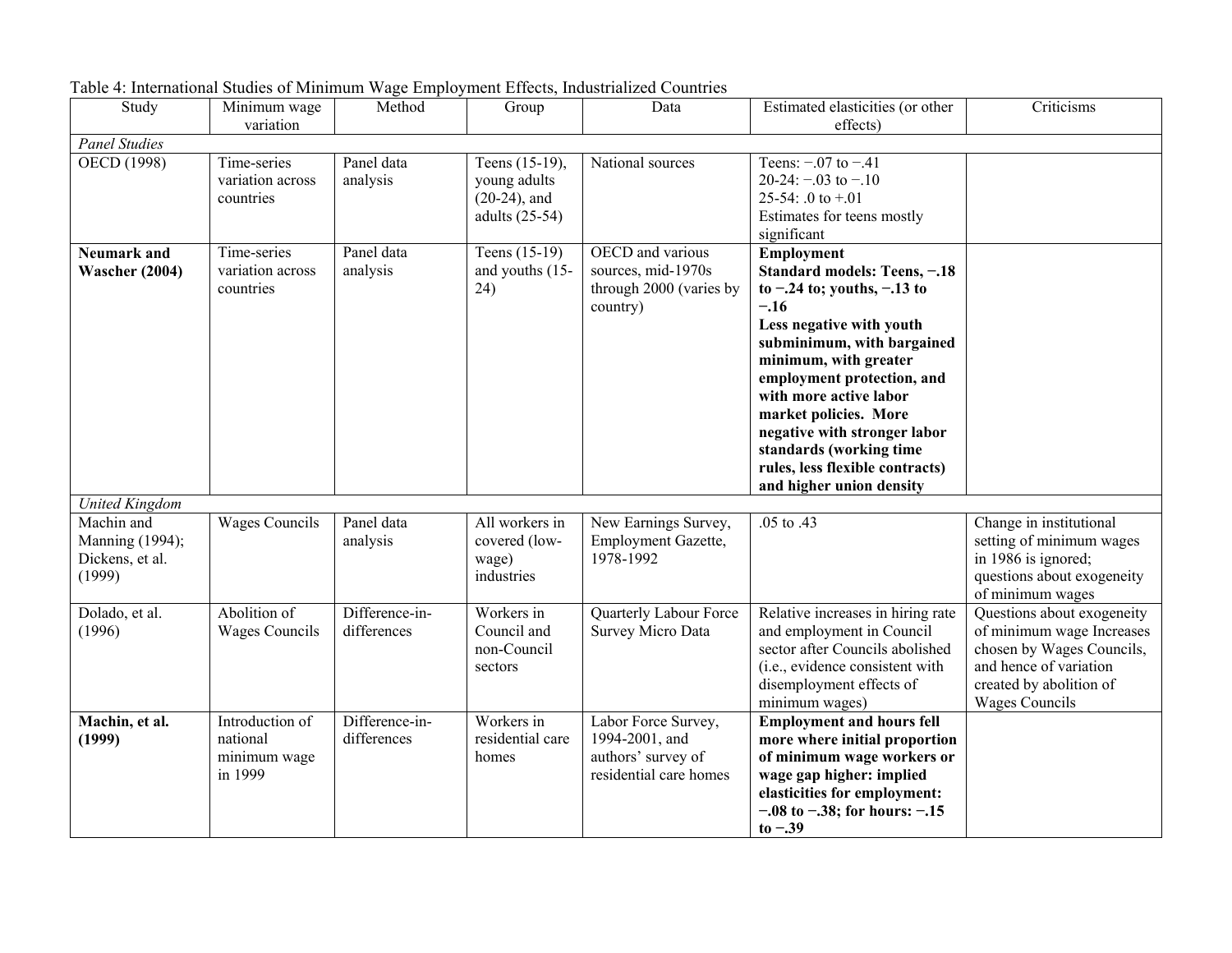| Study              | Minimum wage     | Method           | Group          | Data                    | Estimated elasticities (or other   | Criticisms                   |
|--------------------|------------------|------------------|----------------|-------------------------|------------------------------------|------------------------------|
|                    | variation        |                  |                |                         | effects)                           |                              |
| Stewart (2002)     | Variation across | Difference-in-   | All workers    | New Earnings Survey,    | Wide variety of estimates, and     | Ignores possible workings    |
|                    | local areas in   | differences      | and various    | 1998, 2000; Labour      | not easily translated into         | of youth subminimums;        |
|                    | effect of        |                  | lower skill    | Force Survey Local      | elasticities given that estimates  | many estimates for all       |
|                    | imposition of    |                  | groups         | Areas Data, Annual      | are for introduction of new        | workers rather than young    |
|                    | national         |                  |                | Business Inquiry, 1998- | minimum wage. Many positive        | workers; analysis of less-   |
|                    | minimum wage     |                  |                | 1999                    | and many negative estimates,       | skilled individuals does not |
|                    | in 1999          |                  |                |                         | none significant                   | provide information on       |
|                    |                  |                  |                |                         |                                    | wage effects                 |
| Stewart (2004a)    | Variation across | Difference-in-   | Adult men and  | Matched Labor Force     | Elasticities for transitions to    | Focus is on short-run        |
|                    | workers at       | differences      | women (aged    | Survey, March 1997-     | non-employment almost always       | effects, and no evidence on  |
|                    | different points |                  | 22 and over),  | March 2000; British     | insignificant, more likely         | lagged effects               |
|                    | of the wage      |                  | and young men  | Household Panel         | positive than negative             |                              |
|                    | distribution     |                  | and women      | Survey, Fall 1994-Fall  |                                    |                              |
|                    |                  |                  | aged (18-21)   | 1999; New Earnings      |                                    |                              |
|                    |                  |                  |                | Survey, April 1994-     |                                    |                              |
|                    |                  |                  |                | April 1999              |                                    |                              |
| <b>Stewart and</b> | Variation across | Difference-in-   | Adult men and  | Matched Labor Force     | Weekly hours of employed           | No parallel evidence on      |
| Swaffield (2006)   | workers at       | differences      | women          | Survey, March 1997-     | workers decline by 1 to 2          | employment, despite          |
|                    | different points |                  |                | September 2000; New     | hours, with the reduction          | suggestion of lagged hours   |
|                    | of the wage      |                  |                | Earnings Survey, April  | occurring at a lag of              | reductions                   |
|                    | distribution     |                  |                | 1994-April 2000         | approximately one year             |                              |
| Canada             |                  |                  |                |                         |                                    |                              |
| Baker, et al.      | Across provinces | Panel data       | Teenagers (15- | Special tabulations     | Within-group: $-.267$ ( $-.471$ )  |                              |
| (1999)             | and over time    | analysis, with   | 19)            | from Statistics Canada, | with one lag)                      |                              |
|                    |                  | attention to     |                | 1979-1993               | First difference: $.074$ ( $-.227$ |                              |
|                    |                  | frequency domain |                |                         | with one lag)                      |                              |
|                    |                  |                  |                |                         | Second difference: -.127           |                              |
|                    |                  |                  |                |                         | Third difference: -.306            |                              |
|                    |                  |                  |                |                         | Fourth difference: -.398           |                              |
|                    |                  |                  |                |                         | Within-group estimates and         |                              |
|                    |                  |                  |                |                         | longer-difference estimates        |                              |
|                    |                  |                  |                |                         | significant; similar result        |                              |
|                    |                  |                  |                |                         | reflected in lower-frequency       |                              |
|                    |                  |                  |                |                         | filters                            |                              |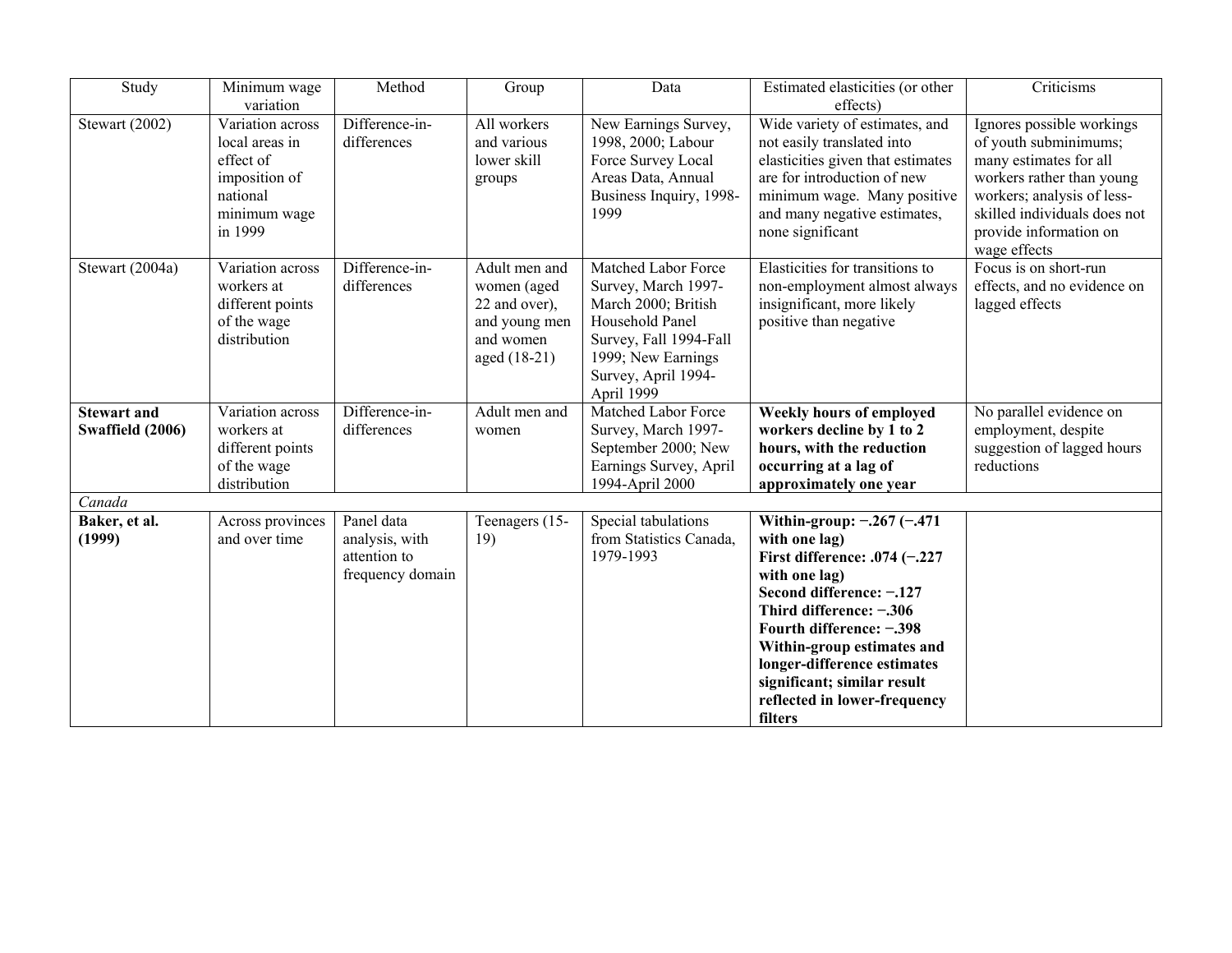| Study                         | Minimum wage<br>variation                                                                 | Method                                                     | Group                                                                                                   | Data                                                                                                                                                       | Estimated elasticities (or other<br>effects)                                                                                                                                                                                                                                 | Criticisms                                                                                         |
|-------------------------------|-------------------------------------------------------------------------------------------|------------------------------------------------------------|---------------------------------------------------------------------------------------------------------|------------------------------------------------------------------------------------------------------------------------------------------------------------|------------------------------------------------------------------------------------------------------------------------------------------------------------------------------------------------------------------------------------------------------------------------------|----------------------------------------------------------------------------------------------------|
| Yuen $(2003)$                 | Across provinces<br>and over time                                                         | Panel data<br>analysis                                     | Teenagers (16-<br>19) and young<br>adults (20-24)                                                       | Labor Market Activity<br>Survey, 1988-1990                                                                                                                 | "Permanent" low-wage teen<br>workers: $-0.86$ (significant)<br>"Permanent" low-wage young<br>adult workers: $-1.15$<br>(significant)<br>"Transitory" low-wage teen<br>workers: 1.18 (insignificant)<br>"Transitory" low-wage young<br>adult workers: 0.31<br>(insignificant) |                                                                                                    |
| Campolieti, et al.<br>(2005a) | Provincial                                                                                | Multinomial logit<br>analysis; Relative<br>minimum wage    | Teenagers                                                                                               | Survey of Labour and<br>Income Dynamics<br>$(1993-1999)$                                                                                                   | $-0.12$ to $-0.50$<br>No effects on schooling                                                                                                                                                                                                                                |                                                                                                    |
| Campolieti, et al.<br>(2005b) | Provincial                                                                                | Difference-in-<br>differences.<br>Minimum sage<br>gap      | Youths (16-24)                                                                                          | Survey of Labour and<br>Income Dynamics<br>$(1993-1999)$                                                                                                   | $-0.33$ to $-0.54$                                                                                                                                                                                                                                                           |                                                                                                    |
| Campolieti, et al.<br>(2006)  | Provincial                                                                                | Panel data<br>analysis                                     | $16-19, 20-24,$<br>and 16-24 year-<br>olds, including<br>full-time vs.<br>part-time and<br>non-enrolled | April Labor Force<br>Surveys, 1981-1997                                                                                                                    | Teens: $-17$ to $-44$<br>20-24 year-olds: $-.14$ to $-.43$<br>16-24 year-olds: $-.17$ to $-.44$                                                                                                                                                                              |                                                                                                    |
| Australia                     |                                                                                           |                                                            |                                                                                                         |                                                                                                                                                            |                                                                                                                                                                                                                                                                              |                                                                                                    |
| Leigh $(2004a)$               | Minimum wage<br>increases in<br>Western<br>Australia<br>relatively to rest<br>of country\ | Difference-in-<br>differences                              | Aggregate, and<br>disaggregated<br>by age and sex                                                       | Labour Force Survey,<br>1994-2001                                                                                                                          | Aggregate: $-.25$ to $-.40$<br>$15-24: -1.01$<br>15-24, male: $-.68$<br>15-24, female: $-1.44$<br>Older groups: $-.03$ to $-.14$<br>(mostly insignificant)                                                                                                                   | Very large elasticities for<br>aggregate employment and<br>for 15-24 year-olds                     |
| Harding and<br>Harding (2004) | State minimum<br>wage increases                                                           | Survey of<br>employers                                     | Minimum<br>wage workers                                                                                 | 2003                                                                                                                                                       | $-0.2$                                                                                                                                                                                                                                                                       | Employer attributions of<br>employment changes to<br>minimum wage increases<br>may not be reliable |
| Mangan and<br>Johnston (1999) | State minimum<br>wage differences<br>(over time and<br>cross-<br>sectionally)             | Panel data<br>regressions, and<br>cross-sectional<br>model | 15-19 year-olds                                                                                         | Panel analysis:<br>Australian Bureau of<br>Statistics annual data,<br>1980-1995<br>Cross-section analysis:<br>unit record census data,<br>year unspecified | Panel analysis: $-.21$ to .08,<br>almost all estimates negative,<br>none significant<br>Cross-section analysis: full-<br>time, $-.05$ to $-.31$ , generally<br>significant                                                                                                   | Source of minimum wage<br>variation unclear; model<br>should include non-teen<br>minimum wage      |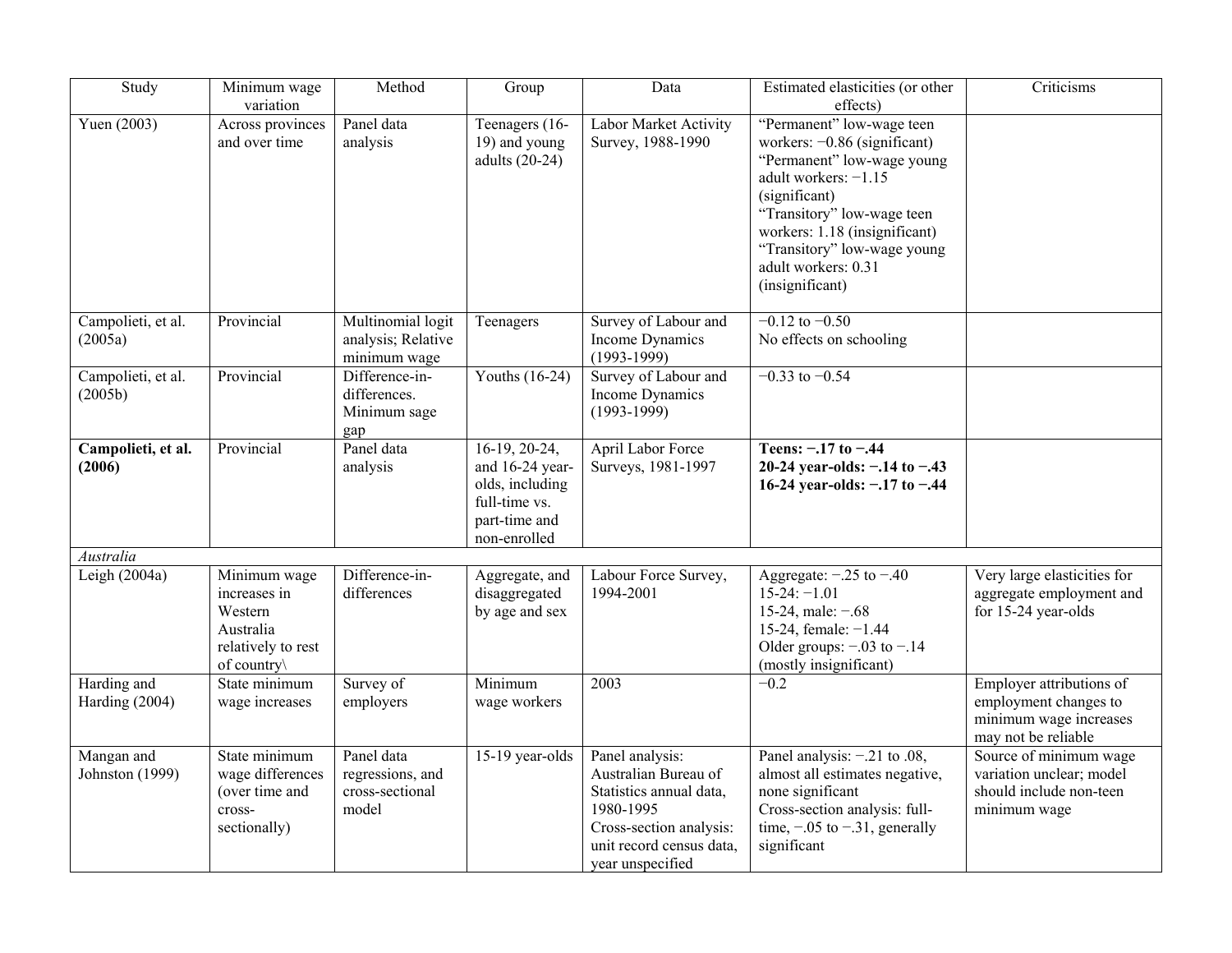| Study                         | Minimum wage<br>variation                                                                              | Method                                                     | Group                                                  | Data                                                                                                                                                              | Estimated elasticities (or other<br>effects)                                                                                                                                             | Criticisms                                                                                                                                                                                                                           |  |  |  |  |
|-------------------------------|--------------------------------------------------------------------------------------------------------|------------------------------------------------------------|--------------------------------------------------------|-------------------------------------------------------------------------------------------------------------------------------------------------------------------|------------------------------------------------------------------------------------------------------------------------------------------------------------------------------------------|--------------------------------------------------------------------------------------------------------------------------------------------------------------------------------------------------------------------------------------|--|--|--|--|
| Junankar et al.<br>(2000)     | Time-series<br>variation in<br>youth minimum<br>wages                                                  | Time-series<br>regressions by<br>industry, age, and<br>sex | 16-20 year-olds                                        | Quarterly data, 1987-<br>1997 (source<br>unspecified)                                                                                                             | Effects insignificant and often<br>positive, except for retail where<br>there is some evidence of<br>disemployment effects;<br>elasticities range from $-1.6$ to<br>$-23.1$              | Absurdly large elasticity<br>estimates; likely weak<br>identification given short<br>time-series; model should<br>include non-teen minimum<br>wage                                                                                   |  |  |  |  |
| New Zealand                   |                                                                                                        |                                                            |                                                        |                                                                                                                                                                   |                                                                                                                                                                                          |                                                                                                                                                                                                                                      |  |  |  |  |
| Maloney (1995,<br>1997)       | National<br>minimum wage<br>for workers 20<br>and over, and<br>introduction of<br>teen minimum<br>wage | Time-series                                                | Young adults<br>$(20-24)$ and<br>teenagers (15-<br>19) | Household Labour<br>Force Survey (HLFS),<br>1985-1996                                                                                                             | Effect of adult minimum: 20-<br>$24: -1$ to $-4$<br>$15-19$ : $-1$ to $.4$<br>No effect of introduction of<br>teen minimum on teen<br>employment                                         | Teen minimum omitted<br>from young adult equation,<br>could bias estimates of teen<br>and young adult effects                                                                                                                        |  |  |  |  |
| Chapple (1997)                | National<br>minimum wage<br>for workers 20<br>and over                                                 | Time-series,<br>cross-industry                             | Young adults<br>$(20-24)$                              | Time-series: HLSF,<br>1985-1997<br>Cross-industry: Labour<br>and Employment<br>Gazette and Statistics<br>New Zealand Quarterly<br>Employment Survey,<br>1980-1997 | Time-series:<br>20-24: $-.17$ to $-.34$<br>Cross-industry: $-.06$ to $-.10$<br>Separate time-series by<br>industry: estimates centered on<br>zero                                        | Ignores introduction of teen<br>minimum wage in time-<br>series analysis. In cross-<br>industry analysis year<br>effects omitted, and effects<br>very sensitive. Separate<br>time-series by industry have<br>few degrees of freedom. |  |  |  |  |
| Hyslop and<br>Stillman (2004) | Introduction of<br>higher<br>minimums for<br>16-17 and 18-19<br>year-olds                              |                                                            | Teens, 20-21,<br>and 20-25 year-<br>olds               | HLSF, 1997-2003                                                                                                                                                   | Employment of 16-17 and 18-<br>19 year-olds rose relative to 20-<br>25 year-olds, but fell relative to<br>20-21 year-olds in years<br>corresponding to largest<br>minimum wage increases | Inspection of graphs and<br>regressions give some<br>suggestion of negative<br>employment effects                                                                                                                                    |  |  |  |  |
| France                        |                                                                                                        |                                                            |                                                        |                                                                                                                                                                   |                                                                                                                                                                                          |                                                                                                                                                                                                                                      |  |  |  |  |
| Dolado, et al.<br>(1996)      | 1. Higher<br>national<br>minimum wage<br>increases in early<br>1980s than late<br>1980s                | Difference-in-<br>differences                              | A11                                                    | Enquête Emploi, 1981-<br>1989                                                                                                                                     | No evidence that low-wage<br>groups suffered larger<br>employment losses in period<br>when national minimum<br>increased more sharply                                                    | No wage impact, so no<br>employment impact<br>expected                                                                                                                                                                               |  |  |  |  |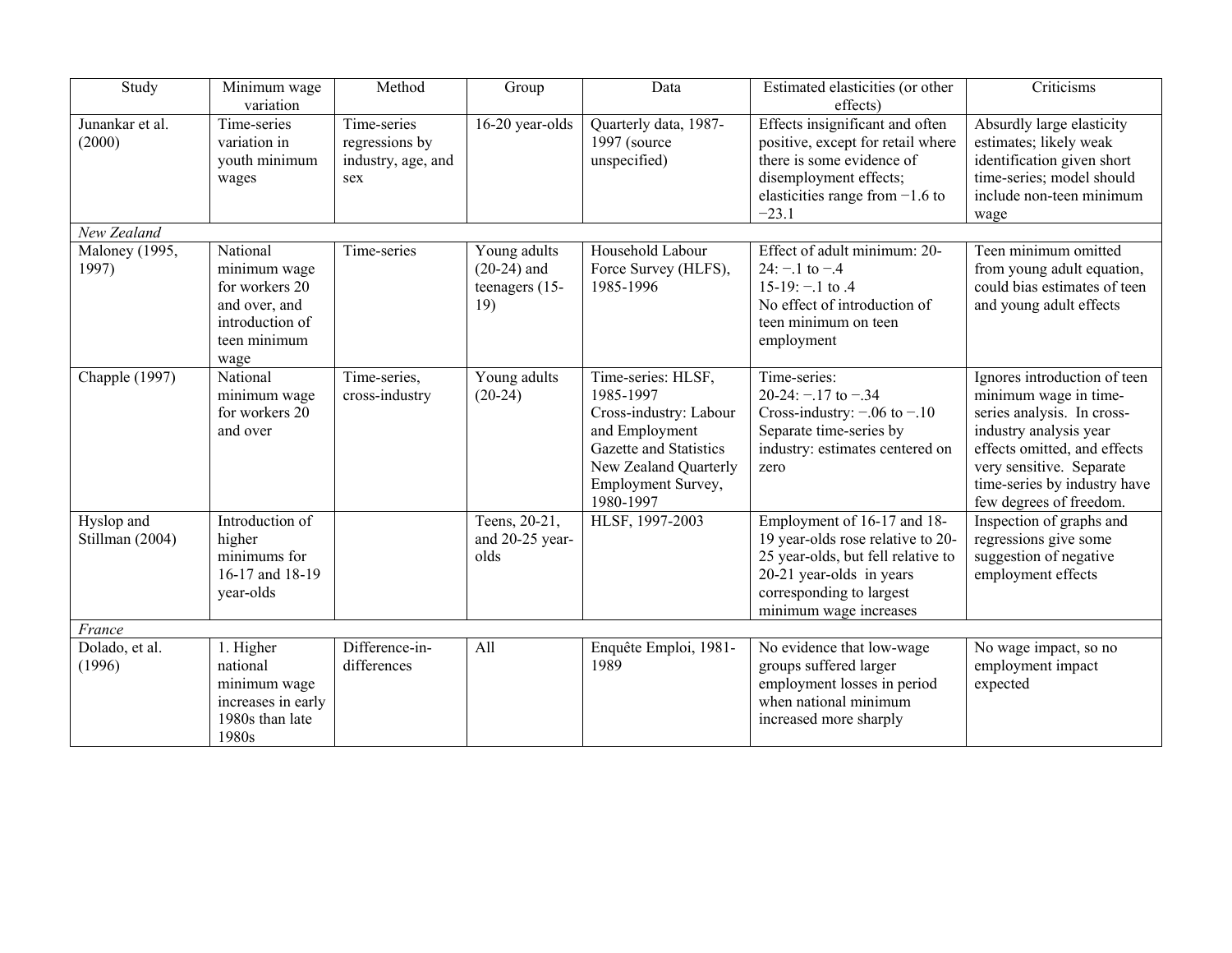| Study                                  | Minimum wage<br>variation                                                                                                                     | Method                        | Group                      | Data                                                  | Estimated elasticities (or other<br>effects)                                                                                                                                                                                                                                                                                                                   | Criticisms                                                                                                                     |
|----------------------------------------|-----------------------------------------------------------------------------------------------------------------------------------------------|-------------------------------|----------------------------|-------------------------------------------------------|----------------------------------------------------------------------------------------------------------------------------------------------------------------------------------------------------------------------------------------------------------------------------------------------------------------------------------------------------------------|--------------------------------------------------------------------------------------------------------------------------------|
|                                        | 2. Differential<br>impact of<br>national<br>minimum wage<br>increases across<br>regions with<br>varying initial<br>wages                      | Difference-in-<br>differences | All                        | <b>Declaration Annuelle</b><br>de Salaires, 1967-1992 | Regions with low initial wages<br>experienced greater<br>employment growth                                                                                                                                                                                                                                                                                     | Labor demand variation<br>could explain results; not<br>restricted to low-skill<br>workers                                     |
| Bazen and<br>Skourias (1997)           | National<br>minimum wage<br>increases across<br>sectors with<br>different<br>percentages of<br>minimum wage<br>workers                        | Difference-in-<br>differences | Youths (under<br>age $25)$ | French Labor Force<br>Survey, 1980-1984               | Youth employment fell more in<br>sectors where minimum wage<br>was more binding                                                                                                                                                                                                                                                                                | Does not address overall<br>changes in youth<br>employment or most<br>affected industries;<br>questions about<br>specification |
| Abowd, et al.<br>(1999)<br>Netherlands | <b>Differences</b><br>between workers<br>"caught" by<br>national<br>minimum wage<br>increases and<br>workers with<br>slightly higher<br>wages | Difference-in-<br>differences | Various ages               | Enquête Emploi, 1982-<br>1989                         | Large disemployment effects<br>for workers newly<br>constrained by minimum<br>relative to those with<br>marginally higher wages,<br>especially those just above<br>age 24 not protected by<br>employment promotion<br>contracts:<br>Men, 25-29: -4.6<br>Women, 25-29: -1.38<br>Men, 20-24: -.77<br>Women, 20-24: -1.21<br>Men, $16-19: -08$<br>Men, 16-19: .46 | Elasticities larger than<br>conventional estimates<br>because based on<br>comparison to those with<br>slightly higher wages    |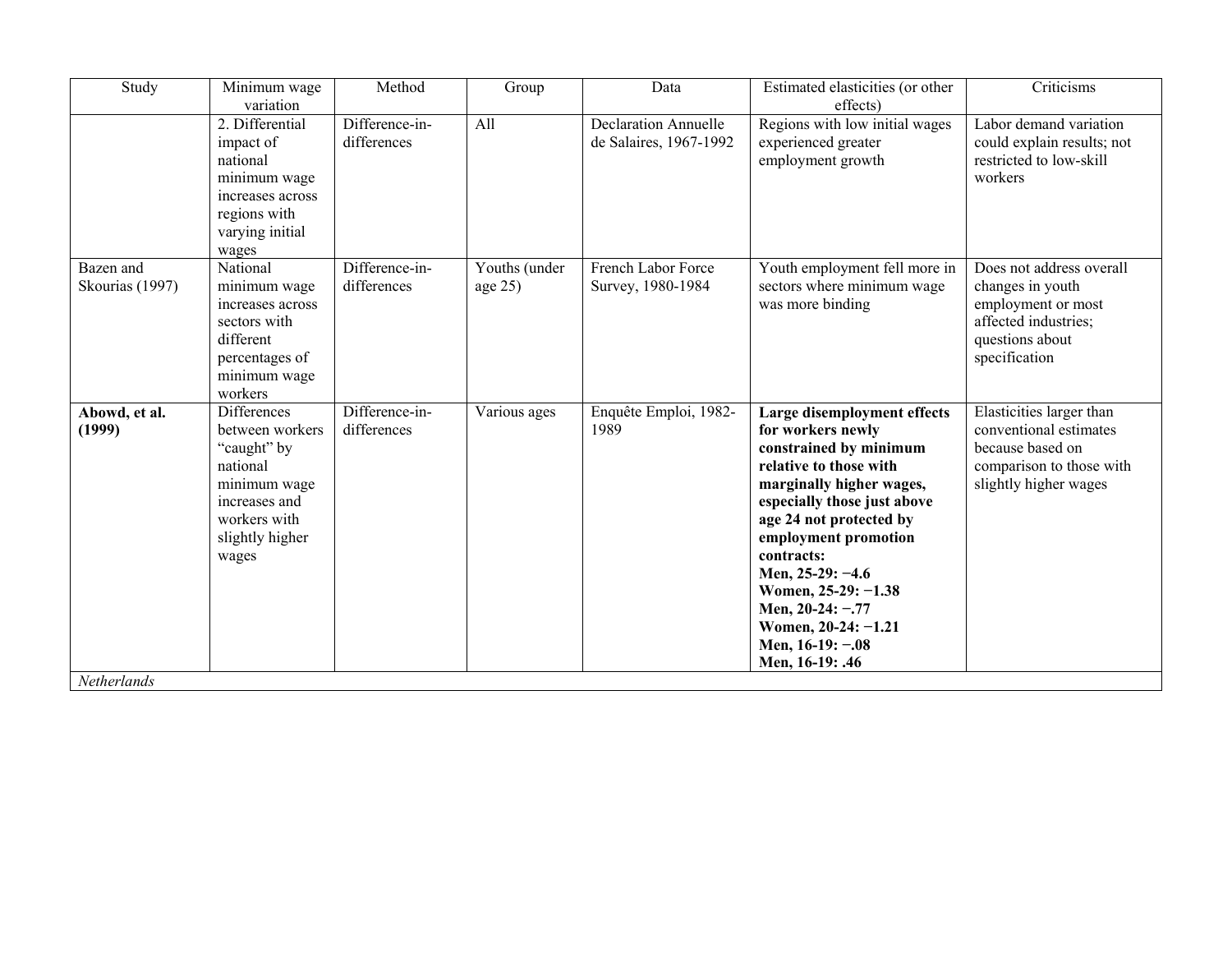| $\overline{\text{Study}}$ | Minimum wage<br>variation                                                                                                         | Method                                                                                     | Group                         | Data                                      | Estimated elasticities (or other<br>effects)                                                                                                                                            | Criticisms                                 |
|---------------------------|-----------------------------------------------------------------------------------------------------------------------------------|--------------------------------------------------------------------------------------------|-------------------------------|-------------------------------------------|-----------------------------------------------------------------------------------------------------------------------------------------------------------------------------------------|--------------------------------------------|
| Dolado, et al.<br>(1996)  | Declines in<br>youth<br>subminimums<br>relative to adult<br>minimum in<br>1981 and 1983                                           | Difference-in-<br>differences                                                              | Youths (17-22)                | Labor Market Survey,<br>1979-1985         | Youth employment fell by less<br>or rose over this period in<br>occupations most intensive in<br>use of young, unskilled<br>workers, relative to overall<br>changes in youth employment |                                            |
| Spain                     |                                                                                                                                   |                                                                                            |                               |                                           |                                                                                                                                                                                         |                                            |
| Dolado, et al.<br>(1996)  | 1. National<br>minimum wage,<br>and variation in<br>effects across<br>industries where<br>minimum wage<br>more or less<br>binding | Panel data<br>analysis                                                                     | Teens (16-19)                 | <b>Contalilidad Nacional</b><br>Sectorial | Teens: $-15$ , stronger in<br>industries where minimum<br>wage more binding                                                                                                             | Specifications exclude year<br>effects     |
|                           | 2. Sharp<br>increases in<br>minimum for 16<br>year-olds and<br>more modest<br>increase for 17<br>year-olds in<br>1990             | Difference-in-<br>differences<br>analysis across<br>regions in share<br>initially low-paid | Teens (16-19)                 | <b>Contalilidad Nacional</b><br>Sectorial | <b>Negative relationship</b><br>between change in teenage<br>employment rate and share<br>initially low-paid, but not for<br>20-24 year-olds                                            |                                            |
| Portugal                  |                                                                                                                                   |                                                                                            |                               |                                           |                                                                                                                                                                                         |                                            |
| Pereira (2003)            | Abolition of<br>teenage<br>subminimum<br>wage in 1987                                                                             | Difference-in-<br>differences                                                              | 18-19 and 20-<br>25 year-olds | Quadros de Pessoal,<br>1986-1989          | Teen employment (and hours)<br>declined relative to<br>employment of 30-35 year-<br>olds, with elasticity of $-.2$ to<br>$-.4$ ; substitution towards 20-25<br>year-olds                | Firm size controls may be<br>inappropriate |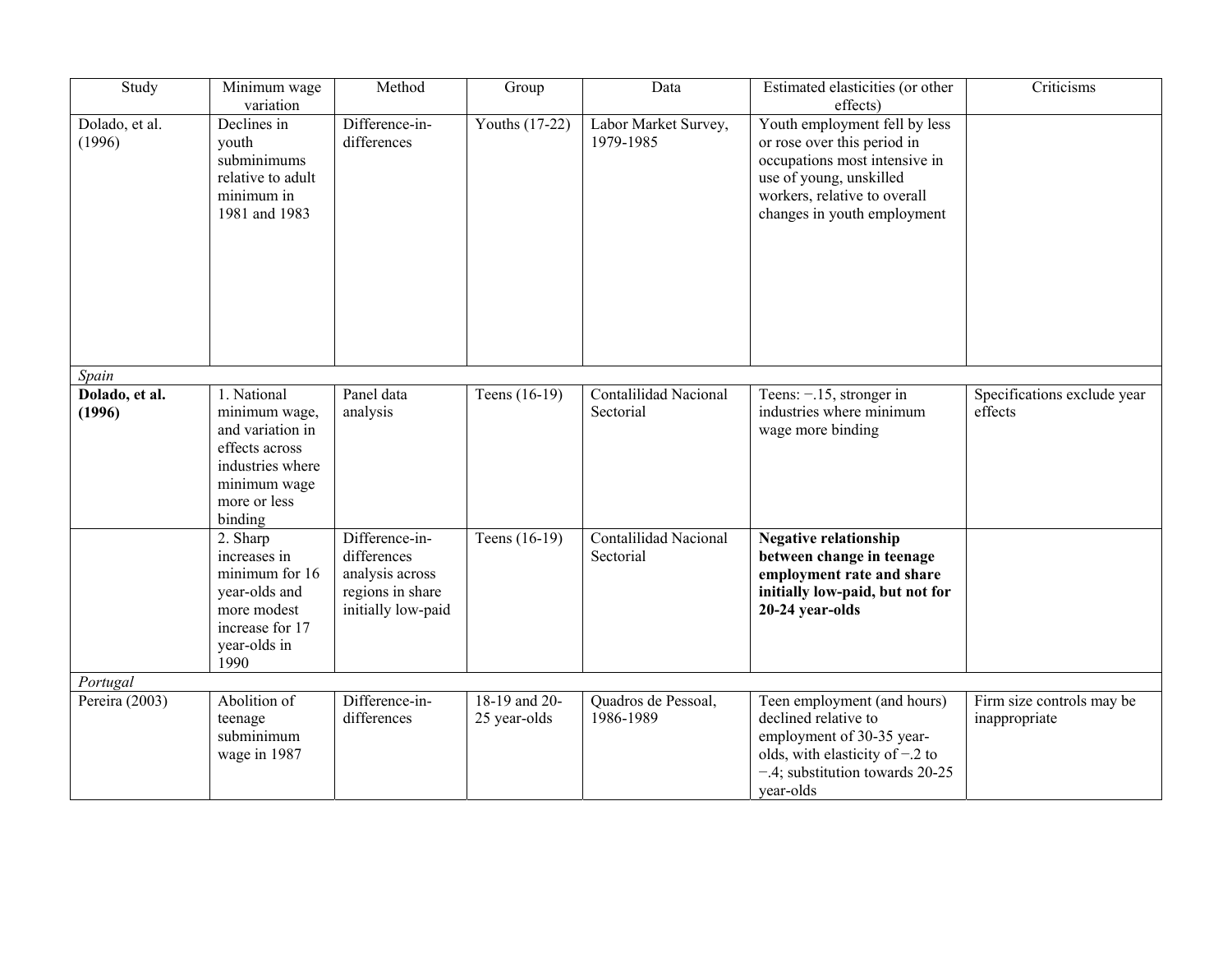| Study                          | Minimum wage<br>variation                                                                      | Method                                                  | Group               | Data                                                                                                                                                                                                                                                           | Estimated elasticities (or other<br>effects)                                                                                                                                                                                                                                                                                                | Criticisms                                                                                                                                  |
|--------------------------------|------------------------------------------------------------------------------------------------|---------------------------------------------------------|---------------------|----------------------------------------------------------------------------------------------------------------------------------------------------------------------------------------------------------------------------------------------------------------|---------------------------------------------------------------------------------------------------------------------------------------------------------------------------------------------------------------------------------------------------------------------------------------------------------------------------------------------|---------------------------------------------------------------------------------------------------------------------------------------------|
| Portugal and<br>Cardoso (2006) | Abolition of<br>teenage<br>subminimum<br>wage in 1987                                          | $\overline{\text{Comparisons of}}$<br>aggregate changes | 16-65 year-olds     | Quadros de Pessoal,<br>1986-1989; Labor<br>Force Survey, 1986-<br>1989                                                                                                                                                                                         | Teen employment grew faster<br>than employment of 20-25<br>year-olds or older workers<br>following minimum wage<br>increase                                                                                                                                                                                                                 | No controls; no<br>reconciliation with Pereira's<br>results                                                                                 |
| Greece                         |                                                                                                |                                                         |                     |                                                                                                                                                                                                                                                                |                                                                                                                                                                                                                                                                                                                                             |                                                                                                                                             |
| Karageorgiou<br>(2004)         | Variation in teen<br>and young adult<br>minimum wages<br>relative to<br>average adult<br>wages | Time-series                                             | 15-19 and 20-<br>24 | Labor Force Survey,<br>Statistical Yearbooks of<br><b>National Statistical</b><br>Service of Greece,<br><b>United Nations</b><br><b>Educational Scientific</b><br>and Cultural<br>Organization, OECD:<br>1974-2001 for young<br>adults; 1981-2000 for<br>teens | Teens: .22 to .63 (larger<br>estimates significant)<br>Young adults: $-.05$ to $-.12$<br>(insignificant)                                                                                                                                                                                                                                    | Little real time-series<br>variation, unexpected results<br>for other controls, failure to<br>account for minimum wages<br>for other groups |
| Sweden                         |                                                                                                |                                                         |                     |                                                                                                                                                                                                                                                                |                                                                                                                                                                                                                                                                                                                                             |                                                                                                                                             |
| Skedinger (2006)               | Union negotiated<br>minimum wages<br>in hotels and<br>restaurants                              | Difference-in-<br>differences                           | All workers         | Surveys from<br>Confederation of<br>Swedish Enterprise,<br>1979-1999                                                                                                                                                                                           | Job separations in response to<br>minimum wage increases:<br>elasticity .58 overall; .36 to<br>1.00 for 20-65 year-olds; $.77$ to<br>.80 for teenagers (although<br>$-12$ to $-14$ and insignificant<br>for the 1993-1998 subperiod).<br>Job accessions in response to<br>minimum wage decreases: .84<br>overall; .45 to .55 for teenagers, |                                                                                                                                             |

Results from studies we regard as more reliable tests of employment effects of minimum wages for subset of workers are highlighted. Effects are sometimes long-run effects from dynamic models, depending on which were emphasized by authors.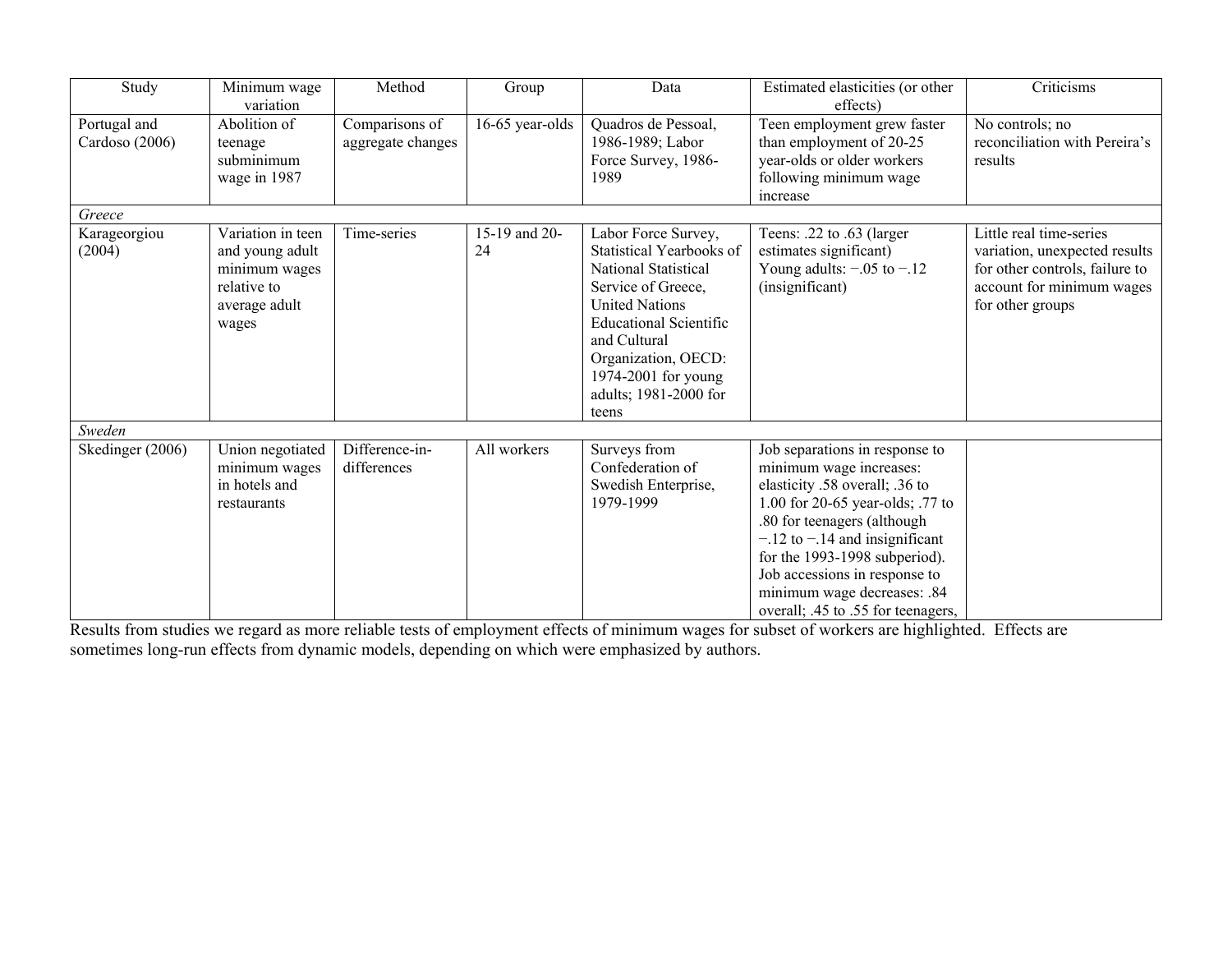| Study                              | Minimum wage<br>variation                                                                                             | Method                                                                                                             | Group                                                                                                                                  | Data                                                        | Estimated elasticities (or other<br>effects)                                                                                                                                                                                                                                                                                                     | Criticisms                                                                  |
|------------------------------------|-----------------------------------------------------------------------------------------------------------------------|--------------------------------------------------------------------------------------------------------------------|----------------------------------------------------------------------------------------------------------------------------------------|-------------------------------------------------------------|--------------------------------------------------------------------------------------------------------------------------------------------------------------------------------------------------------------------------------------------------------------------------------------------------------------------------------------------------|-----------------------------------------------------------------------------|
| <b>Brazil</b>                      |                                                                                                                       |                                                                                                                    |                                                                                                                                        |                                                             |                                                                                                                                                                                                                                                                                                                                                  |                                                                             |
| Fajnzylber (2001)                  | Largely time-<br>series variation                                                                                     | Backed out from<br>estimates of<br>effects of<br>minimum wages<br>on income<br>throughout the<br>wage distribution | All, but effects<br>differ based on<br>initial wage                                                                                    | <b>Brazilian Monthly</b><br>Employment Survey,<br>1982-1997 | Formal sector, below and near<br>minimum wage: $-.05$ to $-.08$<br>Informal sector, below and near<br>minimum wage: $-.05$ to $-.15$                                                                                                                                                                                                             | Stronger results for informal<br>sector unexpected                          |
| Lemos (2004, 2006,<br>forthcoming) | Largely time-<br>series variation,<br>with different<br>impact across<br>regions based on<br>different wage<br>levels | Panel data<br>analysis                                                                                             | All ages, many<br>other<br>comparisons<br>(public vs.<br>private, less-<br>vs. more-<br>educated,<br>formal vs.<br>informal<br>sector) | <b>Brazilian Monthly</b><br>Employment Survey,<br>1982-2000 | Aggregate employment:<br>centered on zero for hours and<br>employment<br>Employment, formal sector: 0<br>Hours, formal sector: $-.02$<br>Employment, informal sector:<br>$-.02$<br>Hours, informal sector: .02<br>Employment, private sector: 0<br>Hours, private sector: .01<br>Employment, public sector: .03<br>Hours, public sector: $-0.09$ | Some estimates difficult to<br>explain or reconcile                         |
| Lemos (2005)<br>Mexico/Colombia    | Largely time-<br>series variation,<br>with different<br>impact across<br>regions based on<br>different wage<br>levels | Panel data<br>analysis,<br>instrumenting for<br>minimum wage<br>variables with<br>political<br>variables           | All ages                                                                                                                               | <b>Brazilian Monthly</b><br>Employment Survey,<br>1982-2000 | OLS: $-.12$ to .02 (most<br>negative)<br>IV: large number of estimates,<br>ranging from $-.29$ to .12 (most<br>negative)                                                                                                                                                                                                                         | Political variables may<br>influence other labor market<br>policies as well |

Table 5: International Studies of Minimum Wage Employment Effects, Developing Countries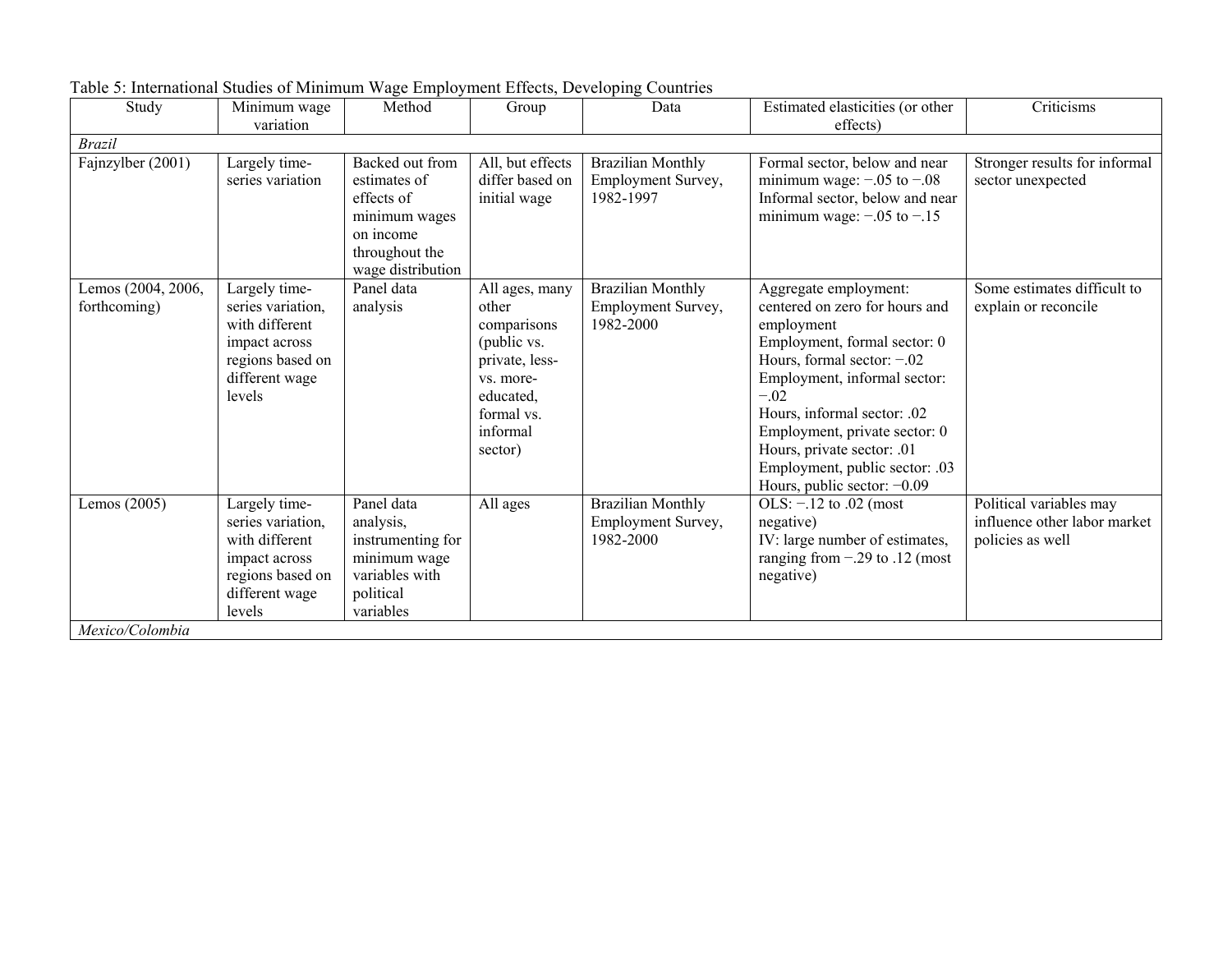| Study                       | Minimum wage<br>variation                                                                                                                                                                                             | Method                                                                          | Group                                                                                                                    | Data                                                                                                                                                                                                                                                                                                                                                           | Estimated elasticities (or other<br>effects)                                                                                                                                                                                                                                                                                                                                                                                                                               | Criticisms                                        |
|-----------------------------|-----------------------------------------------------------------------------------------------------------------------------------------------------------------------------------------------------------------------|---------------------------------------------------------------------------------|--------------------------------------------------------------------------------------------------------------------------|----------------------------------------------------------------------------------------------------------------------------------------------------------------------------------------------------------------------------------------------------------------------------------------------------------------------------------------------------------------|----------------------------------------------------------------------------------------------------------------------------------------------------------------------------------------------------------------------------------------------------------------------------------------------------------------------------------------------------------------------------------------------------------------------------------------------------------------------------|---------------------------------------------------|
| <b>Bell</b> (1997)          | Mexico:<br>minimum wages<br>set by region,<br>consolidated into<br>fewer regions<br>over time<br>Colombia:<br>minimum wages<br>by large/small<br>cities until 1984,<br>then a national<br>minimum wage<br>implemented | Time series and<br>panel data<br>analyses                                       | Firms in the<br>formal/<br>informal<br>sectors with<br>information<br>broken down<br>by skilled/<br>unskilled<br>workers | Mexico:<br>Annual Industrial<br>Survey (1984-1990);<br>National Minimum<br>Wage Commission<br><b>Statistical Reports</b><br>(1984-1990); Mexican<br>Ecuesta Nationale de<br>Empleo (1988 only);<br>time-series data source<br>not specified<br>Colombia:<br>Annual Industrial<br>Survey (1980-1987);<br>National Minimum<br>Wage Commission<br>$(1980 - 1987)$ | Time series: (insignificant)<br>for Mexico, $-.18$ , and<br>(significant) for Colombia,<br>-.34. Panel data: OLS<br>(insignificant) for Mexico<br>skilled, -1.08, and unskilled,<br>$-1.52$ ; (significant) for<br>Colombia skilled, -2.93, and<br>unskilled, $-2.29$ . FE<br>(insignificant) for Mexico<br>skilled, $-.01$ to $.05$ , and<br>unskilled, $-.03$ to $.03$ ;<br>(significant) for Colombia<br>skilled, $-.03$ to $-.24$ , and<br>unskilled, $-.15$ to $-.33$ |                                                   |
| Mexico                      |                                                                                                                                                                                                                       |                                                                                 |                                                                                                                          |                                                                                                                                                                                                                                                                                                                                                                |                                                                                                                                                                                                                                                                                                                                                                                                                                                                            |                                                   |
| Feliciano (1998)            | Sharp<br>consolidation of<br>regional<br>minimum wages<br>and decline in<br>average<br>minimum wage                                                                                                                   | Panel data<br>analysis                                                          | Males and<br>females, all<br>ages                                                                                        | Mexican Census of<br>Population, 1970, 1980,<br>and 1990; National<br>Minimum Wage<br><b>Commission Statistical</b><br>Reports; Encuesta<br>Nacional de Empleo<br>Urbana                                                                                                                                                                                       | Males: .005 to .014 (-.002 to<br>.037 by age group)<br>Females: -.426 to -.575<br>$(-.406 \text{ to } -.764 \text{ by age group})$                                                                                                                                                                                                                                                                                                                                         |                                                   |
| Colombia                    |                                                                                                                                                                                                                       |                                                                                 |                                                                                                                          |                                                                                                                                                                                                                                                                                                                                                                |                                                                                                                                                                                                                                                                                                                                                                                                                                                                            |                                                   |
| Maloney and Nuñez<br>(2001) | Two federal<br>minimum wage<br>increases during<br>1997-1999.                                                                                                                                                         | Difference-in-<br>differences,<br>using self-<br>employed as a<br>control group | Men working<br>30-50 hours<br>per week                                                                                   | National Household<br>Survey, 1997-1999                                                                                                                                                                                                                                                                                                                        | Employment elasticity: $-.15$ .<br>Stronger effects near minimum<br>wage but effects also present<br>higher in wage distribution                                                                                                                                                                                                                                                                                                                                           |                                                   |
| Chile                       |                                                                                                                                                                                                                       |                                                                                 |                                                                                                                          |                                                                                                                                                                                                                                                                                                                                                                |                                                                                                                                                                                                                                                                                                                                                                                                                                                                            |                                                   |
| Montenegro and<br>Pagés     | Time-series<br>variation in real<br>minimum wage,<br>and variation in<br>teen relative to<br>adult minimum<br>wage                                                                                                    | Pooled time-<br>series cross-<br>section                                        | All, with<br>effects<br>differentiated<br>by age, sex,<br>and skill                                                      | Household survey for<br>Santiago, Chile, 1960-<br>1998                                                                                                                                                                                                                                                                                                         | Minimum wages reduce<br>relative employment of young,<br>unskilled workers, but increase<br>relative employment of women                                                                                                                                                                                                                                                                                                                                                   | Tenuous evidence on<br>overall employment effects |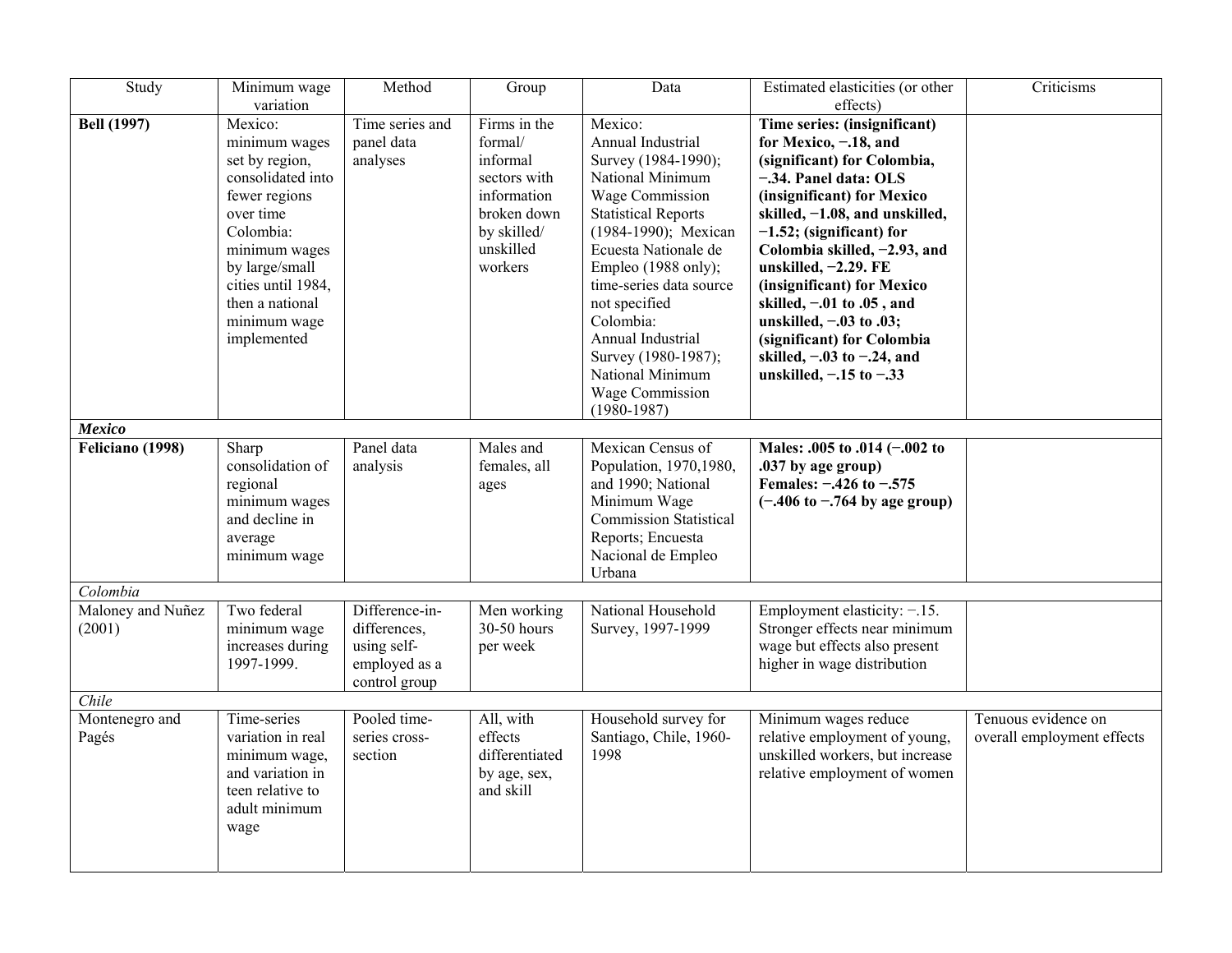| Study                                        | Minimum wage              | Method             | Group           | Data                                        | Estimated elasticities (or other     | Criticisms                |
|----------------------------------------------|---------------------------|--------------------|-----------------|---------------------------------------------|--------------------------------------|---------------------------|
|                                              | variation                 |                    |                 |                                             | effects)                             |                           |
| Costa Rica                                   |                           | Pooled cross-      | All             |                                             |                                      |                           |
| <b>Gindling and</b><br><b>Terrell (2004)</b> | Sharp<br>consolidation of | section time-      |                 | Household Surveys for<br>Multiple Purposes, | Covered-sector employment:<br>$-.11$ |                           |
|                                              | occupation-skill-         | series             |                 | industry data from                          | Covered-sector hours of              |                           |
|                                              | specific                  |                    |                 | Costa Rican Central                         | employed: $-.06$                     |                           |
|                                              | minimum wages             |                    |                 | Bank, 1988-2000                             |                                      |                           |
| Trinidad and Tobago                          |                           |                    |                 |                                             |                                      |                           |
| Strobl and Walsh                             | Implementation            | Difference-in-     | Females and     | Continuous Sample                           | Males bound by new minimum           | Short time horizon after  |
| (2001)                                       | of national               | differences in job | males working   | Survey of Population                        | more likely to lose job by 9         | minimum wage increase and |
|                                              | minimum wage              | loss between       | in small (fewer | (CSSP) 1996-1998                            | percentage points; females by        | potential difficulties    |
|                                              | in 1998                   | those bound and    | than $10$       |                                             | 2.3 percentage points                | controlling for aggregate |
|                                              |                           | those not bound    | employees)      |                                             | (insignificant), although more       | trends for comparable     |
|                                              |                           | by new             | and large firms |                                             | in large firms                       | workers                   |
|                                              |                           | minimum wage       |                 |                                             |                                      |                           |
| Puerto Rico                                  |                           |                    |                 |                                             |                                      |                           |
| Castillo-Freeman                             | U.S. federal              | Time-series and    | Puerto Rican    | Puerto Rican Census,                        | Elasticities of employment,          | Krueger (1995) shows that |
| and Freeman (1992)                           | minimum wage              | panel data         | manufacturing.  | and the Puerto Rican                        | time-series: $-0.11$ to $-0.15$ ;    | results are fragile.      |
|                                              | as applied to             |                    | workers         | Survey of                                   | panel: $-0.54$ for full sample       |                           |
|                                              | Puerto Rico, as           |                    | working over    | Manufacturing,                              | period, 0.20 1974; -.91 after        |                           |
|                                              | well as cross-            |                    | 20 hours per    | supplemented by data                        | 1974 (when U.S. law generated        |                           |
|                                              | industry                  |                    | week.           | from the Departmento                        | increases)                           |                           |
|                                              | variation                 |                    |                 | del Trabajo and                             |                                      |                           |
|                                              |                           |                    |                 | Recursos Humanos,                           |                                      |                           |
|                                              |                           |                    |                 | U.S. Department of                          |                                      |                           |
|                                              |                           |                    |                 | Labor and U.S.                              |                                      |                           |
|                                              |                           |                    |                 | Department of                               |                                      |                           |
| <i>Indonesia</i>                             |                           |                    |                 | Commerce                                    |                                      |                           |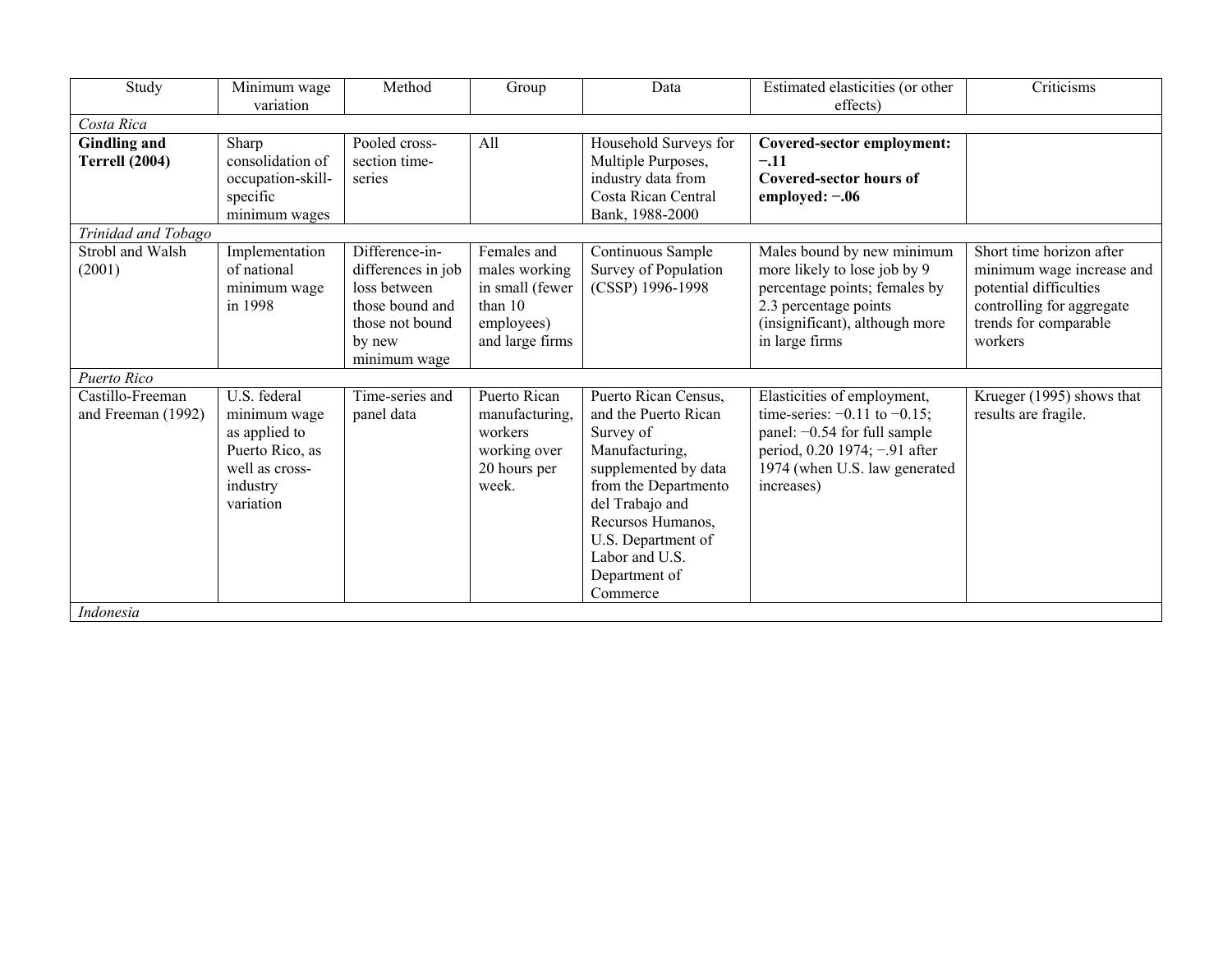| Study                                       | Minimum wage                                                                                   | Method                       | Group                                                                                                    | Data                                                                                                                                                                                                                                                                                      | Estimated elasticities (or other                                                                                                                                                                                                                                                                                                                                                                                                                                                                                                                                                                                         | Criticisms                                                                                                                            |
|---------------------------------------------|------------------------------------------------------------------------------------------------|------------------------------|----------------------------------------------------------------------------------------------------------|-------------------------------------------------------------------------------------------------------------------------------------------------------------------------------------------------------------------------------------------------------------------------------------------|--------------------------------------------------------------------------------------------------------------------------------------------------------------------------------------------------------------------------------------------------------------------------------------------------------------------------------------------------------------------------------------------------------------------------------------------------------------------------------------------------------------------------------------------------------------------------------------------------------------------------|---------------------------------------------------------------------------------------------------------------------------------------|
| Rama (2001)                                 | variation<br>Cross-province<br>variation in<br>minimum wage<br>changes over the<br>early 1990s | Panel data<br>analysis       | Urban workers                                                                                            | Indonesia's 1993 Labor<br>Force Survey; data for<br>years 1988-1994 from<br>multiple sources:<br>national accounts, the<br>labor force survey, the<br>wage survey, the survey<br>of large manufacturing<br>establishments and the<br>survey of small scale<br>manufacturing<br>industries | effects)<br>Elasticity for aggregate urban<br>employment using the log of<br>the minimum wage, $-.035$ ;<br>using the minimum over labor<br>productivity measures, $-.038$ to<br>.000. For ages $15-24$ : using $log$<br>of the minimum wage, .015;<br>using the minimum over labor<br>productivity measures, $-.25$ to<br>.086. All insignificant. Large<br>firms: log of minimum, .197;<br>minimum over productivity<br>measures, .018 to .132. All<br>insignificant. Small firms: log<br>of the minimum $-1.302$<br>(significant); minimum over<br>labor productivity measures,<br>$-.767$ to $-.821$ (insignificant) | Strength of identifying<br>information is unclear,<br>given apparent lack of<br>enforcement of provincial<br>minimum wages as of 1989 |
| Suryahadi, et al.<br>(2003)                 | Cross-province<br>variation in<br>minimum wage<br>changes over the<br>early 1990s              | Panel data<br>analysis       | Urban workers                                                                                            | Indonesia's 1993 Labor<br>Force Survey; data for<br>years 1988-2000                                                                                                                                                                                                                       | Elasticity for aggregate urban<br>employment, $-.06$ (significant);<br>males, $-.047$ ; females, $-.155$<br>(significant); adults, $-.044$ ;<br>youths, $-.123$ ; educated, $-.025$ ;<br>less-educated, $-.087$<br>(significant); white-collar, 1.00;<br>blue-collar, $-.073$ ; full-time,<br>$-.058$ (significant); part-time,<br>$-.109$                                                                                                                                                                                                                                                                               |                                                                                                                                       |
| <b>Harrison</b> and<br><b>Scorse (2005)</b> | District level<br>differences in the<br>minimum wage,<br>within the same<br>province           | Difference-in<br>differences | Manufacturing<br>firms overall<br>and sub-group<br>of textiles,<br>apparel, and<br>footwear<br>factories | Indonesia's Annual<br>Survey of<br>Manufacturing Firms<br>$(1990-1996)$                                                                                                                                                                                                                   | Diff-in-diffs, elasticity for<br>manufacturing employment,<br>$-.047$ for all firms; $-.051$ for<br>balanced panel. Other<br>specifications, $-.118$ to $-.184$<br>(all significant); insignificant<br>only when done separately<br>for small firms, $-.021$ .                                                                                                                                                                                                                                                                                                                                                           |                                                                                                                                       |